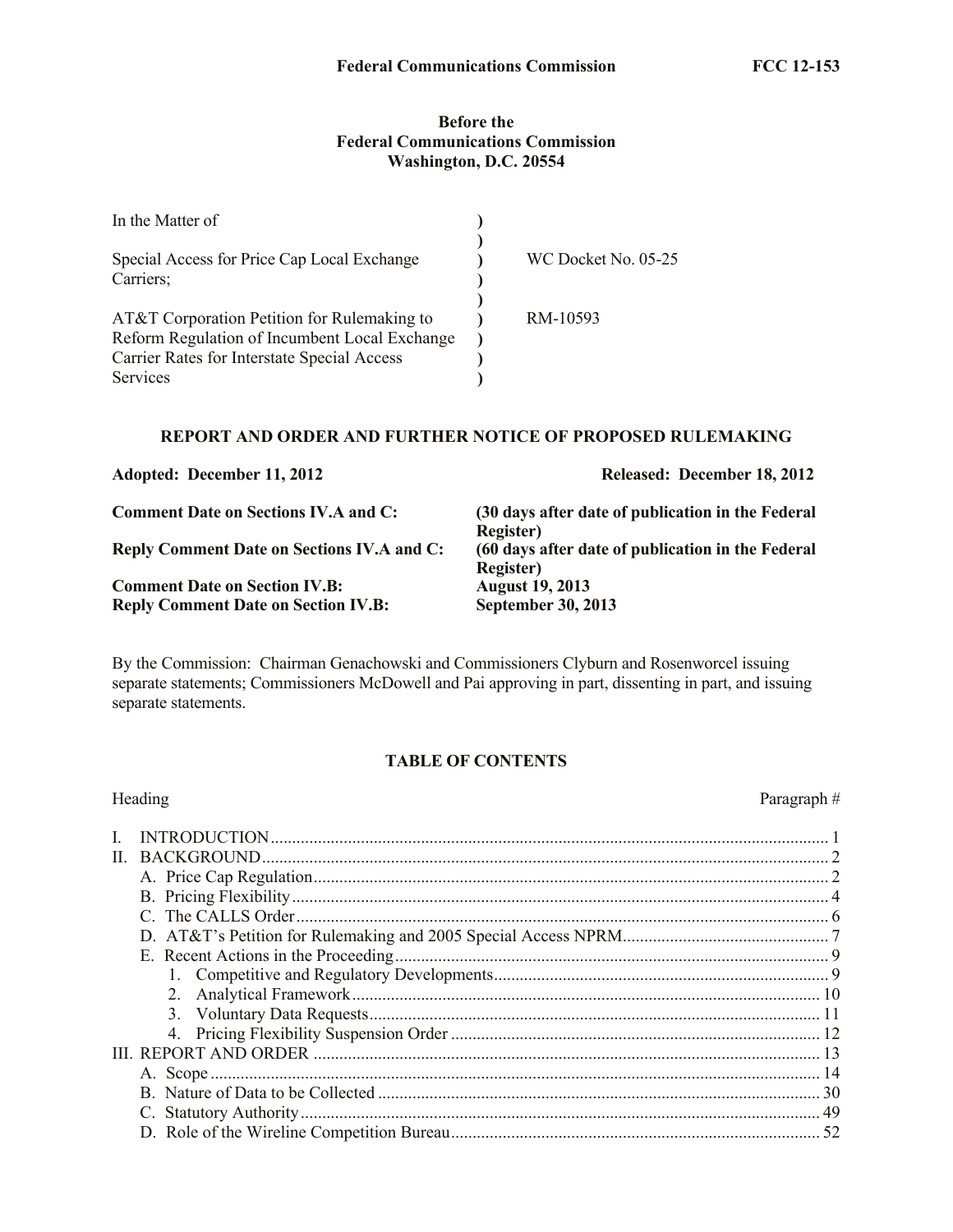| Possible Changes to Pricing Flexibility Rules after Proposed One-Time, Multi-Faceted<br>B. |  |
|--------------------------------------------------------------------------------------------|--|
|                                                                                            |  |
|                                                                                            |  |
|                                                                                            |  |
|                                                                                            |  |
|                                                                                            |  |
|                                                                                            |  |
| D.                                                                                         |  |
| $E_{\perp}$                                                                                |  |
| $F_{\perp}$                                                                                |  |
|                                                                                            |  |
| APPENDIX A – Data Collection                                                               |  |
| APPENDIX B – Final Regulatory Flexibility Analysis                                         |  |
| APPENDIX C – Initial Regulatory Flexibility Analysis                                       |  |

# **I. INTRODUCTION**

1. In this Report and Order and Further Notice of Proposed Rulemaking, we continue the process of reviewing our special access rules to ensure that they reflect the state of competition today and promote competition, investment, and access to dedicated communications services businesses across the country rely on every day to deliver their products and services to American consumers. Specifically, we initiate a comprehensive data collection and seek comment on a proposal to use the data to evaluate competition in the market for special access services.<sup>1</sup>

## **II. BACKGROUND**

l

## **A. Price Cap Regulation**

2. In 1991, the Commission implemented a system of price cap regulation by which the largest incumbent LECs (often referred to today as price cap LECs) establish their interstate access charges.<sup>2</sup> Price cap regulation is a form of incentive regulation that seeks to "harness the profit-making

<sup>&</sup>lt;sup>1</sup> Special access services encompass all services that do not use local switches; these include services that employ dedicated facilities that run directly between the end user and an interexchange carrier's (IXC) point of presence, where an IXC connects its network with the local exchange carrier's (LEC) network, or between two discrete end user locations. *Special Access Rates for Price Cap Local Exchange Carriers*, WC Docket No. 05-25; *AT&T Corp. Petition for Rulemaking to Reform Regulation of Incumbent Local Exchange Carrier Rates for Interstate Special Access Services*, RM-10593, Order and Notice of Proposed Rulemaking, 20 FCC Rcd 1994, 1997, para. 7 (2005) (*Special Access NPRM*); *see also AT&T Inc. and BellSouth Corporation Application for Transfer of Control*, WC Docket No. 06-74, Memorandum Opinion and Order, 22 FCC Rcd 5662, 5677, para. 28 (2007) (*AT&T/BellSouth Order*) ("[S]pecial access is a dedicated transmission link between two locations, most often provisioned via highcapacity circuits."). Special access is offered both at retail and at wholesale.

 $2$  The Commission required price cap regulation for the BOCs and GTE, and permitted other LECs to elect price cap regulation voluntarily, provided that all their affiliates also convert to price cap regulation and that they withdraw from the pools administered by the National Exchange Carrier Association (NECA). *Policy and Rules Concerning*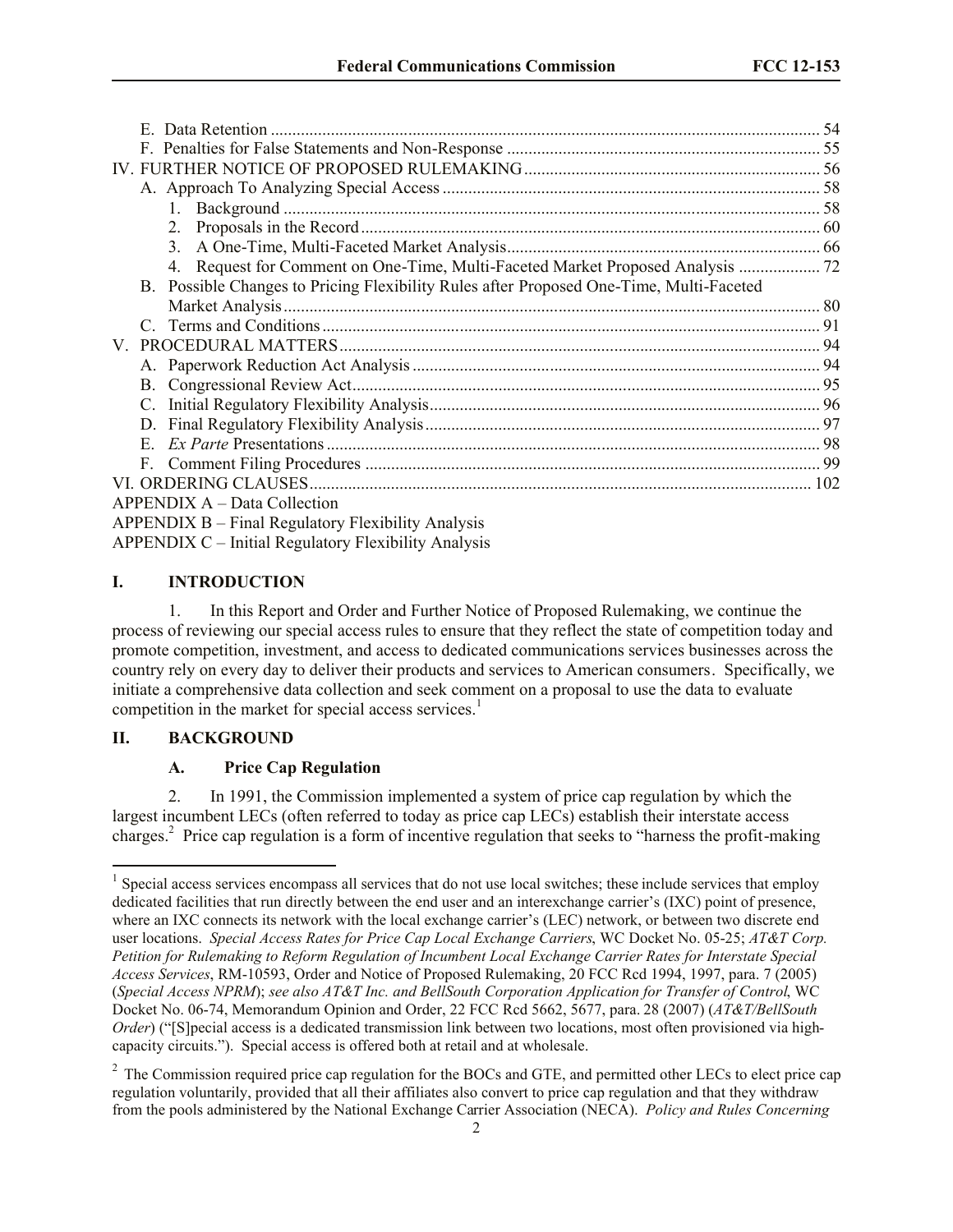incentives common to all businesses to produce a set of outcomes that advance the public interest goals of just, reasonable, and nondiscriminatory rates, as well as a communications system that offers innovative, high quality services."<sup>3</sup> In contrast to rate-of-return regulation, which preceded price cap regulation and focuses on an incumbent LEC's costs and fixes the profits an incumbent LEC may earn based on those costs, price cap regulation focuses primarily on the prices that an incumbent LEC may charge. The access charges of price cap LECs originally were set at levels based on the rates that existed at the time the LECs entered the price cap regime. Increases in their rates have, however, been limited over the course of price cap regulation by the Price Cap Index (PCI) that is adjusted annually pursuant to formulae set forth in Part  $61$  of our rules.<sup>4</sup>

3. The PCI is designed to limit the prices LECs charge for service.<sup>5</sup> The PCI has three basic components: (1) a measure of inflation, *i.e.*, the Gross Domestic Product (chain weighted) Price Index  $(GDP-PI)$ ;  $(2)$  a productivity factor or "X-Factor," which represents the amount by which LECs can be expected to outperform economy-wide productivity gains;  $\frac{7}{2}$  and (3) adjustments to account for "exogenous" cost changes that are outside the LEC's control and not otherwise reflected in the PCI.<sup>8</sup> The Commission's price cap formula permitted special access PCIs to increase by a measure of inflation, minus a productivity offset (the X-factor). The X-factor represented the amount by which LECs were expected to outperform economy-wide productivity gains. $\frac{9}{5}$ 

#### **B. Pricing Flexibility**

l

4. Pursuant to the pro-competitive, deregulatory mandates of the 1996 Act, the Commission adopted the *Pricing Flexibility Order* in 1999 to ensure that the Commission's regulations did not unduly

*Rates for Dominant Carriers*, CC Docket No. 87-313, Second Report and Order, 5 FCC Rcd 6786, 6818, paras. 257- 59 (1990) (*LEC Price Cap Order*), *aff'd, Nat'l Rural Telecom Ass'n v. FCC*, 988 F.2d 174 (D.C. Cir. 1993). Most small LECs elected to remain subject to rate-of-return regulation.

3 *LEC Price Cap Order*, 5 FCC Rcd at 6787, para. 2.

4 *See* 47 C.F.R. § 61.45. *But see infra* para. 5 (describing how certain levels of pricing flexibility relief eliminate this ceiling on rate levels).

<sup>5</sup> LEC Price Cap Order, 5 FCC Rcd at 6792, para. 47. A price cap basket is a broad grouping of services, such as special access services. Prices for services within a basket are limited by the PCI for the basket, which limits the LEC's pricing flexibility and its incentives to shift costs. *See id.* at 6810-11, paras. 198-203. To ascertain compliance with the PCI, LEC rate levels within each basket are measured through the use of an Annual Price Index (API). The API is the weighted sum of the percentage change in LEC prices. The API weights the rate for each rate element in the basket based on the quantity of each element sold in a historical base year. The historical base year is the calendar year that immediately precedes the annual tariff filing on July 1. A price cap LEC's rates are in compliance with the cap for a basket if the API is less than or equal to the PCI. *See* 47 C.F.R. § 61.46.

6 *See Access Charge Reform*, CC Docket No. 96-262; *Price Cap Performance Review for Local Exchange Carriers*, CC Docket No. 94-1; *Low-Volume Long-Distance Users*, CC Docket No. 99-249; *Federal-State Joint Board on Universal Service*, CC Docket No. 96-45, Sixth Report and Order in CC Docket Nos. 96-262 and 94-1, Report and Order in CC Docket No. 99-249, Eleventh Report and Order in CC Docket No. 96-45, 15 FCC Rcd 12962, 13038- 39, paras. 183-84 (2000) (*CALLS Order*), *aff'd in part, rev'd in part, and remanded in part, Tex. Office of Pub. Util. Counsel v. FCC*, 265 F.3d 313 (5th Cir. 2001), *cert. denied, Nat'l Ass'n of State Util. Consumer Advocates v. FCC*, 535 U.S. 986 (2002), *on remand, Access Charge Reform*, CC Docket Nos. 96-262, 94-1, 99-249, 96-45, Order on Remand, 18 FCC Rcd 14976 (2003).

7 *LEC Price Cap Order*, 5 FCC Rcd at 6795-801, paras. 74-119.

 $8$  *Id.* at 6792, 6807-10, paras. 48, 166-90. Exogenous costs are incurred due to administrative, legislative, or judicial action beyond the LEC's control. *See id*. at 6807, para. 166.

9 *CALLS Order,* 15 FCC Rcd at 13018, para. 135.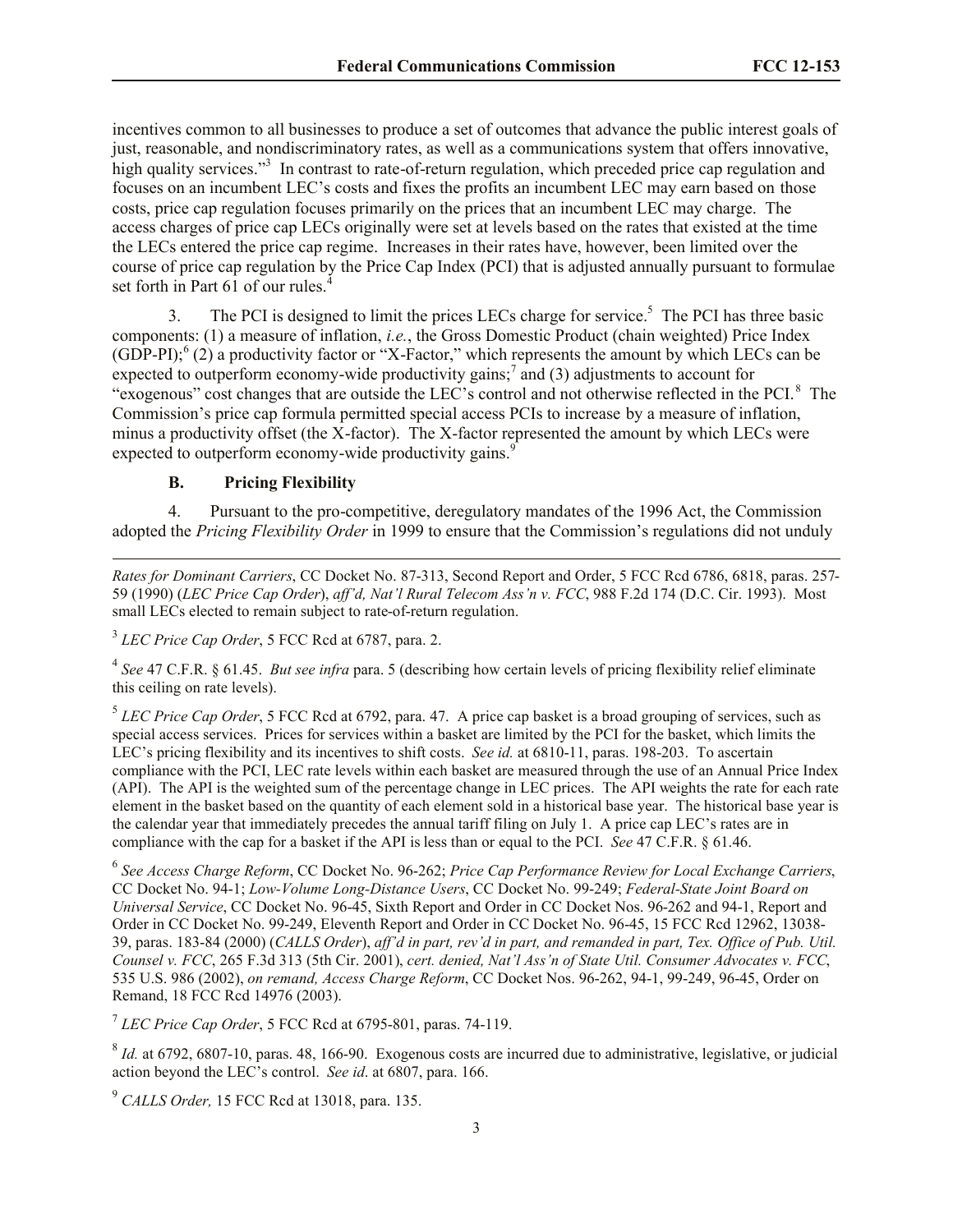interfere with the operation of interstate access markets as competition developed.<sup>10</sup> In that Order, the Commission developed competitive showing rules (also referred to as "triggers") intended to measure whether market conditions in a given Metropolitan Statistical Area would warrant various levels of regulatory relief.<sup>11</sup> To make a competitive showing, the Commission held that price cap LECs would need to demonstrate

either that (1) competitors unaffiliated with the incumbent LEC have established operational collocation arrangements in a certain percentage of the incumbent LEC's wire centers in an MSA, or (2) unaffiliated competitors have established operational collocation arrangements in wire centers accounting for a certain percentage of the incumbent LEC's revenues from the services in question in that MSA. In both cases, the incumbent also must show, with respect to each wire center, that at least one collocator is relying on transport facilities provided by a transport provider other than the incumbent  $LEC.<sup>12</sup>$ 

5. Under the rules, the Commission granted relief in two phases. Phase I relief, which required lower levels of collocation, gave price cap LECs the ability to lower their rates through contract tariffs and volume and term discounts, but required that they maintain their generally available price capconstrained tariff rates to "protect<sup>[</sup>] those customers that lack competitive alternatives."<sup>13</sup> Phase II relief, which required higher levels of collocation, permitted price cap LECs to raise or lower their rates throughout an area, unconstrained by price cap regulations included in the Commission's part 61 and part 69 rules. $14$ 

# **C. The CALLS Order**

6. In 2000, the Commission adopted the CALLS plan, a five-year interim, industry-proposed regime designed to move towards a more market-based approach to rate setting.<sup>15</sup> The CALLS plan separated special access services into their own basket and applied a separate X-factor to that basket.<sup>16</sup> The X-factor under the CALLS plan, unlike under prior price cap regimes, is not a productivity factor but "a transitional mechanism . . . to lower rates for a specified time period for special access."<sup>17</sup> The CALLS X-factor for special access was 3.0 percent in 2000, and increased to 6.5 percent for 2001, 2002, and

<sup>11</sup> *Id.* at 14261-67, paras. 77-83.

<sup>12</sup> *Id.* at 14261-62, 14296, para. 77 (footnote omitted); *see also id.* at 14296, para. 141.

<sup>13</sup> *Id.* at 14258, para. 69.

l

<sup>14</sup> *Id.* at 14301, para. 153. Price cap LECs granted Phase II relief must continue to maintain generally available tariffs, but may file such tariffs on one day's notice. *See id*.

<sup>15</sup> *See CALLS Order*, 15 FCC Rcd at 12965, 12977-79, paras. 4, 36-42.

<sup>10</sup> *Access Charge Reform*, CC Docket No. 96-262; *Price Cap Performance Review for Local Exchange Carriers*, CC Docket No. 94-1; *Interexchange Carrier Purchases of Switched Access Services Offered by Competitive Local Exchange Carriers*, CCB/CPD File No. 98-63; *Petition of U.S. West Communications, Inc. for Forbearance from Regulation as a Dominant Carrier in the Phoenix, Arizona MSA*, CC Docket No. 98-157, Fifth Report and Order and Further Notice of Proposed Rulemaking, 14 FCC Rcd 14221, 14224, para. 1 (1999) (*Pricing Flexibility Order*).

<sup>&</sup>lt;sup>16</sup> *Id.* at 12974-75, 13033-34, paras. 30, 172. The CALLS plan also retained the low-end adjustment for price cap LECs. *Id*. at 13038, para. 182. The low-end adjustment mechanism permits incumbent LECs earning rates of return less than 10.25 percent in a given year to increase their PCIs to a level that would allow them to earn 10.25 percent. Id. at 13018, para. 136 n.282. The Commission subsequently eliminated the low-end adjustment mechanism for price cap LECs that qualified for and elected to exercise Phase I or Phase II pricing flexibility. *Id.* (citing *Pricing Flexibility Order*, 14 FCC Rcd at 14304, para. 162).

<sup>17</sup> *CALLS Order*, 15 FCC Rcd at 13028, para. 160.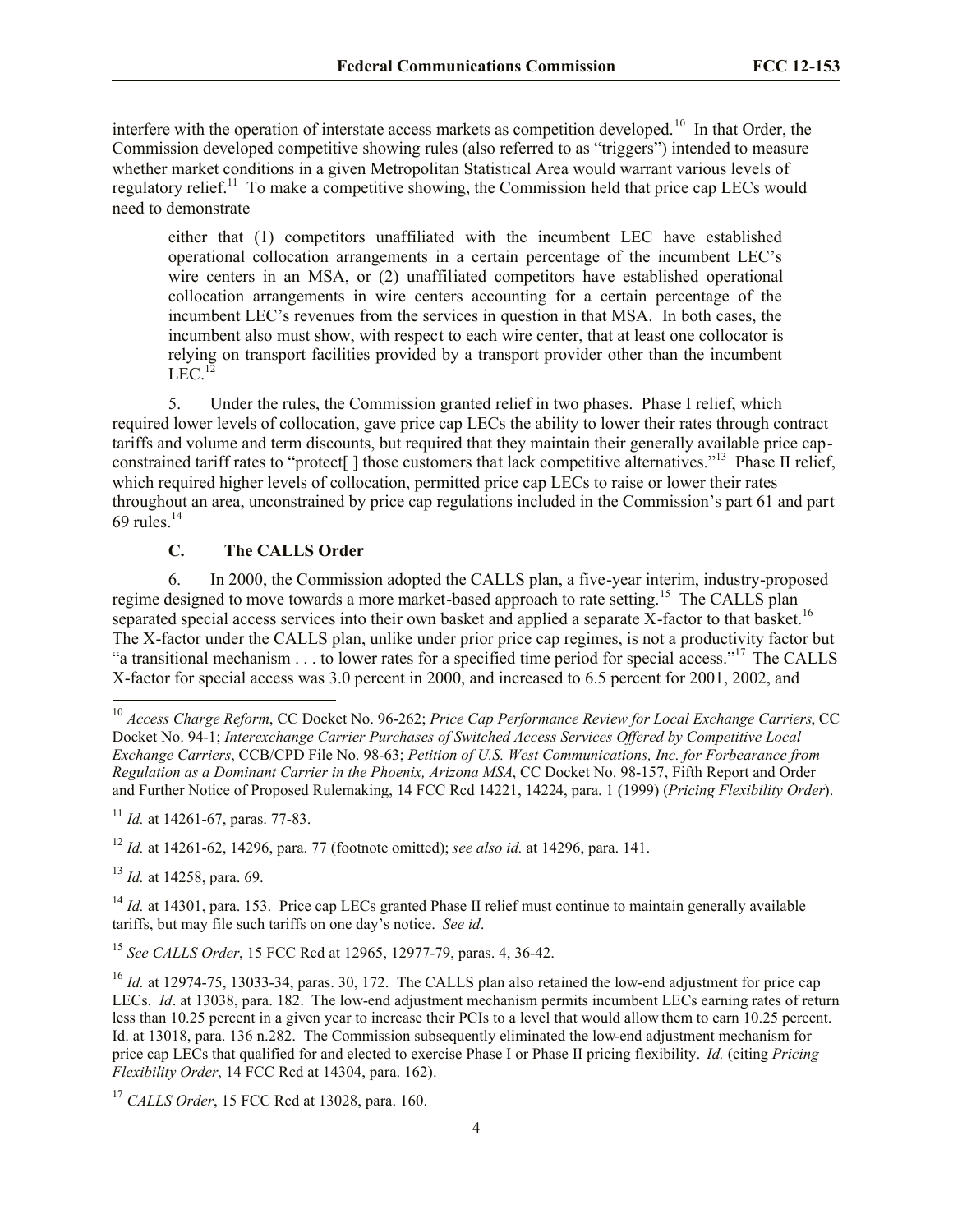2003. For the final year of the CALLS plan (July 1, 2004 – June 30, 2005), the special access X-factor was set equal to inflation.<sup>18</sup> As the Commission has yet to replace the interim CALLS plan X-factor, price cap LECs' special access rates have remained frozen at 2003 levels<sup>19</sup> (excluding any necessary exogenous cost adjustments).<sup>20</sup>

# **D. AT&T's Petition for Rulemaking and 2005 Special Access NPRM**

7. On October 15, 2002, AT&T Corp. filed a petition for rulemaking requesting that the Commission revoke the pricing flexibility rules and revisit the CALLS plan as it applies to special access services.<sup>21</sup> AT&T contended both that the predictive judgment at the core of the *Pricing Flexibility Order* had not been confirmed by marketplace developments, and that BOC special access rates exceeded competitive levels and hence were unjust and unreasonable in violation of section 201 of the Communications Act.<sup>22</sup> Because the predictive judgment had proven wrong, AT&T asserted, the Commission was compelled to revisit its pricing flexibility rules in a rulemaking proceeding.<sup>23</sup> Price cap LECs countered that, among other things, their special access rates were reasonable and therefore lawful, that there was robust competition for special access services, that the collocation-based competitive showings were an accurate metric for competition, and that data relied upon by AT&T were unreliable in the context used by  $AT&T.^{24}$ 

8. On January 31, 2005, the Commission released the *Special Access NPRM*, which initiated a broad examination of what regulatory framework to apply to price cap LECs' interstate special access services following the expiration of the CALLS plan, including whether to maintain or modify the

<sup>21</sup> AT&T Corp. Petition for Rulemaking to Reform Regulation of Incumbent Local Exchange Carrier Rates for Interstate Special Access Services, RM-10593 at 1, 6, 39-40 (filed Oct. 15, 2002) (2002 Special Access Rulemaking Petition). Competitive LECs and telecommunications users generally supported the 2002 Special Access Rulemaking Petition. *See, e.g.*, Ad Hoc 2002 Special Access Rulemaking Petition Comments at 1-7 (filed Dec. 2, 2002); API 2002 Special Access Rulemaking Petition at 1-5 (filed Dec. 2, 2002); AT&T 2002 Special Access Rulemaking Petition Comments at 1-7 (filed Dec. 2, 2002); PAETEC 2002 Special Access Rulemaking Petition Comments at 1-6 (filed Dec. 2, 2002); WorldCom 2002 Special Access Rulemaking Petition Comments at 1-14 (filed Dec. 2, 2002). The 2002 Special Access Rulemaking Petition was filed prior to AT&T's merger with SBC. *See SBC Communications, Inc. and AT&T Corp. Application for Approval of Transfer of Control*, WC Docket No. 06-65, Memorandum Opinion and Order, 20 FCC Rcd 18290 (2005) (*SBC/AT&T Merger Order*).

 $22$  2002 Special Access Rulemaking Petition at 1-6, 20, 34-35.

<sup>&</sup>lt;sup>18</sup> *Id.* at 13025, para. 149. Because rates are both reduced by and increased by the inflation rate, they are effectively frozen. *See supra* para. 2.

<sup>&</sup>lt;sup>19</sup> Because the special access rates were reduced by a universally applied productivity factor, all LECs achieved the 2003 special access rate target at the same time.

<sup>&</sup>lt;sup>20</sup> 47 C.F.R. § 61.45(b)(1)(iv) ("Starting in the 2004 annual filing, X shall be equal to GDP-PI for the special access basket."). The Commission hoped that, by the end of the five-year CALLS plan, competition would exist to such a degree that deregulation of access charges (switched and special) for price cap LECs would be the next logical step. *CALLS Order*, 15 FCC Rcd at 12977, para. 35.

<sup>23</sup> *Id.* at 6-7, 35-36.

<sup>&</sup>lt;sup>24</sup> *See, e.g.*, SBC 2002 Special Access Rulemaking Petition Opposition at 10-13, 19, 22-24 (filed Dec. 2, 2002); Verizon 2002 Special Access Rulemaking Petition Opposition at 9-10, 13-14, 17, 21 (filed Dec. 2, 2002). SBC noted that AT&T only provided (and could only provide) data from a single year (2001) that post-dated the initial implementation of Phase II pricing flexibility in 2001. SBC 2002 Special Access Rulemaking Petition Opposition at 16. SBC and Verizon claimed that ARMIS data were not designed to evaluate the reasonableness of rates. *Id.* at 22; Verizon 2002 Special Access Rulemaking Petition Opposition at 21.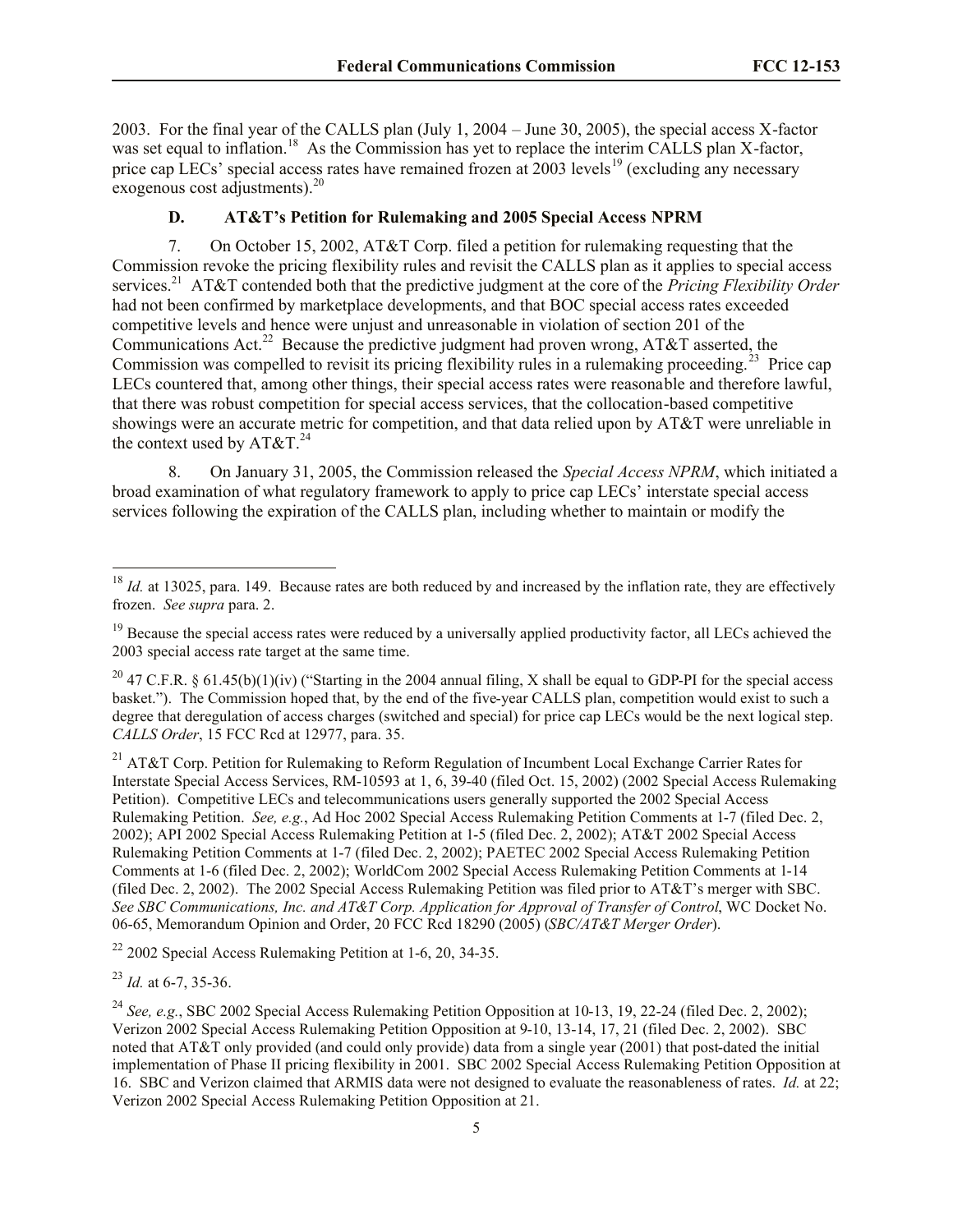Commission's pricing flexibility rules.<sup>25</sup> Moreover, the NPRM sought to examine whether the available marketplace data supported maintaining, modifying, or repealing these rules.<sup>26</sup> It also responded to AT&T's request for interim relief.<sup>27</sup>

#### **E. Recent Actions in the Proceeding**

## **1. Competitive and Regulatory Developments**

9. Numerous regulatory and competitive developments affected the special access market in the years following the release of the *Special Access NPRM*. In July 2007, the Commission sought comment in the record in light of subsequent industry consolidation, a Government Accountability Office (GAO) report on special access competition, and other competitive developments.<sup>28</sup> Moreover, as a result of a series of forbearance proceedings, the scope of services affected by the *Special Access NPRM*  narrowed considerably.<sup>29</sup>

l

<sup>28</sup> *Parties Asked to Refresh Record in the Special Access Notice of Proposed Rulemaking*, WC Docket No. 05-25, RM-10593, Public Notice, 22 FCC Rcd 13352, 13352-53 (2007) (*Refresh the Record Public Notice*).

<sup>29</sup> A petition for forbearance from dominant carrier regulation of enterprise broadband special access services (*i.e.*, packet-based switched, high-speed telecommunications services for businesses) filed by Verizon was deemed granted in 2006. *See* Verizon Telephone Companies' Petition for Forbearance from Title II and *Computer Inquiry* Rules with Respect to their Broadband Services Is Granted by Operation of Law, WC Docket No. 04-440, News Release (rel. Mar. 20, 2006) (*March 20 News Release*); *Petition of the Verizon Telephone Companies for Forbearance under 47 U.S.C. § 160(c) from Title II and Computer Inquiry Rules with Respect to Their Broadband Services*, WC Docket No. 04-440, Order, 20 FCC Rcd 20037 (2004). In orders issued in October 2007 and August 2008, the agency granted petitions filed by AT&T, Embarq, Frontier and Qwest under 47 U.S.C. § 160 seeking similar forbearance relief, and, in August 2008, the Commission granted Qwest's petition for similar relief from regulation of enterprise broadband special access. *Petition of the Embarq Local Operating Companies for Forbearance under 47 U.S.C. § 160(c) from Application of Computer Inquiry and Certain Title II Common Carriage Requirements, Petition of the Frontier and Citizens ILECs for Forbearance under Section 47 U.S.C. § 160(c) from Title II and Computer Inquiry Rules with Respect to Their Broadband Services*, WC Docket No. 06- 147, Memorandum Opinion and Order, 22 FCC Rcd 19478 (2007); *Petition of AT&T Inc. for Forbearance under 47 U.S.C. § 160(c) from Title II and Computer Inquiry Rules with Respect to its Broadband Services, Petition of BellSouth Corporation for Forbearance Under Section 47 U.S.C. § 160(c) from Title II and Computer Inquiry Rules with Respect to its Broadband Services,* WC Docket No. 06-125, Memorandum Opinion and Order, 22 FCC Rcd 18705 (2007); *Qwest Petition for Forbearance Under 47 U.S.C. § 160(c) from Title II and Computer Inquiry Rules with Respect to Broadband Services*, WC Docket No. 06-125, Memorandum Opinion and Order, 23 FCC Rcd 12260 (2008). We note that a similar petition filed by CenturyLink is pending before the Commission. *See Petition of CenturyLink for Forbearance Pursuant to 47 U.S.C § 160(c) from Dominant Carrier and Certain Computer Inquiry Requirements on Enterprise Broadband Services*, WC Docket No. 12-60 (filed Feb. 23, 2012), *amended by* Letter from Craig J. Brown, Associate General Counsel, CenturyLink, to Marlene H. Dortch, Secretary, Federal Communications Commission, WC Docket No. 12-60 (filed Mar. 21, 2012).

<sup>25</sup> *Special Access NPRM*, 20 FCC Rcd at 1995, para. 1.

<sup>&</sup>lt;sup>26</sup> *Id.* at 1996-97, para. 5. The Commission noted its commitment to re-examine periodically rules that were adopted on the basis of predictive judgments to evaluate whether those judgments are, in fact, corroborated by marketplace developments. Accordingly, the Commission sought data and comments on whether actual marketplace developments supported the predictive judgments used to support the special access pricing flexibility rules. *Id.*

<sup>&</sup>lt;sup>27</sup> AT&T asked, in addition to initiating a rulemaking, that the Commission reinitialize Phase II pricing flexibility special access rates at an 11.25 percent rate of return, and impose a temporary moratorium on further pricing flexibility applications. These requests were denied; however, the Commission sought comment on whether to adopt any interim requirements in the event that the Commission was unable to conclude the NPRM in time for any adopted rule changes to be implemented in the 2005 annual tariff filings. *Id.* at 1997, para. 6.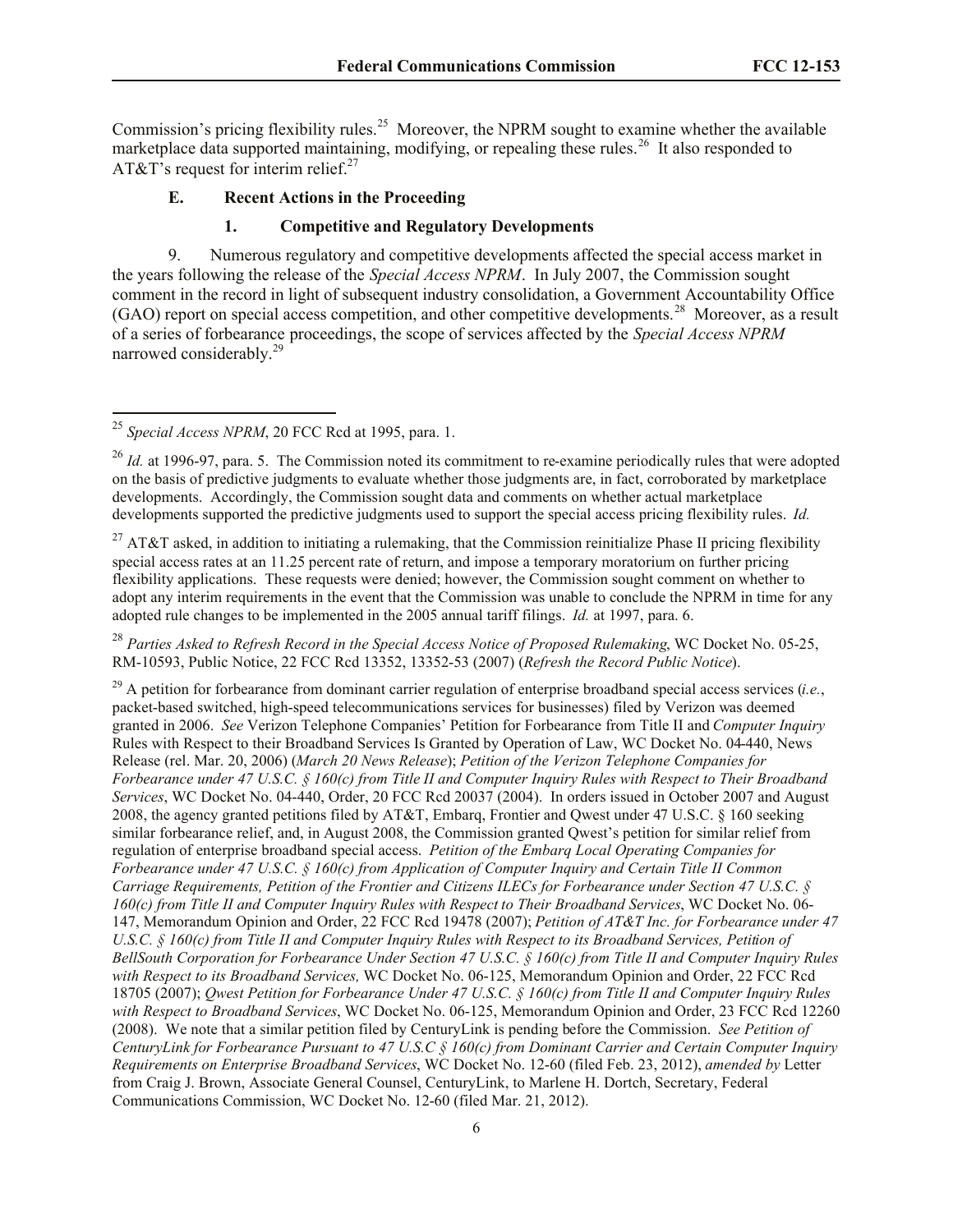#### **2. Analytical Framework**

10. In November 2009, the Commission's Wireline Competition Bureau (Bureau) sought comment on the appropriate analytical framework for examining the issues that the *Special Access NPRM*  raised.<sup>30</sup> In July 2010, the Bureau held a staff workshop on the economics of special access to gather further input on the analytical framework issue. $31$ 

#### **3. Voluntary Data Requests**

11. In October 2010, the Bureau issued a public notice inviting the public to submit data on the presence of competitive special access facilities to assist the Commission in evaluating the issues that the Special Access NPRM raised.<sup>32</sup> In September 2011, the Bureau issued a second public notice requesting the submission of competition and pricing data.<sup>33</sup>

# **4. Pricing Flexibility Suspension Order**

12. On August 22, 2012, the Commission adopted an order that concluded that the special access pricing flexibility rules discussed above were not working as predicted and suspended the 90-day deadline for granting a petition for pricing flexibility based on those flawed rules.<sup>34</sup>

# **III. REPORT AND ORDER**

13. In this Report and Order, we require providers and purchasers of special access service and certain other services to submit data, information and documents to allow the Commission to conduct a comprehensive evaluation of competition in the special access market.<sup>35</sup>

#### **A. Scope**

l

14. In this section, we identify the scope of the data collection, the entities that must respond to the data collection, and the geographic areas and time periods for which they must respond.

<sup>32</sup> Data Requested in Special Access NPRM, WC Docket No. 05-25, RM-10593, Public Notice, 25 FCC Rcd 15146 (2010) (*Special Access Facilities Data Public Notice*); *see also Clarification of Data Requested in Special Access NPRM,* WC Docket No. 05-25, RM-10593, Public Notice, 25 FCC Rcd 17693 (2010) (*Special Access Facilities Data Request Clarification*).

<sup>33</sup> Competition Data Requested in Special Access NPRM, WC Docket No. 05-25, RM-10593, Public Notice, 26 FCC Rcd 14000 (2011) (*Special Access Competition Data Public Notice*). In the *Special Access Competition Data Public Notice*, at footnote 8 (citing 5 C.F.R. § 1320.3(h)(4)), the Bureau explained that the data solicited from the public were not subject to the Paperwork Reduction Act. *See id.* at 14001 n.8.

<sup>34</sup> *Special Access for Price Cap Local Exchange Carriers; AT&T Corporation Petition for Rulemaking to Reform Regulation of Incumbent Local Exchange Carrier Rates for Interstate Special Access Services*, WC Docket No. 05- 25, RM-10593, Report and Order, 27 FCC Rcd 10557 (2012) (*Special Access Pricing Flexibility Suspension Order*). We note that the decision in the *Special Access Pricing Flexibility Suspension Order* was based on information available at that time. The data collection adopted in this Report and Order will provide more comprehensive information to the Commission than was previously available.

<sup>35</sup> See supra note 1. The terms "provider(s)" and "purchaser(s)," for purposes of this Order, are defined below in para. 20.

<sup>30</sup> *Parties Asked to Comment on Analytical Framework Necessary to Resolve Issues in the Special Access NPRM*, WC Docket No. 05-25, RM-10593, Public Notice, 24 FCC Rcd 13638 (2009) (*Analytical Framework Public Notice*). Among other things, the *Analytical Framework Public Notice* also sought comment on additional data not in the record that the Commission should collect. *Id*. at 13640.

<sup>31</sup> *Wireline Competition Bureau Announces July 19, 2010 Staff Workshop to Discuss the Analytical Framework for Assessing the Effectiveness of the Existing Special Access Rules*, WC Docket No. 05-25, Public Notice, 25 FCC Rcd 8458 (2010) (*Staff Workshop Public Notice*).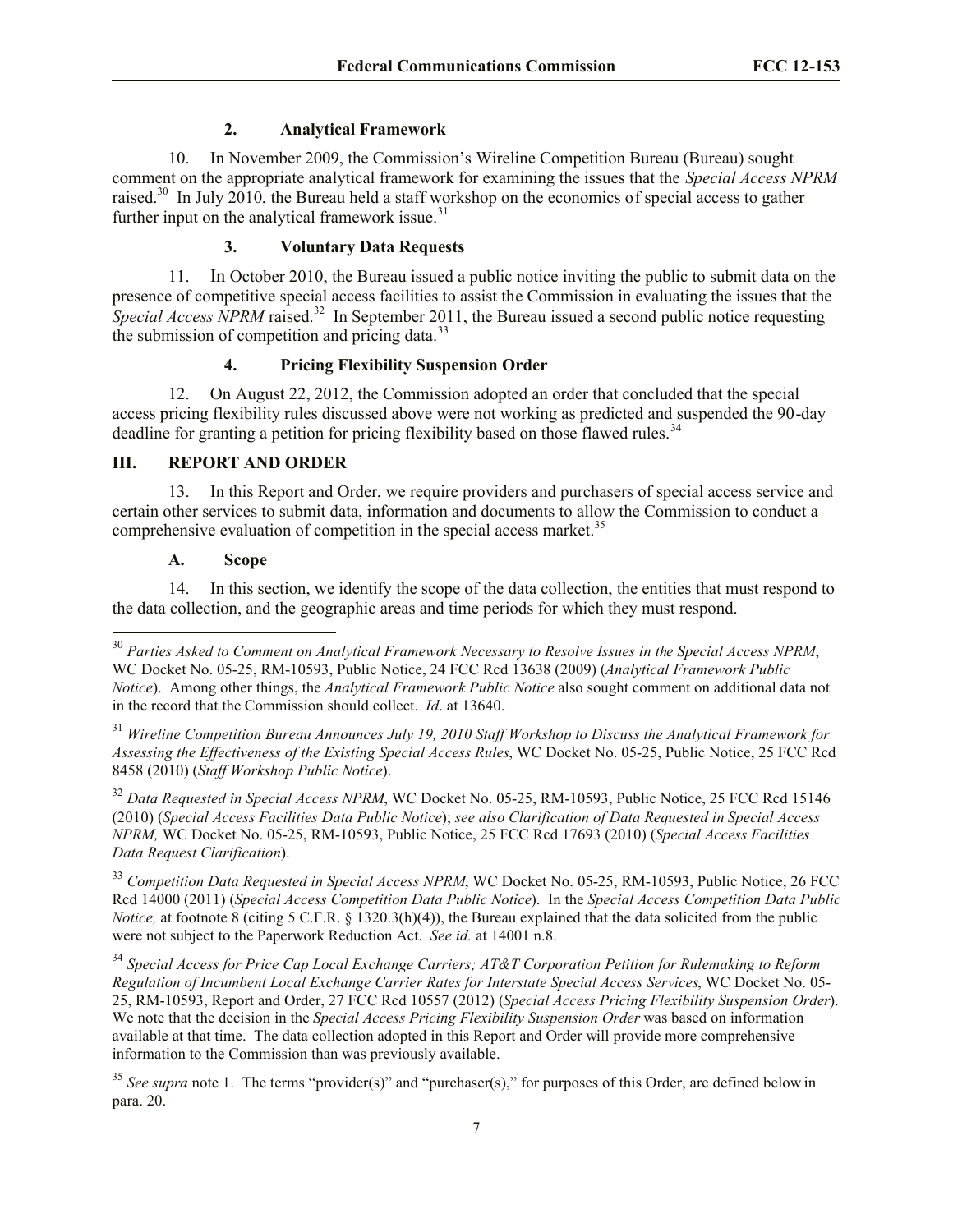15. A preliminary note on terminology: For purposes of this Report and Order and consistent with Commission precedent, we do not include mass market Internet access services (*e.g.,* DSL or cable modem service) in our definition of special access.<sup>36</sup> We use the term "location" to mean a building, other man-made structure, a cell site on a building, a free-standing cell site, or a cell site on some other man-made structure where the end user is connected, but is not a "node." We use the term "node" to mean an aggregation point, a branch point, or a point of interconnection on a provider's network, including a point of interconnection to other provider networks. "End user" means a business, institutional, or government entity that purchases dedicated service for its own purposes and does not resell such service.<sup>37</sup> We use the term "connection" to mean a wired "line" or wireless "channel" that provides a dedicated communication path between an end user's location and the first node on a provider's network.<sup>38</sup> Examples include LEC central offices, remote terminal locations, splice points (including, for example, at manholes), controlled environmental vaults, cable system headends, cable

l

 $37$  A mobile wireless service provider is considered an end user when it purchases dedicated service to make connections within its own network, *e.g*., backhaul to a cell site.

<sup>38</sup> A connection may be an unbundled network element (UNE), including an unbundled copper loop. A connection must have the capability of being used to provide one or more "dedicated services." For these purposes, a "dedicated service" transports data between two or more designated points (*e.g.*, between an end user's premises and a point-of-presence, between the central office of a local exchange carrier (LEC) and a point-of presence, or between two end user premises) at a rate of at least 1.5 megabytes per second (Mbps) with prescribed performance requirements that include bandwidth-, latency-, or error-rate guarantees or other parameters that define delivery under a tariff or in a service-level agreement. A communication path that is currently being used to provide a nondedicated service to an end user, but has the capability to provide a dedicated service is considered a connection for the purpose of this data collection. We note that this definition does not depend on the medium used (*e.g.*, whether it is fiber, copper, or coaxial cable), but instead on the capability of the facility. *See* Letter from Glenn T. Reynolds, USTA, to Marlene H. Dortch, Secretary, Federal Communications Commission, WC Docket No. 05-25, at 1 (filed Dec. 3, 2012) (explaining that "special access and similar services can be provided over hybrid fiber coaxial ("HFC") lines").

<sup>36</sup> *See, e.g.*, *SBC Commc'ns Inc. and AT&T Corp. Applications for Approval of Transfer of Control*, Memorandum Opinion and Order, 20 FCC Rcd 18290, 18335, para. 82 n.243 (2005) ("The Commission has defined mass market customers as residential and small business customers that purchase standardized offerings of communications services."); *Applications of NYNEX Corp., Transferor, and Bell Atlantic Corp., Transferee*, Memorandum Opinion and Order, 12 FCC Rcd 19985, 20016, para. 53 (1997) ("Residential and small business customers are served primarily through mass marketing techniques including regional advertising and telemarketing."); *AT&T and BellSouth Corp.*, Memorandum Opinion and Order, 22 FCC Rcd 5662, 5709-10, para. 85 (2007) ("[E]nterprise customers tend to be sophisticated and knowledgeable (often with the assistance of consultants), . . . contracts are typically the result of RFPs and are individually-negotiated (and frequently subject to non-disclosure clauses), . . . contracts are generally for customized service packages, and that the contracts usually remain in effect for a number of years."); *Petition of Qwest Corporation for Forbearance Pursuant to 47 U.S.C. § 160(c) in the Phoenix, Arizona Metropolitan Statistical Area*, WC Docket No. 09-135, Memorandum Opinion and Order, 25 FCC Rcd 8622, 8649, para. 51 (2010) ("Retail mass market services generally are purchased by residential customers and some very small business customers.") (*Owest Phoenix Forbearance Order*), *aff'd, Owest Corp. v. FCC*, 689 F.3d 1214 (10<sup>th</sup> Cir. 2012); *Petitions of Qwest Corp. for Forbearance Pursuant to 47 U.S.C. § 160(c) in the Denver, Minneapolis-St. Paul, Phoenix, and Seattle Metropolitan Statistical Areas*, Memorandum Opinion and Order, 23 FCC Rcd 11729, 11738 n.54 (2008) (noting that Commission precedent exists for dividing the analysis of switched access services into the mass market (residential and small business customers) and the enterprise market (mid-sized and large business customers)). We define the term "special access" above. *See supra* note 1. We note that we require responses from providers, as that term is defined *infra* para. 20, that either provide special access services or provide connections that are *capable* of providing special access services. As a result, there may be instances in which an entity that provides mass market Internet services via connections that are capable of providing special access services is required to respond to certain questions in this data collection.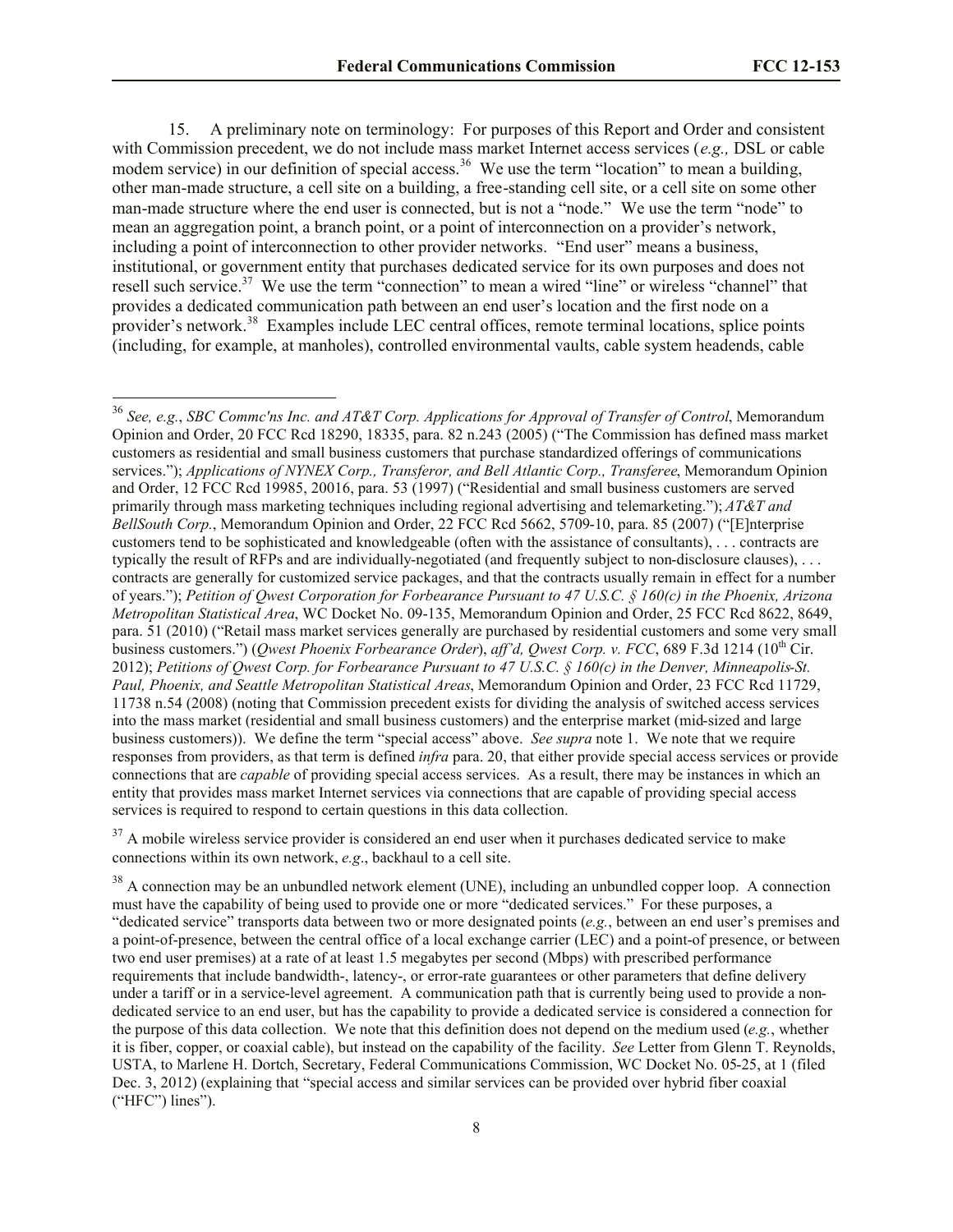modem termination system (CMTS) locations, and facility hubs. We use the terms "bandwidth" and "capacity" interchangeably.

16. *Services Covered*. Traditionally, federal antitrust agencies have begun competitive analyses in a variety of contexts by defining relevant product and geographic markets. As noted in the Further Notice, however, these agencies have more recently noted that "analysis need not start with market definition… although evaluation of competitive alternatives available to customers is always numeted commutation. The analysis.<sup>39</sup> In particular, "[e]vidence of competitive effects can inform market definition, just as market definition can be informative regarding competitive effects."<sup>40</sup>

17. Taking these considerations into account, we collect information on the full array of traditional special access services, including DS1s and DS3s, and packet-based dedicated services such as Ethernet. Further, although there is little disagreement in the record as to the definition of special access services, and that as traditionally defined they do not include mass market Internet access services,<sup>41</sup> there is some question as to whether the relevant product market should encompass not only special access services but other high-capacity data services targeted at enterprise customers. Some commenters have argued that best efforts broadband Internet access services—even when marketed to small- to mediumsized business customers—are not part of the relevant product market. $42$  These commenters note, among other things, that prices for best efforts services differ substantially from special access services for comparable bandwidth.<sup>43</sup> Others have argued that best efforts services are often marketed with express comparisons to special access services, and therefore the Commission should collect data on both.<sup>44</sup>

18. We need not resolve the market-definition issue here—for purposes of this data collection, we conclude it is best to simply take a broad approach. To ensure that we collect data on services that enterprise customers may view as substitutable, we define the scope of our data collection to include best efforts business broadband Internet access services, which we define as best efforts Internet access data services with a capacity equal to or greater than a DS1 connection that are marketed to enterprise

<sup>39</sup> U.S. Department of Justice & Federal. Trade Commission, Horizontal Merger Guidelines § 4 (2010) (*2010 DOJ/FTC Horizontal Merger Guidelines*), *available at* http://www.justice.gov/atr/public/guidelines/hmg-2010.pdf*.*

<sup>40</sup> *Id.*

<sup>41</sup> *See supra* para. 15.

<sup>42</sup> *See, e.g.*, Verizon 2009 PN Reply Comments at 11-14; AT&T 2009 PN Reply Comments, Appendix A at 6-7; Letter from Ross J. Lieberman, Vice President of Government Affairs, American Cable Association, to Marlene H. Dortch, Secretary, Federal Communications Commission, WC Docket No. 05-25, RM-10593 (filed Nov. 16, 2012).

<sup>43</sup> *See, e.g.,* Letter from Thomas Jones and Nirali Patel, Counsel for Cbeyond, Inc., Earthlink, Inc. and Integra Telecom, Inc., to Marlene H. Dortch, Secretary, Federal Communications Commission, WC Docket No. 05-25 at 2 (filed Nov. 21, 2012) (citing "record evidence demonstrating that 'best efforts' broadband services are not a substitute for the dedicated broadband services at issue in the special access rulemaking proceeding . . . ."); Petition of Ad Hoc Telecommunications Users Committee, BT Americas, Cbeyond, Computer & Communications Industry Association, EarthLink, MegaPath, Sprint Nextel, and tw telecom to Reverse Forbearance from Dominant Carrier Regulation of Incumbent LECs' Non-TDM-Based Special Access Services, WC Docket No. 05-25, at 39-40 & nn.125-126 (filed Nov. 2, 2012).

<sup>44</sup> *See, e.g.*, Letter from Glenn T. Reynolds, USTelecom, to Marlene H. Dortch, Secretary, Federal Communications Commission, WC Docket No. 05-25 (filed Nov. 29, 2012); Letter from Frank S. Simone, Assistant Vice President, Federal Regulatory, AT&T Services, Inc., to Marlene H. Dortch, Secretary, Federal Communications Commission, WC Docket No. 05-25 at 4, Attach. (filed Sept. 28, 2012) (citing best efforts Internet access services for "home, home office, or small business.").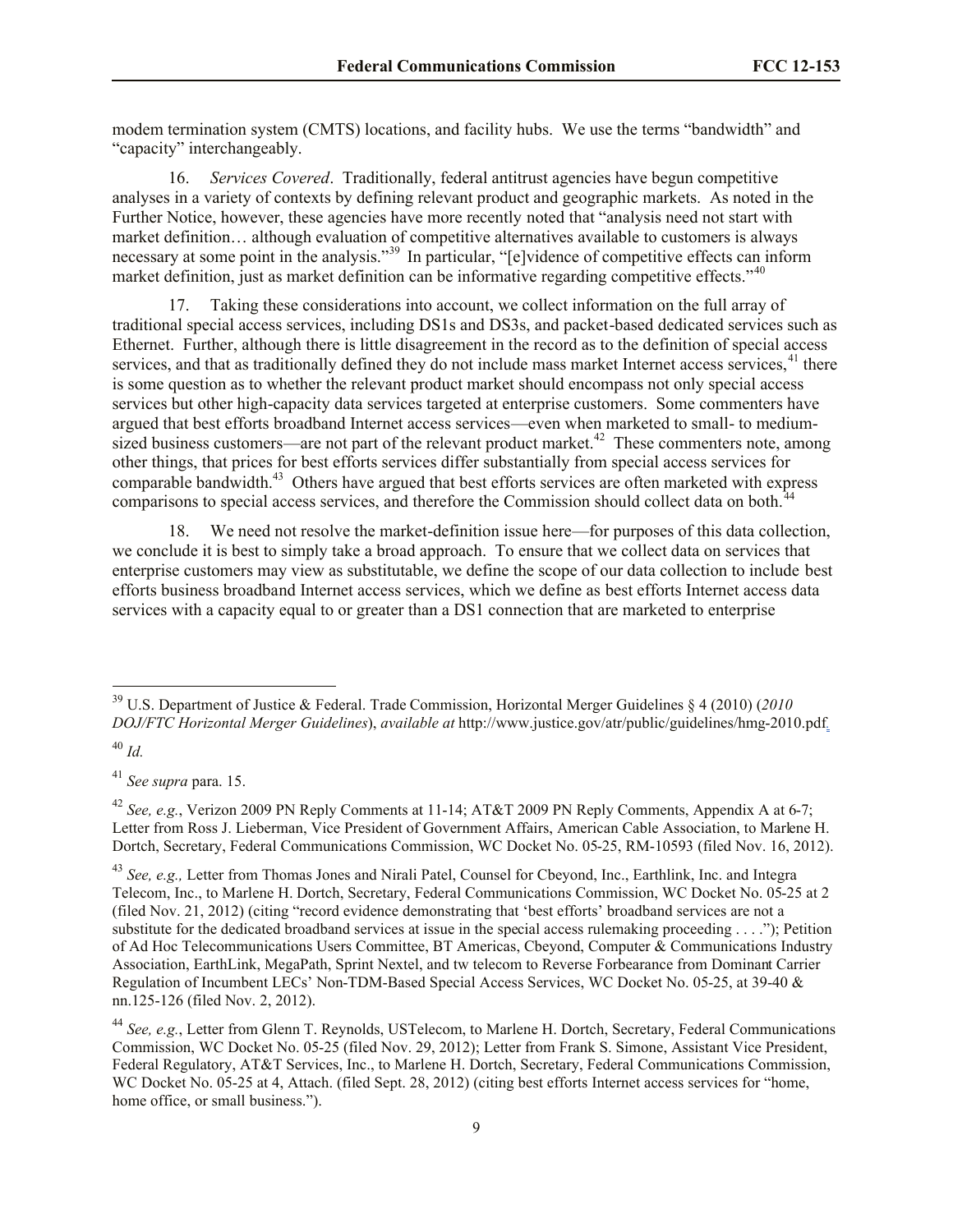customers (including small, medium, and large businesses, as well as existing special access customers).<sup>45</sup> As described below, we structure the collection somewhat differently for best efforts and special access services to minimize the burden on submitters consistent with our data requirements and taking into consideration data that the Commission already has available to it.

19. We also note that we intend to collect data on intrastate special access services and special access services offered via a state-level tariff or state-approved contract.<sup>46</sup> Doing so is necessary to ensure that we have a clear picture of all competition in the marketplace.

20. *Providers and purchasers that must respond*.In order to conduct a comprehensive analysis of the special access market, we will collect data from all providers and purchasers of special access services as well as some entities that provide best efforts business broadband Internet access services. By "providers," we mean any entity subject to the Commission's jurisdiction under the Communications Act, as amended, that provides special access services or provides a connection that is capable of providing special access services.<sup>47</sup> By "purchasers," we mean any entity subject to the Commission's jurisdiction under the Communications Act, as amended, that purchases special access services.<sup>48</sup>

21. To clarify our terminology, we note that some providers are "competitive providers," by which we mean a competitive local exchange carrier (CLEC), interexchange carrier, cable operator, wireless provider or any other provider that is not an incumbent LEC operating within its incumbent service territory. We also note that a rate-of-return carrier, which is not subject to our pricing flexibility rules, shall not be considered a "provider" to the extent it provides special access within its rate-of-return service area. This exemption does not apply to services not regulated on a rate-of-return basis or provided outside a rate-of-return carrier's service area by itself or an affiliate.

22. We note concerns regarding the burden that this data collection will impose on small companies,<sup>49</sup> and are mindful of the importance of seeking to reduce information collection burdens for small business concerns, and in particular those "with fewer than 25 employees."<sup>50</sup> Any effort to lessen the burdens of this information collection on small companies must be balanced against our goal of obtaining the most accurate and useful data possible. Competition in the provision of special access appears to occur at a very granular level—perhaps as low as the building/tower. A provider that owns 50 of its own channel terminations to end users may not be competitively significant within an area as large as an MSA, but could be a significant competitor within smaller areas, such as zip code areas. Therefore,

 $47$  Section 1 of the Communications Act of 1934, as amended, confers on the Commission jurisdiction over "interstate and foreign commerce in communication by wire and radio." *See* 47 U.S.C. § 151.

<sup>48</sup> *See id.*

<sup>&</sup>lt;sup>45</sup> For purposes of this Report and Order, best efforts business broadband Internet access services do not include mobile wireless services, as that term is used in the *15th Annual Mobile Wireless Competition Report. See Implementation of Section 6002(b) of the Omnibus Budget Reconciliation Act of 1993,* WT Docket No. 10-133, Fifteenth Report, 26 FCC Rcd 9664, 9687-88, paras. 3-5 (2011) (*15th Annual Mobile Wireless Competition Report*).

<sup>&</sup>lt;sup>46</sup> Because special access lines usually carry both interstate and intrastate traffic, the Commission has drawn a bright-line rule for jurisdictional purposes: Special access lines carrying both intrastate and interstate traffic are classified as interstate for rate regulation and other purposes "if the interstate traffic on the line involved constitutes more than ten percent of the total traffic on the line." 47 C.F.R. § 36.154(a). Interstate traffic that "amounts to ten percent or less of the total traffic on a special access line" is deemed *de minimis*, and that line is classified as intrastate for jurisdictional purposes. *MTS and WATS Market Structure Amendment of Part 36 of the Commission's Rules and Establishment of a Joint Board*, 4 FCC Rcd 5660, 5660, para. 2 (1989).

<sup>49</sup> *See, e.g.,* Letter from Tamar E. Finn, Counsel for TDS Metrocom, to Marlene H. Dortch, Secretary, Federal Communications Commission, WC Docket No. 05-25 (filed Aug. 27, 2012).

<sup>50</sup> Small Business Paperwork Relief Act of 2002 § 2(c)(3), Pub. L. No. 107-198; *see* 44 U.S.C. § 3506(c)(4).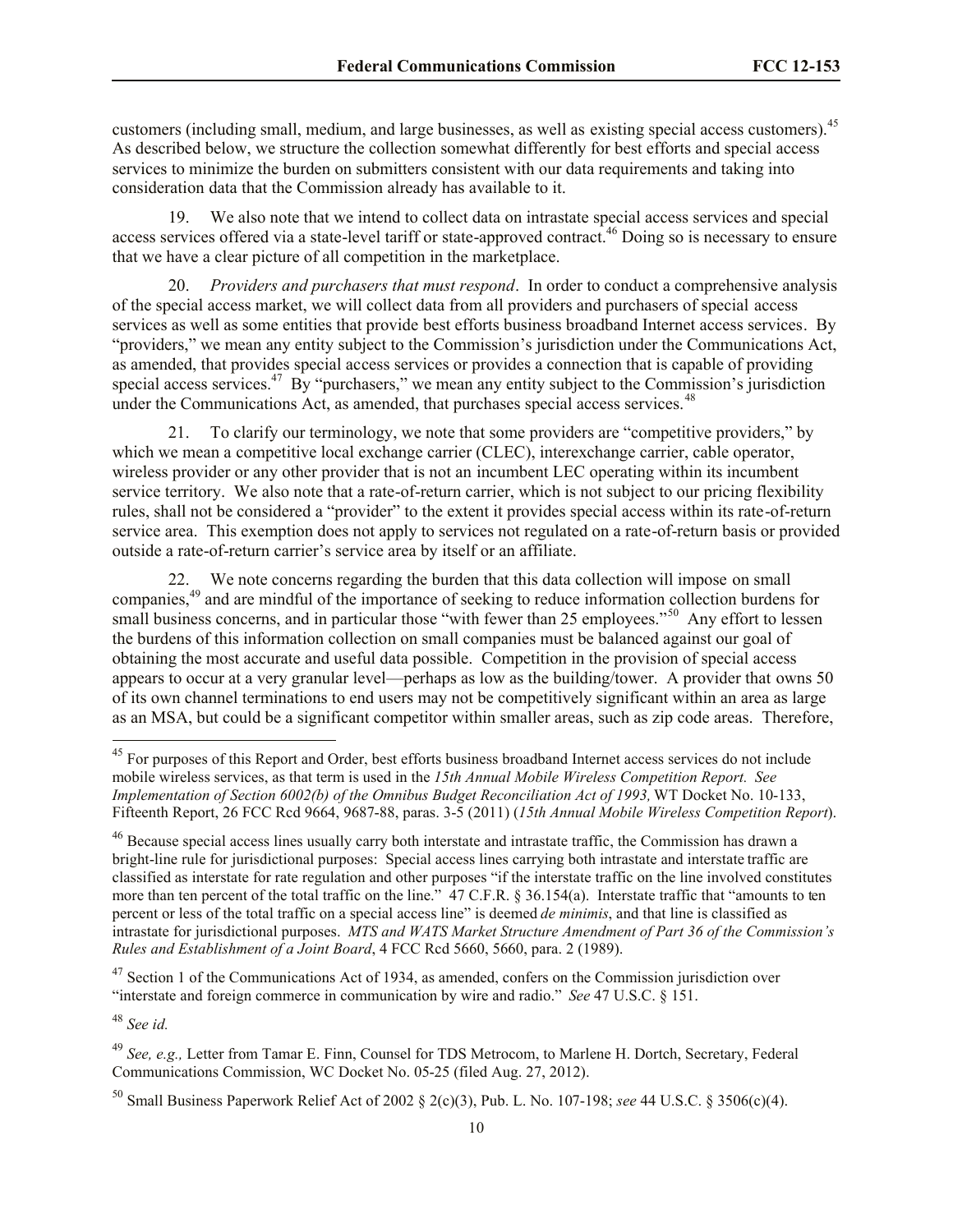we believe it necessary to obtain data from special access providers and purchasers of all sizes,<sup>51</sup> but we shall not require entities with fewer than 15,000 customers and fewer than 1,500 business broadband customers to provide data regarding their best efforts business broadband Internet access services.<sup>52</sup> As some commenters have urged us to do, this approach will incorporate data and information from nascent technologies, such as WISPs. $53$ 

23. *Geographic scope*. With some exceptions,<sup>54</sup> we will collect data on a nationwide basis to ensure the most comprehensive and accurate assessment of competition in markets for special access services subject to our pricing flexibility rules. Because the focus of this proceeding is on the regulation of special access services in price-cap territories, we will not require data from any provider with regard to its operations in any geographic area in which a rate-of-return carrier is the incumbent, as such carriers are not subject to the pricing flexibility rules. Moreover, we will not require a purchaser to produce data based on purchases it makes in those areas in which a rate-of-return carrier is the incumbent. If, however, a provider or purchaser prefers to provide data for all areas without distinguishing between areas served by price cap LECs and rate-of-return LECs, it may do so.

We considered whether we could reduce the burden of this data collection by collecting all of our data from a sample of locations (*e.g.*, business locations and wireless towers) and/or larger geographic areas.<sup>55</sup> However, we decline to adopt a sampling approach because we believe that the

 $52$  As described by the American Cable Association (ACA), the burden of participating in the State Broadband Initiative broadband mapping effort has been greatest for its members with fewer than 15,000 video subscribers. *See* Letter from Thomas Cohen, Counsel to American Cable Association, to Michael Steffen, Legal Advisor to Chairman Genachowski, Federal Communications Commission, WC Docket No. 05-25 (filed Nov. 27, 2012). Thus, requiring entities with at least 15,000 customers to participate should help mitigate the burden of this collection. Also, ACA reports that operators with that level of video subscribership generally have about 1,500 business broadband customers. *Id*. To ensure that entities that provide best efforts services with a focus on business customers also submit information, we require entities with at least 1,500 business broadband customers to participate as well. For purposes of this exemption, the number of customers and business broadband customers shall be determined as of the date of release of this Report and Order.

<sup>53</sup> *See, e.g.*, Letter from Melissa E. Newman, Vice President – Federal Relations, Qwest, to Marlene H. Dortch, Secretary, Federal Communications Commission, WC Docket No. 05-25, Attach. at 16 (filed June 23, 2010) (arguing for a particular analytic framework that would assess data from "all potential alternatives to DS1s and DS3s (e.g., cable, Ethernet, fixed wireless, mobile wireless, satellite, alternative fiber), including those that do not collocate"); USTA 2009 PN Reply; Letter from Frank S. Simone, Executive Director – Federal Regulatory, AT&T, to Marlene H. Dortch, Secretary, Federal Communications Commission, WC Docket No. 05-25, Attach. at 4 (filed Sept. 10, 2007).

<sup>54</sup> *See, e.g.*, *infra* paras. 26, 34.

<sup>51</sup> *See, e.g.*, Letter from Frank S. Simone, Assistant Vice President, Federal Regulatory, AT&T, to Marlene H. Dortch, Secretary, Federal Communications Commission, WC Docket No. 05-25 (filed Sept. 7, 2012); *see also*  Letter from Letter from Frank Simone, Assistant Vice President, Federal Regulatory, AT&T, to Marlene H. Dortch, Secretary, Federal Communications Commission, WC Docket No. 05-25 (filed Sept. 28, 2012); Frank S. Simone, Assistant Vice President, Federal Regulatory, AT&T, to Marlene H. Dortch, Secretary, Federal Communications Commission, WC Docket No. 05-25 (filed Sept. 25, 2012); Letter from Donna Epps, Vice President, Federal Regulatory Affairs, Verizon, to Marlene H. Dortch, Secretary, Federal Communications Commission, WC Docket 05-25 (filed Sept. 18, 2012).

<sup>55</sup> *See, e.g.*, Letter from Paul Margie, Counsel, Sprint, to Marlene H. Dortch, Secretary, Federal Communications Commission, WC Docket No. 05-25, at 9-10 (filed Aug. 14, 2012) ("A building-by-building analysis of a smaller sample of areas . . . would provide useful data about competition and would not be onerous."); CenturyLink Response to *Special Access Facilities Data Public Notice*, Question III.E (filed Dec. 5, 2011) (stating that the Commission must collect data from a statistically significant cross-section of MSAs, to the extent it wishes to apply its results to other markets); Qwest 2009 PN Reply at 21-22 (stating that "rather than conducting a market-power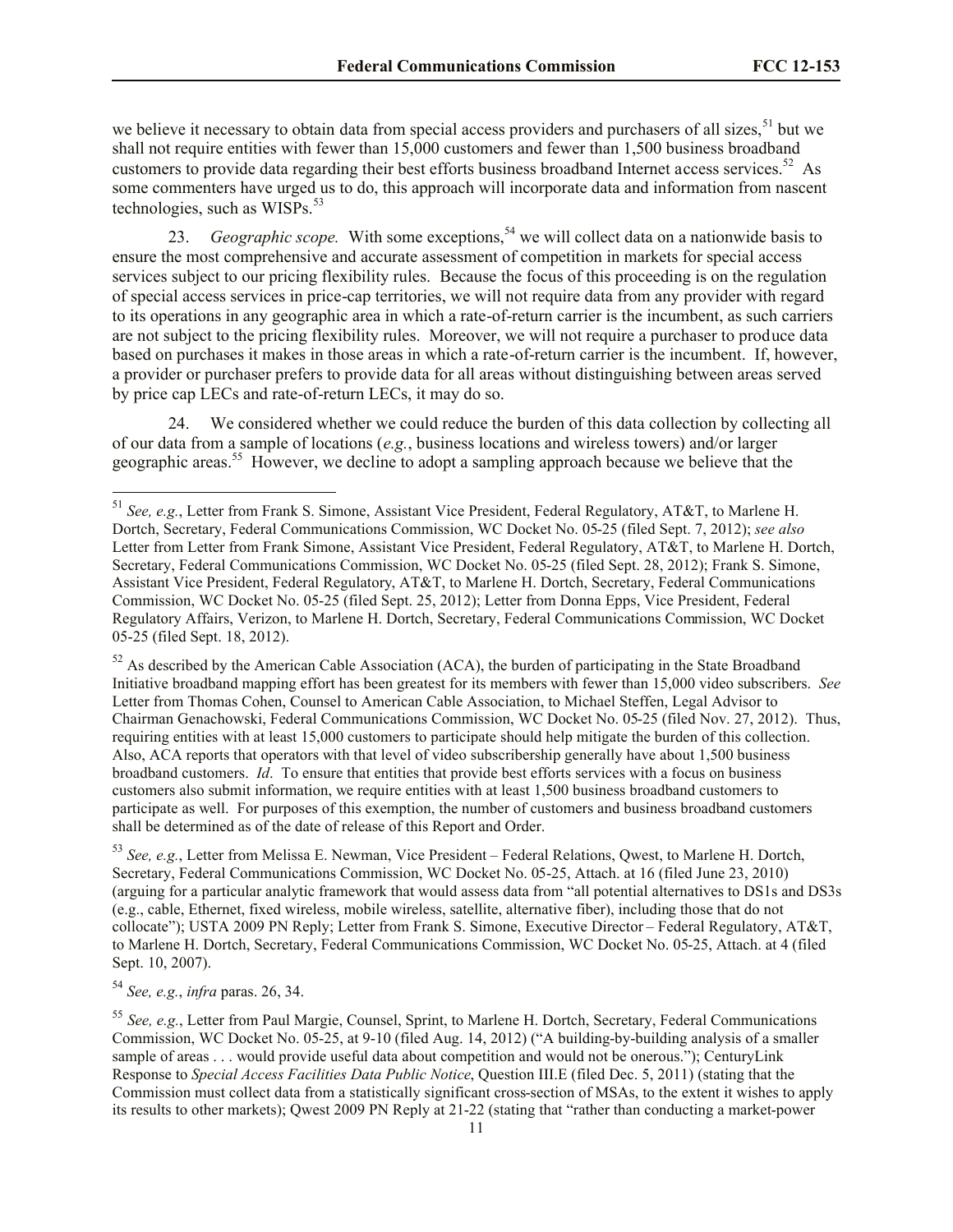process of identifying and collecting a representative sample would be unlikely to substantially reduce provider burdens, and could significantly lengthen the data collection process. With respect to a sample of geographic regions, it is very difficult to design a representative sample without coming close to covering the entire country—a fact that minimizes the likelihood that a geographic sample would actually reduce the burden on respondents. Further, respondents likely would be required to search multiple databases and compare the results of those searches to determine which of their customer locations were in the selected geographies, resulting in substantial setup costs. Finally, even where a respondent need only consult a single database, it typically would have to engage in essentially the same, or greater (to account for the geographic sample), amount of coding to "pull" a sample of records as it would if it pulled all records.

25. A methodology based on sampling specific locations suffers from the same database and coding issues as geographic sampling, and further would likely lengthen the data collection process by a significant margin.<sup>56</sup> Although the most recent data we have are several years old, they suggest that competitive providers may serve a relatively small proportion of all locations that have special access.<sup>57</sup> As a result, a random sample from all locations would need to be very large—perhaps approaching a census—to obtain sufficient data on competitive providers. Alternatively, we could require all respondents to identify all the relevant locations so that a smaller sample could be drawn from that census in a scientific way. That approach likely would lengthen the data collection process because it would require two collections to be conducted sequentially: first a census of served locations from which a sample could be drawn, and then a subsequent issuing of questions about locations in the sample. It would also fail to significantly reduce the overall burden for several reasons. First, the burden of producing the census would be similar to, though perhaps lower than, the burden of producing the information identified above. Second, because of the need to tie sampled locations to the relevant databases, the effort to respond to questions about a sample of locations would, for many respondents, raise, or at least not reduce, their burden. Third, while the costs in burden saved through sampling are likely to be relatively small, the statistical error of any conclusions based on a sample could be significantly higher than conclusions based on a census.

analysis for *every* market in the United States, or even every Phase II market, the Commission should select a statistically valid, stratified cross-section of Phase I and Phase II markets and collect the relevant data from various stakeholders in the markets in that sample"). For example, cleaning (*i.e.*, identifying and correcting errors) a smaller data set should be easier than cleaning a large one, and a smaller data set has lower storage requirements.

<sup>&</sup>lt;sup>56</sup> A sample of locations would consist of a sample taken from the universe of "building[s], other free-standing site[s], cell site[s] on a building, or free-standing cell site[s]" in price cap areas. *See supra* para. 15.

<sup>57</sup> *See, e.g., Review of the Section 251 Unbundling Obligations of Incumbent Local Exchange Carriers, et. al.*, CC Docket No. 01-338, Report and Order and Order on Remand and Further Notice of Proposed Rulemaking, 18 FCC Rcd 16978, 17155, para. 298 n.856 (2003) ("Both competitive LECs and incumbent LECs report that approximately 30,000, *i.e.*, between 3% to 5%, of the nation's commercial office buildings are served by competitor-owned fiber loops.") (subsequent history omitted); *see also* Letter from Anna Gomez, VP-Government Affairs, Sprint, to Marlene H. Dortch, Secretary, Federal Communications Commission, WC Docket No. 05-25, Attach. at 2 n.4 (filed Mar. 27, 2007) (asserting that, out of three million large office buildings and campuses nationwide that purchased special access, only 22,000 purchased those services from a competitive provider); tw telecom 2005 NPRM Reply at 4-5 (noting Verizon's observation that between 1996 and 2005, competitors increased deployment from 24,000 buildings to 31,467 buildings, which tw telecom states is in contrast to the millions of buildings served by incumbents); WilTel 2005 NPRM Reply at 6 (estimating that competitors deployed special access facilities to 25,000 buildings as of 2005). We expect that our data collection will provide more recent data about the number of locations nationwide served by competitive providers.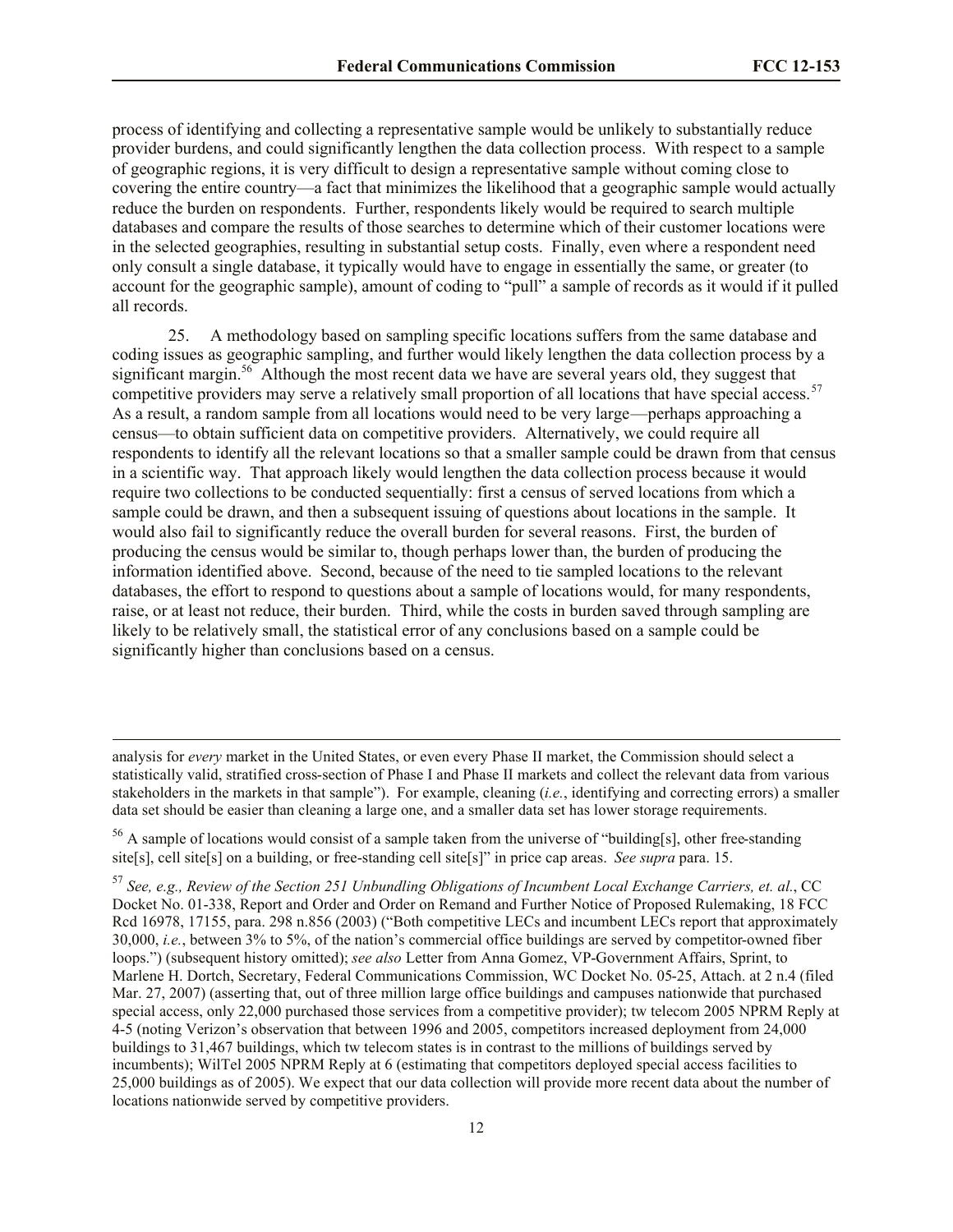26. We do choose to sample for the narrower purpose of seeking to understand the evolution of competitive provider buildout of a connection to a specific end user's location.<sup>58</sup> Such an analysis requires facilities deployment data over a long period of time, which would be burdensome for many providers to produce for their entire networks. By collecting this data in a representative sample of geographic areas, it is possible to minimize the burden on providers while providing accurate and useful data on this narrow aspect of providers' behavior. The decision to sample for this narrow purpose does not suffer from the same issues discussed above.<sup>59</sup> First, the sample can be significantly smaller than would be necessary for a more general analysis. Second, the sample will be drawn from the universe of locations identified in the course of the larger data collection; this sequential collection is unlikely to materially impact our ability to undertake the proposed analysis. Finally, the information to be produced from the sample is limited to facilities deployment data.

27. *Temporal scope.* We will collect the majority of the data for calendar years 2010 and 2012.<sup>60</sup> We find that collecting data on these issues for two calendar years appropriately balances the need for time series data with the burden of producing data for multiple years. We choose calendar year 2012 because it is the most recent calendar year for which data will be available once Paperwork Reduction Act approval is obtained for the information collection adopted in this order. And by collecting 2012 data, the Commission will obtain the most up-to-date data available while still providing respondents a reasonable time to gather and submit their data. <sup>61</sup> We choose calendar year 2010 because, while we recognize that it likely is more burdensome to produce 2010 data than 2011 data, a two year period between observations is more likely to include changes in the relevant variables than a one year period. We also recognize that our second voluntary data request sought data for 2010, which will mean those providers who responded to that request will be able to rely on their past efforts in responding to some elements of this collection.

28. We will collect two years' worth of data for market structure, price, and demand (*i.e.*, observed sales and purchases). This allows for an analysis that controls for factors that may vary widely across geographic areas, but not within a given geographic area (*e.g.*, entry factors such as building codes or soil quality). For example, if we observe differences in deployment between different geographies, these may be due to differences in factors such as building codes, climate, or soil quality. Controlling for these can be challenging. However, these kinds of variables do not typically change significantly over a few years. In contrast, observing differences in deployment that emerge over a few years within the same geographic region permits an analysis that controls for such factors. Conversely, if we have only one year's worth of data, we will be less able to associate particular factors with levels of deployment.<sup>62</sup>

l

 $62$  In addition, the need to include large numbers of controls unnecessarily reduces regression efficiency relative to a regression that relies on data from more than one time period.

<sup>58</sup> *See infra* para. 34.

<sup>59</sup> *See supra* paras. 24-25.

 $60$  We will collect 2010 and 2012 pricing data on a monthly basis. We note that there are some questions for which we ask for additional historical data, such as questions about non-price factors. Questions related to terms and conditions, competition, and pricing decisions span a variety of timeframes specific to the issue addressed.

 $61$  Incumbent LECs argue that data collected for a specific timeframe will be stale by the time we analyze it. Letter from Donna Epps, Vice President, Federal Regulatory Affairs, Verizon, to Marlene H. Dortch, Secretary, Federal Communications Commission, WC Docket No. 05-25, at 3 (filed Apr. 26, 2012); Qwest Response to *Special Access Facilities Data Request*, Question III.F at 7 (filed Jan. 27, 2011); Letter from Glenn Reynolds, Vice President for Policy, USTA, to Marlene H. Dortch, Secretary, Federal Communications Commission, WC Docket No. 05-25, at 3 (filed Dec. 1, 2010). However, these parties have not proposed a method of instantaneous data submission, and proper analysis naturally takes some time to perform.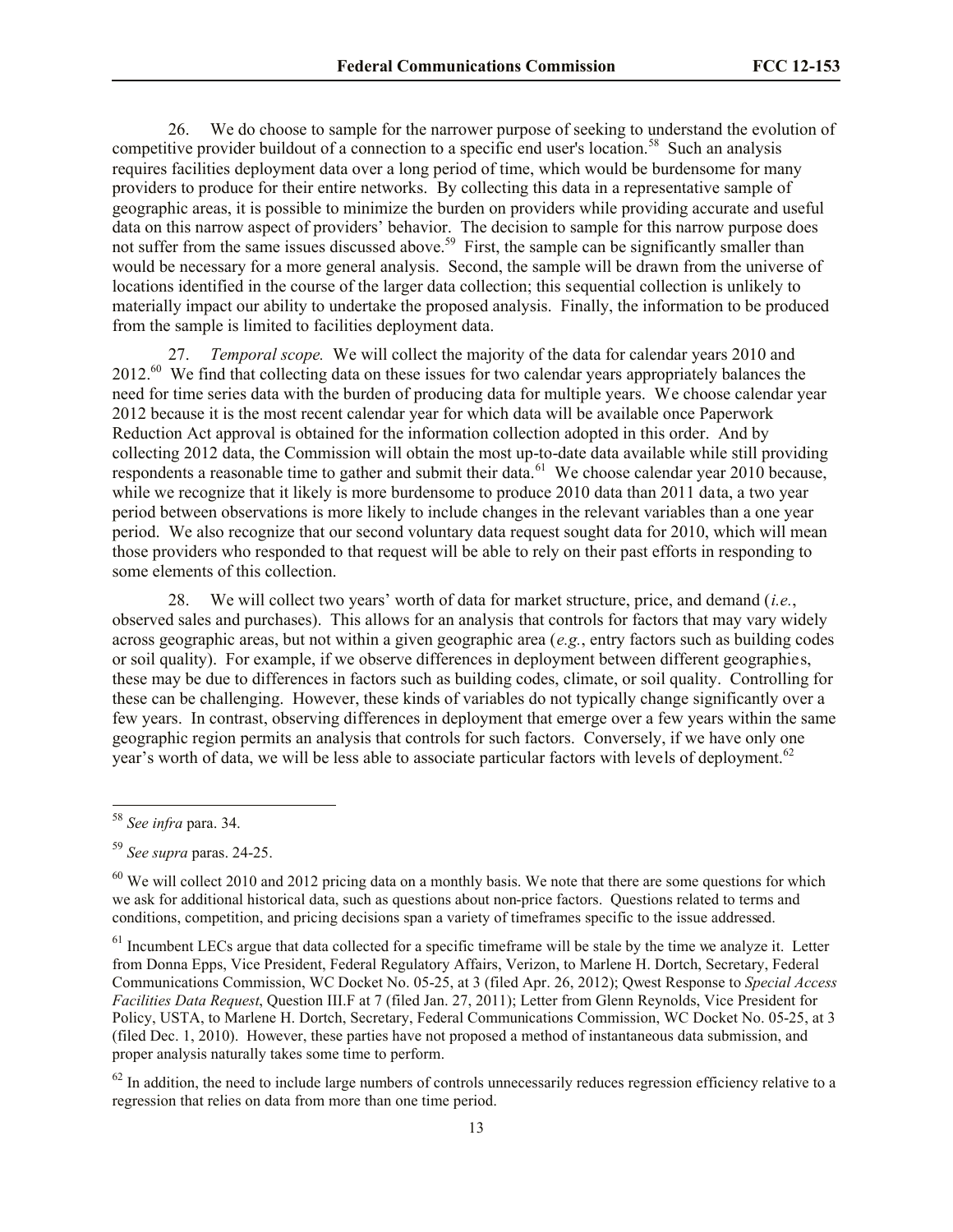29. Most importantly, collecting a time series of data will help us assess potential competition. One way to assess potential competition is by obtaining structural, pricing, and demand data over a twoyear period to observe and better understand how and why competition has evolved over time and, therefore, where potential competition exists. $63$  Our proposal to collect historical data, which could be used to predict potential competition, is consistent with Commission precedent, as well as that of the U.S. antitrust agencies.<sup>64</sup>

# **B. Nature of Data to be Collected**

30. The data, information, and documents required to conduct a robust analysis of special access competition fall into five general categories: market structure, pricing, demand (*i.e.*, observed sales and purchases), terms and conditions, and competition and pricing decisions.<sup>65</sup> In this section, we describe the nature of the data to be collected. Further, we include in Appendix A an initial version of the data collection that incorporates the data, information, and documents we describe below.<sup>66</sup> We direct the Bureau to review and modify this collection, consistent with the authority delegated in section III.D below, to implement the requirements of this Report and Order.<sup>67</sup>

31. *Market structure data.* We intend to assess the market structure for special access market(s). By this, we mean that we intend to examine comprehensive data on the situs and type of facilities capable of providing special access, by sold and potential capacity and ownership, and the

<sup>64</sup> *See, e.g.*, *Applications of Comcast Corp., General Elec. Co., & NBC Universal, Inc.; For Consent to Assign Licenses and Transfer Control of Licensees*, MB Docket No. 10-56, Memorandum Opinion and Order, 26 FCC Rcd 4238, 4382, App. B (2011); *Applications for Consent to the Assignment and/or Transfer of Control of Licenses et al*., MB Docket No. 05-192, Memorandum Opinion and Order, 21 FCC Rcd 8203, App. D (2006); *Gen. Motors Corp. & Hughes Elecs. Corp., Transferors, and The News Corp. Ltd., Transferee, for Authority to Transfer Control*, MB Docket 03-124, Memorandum Opinion and Order, 19 FCC Rcd 473, 565-69, paras. 201-11 (2004); *see also 2010 DOJ/FTC Horizontal Merger Guidelines* at § 2.1.2 (2010) ("The Agencies look for historical events, or 'natural experiments,' that are informative regarding the competitive effects of the merger. For example, the Agencies may examine the impact of recent mergers, entry, expansion, or exit in the relevant market. Effects of analogous events in similar markets may also be informative.").

<sup>65</sup> We note that the specific data, information, and documents solicited in this data collection may fall into more than one category and/or be used to evaluate more than one issue. For example, some of the pricing questions may help us evaluate terms and conditions issues.

<sup>63</sup> *See, e.g.*, *AT&T Corp., British Telecommunications, plc, VLT Co. L.L.C., Violet License Co. LLC, and TNV [Bahamas] Limited Applications for Grant of Section 214 Authority, Modification of Authorizations and Assignment of Licenses in Connection with the Proposed Joint Venture Between AT&T Corp. and British Telecommunications, plc*, IB Docket No. 98-212, SES-ASG-19981110-01654 (30), SES-ASG-19981110-01655 (2), Memorandum Opinion and Order, 14 FCC Rcd 19140, 19149-50, paras. 17-19 (1999) (stating that, when analyzing a merger, the Commission "seeks to determine if market entry is unconstrained so that an attempted exercise of market power can be prevented, i.e., if rivals and new entrants have the capabilities and incentives to expand output in response to any anticompetitive practices by the merging entities"); *15th Annual Mobile Wireless Competition Report*, 26 FCC Rcd at 9713, para. 55 ("Entry and exit conditions are important in helping to understand the degree to which incumbent firms may or may not possess market power, *i.e*. the ability to set prices above marginal cost without attracting entry. Entry and exit occurs in the context of underlying . . . market conditions that directly influence the total number of firms that can compete successfully in a market. Such conditions are relevant for determining *if* actual entry or exit will occur, and *when* actual entry or exit will occur—both of which are important for ensuring competition in the marketplace.").

<sup>66</sup> *See infra* Appendix A.

 $67$  For example, the Bureau may release the data collection, in whole or in part, as part of a Bureau-level order or Public Notice requiring the production of data, information, and documents. *See infra* paras. 52-53 (Role of the Wireline Competition Bureau).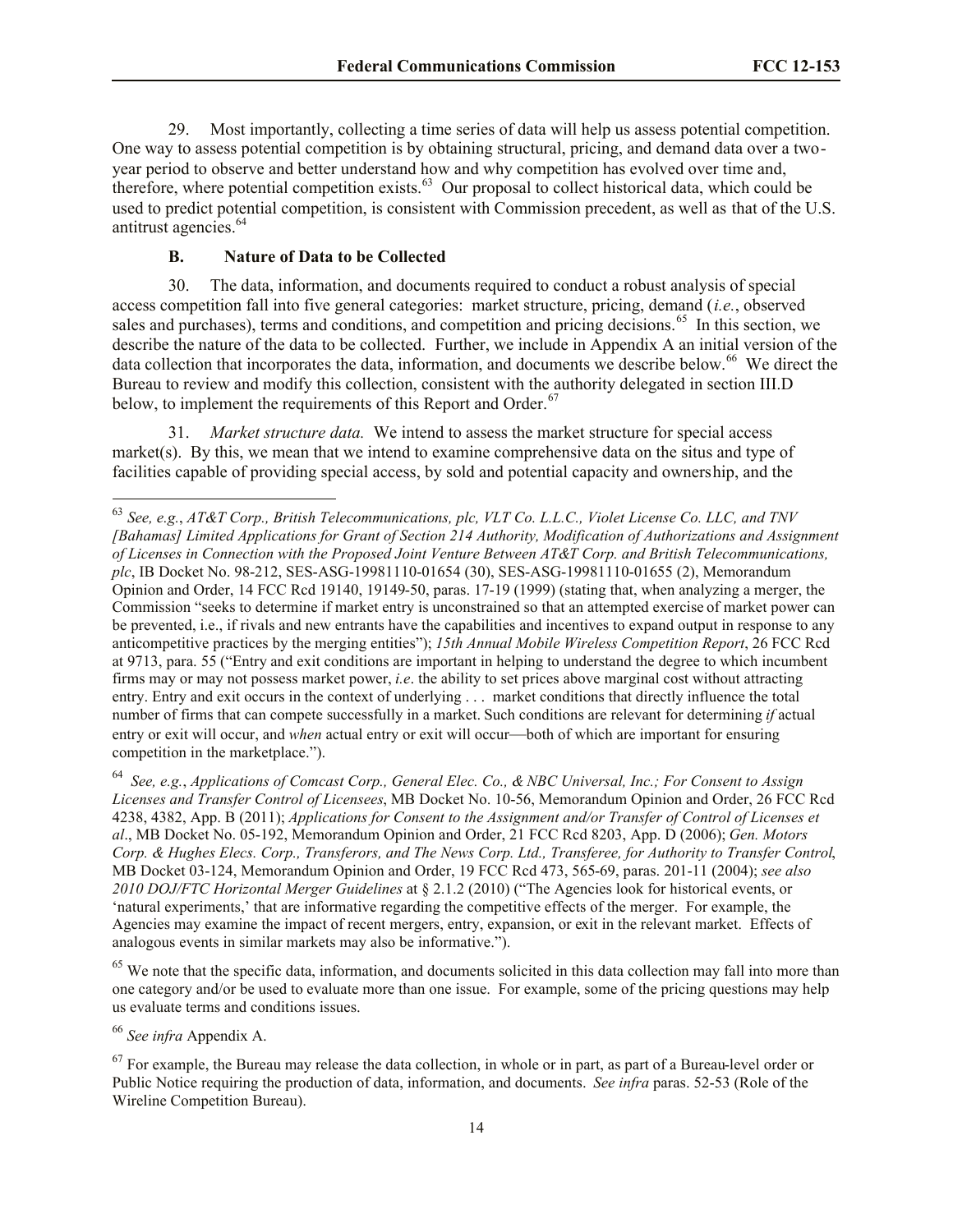proximity of such facilities to sources of demand. Specifically, we require each provider to submit data and information for connections that are owned by the provider, leased under an indefeasible right of use (IRU), or, for competitive providers, obtained from an incumbent LEC as an unbundled network element (UNE) to provide a dedicated service, <sup>68</sup> including, but not limited to:

- Locations to which the provider has sold a connection to an end user or a provider;
- information on the nature of the location and the nature of the connection serving that location, including:<sup>69</sup>
	- o the situs of the location and whether the location is a building, other free-standing site, cell site on a building, or free-standing cell site;
	- o whether the connection is fiber, wireless (and if wireless, the provisioned bandwidth of the channel), or some other medium; and
	- o the provisioned bandwidth of each type of connection.

32. We require incumbent LEC providers to submit data concerning the number, nature, and situs of UNEs sold. $70$ 

33. We require competitive providers to submit detailed information related to non-price factors that may impact where special access providers build facilities or expand their network via UNEs. For example, providers may choose to expand their facilities in areas where they have already made significant facilities investments, like near their headquarters or a point of interconnection, to take advantage of cost efficiencies. We therefore require respondents to provide detailed information about such non-price factors. In addition, we require competitive providers to provide us with any business rules they use to determine whether to build a connection to a location.<sup>7</sup>

34. In addition, we require competitive providers to submit the history of their facilities deployment in a sample of locations served by a competitive provider. Each competitive provider will report the date on which it provided a connection to each of its locations within the sample and locations proximate to the locations in the sample, including when and where it relied upon UNEs to establish a connection. The locations selected will include areas in which no pricing flexibility has been granted, as well as Phase I and/or Phase II pricing flexibility areas.<sup>72</sup> These detailed data on the evolution of competitive provider networks will help us understand how competitive facilities are deployed over time and whether the presence of competitive facilities in fact provides a threat of competitive entry in nearby or adjacent areas.

35. We require competitive providers to provide detailed collocation situs information. We also require competitive providers to submit maps of the routes followed by fiber that they own or lease subject to an IRU, of nodes that interconnect with third party networks, and of connections from their

 $68$  Several types of unbundled network elements are available to competitive carriers, as set forth and defined in our unbundling rules. *See* 47 C.F.R. § 51.319(a).

<sup>69</sup> The terms "connection" and "location," as used throughout this Order, are defined above. *See supra* para. 15.

<sup>70</sup> Incumbent LECs are best situated to identify *where* UNEs are sold to competitive providers. Competitive providers, in turn, are best situated to identify what services are provided over those UNEs, and in particular whether a given UNE connection is used to provide a dedicated access service to a location. Incumbent LECs are encouraged to exclude from their response, to the extent possible, UNEs that serve residential locations.

 $71$  Unlike our question geared exclusively to how non-price factors influence decisions to build, our question about business rules may incorporate price factors.

<sup>72</sup> *See* 47 C.F.R. § 69.701 *et seq.*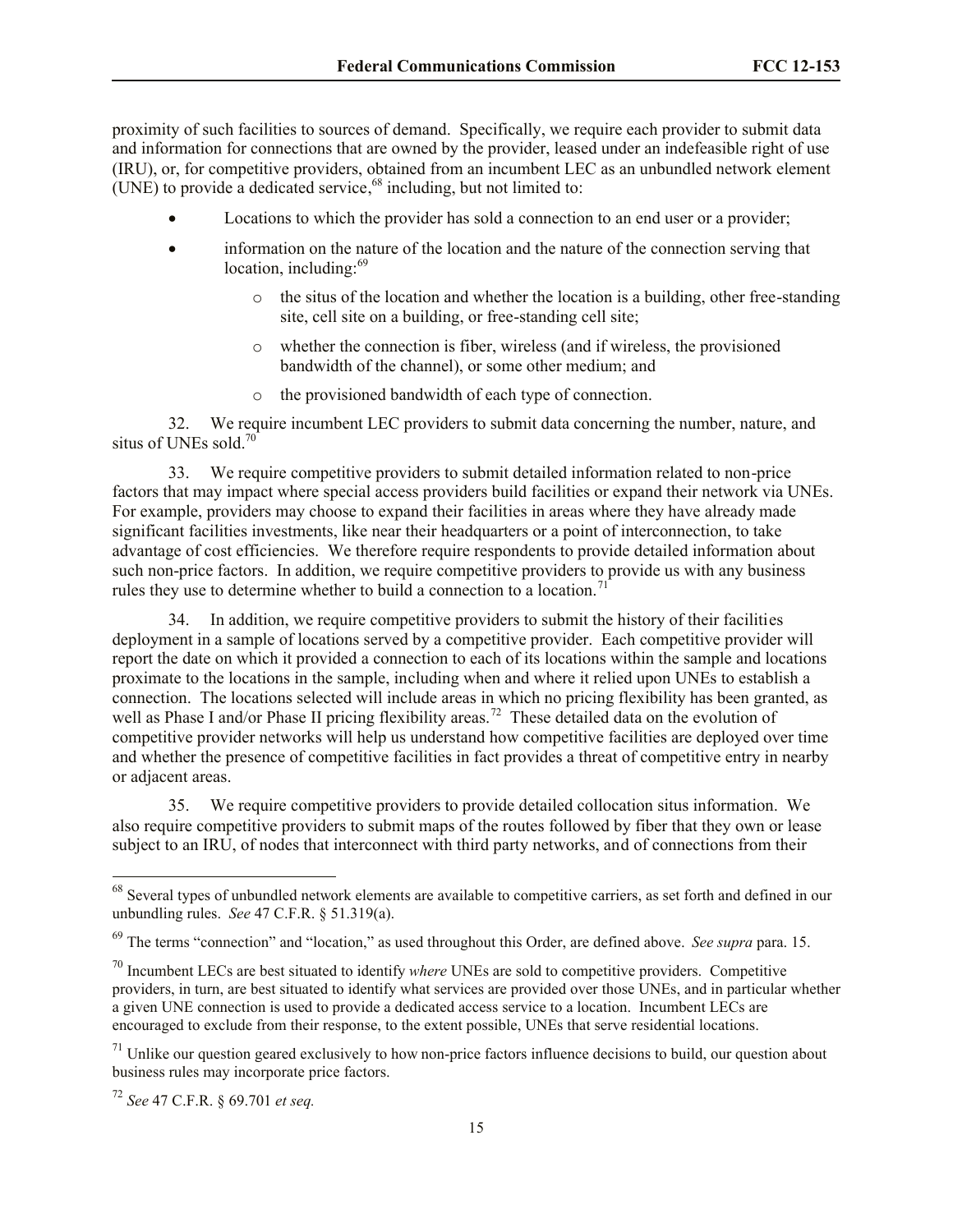networks to locations. These maps will indicate where competitive providers can provide, or could potentially provide, special access services. Among other things, such maps will identify points of interconnection between competitive providers of special access services and incumbent LEC facilities.<sup>73</sup>

36. *Price data.* We require price data to characterize competition in the market for special access services. Such data will allow comparisons of different providers' prices, after controlling, where necessary, for differences in cost-causing factors, and can allow the consideration of the effect of market structure on price. Price data include, but are not limited to:

- the quantities sold and prices charged for special access services, by circuit element;
	- as reflected in billing data;
	- o including, where applicable and necessary, but not limited to, identifiers for the nature of the service, such as:
		- Universal Service Order Code (USOC) or comparable code;
		- circuit and/or mileage end-points;
		- quantities relevant for billing (such as bandwidth and mileage);
		- **term, volume, or revenue commitments relevant to billing; and**
		- adjustments, rebates, or true-ups provided or received over time.

The Bureau collected similar data on a voluntary basis in the *Special Access Facilities Data Public Notice*. 74

37. To understand this pricing information, we must also take into account the regulatory environment. For competitive providers, we already know the regulatory environment—they are unregulated with respect to price at the federal level. In contrast, the Commission regulates the prices incumbent LECs charge through a variety of methods: rate-of-return regulation, price-cap regulation, and Phases I and II of pricing flexibility.<sup>75</sup> We therefore require incumbent LECs to list the form of price regulation that applies to their interstate special access services on a wire-center-by-wire-center basis.

38. *Demand data (i.e., observed sales and purchases).* Demand data are a key input into any statistical analysis of how price varies with competition. Competitors generally are attracted to areas of high demand density because such areas provide opportunities to enjoy economies of scale and scope. Consequently, an understanding of the relationship between prices for observed sales and purchases and competitive entry will facilitate an assessment of market power. In addition, the record indicates that competition in the provision of special access appears to occur at a very granular level—perhaps as low as the building/tower or a floor of a building. We therefore need to understand observed sales or purchases of special access at the most granular level possible, because, among other things, sold or purchased volumes and volume density are a key driver of special access costs and an important determinant of the likelihood of potential entry. We therefore will collect, including but not limited to, data that identify:

• the bandwidth of the special access services sold or purchased;

 $73$  We note that we do not collect the same detailed information about connections to and from and between nodes as we do about locations. This decision is premised on the fact that nodes typically connect to several additional nodes, so there may be dozens of direct and indirect paths between two nodes. Running a regression analysis on that information would be algorithmically difficult, if not impossible.

<sup>74</sup> *See Special Access Competition Data Public Notice*, 26 FCC Rcd at 14000.

 $^{75}$  Although today's data collection does not extend to rate-of-return incumbent LECs, we note that several incumbents have converted from rate-of-return regulation to price-cap regulation in the last two years.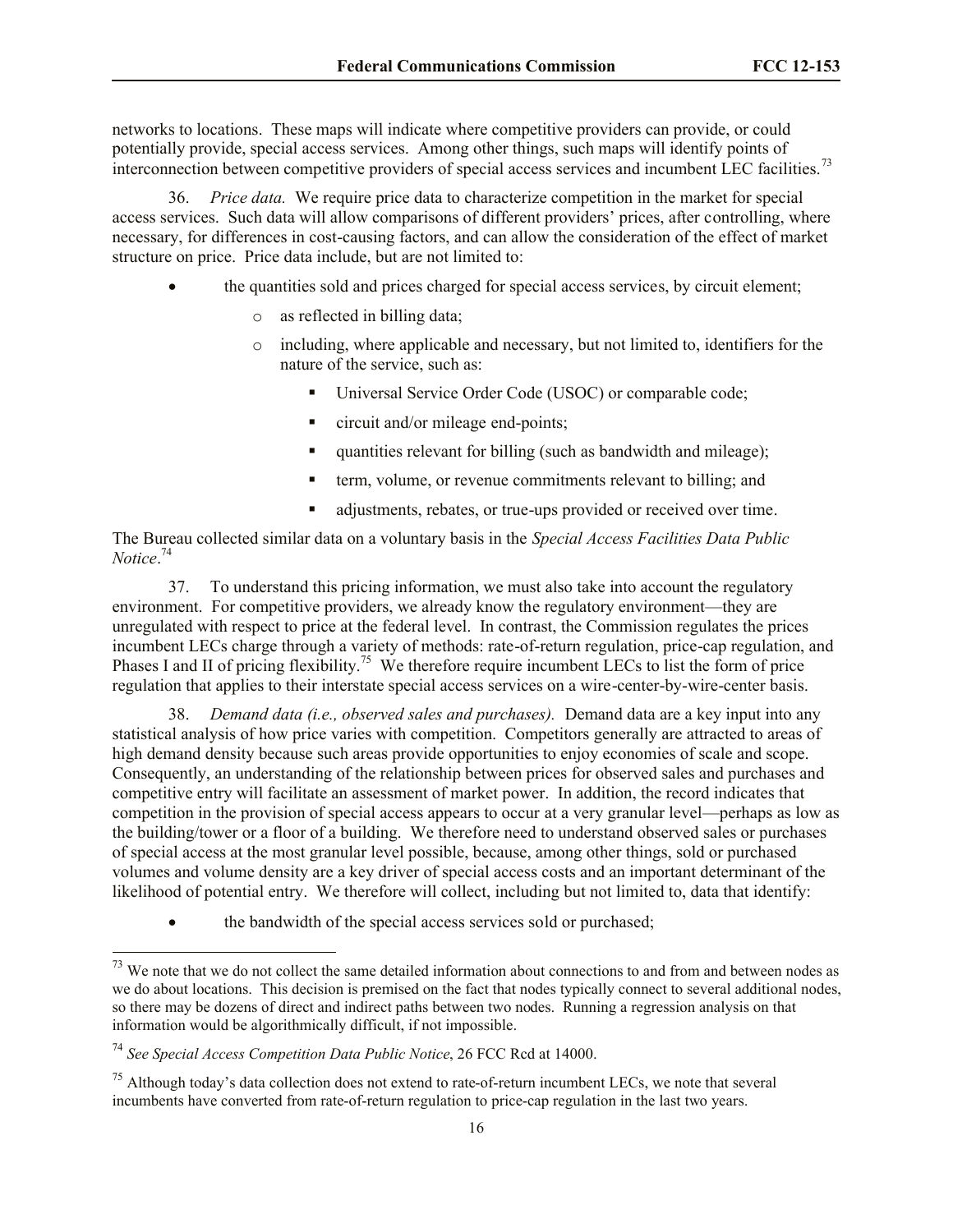- $\bullet$  the location(s) being served;
- the nature of the demand (*e.g.*, provider, end user, other);
- the locations of mobile wireless providers' cell sites and connections to those cell sites;
- total expenditures on special access services by purchasers; and
- revenues earned from the sales of special access.

39. *Terms and conditions data and information.* The record reflects questions about whether the terms and conditions associated with the sale of special access services may inhibit a buyer's ability to switch to other providers, which in turn may inhibit facilities-based entry into special access markets.<sup>76</sup> We therefore will collect, from providers and purchasers of special access services, data and information that includes but is not limited to:

- generally available plans for tariffed special access services that offer discounts, circuit portability, or other competitively relevant benefits;
- the business rationale for those plans:
- the extent of special access sales and purchases made that are and are not subject to discounts, circuit portability, or other benefits;
- how such plans work with each other, and in conjunction with contract-based tariffs and other forms of contracts that govern the sale and pricing of special access services;
- customer information associated with such plans and contract-based tariffs  $(e.g., the number$ of customers subscribed to an individual plan or contract-based tariff);
- how discounts, circuit portability, and other competitively relevant benefits for sales of special access services by competitive providers differ from those of the incumbent LEC providers;
- contract-based tariffs:

- provider policies and internal procedures governing deployment, disconnection, upgrades, and switching providers;
- the impact certain terms and conditions may have on a purchaser's ability to reduce purchases from its existing provider, switch providers, or purchase unregulated services;
- generally available tariffs, contract-based tariffs, and other forms of contracts that govern the sale and pricing of special access services and services that are sold (or priced) in connection with special access services; and

<sup>76</sup> *See, e.g.*, Letter from Michael J. Mooney, Senior Vice President and General Counsel, Level 3, to Marlene H. Dortch, Secretary, Federal Communications Commission, WC Docket No. 05-25 (filed Aug. 23, 2012); Letter from Thomas Jones & Matthew Jones, Counsel, tw telecom, to Marlene H. Dortch, Secretary, Federal Communications Commission, WC Docket No. 05-25 (filed June 5, 2012); Letter from Michael J. Mooney, General Counsel, Regulatory Policy, Level 3, to Marlene H. Dortch, Secretary, Federal Communications Commission, WC Docket No. 05-25 (filed Feb. 22, 2012); Letter from Sarah DeYoung, Director, CALTEL, to Marlene H. Dortch, Secretary, Federal Communications Commission, WC Docket No. 05-25, Attach. (filed Feb. 9, 2012); Sprint Response to *Special Access Competition Data Public Notice*, Questions III.D.5-6, III.D.8-9 (filed Dec. 19, 2011); Letter from Karen Reidy, Vice President, Regulatory Affairs, to Marlene H. Dortch, Secretary, Federal Communications Commission, WC Docket No. 05-25 (filed Aug. 31, 2010).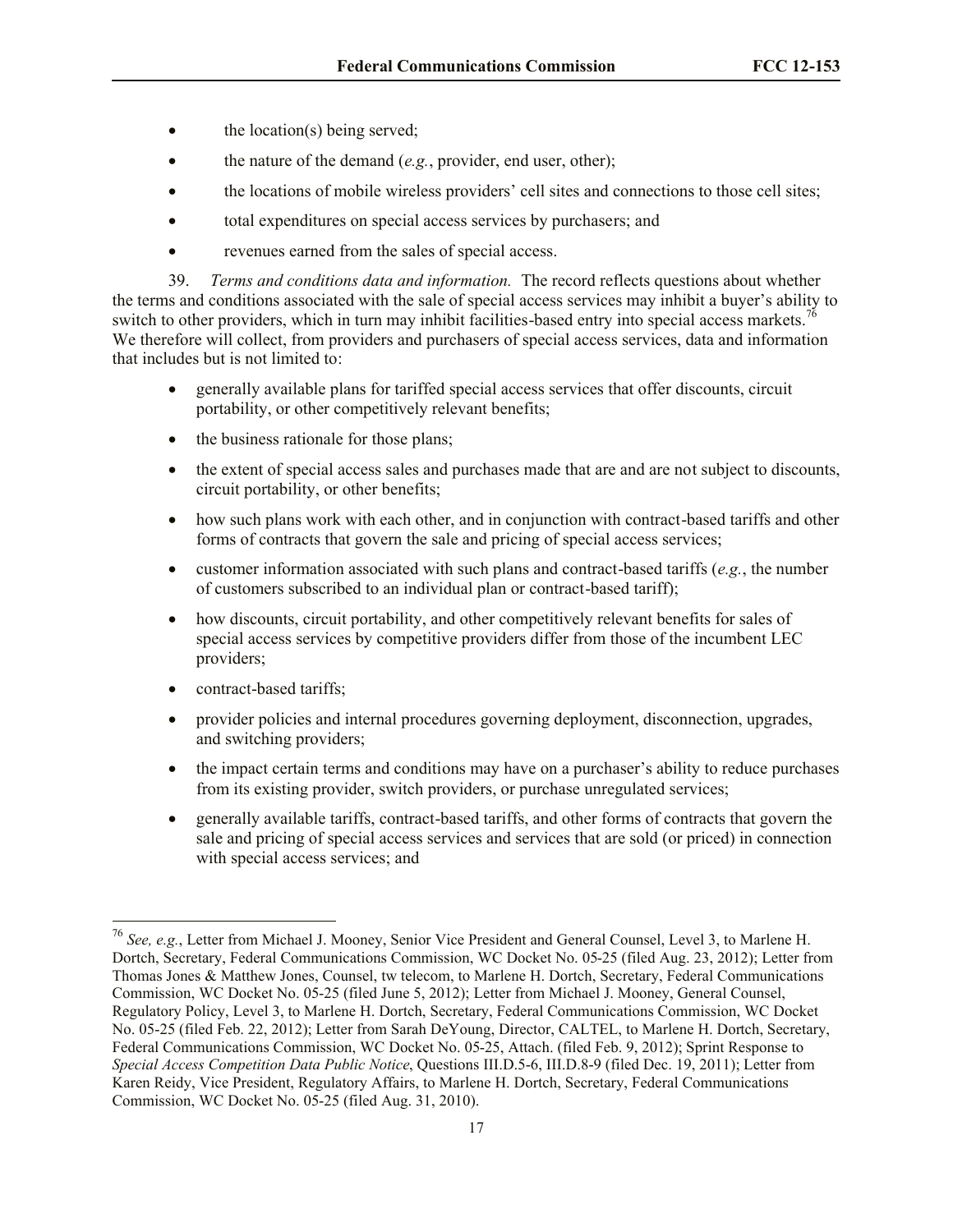a description of the customers targeted by providers (*e.g.*, size, geographic scope, type) and the promotional and advertising strategies for winning or retaining such customers.

40. *Competition and pricing decision data, information and documents.* We require providers of special access to submit data, information and/or documents related to competition and pricing decisions for special access services, including selected competitive provider responses to Requests for Proposals (RFPs).

41. Specifically, we require each competitive provider to identify the five most recent RFPs for which it was selected as the winning bidder to provide each of the following: (i) best effort business broadband Internet access services, (ii) special access services, and, to the extent different from (i) or (ii), and (iii) some other form of high-capacity data services to business customers.<sup>77</sup> We also require each competitive provider to identify the five largest (by number of connections) RFPs for which it submitted an unsuccessful competitive bid between 2010 and 2012 for each of (i) best effort business broadband Internet access services, (ii) special access services, and, to the extent different from (i) or (ii), and (iii) some other form of high-capacity data services to business customers.<sup>78</sup> For each RFP identified, the competitive provider shall provide a description of the RFP, the area covered, the price offered, as well as other competitively relevant information regarding RFPs specified by the Bureau.

42. Parties contend that advertising and marketing relating to special access, regardless of whether a competitive provider has actually built out facilities to a particular location, may impact pricing and deployment decisions. Accordingly, we require competitive providers of special access to submit data, maps, information, marketing materials, and/or documents identifying those geographic areas where they advertised or marketed special access services to be provided over existing facilities, via leased facilities, or by building out new facilities as of December 31, 2010 and December 31, 2012, or planned to advertise or market such services within twenty four months following those dates.

43. Another useful category of information may be documents showing the internal analyses undertaken by providers in 2010 or thereafter to evaluate, *inter alia*, competitive market shares, changes in competition, changes in the costs of supplying services, whether to respond to RFPs, and identified rate increases and decreases. We decline at this time to require all providers to submit that information given the burden of identifying and producing such documents.<sup>79</sup> Instead, we shall take a two-stage approach with these internal documents. Specifically, we delegate authority to the Bureau to require a provider to submit such documents if the Bureau finds in an order that (a) a provider's responses to the business-rules questions are incomplete or insufficient for analysis, (b) a competitive provider's responses to the historyof-deployment questions are incomplete or insufficient for analysis, or (c) the data collected for a particular geographic area are incomplete or insufficient for analysis.

44. *Best Efforts Business Broadband Internet Access Services.* As noted above, we define the scope of our data collection to include best efforts business broadband Internet access services. Because the record indicates that entities that provide best efforts business broadband Internet access services generally deliver those services throughout their footprint over the same network facilities they use to

 $77$  To be clear, we expect competitive providers that have won RFPs in each service category to identify up to five RFPs in each category, not a total of five RFPs across the three categories.

 $^{78}$  To be clear, we expect competitive providers that have submitted unsuccessful competitive bids for RFPs in each service category to identify up to five RFPs in each category, not a total of five RFPs across the three categories.

<sup>79</sup> *See* Letter from Steven F. Morris, Vice President and Associate General Counsel, NCTA, to Marlene H. Dortch, Secretary, Federal Communications Commission, WC Docket No. 05-25, RM-10593, at 2 (filed Oct. 24, 2012); Letter from Mary McManus, Comcast, to Marlene H. Dortch, Secretary, Federal Communications Commission, WC Docket No. 05-25, at 1-2 (filed Nov. 5, 2012); Letter from Mary McManus, Comcast, to Marlene H. Dortch, Secretary, Federal Communications Commission, WC Docket No. 05-25, at 2 (filed Oct. 22, 2012).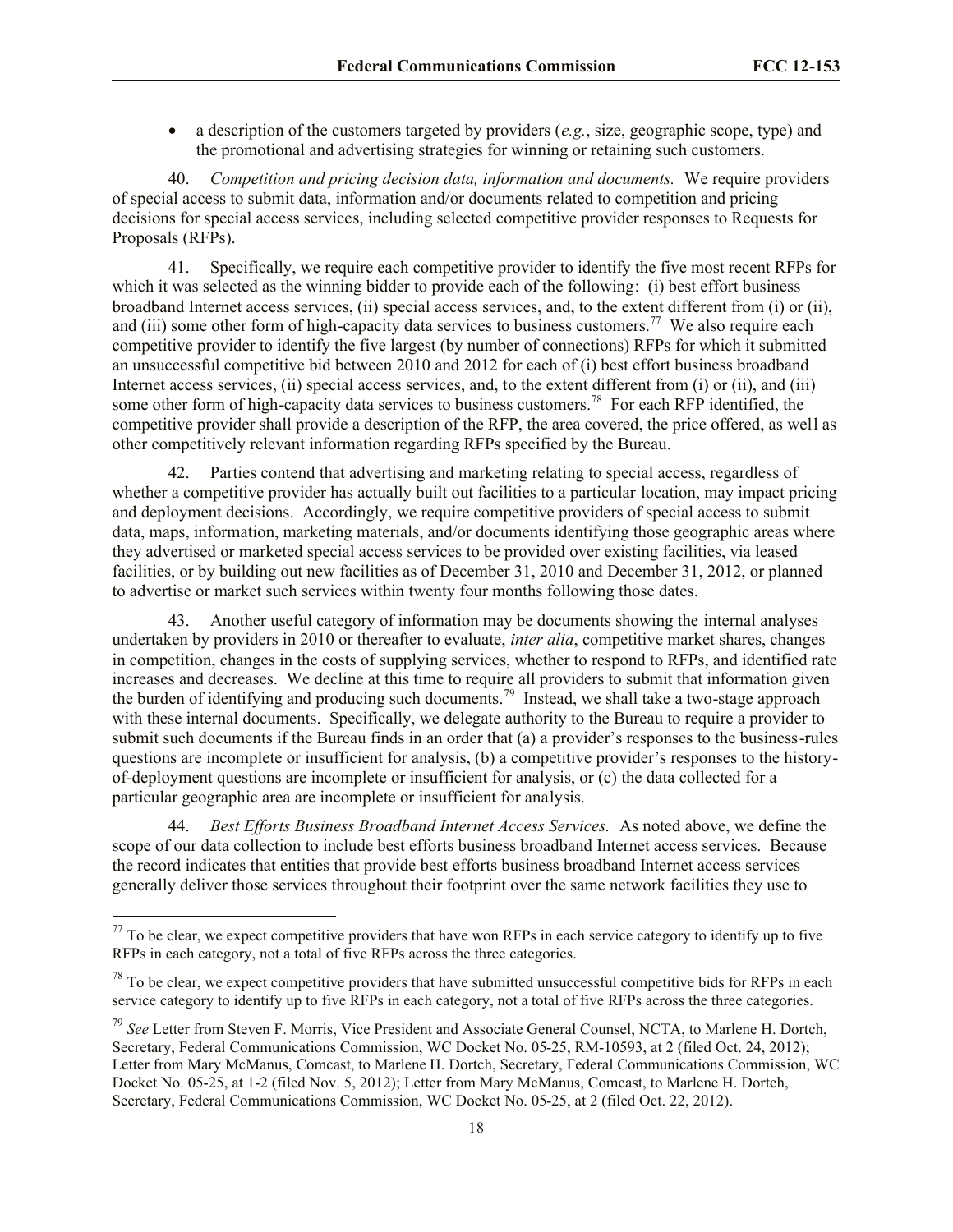deliver mass market broadband Internet access,<sup>80</sup> we need not collect this data at the same level of granularity as location and facilities data for special access.<sup>81</sup> Data showing whether an entity is providing best efforts business broadband Internet access service at, for example, the census block level would not diminish the rigor of our analysis, but would significantly reduce the burden of producing the necessary data.<sup>82</sup> Indeed, many entities already submit data in connection with the State Broadband Initiative (SBI) Grant Program as to where they offer best efforts broadband Internet access services at the census block level.<sup>83</sup>

45. Further, we already have information on enterprise subscriptions to broadband Internet access services through our Form 477 collection. In their biannual Form 477 filings, facilities-based providers of fixed-location Internet access connections (which include providers equipping UNEs, special access lines, or other leased facilities) submit information, by census tract (areas roughly the size of zip codes), on all Internet access connections (greater than 200 kbps) to end users, including businesses.<sup>8</sup> They also identify the percentage of connections within each census tract that is residential.<sup>85</sup>

<sup>81</sup> *See supra* para. 31.

l

<sup>82</sup> *See, e.g.,* Letter from Jennifer K. McKee, Vice President and Associate General Counsel, NCTA, to Marlene H. Dortch, Secretary, Federal Communications Commission, WC Docket No. 05-25, RM-10593 (filed Nov. 29, 2012).

http://www.ntia.doc.gov/files/ntia/publications/fr\_broadbandmappingnofa\_090708.pdf; Department of Commerce, NTIA, State Broadband Data and Development Grant Program, Docket No. 0660-ZA29, Notice of Funds Availability; Clarification, 74 Fed. Reg. 40569 (Aug. 12, 2009); *see also* NTIA, State Broadband Initiative, http://www2.ntia.doc.gov/SBDD (last visited Dec. 12, 2012). The data collected as part of the SBI Grant Program helped populate a national broadband inventory map that was first made public in February 2011 and most recently updated July 2012. National Broadband Map, http://broadbandmap.gov/ (last visited Dec. 12, 2012); Press Release, Moira Vahey, NTIA Unveils National Broadband Map and New Broadband Adoption Survey Results (Feb. 17, 2011) (*NTIA National Broadband Plan Press Release*), *available at* http://www.ntia.doc.gov/pressreleases/2011/commerce%C3%A2%E2%82%AC%E2%84%A2s-ntia-unveils-national-broadband-map-and-newbroadband-adoption-survey; Lynn Chadwick, *The National Broadband Map Is Updated*, National Broadband Map Blog (July 25, 2012), http://www.broadbandmap.gov/blog/2803/the-national-broadband-map-is-updated/.

<sup>84</sup> FCC Form 477, Instructions for Local Telephone Competition and Broadband Reporting at 2, 17 (2012) (regarding filings due Sep. 1, 2012), *available at* http://www.fcc.gov/Forms/Form477/477inst.pdf (*FCC Form 477 Instructions*). Form 477 excludes high-capacity lines between end users and interexchange carriers and point-to-

<sup>80</sup> *See, e.g.,* Letter from Glenn T. Reynolds, Vice President, Policy, US Telecom, to Marlene H. Dortch, Secretary, Federal Communications Commission, WC Docket No. 05-25, GN Docket No. 09-51, Attach. at 5-6 (filed Aug. 31, 2009) (stating that "[c]able companies are increasingly using their near-ubiquitous networks to provide business customers a range of services that compete with special access" and identifying cable providers, such as Cox and Comcast, who are targeting the small and enterprise market (SME) in their existing footprints); SBC 2005 NPRM Reply at 13 ("Using their existing facilities, cable providers have access to an estimated market of over 20 million [(small and medium sized)] business lines, and they are actively expanding their fiber-to-the-curb infrastructure to include business customers." (citing SBC 2005 NPRM Comments at Casto Decl., para. 37)).

<sup>&</sup>lt;sup>83</sup> See Letter from Steven F. Morris, Vice President and Associate General Counsel, NCTA, to Marlene H. Dortch, Secretary, Federal Communications Commission, WC Docket No. 05-25 (filed Nov. 19, 2012); *but see* Letter from Thomas Jones and Nirali Patel, Counsel for Cbeyond, Inc., Earthlink, Inc. and Integra Telecom, Inc., to Marlene H. Dortch, Secretary, Federal Communications Commission, WC Docket No. 05-25 at 2 (filed Nov. 21, 2012) (arguing that "compliance with a mandatory FCC request to provide the "best efforts" broadband coverage information requested in connection with the NBM project would be burdensome for many competitive LECs . . . ."). Since July 2009, the National Telecommunications and Information Administration (NTIA), in coordination with the Commission, has been collecting data concerning where broadband is deployed across the nation as part of the State Broadband Initiative (SBI) Grant Program. *See* Department of Commerce, NTIA, State Broadband Data and Development Grant Program, Docket No. 0660-ZA29, Notice of Funds Availability, 74 Fed. Reg. 32545 (July 8, 2009) (*NTIA State Mapping NOFA*), *available at*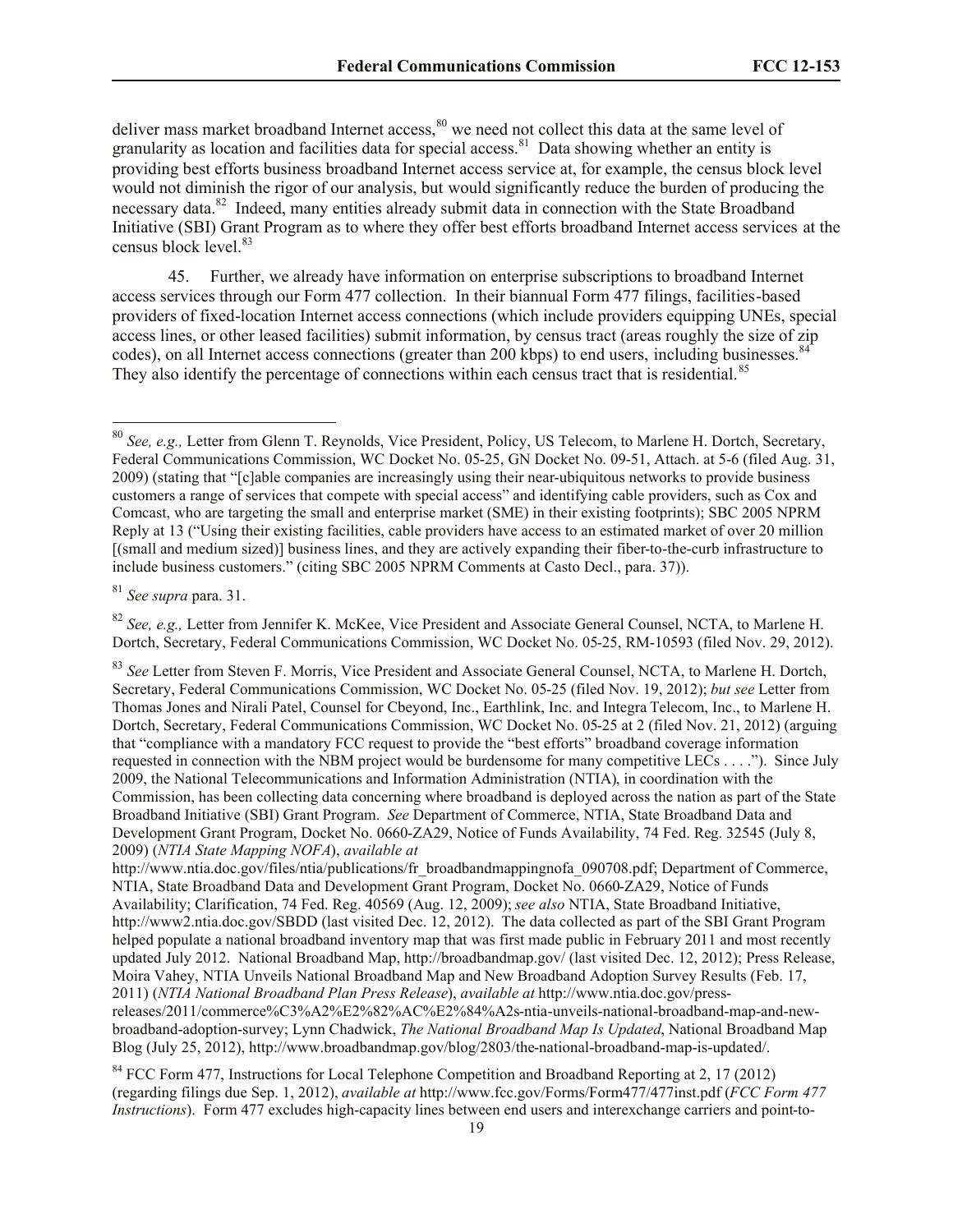46. We therefore require, subject to the exception set forth in paragraph 22 above, entities that submitted data in connection with the SBI Grant Program and offer best efforts business broadband Internet access services to identify, on a granular but not location-by-location basis (ideally, at the census block level), the geographic areas in which they offer those services.<sup>86</sup> The Bureau may accept such entities' certification that the data they have submitted in connection with the SBI Grant Program accurately and completely identify the areas in which they offer best efforts business broadband Internet access services and exclude those areas where they do not offer such services. We further require such entities to submit a price list for the best efforts business broadband Internet access services that they offered within their footprint. Such price list should identify the list prices for the best efforts business broadband Internet access services they offered, whether there was any price variation within their service footprint, and, if so, the nature of such variation. This information, taken together with the Form 477 data and the data we will collect on UNEs that could be used to provide these services, will allow us to analyze of the availability of, demand for, and pricing of best efforts business broadband Internet access services.

47. *Additional Data Not Collected.* We recognize that the collection we adopt today does not include every type of data that is available. Commenters suggest we ask for a broad array of competition data and information.<sup>87</sup> Others have recommended obtaining information about providers' past lateral construction projects, future upgrade or expansion plans and additional information on competitive

point connections among end-user locations within a single customer entity. *Id.* at 6-7. Specifically, the Form 477 instructions direct reporting entities to exclude (among others) the following types of connections:

 $\overline{\phantom{a}}$ 

"Connections between two locations of the same business or other end user entity (such as point-to-point connections within private or semi-private data networks or corporate telephone systems)."

"High-capacity connections between network components within the public switched telephone network or the Internet (*note that* such connections do not terminate at an end user location.)"

"High-capacity dedicated connections ('special access' circuits) between end users and interexchange (telephone) carrier points of presence ('toll bypass')."

<sup>85</sup> *FCC Form 477 Instructions* at 9 (specifying that, for all technologies except terrestrial mobile wireless, connections should be considered residential "when they deliver Internet-access services that are *primarily* purchased by, designed for, and/or marketed to residential end users").

<sup>86</sup> As discussed before, because the entities that we require to report have submitted data to the SBI program at the census block level, we expect the burden on such entities of reporting this information will be small. *See, e.g.,*  Letter from Steven F. Morris, Vice President and Associate General Counsel, NCTA, to Marlene H. Dortch, Secretary, Federal Communications Commission, WC Docket No. 05-25 (filed Nov. 19, 2012).

<sup>87</sup> *See, e.g.*, Letter from Paul Margie & Marc Davis, Counsel, Sprint, to Marlene H. Dortch, Secretary, Federal Communications Commission, WC Docket No. 05-25, at 10 (filed Aug. 14, 2012) ("At a minimum, some information about costs will be useful in order to ensure that prices are just and reasonable."); Letter from Erin Boone, Senior Corporate Counsel, Federal Regulatory Affairs, Level 3, to Marlene H. Dortch, Secretary, Federal Communications Commission, WC Docket No. 05-25, at 2 (filed Mar. 7, 2011) ("In order to determine whether . . . contract tariffs and tariffs require buyers of a large percentage of special access circuits to purchase all or nearly all of their special access needs from the ILEC and thus result in anticompetitive market foreclosure, the Commission must know not only that potentially anticompetitive tariffs and contract tariffs exist, but also measure how they influence the marketplace."); COMPTEL 2009 PN Comments at 8 (stating that the Commission should perform a price/cost ratio analysis to determine if special access rates are reasonable); Level 3 2009 PN Reply at 11 (stating that "the Commission should . . . consider the extent to which unjust and unreasonable terms and conditions have arisen due to a lack of competition or have precluded competitive entry in special access markets"); Letter from Edward J. Black *et al.*, President, CCIA, to Marlene H. Dortch, Secretary, Federal Communications Commission, WC Docket No. 05-25 (filed June 3, 2009) (setting forth a data request proposal that would include requests for pricing data, cost data, and information about terms and conditions).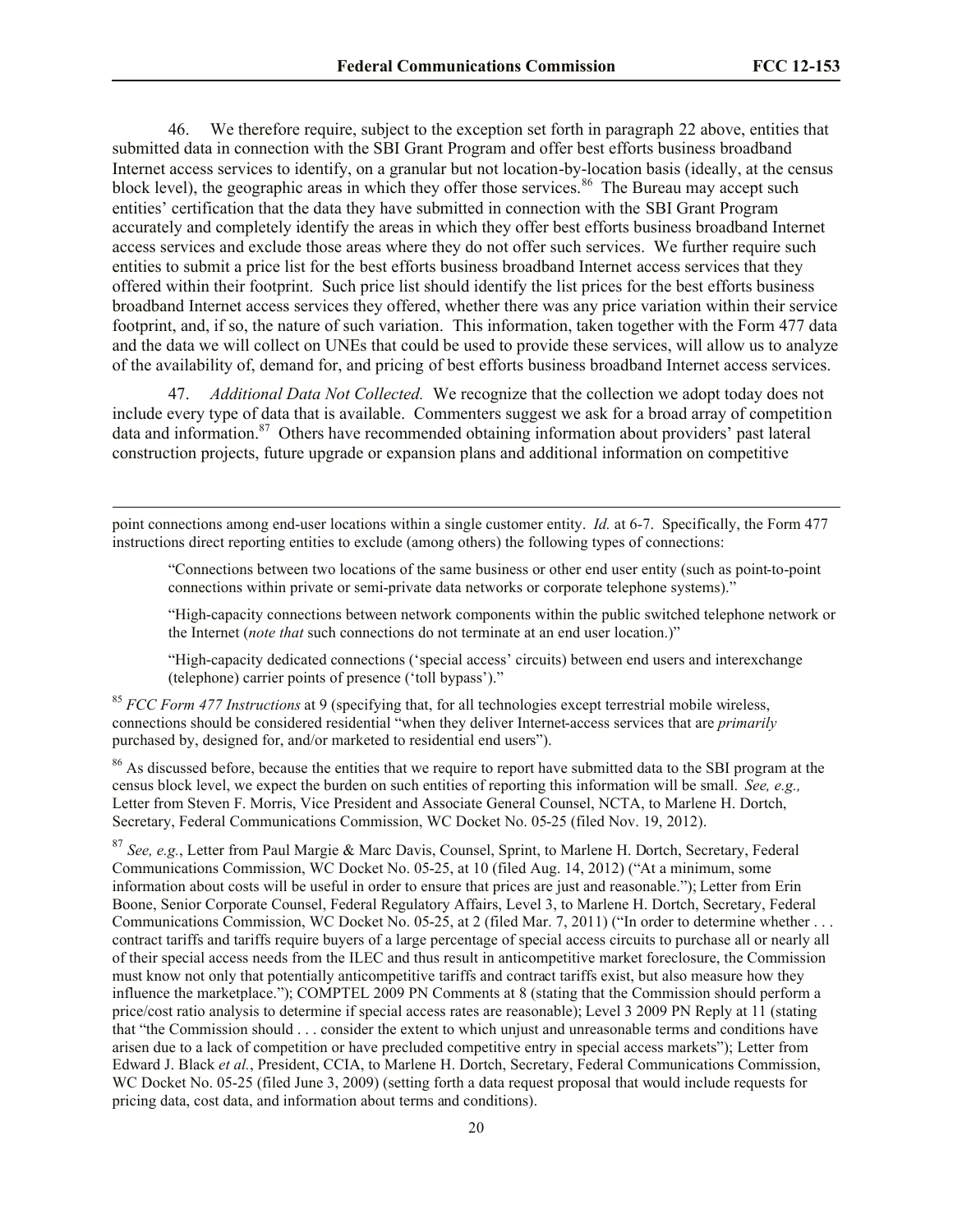bidding.<sup>88</sup> We agree that some such information may be qualitatively useful, and, for example, have required the production of data on competitive provider RFP responses and future plans to inform our analysis.<sup>89</sup> We must, however, balance the administrative burdens with the potential benefits of a broader collection, and believe that this Report and Order will allow us to collect data and information sufficient for our purposes while minimizing, to the extent possible, the burden we impose on industry.

48. Further, we agree with commenters who argue that to understand the impact of competition for special access, it is important to grasp the effects of potential, as well as actual, competition. To this end we are requiring the production of information that will illuminate those factors that affect providers' decisions to expand existing networks, *e.g.*, the non-price factors that may impact where special access providers build new facilities,  $90$  business rules for deployment,  $91$  a sample of historical deployment,  $92$ points of collocation,<sup>93</sup> fiber network maps,<sup>94</sup> availability and use of UNEs,<sup>95</sup> internal analysis of pricing decisions,  $96$  a selected set of responses to RFPs, and internal competitive analysis.<sup>97</sup>

## **C. Statutory Authority**

49. Several provisions of the Communications Act and the Telecommunications Act give the Commission authority to adopt this data collection. Under section 218 of the Communications Act, we may "obtain from [common] carriers and from persons directly or indirectly controlling or controlled by, or under direct or indirect common control with, such carriers full and complete information necessary to enable the Commission to perform the duties and carry out the objects for which it was created."<sup>98</sup> As such, section 218 empowers us to collect data from incumbent LECs, competitive LECs, CMRS providers, and other common carriers, whether they provide or purchase special access service or other relevant services.

50. Section 201 requires that interstate special access service rates, terms, and conditions be just and reasonable, section 202 prohibits unjust or unreasonable discrimination in the provision of interstate special access services, and section 706 of the Telecommunications Act requires that we "encourage the deployment of advanced telecommunications capability . . . by utilizing, in a manner consistent with the public interest, convenience, and necessity, price cap regulation, regulatory forbearance, measures that promote competition in the local telecommunications market, or other regulating methods that remove barriers to infrastructure investment."<sup>99</sup> The Communications Act in turn provides us authority to carry out these duties—all of which will be aided by today's data collection—in section 4(i), which empowers the Commission to "perform any and all acts . . . and issue

l

<sup>92</sup> *See supra* para. 34.

<sup>88</sup> *See* Qwest Response to *Special Access Facilities Data Request*, Question III.F (filed Jan. 27, 2011).

<sup>89</sup> *See supra* para. 40-42.

<sup>90</sup> *See supra* para. 33.

<sup>91</sup> *See supra* para. 33.

<sup>93</sup> *See supra* para. 35.

<sup>94</sup> *See supra* para. 35.

<sup>95</sup> *See supra* paras. 31-34.

<sup>96</sup> *See supra* para. 43.

<sup>97</sup> *See supra* para. 41.

<sup>98</sup> 47 U.S.C. § 218; *see also id.* § 220(c).

 $99$  47 U.S.C. § 1302(a).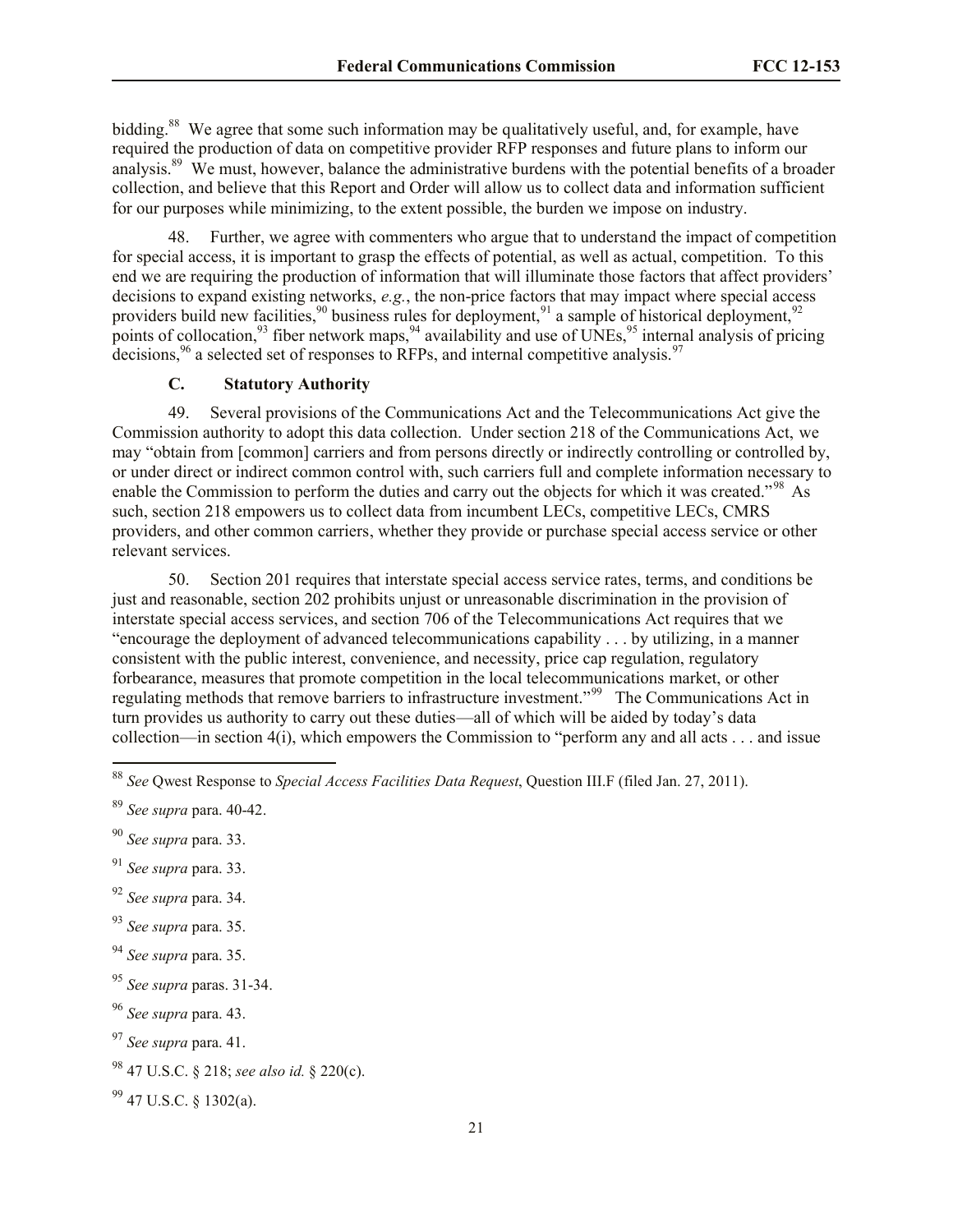such orders . . . as may be necessary in the execution of [our] functions,"<sup>100</sup> and section 201(b), which authorizes the Commission to "prescribe such rules and regulations as may be necessary in the public interest to carry out the provisions" of the Communications Act.<sup>101</sup> These authorities, along with our subject matter jurisdiction over "interstate and foreign commerce in communication by wire and radio,"<sup>102</sup> allow us to extend the data collection beyond common carriers to include other market participants that provide interstate communication by wire or radio.<sup>103</sup> We note that there is widespread accord in the record on the Commission's authority to require the collection of the data and information it needs to inform our future actions.<sup>104</sup>

51. We note that parties have had extensive notice and opportunity to comment on the need for and scope of this data collection. In the 2005 *Special Access NPRM*, the Commission sought comment regarding evidence of marketplace competitiveness and pricing for special access services, including the data and information needed to perform those analyses.<sup>105</sup> In a subsequent Public Notice, the Commission sought additional data and to otherwise refresh the record of the *Special Access NPRM* in light of subsequent developments, including the release of a GAO report that, among other things, contended that the Commission needed additional data to evaluate the special access marketplace.<sup>106</sup> In the resulting record of the proceeding, various parties advocated that the Commission undertake a data collection to obtain the data necessary to appropriately perform these analyses.<sup>107</sup> Citing such filings, the Bureau sought comment on an analytical framework necessary to resolve the issues raised in the *Special Access NPRM*, including whether the record contained sufficient information to perform such analyses and, if not, what additional data the Commission should collect, and from whom.<sup>108</sup> Most recently, in the *Special Access Pricing Flexibility Suspension Order*, the Commission stated that a data collection order would be forthcoming.109 In short, we have provided notice regarding this comprehensive data

<sup>102</sup> *Id.* § 151.

l

<sup>103</sup> *Id.* § 154(i); *see also id.* § 303(r); *see also American Library Ass'n v. FCC*, 406 F.3d 689, 691-93 (D.C. Cir. 2005) (holding that the Commission may exercise ancillary authority when the general grant of subject matter jurisdiction in section 1 covers the regulated subject and the regulations are reasonably ancillary to the Commission's effective performance of its statutory obligations) (*citing United States v. Southwestern Cable Co.*, 392 U.S. 157, 177-78 (1968)).

<sup>104</sup> *See, e.g.*, AT&T 2009 PN Comments at 28, 39; NoChokePoints 2009 PN Comments at 17-18; tw telecom 2009 PN Comments at 15; Level 3 2009 PN Reply at 14-15; Qwest 2009 PN Reply at 22-23, Exh. 39; AT&T 2007 PN Comments at 6, 25-26, 51-52; Embarq 2007 PN Reply at i, 2; BellSouth 2005 NPRM Reply at 21.

<sup>105</sup> *See generally Special Access NPRM*, 20 FCC Rcd at 2019-30, paras. 73-112.

<sup>106</sup> *See Refresh the Record Public Notice,* 22 FCC Rcd at 13352.

<sup>107</sup> *See, e.g.,* Letter from Glenn T. Reynolds, Vice President, USTelecom, to Marlene H. Dortch, Secretary, Federal Communications Commission, WC Docket No. 05-25, Attach. at 14 (filed Aug. 31, 2009); Letter from Glenn T. Reynolds, Vice President, USTelecom, to Marlene H. Dortch, Secretary, Federal Communications Commission, WC Docket No. 05-25, at 4-5 & Attach. A (filed Apr. 27, 2009); Letter from Donna Epps, Vice President, Verizon, to Marlene H. Dortch, Secretary, Federal Communications Commission, WC Docket No. 05-25, at 1-2 (filed May 22, 2009); Letter from Karen Reidy, COMPTEL, to Marlene H. Dortch, Secretary, Federal Communications Commission, WC Docket No. 05-25, at 6 (filed May 18, 2009).

<sup>108</sup> *See Analytical Framework Public Notice*, 24 FCC Rcd at 13638.

<sup>&</sup>lt;sup>100</sup> *Id.* § 154(i); *see also id.* § 303(r) (authorizing the Commission to "[m]ake such rules . . . as may be necessary to carry out the provisions of this chapter").

<sup>101</sup> 47 U.S.C. § 201(b); *see also id.* § 303(r) (authorizing the Commission to "[m]ake such rules . . . as may be necessary to carry out the provisions of this chapter").

<sup>109</sup> *See Special Access Pricing Flexibility Suspension Order*, 27 FCC Rcd at 10561, para. 7.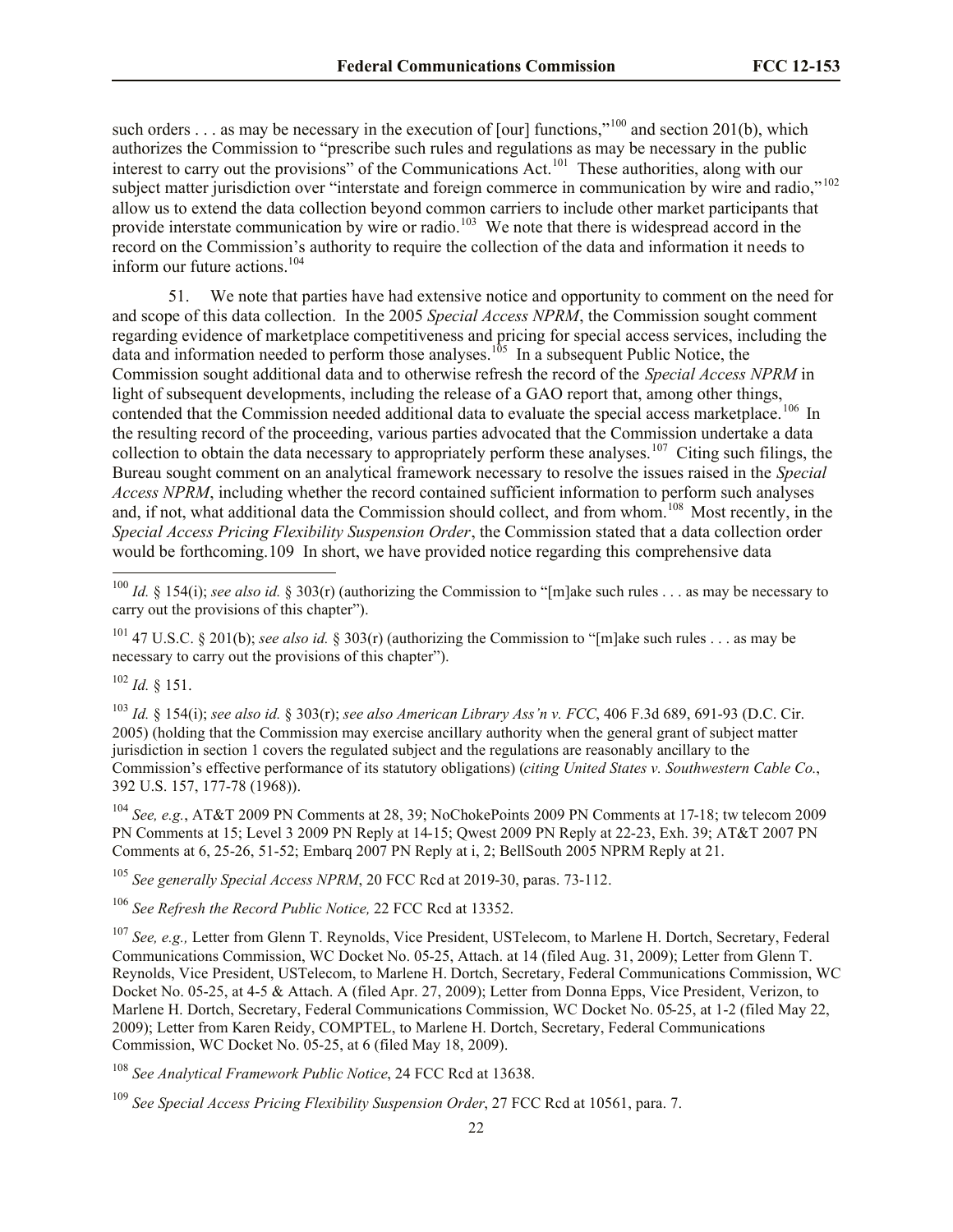collection that has given ample opportunity for public participation and met any requirements of the Administrative Procedure Act.110

## **D. Role of the Wireline Competition Bureau**

52. The data collection we adopt today is set forth in Appendix A. Given the complexities associated with ensuring that the specific questions asked meet the Commission's needs as expressed in this Report and Order, navigating the Paperwork Reduction Act process, and actually collecting, cleaning, and analyzing the data, we delegate limited authority to the Bureau to: (a) draft instructions to the data collection and modify the data collection based on public feedback; (b) amend the data collection based on feedback received through the PRA process; (c) make corrections to the data collection to ensure it reflects the Commission's needs as expressed in this Report and Order; and (d) issue Bureau-level orders and Public Notices specifying the production of specific types of data, specifying a collection mechanism (including necessary forms or formats), and setting deadlines for response to ensure that data collections are complied with in a timely manner; and (e) take other such actions as are necessary to implement this Report and Order.<sup>111</sup> All such actions must be consistent with the terms of this Report and Order.<sup>112</sup>

53. Our goal is to ensure a comprehensive and detailed data collection. Accordingly, we direct the Bureau to engage in outreach with the provider and purchaser communities to ensure that all providers and purchasers are aware of this comprehensive data collection and the penalties for non-response. We encourage the Bureau to reach out to trade associations that represent small providers to inform them of their obligations to participate in the data collection effort and to ensure that we have maximum participation. In addition, to reduce the burden of this data collection, we direct the Bureau to facilitate whenever possible the conversion of street addresses to geocoded coordinates for small providers and purchasers.

### **E. Data Retention**

54. Respondents are required to retain any data, documents, documentation, or other information prepared for, or in connection with, their responses to these data reporting requirements for a period of three years or until the Commission issues a notice relieving respondents of this retention requirement upon the exhaustion of any appeals of a final order adopted in this proceeding.

 $^{110}$  5 U.S.C. § 553.

 $111$  The delegation includes the authority to require entities subject to the Commission's jurisdiction to certify whether or not they are special access providers, entities that provide best efforts business services, or purchasers for purposes of this data collection. In addition, although the Bureau may employ the existing waiver process under Commission rule 1.3 to waive some or all of the requirements of this Report and Order for individual respondents where good cause is shown, *see* 47 C.F.R. § 1.3, such waivers must be narrowly tailored to the applicable circumstances. To the extent the Bureau cannot obtain Office of Management and Budget approval for some portion of the data collection, we direct the Bureau to proceed with the remainder of the collection.

 $112$  For example, if the PRA process revealed that there were substantial special access facilities deployed to places that are not buildings or cell sites (such as walls or mines), it would be consistent with this Report and Order for the Bureau to amend the data collection to collect information about facilities deployed to such places as well as to "locations." In contrast, even if the PRA process suggested that it would be less burdensome to collect special access facilities deployment at the census block level, it would not be consistent with this Report and Order for the Bureau to amend the data collection to require census block information rather than location-by-location information required by paragraph 31 about such facilities.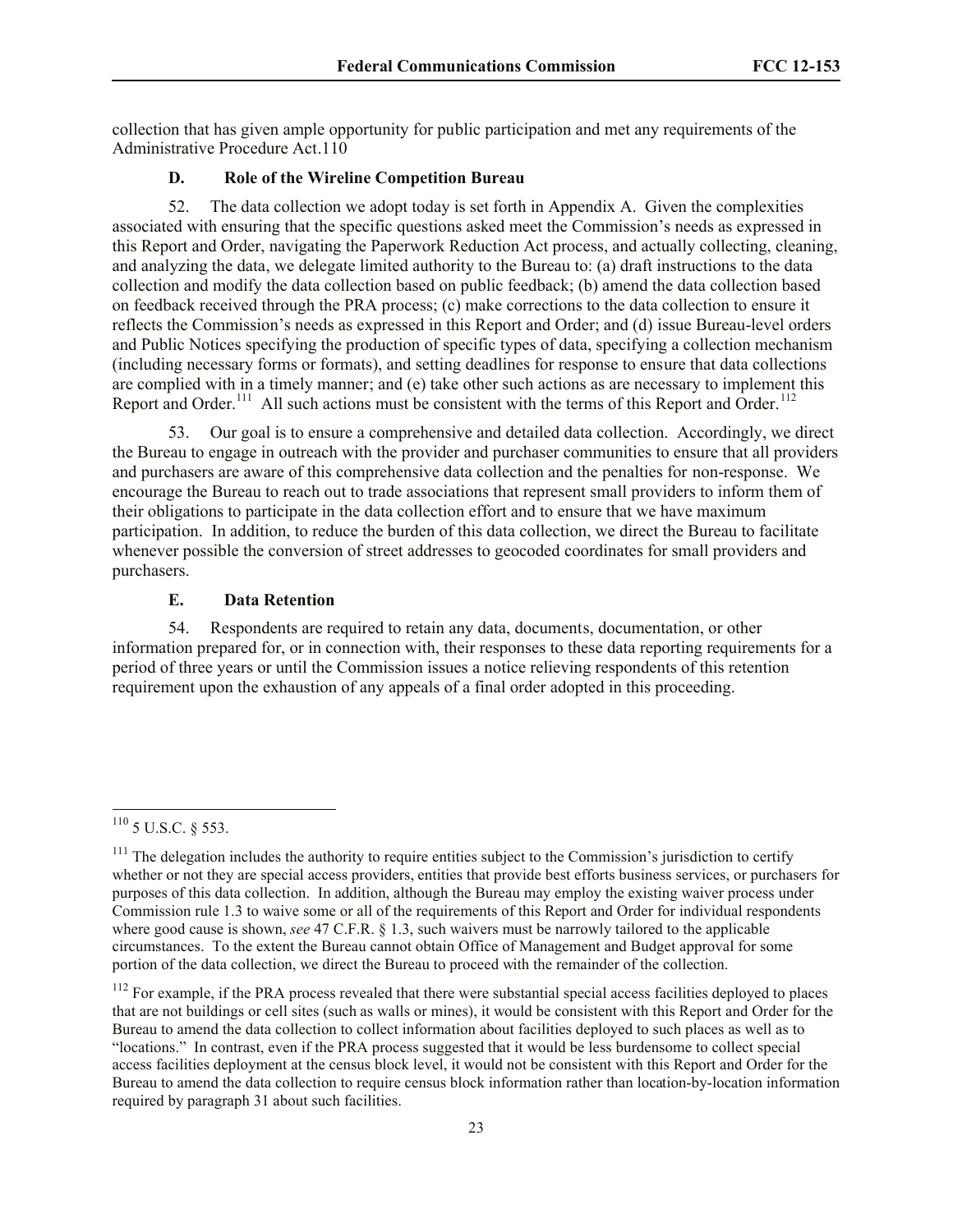## **F. Penalties for False Statements and Non-Response**

55. Respondents are required to certify that all statements of fact, data and information submitted to the Commission are true and correct to the best of their knowledge.<sup>113</sup> False statements or misrepresentations to the Commission may be punishable by fine or imprisonment under Title 18 of the U.S. Code. Respondents are reminded that failure to comply with these data reporting requirements may subject them to monetary forfeitures of up to \$150,000 for each violation or each day of a continuing violation, up to a maximum of \$1,500,000 for any single act or failure to act that is a continuing violation.<sup>114</sup>

## **IV. FURTHER NOTICE OF PROPOSED RULEMAKING**

56. We now commence a process to more effectively determine where relief from special access regulation is appropriate and otherwise update our special access rules to ensure that they reflect the state of competition today and promote competition, investment, and access to services used by businesses across the country. In Section IV.A, below, we propose and seek comment on a market analysis that we intend to undertake in the coming months to assist the Commission in evaluating whether the pricing flexibility rules result in just and reasonable special access rates and what regulatory changes may be needed.<sup>115</sup> We anticipate that the analysis will be a one-time assessment of the competitive conditions in the special access market; however, we do not foreclose the possibility that further analyses may be needed in the future.

57. Our proposed market analysis is only one step in our process. Once the data are collected and analyzed, we may modify the existing pricing flexibility rules or adopt a new set of rules that will apply to requests for special access pricing flexibility. In section IV.B below, we seek comment on how the special access pricing flexibility rules might change after we conduct our market analysis. We also seek comment on what steps the Commission should take where relief has been provided under our existing rules and where the data and our analysis demonstrate that competition is not sufficient to discipline the marketplace. Finally, we seek in section IV.C data and information on the terms and conditions offered by incumbent LECs for special access services to facilitate our understanding of competition in the special access market and our ability to craft rules that properly address the state of the marketplace.

# **A. Approach To Analyzing Special Access**

## **1. Background**

 $\overline{\phantom{a}}$ 

58. In the *Analytical Framework Public Notice*, the Bureau sought comment on a methodology that could be employed to evaluate the efficacy of the special access regulatory regime.<sup>116</sup> The Bureau requested that parties propose an analytic framework capable of assessing whether the Commission's price cap and pricing flexibility rules ensure just and reasonable rates, as well as just and reasonable terms

<sup>&</sup>lt;sup>113</sup> The Commission typically requires certifications from respondents to ensure the accuracy of reported information. *See* 47 C.F.R. § 1.7001(c); *Promoting Diversification of Ownership in the Broadcasting Services*, MM Docket 07-294, Report and Order, 24 FCC Rcd 5896, 5909-10, para. 25 (2009); *Implementation of the Cable Television Consumer Protection and Competition Act of 1992: Rate Regulation*, MM Docket No. 92-266, 8 FCC Rcd 226, 227, App. (1992).

<sup>114</sup> 47 U.S.C. § 503(b)(2); 47 C.F.R. § 1.80(b); *Amendment of Section 1.80(b) of the Commission's Rules, Adjustment of Forfeiture Maxima to Reflect Inflation*, Order, 23 FCC Rcd 9845, 9847 (2008).

<sup>115</sup> *See* 47 U.S.C. § 201(b) ("All charges, practices, classifications, and regulations for and in connection with such communication service, shall be just and reasonable . . . .").

<sup>116</sup> *Analytical Framework Public Notice*, 24 FCC Rcd at 13638.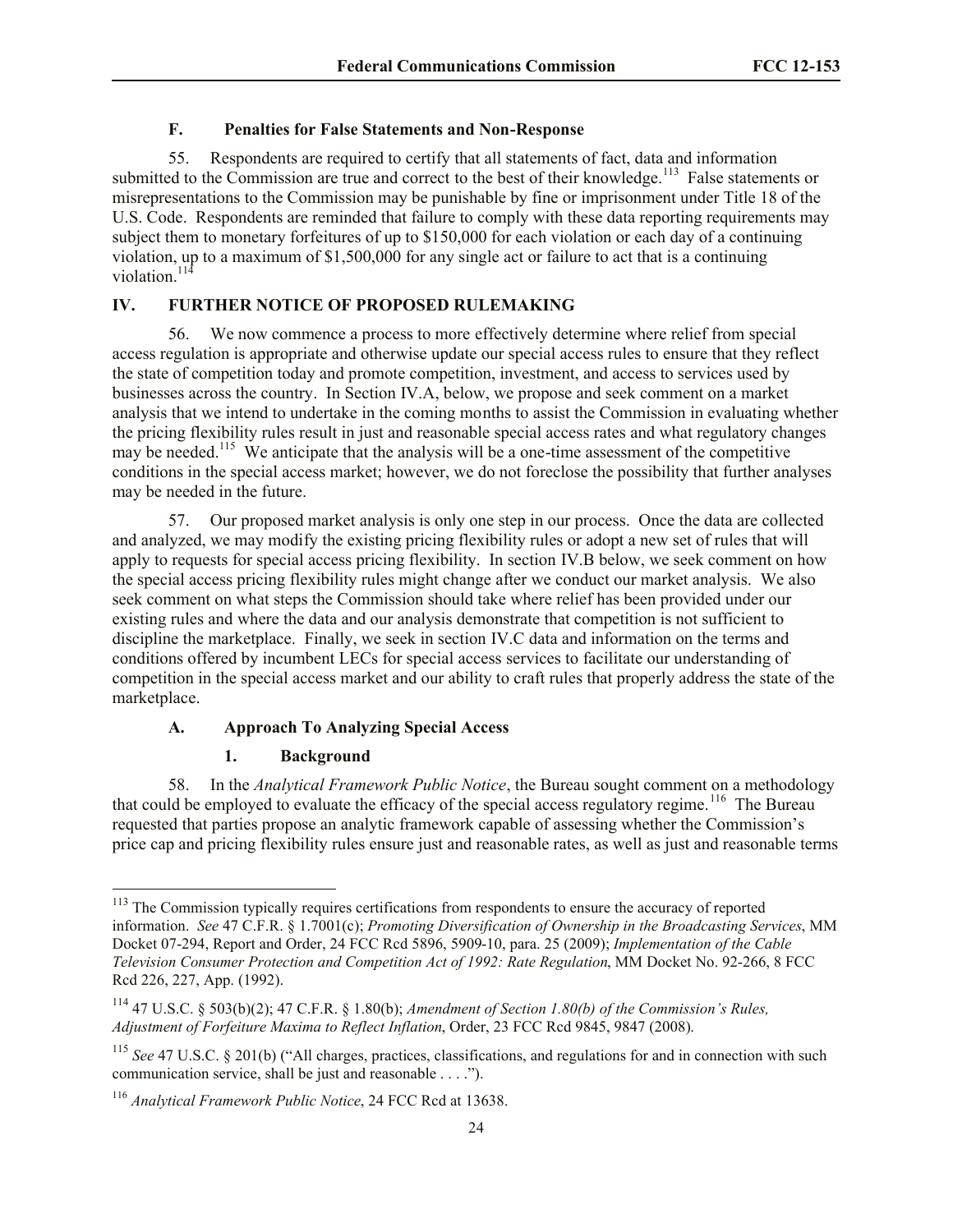and conditions in special access tariffs and contracts.<sup>117</sup> The Bureau noted that once the Commission adopted

an analytical approach enabling a systematic determination of whether or not the current regulation of special access services is ensuring rates, terms, and conditions that are just and reasonable as required by the Act, [the Commission] c[ould] determine what, if any, specific problems there are with the current regime and formulate specific solutions as necessary.<sup>118</sup>

59. The Bureau subsequently held a staff workshop to gather further input on the analytic framework proposals raised in the record and any associated data collection that would be required to implement such proposals.<sup>119</sup> In response to the *Analytical Framework Public Notice*, as well as through the staff workshop, commenters set forth several proposals for an analytic framework that the Commission could implement to evaluate the current special access rules.

# **2. Proposals in the Record**

60. Several parties recommend that the Commission adopt a market power analytic framework in lieu of the *Pricing Flexibility Order'*s competitive showing rules.<sup>120</sup> In the past, the Commission has defined market power as the power to control price.<sup>121</sup> The U.S. antitrust agencies have also expanded their definition of market power to include the ability to "reduce output, diminish innovation, or otherwise harm customers as a result of diminished competitive constraints or incentives."<sup>122</sup> A market power analysis commonly evaluates separately "competition for distinct services, for example differentiating among the various retail services purchased by residential and small, medium, and large business customers, and the various wholesale services purchased by other carriers" in a distinct geographic area.<sup>123</sup> A market power analysis also typically involves the consideration of providers' market shares, supply and demand elasticity, and carriers' cost structures, size, and access to resources.<sup>124</sup>

61. Commenters voicing support for adoption of a market power framework state that it will ensure that, going forward, the Commission's evaluation of competition for special access is a comprehensive, economically sound, and data-driven means of understanding where and what kinds of

l

<sup>120</sup> *See, e.g.*, BT Americas 2009 PN Comments at 20-22; Qwest 2009 PN Comments at 25-26; Sprint 2009 PN Comments at 17; XO 2009 PN Comments at 3-5; MAG-Net 2009 PN Reply at 7-8; NJ Rate Counsel 2009 PN Reply at 9-11; RCA 2009 PN Reply at 7; tw telecom 2009 PN Reply at 6-8.

<sup>121</sup> *Policy and Rules Concerning Rates for Competitive Common Carrier Services and Facilities Authorizations Therefor*, CC Docket No. 79-252, First Report and Order, 85 FCC 2d 1, 20, para. 54 (1980) (*Competitive Carrier First Report and Order*).

<sup>122</sup> *2010 DOJ/FTC Horizontal Merger Guidelines* at § 1 ("A merger enhances market power if it is likely to encourage one or more firms to raise price, reduce output, diminish innovation, or otherwise harm customers as a result of diminished competitive constraints or incentives.").

<sup>123</sup> *Qwest Phoenix Forbearance Order*, 25 FCC Rcd at 8623, para. 1.

<sup>124</sup> A market power analysis is a fact-specific inquiry. *See, e.g.*, *AT&T Corp. v. FCC*, 236 F.3d 729, 735-36 (D.C. Cir. 2001); *Motion of AT&T Corp. to be Reclassified as a Non-Dominant Carrier*, Order, 11 FCC Rcd 3271, 3293, para. 38 (1995) (*AT&T Non-Dominance Order*). *See generally 2010 DOJ/FTC Horizontal Merger Guidelines*.

<sup>117</sup> *Id.* at 13639.

<sup>118</sup> *Id.*

<sup>119</sup> *Staff Workshop Public Notice*; July 2010 Special Access Workshop Transcript (July 19, 2010), *available at*  http://reboot.fcc.gov/c/document\_library/get\_file?uuid=f01ad781-6dd7-4ace-a7fc-bc296dc88315&groupId=19001 (*2010 Staff Workshop Transcript*).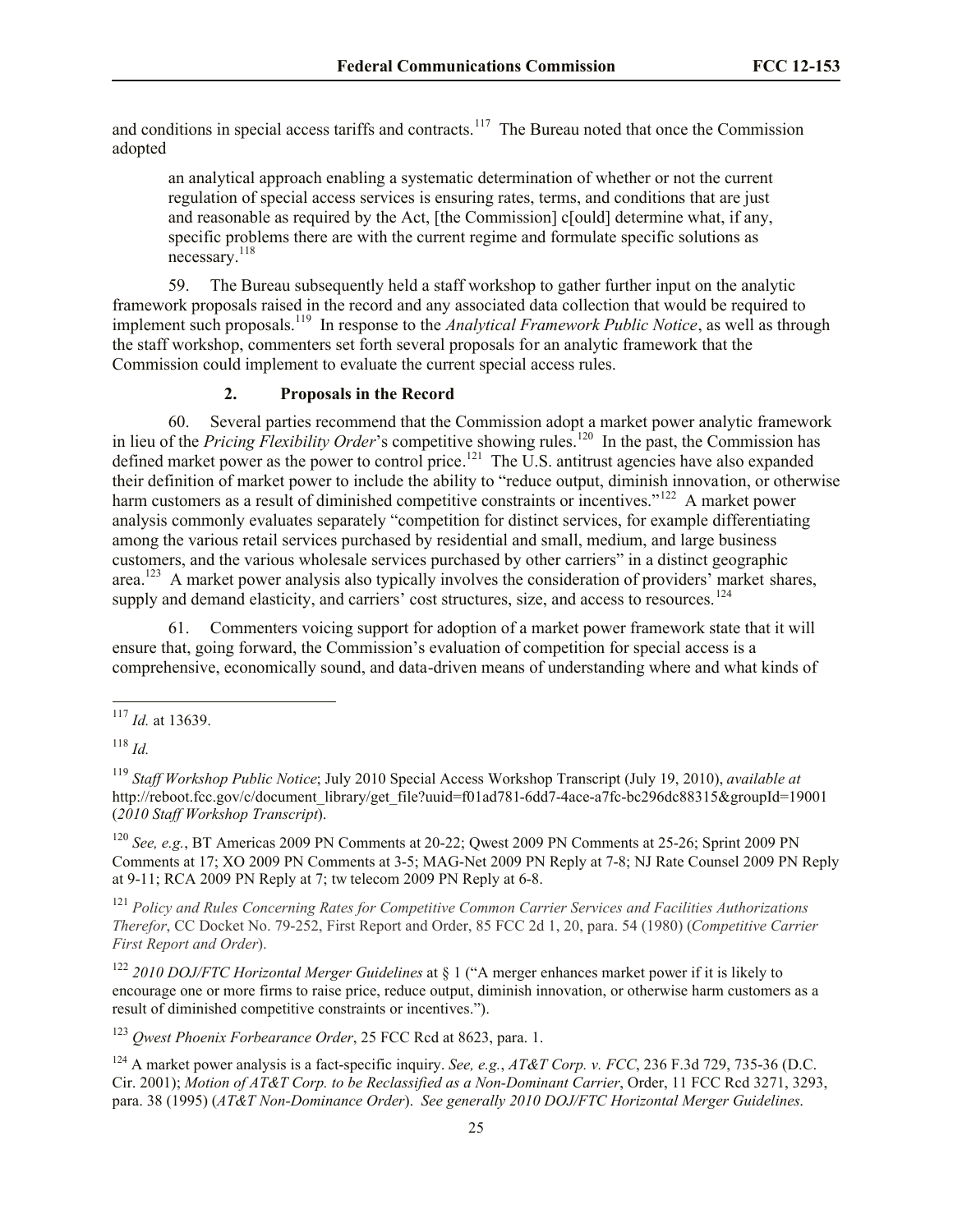regulatory relief are justified.<sup>125</sup> Other commenters raise concerns about a market power framework, stating, for example, that the questions at the heart of a traditional market power analysis used in transaction review, such as how to define markets or analyze demand and supply responsiveness, have been made irrelevant by competition;<sup>126</sup> that such an approach is not an administratively workable way to address individual petitions for pricing flexibility;<sup>127</sup> that it is impractical to determine whether a firm has market power where baseline prices are regulated;<sup>128</sup> and that a market power framework is inconsistent with the Commission's goals for the deregulation of telecommunications services.<sup>129</sup>

62. Another analytic framework proposed in the record involves comparing actual purchase prices for special access to specific benchmarks, such as rates for reasonably similar services (*e.g.*, rates for UNEs, retail broadband services such as DSL or cable modem service, or rates in price cap areas as compared to pricing flexibility areas), the costs associated with providing special access services (*e.g.*, forward-looking costs), or rate-of-return estimates (e.g., ARMIS rates-of-return).<sup>130</sup> Commenters assert that where special access prices are higher than such benchmarks, the Commission should find that the competitive showings adopted in the *Pricing Flexibility Order* are insufficient to ensure just and reasonable rates.<sup>131</sup> Incumbent LECs, on the other hand, assert that the proposed benchmarks are neither necessary—because special access rates have already been "set" by the competitive marketplace—nor do they provide a reasonable proxy for special access rates.<sup>132</sup> Such carriers do, however, state that the Commission may be better positioned to develop its own cost benchmark after collecting data on special access prices and the presence of competition in specific geographic markets.<sup>133</sup>

l

<sup>127</sup> *See, e.g.*, AT&T 2009 PN Comments at 27; Qwest 2009 PN Comments at 27; BellSouth 2005 NPRM Comments at 55.

<sup>128</sup> *See, e.g.*, Letter from Frank S. Simone, Assistant Vice President, Federal Regulatory, AT&T, to Marlene H. Dortch, Secretary, Federal Communications Commission, WC Docket No. 05-25, at 3 (Oct. 1, 2012).

<sup>129</sup> CenturyLink 2009 PN Reply at 3-4; *see also* AT&T 2009 PN Reply at 17; Verizon 2009 PN Reply at 43-45. Verizon, for example, asserts that by requiring a more extensive showing prior to granting pricing flexibility, the Commission would impose costs on carriers, and ultimately on consumers, by encouraging regulatory inefficiencies in the special access market. Verizon 2005 NPRM Reply at 37-38 (noting that the Commission's Part 69 rules impose costs on price cap LECs by limiting their ability to develop rate structures in response to market forces).

<sup>130</sup> *See, e.g.*, Ad Hoc 2009 PN Comments at 7-9, 14-15; COMPTEL 2009 PN Comments at 9-15; NoChokePoints 2009 PN Comments at 21-27, 35; PAETEC *et al.* 2009 PN Comments at 64-71; Sprint 2009 PN Comments at 25- 30; tw telecom 2009 PN Comments at 5.

<sup>131</sup> *See, e.g.*, Ad Hoc 2009 PN Comments at 7-9; NoChokePoints 2009 PN Comments at 22-24; Sprint 2009 PN Comments at 25-26.

<sup>132</sup> *See, e.g.*, Verizon 2009 PN Reply at 33-34; *2010 Staff Workshop Transcript* at 11 (Statement of William E. Taylor, Senior Vice President, NERA Economic Consulting), 20 (Statement of Dennis Carlton, Senior Managing Director, Compass Lexecon).

<sup>125</sup> *See, e.g.*, BT Americas 2009 PN Comments at 20-22; Sprint 2009 PN Comments at 7-8.

<sup>126</sup> *See, e.g.*, Letter from Donna Epps, Vice President, Federal Regulatory Affairs, Verizon, to Marlene H. Dortch, Secretary, Federal Communications Commission, WC Docket No. 05-25, RM-10593, at 2 (Aug. 1, 2012); AT&T 2009 PN Comments at 21-22; AT&T 2009 PN Reply at 40-41; AT&T 2007 PN Comments at 44-45; Verizon 2009 PN Reply at 24-25; Verizon 2005 NPRM Reply at 37.

<sup>&</sup>lt;sup>133</sup> Owest, for example, contends that the Commission could analyze incumbent LEC rates in a sample of Phase II markets and, once it determines that a rate is competitive, the Commission could use it as a benchmark for assessing the reasonableness of special access rates in non-Phase II markets. Qwest 2009 PN Comments at 6-7; *see also 2010 Staff Workshop Transcript* at 10-11 (Statement of William E. Taylor, Senior Vice President, NERA Economic Consulting).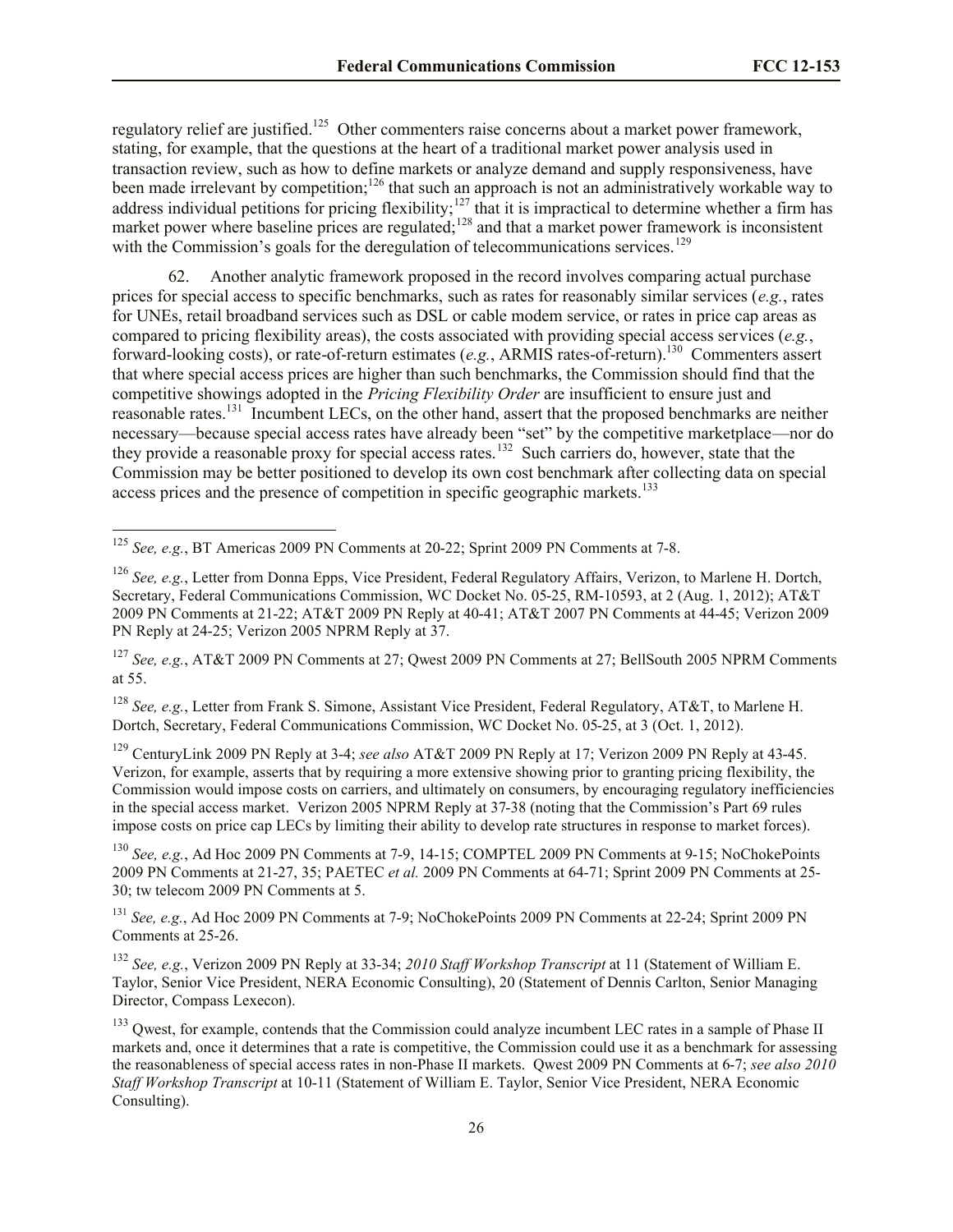63. Some commenters recommend that the Commission adopt a framework that would facilitate deregulating quickly in anticipation of future competition. For example, AT&T recommends that, rather than perform a more granular analysis of individual petitions for pricing flexibility, the Commission extend blanket Phase I relief to all special access services, fully de-regulate OCn and packetbased services, and extend Phase II relief to areas where the existing competitive showing requirements do not fully detect the extent of competitive entry.<sup>134</sup> Another analytic framework proposed by AT&T would examine whether the price cap rules are producing the marketplace benefits expected under incentive regulation.<sup>135</sup> In particular, where evidence suggests that "carriers are investing to become more efficient and innovative, that carriers are working to provide better services at the same or lower prices, that competitors are responding with increased entry, and that output is increasing," the Commission should conclude that pricing flexibility is operating properly in its current form.<sup>136</sup> Competitive carriers, on the other hand, disagree that expectations of future competition warrant quick deregulation. They raise concerns that, particularly in Phase II markets, incumbent carriers have increased special access rates to supracompetitive levels.<sup>137</sup> They assert that the Commission must adopt a regulatory framework that curtails this practice.<sup>138</sup> Ad Hoc and Sprint, for example, propose a "hybrid approach," in which carriers may obtain unlimited "downward pricing flexibility" in combination with price caps in all markets.<sup>139</sup>

64. Incumbent carriers also propose that the Commission adopt a framework for analyzing requests for pricing flexibility that takes into account both actual and potential competition, such as competition from non-collocating providers or those competitors who could quickly enter the market in the near term.<sup>140</sup> For example, AT&T and Verizon propose that the Commission permit pricing flexibility in areas where the competitive showing requirements are not met but carriers can point to sources of actual or potential competition, such as the existence of alternative fiber in the area served by specific wire centers or facilities-based competitors providing service in wire centers where there is no collocation.<sup>141</sup> Verizon also argues that the Commission should modify the criteria for Phase II relief to allow price cap LECs to make a *prima facie* case that the competitive showings are satisfied by introducing evidence of competitive facilities in an MSA where insufficient competitive collocation exists to meet the competitive showing requirements.<sup>142</sup> Some commenters, however, such as Public

l

<sup>137</sup> *See, e.g.*, Sprint 2007 PN Comments at 17; T-Mobile 2007 PN Comments at 9.

<sup>139</sup> AdHoc 2007 Comments at 23; Ad Hoc 2005 Comments at 50-52; Sprint 2005 Comments at 11.

<sup>140</sup> *See, e.g.*, AT&T 2009 PN Comments at 38, 43-44; Verizon 2009 PN Reply at 9-10, 20; Qwest 2007 PN Reply at 32; Iowa Telecom / Valor 2005 NPRM Comments at 19; Verizon 2005 NPRM Comments at 45-46.

 $^{134}$  AT&T 2007 PN Reply at 42, 45-46; SBC 2005 NPRM Comments at 57-62.

<sup>135</sup> AT&T 2009 PN Comments at 10.

<sup>136</sup> *Id.*

<sup>138</sup> *See, e.g.*, COMPTEL 2009 PN Comments at 8-9; Sprint 2009 PN Reply at 10, 12, 15-16; XO 2009 PN Reply at 1-2.

<sup>&</sup>lt;sup>141</sup> Verizon 2005 NPRM Comments at 35 ("LECs should be able to . . . submit[] evidence of alternative fiber in the area served by specific wire centers – whether that evidence is obtained by competing carriers' web sites, independent companies such GeoTel, documented internal surveys, or other sources."); *see also* AT&T 2007 Comments at 28 ("The Commission should modify its pricing flexibility rules to allow Phase I and Phase II flexibility even where the collocation triggers are not met, upon a showing that facilities-based competitors are providing service in enough wire centers where there is no collocation that the triggers would be met if those wire centers were counted."); BellSouth 2005 Comments at 55 ("The better alternative is to assess the degree of competition in the context of this proceeding by considering data that indicates bypass competition . . . .").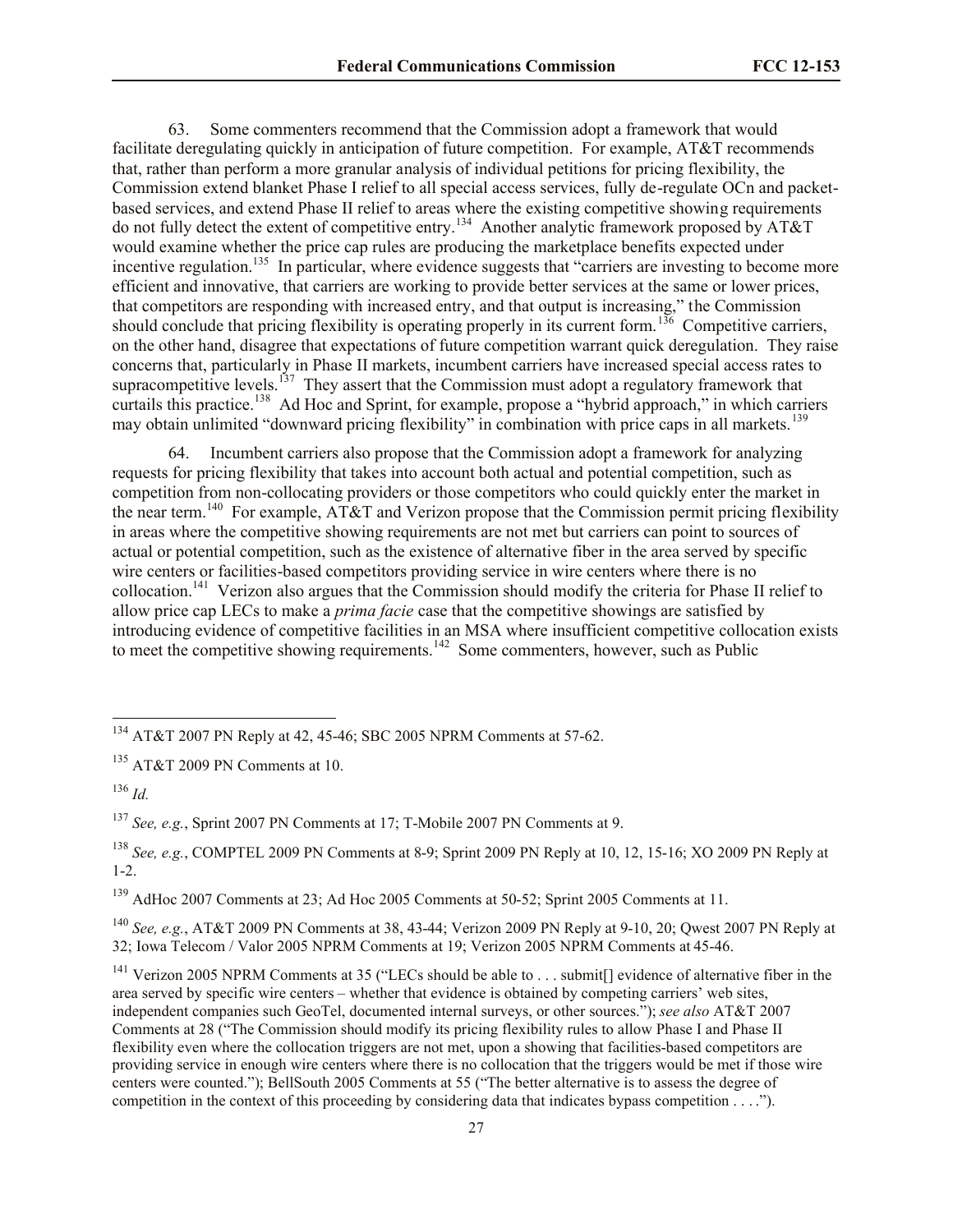Knowledge and Time Warner Telecom, raise questions about the extent to which potential competition is germane to an analysis of special access market conditions.<sup>143</sup>

65. Finally, several commenters, in particular incumbent LECs, recommend that, prior to implementing a new framework for special access pricing flexibility, the Commission collect additional data to assess whether the current competitive showing rules are a reasonably accurate proxy for the presence of competition.<sup>144</sup> For example, during the 2010 staff workshop, one economist suggested that the Commission

[l]ook at areas with different degrees of competition and across such areas compare prices and measures of competition and other terms and conditions controlling for relative factors such as density, access lines, customer characteristics, and then use statistical analysis to see what you can say about the relationship between prices and measures of competition controlling for other costs or demand-based factors.<sup>145</sup>

In his view, such findings could potentially be used to evaluate the existing pricing flexibility rules and craft new or modified rules if the data indicate that the existing rules are deficient.<sup>146</sup> Incumbent LECs assert that further data collection is necessary because competitive carriers did not provide sufficient data in response to the two voluntary data requests issued by the Commission in 2010 and 2011.<sup>147</sup> Some competitive carriers, however, argue that it is not necessary for the Commission to collect additional data prior to adopting a new regulatory scheme for special access pricing flexibility.<sup>148</sup>

## **3. A One-Time, Multi-Faceted Market Analysis**

66. Based on our review of the record, we propose to conduct as one step in our proceeding a one-time, multi-faceted market analysis to obtain a more accurate picture of competition for special access. In combination with the comprehensive data collection described in the above Report and Order,<sup>149</sup> we expect that the market analysis we propose will best assist the Commission in evaluating market conditions for special access services and determining what regulatory changes, if any, are warranted in light of that analysis.

<sup>144</sup> *See* AT&T 2009 PN Comments at 28; Qwest 2009 PN Comments at 25-26, 39; Verizon 2009 PN Comments at 42; Embarq 2007 PN Reply at 13-15.

<sup>145</sup> *2010 Staff Workshop Transcript* at 9-10 (Statement of William E. Taylor, Senior Vice President, NERA Economic Consulting); *see also id.* at 86 (stating that "what we're trying to do is ascertain whether the pricing flexibility rules as they sit in the FCC are doing what they're supposed to do. . . . I would think that the kind of standard we'd like to apply is to look and see that across the different geographic and product markets that are affected by those rules, that the prices that come out of it are somehow close to a 'competitive' price.").

<sup>146</sup> *See id*. at 9-10.

l

<sup>147</sup> *See, e.g.*, Verizon Special Access Facilities Data Public Notice Comments at 3-4 (filed Jan. 27, 2011); Qwest Response to Special Access Facilities Data Public Notice, Question III.F. (filed Jan. 27, 2011); CenturyLink Response to Special Access Competition Data Public Notice, Question III.E. (filed Dec. 5, 2011).

<sup>149</sup> *See supra* Section III.

 $142$  Verizon asserts that competitors objecting to the grant of a pricing flexibility petition should be required to provide full network maps for the geographic region, showing where the competitor does or does not have fiber, and, absent that evidence, the incumbent should be entitled to obtain Phase II relief. Verizon 2005 NPRM Comments at 35.

<sup>&</sup>lt;sup>143</sup> Public Knowledge 2009 PN Reply at 9-10; tw telecom 2009 PN Comments at 15-16, 21.

<sup>148</sup> *See, e.g.*, Sprint 2009 PN Comments at 5-6; RCA 2009 PN Reply at 2.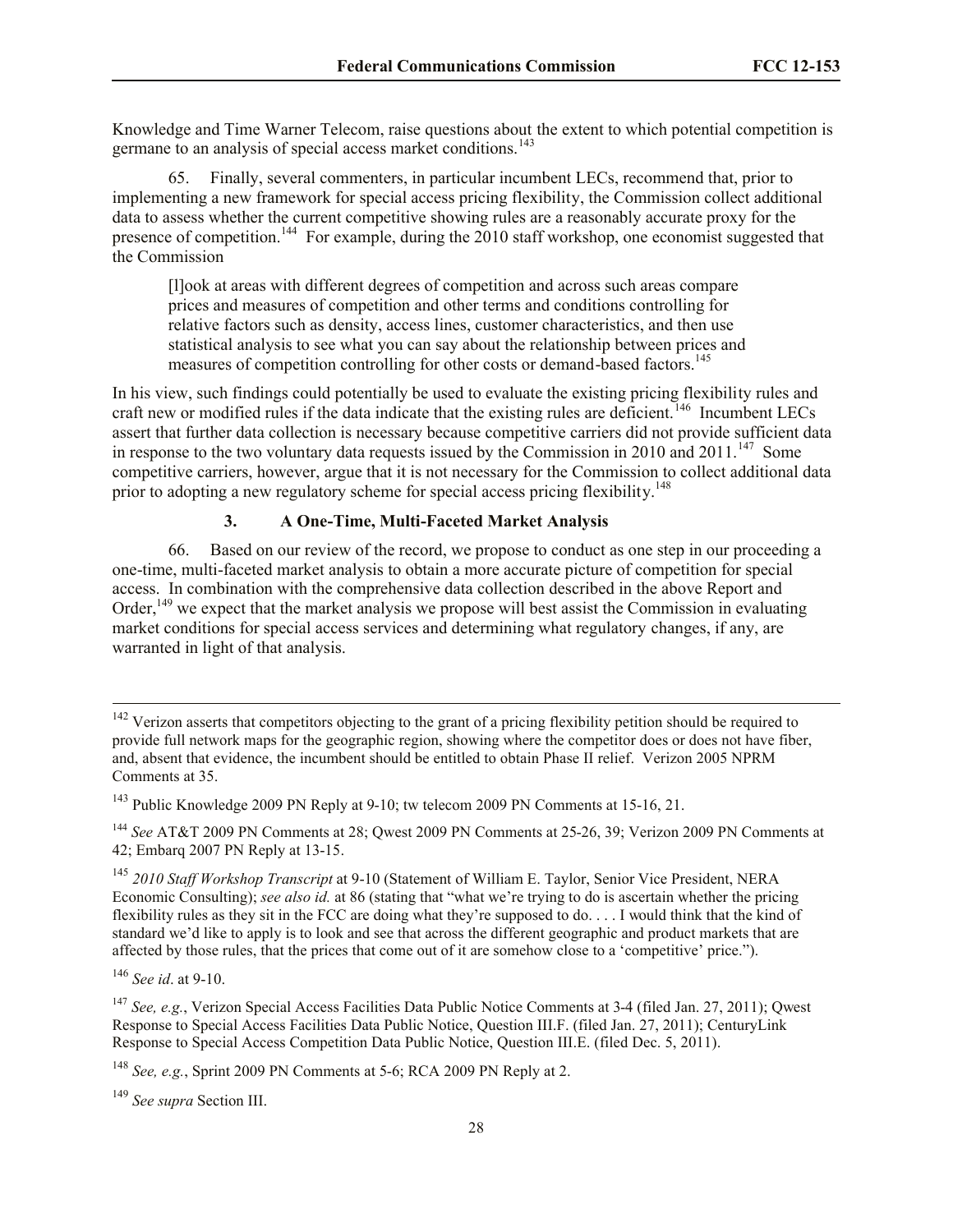67. We propose to perform a one-time, multi-faceted market analysis of the special access market designed to determine where and when special access prices are just and reasonable, and whether our current special access regulations help or hinder this desired outcome. We do not propose to conduct a simple market share or market concentration analysis. Rather, we will use the data we are collecting in this Report and Order to identify measures of actual and potential competition that are good predictors of competitive behavior, for example, by demonstrating that prices tend to decline with increases in the intensity of various competition measures, holding other things constant. In undertaking that analysis we will consider evidence as to what leads firms, including competitive providers, to undertake infrastructure investments. In so doing, we will consider whether our current regulatory regime may be hindering, for example, by keeping prices low, competitive investments that would reduce or obviate the need for regulation. The analysis will seek to control for factors that could reasonably be expected to affect prices and competitive investment, such as actual and potential competition from services that are substitutes for special access (regardless of technology), the nature of the services supplied, demand intensity, historical proximity and state and federal regulation. The one-time, multi-faceted market analysis will help the Commission determine whether any market participants have market power and, if so, where such market power exists. This will better allow us to determine the sources of such market power, the likely extent to which it is sustainable over time, and how to construct (where required) targeted regulatory remedies. In addition, the analysis should help the Commission determine what barriers inhibit investment and delay competition, including regulatory barriers, and any other barriers, and what steps the Commission could take to remove such barriers to promote a robust competitive market and permit the competitive determination of price levels.

68. As part of our one-time, multi-faceted market analysis, we propose to conduct panel regressions designed to determine how the intensity of competition (or lack thereof), whether actual or potential, affects prices, controlling for all other factors that affect prices. Specifically, we propose to undertake econometric modeling to estimate the effect of competition from facilities-based providers, among other things, on the prices of special access services. The modeling would develop panel regressions of the prices for special access on characteristics such as: 1) the number of facilities-based competitors (both actual and potential); 2) the availability of, pricing of, and demand for best efforts business broadband Internet access services; 3) the characteristics of the purchased service; and 4) other factors that influence the pricing decisions of special access providers, including cost determinants (*e.g.*, density of sales) and factors that deliver economies of scale and scope (*e.g.*, level of sales). The panel regressions (and our analysis more generally) would seek to control for the fact that firms set prices and make competitive investment decisions taking into account a variety of factors, including existing and expected prices, investments (including as informed by advertised offerings), and regulatory rules (*e.g.*, whether the incumbent has received pricing flexibility and for what services). In particular, we expect to control for the fact that prices, which regulation impacts, likely play a role in entry decisions. The precise form of econometric modeling we conduct will be dependent, in large part, on the nature and the quality of the data produced in response to the Order. We expect that the output of such panel regressions will assist us in delineating both relevant product and geographic markets.<sup>150</sup> In conjunction with data on providers' business rules, it will also help us predict where and how potential competition will occur, as noted above. $151$ 

<sup>&</sup>lt;sup>150</sup> Traditionally, federal antitrust agencies have begun competitive analyses in a variety of contexts by defining relevant product and geographic markets. However, these agencies have more recently noted that "analysis need not start with market definition… although evaluation of competitive alternatives available to customers is always necessary at some point in the analysis." In particular, "[e]vidence of competitive effects can inform market definition, just as market definition can be informative regarding competitive effects." *2010 DOJ/FTC Horizontal Merger Guidelines* at § 4.

<sup>151</sup> *See supra* para. 40.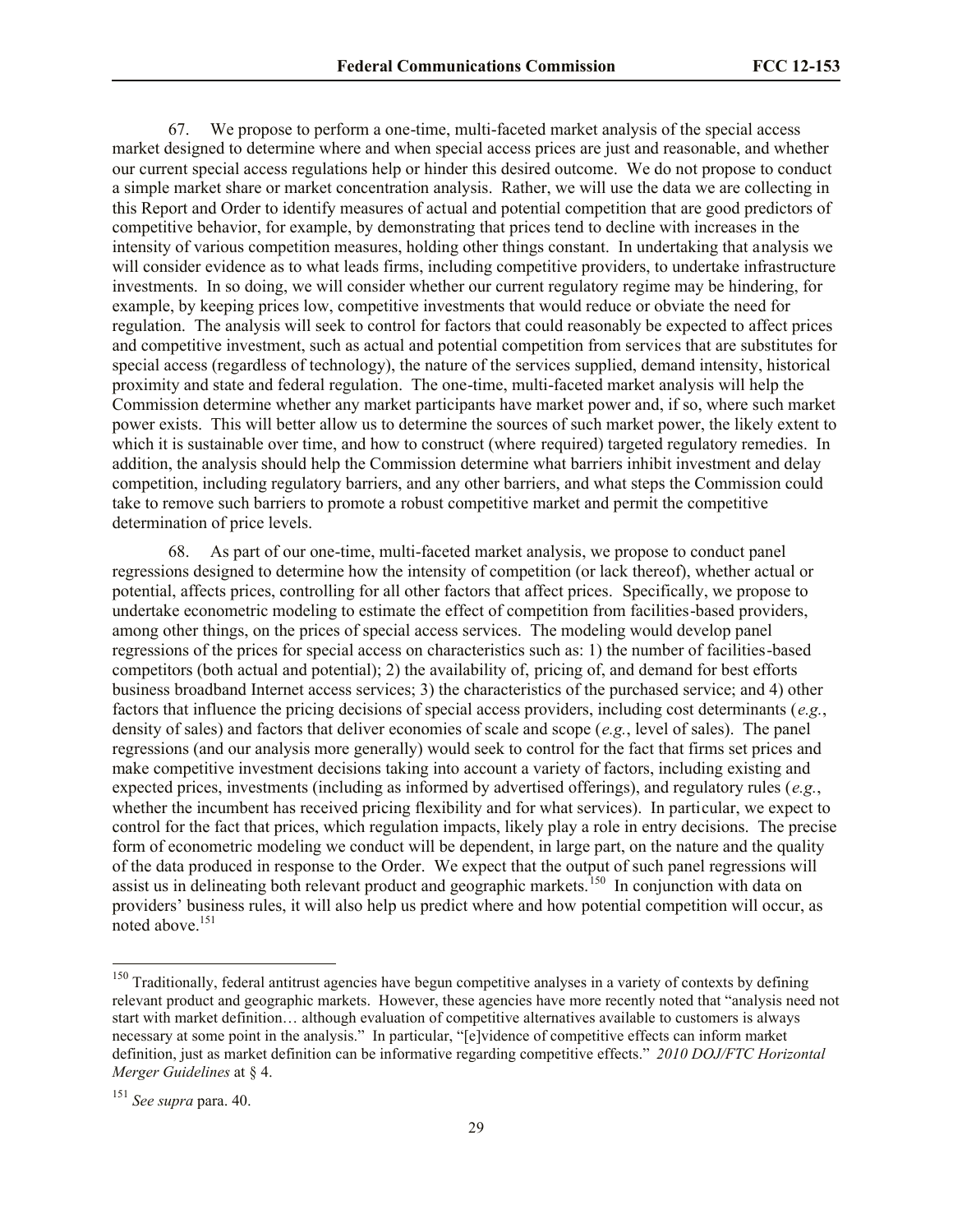69. There are three key reasons for our proposal to undertake a one-time, multi-faceted market analysis. First, a data-intensive market analysis will enable us to determine more precisely where, and to what extent, actual and potential competition for special access is likely to constrain prices as well as the factors that drive investment and competition, as described above.<sup>152</sup> At this time there is insufficient evidence in the record upon which to base general or categorical conclusions as to the competitiveness of the special access market.<sup>153</sup> Likewise, the record provides an insufficient basis for us to identify reliable competitive showing rules for granting pricing flexibility in defined geographic areas going forward.<sup>154</sup> As a result, we believe that a one-time, multi-faceted market analysis, performed in conjunction with a comprehensive data collection, will aid the Commission in developing better tests for regulatory relief to replace the collocation-based standards.

70. Second, a one-time, multi-faceted market analysis will benefit special access providers and purchasers by facilitating a thorough assessment of competitive conditions.<sup>155</sup> For example, a wide range of commenters, including incumbent providers, competitive providers, and other interested parties, state that the Commission cannot gauge the extent of competition based on a single market characteristic, such

<sup>152</sup> *See supra* para. 67. *Special Access Pricing Flexibility Suspension Order,* 27 FCC Rcd at 10608-09, 10610-12, paras. 91, 97-100. We agree with those commenters who state that the Commission's analysis must take account of both actual and potential competition, as well as sources of intramodal and intermodal competition. *See supra* para. 64. An identification of market participants is integral to performing a competitive analysis, *see 2010 DOJ/FTC Horizontal Merger Guidelines* at § 5, and, as described herein, we propose to perform an analysis that considers all significant sources of facilities-based competition (both actual and potential). *But see* tw telecom 2009 PN Comments at 15-16, 21; Public Knowledge 2009 PN Reply at 9-10 (raising questions about the extent to which potential competition is germane to an analysis of special access market conditions). In doing so, we recognize that potential entry must be "timely, likely and sufficient in its magnitude, character and scope to deter or counteract the competitive effects of concern." *2010 DOJ/FTC Horizontal Merger Guidelines* at § 9.

<sup>&</sup>lt;sup>153</sup> For instance, the record contains potentially conflicting evidence about the changes in special access prices in Phase I and Phase II pricing flexibility areas. While incumbent LECs assert that special access prices have fallen in pricing flexibility areas, competitors state that prices, particularly in Phase II areas, have increased. *See, e.g.*, Global Crossing 2009 PN Comments at 4-6; COMPTEL 2009 PN Reply at 9-10; Sprint 2007 Comments at 16-17, 22-23; T-Mobile 2007 Comments at 7; tw telecom / One Communications 2007 Comments at 31-41. However, the evidence we do have indicates that granting pricing flexibility throughout an entire MSA based on collocation in only a small part of that MSA was inappropriate. *See Special Access Pricing Flexibility Suspension Order*, 27 FCC Rcd at 10568-99, paras. 22-75.

<sup>154</sup> *See, e.g.*, Letter from Donna Epps, Vice President, Federal Regulatory Affairs, Verizon, to Marlene H. Dortch, Secretary, Federal Communications Commission, WC Docket No. 05-25 (filed May 2, 2012); Letter from Linda Vandeloop, Director – Federal Regulatory, AT&T, to Marlene H. Dortch, Secretary, Federal Communications Commission, WC Docket No. 05-25 (filed Apr. 27, 2012). We disagree with commenters who urge the Commission to adopt a new regulatory regime for special access pricing flexibility without collecting additional data. To the contrary, we believe that it is necessary to supplement the existing record to ensure that we are able to adopt rules that are data-driven and reflective of market conditions. *See supra* para. 65. In light of the current record, it is premature to adopt blanket deregulation of certain special access services, as recommended by incumbent LECs, or conversely, to eliminate Phase II pricing flexibility as some competitive carriers request. *See supra* para. 63. Once the data has been collected and analyzed, the Commission may choose to consider a new or modified regulatory scheme. *See infra* Section IV.B. Similarly, the Commission may opt to adopt a price benchmark or other proposals raised by commenters in the record. *See supra* para. 62.

<sup>155</sup> *Special Access Pricing Flexibility Suspension Order,* 27 FCC Rcd at 10609-10, 10612, paras. 92, 97, 101; *see, e.g.*, AT&T 2009 PN Comments at 18, 42-43; Qwest 2009 PN Comments at 22-25; Verizon 2009 PN Comments at 9-10, 17, 27; AT&T 2009 PN Reply at 34-35; CenturyLink 2009 PN Reply at 3-4; Free State Foundation 2009 PN Reply at 4; tw telecom 2009 PN Reply at 21-23; Verizon 2009 PN Reply at 7, 30-32; XO 2009 PN Reply at 3.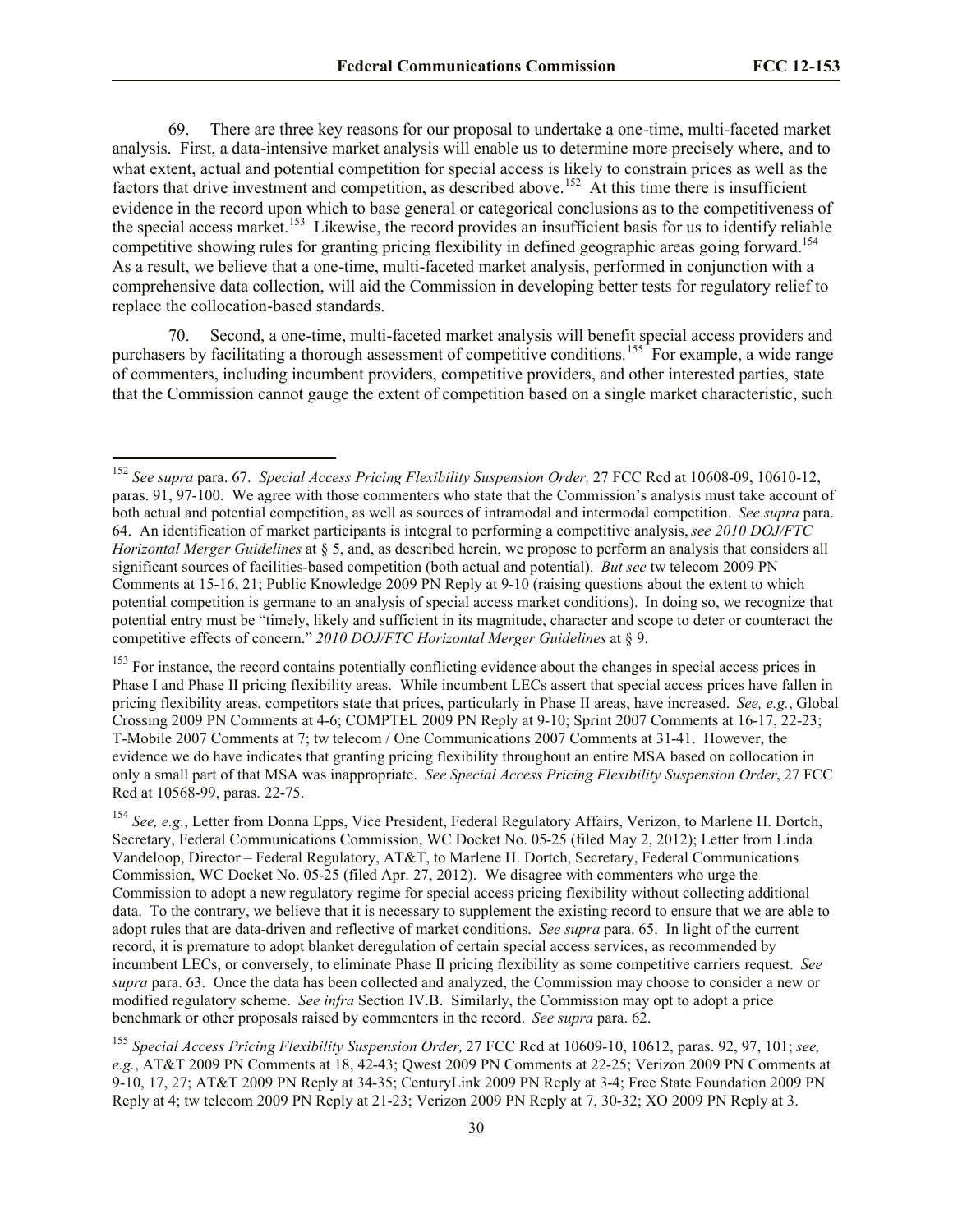as purchase prices, carrier revenues, or market share.<sup>156</sup> We agree, and we believe that the Commission must conduct a more comprehensive analysis of the state of competition prior to replacing the rules by which incumbent LECs may obtain regulatory relief in the provision of special access services. We propose to conduct a nuanced market analysis that incorporates a variety of factors, as detailed above, to assess the effect of competition on special access prices.<sup>157</sup>

71. Third, a one-time, multi-faceted market analysis supplements a structural market analysis with econometrically sound panel regressions. The Commission has repeatedly undertaken structural market analyses to assess competition for telecommunications services and determine whether deregulation is warranted.<sup>158</sup> Historically, the Commission's structural analysis—which focused on certain "clearly identifiable market features," including a carrier's market share, number and size distribution of competing firms, the nature of competitors' barriers to entry, the availability of reasonably substitutable services, the level of demand elasticity, and whether the firm controlled bottleneck

<sup>156</sup> *See, e.g.*, AT&T 2009 PN Comments at 18, 42-43; Qwest 2009 PN Comments at 22-25; Verizon 2009 PN Comments at 9-10, 17, 27; AT&T 2009 PN Reply at 34-35; CenturyLink 2009 PN Reply at 3-4; Free State Foundation 2009 PN Reply at 4; tw telecom 2009 PN Reply at 21-23; Verizon 2009 PN Reply at 7, 30-32; XO 2009 PN Reply at 3.

 $157$  This type of structural analysis is generally consistent with the market power framework suggested by several commenters in the record. *See supra* para. 61. We agree with those commenters who advocate such an approach. *See, e.g.*, BT Americas 2009 PN Comments at 20-22; Sprint 2009 PN Comments at 7-8.

<sup>158</sup> *See, e.g.*, *Policy and Rules Concerning Rates for Competitive Common Carrier Services and Facilities Authorizations Therefor,* CC Docket No. 79-252, Notice of Inquiry and Proposed Rulemaking, 77 FCC 2d 308 (1979); *Competitive Carrier First Report and Order*, 85 FCC 2d at 1*; Policy and Rules Concerning Rates for Competitive Common Carrier Services and Facilities Authorizations Therefor*, CC Docket No. 79-252, Further Notice of Proposed Rulemaking, 84 FCC 2d 445 (1981) (*Competitive Carrier First Further Notice*); *Policy and Rules Concerning Rates for Competitive Common Carrier Services and Facilities Authorizations Therefor*, CC Docket No. 79-252, Further Notice of Proposed Rulemaking, 47 Fed. Reg. 17308 (1982) (*Competitive Carrier Second Further Notice*); *Policy and Rules Concerning Rates for Competitive Common Carrier Services and Facilities Authorizations Therefor*, CC Docket No. 79-252, Second Report and Order, 91 FCC 2d 59 (1982) (*Competitive Carrier Second Report and Order*); *Policy and Rules Concerning Rates for Competitive Common Carrier Services and Facilities Authorizations Therefor*, CC Docket No. 79-252, Order on Reconsideration, 93 FCC 2d 54 (1983) (*Competitive Carrier Order on Reconsideration*); *Policy and Rules Concerning Rates for Competitive Common Carrier Services and Facilities Authorizations Therefor*, CC Docket No. 79-252, Third Further Notice of Proposed Rulemaking, 48 Fed. Reg. 28292 (1983) (*Competitive Carrier Third Further Notice*); *Policy and Rules Concerning Rates for Competitive Common Carrier Services and Facilities Authorizations Therefor*, CC Docket No. 79-252, Third Report and Order, 48 Fed. Reg. 46791 (1983) (*Competitive Carrier Third Report and Order*); *Policy and Rules Concerning Rates for Competitive Common Carrier Services and Facilities Authorizations Therefor*, CC Docket No. 79-252, Fourth Report and Order, 95 FCC 2d 554 (1983) (*Competitive Carrier Fourth Report and Order*), *vacated, AT&T v. FCC*, 978 F.2d 727 (D.C. Cir. 1992) (*AT&T v. FCC*), *cert. denied, MCI Telecomms. Corp. v. AT&T*, 509 U.S. 913 (1993); *Policy and Rules Concerning Rates for Competitive Common Carrier Services and Facilities Authorizations Therefor*, CC Docket No. 79-252, Fifth Report and Order, 98 FCC 2d 1191 (1984) (*Competitive Carrier Fifth Report and Order*); *Policy and Rules Concerning Rates for Competitive Common Carrier Services and Facilities Authorizations Therefor*, CC Docket No. 79-252, Sixth Report and Order, 99 FCC 2d 1020 (1985) (*Competitive Carrier Sixth Report and Order*), *vacated, MCI Telecomms. Corp. v. FCC*, 765 F.2d 1186 (D.C. Cir. 1985), *aff'd, MCI v. AT&T*, 512 U.S. 218 (1994) (*MCI v. AT&T*) (collectively, the *Competitive Carrier* proceedings); *see also Regulatory Treatment of LEC Provision of Interexchange Services Originating in the LEC's Local Exchange Area*, CC Docket No. 96-149, Second Report and Order in CC Docket No. 96-149 and Third Report and Order in CC Docket No. 96-61, 12 FCC Rcd 15756 (1997) (*LEC Classification Order*), *recon. denied*, Second Order on Reconsideration and Memorandum Opinion and Order, 14 FCC Rcd 10771 (1999).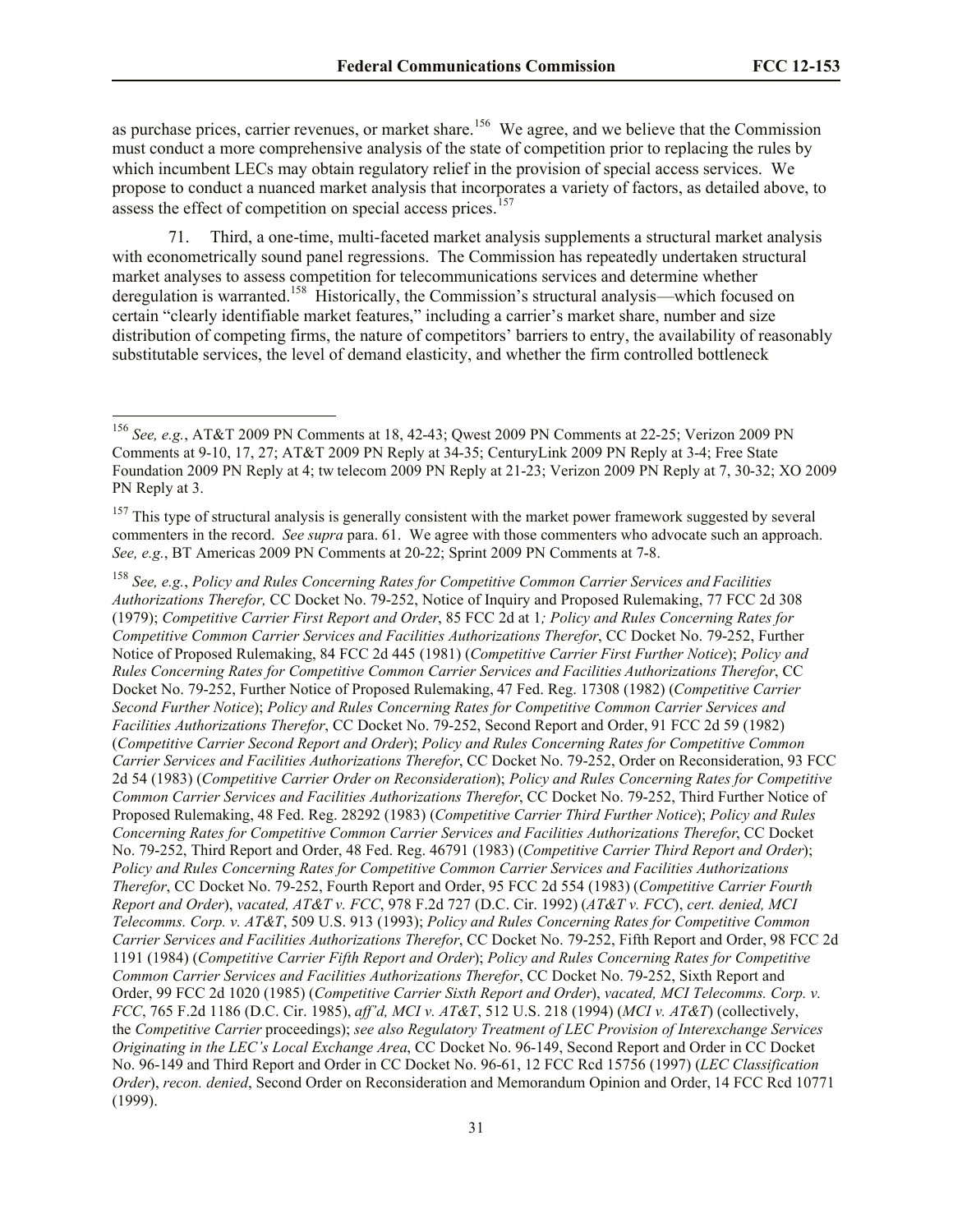facilities<sup>159</sup>—was designed to identify where competition is sufficient to constrain carriers from charging unjust or unreasonable rates, or from acting in an otherwise anticompetitive manner.<sup>160</sup> The one-time, multi-faceted market analysis follows this precedent by incorporating a structural market analysis, <sup>161</sup> but it also goes further by supplementing the analysis with econometrically sound panel regressions to determine how the intensity of competition (or lack thereof), whether actual or potential, affects prices, controlling for all other factors that affect prices.<sup>162</sup>

## **4. Request for Comment on One-Time, Multi-Faceted Market Proposed Analysis**

72. We seek comment on this one-time, multi-faceted market analysis.<sup>163</sup> In contrast to the approach of our pricing flexibility rules, which are currently suspended, we anticipate that this analysis is likely to identify all significant current and potential market participants, and consider their effect when assessing the level of competition in a market.<sup>164</sup> We seek comment on this conclusion. Are there significant competitors who would not be easily accounted for under the proposed analysis, such as firms who self-supply their own special access? Is such an approach likely to show whether a specific provider

 $\overline{\phantom{a}}$ 

<sup>161</sup> More recently, the Commission has undertaken market analysis to evaluate competitive conditions in both merger proceedings and forbearance cases. *See, e.g.*, *AT&T/BellSouth Order*, 22 FCC Rcd at 5675-76, paras. 23-26; *SBC Communications Inc. and AT&T Corp. Applications for Approval of Transfer of Control*, WC Docket No. 05- 65, Memorandum Opinion and Order, 20 FCC Rcd 18290, 18303-04, paras. 20-23 (2005) (*SBC/AT&T Merger Order*); *Verizon Communications Inc. and MCI, Inc. Application for Approval of Transfer of Control*, WC Docket No. 05-75, Memorandum Opinion and Order, 20 FCC Rcd 18433, 18446-47, paras. 20-23 (2005) (*Verizon/MCI Merger Order*); *Applications of Comcast Corp., General Electric Co., and NBC Universal, Inc. for Consent to Assign Licenses and Transfer Control of Licensees*, MB Docket No. 10-56, Memorandum Opinion and Order, 26 FCC Rcd 4238, 4248-49, paras. 24, 26 (2011) (*Comcast/NBC Merger Order*); *Qwest Phoenix Forbearance Order*, 25 FCC Rcd at 8622; *Petitions of the Verizon Telephone Companies for Forbearance Pursuant to 47 U.S.C. § 160(c) in the Boston, New York, Philadelphia, Pittsburgh, Providence, and Virginia Beach Metropolitan Statistical Areas*, WC Docket No. 06-172, Memorandum Opinion and Order, 22 FCC Rcd 21293 (2007).

 $162$  To illustrate one advantage of the one-time, multi-faceted market analysis: Whereas a traditional market-power analysis, such as the analysis the Commission historically performed in the non-dominance proceedings, *see, e.g., AT&T Non-Dominance Order*, 11 FCC Rcd at 3285-356, paras. 19-162, may lead to the conclusion that a particular provider is dominant in a given market, that determination, standing alone, only justifies the imposition of *some* regulation. It does not, by itself, dictate its content or scope. By contrast, the one-time, multi-faceted market analysis we propose here could well provide additional information such as the efficacy of various forms of regulations, including their effects on both prices and investment.

<sup>163</sup> We note that a peer review of the one-time, multi-faceted market analysis that incorporates the data we will collect through this Report and Order may be required. If so, the public will have additional opportunities to comment on that peer review through the ex parte process. *See Information Quality Act,* Pub. L. No. 106-554 § 515, 114 Stat. 2763, 2763A-153-154 (2000), supplementing the *Paperwork Reduction Act*, 44 U.S.C. 3501 *et seq.*

<sup>164</sup> *See Special Access Pricing Flexibility Suspension Order*, 27 FCC Rcd at 10608-09, 10610-12, paras. 91-92, 97- 101; *see also supra* para. 66.

<sup>159</sup> *AT&T Non-Dominance Order*, 11 FCC Rcd at 3274-75, para. 5 (citing *Competitive Carrier First Report and Order*, 85 FCC 2d at 21-22, paras. 56-59).

<sup>160</sup> For example, in the *Competitive Carrier First Report and Order*, the Commission found that "firms lacking market power simply cannot rationally price their services in a way which, or impose terms and conditions, which would contravene Sections 201(b) and 202(a) of the Act." *Competitive Carrier First Report and Order*, 85 FCC 2d at 31, para. 88; *see also* 47 U.S.C. §§ 201(b), 202(a). We disagree that the questions at the heart of a market power analysis, such as how to define markets or analyze demand and supply responsiveness, have been made irrelevant by competition. *See supra* para. 61. Rather, such questions are essential questions asked by both the Commission and the antitrust agencies when assessing the competitiveness of a market.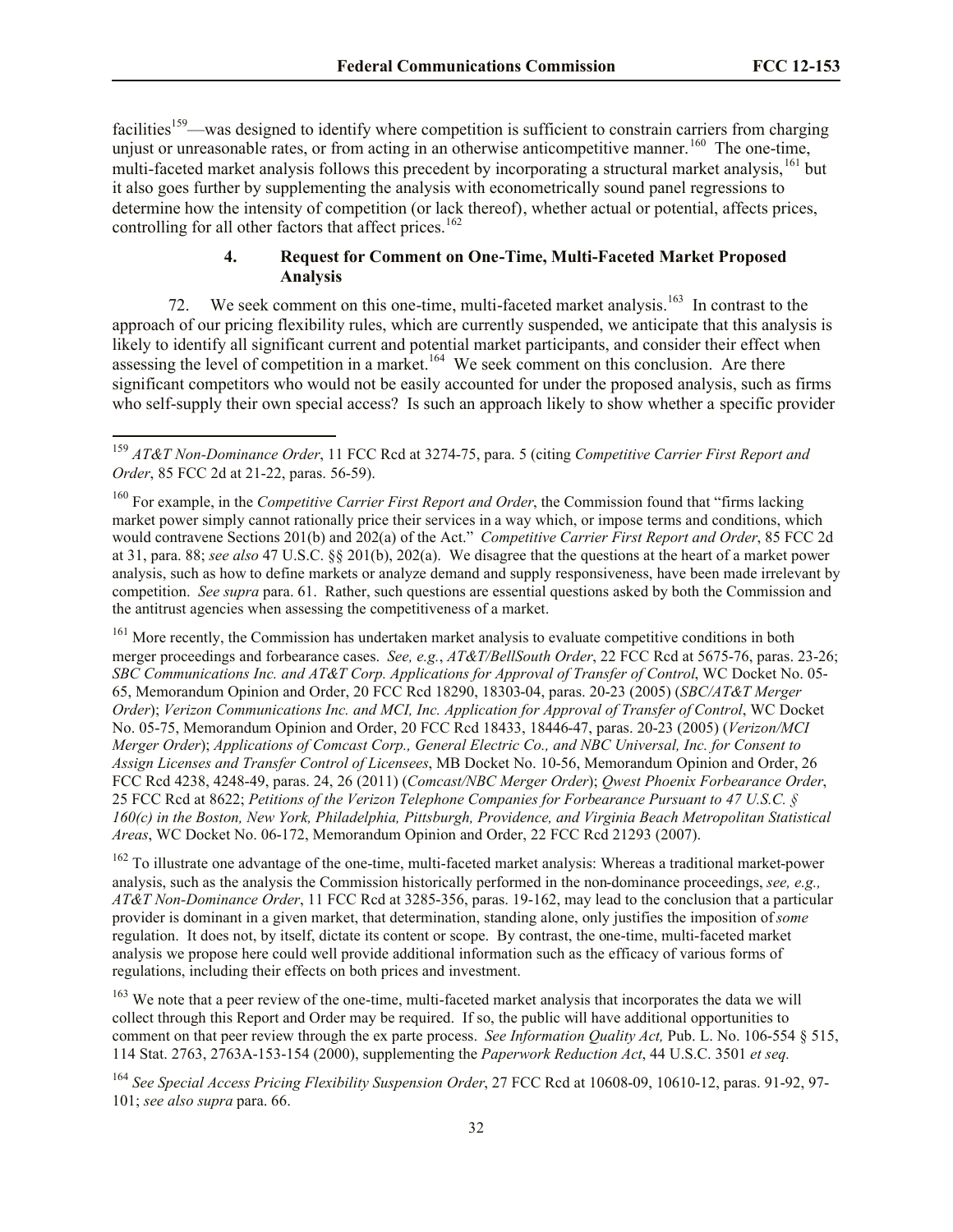is a probable source of competition in a given geographic area, *i.e.*, that its presence could reasonably be found to constrain special access prices? $165$ 

73. Will the proposed one-time, multi-faceted market analysis facilitate a comprehensive, forward-looking evaluation of competitive conditions? Should certain factors be weighted more or less heavily in our analysis? How can we balance the need for an analysis that is forward-looking with the importance of relying on non-speculative data?

74. Does the one-time, multi-faceted market analysis effectively address concerns regarding use of a traditional structural analysis in this context? For example, incumbent LECs assert that special access pricing flexibility should not be treated as akin to the dominance / non-dominance analyses undertaken by the Commission in the *Competitive Carrier* proceeding.<sup>166</sup> They argue that a dominance / non-dominance analysis is inappropriate in the special access context because "[t]he pricing flexibility rules are merely an incremental measure within the context of dominant carrier regulation."<sup>167</sup> Does the one-time, multi-faceted market analysis with panel regressions address these concerns?

75. Will the market analysis we propose facilitate a useful examination of potential barriers to broadband deployment and investment? AT&T recently argued that the Commission's special access rules have hindered carriers' transition to IP-based services, and that they encourage reliance on legacy services.<sup>168</sup> How can we structure our analysis to appropriately take into account the fact that some carriers may be transitioning away from legacy services toward IP-enabled services? How can we structure our analysis to account for all services that enterprise customers view as substitutable, including services used by small- and medium-sized businesses? How should we analyze the markets to determine the effect that various federal regulations have on the pricing and deployment decisions of providers as well as the purchasing decisions of customers?

76. Specifically, how should our analysis account for "best efforts" services? To the extent best efforts services are potential substitutes for special access services, how should the price of such services inform our analysis of the justness and reasonableness of special access pricing?

77. Finally, we seek comment on how best to balance the need for analytic rigor with the requirement that our analysis be administratively feasible. We note that commenters have raised concerns about the administrative feasibility of a market analysis, in particular with respect to proposals to require individual market analyses on an ongoing basis in lieu of the competitive showing rules adopted in the

 $\overline{a}$ 

<sup>&</sup>lt;sup>165</sup> For example, as detailed in the *Special Access Pricing Flexibility Suspension Order*, fiber maps submitted by SBC depict demand for DS1s and DS3s located more than 1,000 feet away from known alternative fiber providers. *Special Access Pricing Flexibility Suspension Order*, 27 FCC Rcd at 10588, para. 55.

<sup>166</sup> *See, e.g.*, AT&T 2009 PN Comment at 7, 25-28. Commenters also contend that it is not necessary or administratively feasible for the Commission to determine whether "actual and potential competition extends to every nook and cranny of an MSA." *Id*. at 23-26; *see also* Qwest 2009 PN Comment at 29; SBC 2005 NPRM Reply at 55. Rather, they argue that it is sufficient that significant competition exists in areas of high demand. AT&T 2009 PN Comments at 27; Verizon 2009 PN Comments at 10-12. We note, however, that the one-time, multifaceted market analysis could indicate that, in some instances, a finding of non-dominance is appropriate. *See infra* Section IV.B.

 $167$  AT&T 2009 PN Comments at 25-26 (italics removed).

<sup>&</sup>lt;sup>168</sup> Bob Ouinn, *Repealing De-Regulation: How Not to Build a Roadmap Towards an All-IP World*, AT&T Public Policy Blog (June 5, 2012, 7:55 AM), http://attpublicpolicy.com/broadband-policy/repealing-de-regulation-how-notto-build-a-roadmap-towards-an-all-ip-world/; Jess Kamen, *Morning Tech*, Politico (June 5, 2012, 9:30 AM), http://www.politico.com/morningtech/0612/morningtech483.html.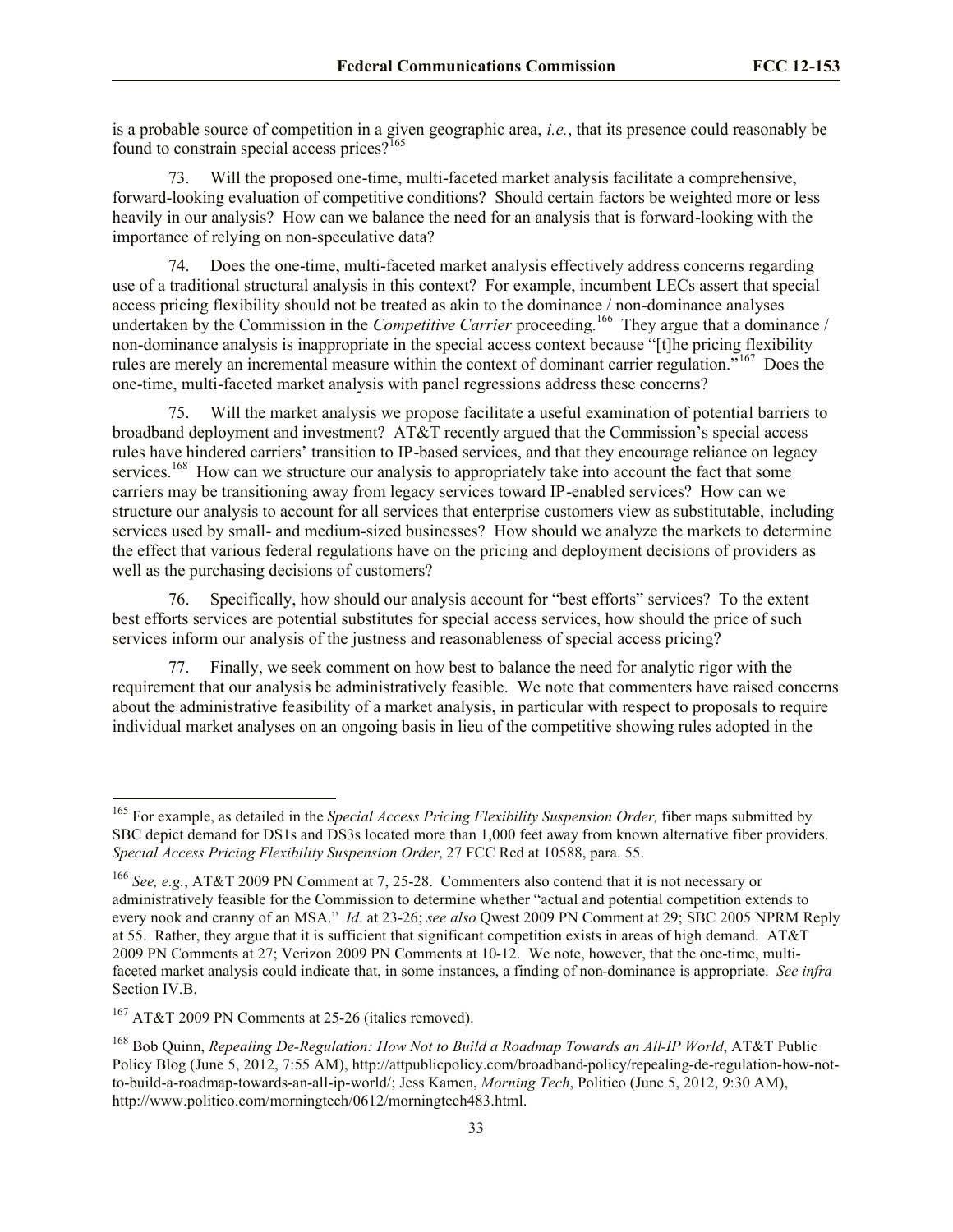*Pricing Flexibility Order*. <sup>169</sup> We seek comment on whether, because we will be analyzing many facets of the market only one time, our analysis will give rise to the administrative burdens raised by some commenters in the record.<sup>170</sup>

78. We note that the analysis we propose conducting here is a one-time analysis. We are mindful of the importance of balancing the accuracy of our analysis with the need for administrative efficiency.<sup>171</sup> The record makes clear that we are unlikely to be able to conduct a comprehensive market analysis—and thus are unlikely to be able to evaluate the impact of the suspended rules on the reasonableness of special access rates, terms and conditions or develop improved ones—without the data similar to that described above and a more detailed review of competitive conditions in the special access market than has been possible to date.<sup>172</sup> However, we anticipate that the one-time, multi-faceted market analysis will allow us to identify reliable new proxies for special access competition, which could be employed going forward to evaluate petitions for pricing flexibility in a consistent, streamlined manner.<sup>173</sup> The goal of the proposed market analysis is to gain a fulsome picture of competition in the special access market, so that we can develop rules to more precisely provide regulatory relief where it is justified. In subsection IV.B., below, we seek comment on possible changes to our pricing flexibility rules that we might adopt after we collect the data specified above and conduct the proposed market analysis.<sup>174</sup>

79. To the extent that commenters assert that a one-time, multi-faceted market analysis is not necessary or appropriate at this time, we urge such commenters to propose alternate actions that the Commission could take in the near future to obtain a more complete understanding of competitive

<sup>171</sup> *See, e.g.*, *Pricing Flexibility Order*, 14 FCC Rcd at 14271-72, para. 90; Office of Management and Budget, Office of Information and Regulatory Affairs, 2011 Report to Congress on the Benefits and Costs of Federal Regulations and Unfunded Mandates on State, Local, and Tribal Entities at 4 (June 2011), *available at*  http://www.whitehouse.gov/sites/default/files/omb/inforeg/2011\_cb/2011\_cba\_report.pdf (stating that "careful consideration of costs and benefits is best understood as a way of ensuring that regulations will improve social welfare, above all by informing design and development of various options so as to identify opportunities for both minimizing the costs of achieving social goals (cost-effectiveness) and maximizing net social benefits (efficiency)"); *see* AT&T 2009 PN Reply at 17-18; HT Telecom 2009 PN Reply at 5; Verizon 2005 NPRM Reply at 37-38 (noting that the Commission's Part 69 rules impose costs on price cap LECs by limiting their ability to develop rate structures in response to market forces).

<sup>172</sup> *See, e.g.*, AT&T 2009 PN Comments at 18-19, 42-43; Verizon 2009 PN Comments at 9-10; AT&T 2009 PN Reply at 34-35; CenturyLink 2009 PN Reply at 3-4; Free State Foundation 2009 PN Reply at 4; Qwest 2009 PN Reply at 7; Verizon 2009 PN Reply at 24-25, 30-32.

 $173$  Nor do we rule out the possibility that the market analysis we propose today could result in our adoption of existing tools, such as the "screens" developed by the Department of Justice in the context of the AT&T/SBC and Verizon/MCI mergers. *See AT&T/BellSouth Order*, 22 FCC Rcd at 5682, para. 42 n.114. Specifically, the DOJ utilized "demand/distance" screens to identify buildings where the demand was at or above a minimum threshold and where a competing carrier had fiber facilities within the corresponding distance:

| Minimum Demand | <b>Distance</b> |
|----------------|-----------------|
| 2 DS3s         | $0.1$ mile      |
| 1 OC-12        | $0.25$ mile     |
| Over $OC-48$   | 1 mile          |

*Id.* The data collection set forth in the Report and Order adopted above will allow us to assess the usefulness of these screens in this context.

<sup>174</sup> *See infra* section IV.B.

 $\overline{\phantom{a}}$ 

<sup>169</sup> *See, e.g.*, AT&T 2009 PN Comments at 22, 27; Qwest 2009 PN Comments at 27; AT&T 2009 PN Reply at 40; Verizon 2007 PN Reply at 30; BellSouth 2005 NPRM Comments at 55.

<sup>170</sup> *See, e.g.*, AT&T 2009 PN Comments at 27; BellSouth 2005 NPRM Comments at 55.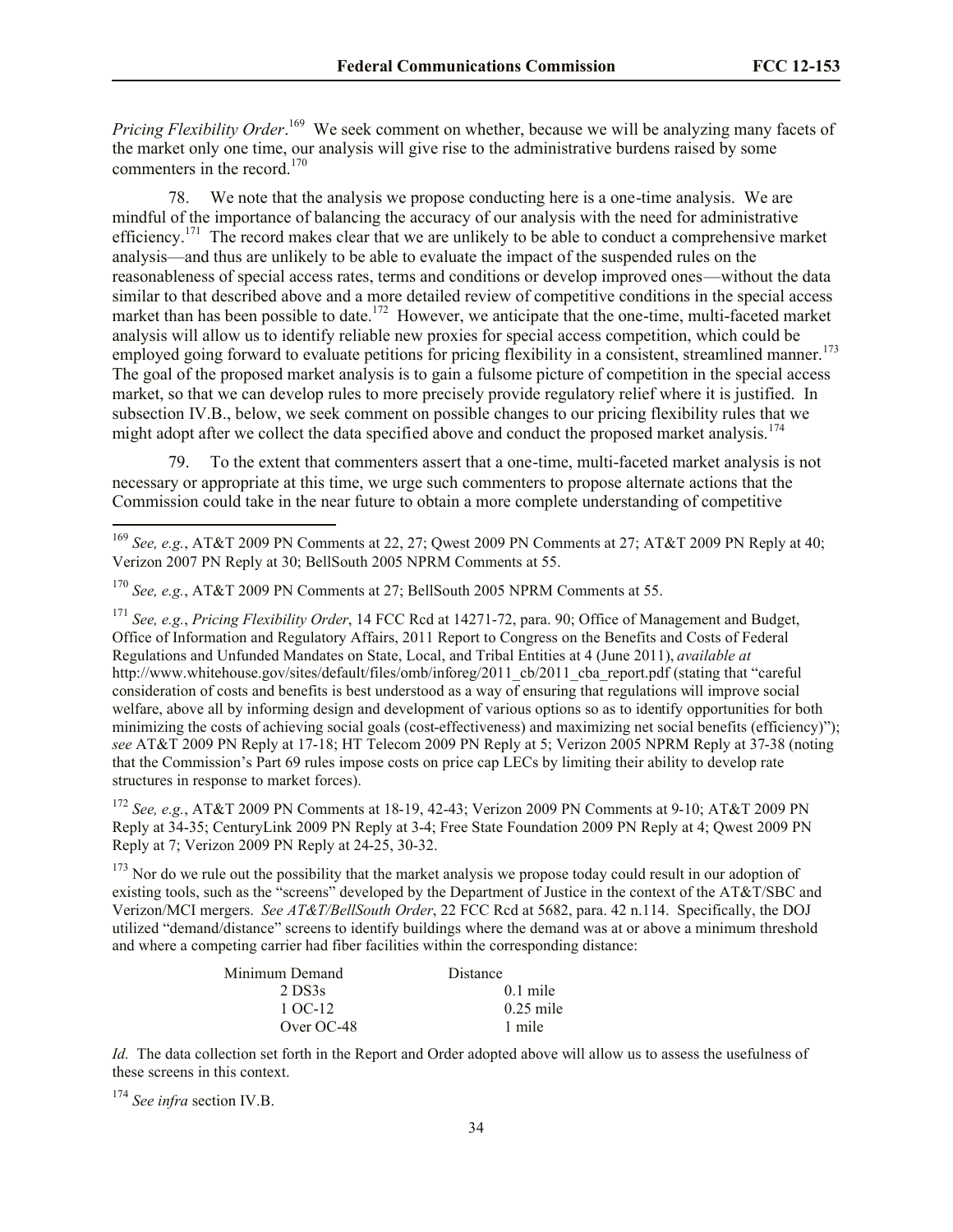conditions for special access services. Commenters are also encouraged to submit data to support their assertions, particularly those arguments concerning special access market conditions.

#### **B. Possible Changes to Pricing Flexibility Rules after Proposed One-Time, Multi-Faceted Market Analysis**

80. As discussed above, our market analysis is intended to provide a more complete picture of special access competition.<sup>175</sup> The comprehensive data request described in the Report and Order above will identify and require submission of the data needed to implement any market analysis we adopt, including the specific analysis proposed in this Further Notice. Once the data are collected and analyzed, we may modify the existing pricing flexibility rules or adopt a new set of rules that will apply to requests for special access pricing flexibility. As a general matter, however, we propose to adopt rules that will allow for the relaxation or even the elimination of price cap regulation where we find the presence of actual or potential competition sufficient to ensure that rates, terms and conditions for special access services remain just and reasonable. To that end, we seek comment on how the special access pricing flexibility rules might change after we conduct the market analysis proposed above. We also seek comment below on what steps the Commission should take where relief has been provided under our existing rules and where the data and our analysis demonstrate that competition is not sufficient to discipline the marketplace.

81. *Factors Demonstrating Competition*.Our proposed analysis may enable us to identify specific factors that could serve as a proxy for the presence or absence of special access competition in an identified geographic area. The competitive showing rules adopted in the 1999 *Pricing Flexibility Order* were intended to serve such a purpose; however, as the Commission noted in the *Special Access Pricing Flexibility Suspension Order*, those rules were not an effective proxy for special access competition as predicted in the *Pricing Flexibility Order*. 176 We seek comment on the viability of proxies as a means of measuring special access competition going forward. Should we replace our MSA- and collocation-based competitive showing rules with proxy rules based on specific factors identified by our analysis? Or is it preferable to evaluate competition on a case-by-case approach?<sup>177</sup> Alternatively, should our rules incorporate elements of both a proxy-based and a case-by-case approach?

82. For those commenters who advocate a case-by-case approach as opposed to proxy-based rules for pricing flexibility, we request input on how such a process could operate. Should the Commission, for example, perform a market analysis in response to individual petitions for pricing flexibility? If so, who should be eligible to submit such petitions? How might we reduce the potential administrative burdens associated with such a process?

83. For those commenters who advocate a proxy-based approach, we seek comment on what appropriate proxies for special access competition are. For example, in the *Special Access Pricing Flexibility Suspension Order*, we used business establishment density as one means of measuring business density within an MSA.<sup>178</sup> Could business establishment density be an appropriate proxy for special access competition? Again, we expect that our data collection and proposed regression analysis will prove informative on this issue. However, in light of the suspension of the collocation-based triggers

 $\overline{\phantom{a}}$ 

<sup>&</sup>lt;sup>175</sup> See Special Access Pricing Flexibility Suspension Order, 27 FCC Rcd at 10599-604, paras. 76-84.

<sup>176</sup> *See id*. at 10568-99, paras. 22-75.

<sup>177</sup> *See, e.g.*, *Qwest Corp.*, 689 F.3d at 1230 (holding that the Commission may adopt, for example, "a market-power framework [which] necessitate[s] a more rigorous inquiry than . . . undertaken in prior orders," if it explained the reasoning for its policy shift).

<sup>178</sup> *See Special Access Pricing Flexibility Suspension Order,* 27 FCC Rcd at 10574-79, 10582-86, paras. 37-41, 48- 52.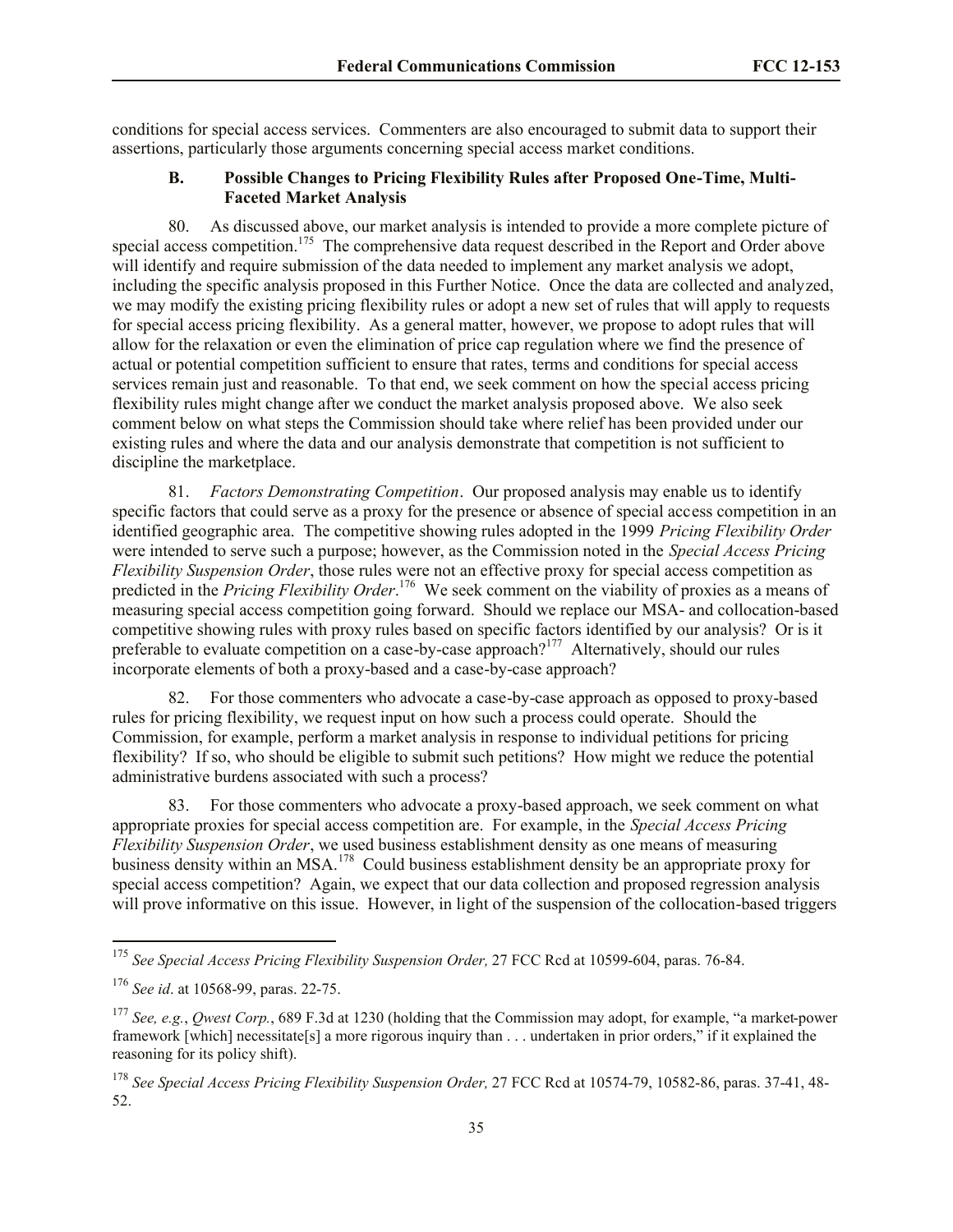in the *Special Access Pricing Flexibility Suspension Order*, we welcome feedback on what a more accurate proxy might be. How could we craft rules to enable us to easily but effectively identify the existence of competition in a given geographic area?

We also seek particular comment on how to evaluate potential competition. How might the rules incorporate the factors identified by our analysis in determining where competition is likely to occur in the future? Conversely, how might the rules be crafted to account for areas where competition may decline in the future?

85. *Nature of Relief*. Our market analysis may indicate that different levels of competition warrant various levels of relief from regulation. We seek comment on what the appropriate level of relief is for various types of competition. For example, is it still appropriate to grant Phase I and Phase II pricing flexibility and, if so, what factors should guide the level of relief granted? Or are there some other variations of pricing deregulation we should adopt?<sup>179</sup> Is it appropriate, as incumbent LECs such as AT&T assert, to remove all dominant carrier regulations from those areas we deem competitive?<sup>180</sup> Are there other approaches? For example, should Phase I or Phase II relief only be available to those providers whose special access prices meet specific cost benchmarks, as proposed by a subset of special access purchasers?<sup>181</sup> What rules should we adopt in those areas which our data, and a sound market analysis, show are likely to be competitive in the future?

86. *Updating Competition Data*. We seek comment on whether and how the competitive information derived from the regression analysis should be updated. If so, how often should the data be updated? What process could the Commission employ to provide for recurrent updates of the competition data?

87. *Geographic Area*. In addition to providing information on the issues described above, the regression analysis proposed in this Further Notice may help identify with geographic precision those areas that are subject to actual and potential special access competition today. For example, the analysis may enable the Commission to create a map of the United States that details the extent of competition with respect to special access services, including potential competition, in different areas of the country. We seek comment on whether and how the Commission could use a granular geographic analysis of competition to modify its existing regulatory treatment of special access services. In particular, in addition to any proxies adopted to grant special access relief on a forward-going basis, should the Commission relieve incumbent LEC special access providers from price cap regulations in geographic areas that the analysis identifies as subject to competition? Should the Commission adopt a presumption that pricing flexibility is warranted in such areas? If so, should the Commission presume that Phase I relief or Phase II relief, or a combination of both, is appropriate?

88. Conversely, what should the Commission do if the analysis indicates that areas in which incumbent LECs have been granted pricing flexibility are not subject to competition? Some parties have suggested that the Commission should require incumbent LEC special access providers to automatically

 $\overline{\phantom{a}}$ 

<sup>179</sup> *See, e.g.*, *supra* para. 63 (noting that "AT&T recommends that, rather than perform a more granular analysis of individual petitions for pricing flexibility, the Commission extend blanket Phase I relief to all special access services, fully de-regulate OCn and packet-based services, and extend Phase II relief to areas where the existing competitive showing requirements do not fully detect the extent of competitive entry" and that Ad Hoc and Sprint "propose a 'hybrid approach,' in which carriers may obtain unlimited 'downward pricing flexibility' in combination with price caps in all markets").

<sup>180</sup> *See Special Access Pricing Flexibility Suspension Order*, 27 FCC Rcd at 10613-14, para. 104 (*citing* AT&T 2009 PN Comments at 7, 25-28; Qwest 2009 PN Comments at 29; Verizon 2009 PN Comments at 10-12; SBC 2005 NPRM Reply at 55).

<sup>181</sup> *See supra* para. 62.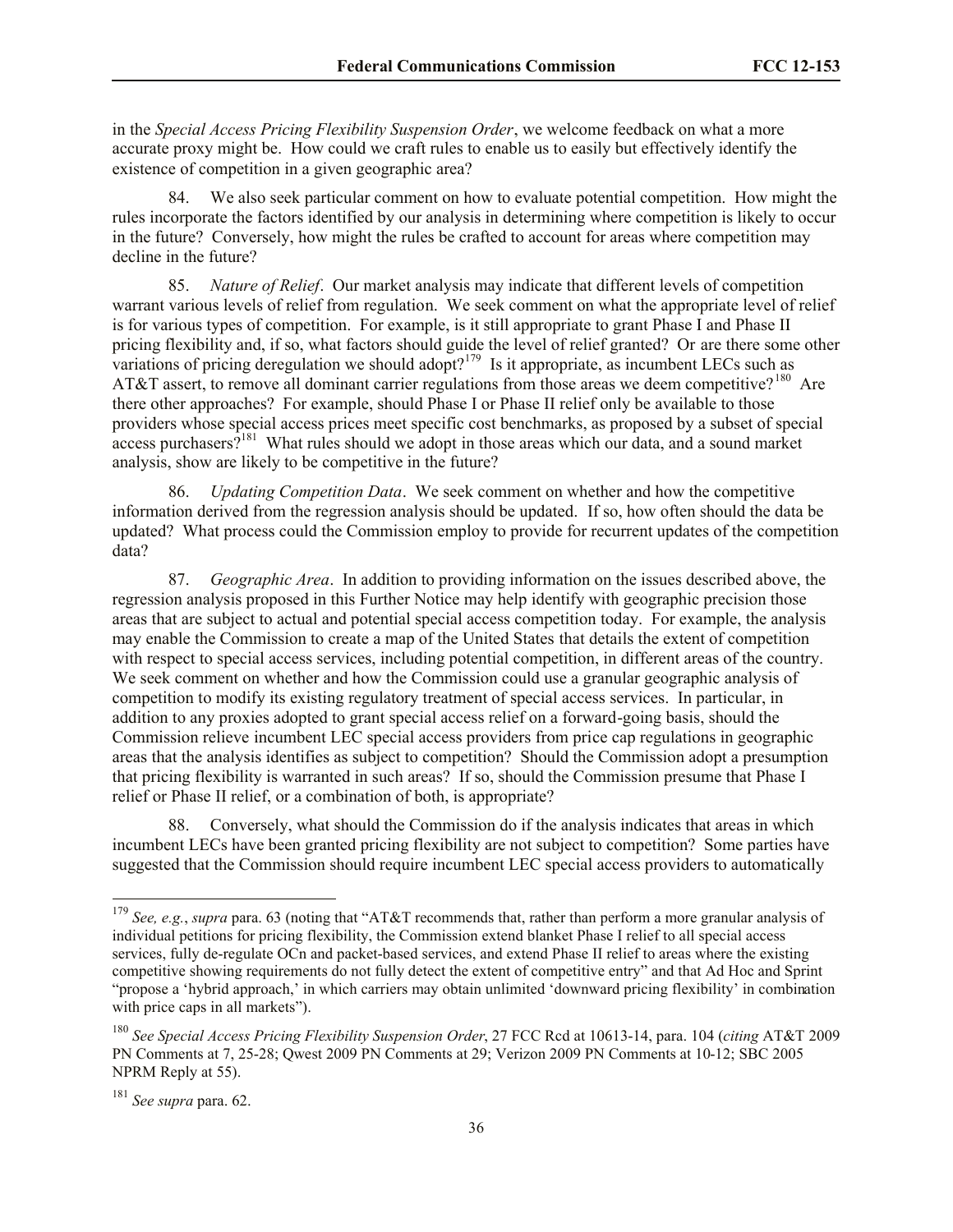revert to price caps in areas without competition, while others have asserted that such a conversion would be impractical, unlawful, and unsupported by the record.<sup>182</sup> We seek comment on these proposals, and other potential approaches. Should the Commission require parties to prove harm, *i.e.,* that rates, terms and/or conditions are unjust and unreasonable, before changing the rules applicable to an area that where Phase I or Phase II relief has previously been granted? The Commission previously has sought comment on how to validate or rebut assertions that the current price cap rules are ensuring just and reasonable rates. Parties should include any new information or arguments that may be relevant to the Commission's consideration of what action, if any, may be appropriate with respect to modifying or updating our price cap rules.

89. Should the Commission incorporate a petition process by which a party can rebut a presumption that competition does or does not exist in a given geographic area? If so, who should be permitted to file such petitions and what showing should they be required to make? Alternatively, should the Commission adopt a petition process that requires carriers or others to supplement the results of our analysis to support specific requests for changes in regulatory treatment? If geographic areas are subject to regulatory adjustment based on such a petition process, who should be eligible to submit such petitions and how will they obtain access to the data they need to evaluate the existence of competition? Which regulatory changes should be covered by the petition process (*e.g*., removal of price caps, reversion to price caps, change in status from Phase I to Phase II regulatory relief and vice versa)? If the Commission were to adopt any of the changes proposed above, what would be an appropriate transition period for such regulatory changes to take effect? What steps should we take to ensure that regulatory changes occur smoothly and predictably?

90. Our record contains a great deal of discussion about the appropriate geographic market to measure special access competition for the purposes of evaluating requests for pricing flexibility. Commenters have suggested, for example, that the Commission assess special access competition at the MSA level, at the wire center level, and on a building-by-building or a route-specific basis.<sup>183</sup> We seek to refresh the record on this issue based on the additional data that will be collected. What geographic area would be the most appropriate for us to employ in new or modified special access rules? How can we balance the potential administrative costs of a more granular review with the possible concerns associated with applying our pricing flexibility rules to large geographic areas? How could the results of our proposed regression analysis be incorporated into new or modified pricing flexibility rules? For instance, how should the Commission utilize a competition map, as described above, to select an appropriate geographic area for measuring special access competition? How could our rules account for likely variance in network footprints among classes of providers (for example, cable companies may have a nationwide footprint, while incumbent LECs and competitive LECs more often offer service on a regional basis).

## **C. Terms and Conditions**

l

91. To more fully understand competition in the special access market and appropriately craft rules for regulatory relief, we will also seek data and information on the terms and conditions offered by incumbent LECs for special access services. The *Special Access NPRM* initiated a broad examination of what regulatory framework to apply to price cap LECs' interstate special access services following the

<sup>182</sup> *Compare, e.g.*, Sprint 2009 PN Comments at 6; PAETEC et. al 2009 PN Comments at 75-80; Ad Hoc 2005 NPRM Comments at 37, 43-50, *with* AT&T 2009 PN Reply at 6-16; Letter from Gary L. Phillips, General Attorney & Associate General Counsel, AT&T, to Marlene H. Dortch, Secretary, Federal Communications Commission, WC Docket No. 05-25 (Jan. 15, 2008).

<sup>183</sup> *See, e.g.*, MA DTC 2009 PN Comments at 2; PAETEC *et al*. 2009 PN Comments at 32-36; Qwest 2009 PN Comments at 26-30; Verizon 2009 PN Comments at 32-34; NJ DRC 2009 PN Reply at 11-14; Sprint 2007 PN Comments at 15-16.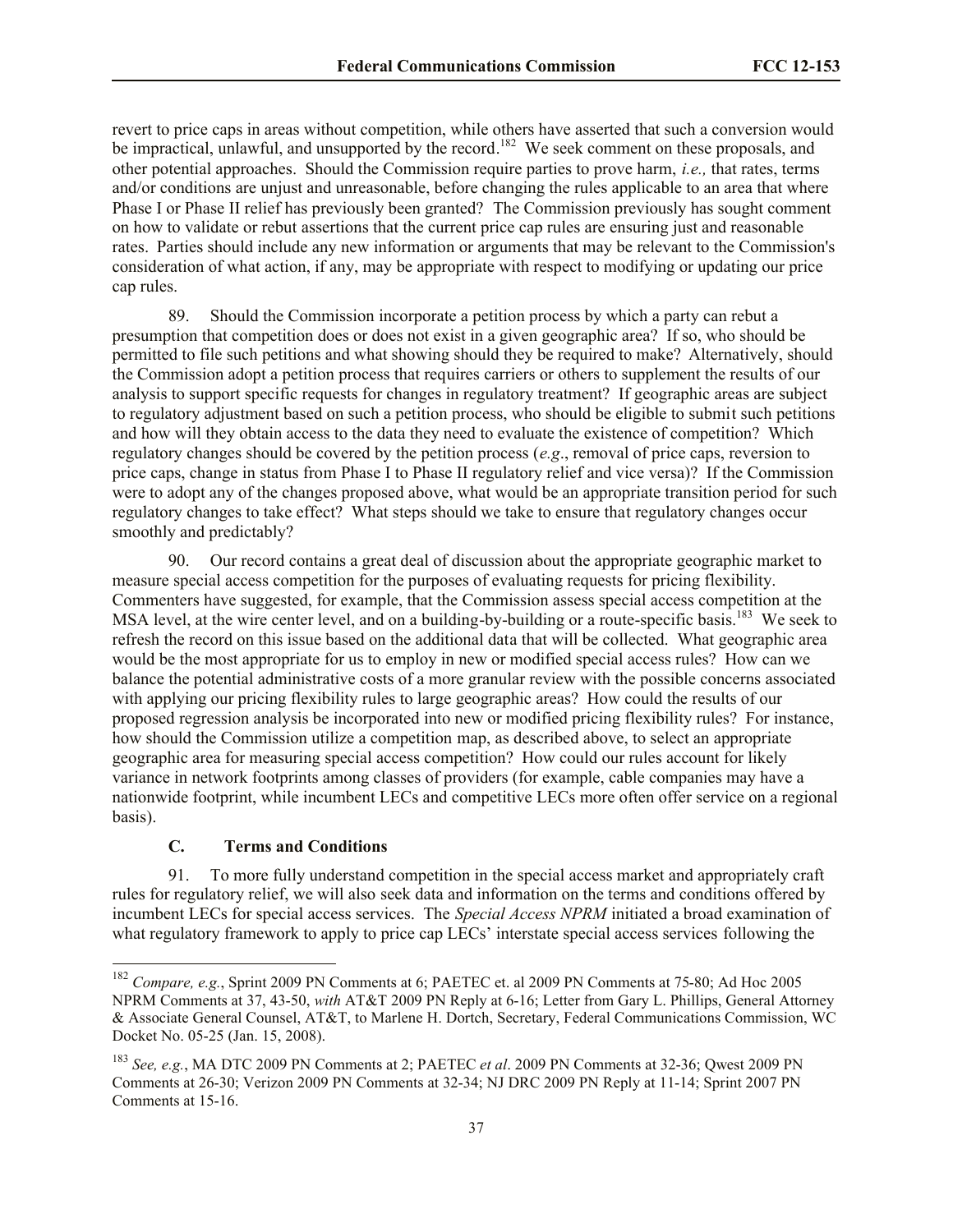expiration of the CALLS plan.<sup>184</sup> In addition to asking whether to maintain or modify the Commission's pricing flexibility rules, the Commission sought comment on whether any of the terms and conditions under which incumbent LECs provide special access are exclusionary and unreasonable.<sup>185</sup> The Bureau subsequently sought data and information on this issue in the *Special Access Competition Data Public*  Notice.<sup>186</sup> The record would benefit from additional, specific, and detailed discussion of terms and conditions which are alleged to be unjust or unreasonable.

92. The reasonableness of terms and conditions has triggered a significant amount of debate in the last two years.<sup>187</sup> Purchasers allege that to provide a viable retail service they must enter into volume and term commitment plans with incumbent LECs to obtain price discounts and circuit portability benefits that are critical to their ability to remain competitive.<sup>188</sup> Purchasers further allege these plans are subject to shortfall, overage, and early termination penalties that, combined with the potential loss of a discount for failing to meet the requisite commitment level, effectively lock-in demand and deter market entry by preventing purchasers from switching to a competing provider.<sup>189</sup> Parties also allege that

l

<sup>185</sup> *Id*. at 2031-34, paras. 114-25; *see also Analytical Framework Public Notice*, 24 FCC Rcd at 13642-43 (seeking comment on an analytical framework that considers the "[e]ffectiveness of the Commission's price cap and pricing flexibility rules in ensuring that terms and conditions in special access tariffs and contracts are just and reasonable").

<sup>187</sup> *See Special Access NPRM*, 20 FCC Rcd at 2031-34, paras. 114-25; Letter from Donna Epps, Counsel to Verizon Communications, to Marlene H. Dortch, Secretary, Federal Communications Commission, WC Docket No. 05-25, Attach. (filed Sept. 23, 2010); *see also* Letter from Evan T. Leo, Counsel to Verizon Communications, to Marlene H. Dortch, Secretary, Federal Communications Commission, WC Docket No. 05-25, Attach. (filed July 16, 2012); Letter from Michael J. Mooney, Level 3 Communications, to Marlene H. Dortch, Secretary, Federal Communications Commission, WC Docket No. 05-25, Attach. (filed June 28, 2012); Letter from Thomas Jones, Counsel for tw telecom, to Marlene H. Dortch, Secretary, Federal Communications Commission, WC Docket No. 05-25, Attach. (filed June 5, 2012); Letter from Thomas Jones, Counsel for tw telecom, to Marlene H. Dortch, Secretary, Federal Communications Commission, WC Docket No. 05-25, Attach. (filed June 4, 2012); Letter from Michael J. Mooney, Level 3 Communications, to Marlene H. Dortch, Secretary, Federal Communications Commission, WC Docket No. 05-25 (filed Feb. 22, 2012); Letter from Erin Boone, Sr. Corporate Counsel, Federal Regulatory Affairs, Level 3 Communications, to Marlene H. Dortch, Secretary, Federal Communications Commission, WC Docket No. 05-25 (filed Mar. 7, 2011); Letter from Christopher M. Heimann, General Attorney, AT&T, to Marlene H. Dortch, Secretary, Federal Communications Commission, WC Docket No. 05-25 (filed Mar. 7, 2011); Letter from Donna Epps, Counsel to Verizon Communications, to Marlene H. Dortch, Secretary, Federal Communications Commission, WC Docket No. 05-25, Attach. (filed Feb. 28, 2011); Letter from Eric Branfman, Counsel for Level 3 Communications, to Marlene H. Dortch, Secretary, Federal Communications Commission, WC Docket No. 05-25 (filed Feb. 9, 2011).

<sup>188</sup> *See* Letter from Thomas Jones and Matthew Jones, Counsel for tw telecom, to Marlene H. Dortch, Secretary, Federal Communications Commission, WC Docket No. 05-25, at 5 (filed Aug. 21, 2012) ("tw telecom . . . would be unable to serve downstream retail customers on a large scale without sufficiently robust circuit portability solutions."); *see also* Letter from Michael J. Mooney, Level 3 Communications, to Marlene H. Dortch, Secretary, Federal Communications Commission, WC Docket No. 05-25, at 5 (filed Aug. 23, 2012) (stating that "list prices" are set at "astronomically high rates" and that "[a] customer needing to buy *some* connections . . . will see its overall pricing skyrocket unless it commits to buy nearly all of its connections from [the incumbent LEC] in exchange for the discount.") (emphasis in original).

<sup>189</sup> *See, e.g.*, Letter from Michael J. Mooney, Level 3 Communications, to Marlene H. Dortch, Secretary, Federal Communications Commission, WC Docket No. 05-25, at 5 (filed Aug. 23, 2012) (stating that an incumbent LEC "makes it both really complicated, and really expensive for its large customers to extricate themselves from the grip of its lock-up arrangements, all in an effort to keep them in place so as to limit competition") (Level 3 Aug. 23 *Ex*  Parte Letter); Letter from Thomas Jones and Matthew Jones, Counsel for tw telecom, to Marlene H. Dortch,

<sup>184</sup> *Special Access NPRM*, 20 FCC Rcd at 1995, para. 1.

<sup>186</sup> *Special Access Competition Data Public Notice*, 26 FCC Rcd at 14000.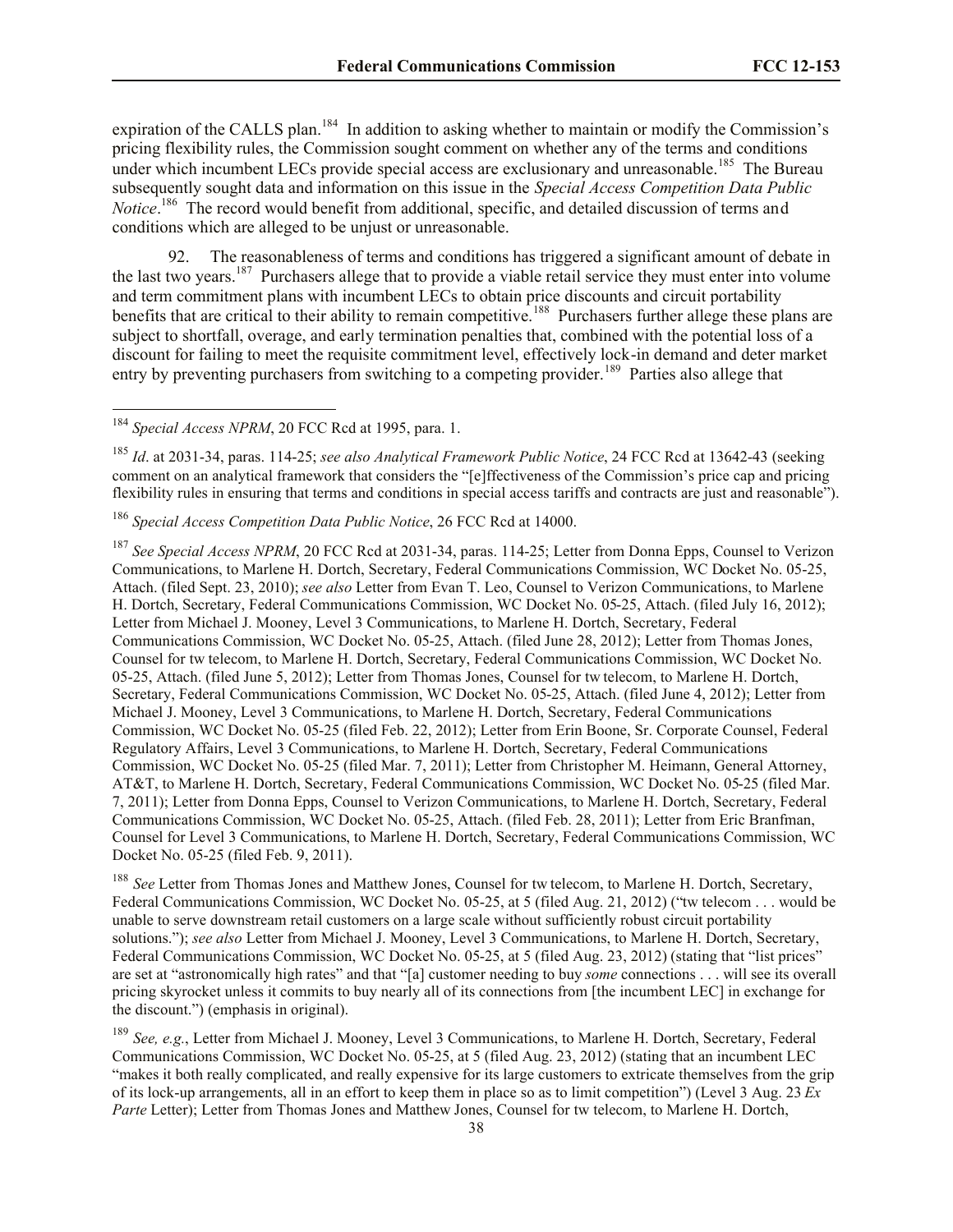incumbent LECs are engaging in anticompetitive tying arrangements that give purchasers benefits for services purchased in areas where the incumbent has market power in exchange for the purchase of services in more competitive markets.<sup>190</sup> Incumbent LECs vigorously dispute these allegations.<sup>191</sup>

93. In light of this record, we seek data and information related to this issue in the comprehensive data request described above, and seek comment on these allegations.<sup>192</sup> What specific terms and conditions do commenters find unjust or unreasonable, and in what contexts? Are there terms and conditions that are unjust or unreasonable only when imposed in areas where a provider has market power? If so, is the analysis we propose above sufficient to allow us to identify areas where market power exists, and thus to determine whether a particular term or condition is unreasonable in a given area or that anticompetitive tying between competitive and non-competitive areas is occurring? If so, what would be the most effective remedy or remedies?

### **V. PROCEDURAL MATTERS**

## **A. Paperwork Reduction Act Analysis**

94. This document contains a new information collection requirement subject to the Paperwork Reduction Act of 1995 (PRA), Public Law 104-13. It will be submitted to the Office of Management and Budget (OMB) for review under Section 3507 of the PRA, 44 U.S.C. § 3507. Prior to submission to OMB, the Commission will publish a notice in the Federal Register seeking public comment on the information collection requirement. In addition, that notice will also seek comment on how the Commission might "further reduce the information collection burden for small business concerns with fewer than 25 employees" pursuant to the Small Business Paperwork Relief Act of 2002, Public Law 107- 198, *see* 44 U.S.C. § 3506(c)(4). The information collection contained in this Report and Order will not go into effect until OMB approves the collection and the Commission has published a notice in the Federal Register announcing the effective date of the information collection.

### **B. Congressional Review Act**

95. The Commission will send a copy of this Report and Order and Further Notice of Proposed Rulemaking to Congress and the Government Accountability Office pursuant to the Congressional Review Act<sup>193</sup>

<sup>190</sup> *See, e.g.*, California Association of Competitive Telecommunications Companies (CALTEL), Response to *Special Access Competition Data Public Notice*, at 4 (filed Dec. 5, 2011) (stating that at least one ILEC has forestalled competition by waiving penalties associated with the purchase of DS1 circuits for a CMRS provider in exchange for the purchase of Ethernet circuits in high-revenue MSAs).

<sup>191</sup> *See* Letter from Christopher M. Heimann, General Attorney, AT&T, to Marlene H. Dortch, Secretary, Federal Communications Commission, WC Docket No. 05-25 (filed Mar. 7, 2011); Letter from Evan T. Leo, Counsel to Verizon Communications, to Marlene H. Dortch, Secretary, Federal Communications Commission, WC Docket No. 05-25, Attach. (filed July 16, 2012).

 $193$  See 5 U.S.C. 801(a)(1)(A).

l

Secretary, Federal Communications Commission, WC Docket No. 05-25, at 5 (filed Aug. 21, 2012) ("[E]ven if an alternative wholesale provider were available at a given location, the minimum volume commitment provisions of the ILEC discount plans would often prevent tw telecom from purchasing services that it currently purchases from the ILEC from that alternative wholesale provider."). Purchasers have taken particular issue with those volume discount plans that require the purchaser to maintain a high percentage of volume based on previous purchases. *See*  Level 3 Aug. 23 *Ex Parte* Letter.

<sup>192</sup> *Special Access NPRM*, 20 FCC Rcd at 2031-34, paras. 114-25.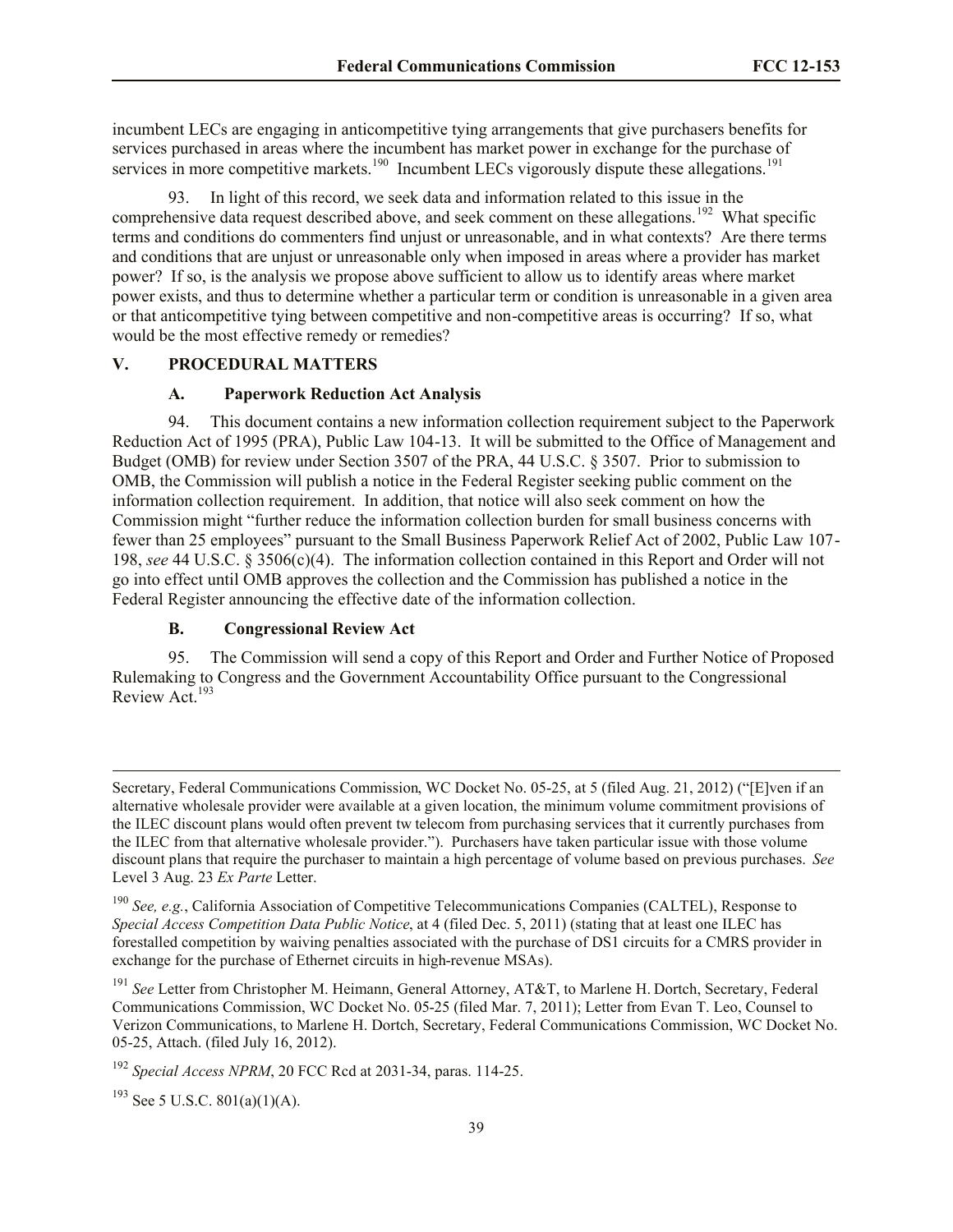# **C. Initial Regulatory Flexibility Analysis**

96. As required by the Regulatory Flexibility Act of 1980, the Commission has prepared an Initial Regulatory Flexibility Analysis (IRFA) of the possible significant economic impact on small entities of the policies and rules addressed in this document.<sup>194</sup> The IRFA is set forth in Appendix C. Written public comments are requested on this IRFA. Comments must be identified as responses to the IRFA and must be filed by the deadlines for comments on the Further Notice of Proposed Rulemaking provided on or before the dates indicated on the first page of this Report and Order and FNPRM. The Commission will send a copy of the Further Notice, including this IRFA, to the Chief Counsel for Advocacy of the Small Business Administration.<sup>195</sup> In addition, the Report and Order and FNPRM and IRFA (or summaries thereof) will be published in the Federal Register.<sup>196</sup>

### **D. Final Regulatory Flexibility Analysis**

97. The Regulatory Flexibility Act  $(RFA)^{197}$  requires that an agency prepare a regulatory flexibility analysis for notice and comment rulemakings, unless the agency certifies that "the rule will not, if promulgated, have a significant economic impact on a substantial number of small entities."<sup>198</sup> Accordingly, we have prepared a Final Regulatory Flexibility Analysis concerning the possible impact of the *Report and Order* on small entities. The Final Regulatory Flexibility Analysis is set forth in Appendix B.

#### **E.** *Ex Parte* **Presentations**

98. The proceeding shall be treated as a "permit-but-disclose" proceeding in accordance with the Commission's *ex parte* rules.<sup>199</sup> Persons making *ex parte* presentations must file a copy of any written presentation or a memorandum summarizing any oral presentation within two business days after the presentation (unless a different deadline applicable to the Sunshine period applies). Persons making oral *ex parte* presentations are reminded that memoranda summarizing the presentation must (1) list all persons attending or otherwise participating in the meeting at which the *ex parte* presentation was made, and (2) summarize all data presented and arguments made during the presentation. If the presentation consisted in whole or in part of the presentation of data or arguments already reflected in the presenter's written comments, memoranda or other filings in the proceeding, the presenter may provide citations to such data or arguments in his or her prior comments, memoranda, or other filings (specifying the relevant page and/or paragraph numbers where such data or arguments can be found) in lieu of summarizing them in the memorandum. Documents shown or given to Commission staff during *ex parte* meetings are deemed to be written *ex parte* presentations and must be filed consistent with rule 1.1206(b). In proceedings governed by rule 1.49(f) or for which the Commission has made available a method of electronic filing, written *ex parte* presentations and memoranda summarizing oral *ex parte* presentations, and all attachments thereto, must be filed through the electronic comment filing system available for that proceeding, and must be filed in their native format (*e.g.*, .doc, .xml, .ppt, searchable .pdf). Participants in this proceeding should familiarize themselves with the Commission's *ex parte* rules.

 $\overline{\phantom{a}}$ 

<sup>194</sup> *See id*. § 603.

<sup>195</sup> *See id*. § 603(a).

<sup>196</sup> *Id.*

<sup>&</sup>lt;sup>197</sup> *See id.* § 601–12. The RFA has been amended by the Small Business Regulatory Enforcement Fairness Act of 1996 (SBREFA), Pub. L. No. 104-121, Title II, 110 Stat. 857 (1996).

 $198$  5 U.S.C. § 605(b).

<sup>199</sup> 47 C.F.R. §§ 1.1200 *et seq.*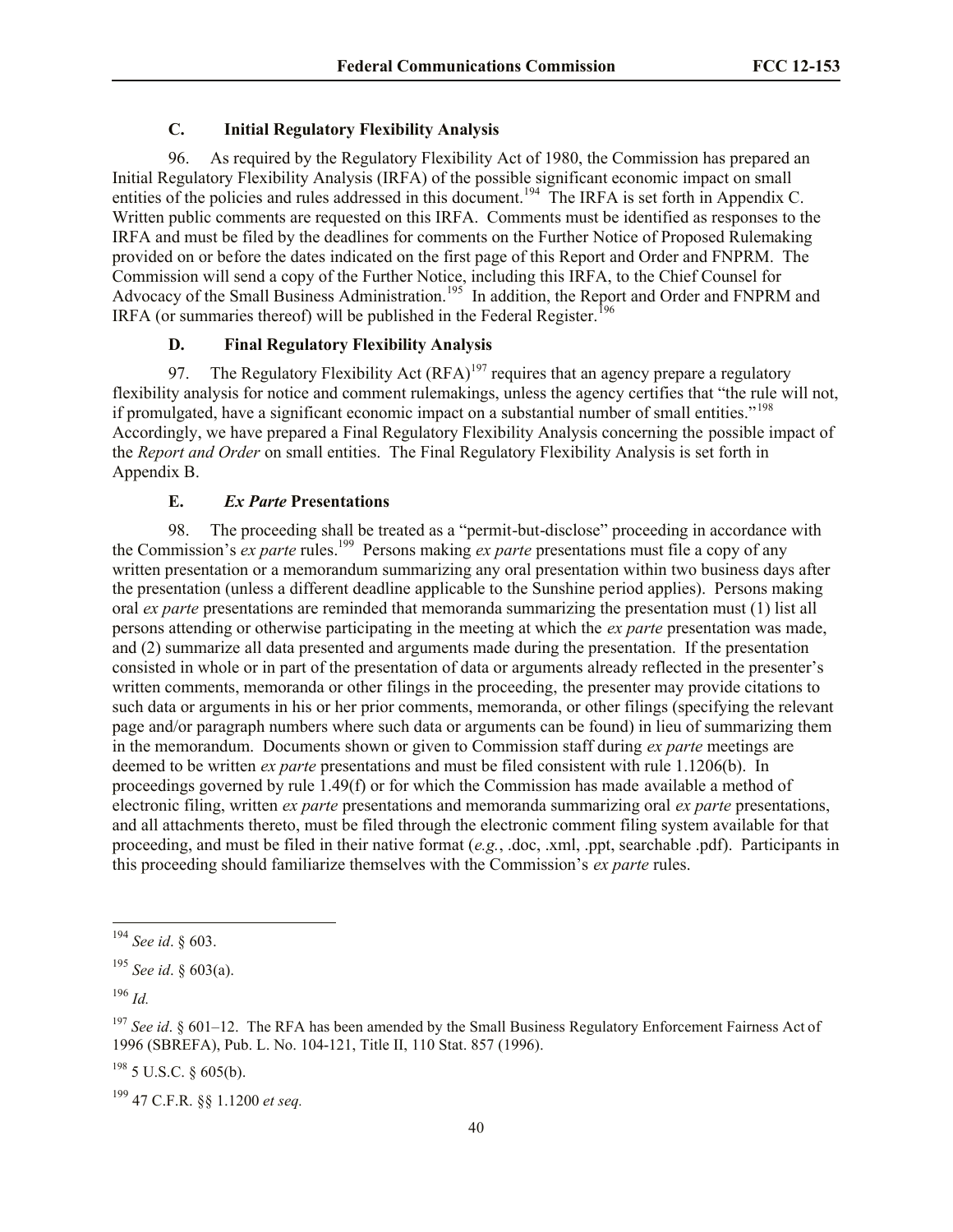# **F. Comment Filing Procedures**

99. Pursuant to sections 1.415 and 1.419 of the Commission's rules, 47 C.F.R. §§ 1.415, 1.419, interested parties may file comments and reply comments on or before the dates indicated on the first page of this document.<sup>200</sup> Comments may be filed using the Commission's Electronic Comment Filing System (ECFS). *See Electronic Filing of Documents in Rulemaking Proceedings*, 63 FR 24121 (1998).

- Electronic Filers: Comments may be filed electronically using the Internet by accessing the ECFS: http://apps.fcc.gov/ecfs/.
- Paper Filers: Parties who choose to file by paper must file an original and one copy of each filing. If more than one docket or rulemaking number appears in the caption of this proceeding, filers must submit two additional copies for each additional docket or rulemaking number.

Filings can be sent by hand or messenger delivery, by commercial overnight courier, or by firstclass or overnight U.S. Postal Service mail. All filings must be addressed to the Commission's Secretary, Office of the Secretary, Federal Communications Commission.

- All hand-delivered or messenger-delivered paper filings for the Commission's Secretary must be delivered to FCC Headquarters at  $\overline{445}$  12<sup>th</sup> St., SW, Room TW-A325, Washington, DC 20554. The filing hours are 8:00 a.m. to 7:00 p.m. All hand deliveries must be held together with rubber bands or fasteners. Any envelopes and boxes must be disposed of before entering the building.
- Commercial overnight mail (other than U.S. Postal Service Express Mail and Priority Mail) must be sent to 9300 East Hampton Drive, Capitol Heights, MD 20743.
- $\blacksquare$  U.S. Postal Service first-class, Express, and Priority mail must be addressed to 445 12<sup>th</sup> Street, SW, Washington DC 20554.

100. People with Disabilities: To request materials in accessible formats for people with disabilities (braille, large print, electronic files, audio format), send an e-mail to fcc504@fcc.gov or call the Consumer & Governmental Affairs Bureau at 202-418-0530 (voice), 202-418-0432 (tty).

101. For further information, contact Jamie Susskind in the Pricing Policy Division, Wireline Competition Bureau at (202) 418-1520.

# **VI. ORDERING CLAUSES**

l

102. Accordingly, IT IS ORDERED that pursuant to sections 1, 4(i), 4(j), 5, 201-205, 211, 215, 218, 219, 303(r), 332, 403, and 503 of the Communications Act of 1934, as amended, 47 U.S.C. §§ 151, 154(i), 154(j), 155, 201, 202, 203, 204, 205, 211, 215, 218, 219, 303(r), 332, 403, 503, and section 706 of the Telecommunications Act of 1996, 47 U.S.C. § 1302, this Report and Order, with all attachments, is ADOPTED, effective sixty (60) days after publication in the Federal Register, except for those rules and requirements involving Paperwork Reduction Act burdens, which shall become effective upon announcement in the Federal Register of OMB approval and an effective date of the rule(s), and except as specified in paragraph 105.

<sup>&</sup>lt;sup>200</sup> If we determine that additional time is needed to provide meaningful comment, the Bureau may extend the comment and reply comment filing deadlines *sua sponte*.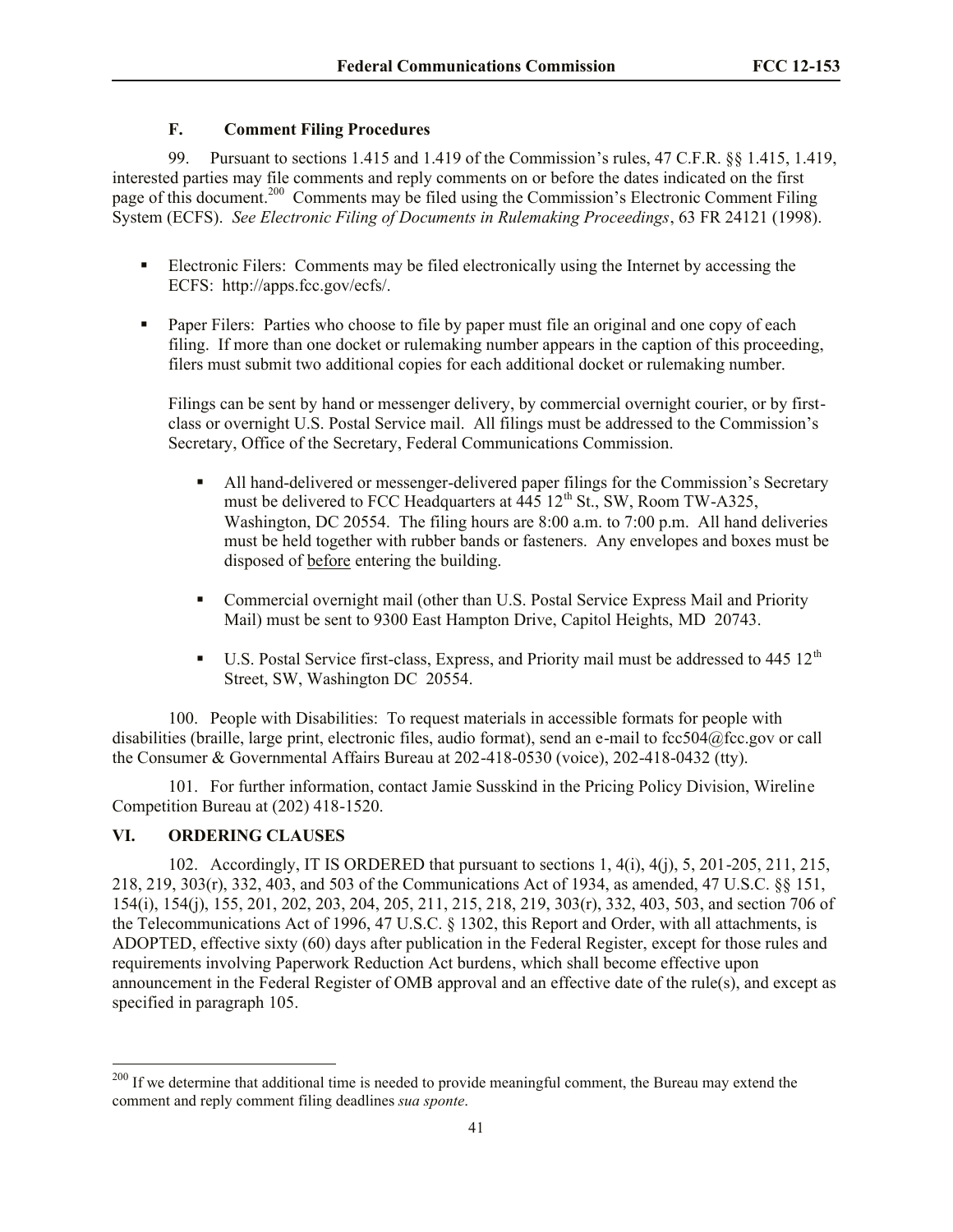103. IT IS FURTHER ORDERED that pursuant to sections 1, 4(i), 4(j), 5, 201-205, 211, 215, 218, 219, 303(r), 332, 403, and 503 of the Communications Act of 1934, as amended, 47 U.S.C. §§ 151, 154(i), 154(j), 155, 201, 202, 203, 204, 205, 211, 215, 218, 219, 303(r), 332, 403, 503, and section 706 of the Telecommunications Act of 1996, 47 U.S.C. § 1302, this Further Notice of Proposed Rulemaking, with all attachments, is ADOPTED.

104. IT IS FURTHER ORDERED that pursuant to applicable procedures set forth in sections 1.415 and 1.419 of the Commission's Rules, 47 C.F.R. §§ 1.415, 1.419, interested parties may file comments on the Further Notice of Proposed Rulemaking for Sections IV.A and IV.C 30 days after publication in the Federal Register and for Section IV.B on or before August 19, 2013, and reply comments for Sections IV.A and IV.C on or before 60 days after publication in the Federal Register and for Section IV.B on or before September 30, 2013.

105. IT IS FURTHER ORDERED that we delegate authority to the Wireline Competition Bureau to implement a data collection in accordance with the terms of this Report and Order, and that this delegation of authority is effective upon adoption, *see* 47 U.S.C. § 155(c).

106. IT IS FURTHER ORDERED that the data collection shall become effective upon announcement in the Federal Register of Office of Management and Budget approval and an effective date of the requirements.

107. IT IS FURTHER ORDERED that the Commission SHALL SEND a copy of this Report and Order and Further Notice of Proposed Rulemaking to Congress and the Government Accountability Office pursuant to the Congressional Review Act, *see* 5 U.S.C. 801(a)(1)(A).

108. IT IS FURTHER ORDERED that the Commission's Consumer and Governmental Affairs Bureau, Reference Information Center, SHALL SEND a copy of this Report and Order and Further Notice of Proposed Rulemaking, including the Final Regulatory Flexibility Analysis and Initial Regulatory Flexibility Analysis, to the Chief Counsel for Advocacy of the Small Business Administration.

#### FEDERAL COMMUNICATIONS COMMISSION

Marlene H. Dortch **Secretary**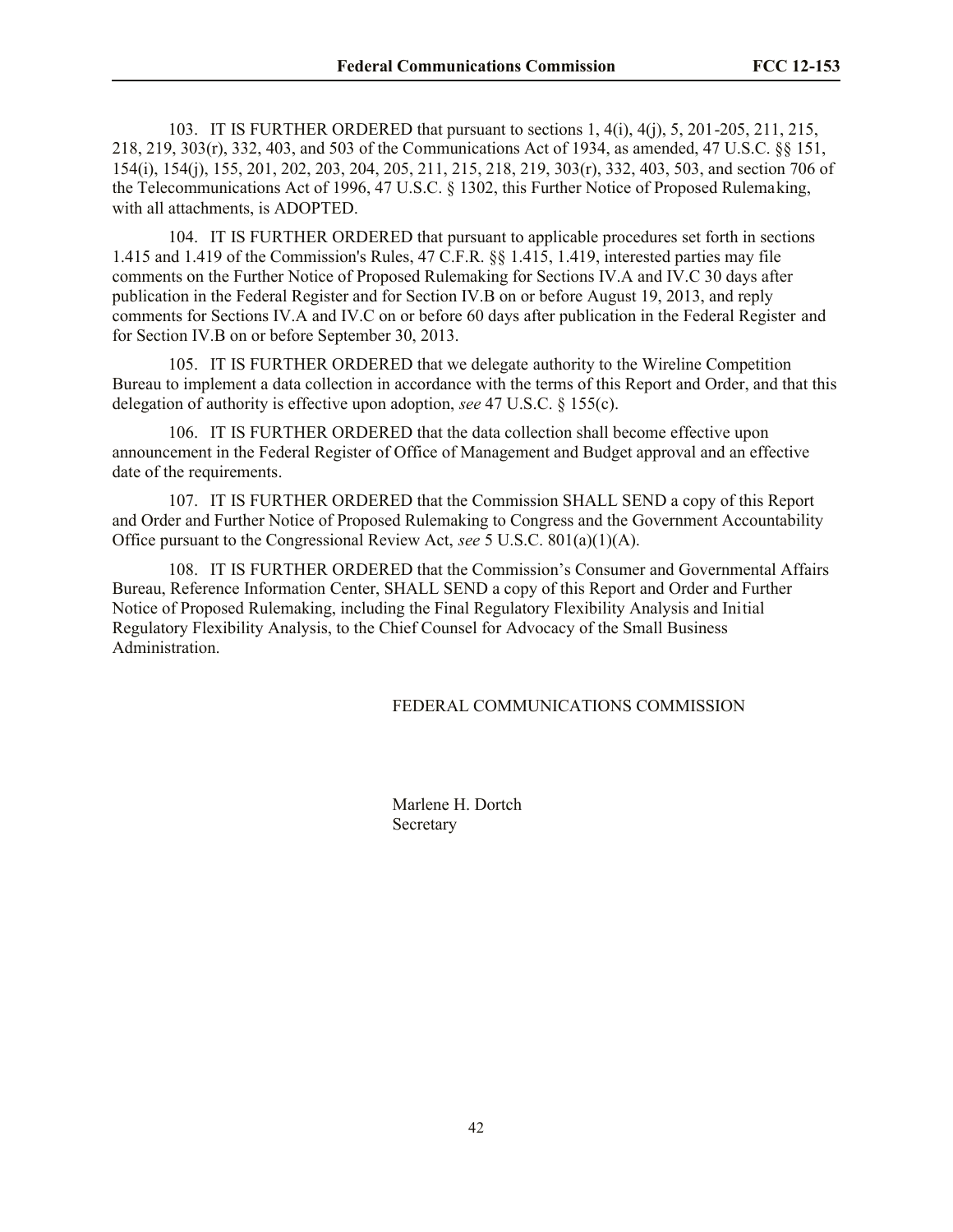# **APPENDIX A**

### **Mandatory Data Collection**

### **I. DEFINITIONS**

l

The following definitions apply for purposes of this collection only. They are not intended to set or modify precedent outside the context of this collection.

*Affiliated Company* means a company, partnership, corporation, limited liability company, or other business entity that is affiliated with a *Provider*. An entity and a *Provider* are affiliated if one of them, or an entity that controls one of them, directly or indirectly holds a greater than 25 percent ownership interest in, or controls, the other one.

*Best Efforts Business Broadband Internet Access Service* means a best efforts Internet access data service with a capacity equal to or greater than a *DS1* connection that is marketed to enterprise customers (including small, medium, and large businesses). For purposes of this data collection, *Best Efforts Business Broadband Internet Access Services* do not include mobile wireless services, as that term is used in the *15th Annual Mobile Wireless Competition Report*. 1

*Circuit-Based Dedicated Service (CBDS)* means a *Dedicated Service* that is circuit-based. Examples of *CBDS* include *DS1* and *DS3* services and Synchronous Optical Networking (SONET)/Optical Carrier N (OCN) services, including point-to-point and ring services.

*Collocation* is an offering by an *ILEC* whereby a requesting *Competitive Provider*'s transmission equipment is located, for a tariffed charge, at the  $ILEC's$  central office.<sup>2</sup> It refers to the term as used pursuant to 47 C.F.R. § 69.701 *et seq*. of the Commission's rules for purposes of applying for a grant of *Phase I* or *Phase II Pricing Flexibility* from the Commission. The definition of *Collocation* excludes *Competitive Providers* that collocate in carrier hotels.

*Competitive Provider* means a competitive local exchange carrier (CLEC), interexchange carrier, cable operator, wireless provider or any other entity that is subject to the Commission's jurisdiction under the Communications Act of 1934, as amended, and either provides a *Dedicated Service* or provides a *Connection* over which a *Dedicated Service* could be provided. A *Competitive Provider* does not include an *ILEC* operating within its incumbent service territory.

*Connection* means a wired "line" or wireless "channel" that provides a dedicated communication path between an *End User*'s *Location* and the first *Node* on a *Provider*'s network. Multiple dedicated communication paths serving one or more *End Users* at the same *Location* should be counted as a single *Connection*. A *Connection* may be a *UNE*, including an *Unbundled Copper Loop*. A *Connection* must have the capability of being used to provide one or more *Dedicated Services*; however, a *Connection* can be used to provide other services as well. For example, a dedicated communication path that is currently

<sup>&</sup>lt;sup>1</sup> See Implementation of Section 6002(b) of the Omnibus Budget Reconciliation Act of 1993, Annual Report and *Analysis of Competitive Market Conditions with Respect to Mobile Wireless, Including Commercial Mobile Services*, WT Docket No. 10-133, Fifteenth Report, 26 FCC Rcd 9664, 9687-88, paras. 3-5 (2011).

<sup>2</sup> *See Local Exchange Carriers' Rates, Terms, and Conditions for Expanded Interconnection Through Physical Collocation for Special Access and Switched Transport*, CC Docket No. 93-162, Second Report and Order, 12 FCC Rcd 18730, 18736, para. 6 (1997); 47 C.F.R. § 51.5; *see also* 47 U.S.C. § 251(c)(6).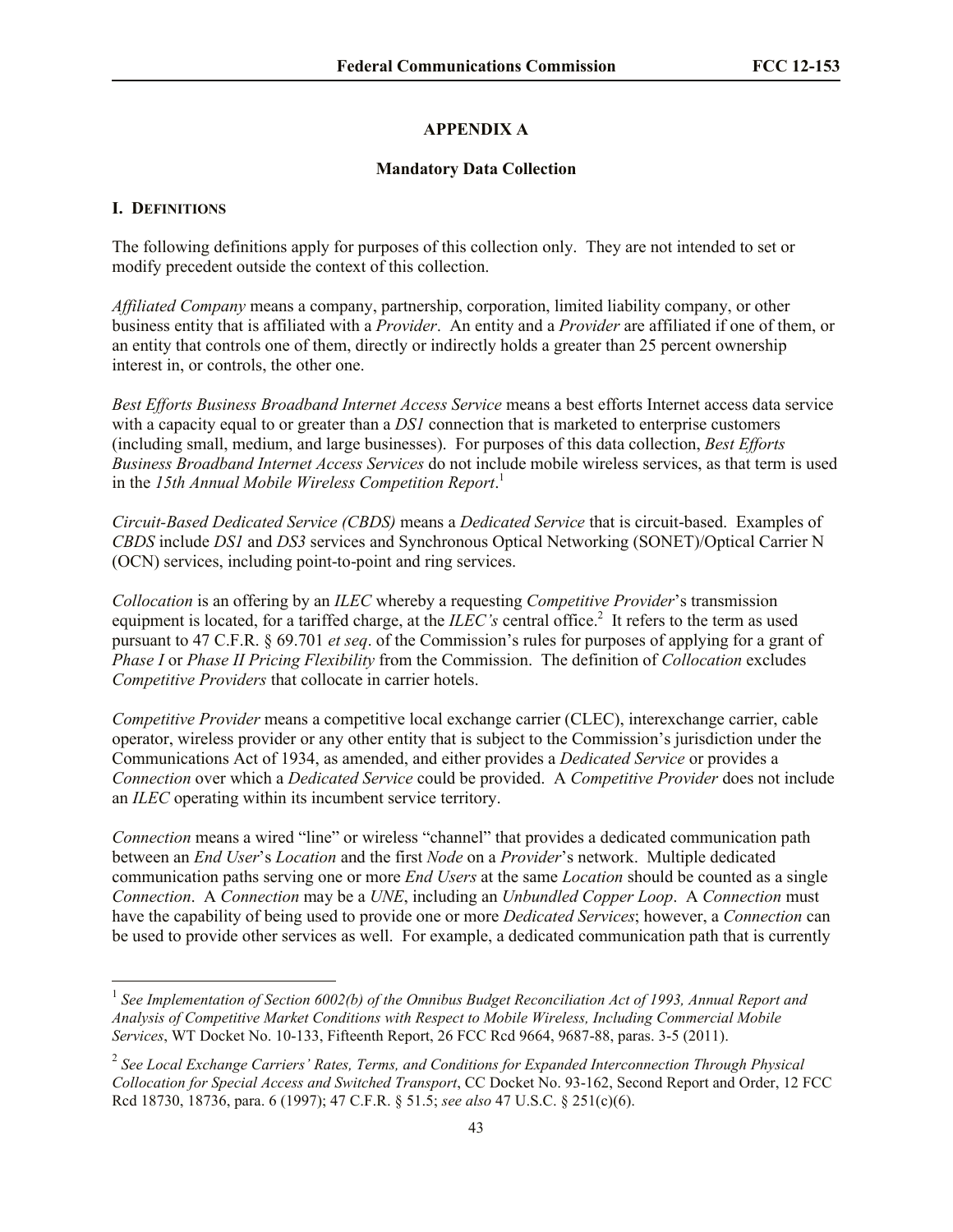being used to provide a mass market broadband service but has the capability to provide a *Dedicated Service* is considered a *Connection* for the purpose of this data collection. *Contract-Based Tariff* means a *Tariff*, other than a *Tariff Plan*, that is based on a service contract entered into between a customer and an *ILEC* which has obtained permission to offer contract-based tariff services pursuant to 47 C.F.R. § 69.701 *et seq*. of the Commission's pricing flexibility rules or a comparable tariffed intrastate service contract between a customer and an *ILEC*.

*Dedicated Service* transports data between two or more designated points, *e.g.*, between an *End User's* premises and a point-of-presence, between the central office of a local exchange carrier (LEC) and a point-of-presence, or between two *End User* premises, at a rate of at least 1.5 megabytes per second (Mbps) with prescribed performance requirements that include bandwidth-, latency-, or error-rate guarantees or other parameters that define delivery under a *Tariff* or in a service-level agreement. *Dedicated Service* includes, but is not limited to, *CBDS* and *PBDS*. For the purpose of this data collection, *Dedicated Service* does not include "best effort" services, *e.g.*, mass market broadband services such as DSL and cable modem broadband access.

*Disconnection* means the process by which a *Provider*, per a customer request, terminates billing on one or more of a customer's *Dedicated Service* circuits.

*DS1* and *DS3*, except where specified, refer to DS1s and DS3s that are not *UNEs*. 3 *DS1s* and *DS3s* are *Dedicated Services*.

*End User* means a business, institutional, or government entity that purchases *Dedicated Service* for its own purposes and does not resell such service. A mobile wireless service provider is considered an *End User* when it purchases *Dedicated Service* to make connections within its own network, *e.g.*, backhaul to a cell site.

*End User Channel Termination* means, as defined in 47 C.F.R. § 69.703(a)(2), a dedicated channel connecting a LEC end office and a customer premises, offered for purposes of carrying special access traffic.

*Incumbent Local Exchange Carrier (ILEC)* means, for the purpose of this data collection, a LEC that provides a *Dedicated Service* in study areas where it is subject to price cap regulation under sections 61.41-61.49 of the Commission's rules, 47 C.F.R. §§ 64.41-61.49.

*Indefeasible Right of Use (IRU)* means an indefeasible long-term leasehold interest that gives the grantee the right to exclusively use specified strands of fiber or allocated bandwidth to provide a service as determined by the grantee. An *IRU* confers on the grantee substantially all of the risks and rewards of ownership for the estimated economic life of the asset. *IRUs* typically include the following elements: (i) payment of a substantial fee up front to enter into the *IRU* contract;<sup>4</sup> (ii) a minimum total duration of 10

l

<sup>3</sup> *See* 47 U.S.C. § 251; *see also* 47 C.F.R. §§ 51.5 (defining network element), 51.319 (outlining specific unbundling requirements).

 $4$  To enter into an *IRU* contract, grantees are usually required to pay the total amount due under the terms of that contract. However, some *IRU* contracts require a smaller initial payment, with installment payments throughout the duration of the contract. At a minimum, a grantee typically pays at least 25 percent of the total amount due under the *IRU* contract upfront (excluding operations and maintenance fees), with commitments to make regularly scheduled installment payments, to qualify as an *IRU*. *See* Michael J. Lichtenstein & Charles A. Rohe, *The Treatment of IRUs in Bankruptcy Proceedings*, 11 J. Bankr. L. & Prac. 83, 86 (2001).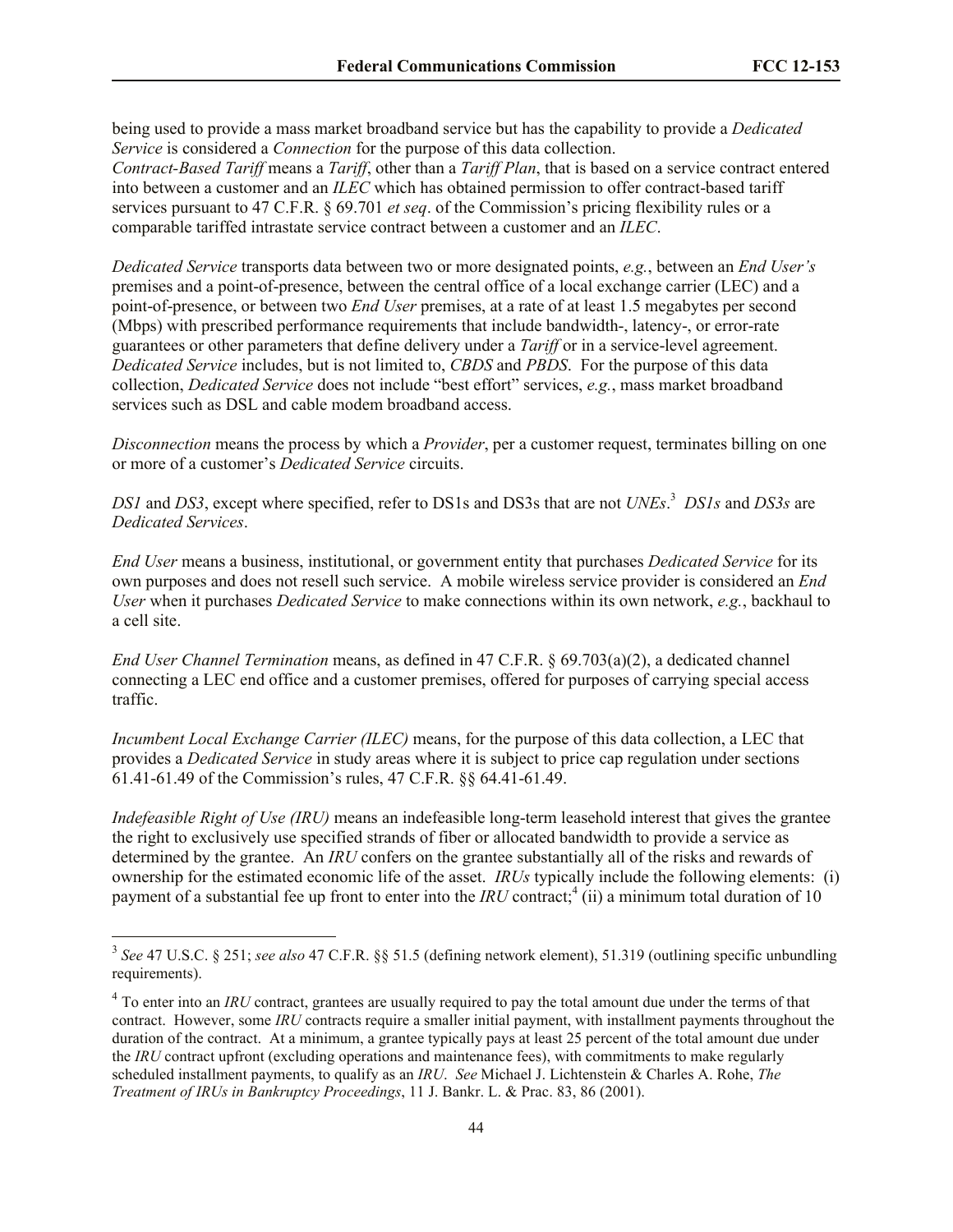years;<sup>5</sup> (iii) conveyance of tax obligations commensurate with the risks and rewards of ownership to the grantee (*e.g.* as opposed to the lesser tax burdens associated with other forms of leases); (iv) terms for payment to the grantor for ancillary services, such as maintenance fees; (v) all additional rights and interests necessary to enable the *IRU* to be used by the grantee in the manner agreed to; and (vi) no unreasonable limit on the right of the grantee to use the asset as it wishes (*e.g*., the grantee shall be permitted to splice into the *IRU* fiber, though such splice points must be mutually agreed upon by grantor and the grantee of the *IRU*).

*Location* means a building, other man-made structure, a cell site on a building, a free-standing cell site, or a cell site on some other man-made structure where the *End User* is connected. A *Node* is not a *Location*. For the purposes of this data collection, cell sites are to be treated as *Locations* and not as *Nodes*.

*Metropolitan Statistical Area (MSA)* is a geographic area as defined by 47 C.F.R. §§ 22.909(a), 69.703(b).

*Node* is an aggregation point, a branch point, or a point of interconnection on a *Provider*'s network, including a point of interconnection to other *Provider* networks. Examples include LEC central offices, remote terminal locations, splice points (including, for example, at manholes), controlled environmental vaults, cable system headends, cable modem termination system (CMTS) locations, and facility hubs.

*Non-MSA* is the portion of an *ILEC's* study area that falls outside the boundaries of an *MSA*. 6

*Non-Rate Benefit* means a benefit to the customer other than a discount on the *One Month Term Only Rate*, *e.g.*, a credit towards penalties or non-recurring charges or the ability to move circuits without incurring a penalty.

*One Month Term Only Rate* means, for purposes of this data collection, the non-discounted monthly recurring tariffed rate for *DS1*, *DS3* and/or *PBDS* services.

*Packet-Based Dedicated Service (PBDS)* means a *Dedicated Service* that is packet-based. Examples of *PBDS* include Multi-Protocol Label Switched (MPLS) services; permanent virtual circuits, virtual private lines and similar services provided using ATM, Frame Relay and other packet technologies; (Gigabit) Ethernet Services and Metro Ethernet Virtual Connections; and Virtual Private Networks (VPN).

*Phase I Pricing Flexibility* means regulatory relief for the pricing of *End User Channel Terminations* pursuant to 47 C.F.R. §§ 69.711(b), 69.727(a) of the Commission's rules.

*Phase II Pricing Flexibility* means regulatory relief for the pricing of *End User Channel Terminations* pursuant to 47 C.F.R.  $\S$ § 69.711(c), 69.727(b) of the Commission's rules.

l

 $<sup>5</sup>$  This is measured at the time a grantee entered into the *IRU* agreement.</sup>

<sup>6</sup> *See* 47 C.F.R. § 69.707(b).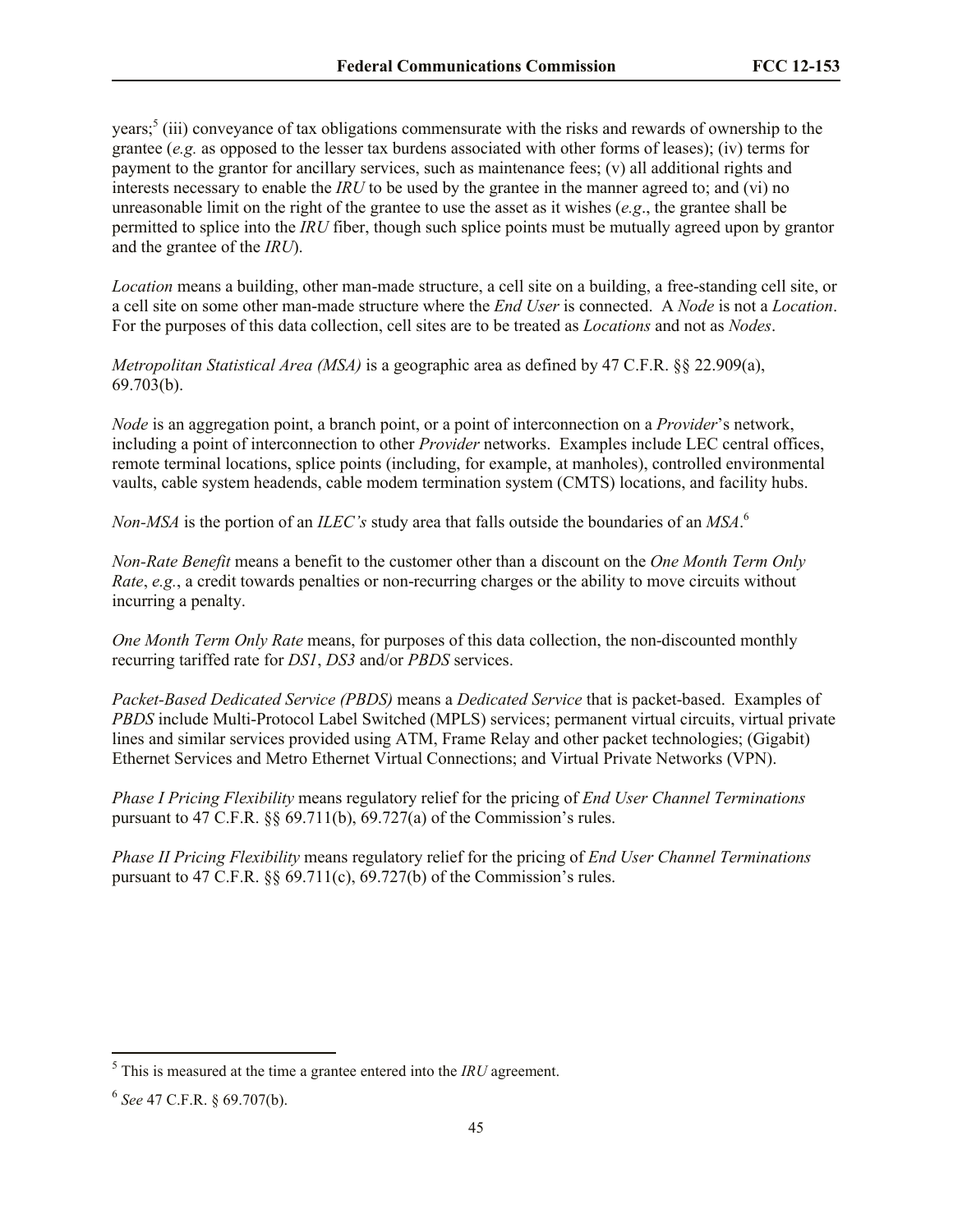*Prior Purchase-Based Commitment* means a type of *Volume Commitment* where the commitment is based on either:

- (i) a certain percentage or number of the customer's purchased in-service circuits or lines as measured at the time of making the *Volume Commitment* or measured during a period of time prior to making the *Volume Commitment*, *e.g.*, based on the customer's billing records for the current month or prior month(s); or
- (ii) a certain percentage of *Revenues* generated by the customer's purchases as measured at the time of making the *Volume Commitment* or during a period of time prior to making the *Volume Commitment*.

*Providers* collectively refers to both *ILECs* and *Competitive Providers*.

*Purchasers* means *Competitive Providers* and *End Users* that are subject to the Commission's jurisdiction under the Communications Act of 1934, as amended, and purchase *Dedicated Service*.

*Revenues* means intrastate and interstate billed amounts without any allowance for uncollectibles, commissions or settlements. *Revenues* do not include billed amounts that are subsequently discounted by the *Provider*, *e.g.*, customer rebates.

*Tariff* means an intrastate or interstate schedule of rates and regulations filed by common carriers.

*Tariff Plan* means a *Tariff*, other than a *Contract-Based Tariff*, that provides a customer with either a discount from any *One Month Term Only Rate* for the purchase of *DS1* and/or *DS3* services or a *Non-Rate Benefit* that could be applied to these services.

*Term Commitment* means a commitment to purchase a *Dedicated Service* for a period of time, greater than a month, in exchange for a circuit-specific discount and/or a *Non-Rate Benefit*.

*Transport Service* means dedicated transport and includes the services set forth in 47 C.F.R. §  $69.709(a)(1)-(3)$ .

*Transport Provider* means a *Provider* that supplies *Transport Service*.

*Unbundled Copper Loop* means a copper wire local loop provided by *ILECs* to requesting telecommunications carriers on a non-discriminatory basis pursuant to 47 C.F.R.  $\S 51.319(a)(1)$  that can be used by a *Competitive Provider* to provide a *Dedicated Service*, *e.g.*, Ethernet over Copper. An *Unbundled Copper Loop* is typically a 2- or 4- wire loop that the *ILEC* has conditioned to remove intervening equipment such as bridge taps, load coils, repeaters, low pass filters, range extenders, etc. between the *End User's Location* and the serving wire center to allow for the provision of advanced digital services by a *Competitive Provider*. These loops are commonly referred to as dry copper, bare copper, or xDSL-compatible loops. An *Unbundled Copper Loop* is a type of *UNE*.

*Unbundled Network Element* (*UNE*) means a local loop provided by an *ILEC* to a requesting telecommunications carrier on a non-discriminatory basis pursuant to 47 C.F.R. § 51.319(a).

*Upgrade* means that a customer transitions one or more circuits to a higher capacity circuit.

*Volume Commitment* means a commitment to purchase a specified volume, *e.g.*, a certain number of circuits or *Revenues*, to receive a discount on *Dedicated Services* and/or a *Non-Rate Benefit*.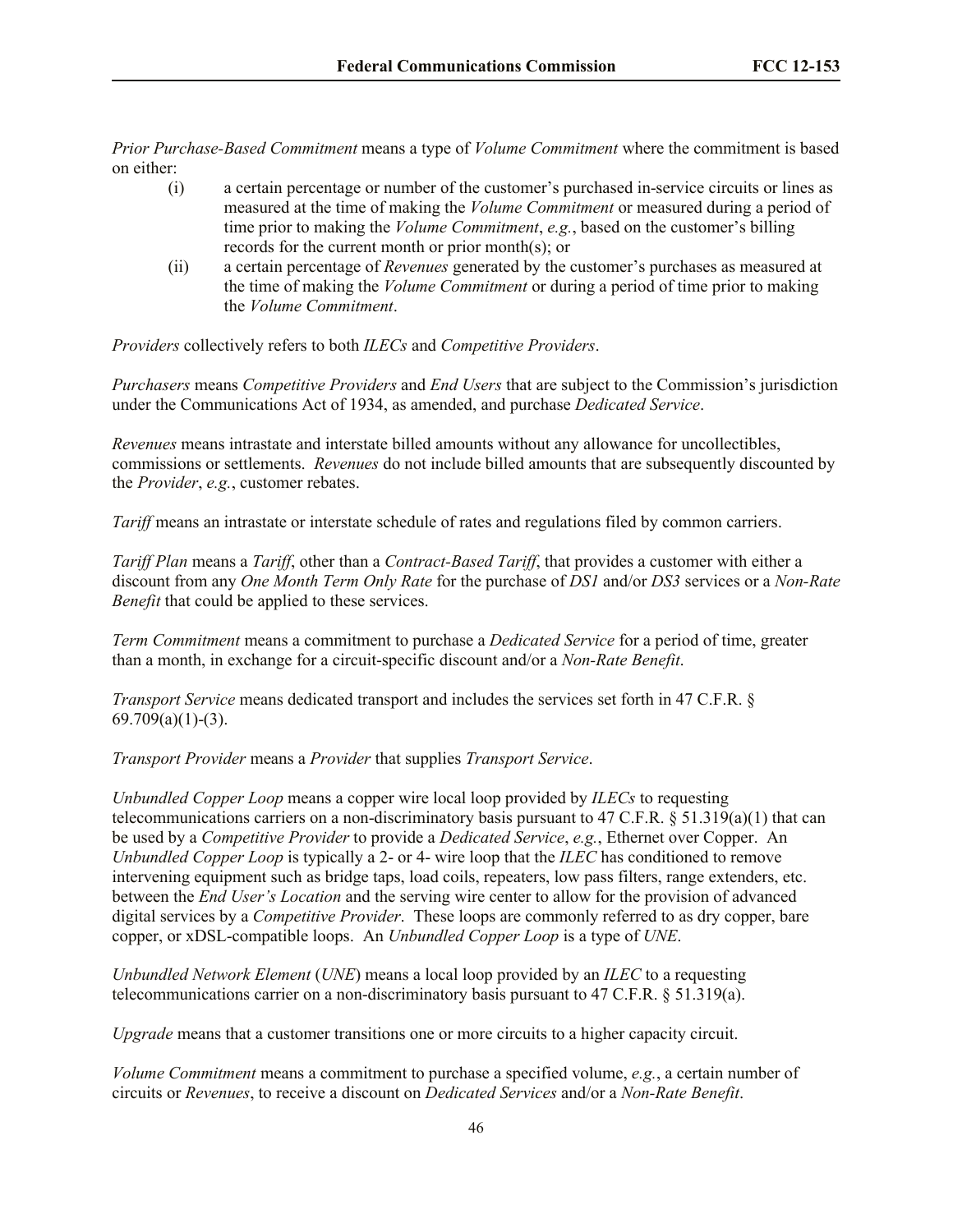### **II. MANDATORY DATA COLLECTION QUESTIONS**

#### **A.** *Competitive Providers* **must respond to the following questions:**

1. Are you an *Affiliated Company*?

**□** Yes **□** No

a. If so, identify the *Provider(s)* with whom you have an affiliation (name/FRN).

2. Do you (i) own a *Connection*; (ii) lease a *Connection* from another entity under an *IRU* agreement; or (iii) obtain a *Connection* as a *UNE* from an *ILEC* to provide a *Dedicated Service*?

**□** Yes **□** No

a. If yes, are any of these *Connections* to a *Location* within an area subject to price cap regulation or within an area where the Commission has granted *Phase I* or *Phase II Pricing Flexibility*?

**□** Yes **□** No

If you answered "no" to question II.A.2 or II.A.2.a, then you are not required to respond to the remaining questions in II.A or the questions in II.D.

#### **Facilities Information**

3. Provide the number of *Locations* to which you provided a *Connection* as of December 31, 2010 and as of December 31, 2012 where your company:

- a. owns the *Connection*;
- b. leases the *Connection* from another entity under an *IRU* agreement; or
- c. obtains the *Connection* as a *UNE* from an *ILEC* to provide a *Dedicated Service*:
	- i. in total;
	- ii. in the form of *DS1s*;
	- iii. as a *DS3*; or
	- iv. as an *Unbundled Copper Loop*.

4. Provide the information requested below for each *Location* as of December 31, 2010 and as of December 31, 2012 to which your company provided a *Connection* that you: (i) own; (ii) lease from another entity under an *IRU* agreement; or (iii) obtained as a *UNE* from an *ILEC* to provide a *Dedicated Service*.

- a. A unique ID for the *Location*;
- b. The actual situs address for the *Location* (*i.e.*, land where the building or cell site is located);
- c. The geocode for the *Location* (*i.e.*, latitude and longitude);
- d. The *Location* type (*e.g.*, building, other man-made structure, cell site in or on a building, free-standing cell site, or a cell site on some other man-made structure like a water tower, billboard, etc*.*);
- e. Whether the *Connection* provided to the location uses facilities leased from another entity under an *IRU* or obtained as a *DS1/DS3 UNE* or *Unbundled Copper Loop*, and in each case, the name of the lessor of the majority of the fiber strands and/or copper loop;
- f. Whether any of the *Connections* to the location are provided using fiber;
- g. The total sold bandwidth of all *Connections* provided by you to the *Location* in Mbps;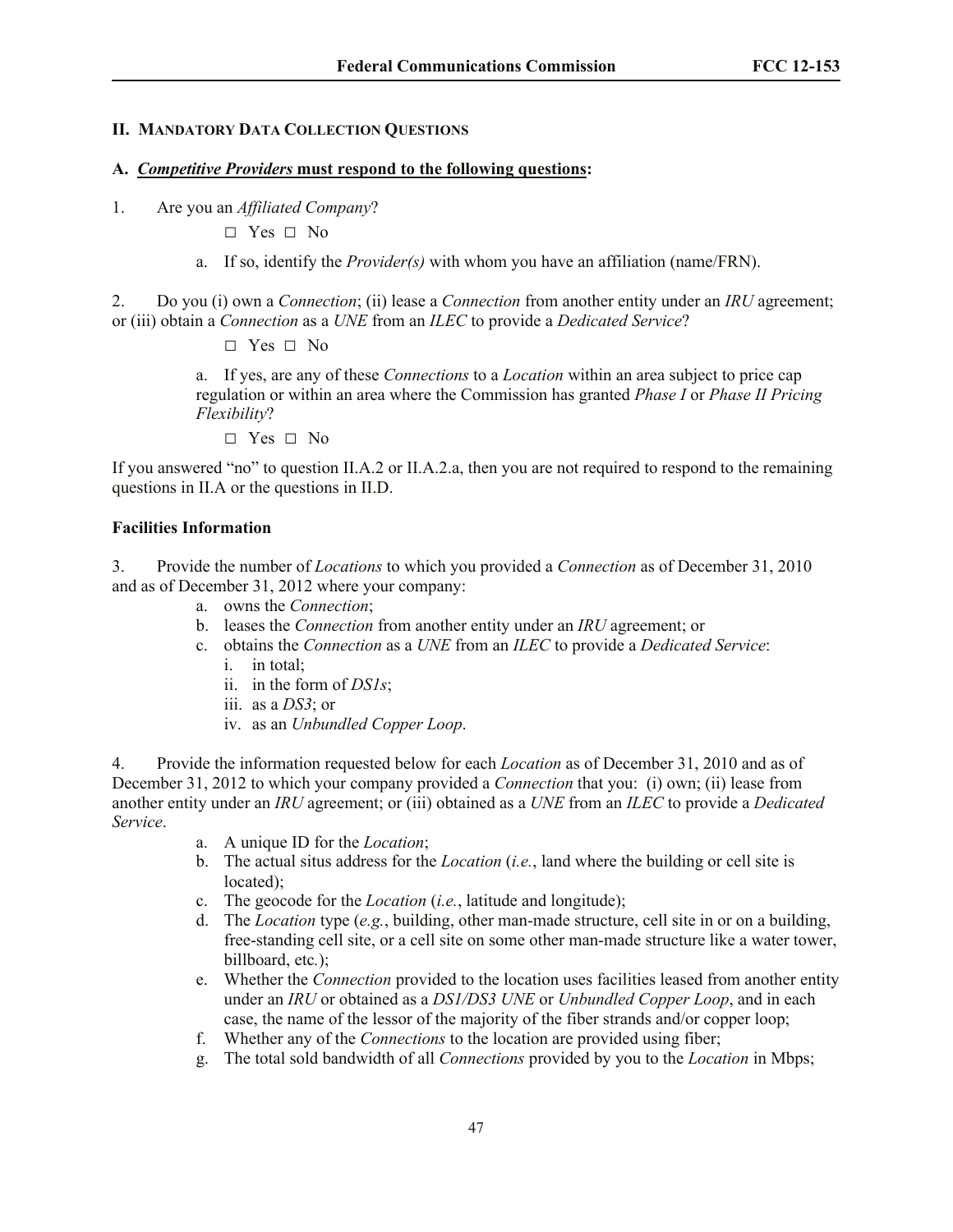- h. The total bandwidth to the *Location* sold directly by you to an *End User*;
- i. The total sold fixed wireless bandwidth provided by you to the *Location*; and
- j. The total bandwidth sold by you to any cell sites at the *Location*.

5. Provide a map of the routes that constitute your network that are followed by fiber that you (a) own or (b) lease pursuant to an *IRU* agreement, excluding routes followed by fiber that you own or lease pursuant to an *IRU* agreement connecting your network to *End User Locations*. The map must include the locations of all *Nodes* on your network used to interconnect with third party networks, and the year that each *Node* went live. Also, provide a separate map of the routes followed by fiber that you (a) own or (b) lease pursuant to an *IRU* agreement that connect your network to *End User Locations*.

6. We will provide you with a selected list of the *Locations* you reported in response to question II.A.4. For each identified *Location*, state the month and year that you first provided a *Connection* to that *Location*, whether you originally supplied the *Location* over a *UNE*, and if so, when (if at all) you switched to using a *Connection* that you own or lease as an *IRU*. If the *Location* was first served by your *Connection* on or before January 2008, and the date the *Location* was first served is unknown, then enter 00/0000.

7. For each *ILEC* wire center where your company is collocated, provide the actual situs address, the geocode, and the CLLI code.

8. Explain your business rule(s) used to determine whether to build a *Connection* to a particular *Location*. Provide underlying assumptions.

- a. List those geographic areas in which you have built the most *Connections* to *End Users* and explain why, in your view, your business rule has been most successful in those areas.
- b. Explain how, if at all, business density is incorporated into your business rule, and if so, how you measure business density.
- 9. Provide the following information:
	- a. The current situs address of your U.S. headquarters (*i.e.*, the address of the land where the headquarters is located);
	- b. The year that this site became your headquarters;
	- c. Year established and situs address for any prior U.S. headquarters' location for your company, going as far back as 1995, if different from the headquarters' location listed in response to question II.A.9.a;
	- d. The name of any *Affiliated Company* that owned, or leased under an *IRU* agreement, *Connections* to five or more *Locations* in any *MSA* at the time you became affiliated with the *Affiliated Company*, going as far back as 1995.
	- e. For each *Affiliated Company* listed in response to question II.A.9.d, provide:
		- i. The situs address for each *Affiliated Company's* U.S. headquarters at the time of affiliation;
		- ii. The year that the *Affiliated Company* established the situs address listed in response to question II.A.9.e.i for its U.S. headquarters; and
		- iii. The year established and situs address for any prior U.S. headquarters' location designated by the *Affiliated Company*, going as far back as 1995, if different from the headquarters' location listed in response to question II.A.9.e.i.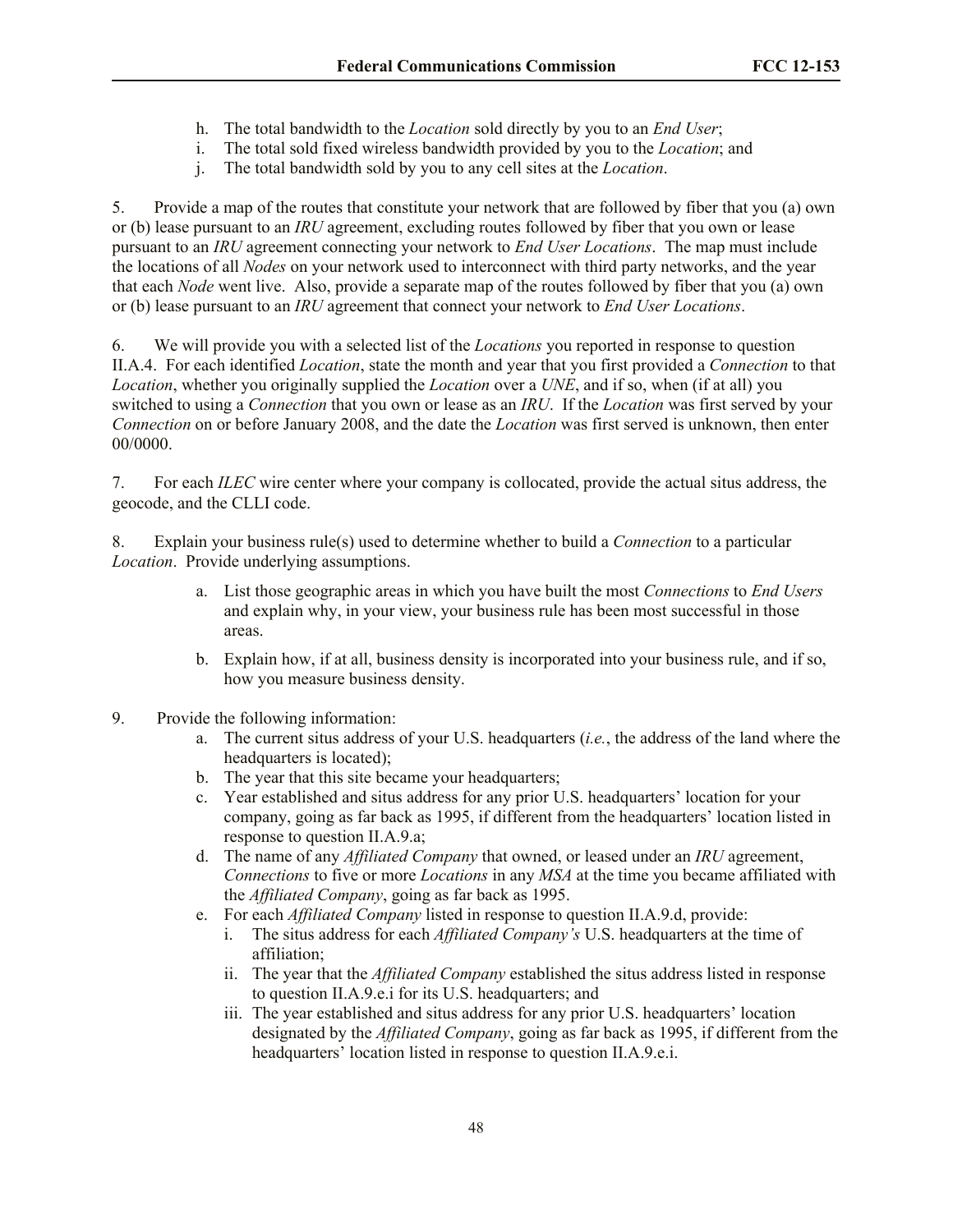10. Provide data, maps, information, marketing materials, and/or documents identifying those geographic areas where you, or an *Affiliated Company*, advertised or marketed *Dedicated Service* over existing facilities, via leased facilities, or by building out new facilities as of December 31, 2010 and as of December 31, 2012, or planned to advertise or market such services within twenty-four months of those dates.

11. Identify the five most recent Requests for Proposals (RFPs) for which you were selected as the winning bidder to provide each of the following: (a) *Dedicated Services*; (b) *Best Efforts Business Broadband Internet Access Services*; and, to the extent different from (a) or (b), (c) some other form of high-capacity data services to business customers.<sup>7</sup> In addition, identify the five largest RFPs (by number of connections) for which you submitted an unsuccessful competitive bid between 2010 and 2012 for each of (a) *Dedicated Services*; (b) *Best Efforts Business Broadband Internet Access Services*; and, to the extent different from (a) or (b), (c) some other form of high-capacity data services to business customers. $8$ For each RFP identified, provide a description of the RFP, the area covered, the price offered, and other competitively relevant information. Lastly, identify the business rules you rely upon to determine whether to submit a bid in response to an RFP.

#### **Billing Information**

 $\overline{\phantom{a}}$ 

12. For all *Dedicated Services* provided using transmission paths that you (i) own; (ii) lease from another entity under an *IRU* agreement; or (iii) obtain as a *UNE* from an *ILEC* to provide a *Dedicated Service*, submit the following information by rate element by circuit billed for each month from January 1 to December 31 for the years 2010 and 2012.

- a. The closing date of the monthly billing cycle in dd/mm/yyyy format;
- b. The six-digit 499-A Filer ID of the customer, where applicable, or other unique ID if customer does not have a 499-A Filer ID;
- c. The *Location* ID from question II.A.4.a that can be used to link the circuit rate elements to the terminating *Location* of the circuit (where applicable);
- d. The circuit ID common to all elements purchased in common for a particular circuit;
- e. The type of circuit (*PBDS*, or *DS1* or *DS3*, etc*.*) and its bandwidth;
- f. A unique billing code for the rate element (*see* question II.A.14);
- g. The number of units billed for this rate element (note that the bandwidth of the circuit must not be entered here);
- h. The dollar amount of non-recurring charges billed for the first unit of this rate element;
- i. The dollar amount of non-recurring charges billed for additional units of this rate element (if different from the amount billed for the initial unit);
- j. The monthly recurring dollar charge for the first unit of the rate element billed;
- k. The monthly recurring dollar charge for additional units (if different from the amount billed for the initial unit);
- l. The total monthly dollar amount billed for the rate element billed in the month;
- m. The *Term Commitment* associated with this circuit in months;
- n. Indicate whether this rate element is associated with a circuit that contributes to a *Volume Commitment*;
- o. Indicate whether the circuit element is owned by you or leased by you as an *IRU* but not as a *UNE*; and

<sup>7</sup> To be clear, we expect *Competitive Providers* that have won RFPs in each service category to identify up to five RFPs in each category, not a total of five RFPs across the three categories.

<sup>8</sup> To be clear, we expect *Competitive Providers* that have submitted unsuccessful competitive bids for RFPs in each service category to identify up to five RFPs in each category, not a total of five RFPs across the three categories.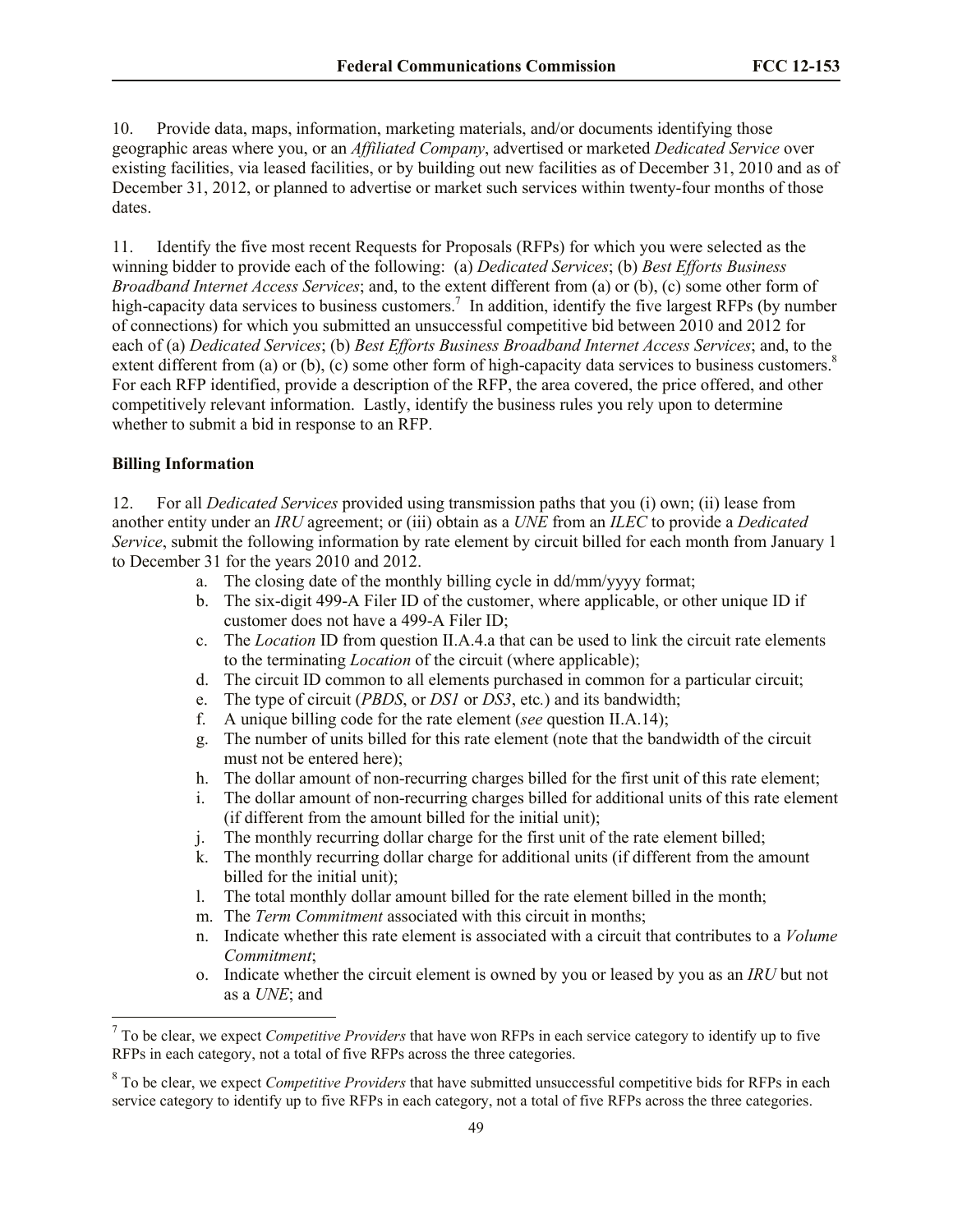p. The adjustment ID (or multiple adjustment IDs) linking this rate element to the unique out-of-cycle billing adjustments in question II.A.13.a (below) if applicable.

13. For each adjustment, rebate, or true-up for billed *Dedicated Services*, provide the information requested below.

- a. A unique ID number for the billing adjustment, rebate, or true-up (*see* question II.A.12.p above);
- b. The beginning date of the time period covered by the adjustment or true-up;
- c. The ending date of the time period covered by the adjustment or true-up;
- d. The scope of the billing adjustment, *i.e.*, whether the adjustment applies to a single rate element on a single circuit, more than one rate element on a single circuit, more than one rate element across multiple circuits, or an overall adjustment that applies to every rate element on every circuit purchased by the customer;
- e. The dollar amount of the adjustment or true-up; and
- f. A brief description of the billing adjustment, rebate or true-up, *e.g.*, term discount, revenue target rebate, etc.
- 14. For each unique billing code, please provide the following information below.
	- a. The billing code for the rate element;
	- b. Select the phrase that best describes the rate element from the list. Names of some common rate elements are shown on the generalized circuit diagram below:



- i. Channel mileage facility, channel mileage, interoffice channel mileage, special transport (a transmission path between two serving wire centers associated with customer designated locations; a serving wire center and an international or service area boundary point; a serving wire center and a hub, or similar type of connection);
- ii. Channel mileage termination, special transport termination (the termination of channel mileage facility or similar transmission path);
- iii. Channel termination, local distribution channel, special access line, customer port connection (Ethernet) (a transmission path between a customer designated location and the associated wire center);
- iv. Clear channel capability (not shown) (an arrangement which allows a customer to transport, for example, 1.536 Mbps of information on a 1.544 Mbps line rate with no constraint on the quantity or sequence of one and zero bits);
- v. Cross-connection (not shown) (semi-permanent switching between facilities, sometimes combined with multiplexing/demultiplexing);
- vi. Multiplexing (not shown) (channelizing a facility into individual services requiring a Lower capacity or bandwidth); and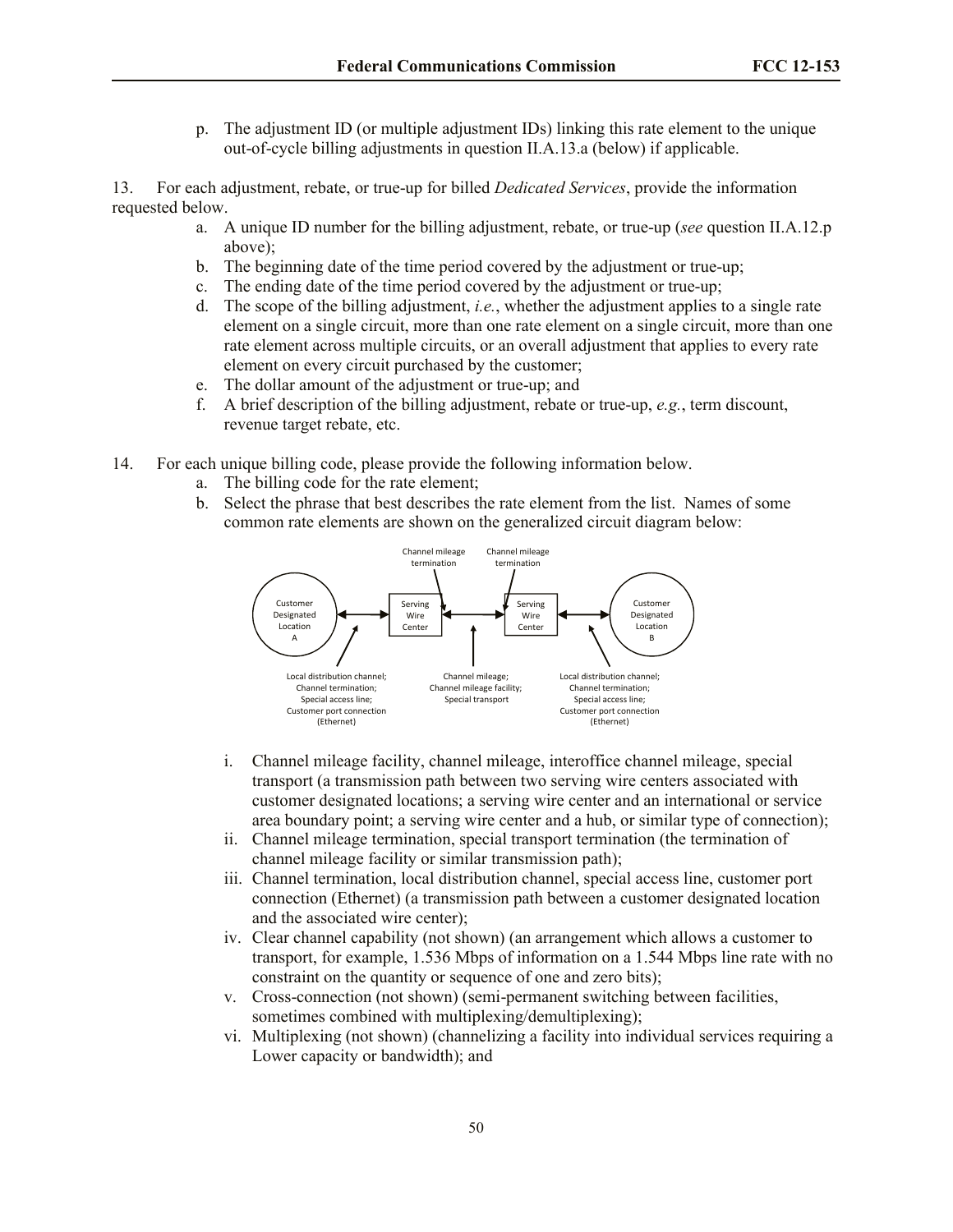- vii. Class of service and/or committed information rate (not shown) (for Ethernet, the performance characteristics of the network and bandwidth available for a customer port connection).
- c. If none of the possible entries describes the rate element, enter a short description.

# **Revenues, Terms and Conditions**

15. What were your *Revenues* from the sale of *CBDS* in 2010 and 2012? For each year, report *Revenues* in total, separately by *DS1*, *DS3*, and other *CBDS* sales, and separately by customer category, *i.e.*, sales to *Providers* and *End Users*.

16. What were your *Revenues* from the sale of *PBDS* in 2010 and 2012? For each year, report *Revenues* in total, separately by customer category, *i.e.*, sales to *Providers* and *End Users*, and separately by bandwidth for the following categories:

- a. less than or equal to 1.5 Mbps;
- b. greater than 1.5, but less than or equal to 50 Mbps;
- c. greater than 50, but less than or equal to 100 Mbps;
- d. greater than 100, but less than or equal to 1 Gbps; and
- e. greater than 1 Gbps.

17. What percentage of your *Revenues* from the sale of *DS1*, *DS3*, and *PBDS* services in 2012 were generated from an agreement or *Tariff* that contains a *Prior Purchase-Based Commitment*?

18. If you offer *Dedicated Services* pursuant to an agreement or *Tariff* that contains either a *Prior Purchase-Based Commitment* or a *Non-Rate Benefit*, then explain how, if at all, those sales are distinguishable from similarly structured *ILEC* sales of *DS1s*, *DS3s*, and/or *PBDS*.

19. Provide the business justification for the *Term* or *Volume Commitments* associated with any *Tariff* or agreement you offer for the sale of *Dedicated Services*.

## **B.** *ILECs* **must respond to the following questions:**

- 1. Are you an *Affiliated Company*?
	- **□** Yes **□** No
	- a. If so, identify the *Provider(s)* with whom you have an affiliation (name/FRN).

## **Facilities Information**

2. Provide the number of *Locations* to which you provided a *Connection* in your company study areas as of December 31, 2010 and as of December 31, 2012 where your company:

- a. owns the *Connection*;
- b. leases the *Connection* from another entity under an *IRU* agreement; or
- c. sells the *Connection* as a *UNE*:
	- i. in total;
	- ii. in the form of *DS1s*;
	- iii. as a *DS3*; or
	- iv. as an *Unbundled Copper Loop*.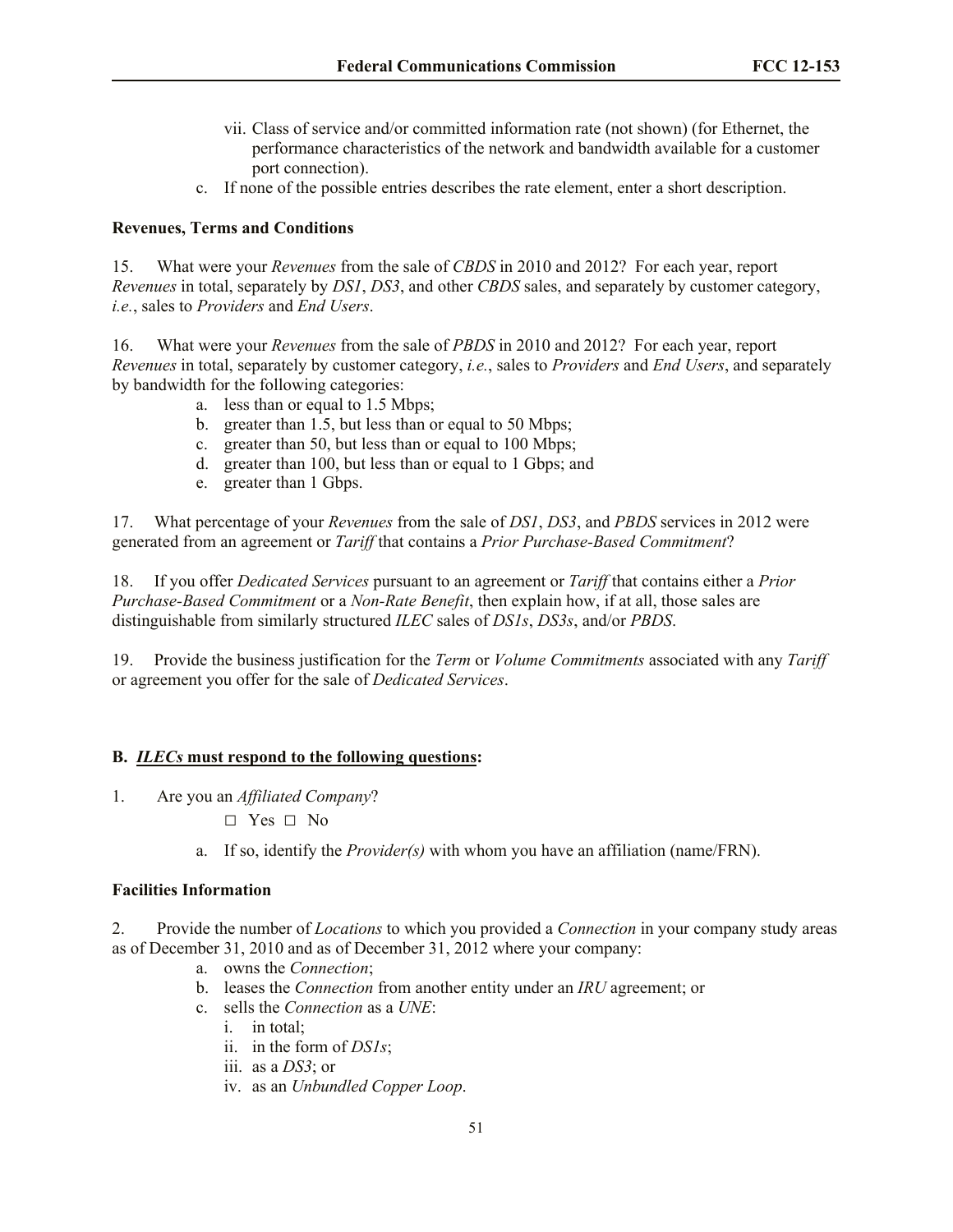3. Provide the information requested below for each *Location* to which your company provided, as of December 31, 2010 and as of December 31, 2012, a *Connection* that you (i) own or (ii) you lease from another entity under an *IRU* agreement:

- a. A unique ID for the *Location*;
- b. The actual situs address for the *Location* (*i.e.*, land where the building or cell site is located);
- c. The geocode for the *Location* (*i.e.*, latitude and longitude);
- d. The *Location* type (*e.g.*, building, other man-made structure, cell site in or on a building, free-standing cell site, or a cell site on some other man-made structure like a water tower, billboard, etc*.*);
- e. Whether any of the *Connections* to the *Location* are provided using fiber;
- f. The total sold bandwidth of all *Connections* provided by you to the *Location* in Mbps (exclude connections sold without a specified bandwidth, *e.g.*, *Unbundled Copper Loops*);
- g. The total number of *Unbundled Copper Loops* sold by you to the *Location*;
- h. The total bandwidth to the *Location* sold by you as *UNEs* in the form of *DS1*s and/or *DS3*s;
- i. The total bandwidth to the *Location* sold directly by you to an *End User*;
- j. The total sold fixed wireless bandwidth provided by you to the *Location*; and
- k. The total bandwidth sold by you to any cell sites at the *Location*.

## **Billing Information**

 $\overline{\phantom{a}}$ 

4. For all *Dedicated Services* provided using transmission paths that you (i) own or (ii) lease from another entity under an *IRU* agreement and for *Unbundled Copper Loops* that you own and provision, submit the following information by rate element by circuit billed for each month from January 1 to December 31 for the years 2010 and 2012.

- a. The closing date of the monthly billing cycle in dd/mm/yyyy format;
- b. The six-digit 499A Filer ID of the customer, where applicable, or other unique ID if customer does not have a 499A Filer ID;
- c. The *Location* ID from question II.B.3.a that can be used to link the circuit rate elements to the terminating *Location* of the circuit (where applicable);
- d. The circuit ID common to all elements purchased in common for a particular circuit;
- e. The type of circuit, (*DS1* sold as a *UNE*, *DS3* sold as a *UNE*, *Unbundled Copper Loop*, *PBDS*, non-*UNE DS1s* or *DS3s*, etc*.*) and the bandwidth of the circuit;
- f. The serving wire center / mileage rating point Common Language Location Identification (CLLI) of one end of the circuit (MRP1);
- g. The serving wire center / mileage rating point CLLI of the other end of the circuit (MRP2);
- h. The latitude of MRP1 to 5 decimal places;
- i. The longitude of MRP1 to 5 decimal places;
- j. The latitude of MRP2 to 5 decimal places;
- k. The longitude of MRP2 to 5 decimal places;
- l. End of the circuit (1=MRP1 or 2=MRP2) associated with this rate element;
- m. The billing code for the rate element (*see* question II.B.6);
- n. The density pricing zone for the rate element; $9$
- o. The number of units billed for this rate element (note that the bandwidth of the circuit must not be entered here);

<sup>&</sup>lt;sup>9</sup> See 47 C.F.R. § 69.123 (density pricing zones for special access and switched transport).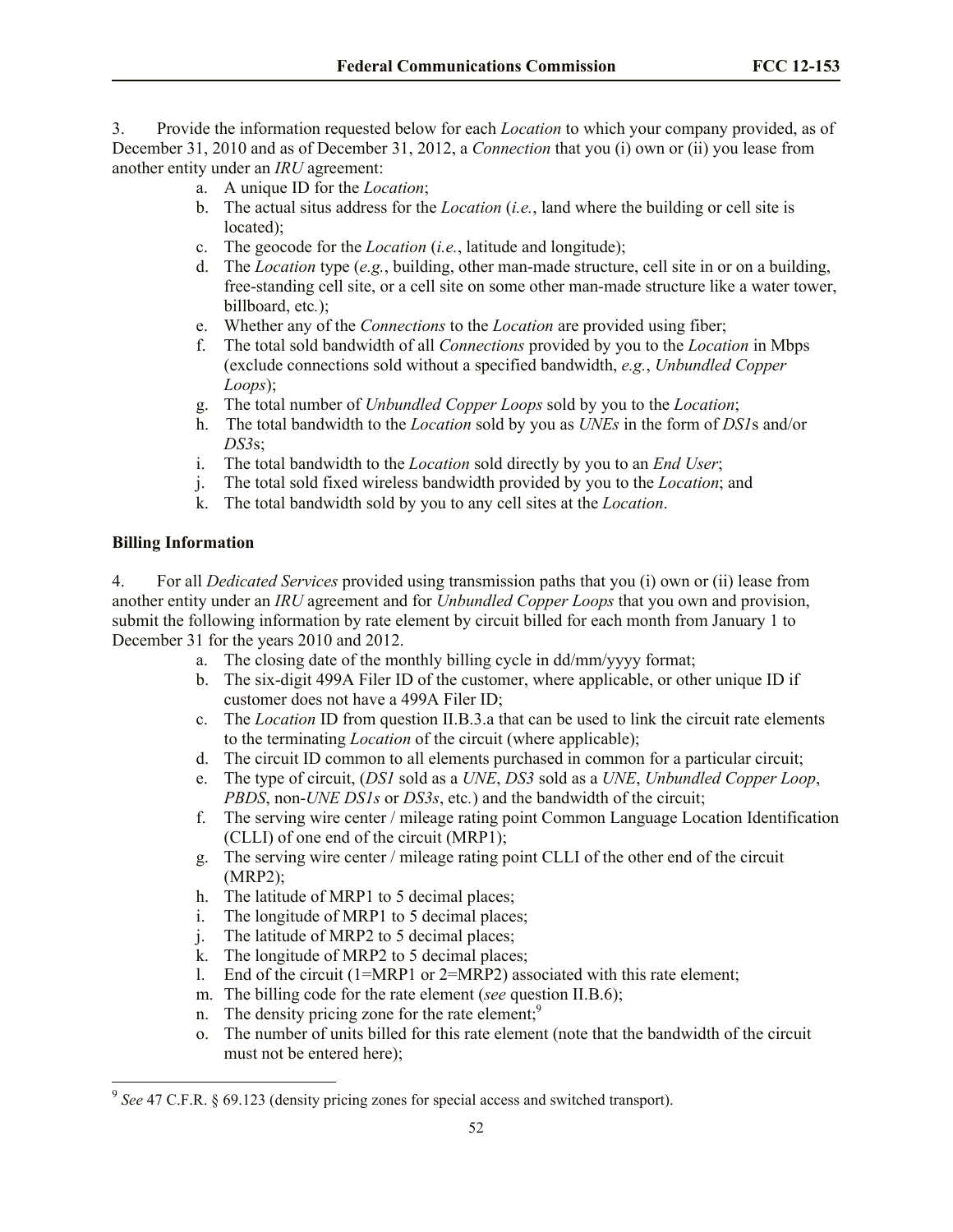- p. The dollar amount of non-recurring charges billed for the first unit of this rate element;
- q. The dollar amount of non-recurring charges billed for additional units of this rate element (if different from the amount billed for the initial unit);
- r. The monthly recurring dollar charge for the first unit of the rate element billed;
- s. The monthly recurring dollar charge for additional units (if different from the amount billed for the initial unit);
- t. The total monthly dollar amount billed for the rate element;
- u. The *Term Commitment* associated with this circuit in months;
- v. Indicate whether this rate element is associated with a circuit that contributes to a *Volume Commitment*;
- w. Indicate whether this rate element is associated with a circuit that contributes to a revenue commitment in a *Tariff Plan*;
- x. Indicate whether this rate element was purchased pursuant to a *Contract-Based Tariff*;
- y. Indicate whether the circuit element is owned by you or leased by you as an *IRU*;
- z. The adjustment ID (or multiple adjustment IDs) linking this rate element to the unique out-of-cycle billing adjustments in question II.B.5.a (below) if applicable; and
- aa. If the rate element is sold under a *Tariff*, list the *Tariff* name.

5. For each adjustment, rebate, or true-up for billed *Dedicated Services*, provide the information requested below.

- a. A unique ID for the billing adjustment or true-up (*see* question II.B.4.z above);
- b. A unique ID number for the contract or *Tariff* from which the adjustment originates;
- c. The beginning date of the time period covered by the adjustment or true-up;
- d. The ending date of the time period covered by the adjustment or true-up;
- e. The scope of the billing adjustment, *i.e.*, whether the adjustment applies to a single rate element on a single circuit, more than one rate element on a single circuit, more than one rate element across multiple circuits, or an overall adjustment that applies to every rate element on every circuit purchased by the customer;
- f. The dollar amount of the adjustment or true-up;
- g. Whether the adjustment is associated with a *Term Commitment*, and if so, the length of the term specified in the contract necessary to achieve the rebate;
- h. Whether the adjustment is associated with a *Volume Commitment*, and if so, the number of circuits and/or dollar amount specified in the contract necessary to achieve the rebate; and
- i. If the adjustment is for some other reason, a brief description of the reason for the adjustment.
- 6. For each unique billing code, please provide the following information below.
	- a. The billing code for the rate element;
	- b. The phrase that best describes the rate element from the list. Names of some common rate elements are shown on the generalized circuit diagram below: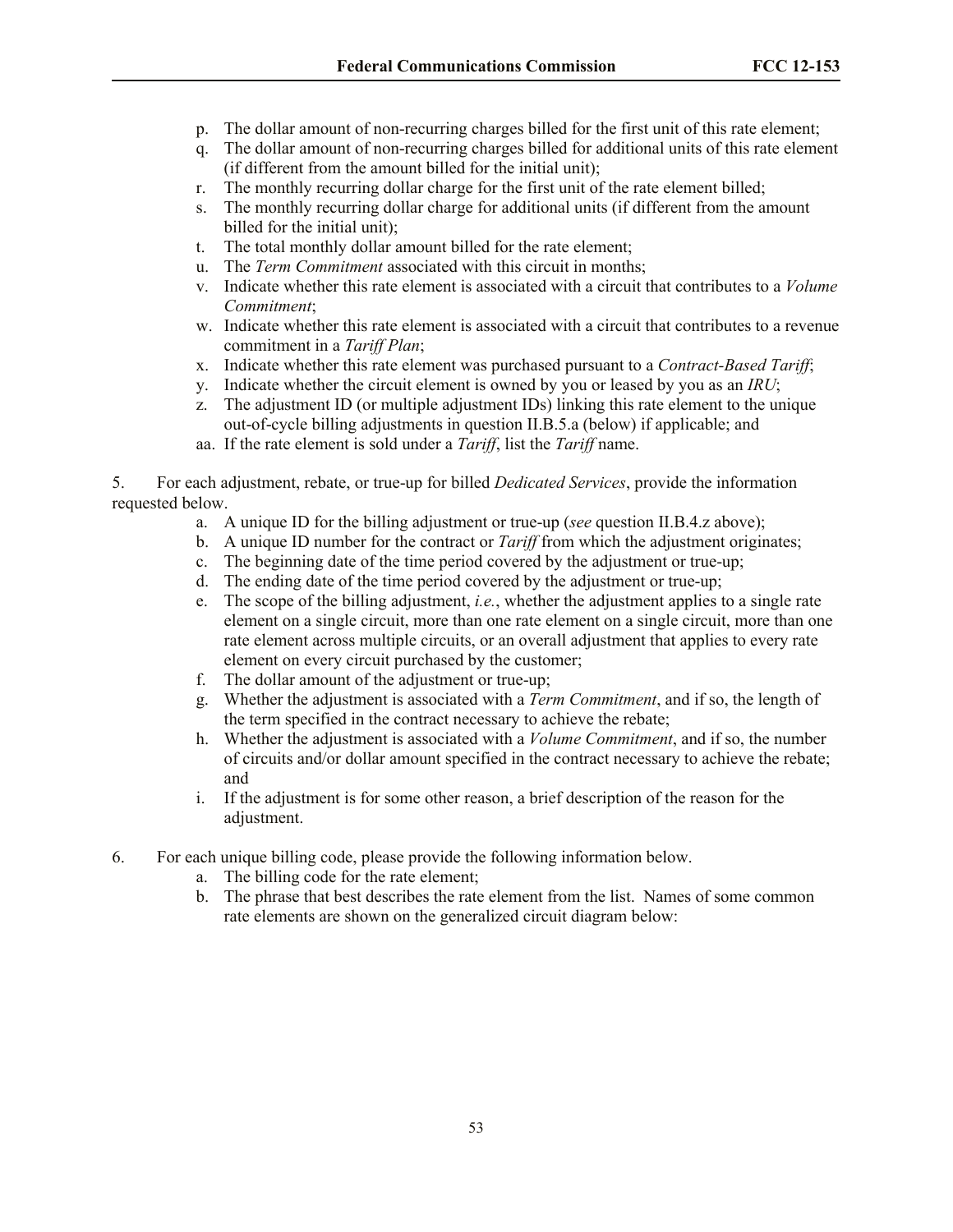

- i. Channel mileage facility, channel mileage, interoffice channel mileage, special transport (a transmission path between two serving wire centers associated with customer designated locations; a serving wire center and an international or service area boundary point; a serving wire center and a hub, or similar type of connection);
- ii. Channel mileage termination, special transport termination (the termination of channel mileage facility or similar transmission path);
- iii. Channel termination, local distribution channel, special access line, customer port connection (Ethernet) (a transmission path between a customer designated location and the associated wire center);
- iv. Clear channel capability (not shown) (an arrangement which allows a customer to transport, for example, 1.536 Mbps of information on a 1.544 Mbps line rate with no constraint on the quantity or sequence of one and zero bits);
- v. Cross-connection (not shown) (semi-permanent switching between facilities, sometimes combined with multiplexing/demultiplexing);
- vi. Multiplexing (not shown) (channelizing a facility into individual services requiring a Lower capacity or bandwidth); and
- vii. Class of service and/or committed information rate (not shown) (for Ethernet, the performance characteristics of the network and bandwidth available for a customer port connection).
- c. If none of the possible entries describes the rate element, enter a short description.

7. List the CLLI code for each one of your wire centers that was subject to price cap regulation as of December 31, 2010 and as of December 31, 2012, *i.e.*, those wire centers in your incumbent territory where the Commission had not granted you pricing flexibility. For those *MSAs* and *Non-MSAs* where the Commission granted you *Phase I* or *Phase II Pricing Flexibility* as of December 31, 2010 and as of December 31, 2012, list the CLLI codes for the wire centers associated with each *MSA* and *Non-MSA* for each year, the name of the relevant *MSA* and *Non-MSA* for each year, and the level of pricing flexibility granted for the *MSA* and *Non-MSA*, *i.e.*, *Phase I* and/or *Phase II Pricing Flexibility*.

#### **Revenues, Terms and Conditions Information**

8. What were your *Revenues* from the sale of *CBDS* services in 2010 and 2012? For each year, report *Revenues* in total, separately by *DS1*, *DS3*, and other *CBDS* sales, and separately by customer category, *i.e.*, sales to *Competitive Providers* and *End Users*.

9. What were your *Revenues* from the sale of *PBDS* services in 2010 and 2012? For each year, report *Revenues* in total, separately by customer category, *i.e.*, sales to *Competitive Providers* and *End Users*, and separately by bandwidth for the following categories:

- a. less than or equal to 1.5 Mbps;
- b. greater than 1.5, but less than or equal to 50 Mbps;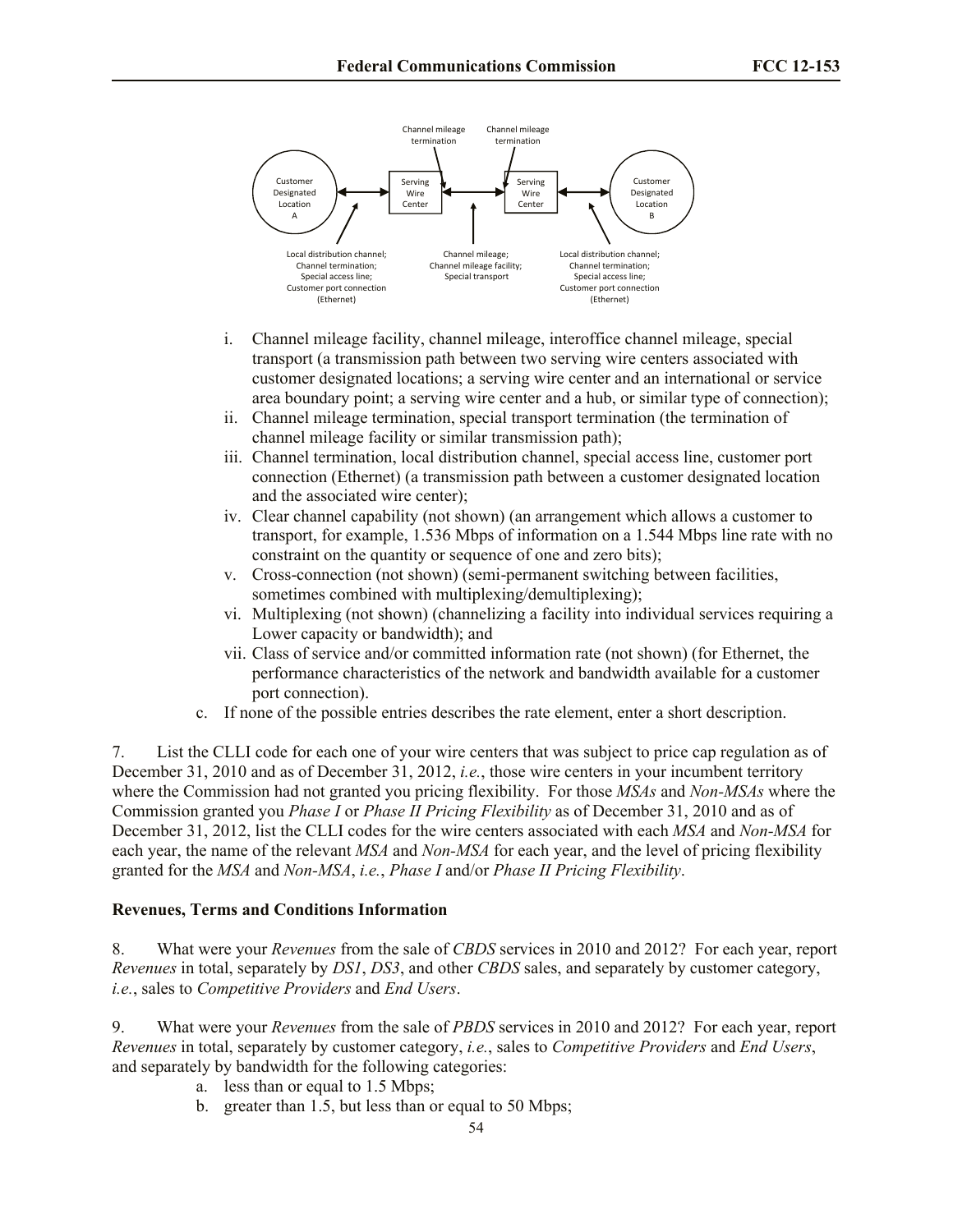- c. greater than 50, but less than or equal to 100 Mbps;
- d. greater than 100, but less than or equal to 1 gigabyte per second (Gbps); and
- e. greater than 1 Gbps.

10. What were your *Revenues* from the *One Month Term Only Rat*e charged for *DS1, DS3*, and/or *PBDS* services in 2010 and 2012? For each year, report *Revenues* in total, separately by *DS1*, *DS3*, and *PBDS* sales as applicable, and separately by customer category, *i.e.*, sales to *Competitive Providers* and *End Users*.

11. How many customers were purchasing *DS1*, *DS3*, and/or *PBDS* services pursuant to your *One Month Term Only Rat*e*s* as of December 31, 2012? Report customer numbers in total, separately for *DS1*, *DS3*, and *PBDS* services as applicable, and separately by customer category, *i.e.*, the number of *DS1*, *DS3*, and *PBDS* service customers that were *Competitive Providers* and *End Users*.

12. Separately list all available *Tariff Plans* and *Contract-Based Tariffs* that can be applied to the purchase of *DS1*, *DS3* and/or *PBDS* services and provide the information requested below for each plan.

a. This plan is a:

**□** *Tariff Plan* **□** *Contract-Based Tariff* (select one)

- b. Plan name:
- c. *Tariff* and Section Number(s):
- d. This plan contains:
	- **□** *Term Commitment(s)* **□** *Volume Commitment(s)*
	- **□** *Non-Rate Benefit* option(s) (select all that apply)
- e. If the plan contains options for *Non-Rate Benefit*s, explain of the available *Non-Rate Benefits*.
- f. This plan can be applied to the purchase of:

**□** *DS1* services **□** *DS3* services **□** *PBDS* **□** Other (select all that apply)

- g. In what geographic areas is this plan available, *e.g.*, nationwide, a particular region of the country, certain states, certain *MSAs*, a particular study area?
- h. To receive a discount or *Non-Rate Benefit* under this plan, must the customer make a *Prior Purchase-Based Commitment*?
	- **□** Yes **□** No
	- i. Do purchases of *DS1* or *DS3* services in areas outside of your price cap study area(s) (*e.g.*, purchases from an *Affiliated Company* that is a CLEC) count towards meeting any *Volume Commitment* to receive a discount or *Non-Rate Benefit* under this plan?

```
□ Yes □ No □ N/A (no Volume Commitment)
```
j. Do *DS1* or *DS3* purchases in areas where you are subject to price cap regulation and where pricing flexibility has not been granted count towards meeting any *Volume Commitment* to receive a discount or *Non-Rate Benefit* under this plan?

**□** Yes **□** No **□** N/A (no *Volume Commitment*)

- k. Do non-tariffed *PBDS* purchases by the customer count towards meeting any *Volume Commitment* to receive a discount or *Non-Rate Benefit* under this plan?
	- **□** Yes **□** No **□** N/A (no *Volume Commitment*)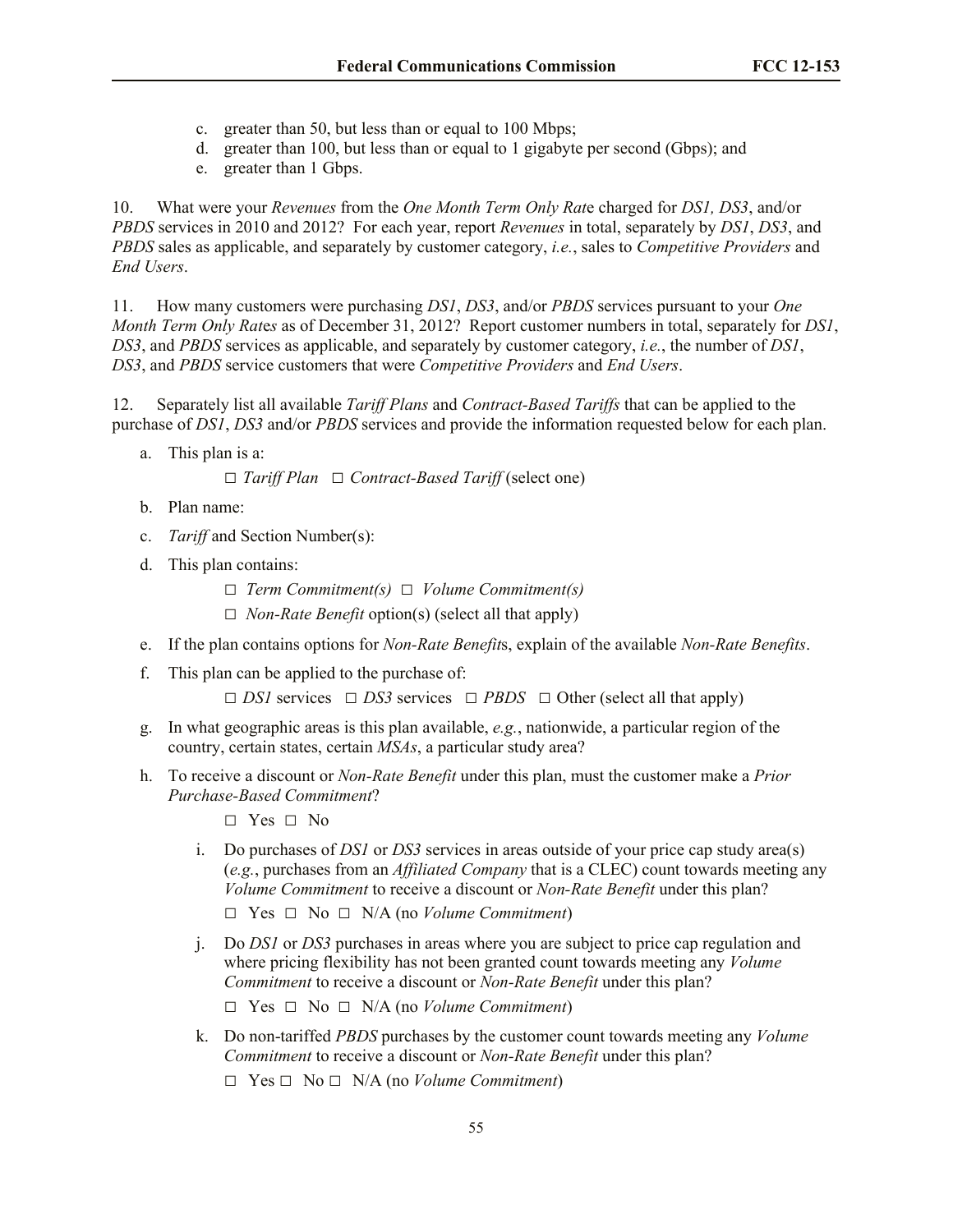l. Do purchases by the customer for services other than *DS1s, DS3s,* and *PBDS* count towards meeting any *Volume Commitment* to receive a discount or *Non-Rate Benefit* under this plan?

**□** Yes **□** No **□** N/A (no *Volume Commitment*)

m. Is the discount or *Non-Rate Benefit* available under this plan conditioned on the customer limiting its purchase of *UNEs*, *e.g.*, customer must keep its purchase of *UNEs* below a certain percentage of the customer's total spend?

**□** Yes **□** No

- n. What were your *Revenues* from the provision of *DS1*, *DS3*, and/or *PBDS* services under this plan in 2010 and in 2012? For each year, report *Revenues* in total, separately by *DS1*, *DS3*, and *PBDS* sales as applicable, and separately by customer category, *i.e.*, sales to *Competitive Providers* and *End Users*.
- o. What percentage of the *Revenues* reported above in response to question II.B.12.n for 2010 and 2012 were generated and also reported as *Revenues* under a separately identified *Tariff Plan* or *Contract-Based Tariff*?
- p. What percentage of the *Revenues* generated by this plan in 2012 resulted from a *Term Commitment* of five or more years?<sup>10</sup>
- q. What is the business justification for any *Term* or *Volume Commitments* associated with this plan?
- r. How many customers were subscribed to this plan as of December 31, 2012? Report customer numbers in total, separately for *DS1*, *DS3*, and *PBDS* services as applicable, and separately by customer category, *i.e.*, the number of *DS1*, *DS3*, and/or *PBDS* customers that were *Competitive Providers* and *End Users*.
- s. Of those customers subscribed as of December 31, 2012, how many in 2012 failed to meet any *Volume Commitment* or *Term Commitment* required to retain a discount or *Non-Rate Benefit* they originally agreed to when entering into this plan?

13. Do you have any non-tariffed agreement with an *End User* or *Competitive Provider* that, directly or indirectly, provides a discount or a *Non-Rate Benefit* on the purchase of tariffed *DS1s*, *DS3s*, and/or *PBDS*, restricts the ability of the *End User* or *Competitive Provider* to obtain *UNEs*, or negatively affects the ability of the *End User* or *Competitive Provider* to purchase *Dedicated Services*?

**□** Yes **□** No

 $\overline{\phantom{a}}$ 

a. If so, identify each agreement below, including the parties to the agreements, the effective date, and a summary of the relevant provisions.

# **C. Entities that provide** *Best Efforts Business Broadband Internet Access Services* **must respond to the following questions:**

<sup>10</sup> The purpose of this question is to account for the double counting of *Revenues*.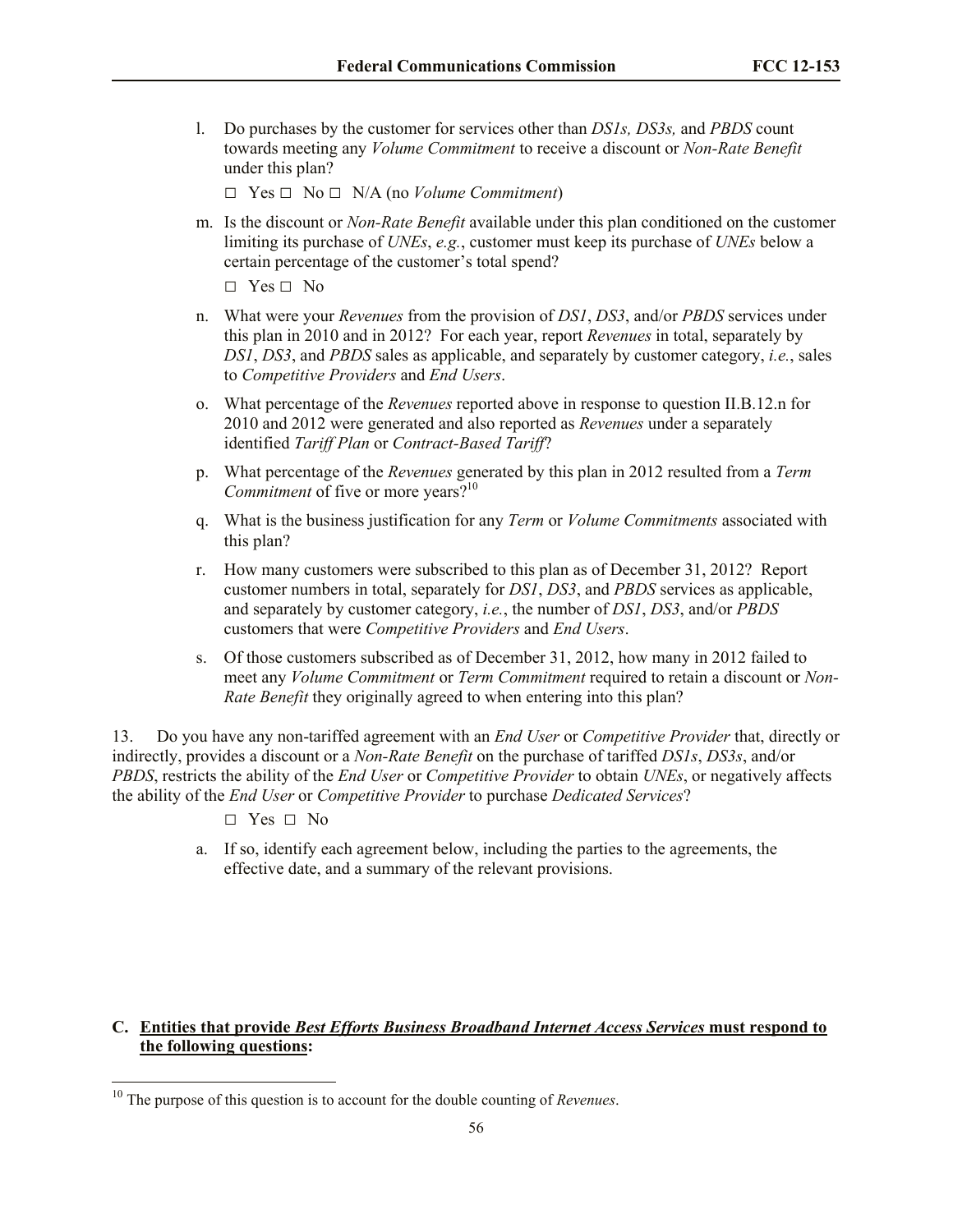1. Do you have fewer than 15,000 customers and fewer than 1,500 business broadband customers?

**□** Yes **□** No

- 2. If you answered "no" to question II.C.1, then answer the following questions:
	- a. Did you submit data in connection with the State Broadband Initiative (SBI) Grant Program for 2010?
		- **□** Yes **□** No
	- b. Did you submit data in connection with the SBI Grant Program for 2012?

**□** Yes **□** No

If you answered "no" to questions II.C.1.a and II.C.1.b, then you do not need to answer any further questions in this section.

- c. Did the data you submitted in connection with the SBI Grant Program in 2010 accurately and completely identify the areas in which you offered *Best Efforts Business Broadband Internet Access Services* and exclude those areas where you did not offer such services as of December 31, 2010?
	- **□** Yes **□** No
	- i. If yes, then provide the list of prices for those *Best Efforts Business Broadband Internet Access Services* that you were marketing in each census block submitted in connection with the SBI Grant Program as of December 31, 2010. If there is a price variation within your service footprint, indicate which prices are associated with which census blocks.
	- ii. If no, then provide a list of all the census blocks in which you were providing *Best Efforts Business Broadband Internet Access Services* as of December 31, 2010, and a list of the prices for those *Best Efforts Business Broadband Internet Access Services* that you were marketing in each census block as of December 31, 2010. If there is a price variation within your service footprint, indicate which prices are associated with which census blocks.
- d. Did the data you submitted in connection with the SBI Grant Program in 2012 accurately and completely identify the areas in which you offered *Best Efforts Business Broadband Internet Access Services* and exclude those areas where you did not offer such services as of December 31, 2012?
	- **□** Yes **□** No
	- i. If yes, then provide the list of prices for those *Best Efforts Business Broadband Internet Access Services* that you were marketing in each census block submitted in connection with the SBI Grant Program as of December 31, 2012. If there is a price variation within your service footprint, indicate which prices are associated with which census blocks.
	- ii. If no, then provide a list of all the census blocks in which you were providing *Best Efforts Business Broadband Internet Access Services* as of December 31, 2012, and a list of the prices for those *Best Efforts Business Broadband Internet Access Services* that you were marketing in each census block as of December 31, 2012. If there is a price variation within your service footprint, indicate which prices are associated with which census blocks.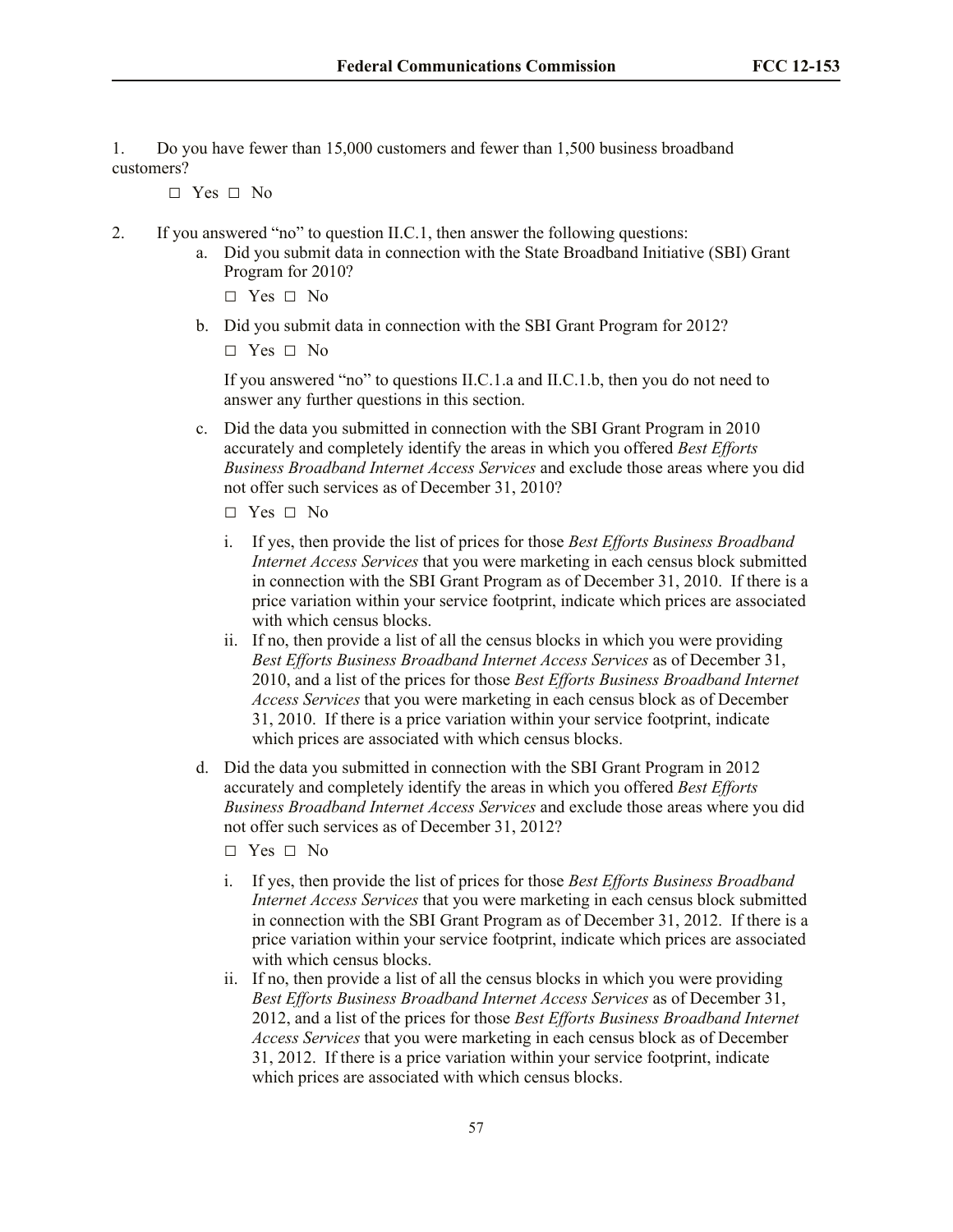# **D.****All** *Providers* **must respond to the following questions:**

1. Describe your company's short term and long-range promotional and advertising strategies and objectives for winning new – or retaining current – customers for *Dedicated Services.* In your description, please describe the size (*e.g.,* companies with 500 employees or less, etc.), geographic scope (*e.g.*, national, southeast, Chicago, etc.), and type of customers your company targets or plans to target through these strategies.

2. Identify where your company's policies are recorded on the following *Dedicated Service*-related processes: (a) initiation of service; (b) service *Upgrades*; and (c) service *Disconnections*. For instance, identify where your company records recurring and non-recurring charges associated with the processes listed above. If recorded in a *Tariff*, provide the specific *Tariff* section(s). If these policies are recorded in documents other than *Tariffs*, list those documents and state whether they are publicly available. If they are publicly available, explain how to find them. For documents that are not publicly available, state whether they are conveyed to customers orally or in writing.

3. Explain the procedures your company follows when a customer continues to purchase *End-user Channel Terminations* from your company but requests to change *Transport Providers* from your company to another *Provider*. In addition, answer the following questions regarding your process:

- a. Where are your procedures that govern these changes recorded? Provide the relevant *Tariff* number and section(s), if applicable, or identify which documents other than *Tariffs* contain these procedures. For documents that are not publicly available, state whether they are conveyed to customers orally or in writing.
- b. In 2012, what was the average length of time that it took your company to complete the process of connecting *End User Channel Terminations* to a new *Transport Provider*?
- c. Can purchasers negotiate timelines on a case-by-case basis?
- d. Do any of your company's policies, whether contained in *Tariffs* or other documents, limit the maximum number of circuits that can be connected to a new *Transport Provider* per day, per week, or per month? If yes, what is that number and what is the business rationale for this requirement?
- e. How does connecting to a new *Transport Provider* impact the rate a customer pays for the *End User Channel Terminations* the customer continues to purchase from your company?
- f. While the change in *Transport Providers* is pending completion and before there is a *Disconnection* in the *Transport Service* provided by your company, are there instances where the customer must pay a higher rate for the *Transport Service* provided by your company? If so, then detail those circumstances and what rates would apply before and after the request is made. For example, if the customer's contract expires or is terminated while a request to connect to a new *Transport Provider* is pending, would the customer pay a *One Month Term Only Rate* until there is a *Disconnection* in the *Transport Service* provided by your company?

# **E.** *Purchasers* **that are mobile wireless service providers must respond to the following questions:**

1. How many cell sites do you have on your network?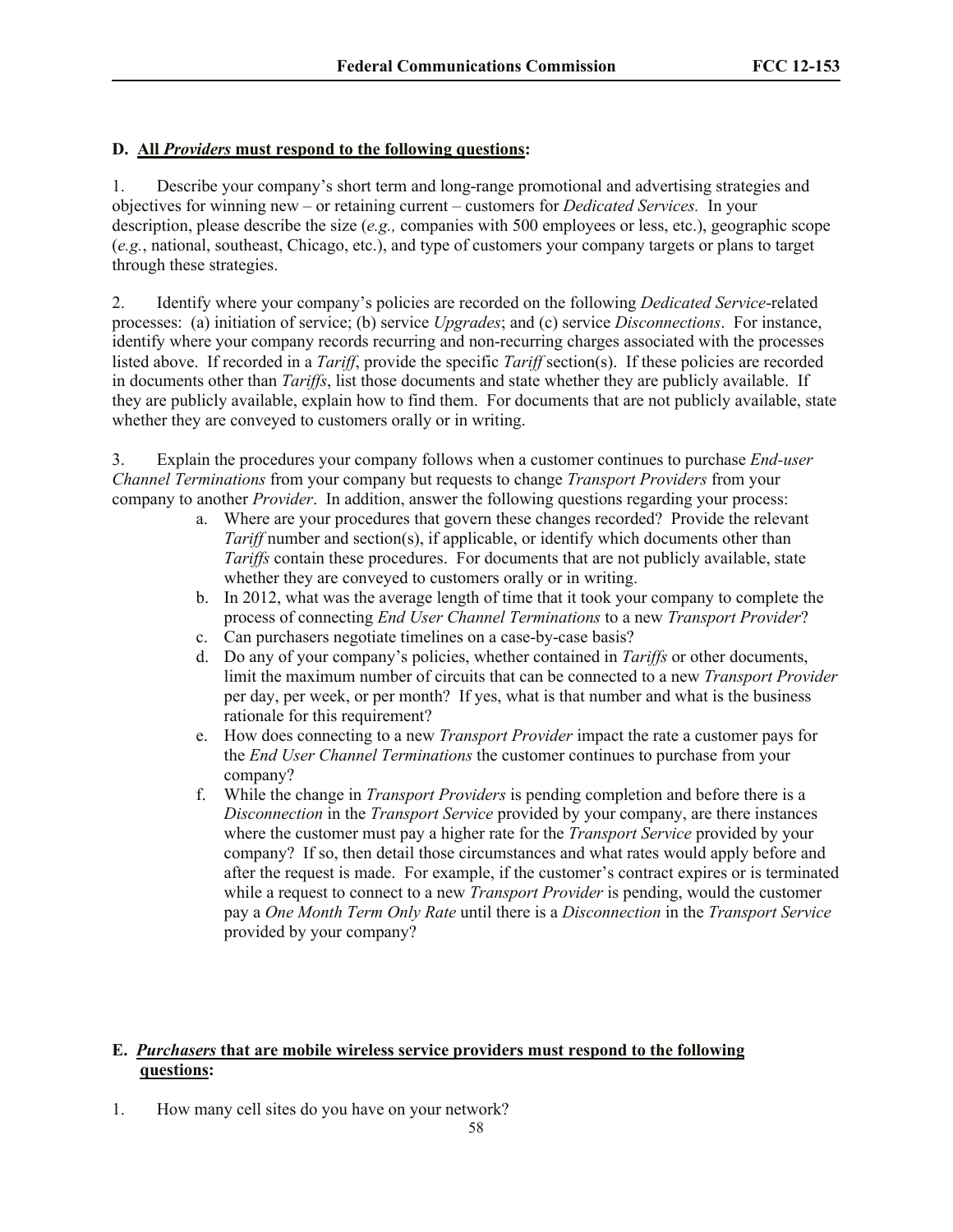2. Provide the information requested below for each cell site on your network as of December 31, 2010 and as of December 31, 2012.

- a. A unique ID for the cell site;
- b. The actual situs address of the cell site (*i.e.*, land where the cell site is located) if the cell site is located in or on a building;
- c. The geocode for the cell site (*i.e.*, latitude and longitude);
- d. The CLLI code of the incumbent LEC wire center that serves the cell site, where applicable;
- e. Whether the cell site is in or on a building, is a free-standing cell site, or is on some other type of man-made structure, *e.g.*, a water tower, billboard, etc*.*;
- f. If the cell site is served by a *CBDS*, indicate the equivalent number of *DS1s* used;
- g. If the cell site is served by a *PBDS*, indicate the bandwidth of the circuit in Mbps;
- h. If the cell site is served by a wireless *Connection*, indicate the bandwidth of the circuit in Mbps;
- i. The name of the *Provider(s)* that supplies your *Connection* to the cell site; and
- j. If you self-provide a *Connection* to the cell site, the provisioned bandwidth of that selfprovided *Connection*.

## **F.****All** *Purchasers* **must respond to the following questions:**

#### **Expenditures Information**

1. What is the principal nature of your business, *e.g.*, are you a CLEC, cable system operator, fixed wireless service provider, wireless Internet service provider, terrestrial or satellite mobile wireless service provider, interconnected VoIP service provider, etc.?

2. What were your expenditures, *i.e.*, dollar volume of purchases, on *Dedicated Services* for 2010 and 2012? For each year, report expenditures in total, separately for *CBDS* and *PBDS* purchases, and separately for purchases from *ILECs* and *Competitive Providers*.

3. Provide your company's expenditures, *i.e.*, dollar volume of purchases, for *DS1s*, *DS3s*, and/or *PBDS* purchased from *ILECs* pursuant to a *Tariff* in 2010 and in 2012. For each of the following categories, report expenditures for each year in total and separately for *DS1s*, *DS3s* and *PBDS*:

- a. All *DS1s*, *DS3s*, and *PBDS*;
- b. *DS1s*, *DS3s*, and *PBDS* purchased at *One Month Term Only Rates*;
- c. *DS1s*, *DS3s*, and *PBDS* purchased under *Tariff Plans*;
- d. *DS1s*, *DS3s*, and *PBDS* purchased under *Contract-Based Tariffs*;
- e. *DS1s*, *DS3s*, and *PBDS* purchased under *Tariff Plans* that contained a *Term Commitment* but not a *Volume Commitment*;
- f. *DS1s*, *DS3s*, and *PBDS* purchased under *Tariff Plans* that contained a *Prior Purchase-Based Commitment*;
	- i. Of the total (and for the separate *DS1*, *DS3*, and *PBDS* totals where applicable), indicate the average discount from the *One Month Term Only Rate* incorporated in the expenditures.

For purposes of calculating the percentages described above, an example would be a *Tariff Plan* that requires a purchase of 20 *DS1*s and 10 *DS3*s and generates expenditures of \$2,000 for calendar-year 2012. If those same circuits were purchased at *One Month Term Only Rates* of \$100 per *DS1* and \$200 per *DS3*, then total expenditures would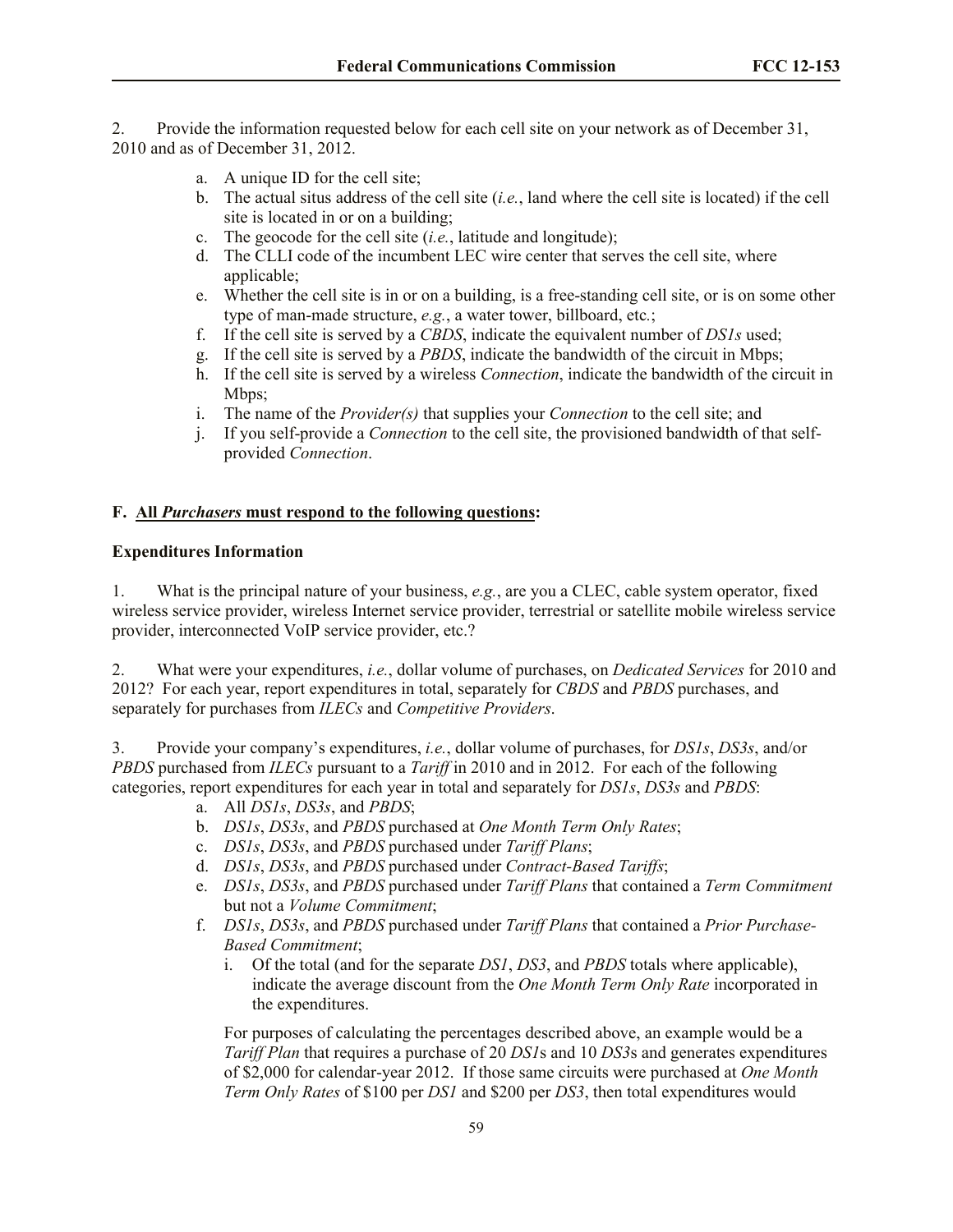instead be \$4,000. Since the *Tariff Plan* under this scenario generated 50% of the expenditures that would be generated from *One Month Term Only Rates*, the discount would be 50%.

- g. *DS1s*, *DS3s*, and *PBDS* purchased under *Contract-Based Tariffs* that contained a *Term Commitment* but not a *Volume Commitment*; and
- h. *DS1s*, *DS3s*, and *PBDS* purchased under *Contract-Based Tariffs* that contained a *Prior Purchase-Based Commitment*;
	- i. Of the total (and for the separate *DS1* and *DS3* totals if available), indicate the average discount from the *One Month Term Only Rate* incorporated in the expenditures.

An example of how to calculate this percentage can be found at question II.F.3.f.i.

4. What were your expenditures, *i.e.*, dollar volume of purchases, on *DS1s*, *DS3s*, and/or *PBDS* purchased from *Competitive Providers* pursuant to a *Tariff* in 2010 and in 2012? Report expenditures in total and separately for *DS1s*, *DS3s* and *PBDS*, as applicable, for the following categories for each year:

- a. All *DS1s*, *DS3s*, and *PBDS*;
- b. *DS1s*, *DS3s*, and *PBDS* purchased at *One Month Term Only Rates*;
- c. *DS1s*, *DS3s*, and *PBDS* purchased under *Tariffs* that contained a *Term Commitment* but not a *Volume Commitment*;
- d. *DS1s*, *DS3s*, and *PBDS* purchased under *Tariffs* that contained a *Prior Purchase-Based Commitment*;
	- i. Of the total (and for the separate *DS1*, *DS3*, and *PBDS* totals where applicable), indicate the average discount from the *One Month Term Only Rate* incorporated in the expenditures.

An example of how to calculate this percentage can be found at question II.F.3.f.i

5. What were your expenditures, *i.e.*, dollar volume of purchases, on *DS1s*, *DS3s*, and/or *PBDS* purchased from *ILECs* and *Competitive Providers* pursuant to an agreement (not a *Tariff*) in 2010 and in 2012? Report expenditures in total, separately for purchases from *ILECs* and *Competitive Providers*, and separately for *DS1s*, *DS3s* and *PBDS*, as applicable, for the following categories for each year:

- a. All *DS1s*, *DS3s*, and *PBDS*;
- b. *DS1s*, *DS3s*, and *PBDS* purchased at a non-discounted rate;
- c. *DS1s*, *DS3s*, and *PBDS* purchased under a non-tariffed agreement that contained a *Term Commitment* but not a *Volume Commitment*;
- d. *DS1s*, *DS3s*, and *PBDS* purchased under a non-tariffed agreement that contained a *Prior Purchase-Based Commitment*;
	- i. Of the total (and for the separate *DS1*, *DS3*, and *PBDS* totals where applicable), indicate the average discount from the non-discounted rate incorporated in the expenditures.

An example of how to calculate this percentage can be found at question II.F.3.f.i

6. What were your expenditures, *i.e.*, dollar volume of purchases, on *PBDS* purchased under a *Tariff* in 2010 and in 2012?

- a. Separately for purchases from *ILECs* and *Competitive Providers* for the following service bandwidth categories:
	- i. less than or equal to 1.5 Mbps;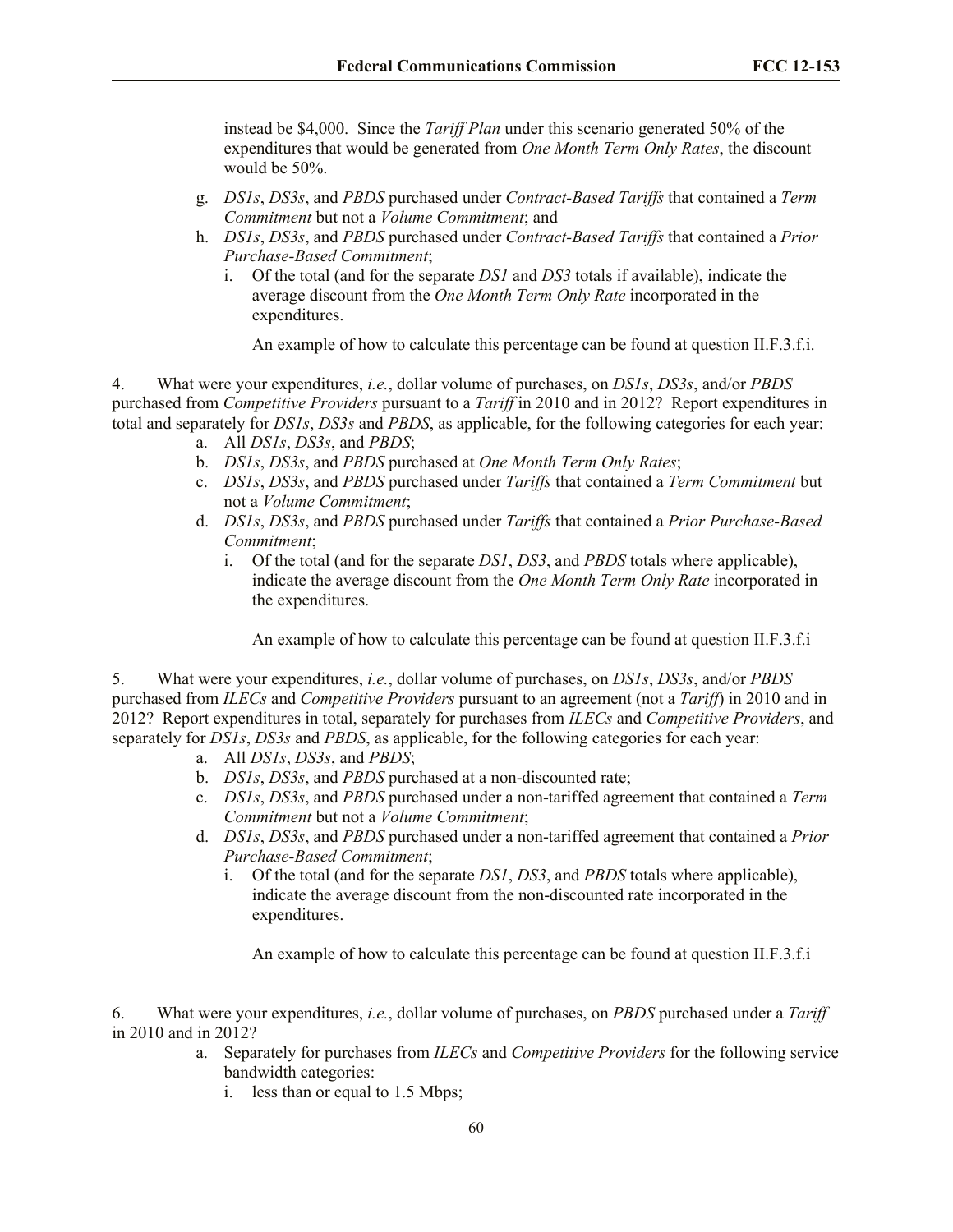- ii. greater than 1.5, but less than or equal to 50 Mbps;
- iii. greater than 50, but less than or equal to 100 Mbps;
- iv. greater than 100, but less than or equal to 1 Gbps; or
- v. greater than 1 Gbps.

7. What were your expenditures, *i.e.*, dollar volume of purchases, on non-tariffed *PBDS* in 2010 and in 2012?

- a. Separately for purchases from *ILECs* and *Competitive Providers* for the following service bandwidth categories:
	- i. less than or equal to 1.5 Mbps;
	- ii. greater than 1.5, but less than or equal to 50 Mbps;
	- iii. greater than 50, but less than or equal to 100 Mbps;
	- iv. greater than 100, but less than or equal to 1 Gbps; or
	- v. greater than 1 Gbps.

#### **Terms and Conditions Information**

8. Explain whether the terms and conditions of any contract to which you are a party for the purchase of *Dedicated Services* or the policies of any of your *Providers* constrain your ability to:

- a. Decrease your purchases from your current *Provider(s)*;
- b. Purchase services from another *Provider* currently operating in the geographic areas in which you purchase services;
- c. Purchase non-tariffed services, such as Ethernet services, from your current *Provider* of tariffed *DS1*, *DS3*, and/or *PBDS* services or from other *Providers* operating in the geographic areas in which you purchase tariffed services;
- d. Contract with companies that are considering entering the geographic areas in which you purchase tariffed services;
- e. Move circuits, for example, moving your *DS1* and/or *DS3 End-User Channel Terminations* to connect to another *Transport Provider*; or
- f. Obtain *Dedicated Services*.

Relevant terms and conditions, among others, may include: (a) early termination penalties; (b) shortfall provisions; (c) overlapping/supplemental discounts plans with different termination dates; (d) requirements to include all services, including new facilities, under a *Tariff Plan* or *Contract-Based Tariff*; or (e) requiring purchases in multiple geographic areas to obtain maximum discounts.

In your answer, highlight contracts with particularly onerous constraints by comparison with more typical contract provisions. Also, at a minimum, list: (a) the *Provider* and indicate whether the *Provider* is an *ILEC* or a *Competitive Provider*; (b) a description of the term or condition; (c) the geographic area in which the tariffed services are provided; (d) the name of the vendor providing the tariffed service; and (e) the specific *Tariff* number(s) and section(s), or if the policy at issue is recorded in documents other than *Tariffs*, list those documents and how you obtained them.

If you allege that a term, condition, or *Provider's* policy negatively affects your ability to obtain *Dedicated Services*, state whether you have brought a complaint to the Commission, a state commission or court about this issue and the outcome. If you have not brought a complaint, explain why not.

9. Explain your experience with changing *Transport Providers* between January 1, 2010 and December 31, 2012, describing whether and how it has impacted your ability to purchase *Dedicated Services.* Where appropriate, identify the *Provider(s)* in your responses below.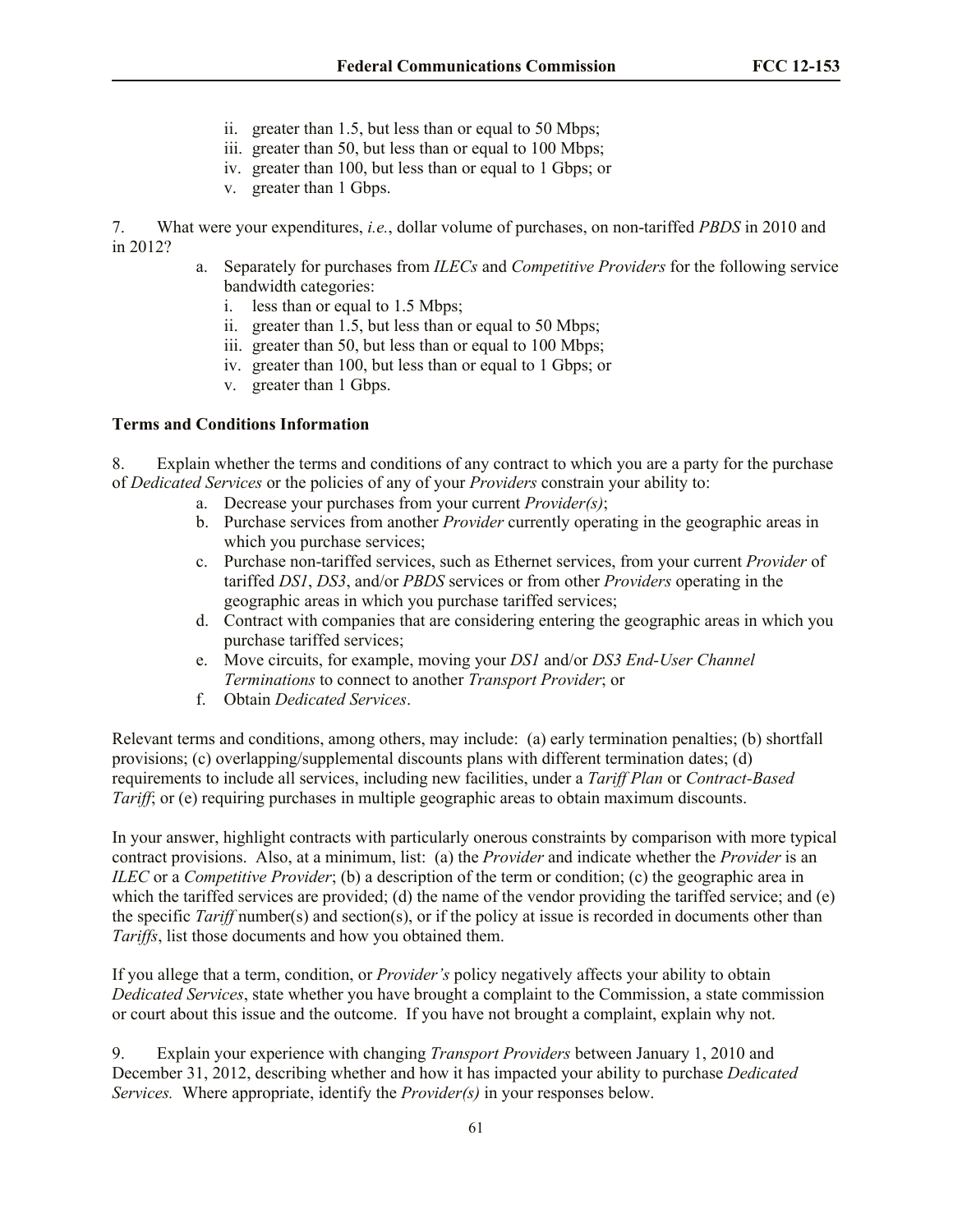- a. How many times did you change *Transport Providers* while keeping your *End User Channel Terminations* with an *ILEC* or *Competitive Provider*? An estimate of the number of circuits moved to a new *Transport Provider*, or the number of such changes requested for each year, is sufficient.
- b. What was the length of time, on average, it took for the *ILEC* or *Competitive Provider* to complete the process of connecting your last-mile *End-user Channel Terminations* to another *Transport Provider*? An estimate is sufficient.
- c. Were you given the opportunity to negotiate time lines on a case-by-case basis?
- d. How did connecting to a new *Transport Provider* impact the rate you paid for the *End User Channel Terminations* you continued to purchase from the *ILEC* or *Competitive Provider*?
- e. Did connecting to a new *Transport Provider* typically impact the rate you continued to pay for *Transport Service* from the incumbent *Provider* while the change in *Transport Providers* remained pending? If so, what was the average percentage change in rates? Did you ever pay a *One Month Term Only Rate* during that time?

10. Describe any circumstances since January 1, 2010, in which you have purchased circuits pursuant to a *Tariff*, solely for the purpose of meeting a *Volume Commitment* required for a discount or *Non-Rate Benefit* from your *Provider* (*i.e.*, you did not utilize the circuits). In your description, provide at least one example, which at a minimum, lists:

- a. The geographic area (*e.g.*, *MSA* or *Non-MSA)* in which you purchased the unnecessary circuits;
- b. The name of the *Provider* providing the circuits at issue;
- c. A description of the *Volume Commitment*;
- d. The *Tariff* and section number(s), if applicable, of the specific terms and conditions described;
- e. A comparison of the dollar amount of the unnecessary circuit(s) purchased versus the dollar amount of penalties your company would have had to pay had it not purchased and/or maintained the circuit(s), and a description of how that comparison was calculated.

11. For each year for the past five years, state the number of times and in what geographic area(s) you have switched from one *Provider* of *Dedicated Services* to another.

12. Explain the circumstances since January 1, 2010 under which you have paid *One Month Term Only Rates* for *DS1*, *DS3*, and/or *PBDS* services and the impact, if any, it had on your business and your customers. In your response, indicate any general rules you follow, if any, concerning the maximum number of circuits and maximum amount of time you will pay at *One Month Term Only Rates*, and your business rationale for any such rules.

13. Separately list all available *Tariffs* under which your company purchases *DS1s*, *DS3s*, and/or *PBDS* and provide the information requested below for each plan.

- a. This plan is a:
	- **□** *Tariff Plan* **□** *Contract-Based Tariff* (select one)
- b. Plan name:
- c. *Provider* name: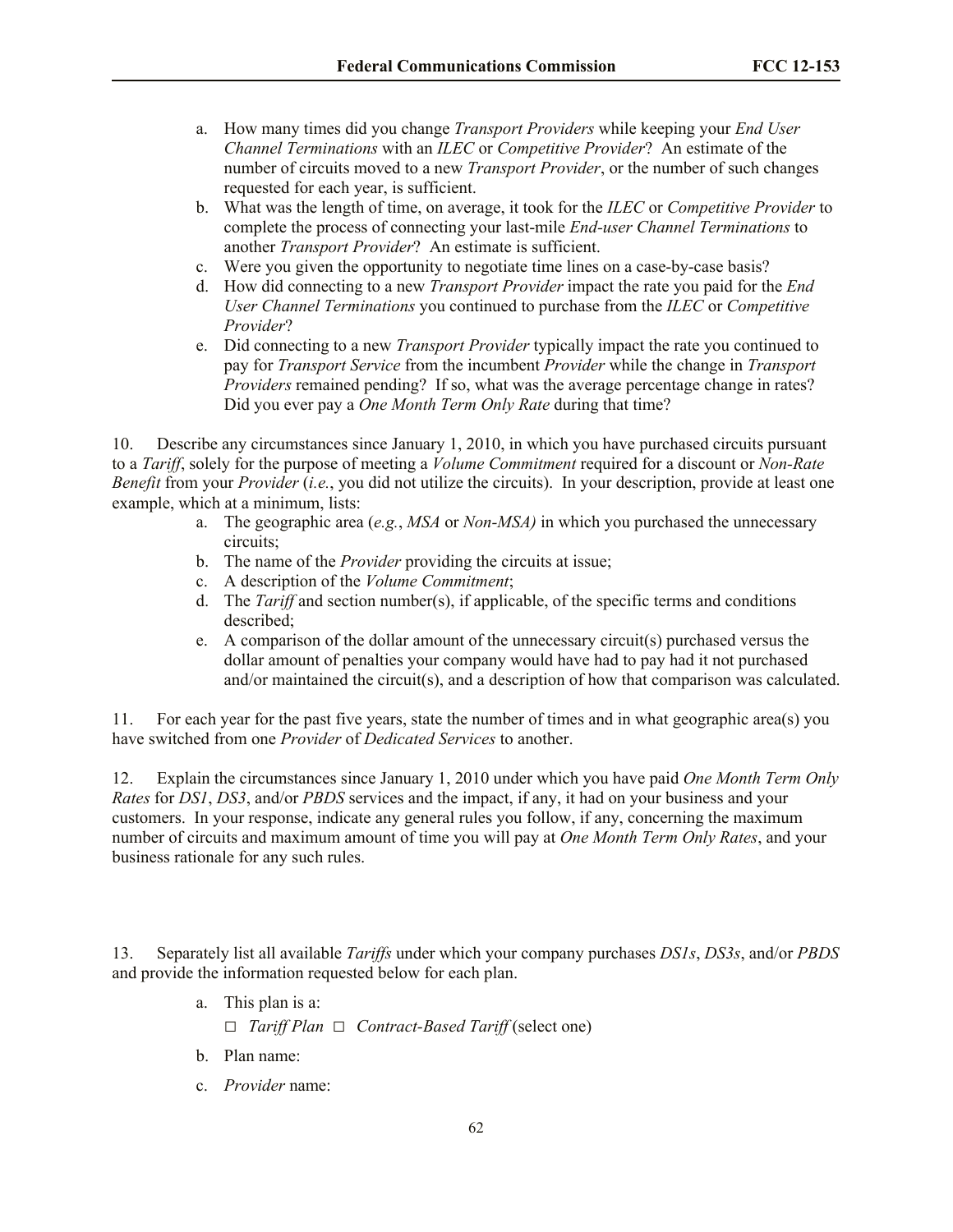- d. *Tariff* and Section Number(s):
- e. *Tariff* type:

**□** Interstate **□** Intrastate

- f. This plan contains:
	- **□** *Term Commitment(s)* **□** *Volume Commitment(s)*
	- **□** *Non-Rate Benefit* option(s) (select all that apply)
- g. If the plan contains *Non-Rate Benefits*, identify the *Non-Rate Benefits* that were relevant to your decision to purchase services under this plan.
- h. This plan can be applied to the purchase of: **□** *DS1* services **□** *DS3* services **□** *PBDS* **□** Other (select all that apply)
- i. In what geographic areas do you purchase *DS1s*, *DS3s*, and/or *PBDS* under this plan, *e.g.*, nationwide, a particular region of the country, certain states, certain *MSAs*, a particular study area?
- j. To receive a discount or *Non-Rate Benefit* under this plan, does your company make a *Prior Purchase-Based Commitment*?

**□** Yes **□** No

- k. If this is an *ILEC* plan, do *DS1* or *DS3* purchases your company makes outside the study area(s) of the *ILEC* (*e.g.*, purchases from an *Affiliated Company* of the *ILEC* that is providing out-of-region service as a CLEC) count towards meeting any *Volume Commitment* to receive a discount or *Non-Rate Benefit* under this plan?
	- **□** Yes **□** No **□** N/A (no *Volume Commitment*, not an *ILEC* plan)
	- i. If you answered yes, in what geographic areas outside the study area(s) of the *ILEC*, do you purchase these *DS1s* and/or *DS3s*?
	- ii. Of the geographic areas identified, in which of those areas would your company have purchased from a different *Provider*, if at all, had it not been for the discounts or *Non-Rate Benefits* received under this plan? In your response, indicate whether the *Provider* that you would have purchased from has *Connections* serving that geographic area.
- l. If this is an *ILEC* plan, do *DS1* and/or *DS3* purchases your company makes from the *ILEC* in price cap areas where the Commission has not granted the *ILEC* pricing flexibility count towards meeting any *Volume Commitment* to receive a discount or *Non-Rate Benefit* under this plan?
	- **□** Yes **□** No **□** N/A (no *Volume Commitment*, not an *ILEC* plan)
	- i. If you answered yes, then identify the price cap areas where you purchase *DS1s* and/or *DS3s* that count towards meeting any *Volume Commitment* to receive a discount or *Non-Rate Benefit* under this plan?
- m. If this is an *ILEC* plan, do *DS1* and/or *DS3* purchases your company makes from the *ILEC* in areas where the Commission has granted either *Phase I* or *Phase II Pricing Flexibility* count towards meeting any *Volume Commitment* to receive a discount or *Non-Rate Benefit* under this plan?
	- **□** Yes **□** No **□** N/A (no *Volume Commitment*, not an *ILEC* plan)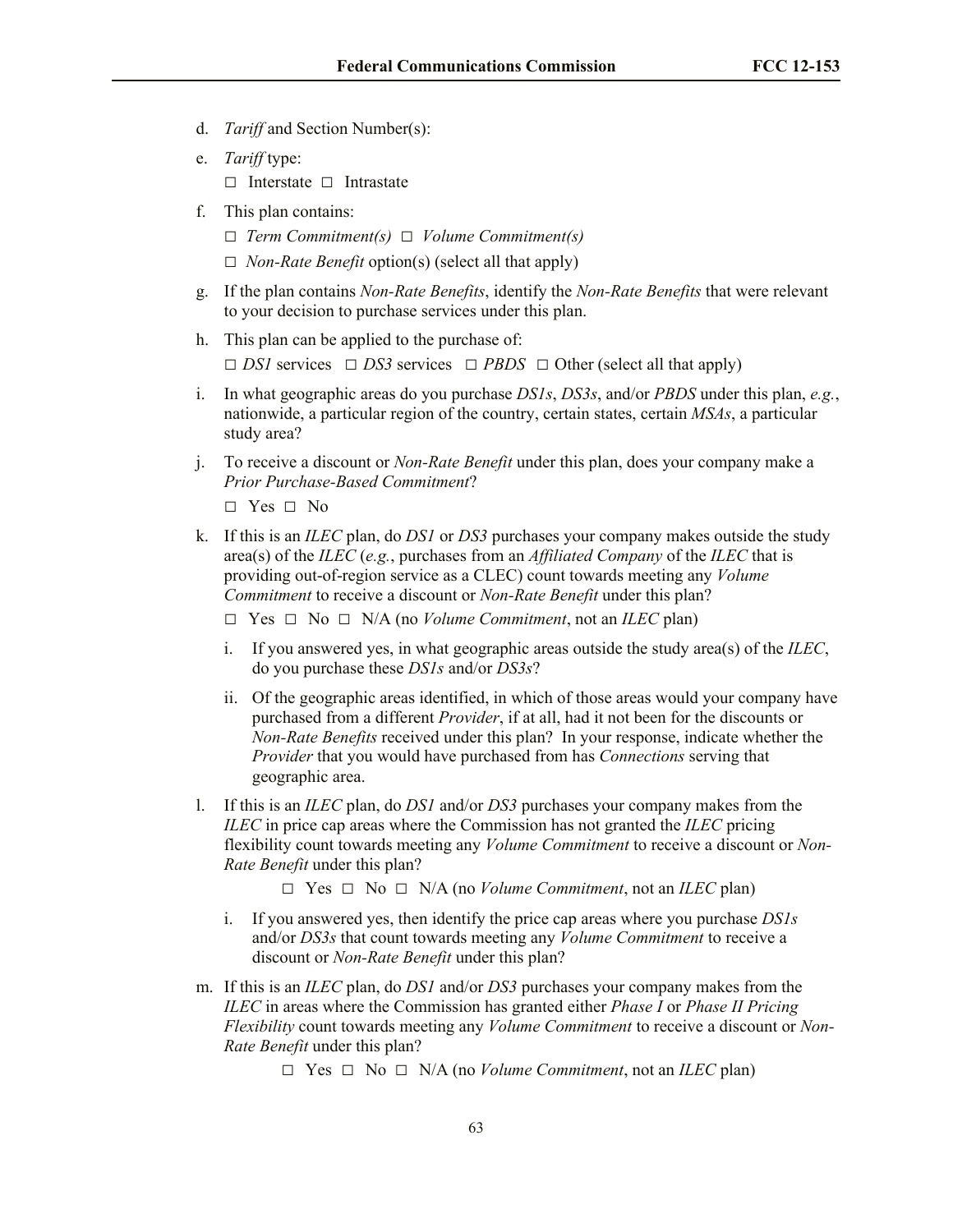- i. If you answered yes, in what geographic areas subject to pricing flexibility do you purchase *DS1s* and/or *DS3s* that count towards meeting any *Volume Commitment* to receive a discount or *Non-Rate Benefit* under this plan?
- ii. Of the geographic areas identified, in which of those areas would your company have purchased from a different *Provider*, if at all, had it not been for the requirements of the *Tariff Plan*? In your response, indicate whether the *Provider* that you would have purchased from has *Connections* serving that geographic area.
- n. If this is an *ILEC* plan, do non-tariffed *PBDS* purchases you make from this *ILEC* count towards meeting any *Volume Commitment* to receive a discount or *Non-Rate Benefit* under this plan?
	- **□** Yes **□** No **□** N/A (no *Volume Commitment*, not an *ILEC* plan)
	- i. If you answered yes, in what geographic areas do you purchase non-tariffed *PBDS*  that counts towards meeting any *Volume Commitment* to receive a discount or *Non-Rate Benefit* under this plan.
	- ii. Of the geographic areas identified, in which of those areas would your company have purchased *PBDS* from a different *Provider*, if at all, had it not been for the requirements of the plan? In your response, indicate whether the *Provider* that you would have purchased from has *Connections* serving that geographic area.
- o. If this is an *ILEC* plan, do purchases you make for services other than *DS1s, DS3s,* and *PBDS* from this *ILEC* count towards meeting any *Volume Commitment* to receive a discount or *Non-Rate Benefit* under this plan?
	- **□** Yes **□** No **□** N/A (no *Volume Commitment*, not an *ILEC* plan)
	- i. If you answered yes, identify the other services purchased and the geographic areas where you purchase these services that count towards meeting any *Volume Commitment* to receive a discount or *Non-Rate Benefit* under this plan.
	- ii. Of the geographic areas identified, in which of those areas would your company have purchased those other services from a different *Provider*, had it not been for the requirements of the plan? In your response, indicate whether the *Provider* that you would have purchased from has *Connections* serving that geographic area.
- p. Is the discount or *Non-Rate Benefit* available under this plan conditioned on the customer limiting its purchase of *UNEs*, *e.g.*, the customer must keep its purchase of *UNEs* below a certain percentage of the customer's total spend? If yes, then provide additional details about the condition.

14. Do you have any non-tariffed agreement with an *ILEC* that, directly or indirectly, provides a discount or a *Non-Rate Benefit* on the purchase of tariffed *DS1*, *DS3*, and/or *PBDS* services, restricts your ability to obtain *UNEs*, or negatively affects your ability to purchase *Dedicated Services*?

- **□** Yes **□** No
- a. If so, identify each agreement below, including the parties to the agreement, the effective date, and a summary of the relevant provisions.

### **G. Non-***Providers* **and Non-***Purchasers* **instructed to respond to this data collection must respond to the following:**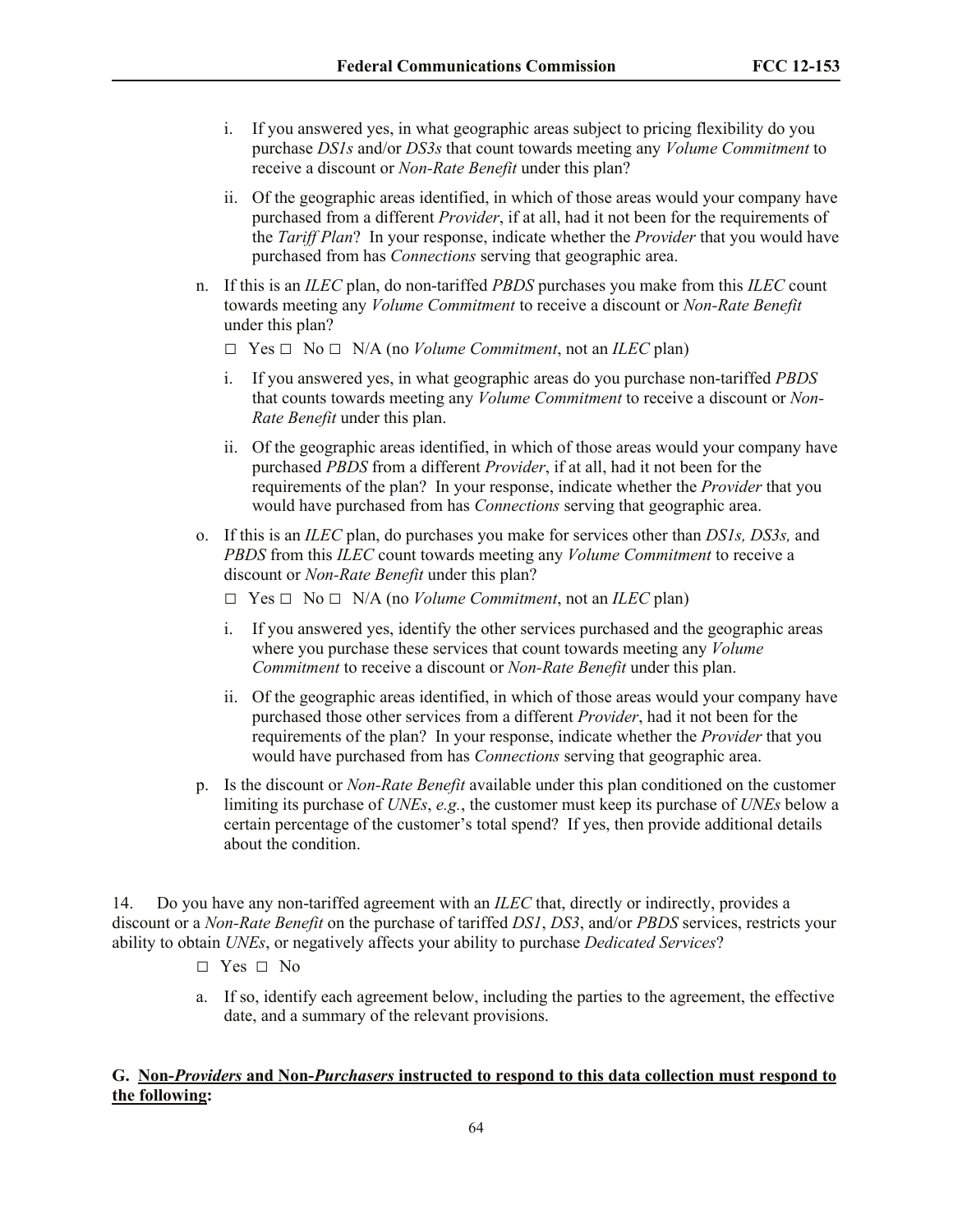1. If you must respond to this data collection because you filed the FCC Form 477 in 2012 to report the provision of "broadband connections to end user locations" but are not (a) a *Provider* or a *Purchaser* as defined in this data collection or (b) an entity that provides *Best Efforts Business Broadband Internet Access Services*, then indicate as such below and complete the certification accompanying this data collection.

**□** I am not a *Provider*.

**□** I am not a *Purchaser*.

**□** I do not provide *Best Efforts Business Broadband Internet Access Services*.

(select all that apply)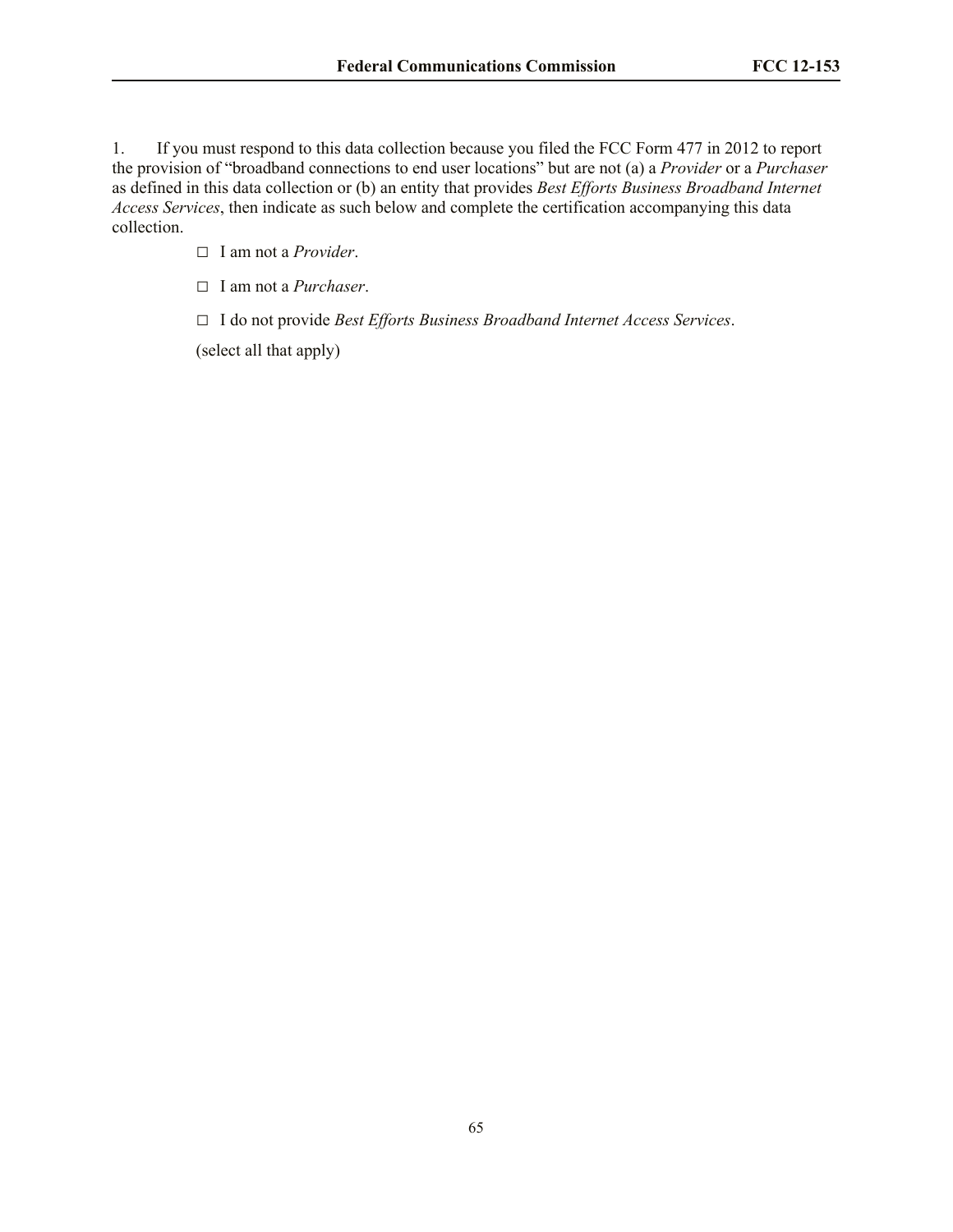# **CERTIFICATION**

I have examined the response and certify that, to the best of my knowledge, all statements of fact, data, and information contained therein are true and correct.

Signature: \_\_\_\_\_\_\_\_\_\_\_\_\_\_\_\_\_\_\_\_\_\_\_\_\_

Printed Name:

Title: \_\_\_\_\_\_\_\_\_\_\_\_\_\_\_\_\_\_\_\_\_\_\_\_\_\_\_\_\_

Date:  $\frac{1}{\sqrt{1-\frac{1}{2}}\cdot\frac{1}{\sqrt{1-\frac{1}{2}}}}$ 

l

\* Respondents are reminded that failure to comply with these data reporting requirements may subject them to monetary forfeitures of up to \$150,000 for each violation or each day of a continuing violation, up to a maximum of \$1,500,000 for any single act or failure to act that is a continuing violation.<sup>11</sup> False statements or misrepresentations to the Commission may be punishable by fine or imprisonment under Title 18 of the U.S. Code.

<sup>&</sup>lt;sup>11</sup> 47 U.S.C. § 503(b)(2); 47 C.F.R. § 1.80(b); *Amendment of Section 1.80(b) of the Commission's Rules, Adjustment of Forfeiture Maxima to Reflect Inflation*, Order, 23 FCC Rcd 9845 (2008).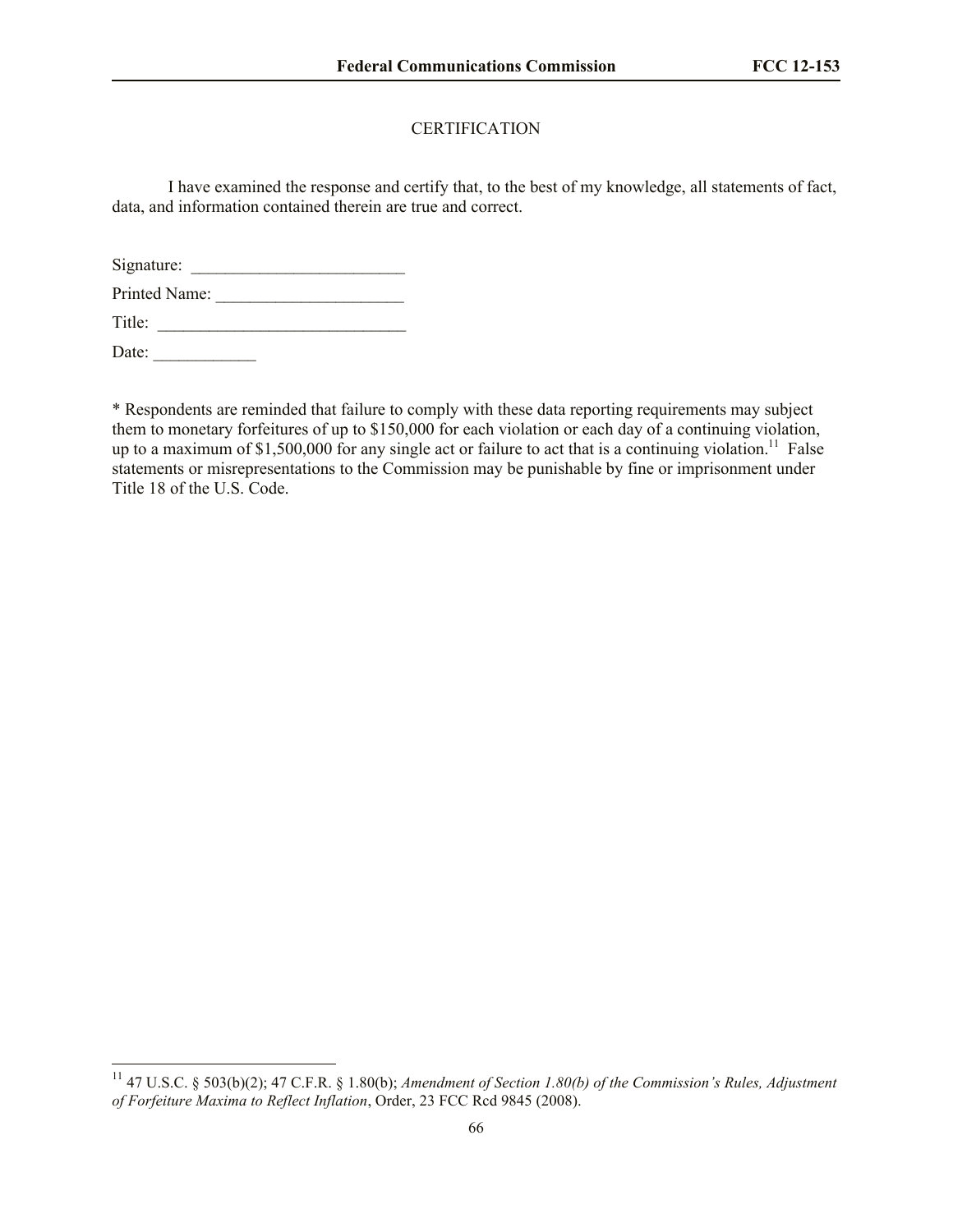## **APPENDIX B**

### **Final Regulatory Flexibility Analysis**

1. As required by the Regulatory Flexibility Act of 1980  $(RFA)$ , as amended, Initial Regulatory Flexibility analyses (IRFAs) were incorporated in the *Special Access NPRM* for this proceeding.<sup>2</sup> The Commission sought written public comment on the proposals in the *Special Access NPRM*, including comment on the IRFA. Comments received are discussed below. This present Final Regulatory Flexibility Analysis (FRFA) conforms to the RFA.

## **A. Need for, and Objectives of, the Order**

2. In 2005, the Commission initiated this proceeding as a broad examination of what regulatory framework to apply to price cap local exchange carriers' (LECs) interstate special access services following the expiration of the CALLS plan,<sup>3</sup> including whether to maintain or modify the Commission's pricing flexibility rules.<sup>4</sup> Moreover, the NPRM sought to examine whether the available marketplace data supported maintaining, modifying, or repealing these rules.<sup>5</sup> In this Report and Order, the Commission continues the process of reviewing our special access rules to ensure that they reflect the state of competition today and promote competition, investment, and access to dedicated communications services businesses across the country rely on every day to deliver their products and services to American consumers. Specifically, the Commission initiates a comprehensive data collection and seeks comment on a proposal to use the data to evaluate competition in the market for special access services.

3. In this Report and Order, we require providers and purchasers of special access service and certain other services—including best efforts business broadband Internet access services— as well as entities that provide certain other services, to submit data, information and documents to allow the Commission to conduct a comprehensive evaluation of competition in the special access market. The data, information, and documents required fall into five general categories: market structure; pricing;

4 *Special Access NPRM,* 20 FCC Rcd at 1995, para. 1.

<sup>&</sup>lt;sup>1</sup> 5 U.S.C. § 603. The RFA, 5 U.S.C. §§ 601-612, has been amended by the Contract With America Advancement Act of 1996, Pub. L. No. 104-121, 110 Stat. 847 (1996) (CWAAA). Title II of the CWAAA is the Small Business Regulatory Enforcement Fairness Act of 1996 (SBREFA).

<sup>2</sup> *Special Access Rates for Price Cap Local Exchange Carriers*, WC Docket No. 05-25, *AT&T Corp. Petition for Rulemaking to Reform Regulation of Incumbent Local Exchange Carrier Rates for Interstate Special Access Services,* RM-10593, Order and Notice of Proposed Rulemaking, 20 FCC Rcd 1994, 2037-40, paras. 134-146 (2005) (*Special Access NPRM*).

 $3$  The CALLS plan was a five-year interim, industry-proposed regime designed to move towards a more marketbased approach to rate setting. *See Access Charge Reform*, CC Docket No. 96-262; *Price Cap Performance Review for Local Exchange Carriers*, CC Docket No. 94-1; *Low-Volume Long-Distance Users*, CC Docket No. 99-249; *Federal-State Joint Board on Universal Service*, CC Docket No. 96-45, Sixth Report and Order in CC Docket Nos. 96-262 and 94-1, Report and Order in CC Docket No. 99-249, Eleventh Report and Order in CC Docket No. 96-45, 15 FCC Rcd 12962, 12965, 12977-79, paras. 4, 36-42 (2000) (*CALLS Order*), *aff'd in part, rev'd in part, and remanded in part, Tex. Office of Pub. Util. Counsel v. FCC*, 265 F.3d 313 (5th Cir. 2001), *cert. denied, Nat'l Ass'n of State Util. Consumer Advocates v. FCC*, 535 U.S. 986 (2002), *on remand, Access Charge Reform*, CC Docket Nos. 96-262, 94-1, 99-249, 96-45, Order on Remand, 18 FCC Rcd 14976 (2003).

 $<sup>5</sup>$  *Id.* at 1996-97, para. 5. The Commission noted its commitment to re-examine periodically rules that were adopted</sup> on the basis of predictive judgments to evaluate whether those judgments are, in fact, corroborated by marketplace developments. Accordingly, the Commission sought data and comments on whether actual marketplace developments supported the predictive judgments used to support the special access pricing flexibility rules. *Id.*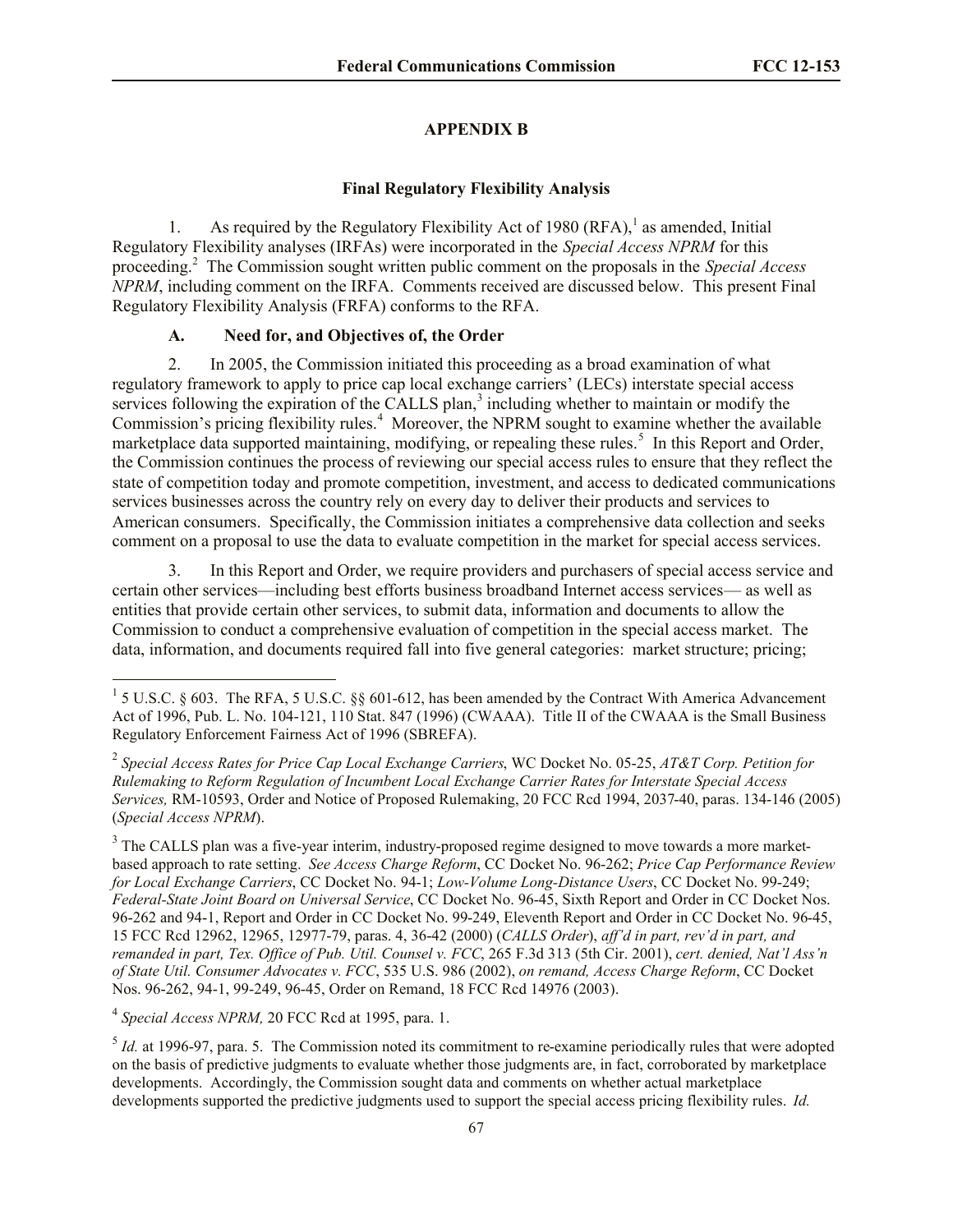demand (*i.e.*, observed sales and purchases); terms and conditions; and competition and pricing decisions. We will collect the majority of the data for calendar years 2010 and 2012.

# **B. Summary of Significant Issues Raised by Public Comments in Response to the IRFA**

4. The Office of Advocacy of the U.S. Small Business Administration (SBA) filed reply comments to the *Notice of Proposed Rulemaking* and the Initial Regulatory Flexibility Act Analysis (IRFA).<sup>6</sup> The SBA asserts that the Commission's IRFA did not consider the effect of new special access rules on small competitive carriers and urged the Commission to do so.<sup>7</sup> SBA contended that because the Commission's 2005 Triennial Review Remand Order (TRRO) required both large and small competitive carriers to purchase special access services instead of UNEs in many metropolitan markets, the Commission should consider the impact that changes in special access prices would have on small competitive carriers.<sup>8</sup> SBA suggested a number of potential alternatives to special access pricing regulation that it asserted might minimize the impact on small competitive carriers.<sup>9</sup> No other comments were filed in response to the IRFA.

# **C. Description and Estimate of the Number of Small Entities to which the Proposed Rules will Apply.**

5. The RFA directs agencies to provide a description of, and where feasible, an estimate of the number of small entities that may be affected by the proposed rules, if adopted.<sup>10</sup> The RFA generally defines the term "small entity" as having the same meaning as the terms "small business," "small organization," and "small governmental jurisdiction."<sup>11</sup> In addition, the term "small business" has the same meaning as the term "small-business concern" under the Small Business Act.<sup>12</sup> A "small-business concern" is one which: (1) is independently owned and operated; (2) is not dominant in its field of operation; and (3) satisfies any additional criteria established by the SBA.<sup>13</sup>

6. **Small Businesses**. Nationwide, there are a total of approximately 27.5 million small businesses, according to the SBA.<sup>14</sup>

7. **Wired Telecommunications Carriers**. The SBA has developed a small business size

l

8 *Id.* at 6.

 $\frac{9}{9}$  *Id.* at 6-9 (discussing use of a forward-looking cost model to set price caps; allowing downward pricing flexibility; "revisiting" cost studies to establish a new rate of return; imposing restrictions on bundling; restricting carriers from making discounts conditional on previous purchase levels; restricting the length of term commitments; and restricting carriers' ability to award discounts based on customers' terminating their services with competing carriers).

<sup>10</sup> *See* 5 U.S.C. § 603(b)(3).

<sup>11</sup> *See id*. § 601(6).

<sup>12</sup> *See id.* § 601(3) (incorporating by reference the definition of "small-business concern" in the Small Business Act, 15 U.S.C. § 632). Pursuant to 5 U.S.C. § 601(3), the statutory definition of small business applies "unless an agency, after consultation with the Office of Advocacy of the Small Business Administration and after opportunity for public comment, establishes one or more definitions of such term which are appropriate to the activities of the agency and publishes such definition(s) in the Federal Register."

<sup>13</sup> *See* 15 U.S.C. § 632.

<sup>14</sup> *See* SBA, Office of Advocacy, "FAQs," *available at* http://www.sba.gov/sites/default/files/sbfaq.pdf (last visited Dec. 17, 2012).

 $6$  SBA 2005 NPRM IRFA Reply.

<sup>7</sup> *Id*. at 4.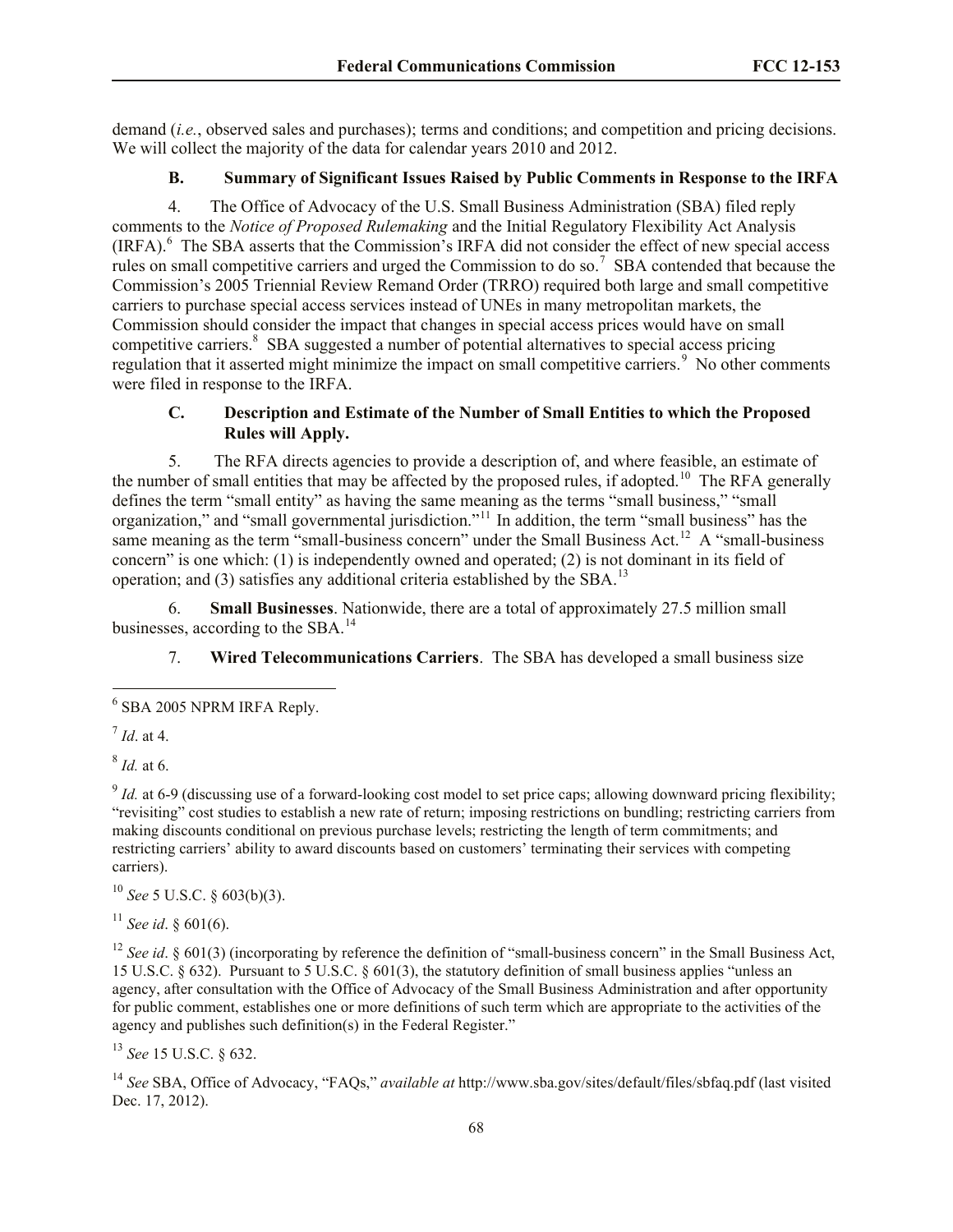standard for Wired Telecommunications Carriers, which consists of all such companies having 1,500 or fewer employees.<sup>15</sup> According to Census Bureau data for 2007, there were 3,188 firms in this category, total, that operated for the entire year.<sup>16</sup> Of this total, 3144 firms had employment of 999 or fewer employees, and 44 firms had employment of 1000 employees or more.<sup>17</sup> Thus, under this size standard, the majority of firms can be considered small.

8. **Local Exchange Carriers (LECs)**. Neither the Commission nor the SBA has developed a size standard for small businesses specifically applicable to local exchange services. The closest applicable size standard under SBA rules is for Wired Telecommunications Carriers. Under that size standard, such a business is small if it has 1,500 or fewer employees.<sup>18</sup> According to Commission data, 1,307 carriers reported that they were incumbent local exchange service providers.<sup>19</sup> Of these 1,307 carriers, an estimated 1,006 have 1,500 or fewer employees and 301 have more than 1,500 employees.<sup>20</sup> Consequently, the Commission estimates that most providers of local exchange service are small entities that may be affected by the rules and policies proposed in the Order.

9. **Incumbent Local Exchange Carriers (incumbent LECs)**.Neither the Commission nor the SBA has developed a size standard for small businesses specifically applicable to incumbent local exchange services. The closest applicable size standard under SBA rules is for Wired Telecommunications Carriers. Under that size standard, such a business is small if it has 1,500 or fewer employees.<sup>21</sup> According to Commission data, 1,307 carriers reported that they were incumbent local exchange service providers.<sup>22</sup> Of these 1,307 carriers, an estimated 1,006 have 1,500 or fewer employees and 301 have more than  $1,500$  employees.<sup>23</sup> Consequently, the Commission estimates that most providers of incumbent local exchange service are small businesses that may be affected by rules adopted pursuant to the Order.

10. We have included small incumbent LECs in this present RFA analysis. As noted above, a "small business" under the RFA is one that, *inter alia*, meets the pertinent small business size standard (e.g*.*, a telephone communications business having 1,500 or fewer employees), and "is not dominant in its field of operation."<sup>24</sup> The SBA's Office of Advocacy contends that, for RFA purposes, small incumbent LECs are not dominant in their field of operation because any such dominance is not "national" in scope.<sup>25</sup> We have therefore included small incumbent LECs in this RFA analysis, although we emphasize

l

<sup>18</sup> 13 C.F.R. § 121.201, NAICS code 517110.

<sup>19</sup> *See Trends in Telephone Service*, Federal Communications Commission, Wireline Competition Bureau, Industry Analysis and Technology Division at Table 5.3 (Sept. 2010) (*Trends in Telephone Service*).

<sup>20</sup> *See id*.

<sup>21</sup> *See* 13 C.F.R. § 121.201, NAICS code 517110.

<sup>22</sup> *See Trends in Telephone Service* at Table 5.3.

<sup>23</sup> *See id*.

<sup>24</sup> 5 U.S.C. § 601(3) (RFA); *see also* 15 U.S.C. § 632 (Small Business Act) .

<sup>25</sup> See Letter from Jere W. Glover, Chief Counsel for Advocacy, SBA, to William E. Kennard, Chairman, FCC (May 27, 1999). The Small Business Act contains a definition of "small business concern," which the RFA incorporates into its own definition of "small business." *See* 15 U.S.C. § 632(a); *see also* 5 U.S.C. § 601(3). SBA regulations

<sup>&</sup>lt;sup>15</sup> 13 C.F.R. § 121.201, NAICS code 517110.

<sup>&</sup>lt;sup>16</sup> U.S. Census Bureau, 2007 Economic Census, Subject Series: Information, Table 5, "Establishment and Firm Size: Employment Size of Firms for the United States: 2007 NAICS Code 517110" (issued Nov. 2010).

<sup>17</sup> *See id*.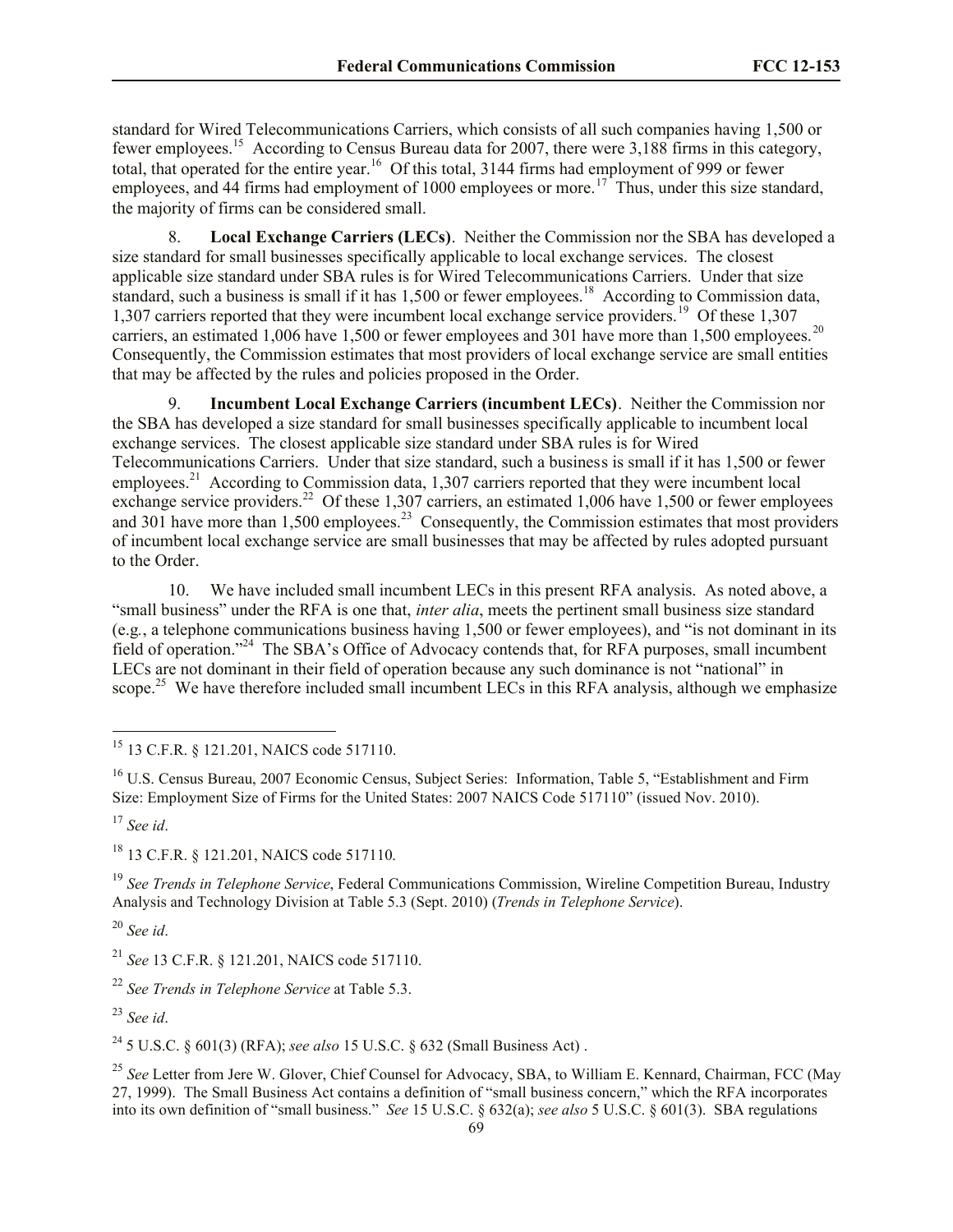that this RFA action has no effect on Commission analyses and determinations in other, non-RFA contexts.

11. **Competitive Local Exchange Carriers (competitive LECs), Competitive Access Providers (CAPs), Shared-Tenant Service Providers, and Other Local Service Providers**. Neither the Commission nor the SBA has developed a small business size standard specifically for these service providers. The appropriate size standard under SBA rules is for the category Wired Telecommunications Carriers. Under that size standard, such a business is small if it has  $1,500$  or fewer employees.<sup>26</sup> According to Commission data, 1,442 carriers reported that they were engaged in the provision of either competitive local exchange services or competitive access provider services.<sup>27</sup> Of these 1,442 carriers, an estimated 1,256 have 1,500 or fewer employees and 186 have more than 1,500 employees.<sup>28</sup> In addition, 17 carriers have reported that they are Shared-Tenant Service Providers, and all 17 are estimated to have 1,500 or fewer employees.<sup>29</sup> In addition, 72 carriers have reported that they are Other Local Service Providers.<sup>30</sup> Of the 72, seventy have 1,500 or fewer employees and two have more than 1,500 employees.<sup>31</sup> Consequently, the Commission estimates that most providers of competitive local exchange service, competitive access providers, Shared-Tenant Service Providers, and Other Local Service Providers are small entities that may be affected by rules adopted pursuant to the Order.

12. **Interexchange Carriers (IXCs)**. Neither the Commission nor the SBA has developed a size standard for small businesses specifically applicable to interexchange services. The closest applicable size standard under SBA rules is for Wired Telecommunications Carriers. Under that size standard, such a business is small if it has 1,500 or fewer employees.<sup>32</sup> According to Commission data, 359 companies reported that their primary telecommunications service activity was the provision of interexchange services.<sup>33</sup> Of these 359 companies, an estimated 317 have 1,500 or fewer employees and 42 have more than 1,500 employees.<sup>34</sup> Consequently, the Commission estimates that the majority of interexchange service providers are small entities that may be affected by rules adopted pursuant to the Order.

13. **Prepaid Calling Card Providers**. Neither the Commission nor the SBA has developed a small business size standard specifically for prepaid calling card providers. The appropriate size standard under SBA rules is for the category Telecommunications Resellers. Under that size standard, such a business is small if it has  $1,500$  or fewer employees.<sup>35</sup> According to Commission data, 193 carriers have reported that they are engaged in the provision of prepaid calling cards.<sup>36</sup> Of these, an estimated all 193 l

interpret "small business concern" to include the concept of dominance on a national basis. *See* 13 C.F.R. § 121.102(b).

<sup>26</sup> *See* 13 C.F.R. § 121.201, NAICS code 517110.

<sup>27</sup> *See Trends in Telephone Service* at Table 5.3.

<sup>28</sup> *See id.*

<sup>29</sup> *See id*.

<sup>30</sup> *See id*.

<sup>31</sup> *See id*.

<sup>32</sup> *See* 13 C.F.R. § 121.201, NAICS code 517110.

<sup>33</sup> *See Trends in Telephone Service* at Table 5.3.

<sup>34</sup> *See id.*

<sup>35</sup> *See* 13 C.F.R. § 121.201, NAICS code 517911.

<sup>36</sup> *See Trends in Telephone Service* at Table 5.3.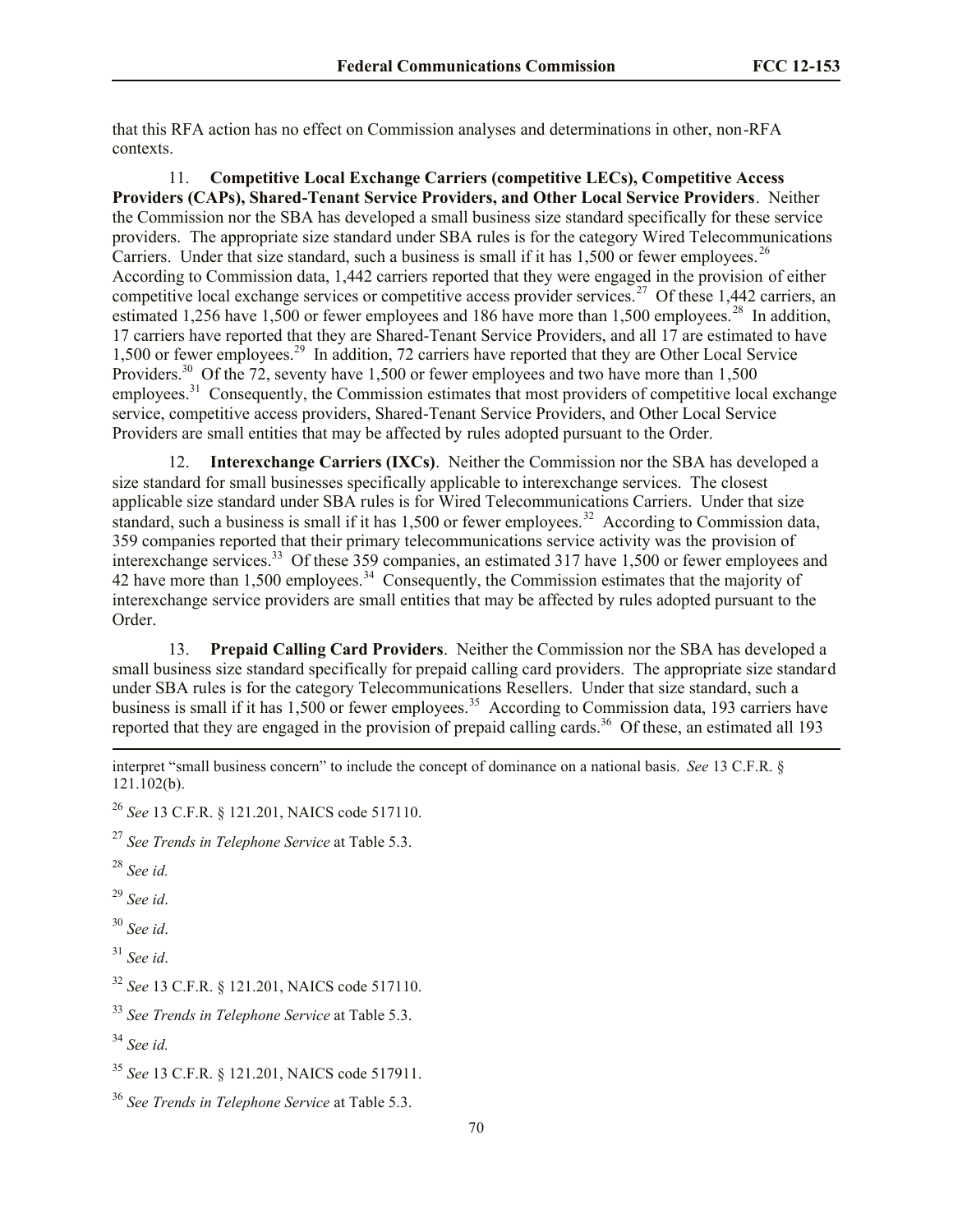have 1,500 or fewer employees and none have more than 1,500 employees.<sup>37</sup> Consequently, the Commission estimates that the majority of prepaid calling card providers are small entities that may be affected by rules adopted pursuant to the Order.

14. **Local Resellers***.* The SBA has developed a small business size standard for the category of Telecommunications Resellers. Under that size standard, such a business is small if it has 1,500 or fewer employees.<sup>38</sup> According to Commission data, 213 carriers have reported that they are engaged in the provision of local resale services.<sup>39</sup> Of these, an estimated 211 have 1,500 or fewer employees and two have more than 1,500 employees.<sup>40</sup> Consequently, the Commission estimates that the majority of local resellers are small entities that may be affected by rules adopted pursuant to the Order.

15. **Toll Resellers***.* The SBA has developed a small business size standard for the category of Telecommunications Resellers. Under that size standard, such a business is small if it has 1,500 or fewer employees.<sup>41</sup> According to Commission data, 881 carriers have reported that they are engaged in the provision of toll resale services.<sup>42</sup> Of these, an estimated 857 have 1,500 or fewer employees and 24 have more than  $1,500$  employees.<sup>43</sup> Consequently, the Commission estimates that the majority of toll resellers are small entities that may be affected by rules adopted pursuant to the Order.

16. **Other Toll Carriers**. Neither the Commission nor the SBA has developed a size standard for small businesses specifically applicable to Other Toll Carriers. This category includes toll carriers that do not fall within the categories of interexchange carriers, operator service providers, prepaid calling card providers, satellite service carriers, or toll resellers. The closest applicable size standard under SBA rules is for Wired Telecommunications Carriers. Under that size standard, such a business is small if it has 1,500 or fewer employees.<sup>44</sup> According to Commission data, 284 companies reported that their primary telecommunications service activity was the provision of other toll carriage.<sup>45</sup> Of these, an estimated 279 have 1,500 or fewer employees and five have more than 1,500 employees.<sup>46</sup> Consequently, the Commission estimates that most Other Toll Carriers are small entities that may be affected by the rules and policies adopted pursuant to the Order.

17. **800 and 800-Like Service Subscribers.**<sup>47</sup> Neither the Commission nor the SBA has developed a small business size standard specifically for 800 and 800-like service (toll free) subscribers. The appropriate size standard under SBA rules is for the category Telecommunications Resellers. Under that size standard, such a business is small if it has  $1,500$  or fewer employees.<sup>48</sup> The most reliable source of information regarding the number of these service subscribers appears to be data the Commission

l

<sup>37</sup> *See id*.

<sup>38</sup> *See* 13 C.F.R. § 121.201, NAICS code 517911.

<sup>39</sup> *See Trends in Telephone Service* at Table 5.3.

<sup>40</sup> *See id*.

<sup>41</sup> *See* 13 C.F.R. § 121.201, NAICS code 517911.

<sup>42</sup> *See Trends in Telephone Service* at Table 5.3.

<sup>43</sup> *See id*.

<sup>44</sup> *See* 13 C.F.R. § 121.201, NAICS code 517110.

<sup>45</sup> *See Trends in Telephone Service* at Table 5.3.

<sup>46</sup> *See id*.

 $47$  We include all toll-free number subscribers in this category, including those for 888 numbers.

<sup>48</sup> *See* 13 C.F.R. § 121.201, NAICS code 517911.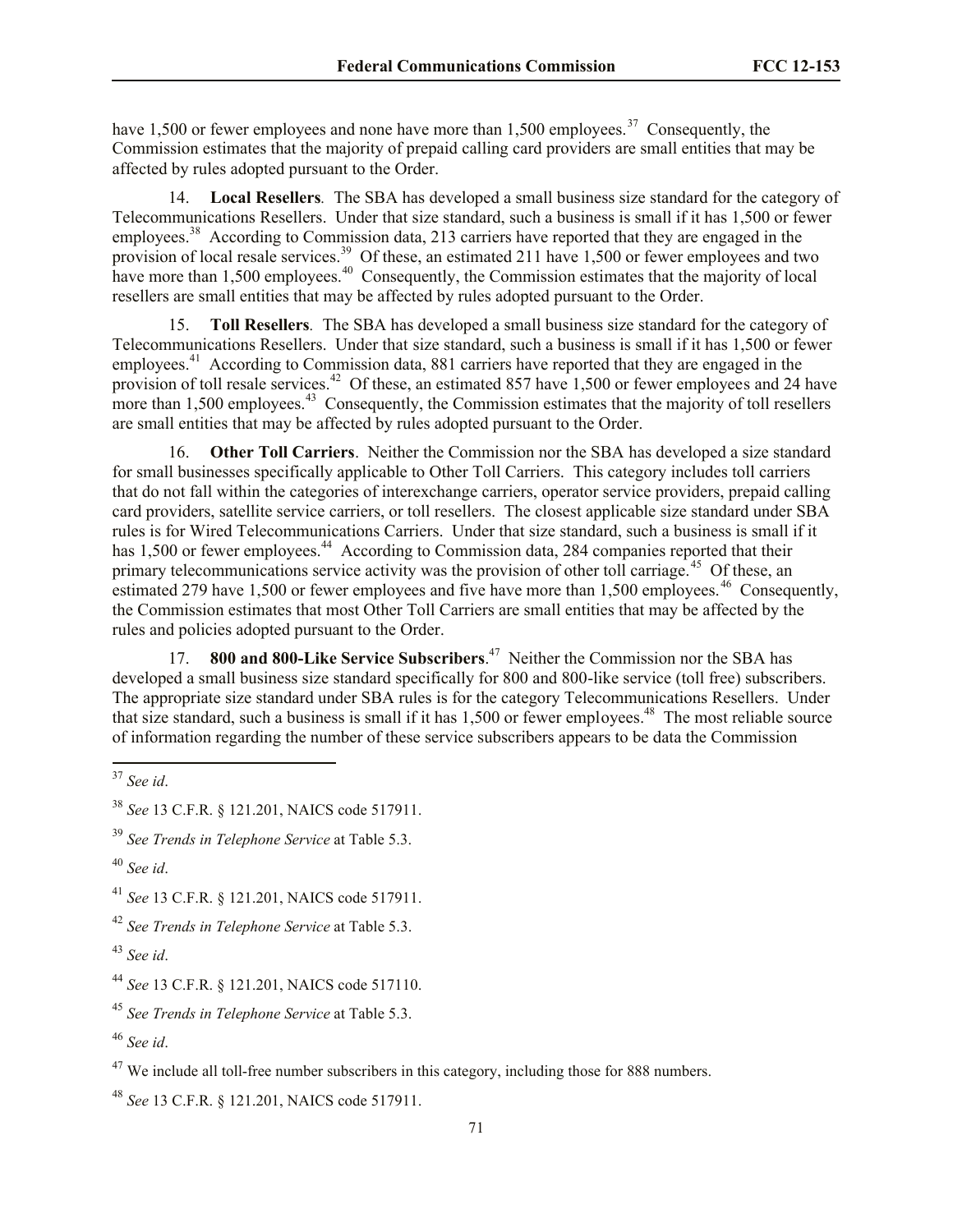collects on the 800, 888, 877, and 866 numbers in use.<sup>49</sup> According to our data, as of September 2009, the number of 800 numbers assigned was 7,860,000; the number of 888 numbers assigned was 5,588,687; the number of 877 numbers assigned was 4,721,866; and the number of 866 numbers assigned was 7,867,736.<sup>50</sup> We do not have data specifying the number of these subscribers that are not independently owned and operated or have more than 1,500 employees, and thus are unable at this time to estimate with greater precision the number of toll free subscribers that would qualify as small businesses under the SBA size standard. Consequently, we estimate that there are 7,860,000 or fewer small entity 800 subscribers; 5,588,687 or fewer small entity 888 subscribers; 4,721,866 or fewer small entity 877 subscribers; and 7,867,736 or fewer small entity 866 subscribers.

18. **Wireless Telecommunications Carriers (except Satellite)**. Since 2007, the SBA has recognized wireless firms within this new, broad, economic census category.<sup>51</sup> Prior to that time, such firms were within the now-superseded categories of Paging and Cellular and Other Wireless Telecommunications.<sup>52</sup> Under the present and prior categories, the SBA has deemed a wireless business to be small if it has 1,500 or fewer employees.<sup>53</sup> For this category, census data for 2007 show that there were 1,383 firms that operated for the entire year.<sup>54</sup> Of this total, 1,368 firms had employment of 999 or fewer employees and 15 had employment of 1000 employees or more.<sup>55</sup> Similarly, according to Commission data, 413 carriers reported that they were engaged in the provision of wireless telephony, including cellular service, Personal Communications Service (PCS), and Specialized Mobile Radio (SMR) Telephony services.<sup>56</sup> Of these, an estimated 261 have 1,500 or fewer employees and 152 have more than 1,500 employees.<sup>57</sup> Consequently, the Commission estimates that approximately half or more of these firms can be considered small. Thus, using available data, we estimate that the majority of wireless firms can be considered small.

19. **Broadband Personal Communications Service***.* The broadband personal communications service (PCS) spectrum is divided into six frequency blocks designated A through F, and the Commission has held auctions for each block. The Commission defined "small entity" for Blocks C and F as an entity that has average gross revenues of \$40 million or less in the three previous calendar years.<sup>58</sup> For Block F, an additional classification for "very small business" was added and is defined as an

l

<sup>51</sup> *See* 13 C.F.R. § 121.201, NAICS code 517210.

<sup>52</sup> U.S. Census Bureau, 2007, 517210 Wireless Telecommunications Carriers (except satellite), http://www.census.gov/eos/www/naics/ (last visited Dec. 17, 2012).

<sup>53</sup> 13 C.F.R. § 121.201, NAICS code 517210. The now-superseded, pre-2007 C.F.R. citations were 13 C.F.R. § 121.201, NAICS codes 517211 and 517212 (referring to the 2002 NAICS).

<sup>54</sup> U.S. Census Bureau, Subject Series: Information, Table 5, "Establishment and Firm Size: Employment Size of Firms for the United States: 2007 NAICS Code 517210" (issued Nov. 2010).

<sup>55</sup> *Id*. Available census data do not provide a more precise estimate of the number of firms that have employment of 1,500 or fewer employees; the largest category provided is for firms with "100 employees or more."

<sup>56</sup> *See Trends in Telephone Service* at Table 5.3.

<sup>57</sup> *See id*.

<sup>49</sup> *See Trends in Telephone Service* at Tables 18.7-18.10.

<sup>50</sup> *See id*.

<sup>58</sup> *See generally Amendment of Parts 20 and 24 of the Commission's Rules – Broadband PCS Competitive Bidding and the Commercial Mobile Radio Service Spectrum Cap*, WT Docket No. 96-59, GN Docket No. 90-314, Report and Order, 11 FCC Rcd 7824 (1996) (*Broadband PCS Competitive Bidding Report and Order)*; *see also* 47 C.F.R. §  $24.720(b)(1)$ .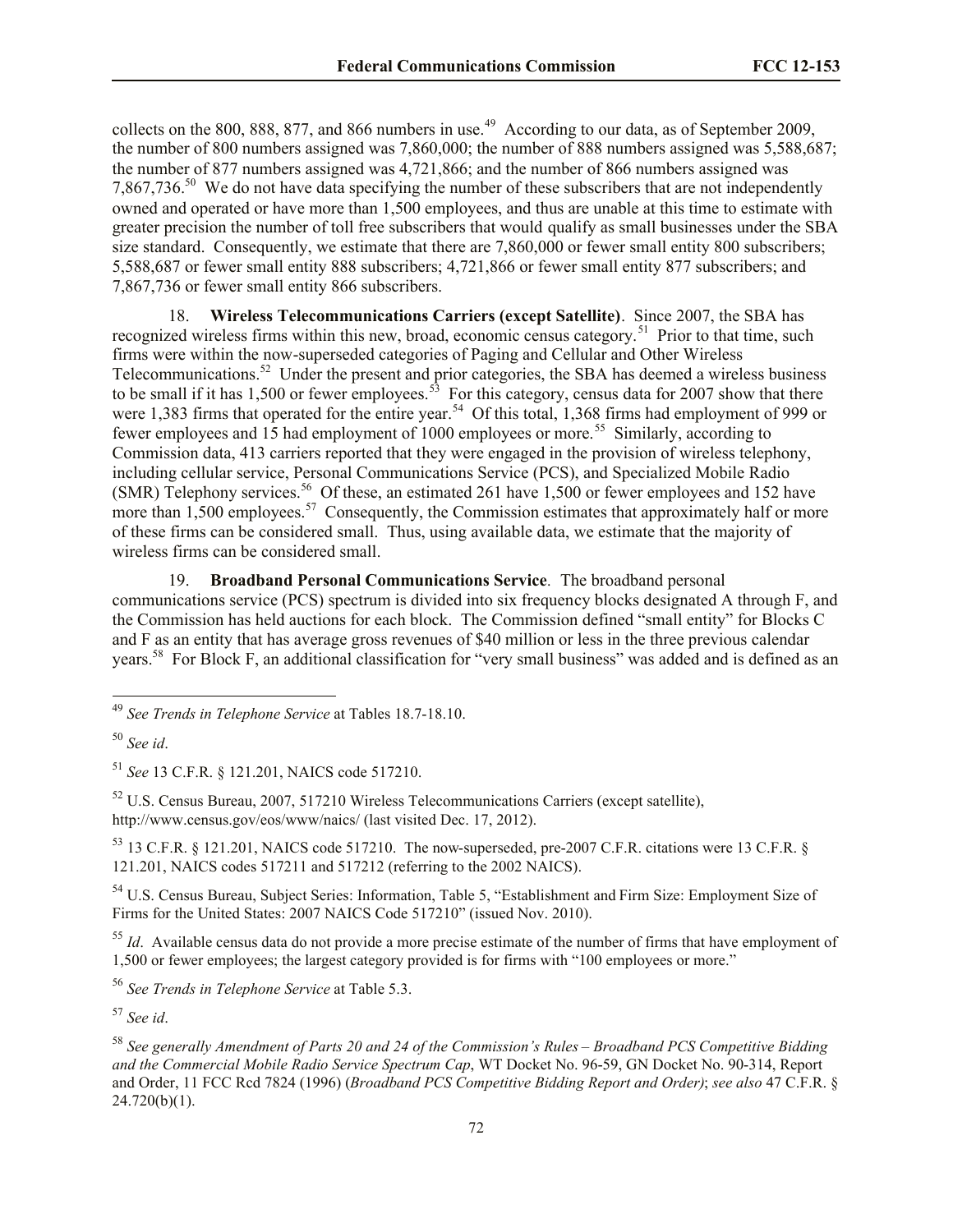entity that, together with its affiliates, has average gross revenues of not more than \$15 million for the preceding three calendar years.<sup>59</sup> These standards defining "small entity" in the context of broadband  $PCS$  auctions have been approved by the SBA. $^{60}$  No small businesses within the SBA-approved small business size standards bid successfully for licenses in Blocks A and B. There were 90 winning bidders that qualified as small entities in the Block C auctions. A total of 93 small and very small business bidders won approximately 40 percent of the 1,479 licenses for Blocks D, E, and  $F<sup>61</sup>$  In 1999, the Commission re-auctioned 347 C, E, and F Block licenses.<sup>62</sup> There were 48 small business winning bidders. In 2001, the Commission completed the auction of 422 C and F Broadband PCS licenses in Auction  $35<sup>63</sup>$  Of the 35 winning bidders in this auction, 29 qualified as "small" or "very small" businesses. Subsequent events, concerning Auction 35, including judicial and agency determinations, resulted in a total of 163 C and F Block licenses being available for grant. In 2005, the Commission completed an auction of 188 C block licenses and 21 F block licenses in Auction 58. There were 24 winning bidders for 217 licenses.<sup>64</sup> Of the 24 winning bidders, 16 claimed small business status and won 156 licenses. In 2007, the Commission completed an auction of 33 licenses in the A, C, and F Blocks in Auction 71.<sup>65</sup> Of the 14 winning bidders, six were designated entities.<sup>66</sup> In 2008, the Commission completed an auction of 20 Broadband PCS licenses in the C, D, E and F block licenses in Auction 78.<sup>67</sup>

20. **Advanced Wireless Services**. In 2008, the Commission conducted the auction of Advanced Wireless Services ("AWS") licenses.<sup>68</sup> This auction, which as designated as Auction 78, offered 35 licenses in the AWS 1710-1755 MHz and 2110-2155 MHz bands ("AWS-1"). The AWS-1 licenses were licenses for which there were no winning bids in Auction 66. That same year, the Commission completed Auction 78. A bidder with attributed average annual gross revenues that exceeded \$15 million and did not exceed \$40 million for the preceding three years ("small business") received a 15 percent discount on its winning bid. A bidder with attributed average annual gross revenues

<sup>61</sup> *See* FCC News, Broadband PCS, D, E and F Block Auction Closes, No. 71744 (rel. Jan. 14, 1997); *see also Amendment of the Commission's Rules Regarding Installment Payment Financing for Personal Communications Services (PCS) Licensees*, WT Docket No. 97-82, Second Report and Order and Further Notice of Proposed Rulemaking, 12 FCC Rcd 16436 (1997).

<sup>62</sup> *See C, D, E, and F Block Broadband PCS Auction Closes*, DA 99-757, Public Notice, 14 FCC Rcd 6688 (WTB 1999).

<sup>63</sup> *See C and F Block Broadband PCS Auction Closes; Winning Bidders Announced*, DA 01-211, Public Notice, 16 FCC Rcd 2339 (2001).

<sup>64</sup> *See Broadband PCS Spectrum Auction Closes; Winning Bidders Announced for Auction No. 58*, DA 05-459, Public Notice*,* 20 FCC Rcd 3703 (2005).

<sup>65</sup> *See Auction of Broadband PCS Spectrum Licenses Closes; Winning Bidders Announced for Auction No. 71*, DA 07-2142, Public Notice, 22 FCC Rcd 9247 (2007).

<sup>66</sup> *Id*.

 $\overline{a}$ 

<sup>67</sup> *See Auction of AWS-1 and Broadband PCS Licenses Rescheduled For August 13, 3008, Notice of Filing Requirements, Minimum Opening Bids, Upfront Payments and Other Procedures For Auction 78*, Public Notice, 23 FCC Rcd 7496 (2008) (*AWS-1 and Broadband PCS Procedures Public Notice*).

<sup>68</sup> *See AWS-1 and Broadband PCS Procedures Public Notice,* 23 FCC Rcd 7496.Auction 78 also included an auction of Broadband PCS licenses.

<sup>59</sup> *See generally Broadband PCS Competitive Bidding Report and Order,* 11 FCC Rcd 7824; *see also* 47 C.F.R. § 24.720(b)(2).

<sup>60</sup> *See, e.g.*, *Implementation of Section 309(j) of the Communications Act – Competitive Bidding*, PP Docket No. 93- 253, Fifth Report and Order, 9 FCC Rcd 5532 (1994).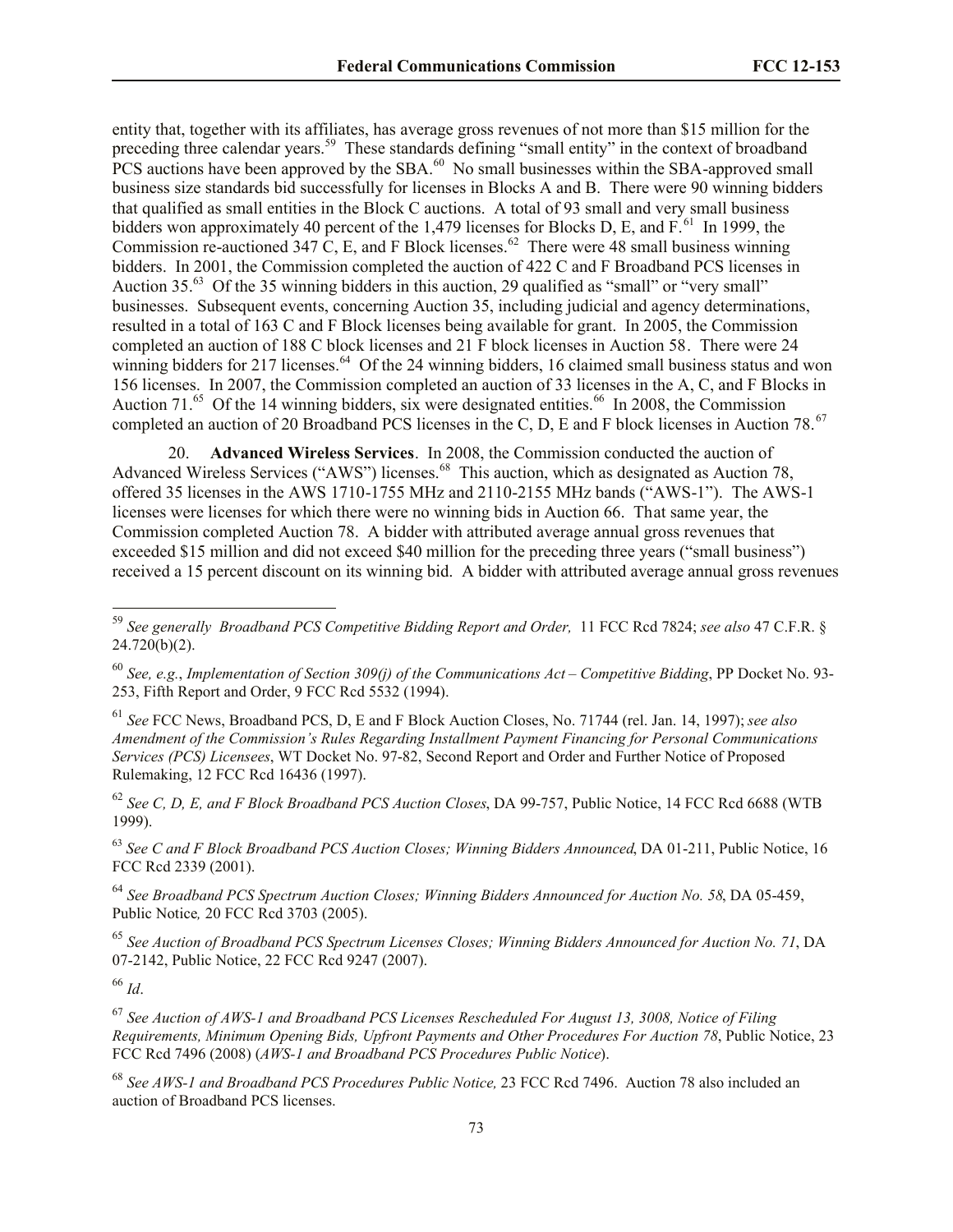that did not exceed \$15 million for the preceding three years ("very small business") received a 25 percent discount on its winning bid. A bidder that had combined total assets of less than \$500 million and combined gross revenues of less than \$125 million in each of the last two years qualified for entrepreneur status.<sup>69</sup> Four winning bidders that identified themselves as very small businesses won 17 licenses.<sup>70</sup> Three of the winning bidders that identified themselves as a small business won five licenses. Additionally, one other winning bidder that qualified for entrepreneur status won 2 licenses.

21. **Narrowband Personal Communications Services**. In 1994, the Commission conducted an auction for Narrowband PCS licenses. A second auction was also conducted later in 1994. For purposes of the first two Narrowband PCS auctions, "small businesses" were entities with average gross revenues for the prior three calendar years of \$40 million or less.<sup>71</sup> Through these auctions, the Commission awarded a total of 41 licenses, 11 of which were obtained by four small businesses.<sup>72</sup> To ensure meaningful participation by small business entities in future auctions, the Commission adopted a two-tiered small business size standard in the *Narrowband PCS Second Report and Order*. 73 A "small business" is an entity that, together with affiliates and controlling interests, has average gross revenues for the three preceding years of not more than \$40 million.<sup>74</sup> A "very small business" is an entity that, together with affiliates and controlling interests, has average gross revenues for the three preceding years of not more than \$15 million.<sup>75</sup> The SBA has approved these small business size standards.<sup>76</sup> A third auction was conducted in 2001. Here, five bidders won 317 (Metropolitan Trading Areas and nationwide) licenses.<sup>77</sup> Three of these claimed status as a small or very small entity and won 311 licenses.

22. **Paging (Private and Common Carrier)**. In the *Paging Third Report and Order*, we developed a small business size standard for "small businesses" and "very small businesses" for purposes

 $\overline{\phantom{a}}$ 

<sup>72</sup> *See Announcing the High Bidders in the Auction of Ten Nationwide Narrowband PCS Licenses, Winning Bids Total \$617,006,674*, Public Notice, PNWL 94-004 (rel. Aug. 2, 1994); *Announcing the High Bidders in the Auction of 30 Regional Narrowband PCS Licenses; Winning Bids Total \$490,901,787*, Public Notice, PNWL 94-27 (rel. Nov. 9, 1994).

73 *Amendment of the Commission's Rules to Establish New Personal Communications Services*, GEN Docket No. 90-314, ET Docket No. 92-100, PP Docket No. 93-253, Narrowband PCS, Second Report and Order and Second Further Notice of Proposed Rule Making, 15 FCC Rcd 10456, 10476, para. 40 (2000) (*Narrowband PCS Second Report and Order*).

<sup>74</sup> *Narrowband PCS Second Report and Order*, 15 FCC Rcd at 10476, para. 40.

<sup>75</sup> *Id.*

<sup>69</sup> *Id*. at 7521-22.

<sup>70</sup> *See Auction of AWS-1 and Broadband PCS Licenses Closes, Winning Bidders Announced for Auction 78, Down Payments Due September 9, 2008, FCC Forms 601 and 602 Due September 9, 2008, Final Payments Due September 23, 2008, Ten-Day Petition to Deny Period*, Public Notice, 23 FCC Rcd 12749 (2008).

<sup>71</sup> *Implementation of Section 309(j) of the Communications Act – Competitive Bidding Narrowband PCS*, PP Docket No. 93-253, GEN Docket No. 90-314, ET Docket No. 92-100, Third Memorandum Opinion and Order and Further Notice of Proposed Rulemaking, 10 FCC Rcd 175, 196, para. 46 (1994).

<sup>76</sup> *See* Letter to Amy Zoslov, Chief, Auctions and Industry Analysis Division, Wireless Telecommunications Bureau, FCC, from A. Alvarez, Administrator, SBA (Dec. 2, 1998) (*Alvarez Letter 1998*).

<sup>77</sup> *See* Narrowband PCS Auction Closes, Public Notice, 16 FCC Rcd 18663 (WTB 2001).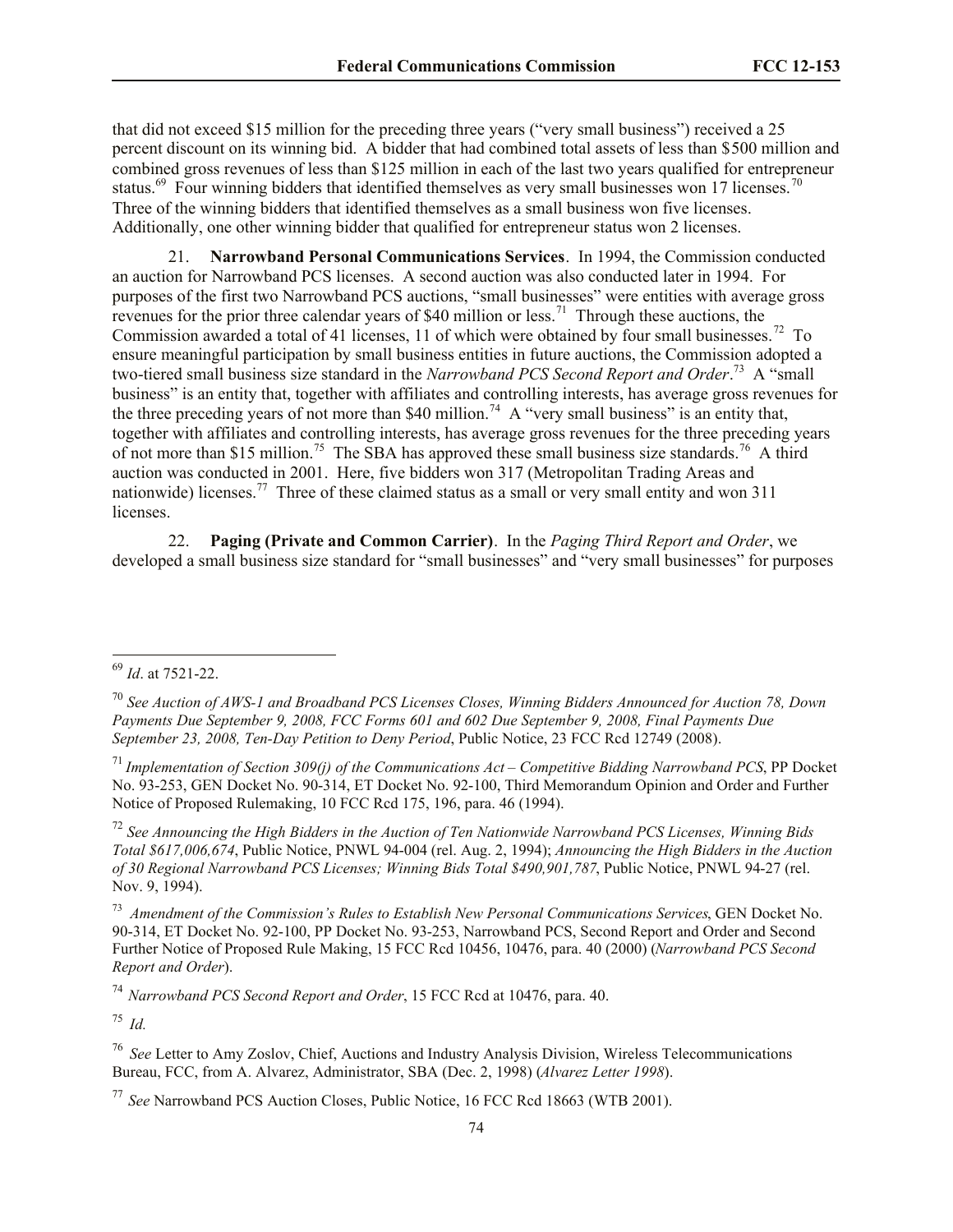of determining their eligibility for special provisions such as bidding credits and installment payments.<sup>78</sup> A "small business" is an entity that, together with its affiliates and controlling principals, has average gross revenues not exceeding \$15 million for the preceding three years. Additionally, a "very small business" is an entity that, together with its affiliates and controlling principals, has average gross revenues that are not more than \$3 million for the preceding three years. The SBA has approved these small business size standards.<sup>79</sup> According to Commission data, 291 carriers have reported that they are engaged in Paging or Messaging Service.<sup>80</sup> Of these, an estimated 289 have 1,500 or fewer employees, and two have more than 1,500 employees.<sup>81</sup> Consequently, the Commission estimates that the majority of paging providers are small entities that may be affected by our action. An auction of Metropolitan Economic Area licenses commenced on February 24, 2000, and closed on March 2, 2000. Of the 2,499 licenses auctioned, 985 were sold. Fifty-seven companies claiming small business status won 440 licenses.<sup>82</sup> A subsequent auction of MEA and Economic Area ("EA") licenses was held in the year 2001. Of the 15,514 licenses auctioned, 5,323 were sold.<sup>83</sup> One hundred thirty-two companies claiming small business status purchased 3,724 licenses. A third auction, consisting of 8,874 licenses in each of 175 EAs and 1,328 licenses in all but three of the 51 MEAs, was held in 2003. Seventy-seven bidders claiming small or very small business status won 2,093 licenses.<sup>84</sup> A fourth auction, consisting of 9,603 lower and upper paging band licenses, was held in the year 2010. Twenty-nine bidders claiming small or very small business status won 3,016 licenses.<sup>85</sup>

23. **220 MHz Radio Service – Phase I Licensees***.* The 220 MHz service has both Phase I and Phase II licenses. Phase I licensing was conducted by lotteries in 1992 and 1993. There are approximately 1,515 such non-nationwide licensees and four nationwide licensees currently authorized to operate in the 220 MHz band. The Commission has not developed a small business size standard for small entities specifically applicable to such incumbent 220 MHz Phase I licensees. To estimate the number of such licensees that are small businesses, we apply the small business size standard under the SBA rules applicable to Wireless Telecommunications Carriers (except Satellite). Under this category, the SBA deems a wireless business to be small if it has 1,500 or fewer employees.<sup>86</sup> The Commission estimates that nearly all such licensees are small businesses under the SBA's small business size standard that may be affected by rules adopted pursuant to the Order.

24. **220 MHz Radio Service – Phase II Licensees***.*The 220 MHz service has both Phase I and Phase II licenses. The Phase II 220 MHz service is subject to spectrum auctions. In the *220 MHz Third Report and Order*, we adopted a small business size standard for "small" and "very small"

<sup>81</sup> *See id*.

l

<sup>82</sup> *See id.*

<sup>83</sup> *See Lower and Upper Paging Band Auction Closes*, Public Notice, 16 FCC Rcd 21821 (WTB 2002).

<sup>84</sup> *See Lower and Upper Paging Bands Auction Closes*, Public Notice, 18 FCC Rcd 11154 (WTB 2003). The current number of small or very small business entities that hold wireless licenses may differ significantly from the number of such entities that won in spectrum auctions due to assignments and transfers of licenses in the secondary market over time. In addition, some of the same small business entities may have won licenses in more than one auction.

<sup>85</sup> *See Auction of Lower and Upper Paging Bands Licenses Closes*, Public Notice, 25 FCC Rcd 18164 (WTB 2010).

<sup>86</sup> *See* 13 C.F.R. § 121.201, NAICS code 517210.

<sup>78</sup> *See Revision of Part 22 and Part 90 of the Commission's Rules to Facilitate Future Development of Paging Systems*, WT Docket No. 96-18, PR Docket No. 93-253, Memorandum Opinion and Order on Reconsideration and Third Report and Order, 14 FCC Rcd 10030, 10085–88, paras. 98–107 (1999) (*Paging Third Report and Order*)

<sup>79</sup> *See Alvarez Letter 1998*.

<sup>80</sup> *See Trends in Telephone Service* at Table 5.3.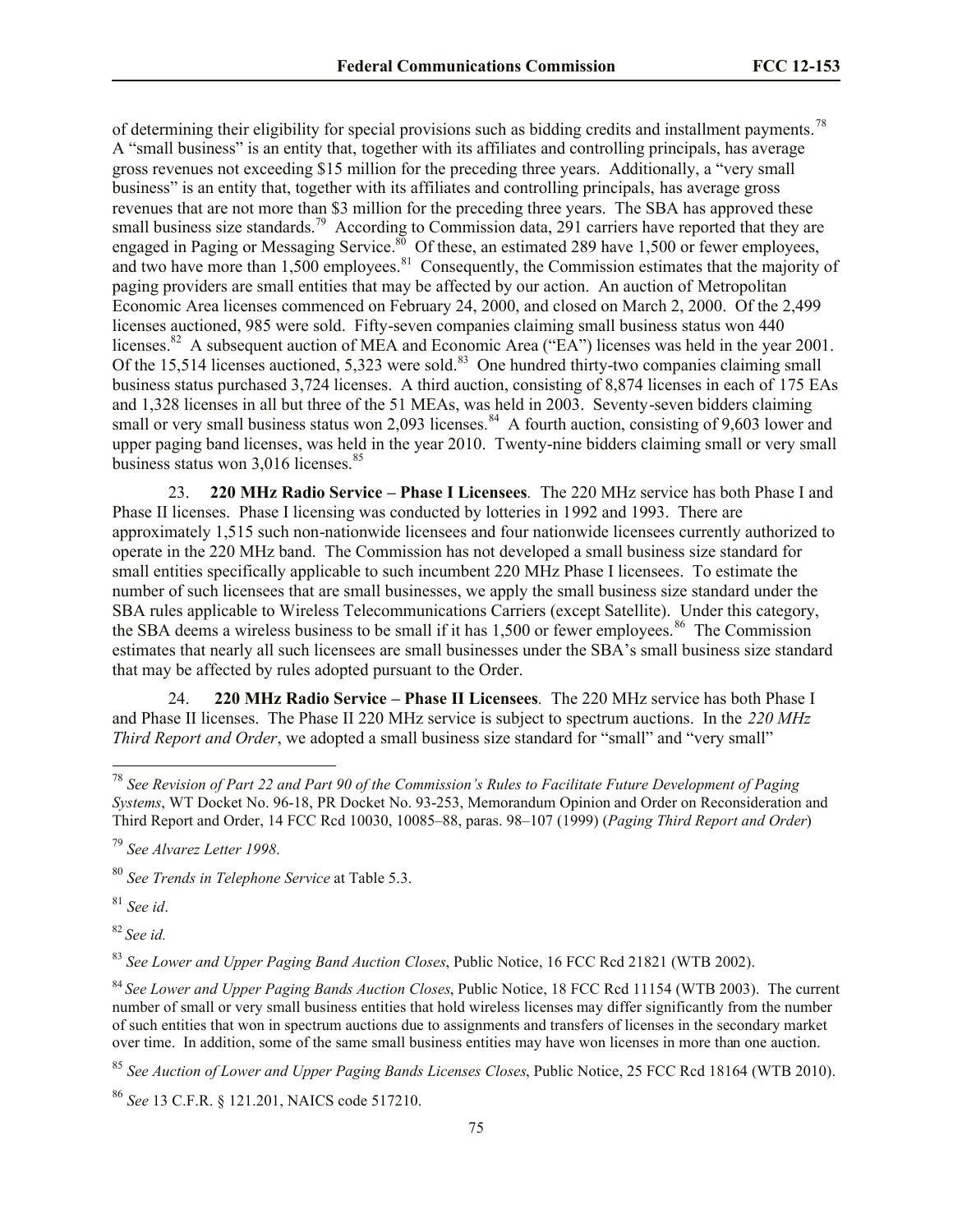businesses for purposes of determining their eligibility for special provisions such as bidding credits and installment payments. $87$  This small business size standard indicates that a "small business" is an entity that, together with its affiliates and controlling principals, has average gross revenues not exceeding \$15 million for the preceding three years.<sup>88</sup> A "very small business" is an entity that, together with its affiliates and controlling principals, has average gross revenues that do not exceed \$3 million for the preceding three years.<sup>89</sup> The SBA has approved these small business size standards.<sup>90</sup> Auctions of Phase II licenses commenced on September 15, 1998, and closed on October 22, 1998.<sup>91</sup> In the first auction, 908 licenses were auctioned in three different-sized geographic areas: three nationwide licenses, 30 Regional Economic Area Group (EAG) Licenses, and 875 Economic Area (EA) Licenses. Of the 908 licenses auctioned, 693 were sold.Thirty-nine small businesses won licenses in the first 220 MHz auction. The second auction included 225 licenses: 216 EA licenses and 9 EAG licenses. Fourteen companies claiming small business status won 158 licenses. $92$ 

25. **Specialized Mobile Radio**. The Commission awards small business bidding credits in auctions for Specialized Mobile Radio ("SMR") geographic area licenses in the 800 MHz and 900 MHz bands to entities that had revenues of no more than \$15 million in each of the three previous calendar years.<sup>93</sup> The Commission awards very small business bidding credits to entities that had revenues of no more than \$3 million in each of the three previous calendar years.<sup>94</sup> The SBA has approved these small business size standards for the 800 MHz and 900 MHz SMR Services.<sup>95</sup> The Commission has held auctions for geographic area licenses in the 800 MHz and 900 MHz bands. The 900 MHz SMR auction was completed in 1996.<sup>96</sup> Sixty bidders claiming that they qualified as small businesses under the \$15 million size standard won 263 geographic area licenses in the 900 MHz SMR band.<sup>97</sup> The 800 MHz SMR auction for the upper 200 channels was conducted in 1997. Ten bidders claiming that they qualified as small businesses under the \$15 million size standard won 38 geographic area licenses for the upper 200 channels in the 800 MHz SMR band.<sup>98</sup> A second auction for the 800 MHz band was conducted in 2002

 $93$  47 C.F.R. §§ 90.810, 90.814(b), 90.912.

 $^{94}$ *Id.*.

 $\overline{\phantom{a}}$ 

<sup>97</sup> *Id*.

<sup>87</sup> *See Amendment of Part 90 of the Commission's Rules to Provide for the Use of the 220-222 MHz Band by the Private Land Mobile Radio Service*, PR Docket No. 89-552, GN Docket No. 93-252, PP Docket No. 93-253, Third Report and Order and Fifth Notice of Proposed Rulemaking, 12 FCC Rcd 10943, 11068–70, paras. 291–295 (1997) (*220 MHz Third Report and Order*).

<sup>88</sup> *See id*. at 11068–69, para. 291.

<sup>89</sup> *See id*. at 11068–70, paras. 291–95.

<sup>90</sup> *See* Letter to D. Phythyon, Chief, Wireless Telecommunications Bureau, FCC, from Aida Alvarez, Administrator, SBA (Jan. 6, 1998) (*Alvarez to Phythyon Letter 1998*).

<sup>91</sup> *See Phase II 220 MHz Service Auction Closes*, Public Notice, 14 FCC Rcd 605 (1998).

<sup>92</sup> *See Phase II 220 MHz Service Spectrum Auction Closes*, Public Notice, 14 FCC Rcd 11218 (1999).

<sup>95</sup> *See* Letter from Aida Alvarez, Administrator, SBA, to Thomas Sugrue, Chief, Wireless Telecommunications Bureau, FCC (Aug. 10, 1999) (*Alvarez Letter 1999*).

<sup>96</sup> *FCC Announces Winning Bidders in the Auction of 1,020 Licenses to Provide 900 MHz SMR in Major Trading Areas: Down Payments due April 22, 1996, FCC Form 600s due April 29, 1996*, Public Notice, 11 FCC Rcd 18599 (WTB 1996).

<sup>98</sup> *See Correction to Public Notice DA 96-586 'FCC Announces Winning Bidders in the Auction of 1020 Licenses to Provide 900 MHz SMR in Major Trading Areas*,' Public Notice, 11 FCC Rcd 18637 (WTB 1996).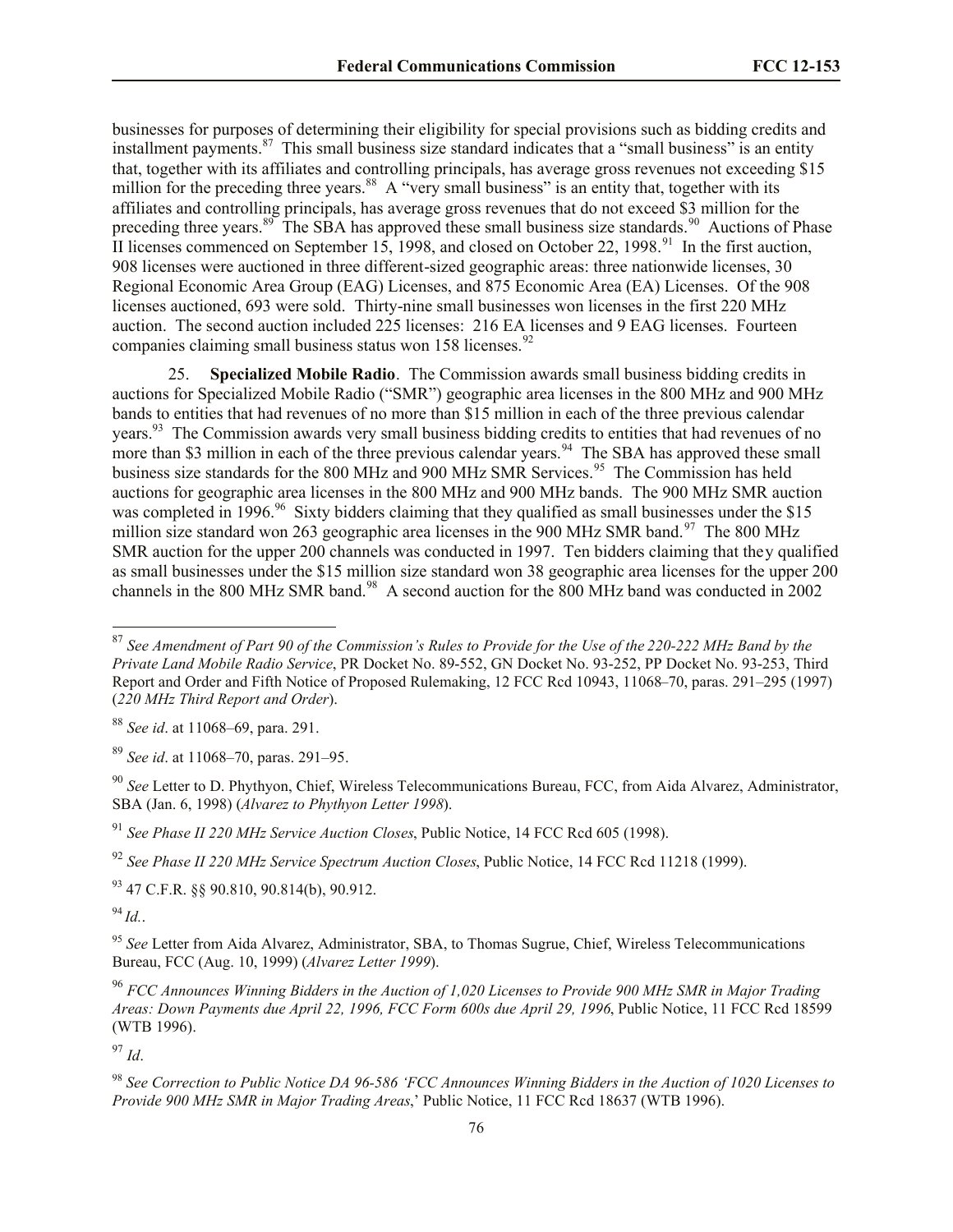and included 23 BEA licenses. One bidder claiming small business status won five licenses.<sup>99</sup>

26. The auction of the 1,053 800 MHz SMR geographic area licenses for the General Category channels was conducted in 2000. Eleven bidders won 108 geographic area licenses for the General Category channels in the 800 MHz SMR band qualified as small businesses under the \$15 million size standard.<sup>100</sup> In an auction completed in 2000, a total of 2,800 Economic Area licenses in the lower 80 channels of the 800 MHz SMR service were awarded.<sup>101</sup> Of the 22 winning bidders, 19 claimed small business status and won 129 licenses. Thus, combining all three auctions, 40 winning bidders for geographic licenses in the 800 MHz SMR band claimed status as small business.

27. In addition, there are numerous incumbent site-by-site SMR licensees and licensees with extended implementation authorizations in the 800 and 900 MHz bands. We do not know how many firms provide 800 MHz or 900 MHz geographic area SMR pursuant to extended implementation authorizations, nor how many of these providers have annual revenues of no more than \$15 million. One firm has over \$15 million in revenues. In addition, we do not know how many of these firms have 1,500 or fewer employees.<sup>102</sup> We assume, for purposes of this analysis, that all of the remaining existing extended implementation authorizations are held by small entities, as that small business size standard is approved by the SBA.

28. **Broadband Radio Service and Educational Broadband Service**. Broadband Radio Service systems, previously referred to as Multipoint Distribution Service ("MDS") and Multichannel Multipoint Distribution Service ("MMDS") systems, and "wireless cable," transmit video programming to subscribers and provide two-way high speed data operations using the microwave frequencies of the Broadband Radio Service ("BRS") and Educational Broadband Service ("EBS") (previously referred to as the Instructional Television Fixed Service ("ITFS")).<sup>103</sup> In connection with the 1996 BRS auction, the Commission established a small business size standard as an entity that had annual average gross revenues of no more than \$40 million in the previous three calendar years.<sup>104</sup> The BRS auctions resulted in 67 successful bidders obtaining licensing opportunities for 493 Basic Trading Areas ("BTAs"). Of the 67 auction winners, 61 met the definition of a small business. BRS also includes licensees of stations authorized prior to the auction. At this time, we estimate that of the 61 small business BRS auction winners, 48 remain small business licensees. In addition to the 48 small businesses that hold BTA authorizations, there are approximately 392 incumbent BRS licensees that are considered small entities.<sup>105</sup> After adding the number of small business auction licensees to the number of incumbent licensees not already counted, we find that there are currently approximately 440 BRS licensees that are defined as

<sup>102</sup> *See generally* 13 C.F.R. § 121.201, NAICS code 517210.

<sup>103</sup> *Amendment of Parts 21 and 74 of the Commission's Rules with Regard to Filing Procedures in the Multipoint Distribution Service and in the Instructional Television Fixed Service and Implementation of Section 309(j) of the Communications Act – Competitive Bidding*, MM Docket No. 94-131 and PP Docket No. 93-253, Report and Order, 10 FCC Rcd 9589, 9593 para. 7 (1995).

 $104$  47 C.F.R. § 21.961(b)(1).

<sup>99</sup> *See Multi-Radio Service Auction Closes*, Public Notice, 17 FCC Rcd 1446 (WTB 2002).

<sup>100</sup> *See 800 MHz Specialized Mobile Radio (SMR) Service General Category (851-854 MHz) and Upper Band (861- 865 MHz) Auction Closes; Winning Bidders Announced,* Public Notice, 15 FCC Rcd 17162 (WTB 2000).

<sup>101</sup> *See 800 MHz SMR Service Lower 80 Channels Auction Closes; Winning Bidders Announced*, Public Notice, 16 FCC Rcd 1736 (WTB 2000).

<sup>105</sup> 47 U.S.C. § 309(j). Hundreds of stations were licensed to incumbent MDS licensees prior to implementation of Section 309(j) of the Communications Act of 1934, 47 U.S.C. § 309(j). For these pre-auction licenses, the applicable standard is SBA's small business size standard.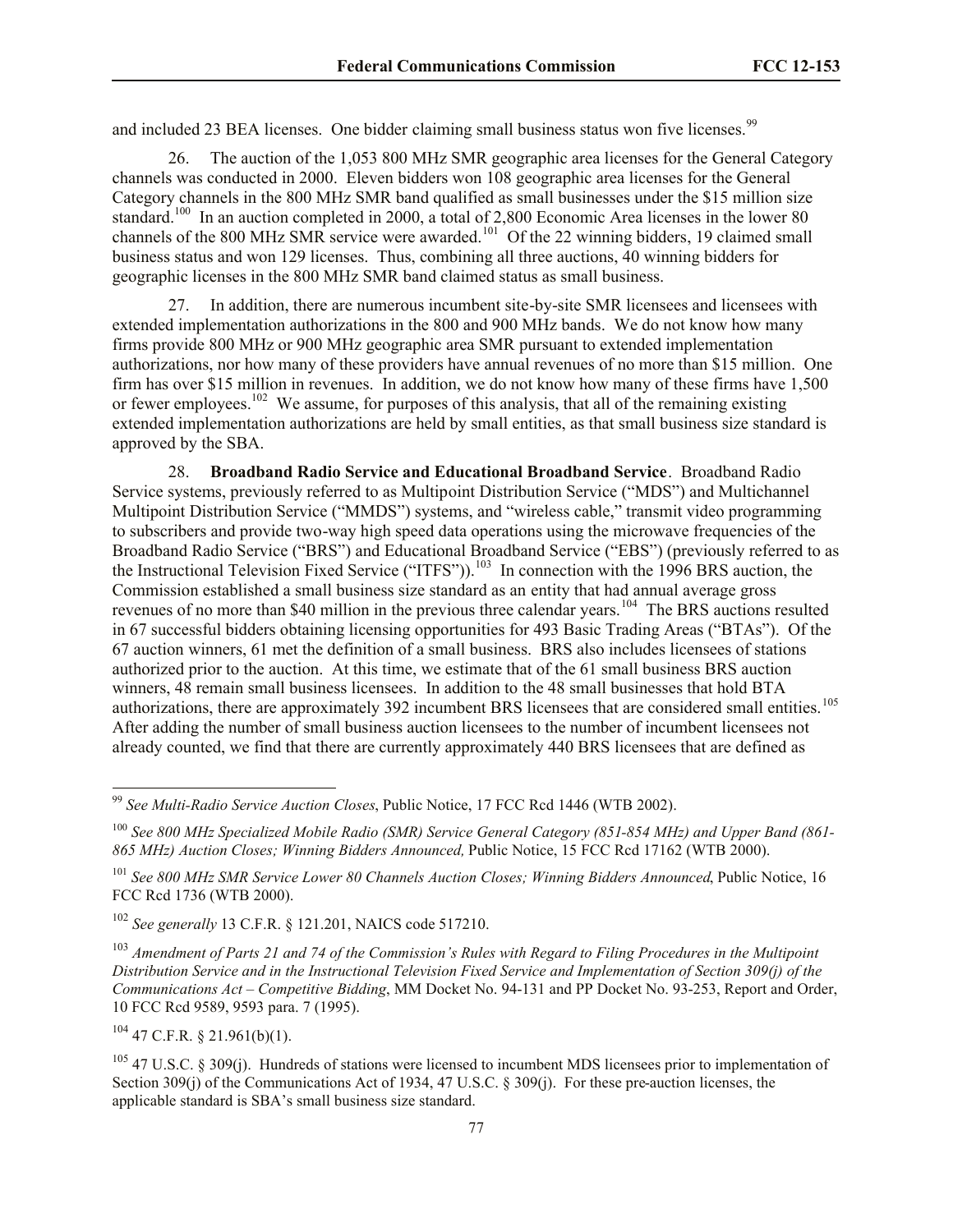small businesses under either the SBA or the Commission's rules. The Commission has adopted three levels of bidding credits for BRS: (i) a bidder with attributed average annual gross revenues that exceed \$15 million and do not exceed \$40 million for the preceding three years (small business) is eligible to receive a 15 percent discount on its winning bid; (ii) a bidder with attributed average annual gross revenues that exceed \$3 million and do not exceed \$15 million for the preceding three years (very small business) is eligible to receive a 25 percent discount on its winning bid; and (iii) a bidder with attributed average annual gross revenues that do not exceed \$3 million for the preceding three years (entrepreneur) is eligible to receive a 35 percent discount on its winning bid.<sup>106</sup> In 2009, the Commission conducted Auction 86, which offered 78 BRS licenses.<sup>107</sup> Auction 86 concluded with ten bidders winning 61 licenses.<sup>108</sup> Of the ten, two bidders claimed small business status and won 4 licenses; one bidder claimed very small business status and won three licenses; and two bidders claimed entrepreneur status and won six licenses.

29. In addition, the SBA's Cable Television Distribution Services small business size standard is applicable to EBS. There are presently 2,032 EBS licensees. All but 100 of these licenses are held by educational institutions. Educational institutions are included in this analysis as small entities.<sup>109</sup> Thus, we estimate that at least 1,932 licensees are small businesses. Since 2007, Cable Television Distribution Services have been defined within the broad economic census category of Wired Telecommunications Carriers; that category is defined as follows: "This industry comprises establishments primarily engaged in operating and/or providing access to transmission facilities and infrastructure that they own and/or lease for the transmission of voice, data, text, sound, and video using wired telecommunications networks. Transmission facilities may be based on a single technology or a combination of technologies."<sup>110</sup> The SBA defines a small business size standard for this category as any such firms having 1,500 or fewer employees. The SBA has developed a small business size standard for this category, which is: all such firms having 1,500 or fewer employees. According to Census Bureau data for 2007, there were a total of 955 firms in this previous category that operated for the entire year.<sup>111</sup> Of this total, 939 firms had employment of 999 or fewer employees, and 16 firms had employment of 1000 employees or more.<sup>112</sup> Thus, under this size standard, the majority of firms can be considered small and may be affected by rules adopted pursuant to the Order.

30. **Lower 700 MHz Band Licenses**. The Commission previously adopted criteria for defining three groups of small businesses for purposes of determining their eligibility for special

<sup>112</sup> *See id*.

<sup>106</sup> 47 C.F.R. § 27.1218. *See also* "Auction of Broadband Radio Service (BRS) Licenses, Scheduled for October 27, 2009, Notice and Filing Requirements, Minimum Opening Bids, Upfront Payments, and Other Procedures for Auction 86," *Public Notice*, 24 FCC Rcd 8277, 8296 (WTB 2009) (*Auction 86 Procedures Public Notice*).

<sup>107</sup> *Auction 86 Procedures Public Notice*, 24 FCC Rcd at 8280.

<sup>108</sup> "Auction of Broadband Radio Service Licenses Closes, Winning Bidders Announced for Auction 86, Down Payments Due November 23, 2009, Final Payments Due December 8, 2009, Ten-Day Petition to Deny Period," *Public Notice*, 24 FCC Rcd 13572 (WTB 2009).

 $109$  The term "small entity" within SBREFA applies to small organizations (nonprofits) and to small governmental jurisdictions (cities, counties, towns, townships, villages, school districts, and special districts with populations of less than 50,000). 5 U.S.C. §§ 601(4)-(6). We do not collect annual revenue data on EBS licensees.

<sup>110</sup> U.S. Census Bureau, 2007 NAICS Definitions, "517110 Wired Telecommunications Carriers" (partial definition), http://www.census.gov/naics/2007/def/ND517110.HTM#N517110 (last visited Nov. 6, 2012).

<sup>&</sup>lt;sup>111</sup> U.S. Census Bureau, 2007 Economic Census, Subject Series: Information, Table 5, Employment Size of Firms for the United States: 2007, NAICS code 5171102 (issued Nov. 2010).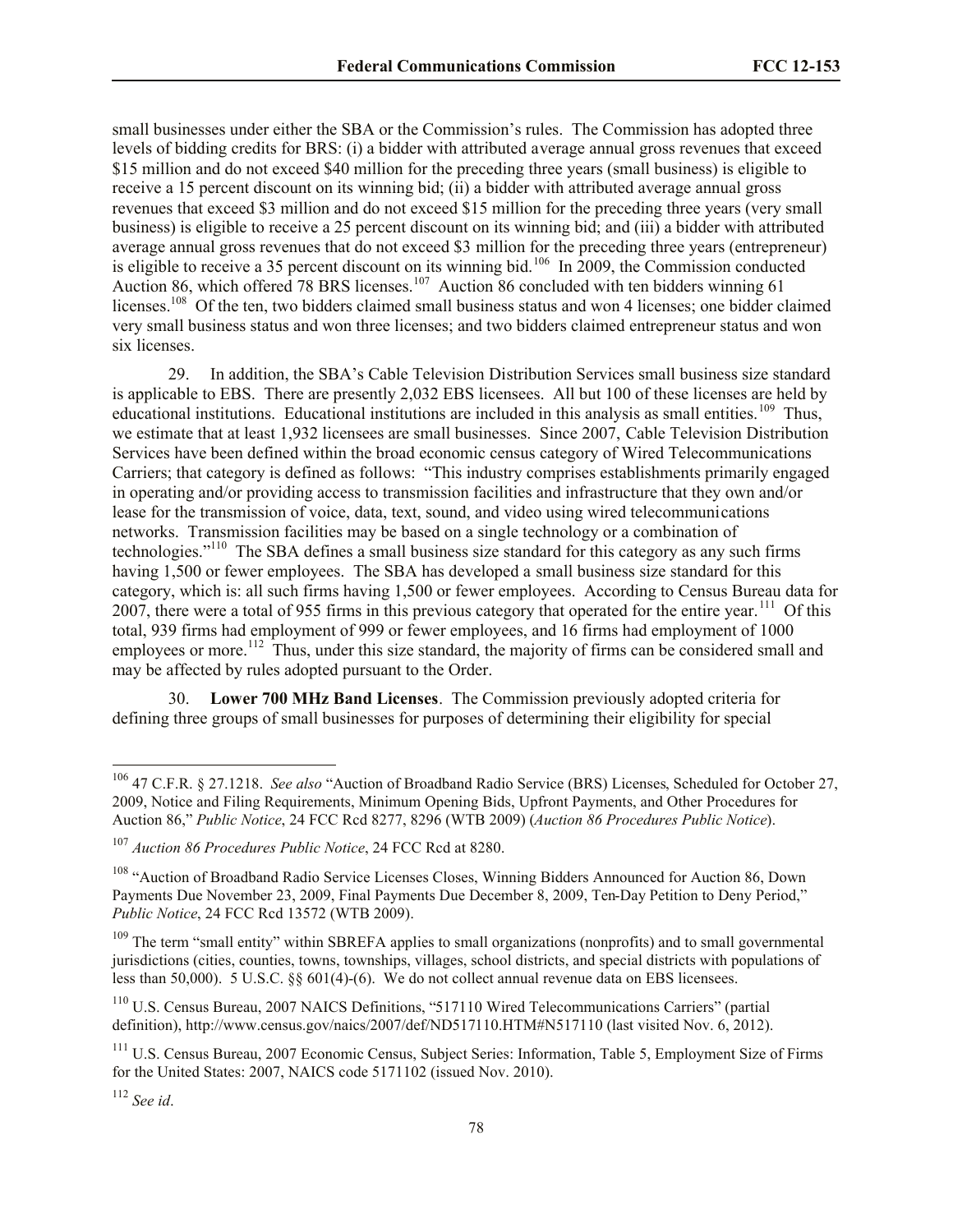provisions such as bidding credits.<sup>113</sup> The Commission defined a "small business" as an entity that, together with its affiliates and controlling principals, has average gross revenues not exceeding  $$40$ million for the preceding three years.<sup>114</sup> A "very small business" is defined as an entity that, together with its affiliates and controlling principals, has average gross revenues that are not more than \$15 million for the preceding three years.<sup>115</sup> Additionally, the Lower 700 MHz Band had a third category of small business status for Metropolitan/Rural Service Area ("MSA/RSA") licenses, identified as "entrepreneur" and defined as an entity that, together with its affiliates and controlling principals, has average gross revenues that are not more than \$3 million for the preceding three years.<sup>116</sup> The SBA approved these small size standards.<sup>117</sup> The Commission conducted an auction in 2002 of 740 Lower 700 MHz Band licenses (one license in each of the 734 MSAs/RSAs and one license in each of the six Economic Area Groupings (EAGs)). Of the 740 licenses available for auction, 484 licenses were sold to 102 winning bidders.<sup>118</sup> Seventy-two of the winning bidders claimed small business, very small business or entrepreneur status and won a total of 329 licenses.<sup>119</sup> The Commission conducted a second Lower 700 MHz Band auction in 2003 that included 256 licenses: 5 EAG licenses and 476 Cellular Market Area licenses.<sup>120</sup> Seventeen winning bidders claimed small or very small business status and won 60 licenses, and nine winning bidders claimed entrepreneur status and won 154 licenses.<sup>121</sup> In 2005, the Commission completed an auction of 5 licenses in the Lower 700 MHz Band, designated Auction 60. There were three winning bidders for five licenses. All three winning bidders claimed small business status.<sup>122</sup>

31. In 2007, the Commission reexamined its rules governing the 700 MHz band in the *700 MHz Second Report and Order*. 123 The *700 MHz Second Report and Order* revised the band plan for the commercial (including Guard Band) and public safety spectrum, adopted services rules, including stringent build-out requirements, an open platform requirement on the C Block, and a requirement on the

<sup>115</sup> *See id*.

l

<sup>116</sup> *See id*. at 1088, para. 173.

<sup>117</sup> *See Alvarez Letter 1999*.

<sup>118</sup> *See* "Lower 700 MHz Band Auction Closes," *Public Notice*, 17 FCC Rcd 17272 (WTB 2002).

<sup>119</sup> *Id*.

<sup>120</sup> *See* "Lower 700 MHz Band Auction Closes," *Public Notice*, 18 FCC Rcd 11873 (WTB 2003).

<sup>121</sup> *See id.*

<sup>122</sup> "Auction of Lower 700 MHz Band Licenses Closes, Winning Bidders Announced for Auction No. 60, Down Payments due August 19, 2005, FCC Forms 601 and 602 due August 19, 2005, Final Payment due September 2, 2005, Ten-Day Petition to Deny Period," *Public Notice*, 20 FCC Rcd 13424 (WTB 2005).

<sup>123</sup> *See Service Rules for the 698-746, 747-762 and 777-792 MHz Band, WT Docket No. 06-150, Revision of the Commission's Rules to Ensure Compatibility with Enhanced 911 Emergency Calling Systems, CC Docket No. 94- 102, Section 68.4(a) of the Commission's Rules Governing Hearing Aid-Compatible Telephone*, *Biennial Regulatory Review – Amendment of Parts 1, 22, 24, 27, and 90 to Streamline and Harmonize Various Rules Affecting Wireless Radio Services, Former Nextel Communications, Inc. Upper700 MHz Guard Band Licenses and Revisions to Part 27 of the Commission's Rules*, *Implementing a Nationwide, Broadband Interoperable Public Safety Network in the 700 MHz Band, Development of Operational, Technical and Spectrum Requirements for Meeting Federal, State, and Local Public Safety Communications Requirements Through the Year 2010*, WT Docket Nos. 96-86, 01-309, 03-264, 06-169, PS Docket No. 06-229, *Second Report and Order*, 22 FCC Rcd 15289 (2007) (*700 MHz Second Report and Order*).

<sup>113</sup> *See Reallocation and Service Rules for the 698-746 MHz Spectrum Band (Television Channels 52-59),* GN Docket No. 01-74, Report and Order, 17 FCC Rcd 1022 (2002) (*Channels 52-59 Report and Order*).

<sup>114</sup> *See Channels 52-59 Report and Order*, 17 FCC Rcd at 1087-88, para. 172.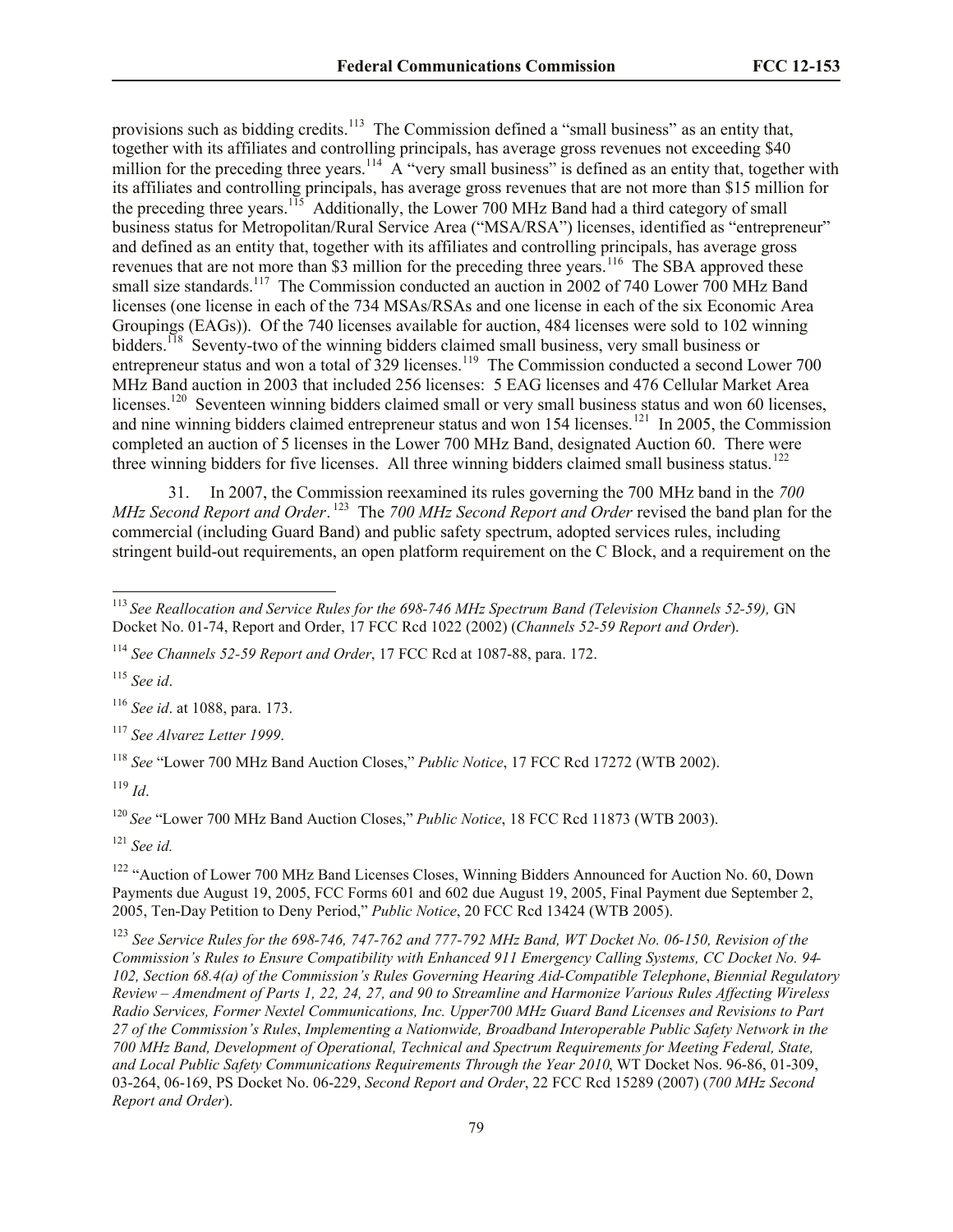D Block licensee to construct and operate a nationwide, interoperable wireless broadband network for public safety users.<sup>124</sup> An auction of A, B and E block licenses in the Lower 700 MHz band was held in 2008.<sup>125</sup> Twenty winning bidders claimed small business status (those with attributable average annual gross revenues that exceed \$15 million and do not exceed \$40 million for the preceding three years). Thirty three winning bidders claimed very small business status (those with attributable average annual gross revenues that do not exceed \$15 million for the preceding three years). In 2011, the Commission conducted Auction 92, which offered 16 Lower 700 MHz band licenses that had been made available in Auction 73 but either remained unsold or were licenses on which a winning bidder defaulted. Two of the seven winning bidders in Auction 92 claimed very small business status, winning a total of four licenses.<sup>126</sup>

32. **Upper 700 MHz Band Licenses.** In the *700 MHz Second Report and Order*, the Commission revised its rules regarding Upper 700 MHz band licenses.<sup>127</sup> In 2008, the Commission conducted Auction 73 in which C and D block licenses in the Upper 700 MHz band were available.<sup>128</sup> Three winning bidders claimed very small business status (those with attributable average annual gross revenues that do not exceed \$15 million for the preceding three years).

33. **700 MHz Guard Band Licensees***.* In the *700 MHz Guard Band Order*, we adopted a small business size standard for "small businesses" and "very small businesses" for purposes of determining their eligibility for special provisions such as bidding credits and installment payments.<sup>129</sup> A "small business" is an entity that, together with its affiliates and controlling principals, has average gross revenues not exceeding \$40 million for the preceding three years.<sup>130</sup> Additionally, a "very small business" is an entity that, together with its affiliates and controlling principals, has average gross revenues that are not more than \$15 million for the preceding three years.<sup>131</sup> An auction of 52 Major Economic Area (MEA) licenses commenced on September  $6, 2000,$  and closed on September 21, 2000.<sup>132</sup> Of the 104 licenses auctioned, 96 licenses were sold to nine bidders. Five of these bidders were small businesses that won a total of 26 licenses. A second auction of 700 MHz Guard Band licenses commenced on February 13, 2001 and closed on February 21, 2001. All eight of the licenses auctioned were sold to three bidders. One of these bidders was a small business that won a total of two licenses.<sup>133</sup>

34. **Cellular Radiotelephone Service**. Auction 77 was held to resolve one group of mutually

<sup>124</sup> *Id*.

<sup>125</sup> *See* Auction of 700 MHz Band Licenses Closes, *Public Notice*, 23 FCC Rcd 4572 (WTB 2008).

<sup>&</sup>lt;sup>126</sup> See "Auction of 700 MHz Band Licenses Closes, Winning Bidders Announced for Auction 92, Down Payments and FCC Forms 601 and 602 Due August 11, 2011, Final Payments Due August 25, 2011, Ten-Day Petition to Deny Period," *Public Notice*, 26 FCC Rcd 10494 (WTB 2011).

<sup>127</sup> *700 MHz Second Report and Order*, 22 FCC Rcd at 15289.

<sup>128</sup> *See* Auction of 700 MHz Band Licenses Closes, *Public Notice*, 23 FCC Rcd 4572 (2008).

<sup>129</sup> *See Service Rules for the 746-764 and 776-794 MHz Bands, and Revisions to Part 27 of the Commission's Rules*, WT Docket No. 99-168, Second Report and Order, 15 FCC Rcd 5299 (2000) (*700 MHz Guard Band Order*).

<sup>130</sup> *See id*. at 5343–45 paras. 106–10.

<sup>131</sup> *See id*.

<sup>132</sup> *See* "700 MHz Guard Band Auction Closes," *Public Notice*, 15 FCC Rcd 18026 (2000).

<sup>133</sup> *See* "700 MHz Guard Band Auction Closes," *Public Notice*, 16 FCC Rcd 4590 (2001).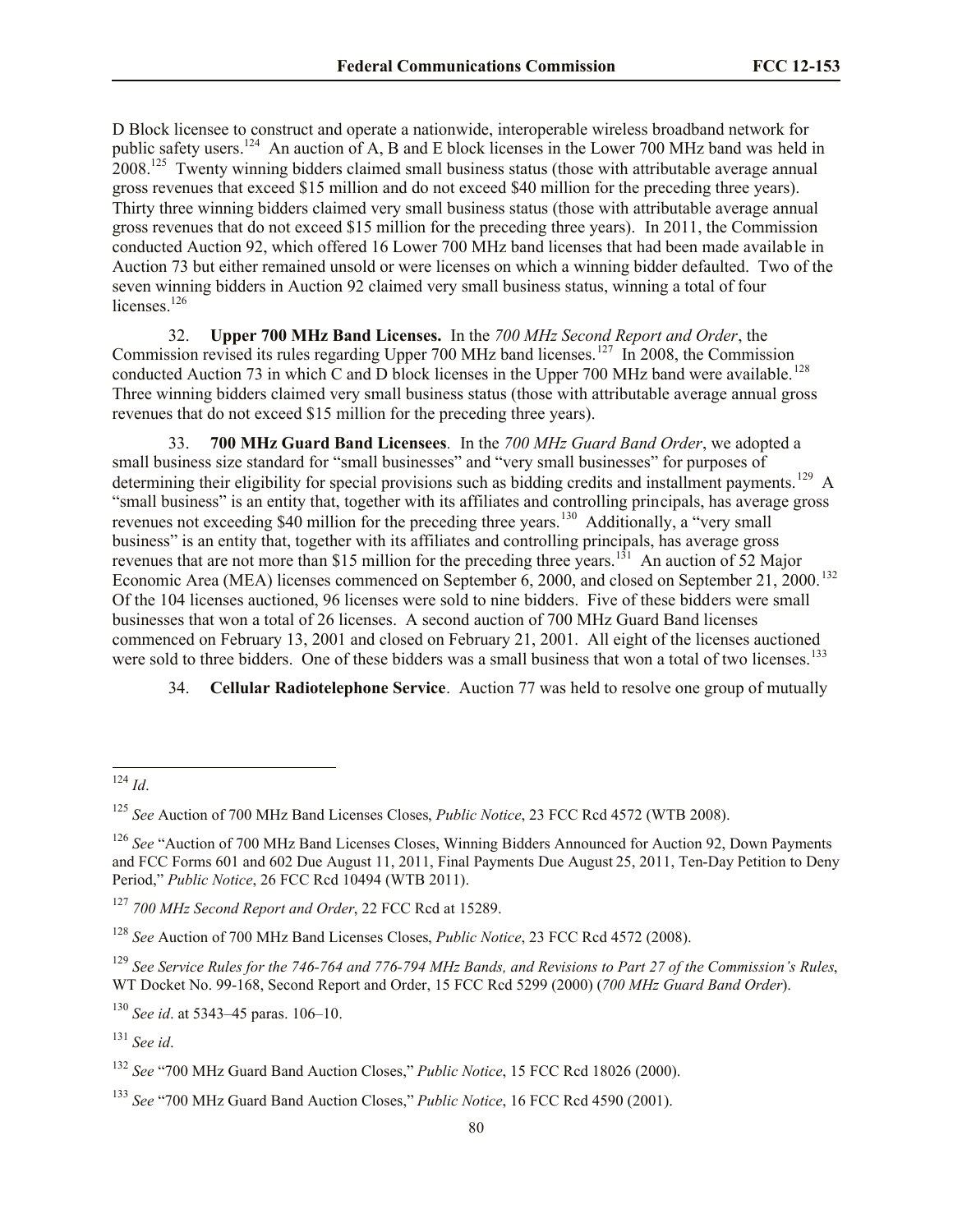exclusive applications for Cellular Radiotelephone Service licenses for unserved areas in New Mexico.<sup>134</sup> Bidding credits for designated entities were not available in Auction 77.<sup>135</sup> In 2008, the Commission completed the closed auction of one unserved service area in the Cellular Radiotelephone Service, designated as Auction 77. Auction 77 concluded with one provisionally winning bid for the unserved area totaling  $$25,002$ .<sup>136</sup>

35. **Private Land Mobile Radio ("PLMR")**. PLMR systems serve an essential role in a range of industrial, business, land transportation, and public safety activities. These radios are used by companies of all sizes operating in all U.S. business categories, and are often used in support of the licensee's primary (non-telecommunications) business operations. For the purpose of determining whether a licensee of a PLMR system is a small business as defined by the SBA, we use the broad census category, Wireless Telecommunications Carriers (except Satellite). This definition provides that a small entity is any such entity employing no more than  $1,500$  persons.<sup>137</sup> The Commission does not require PLMR licensees to disclose information about number of employees, so the Commission does not have information that could be used to determine how many PLMR licensees constitute small entities under this definition. We note that PLMR licensees generally use the licensed facilities in support of other business activities, and therefore, it would also be helpful to assess PLMR licensees under the standards applied to the particular industry subsector to which the licensee belongs.<sup>138</sup>

36. As of March 2010, there were 424,162 PLMR licensees operating 921,909 transmitters in the PLMR bands below 512 MHz. We note that any entity engaged in a commercial activity is eligible to hold a PLMR license, and that any revised rules in this context could therefore potentially impact small entities covering a great variety of industries.

37. **Rural Radiotelephone Service**. The Commission has not adopted a size standard for small businesses specific to the Rural Radiotelephone Service.<sup>139</sup> A significant subset of the Rural Radiotelephone Service is the Basic Exchange Telephone Radio System ("BETRS").<sup>140</sup> In the present context, we will use the SBA's small business size standard applicable to Wireless Telecommunications Carriers (except Satellite), *i.e.*, an entity employing no more than  $1,500$  persons.<sup>141</sup> There are approximately 1,000 licensees in the Rural Radiotelephone Service, and the Commission estimates that there are 1,000 or fewer small entity licensees in the Rural Radiotelephone Service that may be affected by the rules and policies proposed herein.

38. **Air-Ground Radiotelephone Service***.* The Commission has not adopted a small business size standard specific to the Air-Ground Radiotelephone Service.<sup>142</sup> We will use SBA's small business size standard applicable to Wireless Telecommunications Carriers (except Satellite), *i.e.*, an entity

<sup>&</sup>lt;sup>134</sup> See "Closed Auction of Licenses for Cellular Unserved Service Area Scheduled for June 17, 2008, Notice and Filing Requirements, Minimum Opening Bids, Upfront Payments, and Other Procedures for Auction 77," *Public Notice*, 23 FCC Rcd 6670 (WTB 2008).

<sup>135</sup> *Id*. at 6685.

<sup>136</sup> *See Auction of Cellular Unserved Service Area License Closes, Winning Bidder Announced for Auction 77, Down Payment due July 2, 2008, Final Payment due July 17, 2008*, Public Notice, 23 FCC Rcd 9501 (WTB 2008).

<sup>137</sup> *See* 13 C.F.R. § 121.201, NAICS code 517210.

<sup>138</sup> *See generally* 13 C.F.R. § 121.201.

 $139$  The service is defined in 47 C.F.R.  $\&$  22.99.

<sup>140</sup> BETRS is defined in 47 C.F.R. §§ 22.757 and 22.759.

<sup>141</sup> 13 C.F.R. § 121.201, NAICS code 517210.

<sup>142</sup> *See* 47 C.F.R. § 22.99.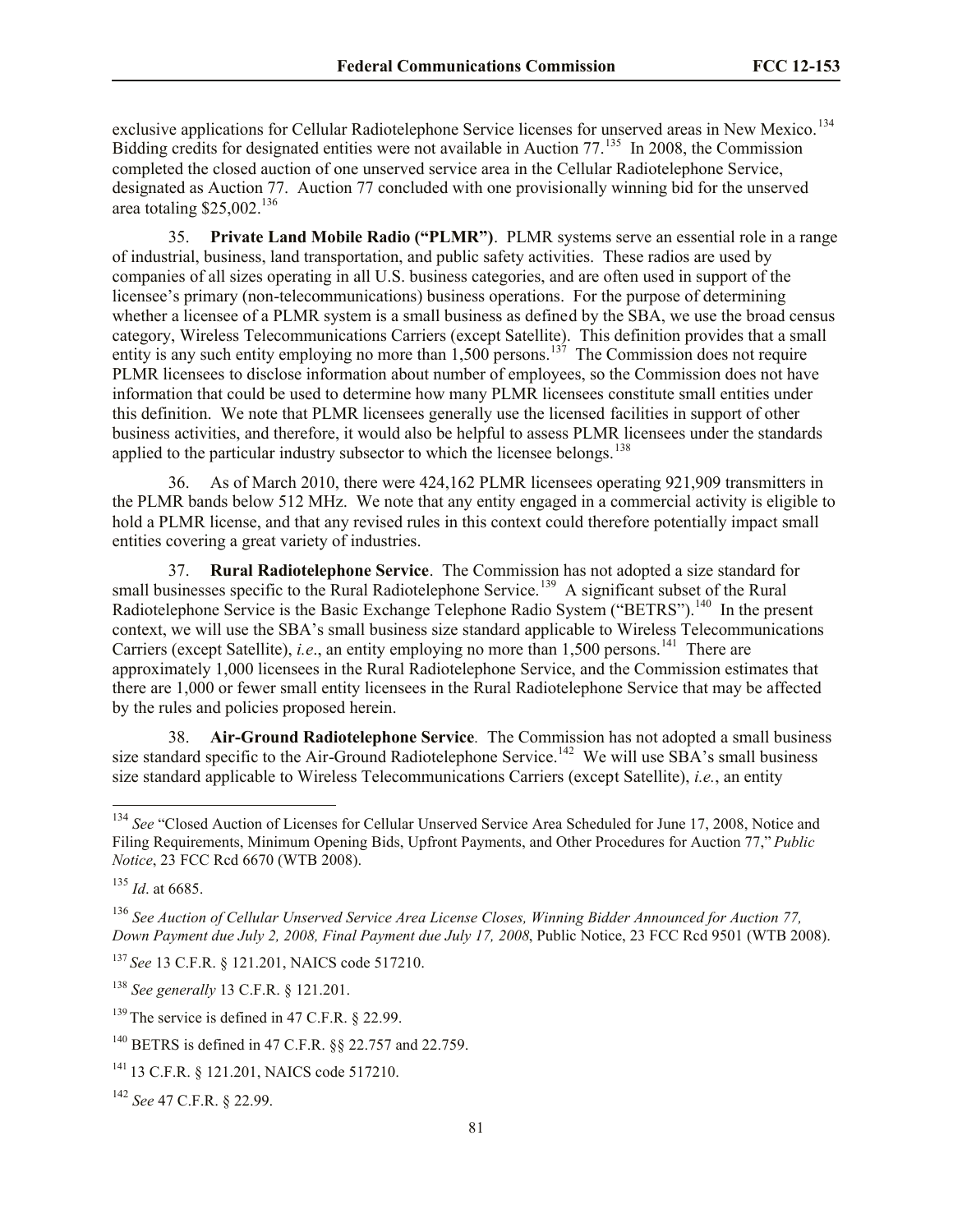employing no more than  $1,500$  persons.<sup>143</sup> There are approximately 100 licensees in the Air-Ground Radiotelephone Service, and we estimate that almost all of them qualify as small under the SBA small business size standard and may be affected by rules adopted pursuant to the Order.

39. **Aviation and Marine Radio Services***.* Small businesses in the aviation and marine radio services use a very high frequency (VHF) marine or aircraft radio and, as appropriate, an emergency position-indicating radio beacon (and/or radar) or an emergency locator transmitter. The Commission has not developed a small business size standard specifically applicable to these small businesses. For purposes of this analysis, the Commission uses the SBA small business size standard for the category Wireless Telecommunications Carriers (except Satellite), which is  $1,500$  or fewer employees.<sup>144</sup> Census data for 2007, which supersede data contained in the 2002 Census, show that there were 1,383 firms that operated that year.<sup>145</sup> Of those 1,383, 1,368 had fewer than 100 employees, and 15 firms had more than 100 employees. Most applicants for recreational licenses are individuals. Approximately 581,000 ship station licensees and 131,000 aircraft station licensees operate domestically and are not subject to the radio carriage requirements of any statute or treaty. For purposes of our evaluations in this analysis, we estimate that there are up to approximately 712,000 licensees that are small businesses (or individuals) under the SBA standard. In addition, between December 3, 1998 and December 14, 1998, the Commission held an auction of 42 VHF Public Coast licenses in the 157.1875-157.4500 MHz (ship transmit) and 161.775-162.0125 MHz (coast transmit) bands. For purposes of the auction, the Commission defined a "small" business as an entity that, together with controlling interests and affiliates, has average gross revenues for the preceding three years not to exceed \$15 million dollars.<sup>146</sup> In addition, a "very small" business is one that, together with controlling interests and affiliates, has average gross revenues for the preceding three years not to exceed \$3 million dollars.<sup>147</sup> There are approximately 10,672 licensees in the Marine Coast Service, and the Commission estimates that almost all of them qualify as "small" businesses under the above special small business size standards and may be affected by rules adopted pursuant to the Order.

40. Fixed Microwave Services. Fixed microwave services include common carrier, <sup>148</sup> private operational-fixed,  $^{149}$  and broadcast auxiliary radio services. <sup>150</sup> At present, there are approximately 22,015

<sup>147</sup> *See id*.

<sup>143</sup> *See* 13 C.F.R. § 121.201, NAICS code 517210.

<sup>144</sup> *See* 13 C.F.R. § 121.201, NAICS code 517210.

<sup>&</sup>lt;sup>145</sup> U.S. Census Bureau, 2007 Economic Census, Sector 51, 2007 NAICS code 517210 (rel. Oct. 20, 2009), http://factfinder.census.gov/servlet/IBQTable? bm=y&-geo\_id=&-fds\_name=EC0700A1&-\_skip=700&ds\_name=EC0751SSSZ5&-\_lang=en.

<sup>146</sup> *See generally Amendment of the Commission's Rules Concerning Maritime Communications*, PR Docket No. 92- 257, Third Report and Order and Memorandum Opinion and Order, 13 FCC Rcd 19853, 19884–88 paras. 64–73 (1998).

<sup>148</sup> *See* 47 C.F.R. §§ 101 *et seq*. (formerly, Part 21 of the Commission's Rules) for common carrier fixed microwave services (except Multipoint Distribution Service).

<sup>&</sup>lt;sup>149</sup> Persons eligible under parts 80 and 90 of the Commission's Rules can use Private Operational-Fixed Microwave services. *See* 47 C.F.R. Parts 80 and 90. Stations in this service are called operational-fixed to distinguish them from common carrier and public fixed stations. Only the licensee may use the operational-fixed station, and only for communications related to the licensee's commercial, industrial, or safety operations.

<sup>150</sup> Auxiliary Microwave Service is governed by Part 74 of Title 47 of the Commission's Rules. *See* 47 C.F.R. Part 74. This service is available to licensees of broadcast stations and to broadcast and cable network entities. Broadcast auxiliary microwave stations are used for relaying broadcast television signals from the studio to the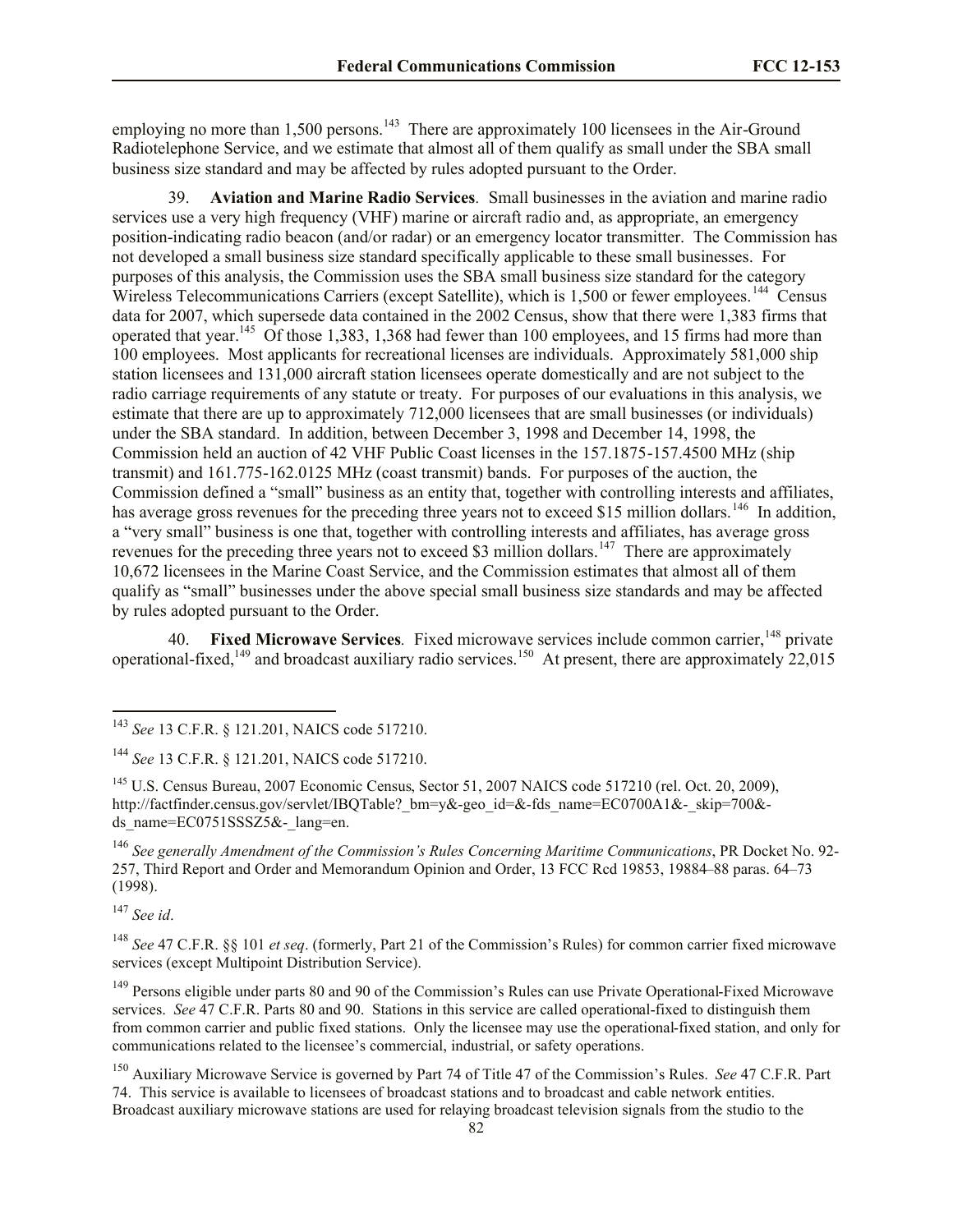common carrier fixed licensees and 61,670 private operational-fixed licensees and broadcast auxiliary radio licensees in the microwave services. The Commission has not created a size standard for a small business specifically with respect to fixed microwave services. For purposes of this analysis, the Commission uses the SBA small business size standard for Wireless Telecommunications Carriers (except Satellite), which is  $1,500$  or fewer employees.<sup>151</sup> The Commission does not have data specifying the number of these licensees that have more than 1,500 employees, and thus is unable at this time to estimate with greater precision the number of fixed microwave service licensees that would qualify as small business concerns under the SBA's small business size standard. Consequently, the Commission estimates that there are up to 22,015 common carrier fixed licensees and up to 61,670 private operationalfixed licensees and broadcast auxiliary radio licensees in the microwave services that may be small and may be affected by the rules and policies adopted herein. We note, however, that the common carrier microwave fixed licensee category includes some large entities.

41. **Offshore Radiotelephone Service***.* This service operates on several UHF television broadcast channels that are not used for television broadcasting in the coastal areas of states bordering the Gulf of Mexico.<sup>152</sup> There are presently approximately 55 licensees in this service. The Commission is unable to estimate at this time the number of licensees that would qualify as small under the SBA's small business size standard for the category of Wireless Telecommunications Carriers (except Satellite). Under that SBA small business size standard, a business is small if it has 1,500 or fewer employees.<sup>153</sup> Census data for 2007, which supersede data contained in the 2002 Census, show that there were 1,383 firms that operated that year.<sup>154</sup> Of those 1,383, 1,368 had fewer than 100 employees, and 15 firms had more than 100 employees. Thus, under this category and the associated small business size standard, the majority of firms can be considered small.

42. **39 GHz Service***.* The Commission created a special small business size standard for 39 GHz licenses – an entity that has average gross revenues of \$40 million or less in the three previous calendar years.<sup>155</sup> An additional size standard for "very small business" is: an entity that, together with affiliates, has average gross revenues of not more than \$15 million for the preceding three calendar years.<sup>156</sup> The SBA has approved these small business size standards.<sup>157</sup> The auction of the 2,173 39 GHz licenses began on April 12, 2000 and closed on May 8, 2000. The 18 bidders who claimed small business status won 849 licenses. Consequently, the Commission estimates that 18 or fewer 39 GHz licensees are small entities that may be affected by rules adopted pursuant to the Report and Order.

43. **Local Multipoint Distribution Service**. Local Multipoint Distribution Service ("LMDS") is a fixed broadband point-to-multipoint microwave service that provides for two-way video

transmitter, or between two points such as a main studio and an auxiliary studio. The service also includes mobile television pickups, which relay signals from a remote location back to the studio.

<sup>151</sup> *See* 13 C.F.R. § 121.201, NAICS code 517210.

<sup>152</sup> This service is governed by Subpart I of Part 22 of the Commission's Rules. *See* 47 C.F.R. §§ 22.1001-22.1037. <sup>153</sup> *Id*.

<sup>154</sup> U.S. Census Bureau, 2007 Economic Census, Sector 51, 2007 NAICS code 517210 (rel. Oct. 20, 2009), http://factfinder.census.gov/servlet/IBOTable? bm=y&-geo\_id=&-fds\_name=EC0700A1&-\_skip=700&ds\_name=EC0751SSSZ5&-\_lang=en.

<sup>155</sup> *See Amendment of the Commission's Rules Regarding the 37.0-38.6 GHz and 38.6-40.0 GHz Bands*, ET Docket No. 95-183, PP Docket No. 93-253, Report and Order, 12 FCC Rcd 18600, 18661–64, paras. 149–151 (1997).

<sup>156</sup> *See id.*

 $\overline{\phantom{a}}$ 

<sup>157</sup> *See* Letter to Kathleen O'Brien Ham, Chief, Auctions and Industry Analysis Division, Wireless Telecommunications Bureau, FCC, from Aida Alvarez, Administrator, SBA (Feb. 4, 1998).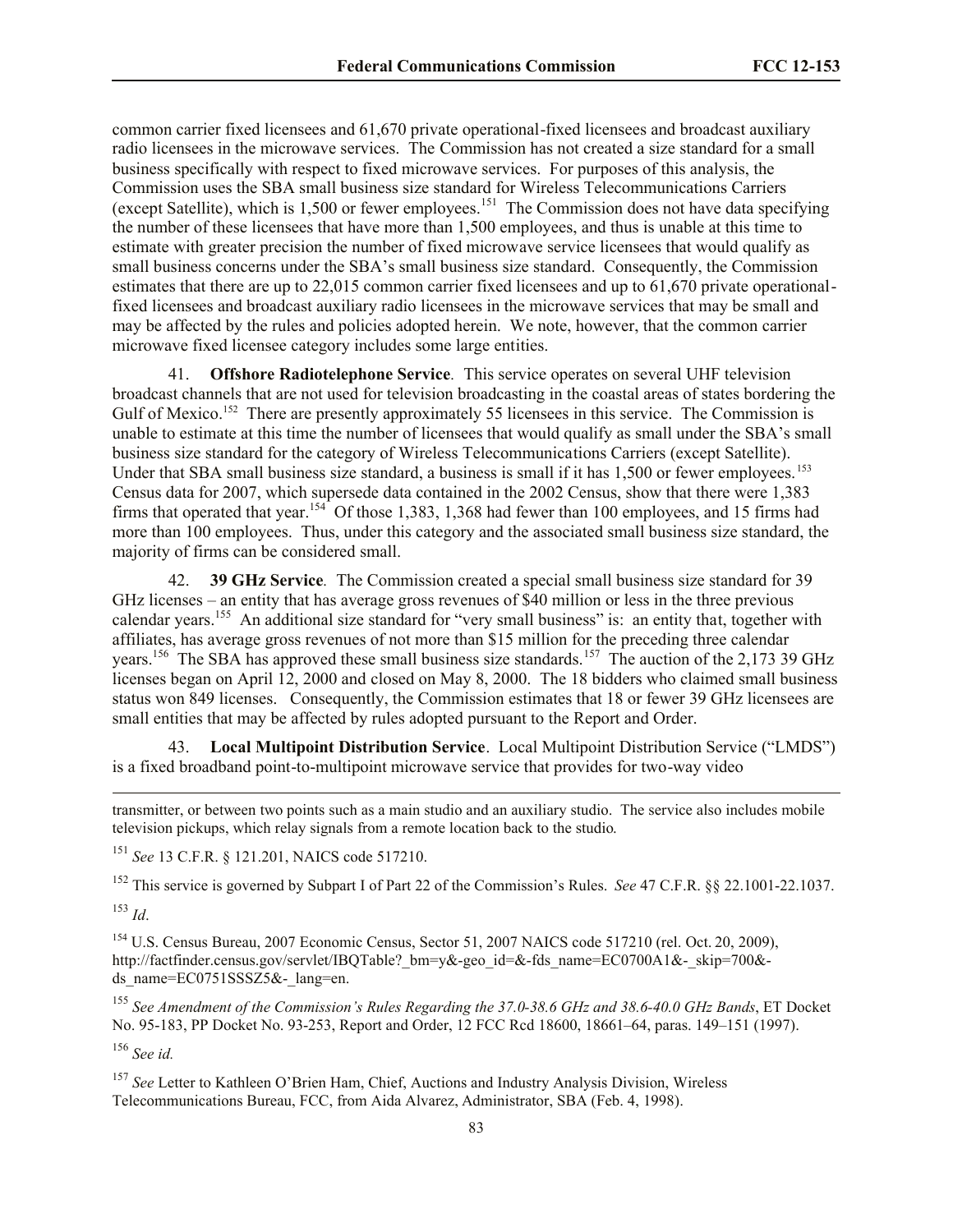telecommunications.<sup>158</sup> The auction of the 986 LMDS licenses began and closed in 1998. The Commission established a small business size standard for LMDS licenses as an entity that has average gross revenues of less than \$40 million in the three previous calendar years.<sup>159</sup> An additional small business size standard for "very small business" was added as an entity that, together with its affiliates, has average gross revenues of not more than \$15 million for the preceding three calendar years.<sup>160</sup> The SBA has approved these small business size standards in the context of LMDS auctions.<sup>161</sup> There were 93 winning bidders that qualified as small entities in the LMDS auctions. A total of 93 small and very small business bidders won approximately 277 A Block licenses and 387 B Block licenses. In 1999, the Commission re-auctioned 161 licenses; there were 32 small and very small businesses winning that won 119 licenses.

44. **218-219 MHz Service***.* The first auction of 218-219 MHz spectrum resulted in 170 entities winning licenses for 594 Metropolitan Statistical Area (MSA) licenses. Of the 594 licenses, 557 were won by entities qualifying as a small business. For that auction, the small business size standard was an entity that, together with its affiliates, has no more than a \$6 million net worth and, after federal income taxes (excluding any carry over losses), has no more than \$2 million in annual profits each year for the previous two years.<sup>162</sup> In the 218-219 MHz Report and Order and Memorandum Opinion and Order, we established a small business size standard for a "small business" as an entity that, together with its affiliates and persons or entities that hold interests in such an entity and their affiliates, has average annual gross revenues not to exceed \$15 million for the preceding three years.<sup>163</sup> A "very small business" is defined as an entity that, together with its affiliates and persons or entities that hold interests in such an entity and its affiliates, has average annual gross revenues not to exceed \$3 million for the preceding three years.<sup>164</sup> These size standards will be used in future auctions of 218-219 MHz spectrum.

45. **2.3 GHz Wireless Communications Services**. This service can be used for fixed, mobile, radiolocation, and digital audio broadcasting satellite uses. The Commission defined "small business" for the wireless communications services ("WCS") auction as an entity with average gross revenues of \$40 million for each of the three preceding years, and a "very small business" as an entity with average gross revenues of \$15 million for each of the three preceding years.<sup>165</sup> The SBA has approved these definitions.<sup>166</sup> The Commission auctioned geographic area licenses in the WCS service. In the auction,

159 *See LMDS Second Report and Order*, 12 FCC Rcd at 12689-90, para. 348.

160 *See id.*

 $\overline{\phantom{a}}$ 

161  *See Alvarez to Phythyon Letter 1998*.

<sup>162</sup> *See generally Implementation of Section 309(j) of the Communications Act – Competitive Bidding*, PP Docket No. 93-253, Fourth Report and Order, 9 FCC Rcd 2330 (1994).

<sup>163</sup> *See generally Amendment of Part 95 of the Commission's Rules to Provide Regulatory Flexibility in the 218-219 MHz Service*, WT Docket No. 98-169, Report and Order and Memorandum Opinion and Order, 15 FCC Rcd 1497 (1999).

<sup>164</sup> *See id*.

<sup>165</sup> *Amendment of the Commission's Rules to Establish Part 27, the Wireless Communications Service (WCS)*, GN Docket No. 96-228, Report and Order, 12 FCC Rcd 10785, 10879, para. 194 (1997).

<sup>166</sup> *See* Letter from Aida Alvarez, Administrator, SBA, to Amy Zoslov, Chief, Auctions and Industry Analysis Division, Wireless Telecommunications Bureau, FCC (Dec. 2, 1998) (*Alvarez Letter 1998*).

<sup>158</sup> *See Rulemaking to Amend Parts 1, 2, 21, 25, of the Commission's Rules to Redesignate the 27.5-29.5 GHz Frequency Band, Reallocate the 29.5-30.5 Frequency Band, to Establish Rules and Policies for Local Multipoint Distribution Service and for Fixed Satellite Services*, CC Docket No. 92-297, Second Report and Order, Order on Reconsideration, and Fifth Notice of Proposed Rulemaking, 12 FCC Rcd 12545, 12689-90, para. 348 (1997) ("*LMDS Second Report and Order*").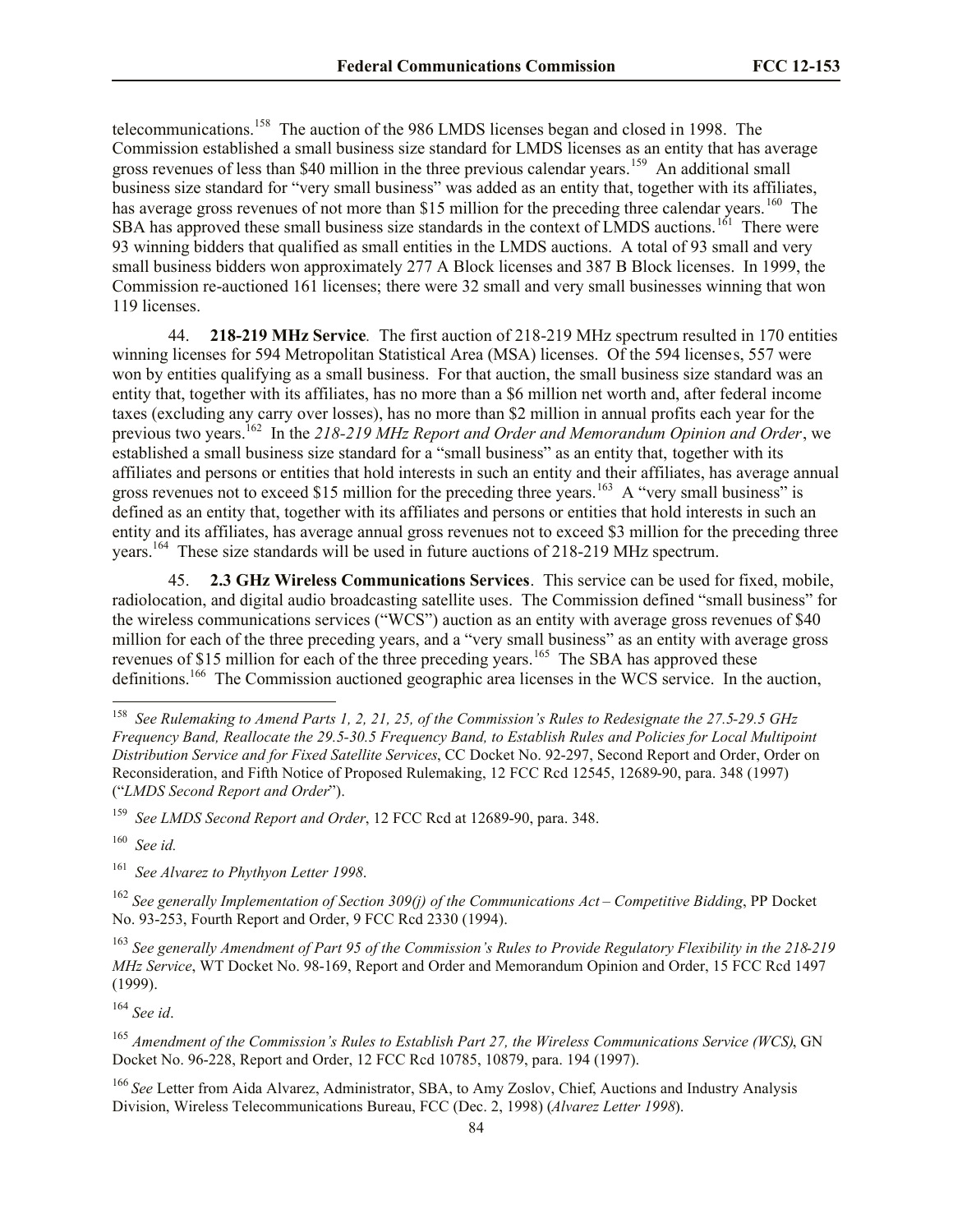which was conducted in 1997, there were seven bidders that won 31 licenses that qualified as very small business entities, and one bidder that won one license that qualified as a small business entity.

46. **1670-1675 MHz Band**. An auction for one license in the 1670-1675 MHz band was conducted in 2003. The Commission defined a "small business" as an entity with attributable average annual gross revenues of not more than \$40 million for the preceding three years and thus would be eligible for a 15 percent discount on its winning bid for the 1670-1675 MHz band license. Further, the Commission defined a "very small business" as an entity with attributable average annual gross revenues of not more than \$15 million for the preceding three years and thus would be eligible to receive a 25 percent discount on its winning bid for the 1670-1675 MHz band license. One license was awarded. The winning bidder was not a small entity.

47. **3650–3700 MHz band.** In March 2005, the Commission released a *Report and Order and Memorandum Opinion and Order* that provides for nationwide, non-exclusive licensing of terrestrial operations, utilizing contention-based technologies, in the 3650 MHz band (*i.e.*, 3650–3700 MHz).<sup>167</sup> As of April 2010, more than 1270 licenses have been granted and more than 7433 sites have been registered. The Commission has not developed a definition of small entities applicable to 3650–3700 MHz band nationwide, non-exclusive licensees. However, we estimate that the majority of these licensees are Internet Access Service Providers (ISPs) and that most of those licensees are small businesses.

48. **24 GHz – Incumbent Licensees***.* This analysis may affect incumbent licensees who were relocated to the 24 GHz band from the 18 GHz band, and applicants who wish to provide services in the 24 GHz band. For this service, the Commission uses the SBA small business size standard for the category "Wireless Telecommunications Carriers (except satellite)," which is 1,500 or fewer employees.<sup>168</sup> To gauge small business prevalence for these cable services we must, however, use the most current census data. Census data for 2007, which supersede data contained in the 2002 Census, show that there were 1,383 firms that operated that year.<sup>169</sup> Of those 1,383, 1,368 had fewer than 100 employees, and 15 firms had more than 100 employees. Thus under this category and the associated small business size standard, the majority of firms can be considered small. The Commission notes that the Census' use of the classifications "firms" does not track the number of "licenses". The Commission believes that there are only two licensees in the 24 GHz band that were relocated from the 18 GHz band, Teligent<sup>170</sup> and TRW, Inc. It is our understanding that Teligent and its related companies have less than 1,500 employees, though this may change in the future. TRW is not a small entity. Thus, only one incumbent licensee in the 24 GHz band is a small business entity.

49. **24 GHz – Future Licensees***.*With respect to new applicants in the 24 GHz band, the size standard for "small business" is an entity that, together with controlling interests and affiliates, has average annual gross revenues for the three preceding years not in excess of \$15 million.<sup>171</sup> "Very small business" in the 24 GHz band is an entity that, together with controlling interests and affiliates, has

<sup>167</sup> The service is defined in section 90.1301 *et seq*. of the Commission's Rules, 47 C.F.R. § 90.1301 *et seq*.

<sup>168</sup> 13 C.F.R. § 121.201, NAICS code 517210.

<sup>&</sup>lt;sup>169</sup> U.S. Census Bureau, 2007 Economic Census, Sector 51, 2007 NAICS code 517210 (rel. Oct. 20, 2009), http://factfinder.census.gov/servlet/IBQTable? bm=y&-geo\_id=&-fds\_name=EC0700A1&-\_skip=700&ds\_name= $EC0751SSSZ5&-$ lang=en.

 $170$  Teligent acquired the DEMS licenses of FirstMark, the only licensee other than TRW in the 24 GHz band whose license has been modified to require relocation to the 24 GHz band.

<sup>171</sup> *See Amendments to Parts 1, 2, 87 and 101 of the Commission's Rules to License Fixed Services at 24 GHz*, WT Docket No. 99-327, Report and Order, 15 FCC Rcd 16934, 16967, para. 77 (2000); *see also* 47 C.F.R. § 101.538(a)(2).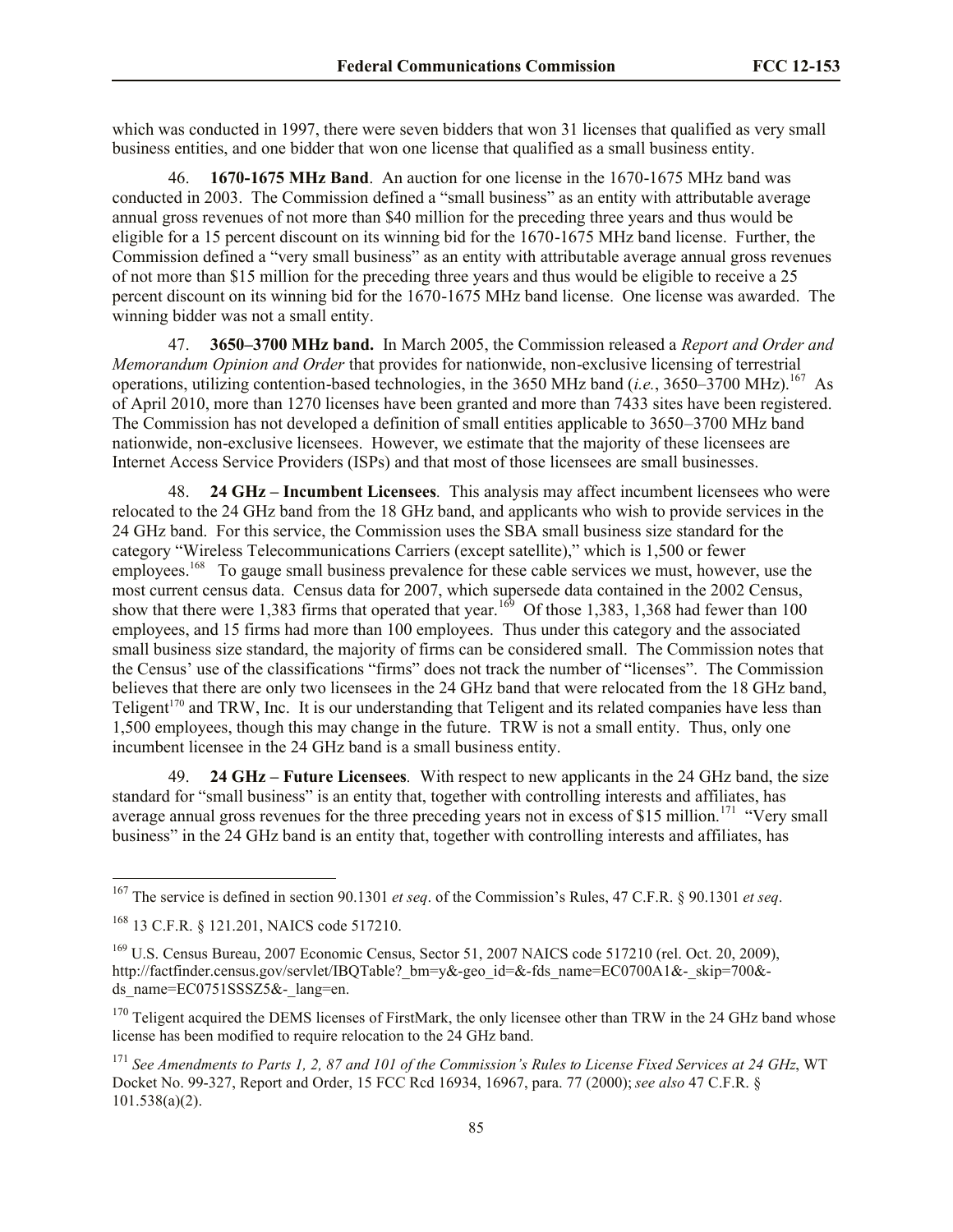average gross revenues not exceeding \$3 million for the preceding three years.<sup>172</sup> The SBA has approved these small business size standards.<sup>173</sup> These size standards will apply to a future 24 GHz license auction, if held.

50. **Satellite Telecommunications***.* Since 2007, the SBA has recognized satellite firms within this revised category, with a small business size standard of \$15 million.<sup>174</sup> The most current Census Bureau data are from the economic census of 2007, and we will use those figures to gauge the prevalence of small businesses in this category. Those size standards are for the two census categories of "Satellite Telecommunications" and "Other Telecommunications." Under the "Satellite Telecommunications" category, a business is considered small if it had \$15 million or less in average annual receipts.<sup>175</sup> Under the "Other Telecommunications" category, a business is considered small if it had \$25 million or less in average annual receipts.<sup>176</sup>

51. The first category of Satellite Telecommunications "comprises establishments primarily engaged in providing point-to-point telecommunications services to other establishments in the telecommunications and broadcasting industries by forwarding and receiving communications signals via a system of satellites or reselling satellite telecommunications."<sup>177</sup> For this category, Census Bureau data for 2007 show that there were a total of 512 firms that operated for the entire year.<sup>178</sup> Of this total, 464 firms had annual receipts of under \$10 million, and 18 firms had receipts of \$10 million to \$24,999,999.<sup>179</sup> Consequently, we estimate that the majority of Satellite Telecommunications firms are small entities that might be affected by rules adopted pursuant to the Order.

52. The second category of Other Telecommunications "primarily engaged in providing specialized telecommunications services, such as satellite tracking, communications telemetry, and radar station operation. This industry also includes establishments primarily engaged in providing satellite terminal stations and associated facilities connected with one or more terrestrial systems and capable of transmitting telecommunications to, and receiving telecommunications from, satellite systems. Establishments providing Internet services or voice over Internet protocol (VoIP) services via clientsupplied telecommunications connections are also included in this industry."<sup>180</sup> For this category, Census Bureau data for 2007 show that there were a total of 2,383 firms that operated for the entire year.<sup>181</sup> Of this total, 2,346 firms had annual receipts of under \$25 million.<sup>182</sup> Consequently, we estimate that the

<sup>175</sup> *Id*.

 $\overline{a}$ 

<sup>176</sup> *See* 13 C.F.R. § 121.201, NAICS code 517919.

<sup>177</sup> U.S. Census Bureau, 2007 NAICS Definitions, "517410 Satellite Telecommunications".

<sup>178</sup> *See* 13 C.F.R. § 121.201, NAICS code 517410.

<sup>179</sup> See id. An additional 38 firms had annual receipts of \$25 million or more.

<sup>180</sup> U.S. Census Bureau, 2007 NAICS Definitions, "517919 Other Telecommunications", http://www.census.gov/naics/2007/def/ND517919.HTM.

<sup>181</sup> *See* 13 C.F.R. § 121.201, NAICS code 517919.

<sup>182</sup> U.S. Census Bureau, 2007 Economic Census, Subject Series: Information, Table 5, "Establishment and Firm Size: Employment Size of Firms for the United States: 2007 NAICS Code 517919" (issued Nov. 2010).

<sup>172</sup> *See Amendments to Parts 1, 2, 87 and 101 of the Commission's Rules to License Fixed Services at 24 GHz*, WT Docket No. 99-327, Report and Order, 15 FCC Rcd 16934, 16967, para. 77 (2000); *see also* 47 C.F.R. § 101.538(a)(1).

<sup>173</sup> *See* Letter to Margaret W. Wiener, Deputy Chief, Auctions and Industry Analysis Division, Wireless Telecommunications Bureau, FCC, from Gary M. Jackson, Assistant Administrator, SBA (July 28, 2000).

<sup>174</sup> *See* 13 C.F.R. § 121.201, NAICS code 517410.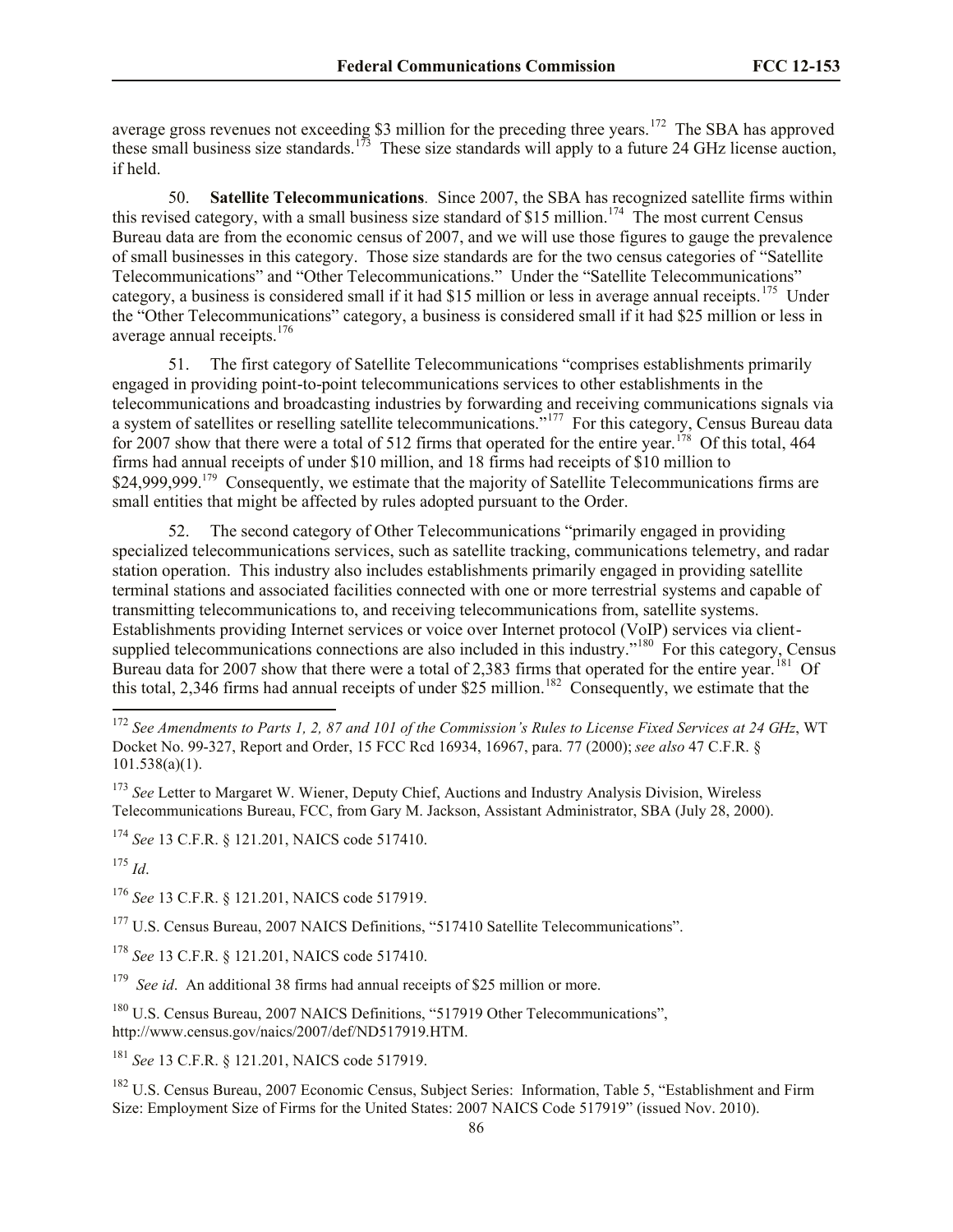majority of Other Telecommunications firms are small entities that might be affected by our action.

53. **Cable and Other Program Distribution.** Since 2007, these services have been defined within the broad economic census category of Wired Telecommunications Carriers; that category is defined as follows: "This industry comprises establishments primarily engaged in operating and/or providing access to transmission facilities and infrastructure that they own and/or lease for the transmission of voice, data, text, sound, and video using wired telecommunications networks. Transmission facilities may be based on a single technology or a combination of technologies."<sup>183</sup> The SBA has developed a small business size standard for this category, which is: all such firms having 1,500 or fewer employees.<sup>184</sup> According to Census Bureau data for 2007, there were a total of 955 firms in this previous category that operated for the entire year.<sup>185</sup> Of this total, 939 firms had employment of 999 or fewer employees, and 16 firms had employment of 1000 employees or more.<sup>186</sup> Thus, under this size standard, the majority of firms can be considered small and may be affected by rules adopted pursuant to the Order.

54. **Cable Companies and Systems***.* The Commission has developed its own small business size standards, for the purpose of cable rate regulation. Under the Commission's rules, a "small cable company" is one serving  $400,000$  or fewer subscribers, nationwide.<sup>187</sup> Industry data indicate that, of 1,076 cable operators nationwide, all but eleven are small under this size standard.<sup>188</sup> In addition, under the Commission's rules, a "small system" is a cable system serving 15,000 or fewer subscribers.<sup>189</sup> Industry data indicate that, of 7,208 systems nationwide, 6,139 systems have fewer than 10,000 subscribers, and an additional 379 systems have  $10,000$ -19,999 subscribers.<sup>190</sup> Thus, under this second size standard, most cable systems are small and may be affected by rules adopted pursuant to the Order.

55. **Cable System Operators**.The Act also contains a size standard for small cable system operators, which is "a cable operator that, directly or through an affiliate, serves in the aggregate less than 1 percent of all subscribers in the United States and is not affiliated with any entity or entities whose gross annual revenues in the aggregate exceed  $$250,000,000."$ <sup>191</sup> The Commission has determined that an operator serving fewer than 677,000 subscribers shall be deemed a small operator, if its annual revenues, when combined with the total annual revenues of all its affiliates, do not exceed \$250 million in the

<sup>186</sup> *See id*.

l

<sup>189</sup> *See* 47 C.F.R. § 76.901(c).

<sup>&</sup>lt;sup>183</sup> U.S. Census Bureau, 2007 NAICS Definitions, "517110 Wired Telecommunications Carriers" (partial definition), http://www.census.gov/naics/2007/def/ND517110.HTM#N517110 (last visited Nov. 6, 2012).

<sup>184</sup> 13 C.F.R. § 121.201, NAICS code 517110.

<sup>185</sup> U.S. Census Bureau, 2007 Economic Census, Subject Series: Information, Table 5, Employment Size of Firms for the United States: 2007, NAICS code 5171102 (issued Nov. 2010).

<sup>&</sup>lt;sup>187</sup> *See* 47 C.F.R. § 76.901(e). The Commission determined that this size standard equates approximately to a size standard of \$100 million or less in annual revenues. *See Implementation of Sections of the 1992 Cable Television Consumer Protection and Competition Act: Rate Regulation*, MM Docket Nos. 92-266, 93-215, Sixth Report and Order and Eleventh Order on Reconsideration, 10 FCC Rcd 7393, 7408, para. 28 (1995).

<sup>&</sup>lt;sup>188</sup> These data are derived from R.R. BOWKER, BROADCASTING & CABLE YEARBOOK 2006 A-8 & C-2 (2005) (Top 25 Cable/Satellite Operators) (data current as of June 30, 2005); WARREN COMMUNICATIONS NEWS, TELEVISION & CABLE FACTBOOK 2006 D-1805 to D-1857 (2005) (Ownership of Cable Systems in the United States).

<sup>190</sup> TELEVISION & CABLE FACTBOOK 2006, *supra* note 188, at F-2 (U.S. Cable Systems by Subscriber Size) (data current as of Oct. 2005). The data do not include 718 systems for which classifying data were not available.

<sup>191</sup> 47 U.S.C. § 543(m)(2); *see also* 47 C.F.R. § 76.901(f) & nn.1–3.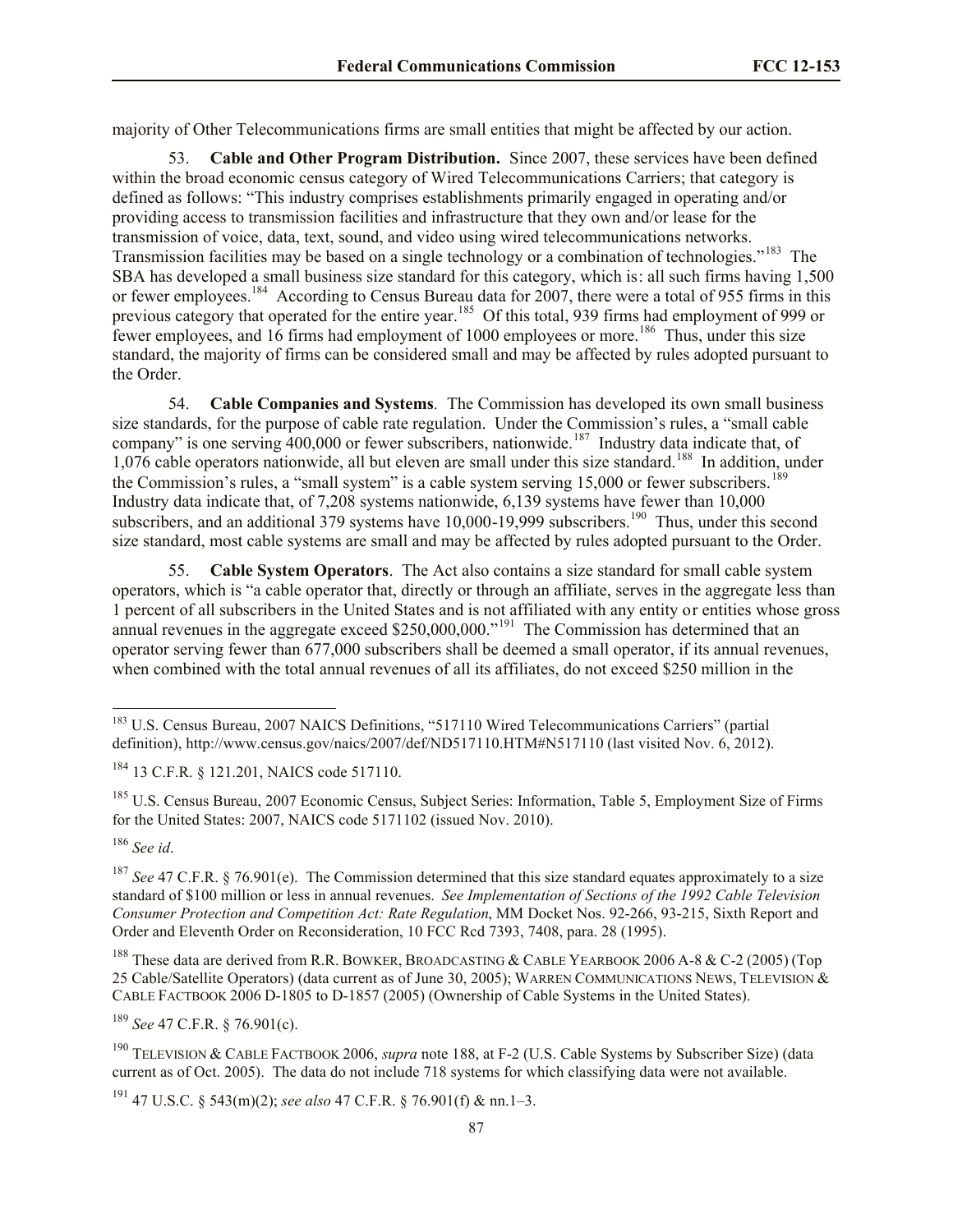aggregate.<sup>192</sup> Industry data indicate that, of 1,076 cable operators nationwide, all but ten are small under this size standard.<sup>193</sup> We note that the Commission neither requests nor collects information on whether cable system operators are affiliated with entities whose gross annual revenues exceed \$250 million,<sup>194</sup> and therefore we are unable to estimate more accurately the number of cable system operators that would qualify as small under this size standard.

56. **Open Video Services***.* The open video system ("OVS") framework was established in 1996, and is one of four statutorily recognized options for the provision of video programming services by local exchange carriers.<sup>195</sup> The OVS framework provides opportunities for the distribution of video programming other than through cable systems. Because OVS operators provide subscription services,<sup>196</sup> OVS falls within the SBA small business size standard covering cable services, which is "Wired Telecommunications Carriers."<sup>197</sup> The SBA has developed a small business size standard for this category, which is: all such firms having 1,500 or fewer employees. According to Census Bureau data for 2007, there were a total of 955 firms in this previous category that operated for the entire year.<sup>198</sup> Of this total, 939 firms had employment of 999 or fewer employees, and 16 firms had employment of 1000 employees or more.<sup>199</sup> Thus, under this second size standard, most cable systems are small and may be affected by rules adopted pursuant to the Order. In addition, we note that the Commission has certified some OVS operators, with some now providing service.<sup>200</sup> Broadband service providers ("BSPs") are currently the only significant holders of OVS certifications or local OVS franchises.<sup>201</sup> The Commission does not have financial or employment information regarding the entities authorized to provide OVS, some of which may not yet be operational. Thus, again, at least some of the OVS operators may qualify as small entities.

57. **Internet Service Providers**. Since 2007, these services have been defined within the broad economic census category of Wired Telecommunications Carriers; that category is defined as

<sup>193</sup> These data are derived from R.R. BOWKER, BROADCASTING & CABLE YEARBOOK 2006 A-8 & C-2 (2005) (Top 25 Cable/Satellite Operators) (data current as of June 30, 2005); WARREN COMMUNICATIONS NEWS, TELEVISION & CABLE FACTBOOK 2006 D-1805 to D-1857 (2005) (Ownership of Cable Systems in the United States).

<sup>194</sup> The Commission does receive such information on a case-by-case basis if a cable operator appeals a local franchise authority's finding that the operator does not qualify as a small cable operator pursuant to § 76.901(f) of the Commission's rules.

195 47 U.S.C. § 571(a)(3)-(4). *See Annual Assessment of the Status of Competition in the Market for the Delivery of Video Programming*, MB Docket No. 06-189, Thirteenth Annual Report, 24 FCC Rcd 542, 606, para. 135 (2009) ("*Thirteenth Annual Cable Competition Report*").

196 *See* 47 U.S.C. § 573.

<sup>197</sup> U.S. Census Bureau, 2007 NAICS Definitions, "517110 Wired Telecommunications Carriers"; http://www.census.gov/naics/2007/def/ND517110.HTM#N517110 (last visited Nov. 6, 2012).

<sup>198</sup> U.S. Census Bureau, 2007 Economic Census, Subject Series: Information, Table 5, Employment Size of Firms for the United States: 2007, NAICS code 5171102 (issued Nov. 2010).

<sup>199</sup> *See id*.

 $\overline{\phantom{a}}$ 

 $^{200}$  A list of OVS certifications may be found at http://www.fcc.gov/mb/ovs/csovscer.html (last visited Nov. 6, 2012).

<sup>201</sup> *See Thirteenth Annual Cable Competition Report*, 24 FCC Rcd at 606-07, para. 135. BSPs are newer firms that are building state-of-the-art, facilities-based networks to provide video, voice, and data services over a single network.

<sup>192</sup> 47 C.F.R. § 76.901(f); *see FCC Announces New Subscriber Count for the Definition of Small Cable Operator*, Public Notice, 16 FCC Rcd 2225 (Cable Services Bureau 2001).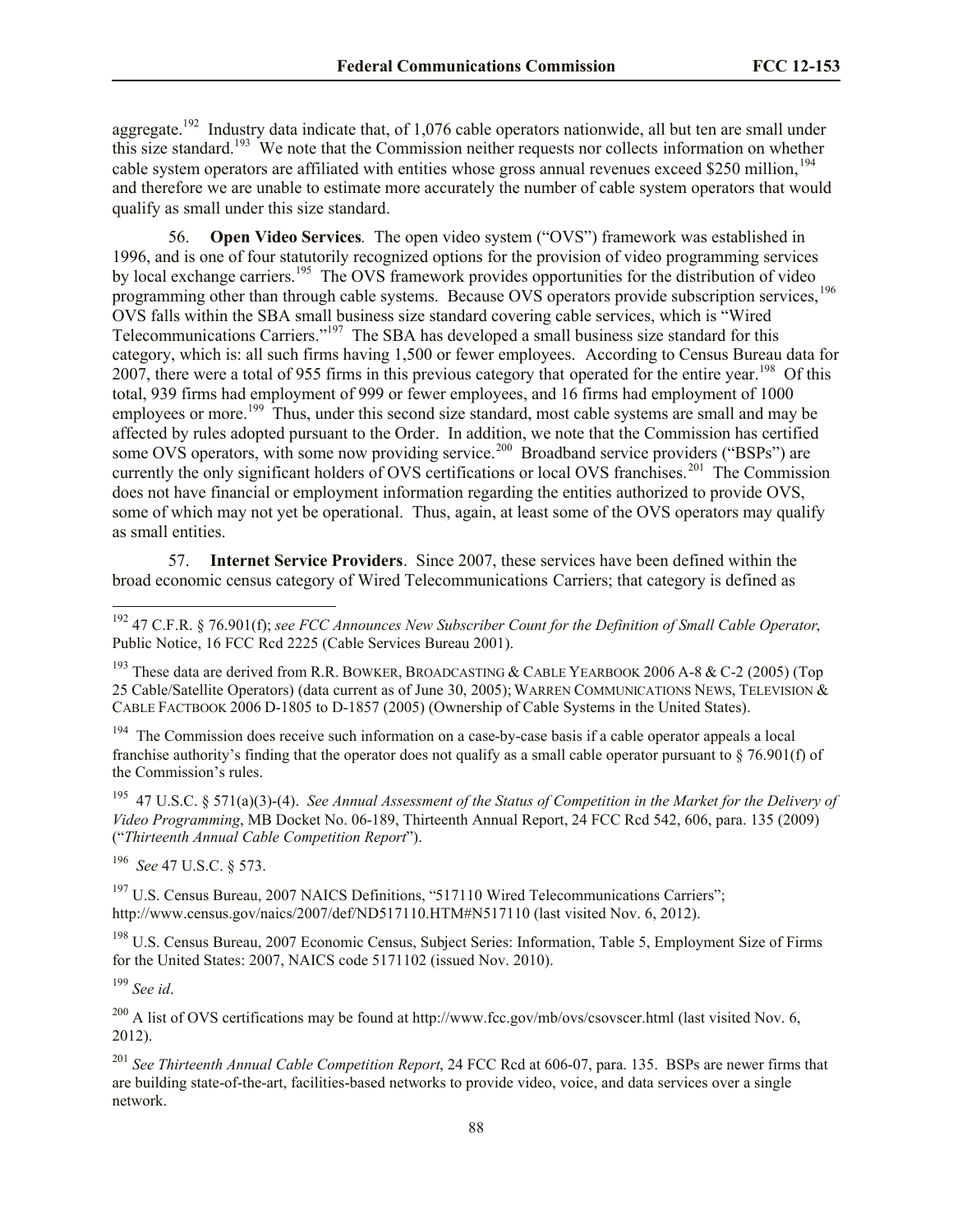follows: "This industry comprises establishments primarily engaged in operating and/or providing access to transmission facilities and infrastructure that they own and/or lease for the transmission of voice, data, text, sound, and video using wired telecommunications networks. Transmission facilities may be based on a single technology or a combination of technologies."<sup>202</sup> The SBA has developed a small business size standard for this category, which is: all such firms having  $1,500$  or fewer employees.<sup>203</sup> According to Census Bureau data for 2007, there were 3,188 firms in this category, total, that operated for the entire year.<sup>204</sup> Of this total, 3144 firms had employment of 999 or fewer employees, and 44 firms had employment of 1000 employees or more.<sup>205</sup> Thus, under this size standard, the majority of firms can be considered small. In addition, according to Census Bureau data for 2007, there were a total of 396 firms in the category Internet Service Providers (broadband) that operated for the entire year.<sup>206</sup> Of this total, 394 firms had employment of 999 or fewer employees, and two firms had employment of 1000 employees or more.<sup>207</sup> Consequently, we estimate that the majority of these firms are small entities that may be affected by rules adopted pursuant to the Order.

58. **Internet Publishing and Broadcasting and Web Search Portals**. Our action may pertain to interconnected VoIP services, which could be provided by entities that provide other services such as email, online gaming, web browsing, video conferencing, instant messaging, and other, similar IP-enabled services. The Commission has not adopted a size standard for entities that create or provide these types of services or applications. However, the Census Bureau has identified firms that "primarily engaged in 1) publishing and/or broadcasting content on the Internet exclusively or 2) operating Web sites that use a search engine to generate and maintain extensive databases of Internet addresses and content in an easily searchable format (and known as Web search portals)."<sup>208</sup> The SBA has developed a small business size standard for this category, which is: all such firms having 500 or fewer employees.<sup>209</sup> According to Census Bureau data for 2007, there were 2,705 firms in this category that operated for the entire year.<sup>210</sup> Of this total, 2,682 firms had employment of 499 or fewer employees, and 23 firms had employment of  $500$  employees or more.<sup>211</sup> Consequently, we estimate that the majority of these firms are small entities that may be affected by rules adopted pursuant to the Order.

# 59. **Data Processing, Hosting, and Related Services***.* Entities in this category "primarily …

l

<sup>209</sup> *See* 13 C.F.R. § 121.201, NAICS code 519130.

 $^{211}$  *Id.* 

<sup>&</sup>lt;sup>202</sup> U.S. Census Bureau, 2007 NAICS Definitions, "517110 Wired Telecommunications Carriers" (partial definition), http://www.census.gov/naics/2007/def/ND517110.HTM#N517110 (last visited Nov. 6, 2012).

<sup>203</sup> 13 C.F.R. § 121.201, NAICS code 517110.

<sup>&</sup>lt;sup>204</sup> U.S. Census Bureau, 2007 Economic Census, Subject Series: Information, Table 5, "Establishment and Firm Size: Employment Size of Firms for the United States: 2007 NAICS Code 517110" (issued Nov. 2010).

<sup>205</sup> *See id*.

<sup>206</sup> U.S. Census Bureau, 2007 Economic Census, Subject Series: Information, Table 5, Employment Size of Firms for the United States: 2007, NAICS code 5171103 (issued Nov. 2010).

<sup>207</sup> *See id*.

<sup>&</sup>lt;sup>208</sup> U.S. Census Bureau, "2007 NAICS Definitions: 519130 Internet Publishing and Broadcasting and Web Search Portals," http://www.naics.com/censusfiles/ND519130.HTM (last visited Nov. 6, 2012).

<sup>210</sup> U.S. Census Bureau, 2007 Economic Census, Subject Series: Information, Table 5, "Establishment and Firm Size: Employment Size of Firms for the United States: 2007 NAICS Code 519130" (issued Nov. 2010).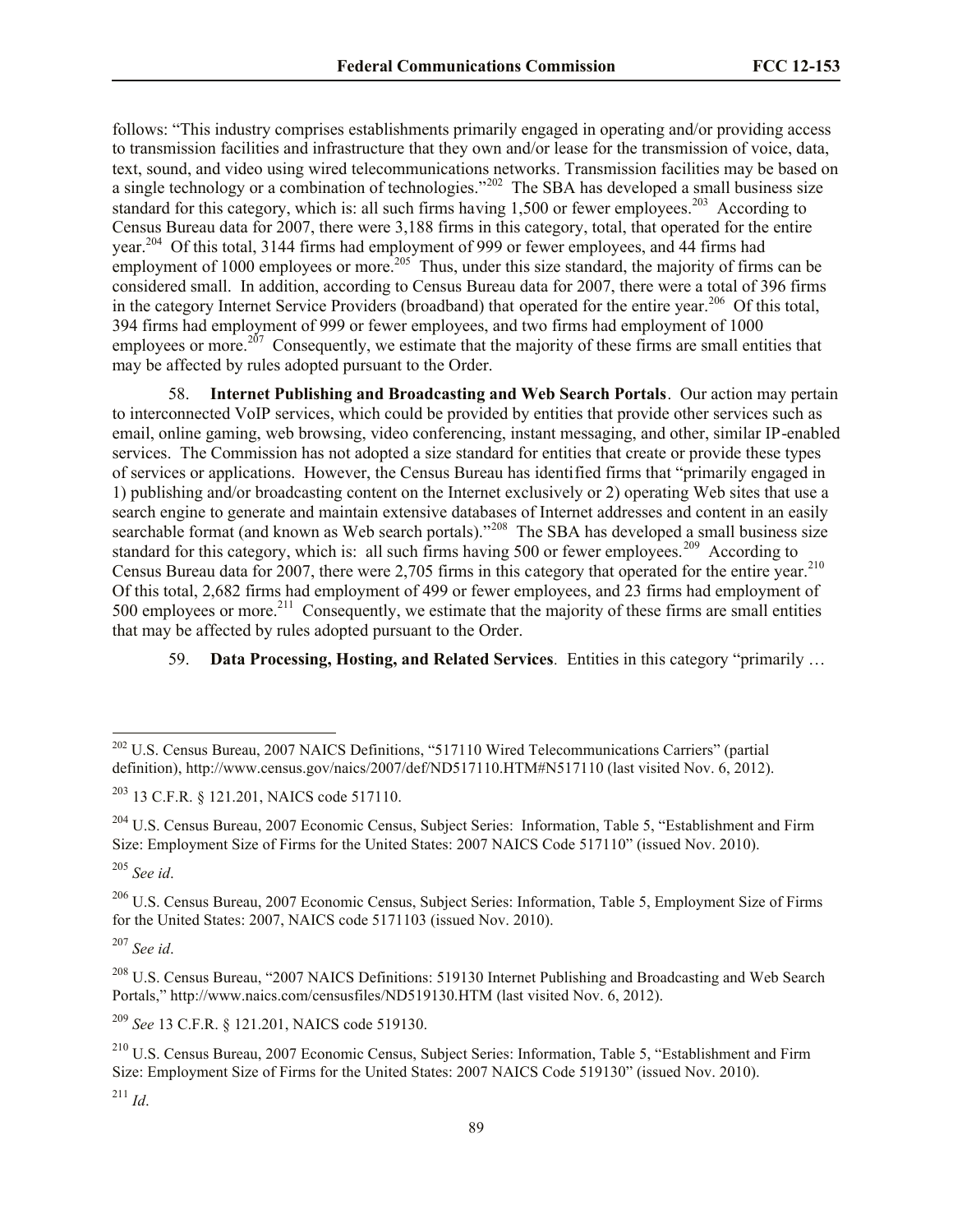provid<sup>[e]</sup> infrastructure for hosting or data processing services."<sup>212</sup> The SBA has developed a small business size standard for this category; that size standard is \$25 million or less in average annual receipts.<sup>213</sup> According to Census Bureau data for 2007, there were 8,060 firms in this category that operated for the entire year.<sup>214</sup> Of these, 7,744 had annual receipts of under \$\$24,999,999.<sup>215</sup> Consequently, we estimate that the majority of these firms are small entities that may be affected by rules adopted pursuant to the Order.

60. **All Other Information Services**. The Census Bureau defines this industry as including "establishments primarily engaged in providing other information services (except news syndicates, libraries, archives, Internet publishing and broadcasting, and Web search portals)."<sup>216</sup> Our action pertains to interconnected VoIP services, which could be provided by entities that provide other services such as email, online gaming, web browsing, video conferencing, instant messaging, and other, similar IP-enabled services. The SBA has developed a small business size standard for this category; that size standard is \$7.0 million or less in average annual receipts.<sup>217</sup> According to Census Bureau data for 2007, there were 367 firms in this category that operated for the entire year.<sup>218</sup> Of these, 334 had annual receipts of under \$5.0 million, and an additional 11 firms had receipts of between \$5 million and \$9,999,999. Consequently, we estimate that the majority of these firms are small entities that may be affected by our action.

### **D. Description of Projected Reporting, Recordkeeping, and Other Compliance Requirements**

61. The data, information and document collection required by this Report and Order falls into five general categories: market structure, pricing, demand (*i.e.*, observed sales and purchases), terms and conditions, and competition and pricing decisions.

62. Market structure data consists of, among other things, the situs and type of facilities owned by a provider (or leased subject to an indefeasible right of use) capable of providing special access, by sold and potential capacity and ownership, and the proximity of such facilities to sources of demand. We also require incumbent LEC providers to submit data concerning the number, nature, and situs of UNEs sold. In addition, we also require additional market structure data from competitive providers, such as detailed information related to non-price factors that may impact where special access providers build facilities or expand their network via UNEs and the history of their facility deployments in a sample of locations they serve.

63. Pricing data includes the quantities sold and prices charged for special access services, by circuit element, and information regarding the regulatory environment for incumbent LECs.

64. Demand data includes, among other things, data that identify the bandwidth of the special

<sup>214</sup> U.S. Census Bureau, 2007 Economic Census, Subject Series: Information, Table 4, "Establishment and Firm Size: Receipts Size of Firms for the United States: 2007 NAICS Code 518210" (issued Nov. 2010).

<sup>215</sup> *Id*.

l

<sup>216</sup> U.S. Census Bureau, "2007 NAICS Definitions: 519190 All Other Information Services", http://www.census.gov/naics/2007/def/ND519190.HTM (last visited Nov. 6, 2012).

<sup>217</sup> *See* 13 C.F.R. § 121.201, NAICS code 519190.

<sup>218</sup> U.S. Census Bureau, 2007 Economic Census, Subject Series: Information, Table 4, "Establishment and Firm Size: Receipts Size of Firms for the United States: 2007 NAICS Code 519190" (issued Nov. 2010).

<sup>&</sup>lt;sup>212</sup> U.S. Census Bureau, "2007 NAICS Definitions: 518210 Data Processing, Hosting, and Related Services", http://www.census.gov/naics/2007/def/NDEF518.HTM (last visited Nov. 6, 2012).

<sup>213</sup> *See* 13 C.F.R. § 121.201, NAICS code 518210.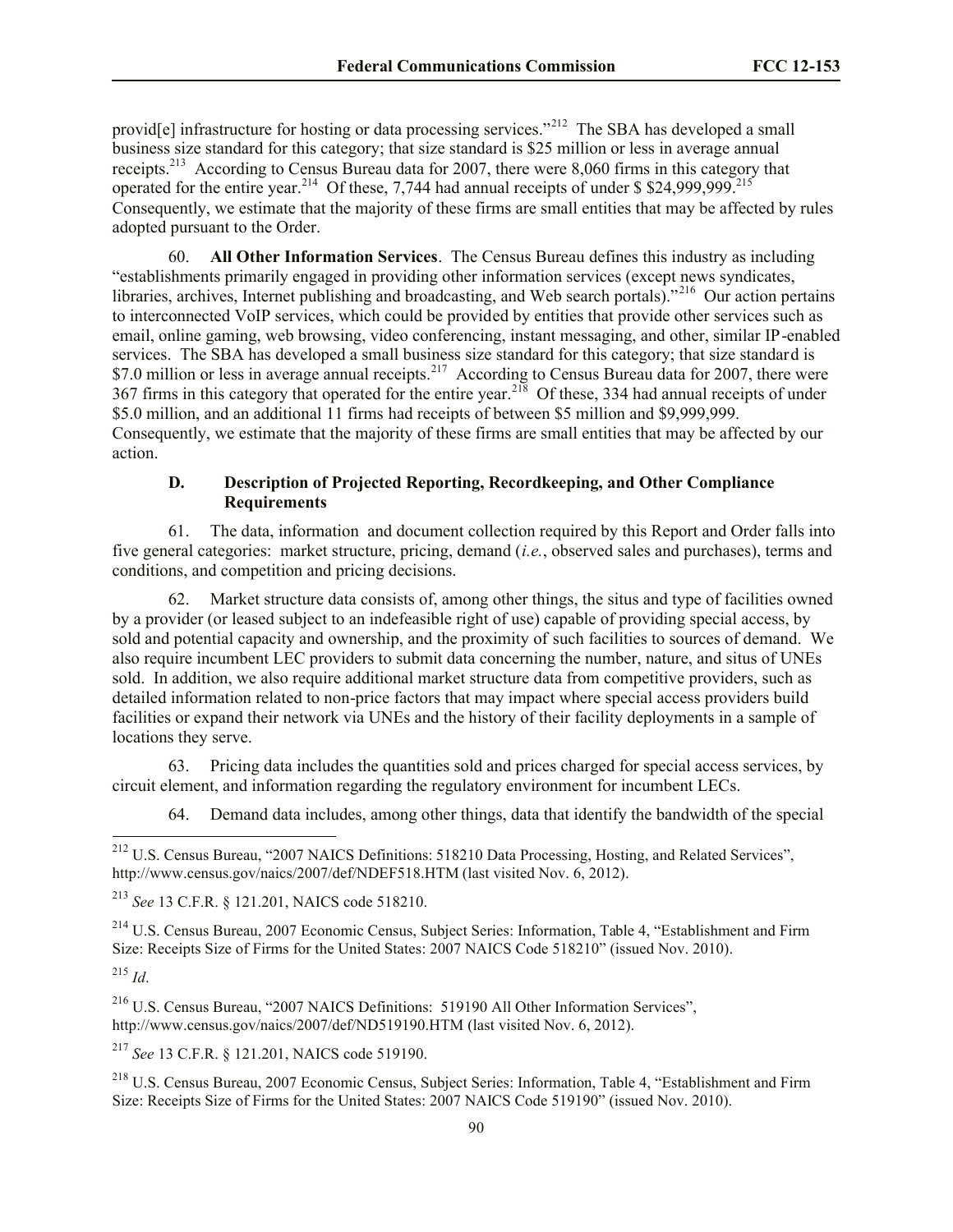access services sold or purchased, the locations being served, and other material facts, such as where those purchases occur (*e.g.*, buildings, cell towers) and the nature of the purchaser (*e.g.*, provider or end user).

65. Terms and conditions data and information include, but are not limited to, information regarding contracts or generally available plans for special access services that offer discounts, circuit portability, or other competitively relevant benefits, and whether the terms and conditions associated with those offerings may inhibit a buyer's ability to switch to other providers, which in turn may inhibit facilities-based entry into special access markets.

66. Competition and pricing data, information and documents include, but are not limited to, those materials related to requests for proposals, advertising and marketing materials, and in very limited circumstances, pricing decision documents.

67. Best efforts business broadband Internet access services include, but are not limited to, data showing where a provider or entity provides such services, as well as price lists.

68. Questions related to terms and conditions and competition and pricing decisions will span a variety of timeframes specific to the issue addressed. The majority of the market structure, pricing and demand data will be collected for a two-year period. This period of time allows the analysis to control for factors that may vary substantially across geographic areas, but not within a given geographic area.

### **E. Steps Taken to Minimize Significant Economic Impact on Small Entities, and Significant Alternatives Considered.**

69. The RFA requires an agency to describe any significant alternatives that it has considered in reaching its approach, which may include the following four alternatives, among others: (1) the establishment of differing compliance or reporting requirements or timetables that take into account the resources available to small entities; (2) the clarification, consolidation, or simplification of compliance or reporting requirements under the rule for small entities; (3) the use of performance, rather than design, standards; and (4) an exemption from coverage of the rule, or any part thereof, for small entities.  $2^{19}$ 

70. Entities required to respond to this data request include all providers and purchasers of special access services as well as some entities that provide best efforts business broadband Internet  $\arccos$  services.<sup>220</sup> By "providers," we mean any entity subject to the Commission's jurisdiction under the Communications Act, as amended, that provides special access services or provides a connection that is capable of providing special access services.<sup>221</sup> By "purchasers," we mean any entity subject to the Commission's jurisdiction under the Communications Act, as amended, that purchases special access services.<sup>222</sup> Providers and purchasers may include price cap regulated incumbent LECs, competitive LECs, interexchange carriers, cable operators, and companies that provide fixed wireless communications

l

<sup>222</sup> *See id.*

 $^{219}$  5 U.S.C. § 603.

<sup>&</sup>lt;sup>220</sup> For purposes of this Report and Order, best efforts business broadband Internet access services do not include mobile wireless services, as that term is used in the 15th Annual Mobile Wireless Competition Report. See Implementation of Section 6002(b) of the Omnibus Budget Reconciliation Act of 1993, Annual Report and Analysis of Competitive Market Conditions with Respect to Mobile Wireless, Including Commercial Mobile Services, WT Docket No. 10-133, Fifteenth Report, 26 FCC Rcd 9664, 9687-88, paras. 3-5 (2011) (15th Annual Mobile Wireless Competition Report).

<sup>&</sup>lt;sup>221</sup> Section 1 of the Communications Act of 1934, as amended, confers on the Commission jurisdiction over "interstate and foreign commerce in communication by wire and radio." *See* 47 U.S.C. § 151.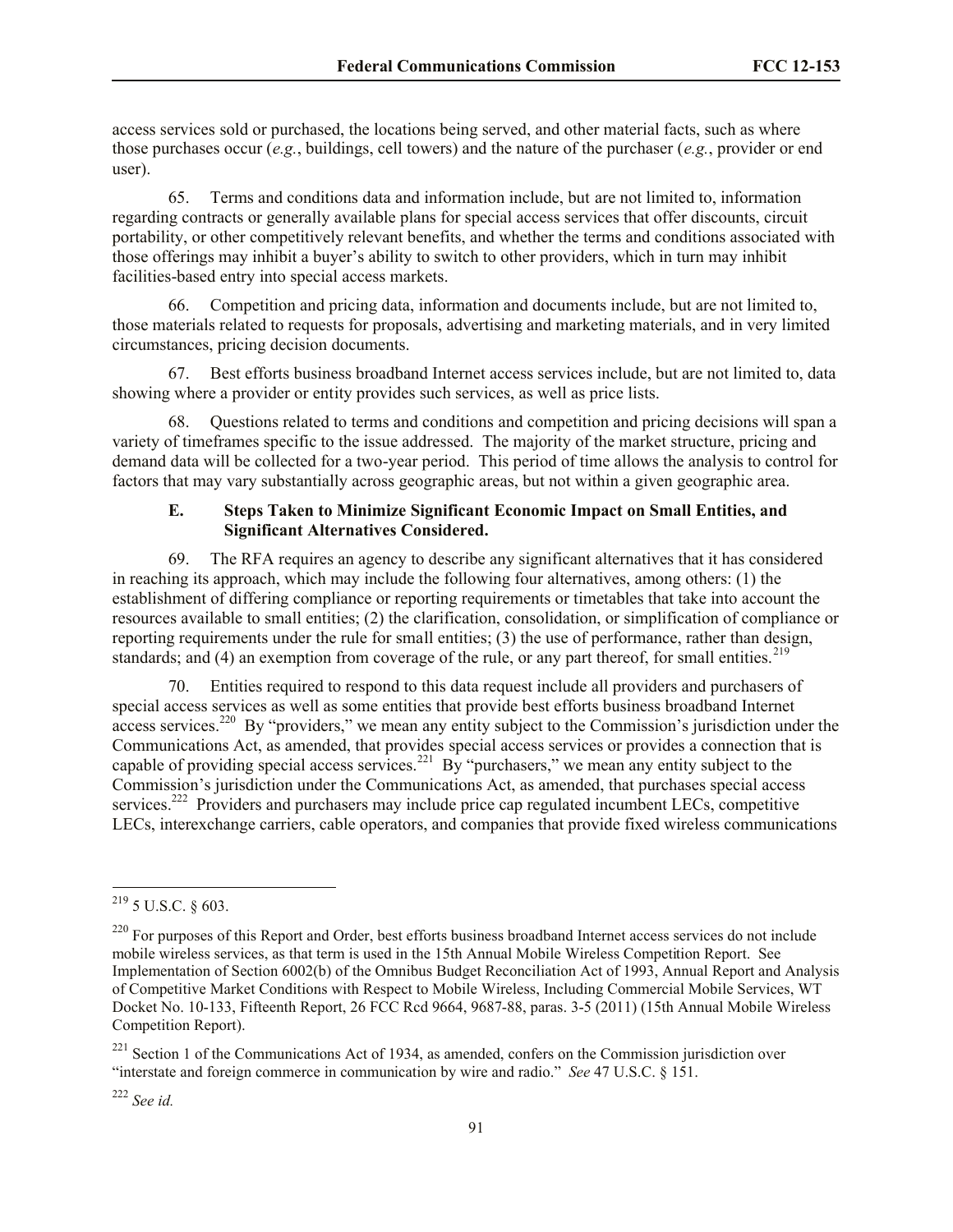services.<sup>223</sup> Some entities that fall under the Commission's jurisdiction and provide best efforts broadband Internet access services, but fall outside our definitions of "provider" and "purchaser," are also required to respond.

71. Because the focus of this proceeding is on the regulation of special access services in pricecap territories, a rate-of-return carrier, which is not subject to our pricing flexibility rules, shall not be considered a "provider" to the extent it provides special access within its rate-of-return service area. Likewise, we will not require data from any provider with regard to its operations in any geographic area in which a rate-of-return carrier is the incumbent. Moreover, we will not require a purchaser to produce data based on purchases it makes in those areas in which a rate-of-return carrier is the incumbent. If, however, a provider or purchaser prefers to provide data for all areas without distinguishing between areas served by price cap LECs and rate-of-return LECs, it may do so.

72. Small business concerns were considered when determining the nature of the data to be collected, and identified data, information, and document requirements were modified to reduce burdens on small businesses where possible. The Wireline Competition Bureau previously issued two voluntary data requests in this proceeding. These voluntary requests allowed each potential respondent to make its own determination concerning participation. The responses to the voluntary data requests provided the Commission the means and opportunity to assess which data elements are most important to its ability to assess the special access market, and to eliminate or revise those questions that otherwise yield less valuable information. The voluntary data requests also allowed the Commission to carefully assess the need to obtain data from all providers and purchasers of special access services and certain other services—including small businesses—to conduct a comprehensive analysis of the special access market.

73. In order to conduct a comprehensive analysis of the special access market, the Commission will collect data from all providers and purchasers of special access services as well as some entities that provide best efforts business broadband Internet access services. The Commission notes concerns regarding the burden that this data collection will impose on small companies, and is mindful of the importance of seeking to reduce information collection burdens for small business concerns, and in particular those "with fewer than 25 employees."<sup>224</sup> Competition in the provision of special access, however, appears to occur at a very granular level—perhaps as low as the building/tower. Accordingly, the Commission finds it necessary to obtain data from special access providers and purchasers of all sizes.

74. We structured the collection somewhat differently for best efforts and special access services to minimize the burden on submitters consistent with our data requirements and taking into consideration data that the Commission already has available to it. Because the record indicates that entities that provide best efforts business broadband Internet access services generally deliver those services throughout their footprint over the same network facilities they use to deliver mass market broadband Internet access, we need not collect this data at the same level of granularity as location and facilities data for special access. We also do not require entities with fewer than 15,000 customers and fewer than 1,500 business broadband customers to provide data regarding their best efforts business broadband Internet access services. Commenters assert that those entities incur the greatest burden when

<sup>&</sup>lt;sup>223</sup> Section 151 of the Communications Act of 1934, as amended, confers on the Commission the authority to regulate "interstate and foreign commerce in communication by wire and radio." *See* 47 U.S.C. § 151. However, rate-of-return carriers, which are not subject to our pricing flexibility rules, are not required to respond to questions asked of providers. To the extent a rate-of-return carrier also owns or is affiliated with a provider of facilities-based special access services outside of its rate-of-return service area, this exemption only applies to rate-of-return facilities and services.

<sup>224</sup> Small Business Paperwork Relief Act of 2002 § 2(c)(3), Pub. L. No. 107-198, *see* 44 U.S.C. § 3506(c)(4).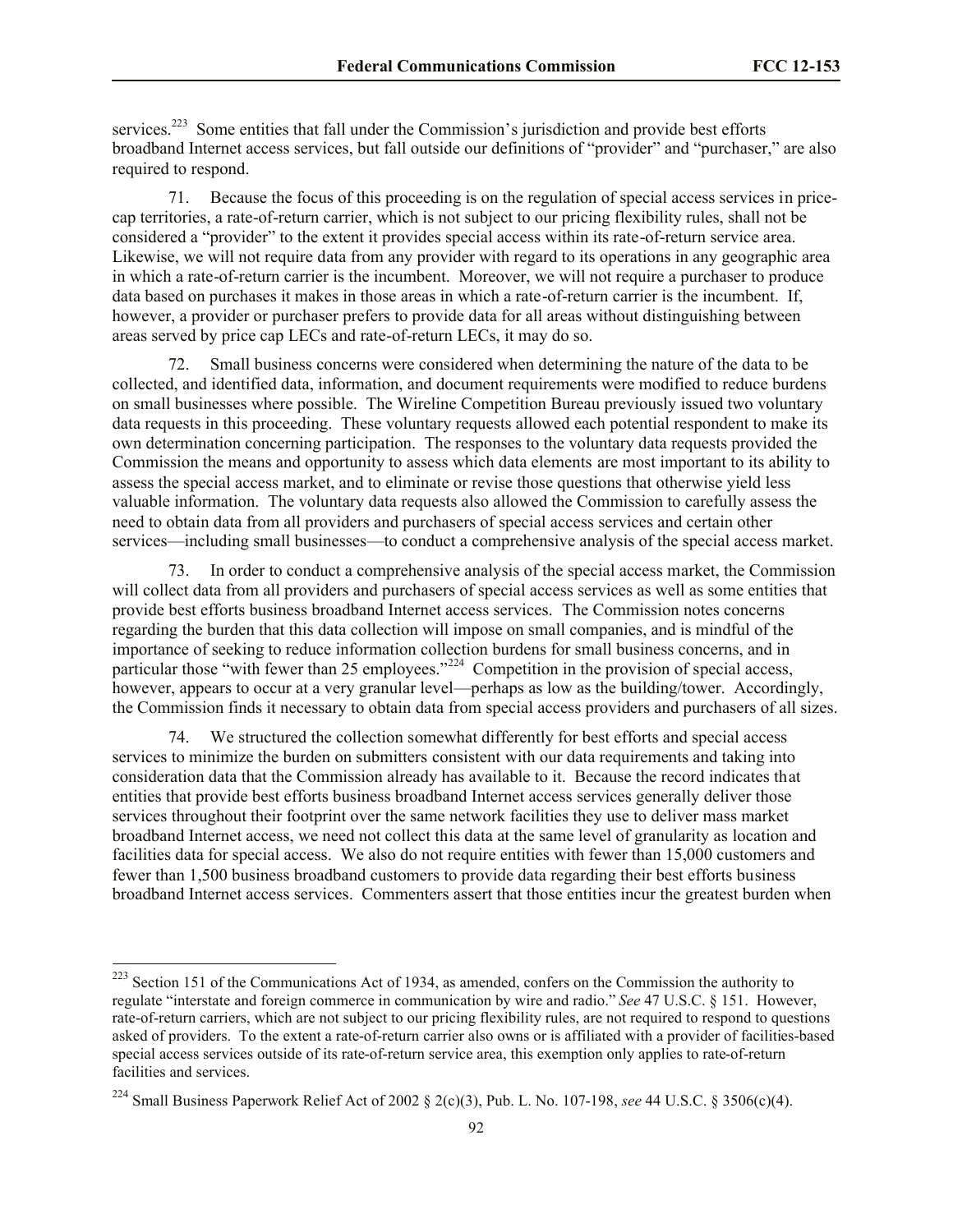producing data for the State Broadband Initiative broadband mapping effort. <sup>225</sup>

75. Other modifications made by the Commission include: allowing a provider or purchaser to provide data for all areas without distinguishing between areas served by price cap LECs and rate-ofreturn LECs; applying sampling methods where possible; limiting the market structure, pricing and demand data collection to a two-year period; and tailoring the timeframes for the terms and conditions and competition and pricing questions to the specific issue addressed. In addition, the Commission chose to limit the production of documents showing the internal analyses undertaken by providers in 2010 or thereafter to evaluate, *inter alia*, competitive market shares, changes in competition, changes in the costs of supplying services, whether to respond to RFPs, and identified rate increases and decreases to circumstances where the Wireline Competition Bureau determines the initial data collection was incomplete or insufficient for analysis.

76. We note that this Report and Order does not change special access pricing regulation. We therefore do not consider the potential alternatives to special access pricing regulation that SBA asserted might minimize the impact on small competitive carriers.

#### **F. Report to Congress**

77. The Commission will send a copy of the Order, including this FRFA, in a report to be sent to Congress and the Government Accountability Office pursuant to the Small Business Regulatory Enforcement Fairness Act of 1996.<sup>226</sup> In addition, the Commission will send a copy of the Order, including the FRFA, to the Chief Counsel for Advocacy of the Small Business Administration. A copy of the Order and FRFA (or summaries thereof) will also be published in the Federal Register.<sup>227</sup>

 $\overline{\phantom{a}}$ 

<sup>&</sup>lt;sup>225</sup> See Letter from Thomas Cohen, Counsel to American Cable Association, to Michael Steffen, Legal Advisor to Chairman Genachowski, Federal Communications Commission, WC Docket No. 05-25 (filed Nov. 27, 2012).

 $226$  5 U.S.C. § 801(a)(1)(A).

<sup>227</sup> *See id.* § 604(b).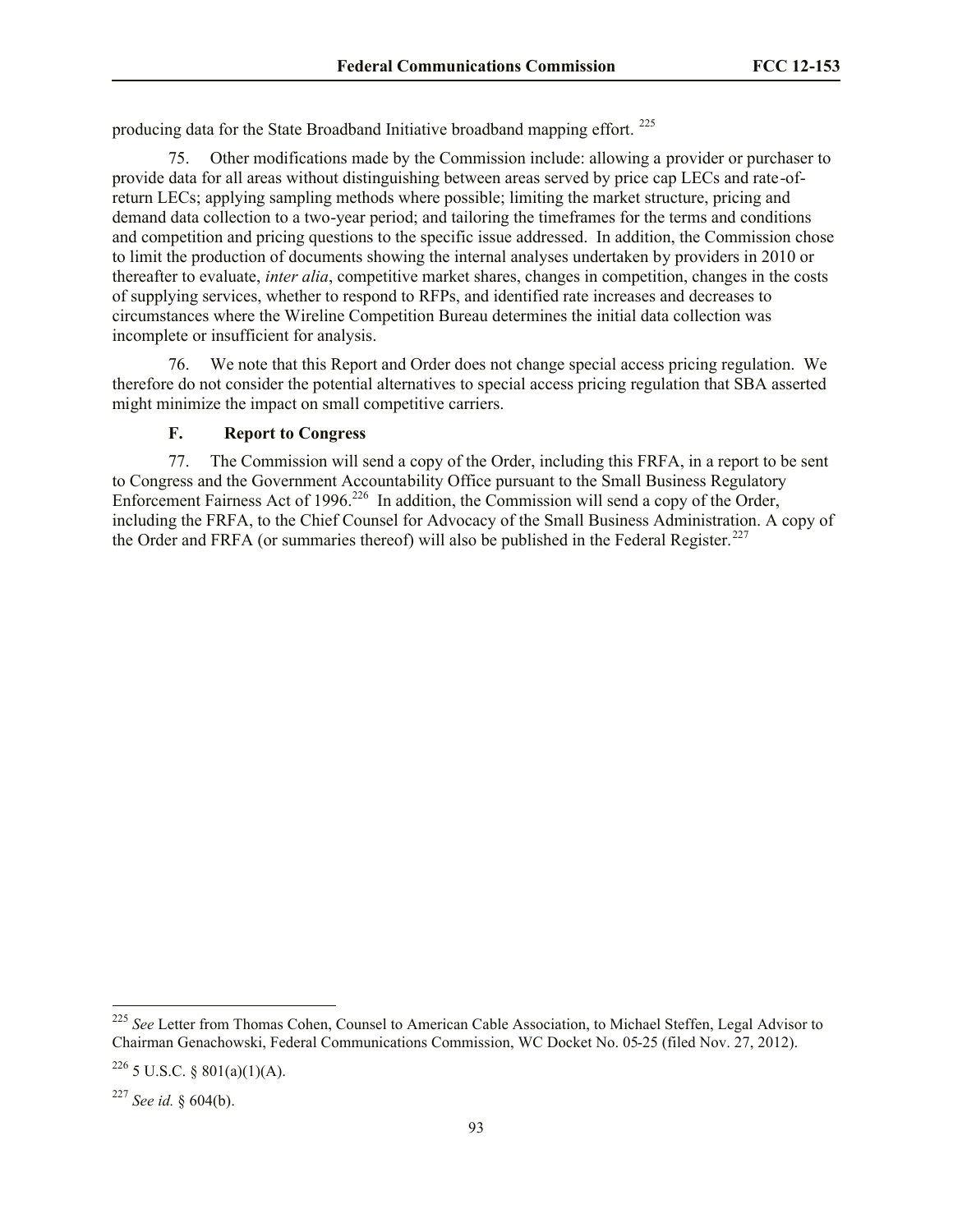## **APPENDIX C**

### **Initial Regulatory Flexibility Analysis**

1. As required by the Regulatory Flexibility Act of 1980, as amended  $(RFA)$ , the Commission has prepared this present Initial Regulatory Flexibility Analysis (IRFA) of the possible significant economic impact on a substantial number of small entities by the policies and rules proposed in this FNPRM. Written public comments are requested on this IRFA. Comments must be identified as responses to the IRFA and must be filed by the deadlines for comments on the FNPRM provided in section V.C of the item. The Commission will send a copy of the FNPRM, including this IRFA, to the Chief Counsel for Advocacy of the Small Business Administration (SBA).<sup>2</sup> In addition, the FNPRM and IRFA (or summaries thereof) will be published in the Federal Register.<sup>3</sup>

### **A. Need for, and Objectives of, the Proposed Rules**

2. In this FNPRM we commence a process to more effectively determine where relief from special access regulation is appropriate and otherwise update our special access rules to ensure that they reflect the state of competition today and promote competition, investment, and access to dedicated communications services businesses across the country rely on every day to deliver their products and services to American consumers. In Section IV.A, we propose and seek comment on a market analysis that we intend to undertake in the coming months to assist the Commission in evaluating whether the pricing flexibility rules result in just and reasonable special access rates and what regulatory changes may be needed.<sup>4</sup> In section IV.B we seek comment on how the special access pricing flexibility rules might change after we conduct our market analysis. We also seek comment on what steps the Commission should take where relief has been provided under our existing rules and where the data and our analysis demonstrate that competition is not sufficient to discipline the marketplace. Finally, we seek in section IV.C comment on the terms and conditions offered by incumbent LECs for special access services to facilitate our understanding of competition in the special access market and our ability to craft rules for regulatory relief that properly address the state of the marketplace.

#### **B. Legal Basis**

3. This rulemaking action is supported by sections 1, 4(i), 4(j), 5, 201-205, 211, 215, 218, 219,  $303(r)$ ,  $332$ ,  $403$ , and  $503$  of the Communications Act of 1934, as amended.<sup>5</sup>

## **C. Description and Estimate of the Number of Small Entities to Which the Notice will Apply**

4. The RFA directs agencies to provide a description of, and where feasible, an estimate of the number of small entities that may be affected by the proposed rules, if adopted. $6\degree$  The RFA generally defines the term "small entity" as having the same meaning as the terms "small business," "small

 $\overline{a}$ 

<sup>4</sup> See 47 U.S.C. § 201(b) ("All charges, practices, classifications, and regulations for and in connection with such communication service, shall be just and reasonable . . . .").

6 *See* 5 U.S.C. § 603(b)(3).

<sup>&</sup>lt;sup>1</sup> See 5 U.S.C. § 603. The RFA, see 5 U.S.C. §§ 601-12, has been amended by the Small Business Regulatory Enforcement Fairness Act of 1996 (SBREFA), Pub. L. No. 104-121, Title II, 110 Stat. 857 (1996).

<sup>2</sup> *See* 5 U.S.C. § 603(a).

<sup>3</sup> *See id*.

<sup>5</sup> 47 U.S.C. §§ 151, 152, 154(i), 154(j), 201-205, and 303.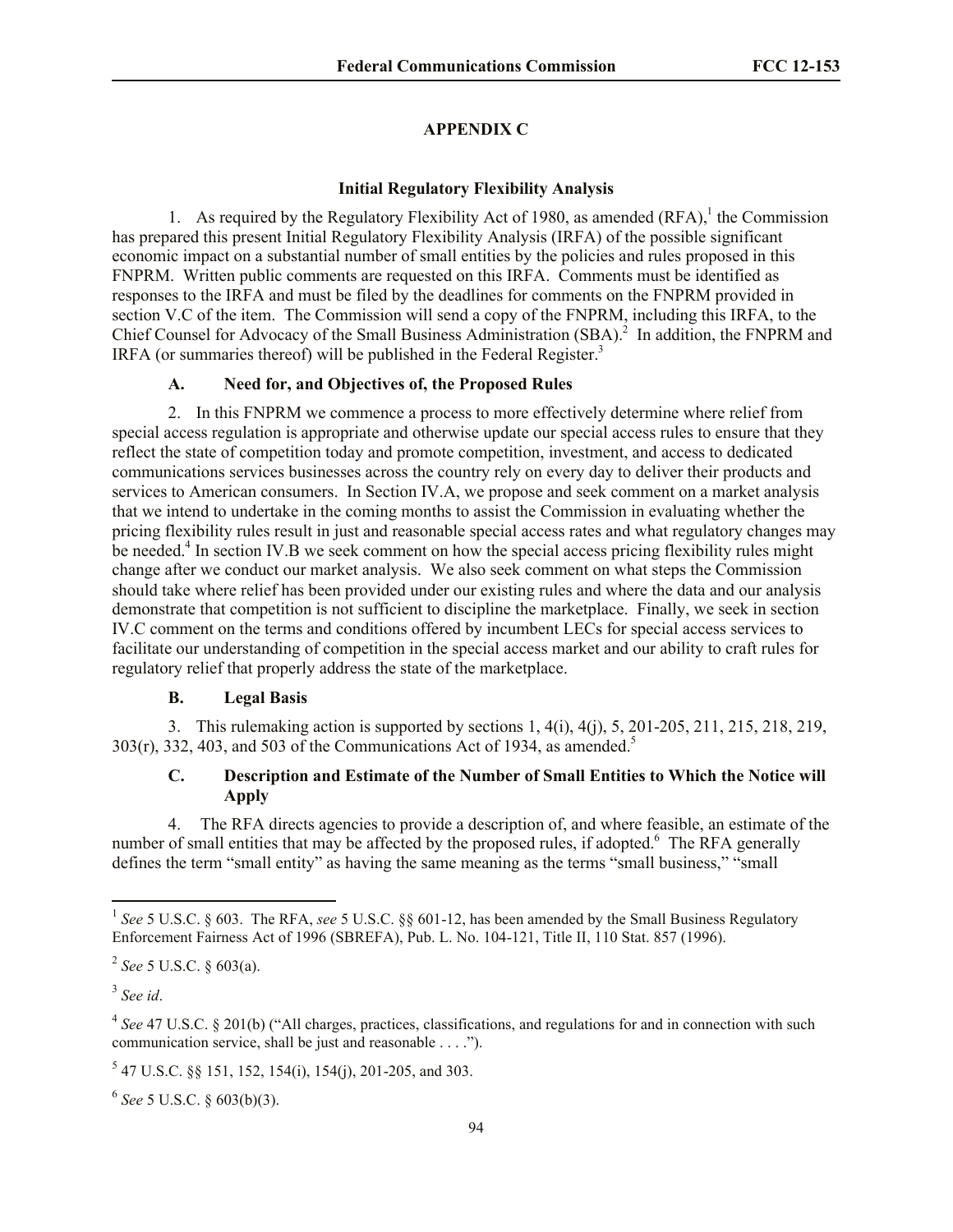organization," and "small governmental jurisdiction."<sup>7</sup> In addition, the term "small business" has the same meaning as the term "small-business concern" under the Small Business Act.<sup>8</sup> A small-business concern" is one which: (1) is independently owned and operated; (2) is not dominant in its field of operation; and (3) satisfies any additional criteria established by the SBA. $9$  SBA restated its concerns in its comments filed in 2007.<sup>10</sup>

5. **Small Businesses**. Nationwide, there are a total of approximately 27.5 million small businesses, according to the SBA.<sup>11</sup>

6. **Wired Telecommunications Carriers**. The SBA has developed a small business size standard for Wired Telecommunications Carriers, which consists of all such companies having 1,500 or fewer employees.<sup>12</sup> According to Census Bureau data for 2007, there were 3,188 firms in this category, total, that operated for the entire year.<sup>13</sup> Of this total, 3144 firms had employment of 999 or fewer employees, and 44 firms had employment of 1000 employees or more.<sup>14</sup> Thus, under this size standard, the majority of firms can be considered small.

7. **Local Exchange Carriers (LECs)**. Neither the Commission nor the SBA has developed a size standard for small businesses specifically applicable to local exchange services. The closest applicable size standard under SBA rules is for Wired Telecommunications Carriers. Under that size standard, such a business is small if it has 1,500 or fewer employees.<sup>15</sup> According to Commission data, 1,307 carriers reported that they were incumbent local exchange service providers.<sup>16</sup> Of these 1,307 carriers, an estimated 1,006 have 1,500 or fewer employees and 301 have more than 1,500 employees.<sup>17</sup> Consequently, the Commission estimates that most providers of local exchange service are small entities that may be affected by the rules and policies proposed in the Order.

8. **Incumbent Local Exchange Carriers (incumbent LECs)**.Neither the Commission nor the SBA has developed a size standard for small businesses specifically applicable to incumbent local exchange services. The closest applicable size standard under SBA rules is for Wired Telecommunications Carriers. Under that size standard, such a business is small if it has 1,500 or fewer

 $\overline{\phantom{a}}$ 

9 *See* 15 U.S.C. § 632.

<sup>10</sup> Comments of the Office of Advocacy, U.S. Small Business Administration, WC Docket No. 05-25, RM-10593, (Filed Aug. 8, 2007).

<sup>11</sup> *See* SBA, Office of Advocacy, "FAQs," *available at* http://www.sba.gov/sites/default/files./sbfaq.pdf.

<sup>12</sup> 13 C.F.R. § 121.201, NAICS code 517110.

<sup>13</sup> U.S. Census Bureau, 2007 Economic Census, Subject Series: Information, Table 5, "Establishment and Firm Size: Employment Size of Firms for the United States: 2007 NAICS Code 517110" (issued Nov. 2010).

<sup>14</sup> *See id*.

<sup>15</sup> 13 C.F.R. § 121.201, NAICS code 517110.

<sup>16</sup> *See Trends in Telephone Service*, Federal Communications Commission, Wireline Competition Bureau, Industry Analysis and Technology Division at Table 5.3 (Sept. 2010) (*Trends in Telephone Service*).

<sup>17</sup> *See id*.

<sup>7</sup> *See id.* § 601(6).

<sup>&</sup>lt;sup>8</sup> See *id*. § 601(3) (incorporating by reference the definition of "small-business concern" in the Small Business Act, 15 U.S.C. § 632). Pursuant to 5 U.S.C. § 601(3), the statutory definition of small business applies "unless an agency, after consultation with the Office of Advocacy of the Small Business Administration and after opportunity for public comment, establishes one or more definitions of such term which are appropriate to the activities of the agency and publishes such definition(s) in the Federal Register."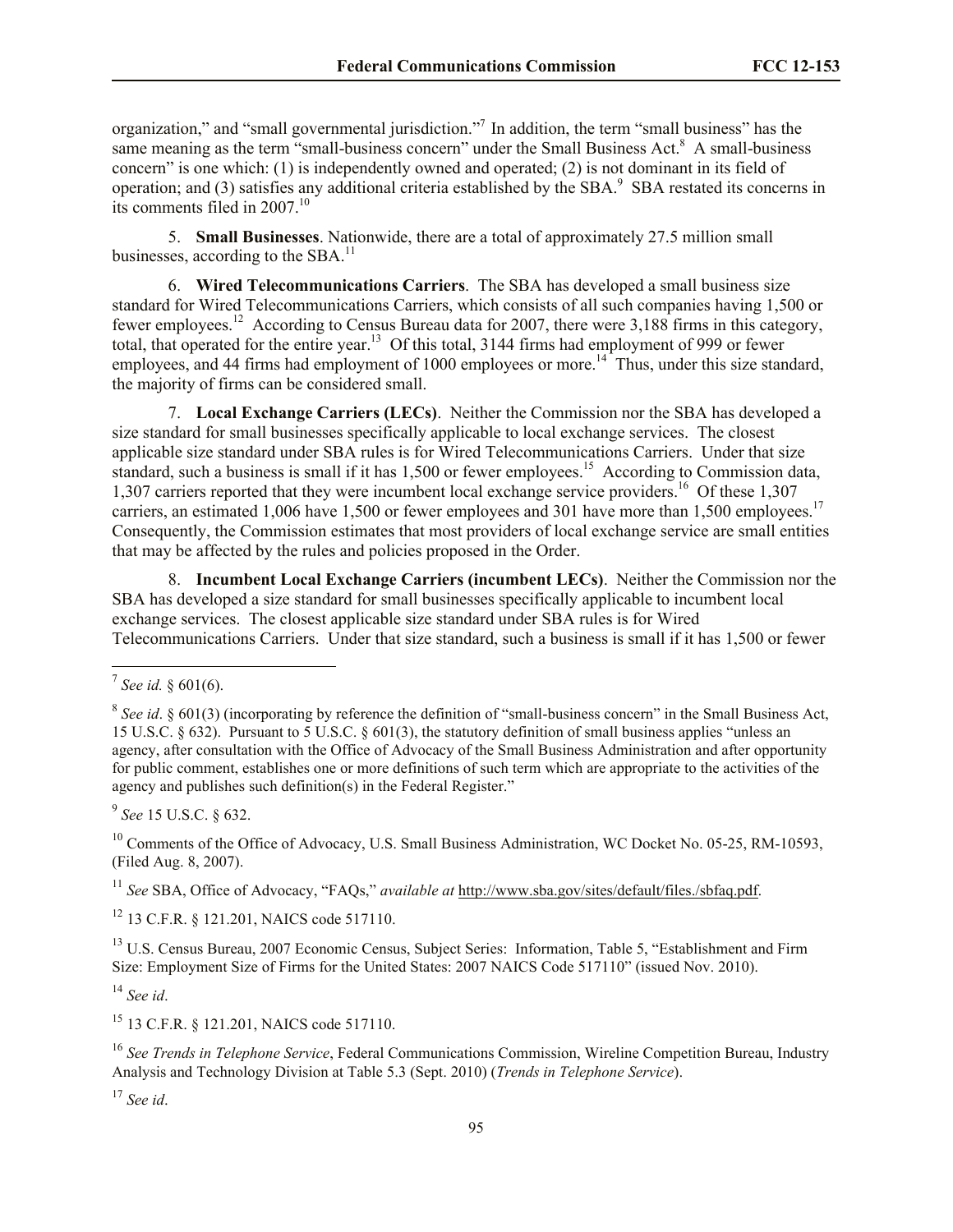employees.<sup>18</sup> According to Commission data, 1,307 carriers reported that they were incumbent local exchange service providers.<sup>19</sup> Of these 1,307 carriers, an estimated 1,006 have 1,500 or fewer employees and 301 have more than  $1,500$  employees.<sup>20</sup> Consequently, the Commission estimates that most providers of incumbent local exchange service are small businesses that may be affected by rules adopted pursuant to the Order

9. We have included small incumbent LECs in this present RFA analysis. As noted above, a "small business" under the RFA is one that, *inter alia*, meets the pertinent small business size standard (e.g*.*, a telephone communications business having 1,500 or fewer employees), and "is not dominant in its field of operation."<sup>21</sup> The SBA's Office of Advocacy contends that, for RFA purposes, small incumbent LECs are not dominant in their field of operation because any such dominance is not "national" in scope.<sup>22</sup> We have therefore included small incumbent LECs in this RFA analysis, although we emphasize that this RFA action has no effect on Commission analyses and determinations in other, non-RFA contexts.

10. **Competitive Local Exchange Carriers (competitive LECs), Competitive Access Providers (CAPs), Shared-Tenant Service Providers, and Other Local Service Providers**. Neither the Commission nor the SBA has developed a small business size standard specifically for these service providers. The appropriate size standard under SBA rules is for the category Wired Telecommunications Carriers. Under that size standard, such a business is small if it has  $1,500$  or fewer employees.<sup>23</sup> According to Commission data, 1,442 carriers reported that they were engaged in the provision of either competitive local exchange services or competitive access provider services.<sup>24</sup> Of these 1,442 carriers, an estimated 1,256 have 1,500 or fewer employees and 186 have more than 1,500 employees.<sup>25</sup> In addition, 17 carriers have reported that they are Shared-Tenant Service Providers, and all 17 are estimated to have 1,500 or fewer employees.<sup>26</sup> In addition, 72 carriers have reported that they are Other Local Service Providers.<sup>27</sup> Of the 72, seventy have 1,500 or fewer employees and two have more than 1,500 employees.<sup>28</sup> Consequently, the Commission estimates that most providers of competitive local exchange service, competitive access providers, Shared-Tenant Service Providers, and Other Local Service Providers are small entities that may be affected by rules adopted pursuant to the Order.

11. **Interexchange Carriers (IXCs)**. Neither the Commission nor the SBA has developed a size

 $\overline{\phantom{a}}$ 

 $^{21}$  5 U.S.C. § 601(3).

<sup>22</sup> See Letter from Jere W. Glover, Chief Counsel for Advocacy, SBA, to William E. Kennard, Chairman, FCC (May 27, 1999). The Small Business Act contains a definition of "small business concern," which the RFA incorporates into its own definition of "small business." *See* 15 U.S.C. § 632(a); *see also* 5 U.S.C. § 601(3). SBA regulations interpret "small business concern" to include the concept of dominance on a national basis. *See* 13 C.F.R. § 121.102(b).

<sup>23</sup> *See* 13 C.F.R. § 121.201, NAICS code 517110.

<sup>26</sup> *See id*.

<sup>18</sup> *See* 13 C.F.R. § 121.201, NAICS code 517110.

<sup>19</sup> *See Trends in Telephone Service* at Table 5.3.

<sup>20</sup> *See id*.

<sup>24</sup> *See Trends in Telephone Service* at Table 5.3.

<sup>25</sup> *See id.*

<sup>27</sup> *See id*.

<sup>28</sup> *See id*.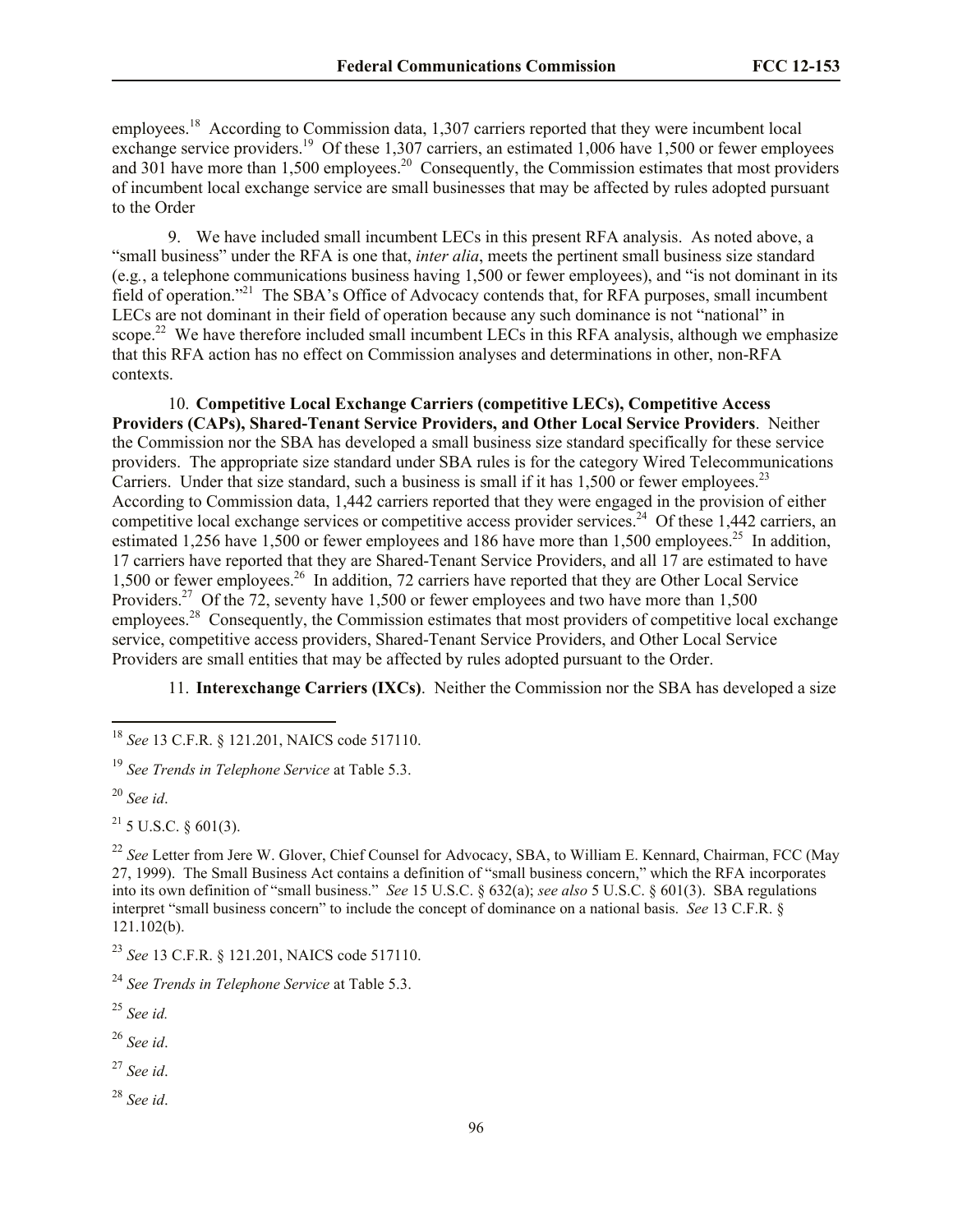standard for small businesses specifically applicable to interexchange services. The closest applicable size standard under SBA rules is for Wired Telecommunications Carriers. Under that size standard, such a business is small if it has 1,500 or fewer employees.<sup>29</sup> According to Commission data, 359 companies reported that their primary telecommunications service activity was the provision of interexchange services.<sup>30</sup> Of these 359 companies, an estimated 317 have 1,500 or fewer employees and 42 have more than 1,500 employees.<sup>31</sup> Consequently, the Commission estimates that the majority of interexchange service providers are small entities that may be affected by rules adopted pursuant to the Order.

12. **Prepaid Calling Card Providers**. Neither the Commission nor the SBA has developed a small business size standard specifically for prepaid calling card providers. The appropriate size standard under SBA rules is for the category Telecommunications Resellers. Under that size standard, such a business is small if it has  $1,500$  or fewer employees.<sup>32</sup> According to Commission data, 193 carriers have reported that they are engaged in the provision of prepaid calling cards.<sup>33</sup> Of these, an estimated all 193 have 1,500 or fewer employees and none have more than  $1,500$  employees.<sup>34</sup> Consequently, the Commission estimates that the majority of prepaid calling card providers are small entities that may be affected by rules adopted pursuant to the Order.

13. **Local Resellers***.* The SBA has developed a small business size standard for the category of Telecommunications Resellers. Under that size standard, such a business is small if it has 1,500 or fewer employees.<sup>35</sup> According to Commission data, 213 carriers have reported that they are engaged in the provision of local resale services.<sup>36</sup> Of these, an estimated 211 have 1,500 or fewer employees and two have more than  $1,500$  employees.<sup>37</sup> Consequently, the Commission estimates that the majority of local resellers are small entities that may be affected by rules adopted pursuant to the Order.

14. **Toll Resellers***.* The SBA has developed a small business size standard for the category of Telecommunications Resellers. Under that size standard, such a business is small if it has 1,500 or fewer employees.<sup>38</sup> According to Commission data, 881 carriers have reported that they are engaged in the provision of toll resale services.<sup>39</sup> Of these, an estimated 857 have 1,500 or fewer employees and 24 have more than  $1,500$  employees.<sup>40</sup> Consequently, the Commission estimates that the majority of toll resellers are small entities that may be affected by rules adopted pursuant to the Order.

15. **Other Toll Carriers**. Neither the Commission nor the SBA has developed a size standard for small businesses specifically applicable to Other Toll Carriers. This category includes toll carriers that do not fall within the categories of interexchange carriers, operator service providers, prepaid calling

l

<sup>33</sup> *See Trends in Telephone Service* at Table 5.3.

<sup>29</sup> *See* 13 C.F.R. § 121.201, NAICS code 517110.

<sup>30</sup> *See Trends in Telephone Service* at Table 5.3.

<sup>31</sup> *See id.*

<sup>32</sup> *See* 13 C.F.R. § 121.201, NAICS code 517911.

<sup>34</sup> *See id*.

<sup>35</sup> *See* 13 C.F.R. § 121.201, NAICS code 517911.

<sup>36</sup> *See Trends in Telephone Service* at Table 5.3.

<sup>37</sup> *See id*.

<sup>38</sup> *See* 13 C.F.R. § 121.201, NAICS code 517911.

<sup>39</sup> *See Trends in Telephone Service* at Table 5.3.

<sup>40</sup> *See id*.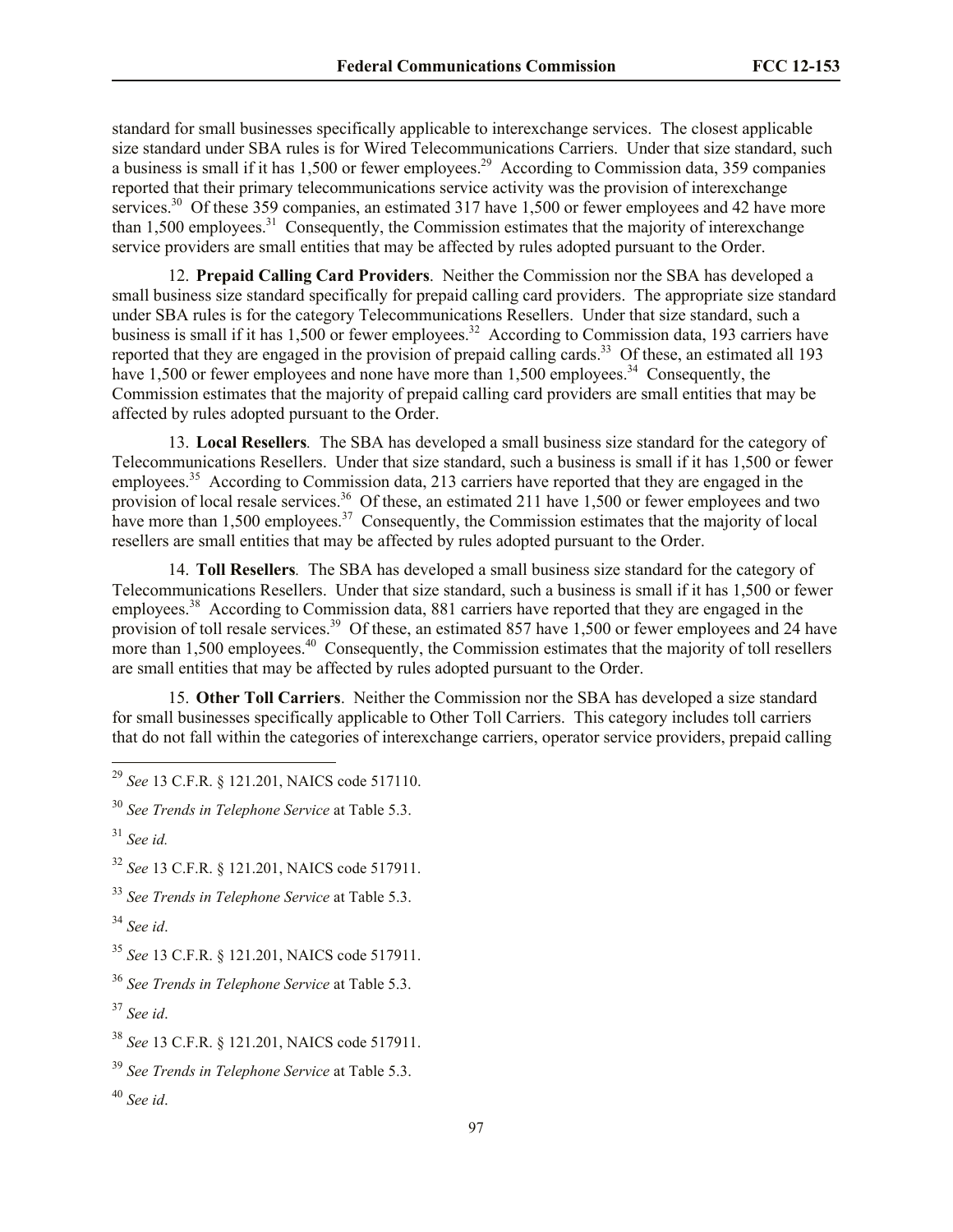card providers, satellite service carriers, or toll resellers. The closest applicable size standard under SBA rules is for Wired Telecommunications Carriers. Under that size standard, such a business is small if it has 1,500 or fewer employees.<sup>41</sup> According to Commission data, 284 companies reported that their primary telecommunications service activity was the provision of other toll carriage.<sup>42</sup> Of these, an estimated 279 have 1,500 or fewer employees and five have more than 1,500 employees.<sup>43</sup> Consequently, the Commission estimates that most Other Toll Carriers are small entities that may be affected by the rules and policies adopted pursuant to the Order.

16. **800 and 800-Like Service Subscribers**. 44 Neither the Commission nor the SBA has developed a small business size standard specifically for 800 and 800-like service (toll free) subscribers. The appropriate size standard under SBA rules is for the category Telecommunications Resellers. Under that size standard, such a business is small if it has 1,500 or fewer employees.<sup>45</sup> The most reliable source of information regarding the number of these service subscribers appears to be data the Commission collects on the 800, 888, 877, and 866 numbers in use.<sup>46</sup> According to our data, as of September 2009, the number of 800 numbers assigned was 7,860,000; the number of 888 numbers assigned was 5,588,687; the number of 877 numbers assigned was 4,721,866; and the number of 866 numbers assigned was 7,867,736.<sup>47</sup> We do not have data specifying the number of these subscribers that are not independently owned and operated or have more than 1,500 employees, and thus are unable at this time to estimate with greater precision the number of toll free subscribers that would qualify as small businesses under the SBA size standard. Consequently, we estimate that there are 7,860,000 or fewer small entity 800 subscribers; 5,588,687 or fewer small entity 888 subscribers; 4,721,866 or fewer small entity 877 subscribers; and 7,867,736 or fewer small entity 866 subscribers.

17. **Wireless Telecommunications Carriers (except Satellite)**. Since 2007, the SBA has recognized wireless firms within this new, broad, economic census category.<sup>48</sup> Prior to that time, such firms were within the now-superseded categories of Paging and Cellular and Other Wireless Telecommunications.<sup>49</sup> Under the present and prior categories, the SBA has deemed a wireless business to be small if it has 1,500 or fewer employees.<sup>50</sup> For this category, census data for 2007 show that there were 1,383 firms that operated for the entire year.<sup>51</sup> Of this total, 1,368 firms had employment of 999 or

<sup>41</sup> *See* 13 C.F.R. § 121.201, NAICS code 517110.

<sup>42</sup> *See Trends in Telephone Service* at Table 5.3.

<sup>43</sup> *See id*.

<sup>&</sup>lt;sup>44</sup> We include all toll-free number subscribers in this category, including those for 888 numbers.

<sup>45</sup> *See* 13 C.F.R. § 121.201, NAICS code 517911.

<sup>46</sup> *See Trends in Telephone Service* at Tables 18.7-18.10.

<sup>47</sup> *See id*.

<sup>48</sup> *See* 13 C.F.R. § 121.201, NAICS code 517210.

<sup>49</sup> U.S. Census Bureau, 2002 NAICS Definitions, "517211 Paging";

http://www.census.gov/epcd/naics02/def/NDEF517.HTM (last visited Nov. 6, 2012); U.S. Census Bureau, 2002 NAICS Definitions, "517212 Cellular and Other Wireless Telecommunications," http://www.census.gov/epcd/naics02/def/NDEF517.HTM (last visited Nov. 6, 2012).

<sup>50</sup> 13 C.F.R. § 121.201, NAICS code 517210. The now-superseded, pre-2007 C.F.R. citations were 13 C.F.R. § 121.201, NAICS codes 517211 and 517212 (referring to the 2002 NAICS).

<sup>51</sup> U.S. Census Bureau, Subject Series: Information, Table 5, "Establishment and Firm Size: Employment Size of Firms for the United States: 2007 NAICS Code 517210" (issued Nov. 2010).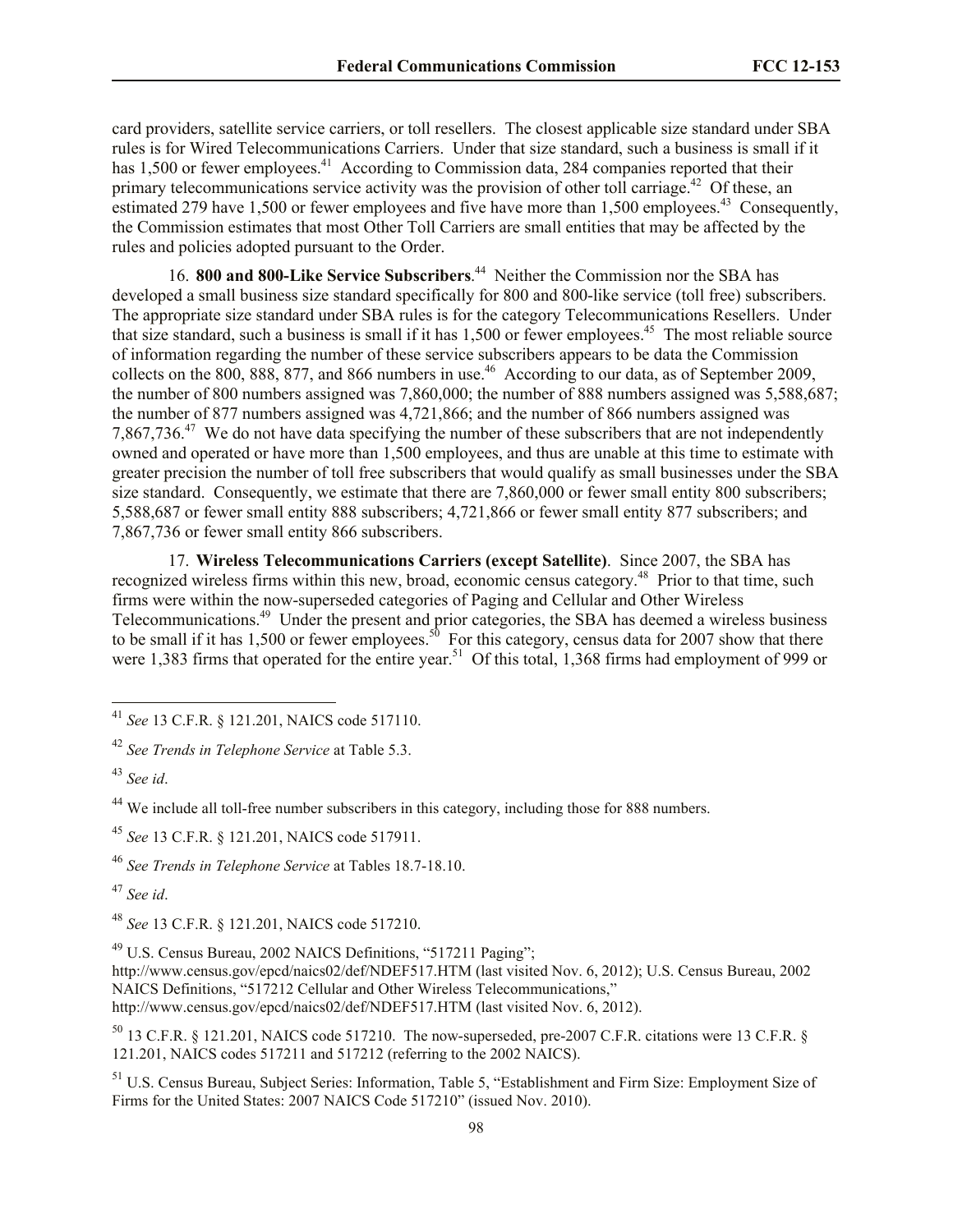fewer employees and 15 had employment of 1000 employees or more.<sup>52</sup> Similarly, according to Commission data, 413 carriers reported that they were engaged in the provision of wireless telephony, including cellular service, Personal Communications Service (PCS), and Specialized Mobile Radio (SMR) Telephony services.<sup>53</sup> Of these, an estimated 261 have 1,500 or fewer employees and 152 have more than 1,500 employees.<sup>54</sup> Consequently, the Commission estimates that approximately half or more of these firms can be considered small. Thus, using available data, we estimate that the majority of wireless firms can be considered small.

18. **Broadband Personal Communications Service***.* The broadband personal communications service (PCS) spectrum is divided into six frequency blocks designated A through F, and the Commission has held auctions for each block. The Commission defined "small entity" for Blocks C and F as an entity that has average gross revenues of \$40 million or less in the three previous calendar years.<sup>55</sup> For Block  $\vec{F}$ , an additional classification for "very small business" was added and is defined as an entity that, together with its affiliates, has average gross revenues of not more than \$15 million for the preceding three calendar years.<sup>56</sup> These standards defining "small entity" in the context of broadband PCS auctions have been approved by the SBA.<sup>57</sup> No small businesses within the SBA-approved small business size standards bid successfully for licenses in Blocks A and B. There were 90 winning bidders that qualified as small entities in the Block C auctions. A total of 93 small and very small business bidders won approximately 40 percent of the 1,479 licenses for Blocks D, E, and  $F^{58}$ . In 1999, the Commission reauctioned 347 C,  $\hat{E}$ , and F Block licenses.<sup>59</sup> There were 48 small business winning bidders. In 2001, the Commission completed the auction of 422 C and F Broadband PCS licenses in Auction  $35.^{60}$  Of the 35 winning bidders in this auction, 29 qualified as "small" or "very small" businesses. Subsequent events, concerning Auction 35, including judicial and agency determinations, resulted in a total of 163 C and F Block licenses being available for grant. In 2005, the Commission completed an auction of 188 C block licenses and 21 F block licenses in Auction 58. There were 24 winning bidders for 217 licenses.<sup>61</sup> Of the

<sup>54</sup> *See id*.

l

<sup>55</sup> *See generally Amendment of Parts 20 and 24 of the Commission's Rules – Broadband PCS Competitive Bidding and the Commercial Mobile Radio Service Spectrum Cap*, WT Docket No. 96-59, GN Docket No. 90-314, Report and Order, 11 FCC Rcd 7824 (1996); *see also* 47 C.F.R. § 24.720(b)(1).

<sup>56</sup> *See generally Amendment of Parts 20 and 24 of the Commission's Rules – Broadband PCS Competitive Bidding and the Commercial Mobile Radio Service Spectrum Cap*, WT Docket No. 96-59, GN Docket No. 90-314, Report and Order, 11 FCC Rcd 7824 (1996); *see also* 47 C.F.R. § 24.720(b)(2).

<sup>57</sup> *See, e.g.*, *Implementation of Section 309(j) of the Communications Act – Competitive Bidding*, PP Docket No. 93- 253, Fifth Report and Order, 9 FCC Rcd 5532 (1994).

<sup>58</sup> *See* FCC News, Broadband PCS, D, E and F Block Auction Closes, No. 71744 (rel. Jan. 14, 1997). *See also Amendment of the Commission's Rules Regarding Installment Payment Financing for Personal Communications Services (PCS) Licensees*, WT Docket No. 97-82, Second Report and Order and Further Notice of Proposed Rulemaking, 12 FCC Rcd 16436 (1997).

<sup>59</sup> *See* "C, D, E, and F Block Broadband PCS Auction Closes" *Public Notice*, 14 FCC Rcd 6688 (WTB 1999).

<sup>60</sup> *See* "C and F Block Broadband PCS Auction Closes; Winning Bidders Announced," *Public Notice*, 16 FCC Rcd 2339 (2001).

<sup>61</sup> *See* "Broadband PCS Spectrum Auction Closes; Winning Bidders Announced for Auction No. 58," *Public Notice,*  20 FCC Rcd 3703 (2005).

 $52$  *Id*. Available census data do not provide a more precise estimate of the number of firms that have employment of 1,500 or fewer employees; the largest category provided is for firms with "100 employees or more."

<sup>53</sup> *See Trends in Telephone Service* at Table 5.3.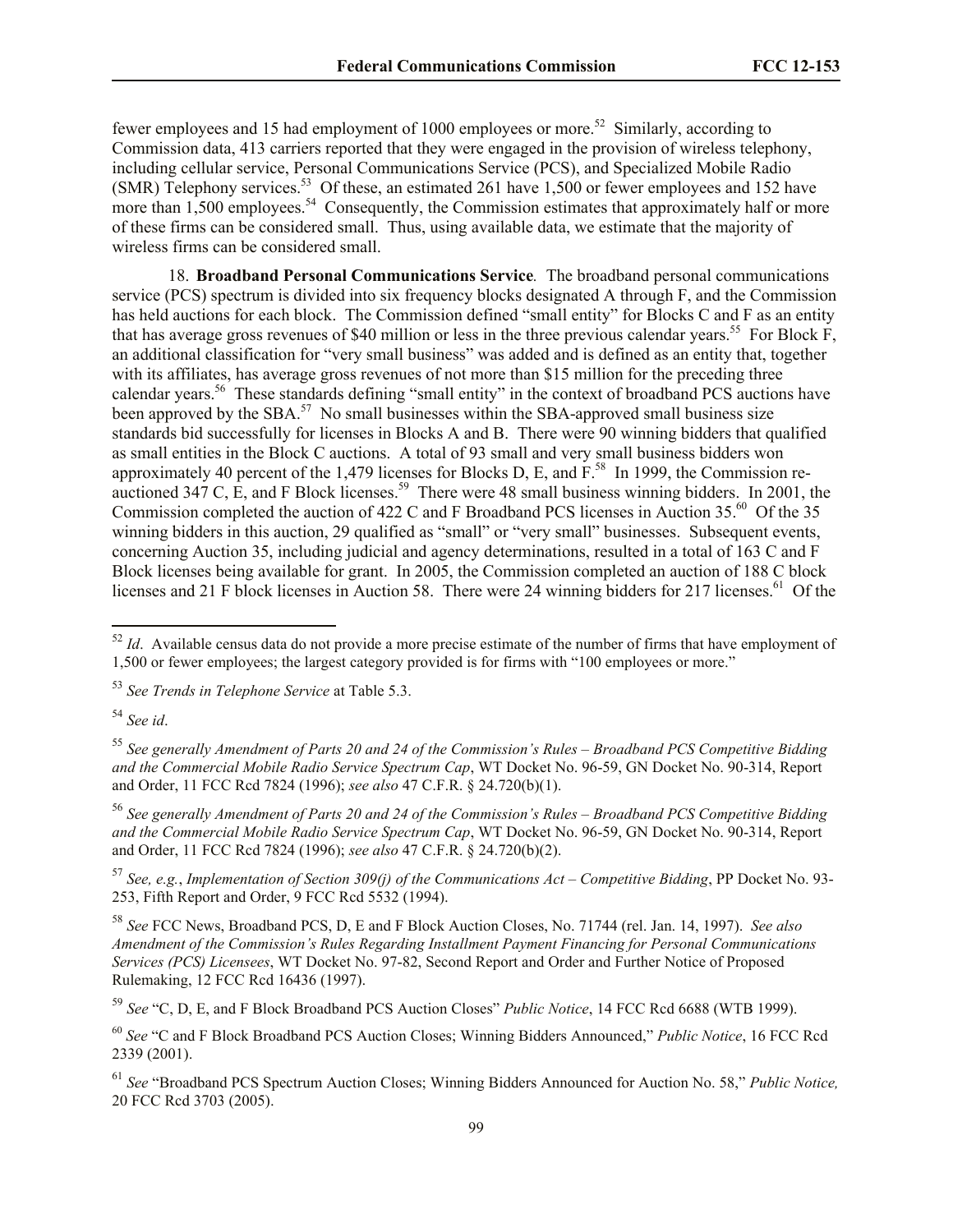24 winning bidders, 16 claimed small business status and won 156 licenses. In 2007, the Commission completed an auction of 33 licenses in the A, C, and F Blocks in Auction  $71.^{62}$  Of the 14 winning bidders, six were designated entities.<sup>63</sup> In 2008, the Commission completed an auction of 20 Broadband PCS licenses in the C, D, E and F block licenses in Auction 78.<sup>64</sup>

19. **Advanced Wireless Services**. In 2008, the Commission conducted the auction of Advanced Wireless Services ("AWS") licenses.<sup>65</sup> This auction, which as designated as Auction 78, offered 35 licenses in the AWS 1710-1755 MHz and 2110-2155 MHz bands ("AWS-1"). The AWS-1 licenses were licenses for which there were no winning bids in Auction 66. That same year, the Commission completed Auction 78. A bidder with attributed average annual gross revenues that exceeded \$15 million and did not exceed \$40 million for the preceding three years ("small business") received a 15 percent discount on its winning bid. A bidder with attributed average annual gross revenues that did not exceed \$15 million for the preceding three years ("very small business") received a 25 percent discount on its winning bid. A bidder that had combined total assets of less than \$500 million and combined gross revenues of less than \$125 million in each of the last two years qualified for entrepreneur status.<sup>66</sup> Four winning bidders that identified themselves as very small businesses won 17 licenses.<sup>67</sup> Three of the winning bidders that identified themselves as a small business won five licenses. Additionally, one other winning bidder that qualified for entrepreneur status won 2 licenses.

20. **Narrowband Personal Communications Services**. In 1994, the Commission conducted an auction for Narrowband PCS licenses. A second auction was also conducted later in 1994. For purposes of the first two Narrowband PCS auctions, "small businesses" were entities with average gross revenues for the prior three calendar years of \$40 million or less.<sup>68</sup> Through these auctions, the Commission awarded a total of 41 licenses, 11 of which were obtained by four small businesses.<sup>69</sup> To ensure meaningful participation by small business entities in future auctions, the Commission adopted a twotiered small business size standard in the Narrowband PCS Second Report and Order.<sup>70</sup> A "small

<sup>63</sup> *Id*.

 $\overline{a}$ 

<sup>64</sup> *See "*Auction of AWS-1 and Broadband PCS Licenses Rescheduled For August 13, 3008, Notice of Filing Requirements, Minimum Opening Bids, Upfront Payments and Other Procedures For Auction 78," *Public Notice*, 23 FCC Rcd 7496 (2008) (*AWS-1 and Broadband PCS Procedures Public Notice*).

<sup>65</sup> *See id*.Auction 78 also included an auction of Broadband PCS licenses.

<sup>66</sup> *Id*. at 7521-22.

<sup>67</sup> *See "*Auction of AWS-1 and Broadband PCS Licenses Closes, Winning Bidders Announced for Auction 78, Down Payments Due September 9, 2008, FCC Forms 601 and 602 Due September 9, 2008, Final Payments Due September 23, 2008, Ten-Day Petition to Deny Period," *Public Notice*, 23 FCC Rcd 12749 (2008).

<sup>68</sup> *Implementation of Section 309(j) of the Communications Act – Competitive Bidding Narrowband PCS*, PP Docket No. 93-253, GEN Docket No. 90-314, ET Docket No. 92-100, Third Memorandum Opinion and Order and Further Notice of Proposed Rulemaking, 10 FCC Rcd 175, 196, para. 46 (1994).

<sup>69</sup> *See Announcing the High Bidders in the Auction of Ten Nationwide Narrowband PCS Licenses, Winning Bids Total \$617,006,674*, Public Notice, PNWL 94-004 (rel. Aug. 2, 1994); *Announcing the High Bidders in the Auction of 30 Regional Narrowband PCS Licenses; Winning Bids Total \$490,901,787*, Public Notice, PNWL 94-27 (rel. Nov. 9, 1994).

70 *Amendment of the Commission's Rules to Establish New Personal Communications Services*, GEN Docket No. 90-314, ET Docket No. 92-100, PP Docket No. 93-253, Narrowband PCS, Second Report and Order and Second Further Notice of Proposed Rule Making, 15 FCC Rcd 10456, 10476, para. 40 (2000) (*Narrowband PCS Second Report and Order*).

<sup>&</sup>lt;sup>62</sup> See "Auction of Broadband PCS Spectrum Licenses Closes; Winning Bidders Announced for Auction No. 71," *Public Notice*, 22 FCC Rcd 9247 (2007).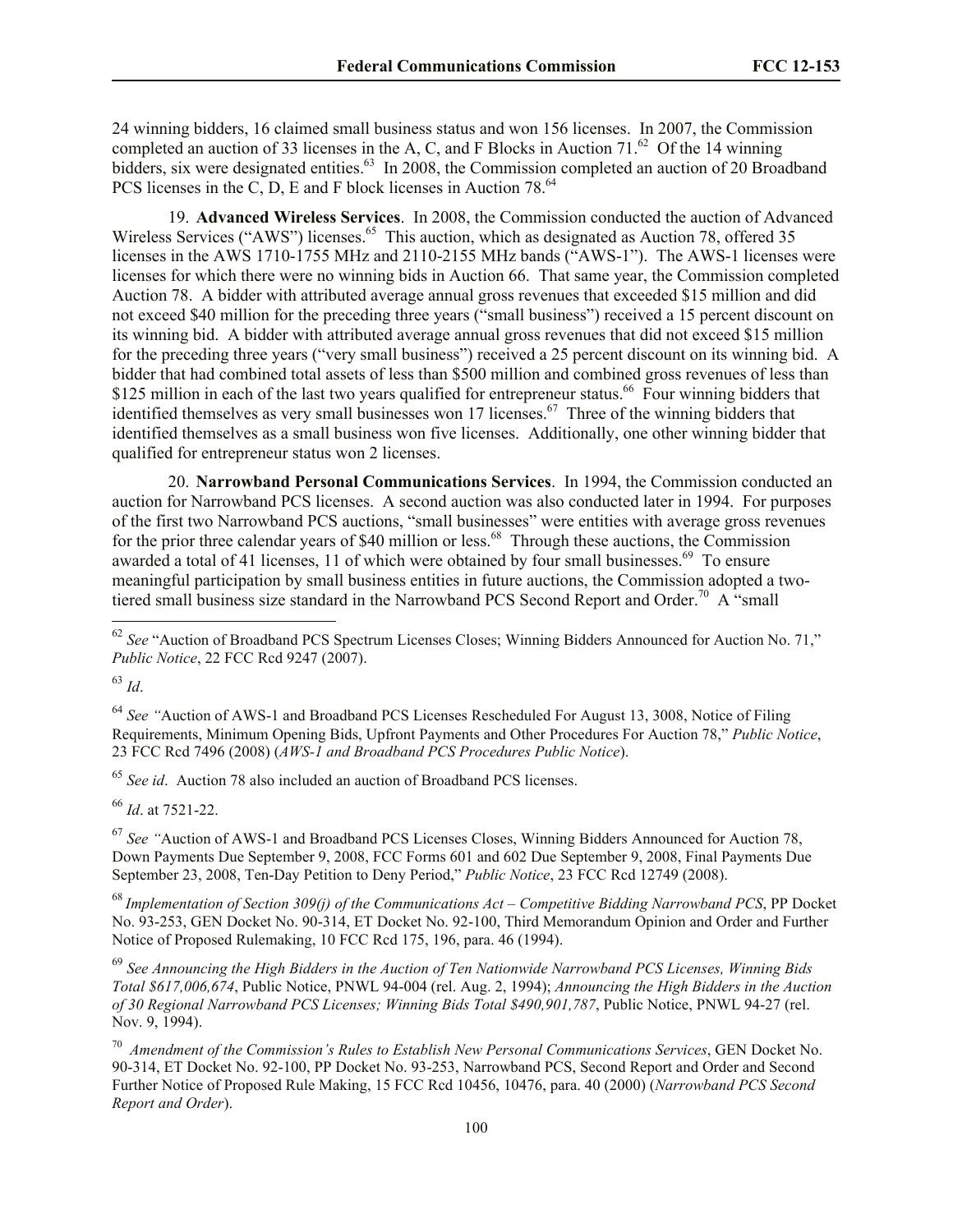business" is an entity that, together with affiliates and controlling interests, has average gross revenues for the three preceding years of not more than \$40 million.<sup>71</sup> A "very small business" is an entity that, together with affiliates and controlling interests, has average gross revenues for the three preceding years of not more than \$15 million.<sup>72</sup> The SBA has approved these small business size standards.<sup>73</sup> A third auction was conducted in 2001. Here, five bidders won 317 (Metropolitan Trading Areas and nationwide) licenses.<sup>74</sup> Three of these claimed status as a small or very small entity and won 311 licenses.

21. **Paging (Private and Common Carrier)**. In the *Paging Third Report and Order*, we developed a small business size standard for "small businesses" and "very small businesses" for purposes of determining their eligibility for special provisions such as bidding credits and installment payments.<sup>7</sup> A "small business" is an entity that, together with its affiliates and controlling principals, has average gross revenues not exceeding \$15 million for the preceding three years. Additionally, a "very small business" is an entity that, together with its affiliates and controlling principals, has average gross revenues that are not more than \$3 million for the preceding three years. The SBA has approved these small business size standards.<sup>76</sup> According to Commission data, 291 carriers have reported that they are engaged in Paging or Messaging Service.<sup>77</sup> Of these, an estimated 289 have 1,500 or fewer employees, and two have more than 1,500 employees.<sup>78</sup> Consequently, the Commission estimates that the majority of paging providers are small entities that may be affected by our action. An auction of Metropolitan Economic Area licenses commenced on February 24, 2000, and closed on March 2, 2000. Of the 2,499 licenses auctioned, 985 were sold. Fifty-seven companies claiming small business status won 440 licenses.<sup>79</sup> A subsequent auction of MEA and Economic Area ("EA") licenses was held in the year 2001. Of the 15,514 licenses auctioned, 5,323 were sold.<sup>80</sup> One hundred thirty-two companies claiming small business status purchased 3,724 licenses. A third auction, consisting of 8,874 licenses in each of 175 EAs and 1,328 licenses in all but three of the 51 MEAs, was held in 2003. Seventy-seven bidders claiming small or very small business status won 2,093 licenses.<sup>81</sup> A fourth auction, consisting of 9,603 lower and upper paging band licenses was held in the year 2010. Twenty-nine bidders claiming small or very small

l

<sup>76</sup> *See Alvarez Letter 1998*.

<sup>78</sup> *See id*.

<sup>79</sup> *See id.*

<sup>80</sup> *See* "*Lower and Upper Paging Band Auction Closes*," Public Notice, 16 FCC Rcd 21821 (WTB 2002).

<sup>71</sup> *Narrowband PCS Second Report and Order*, 15 FCC Rcd at 10476, para. 40.

<sup>72</sup> *Id.*

<sup>73</sup> *See* Letter to Amy Zoslov, Chief, Auctions and Industry Analysis Division, Wireless Telecommunications Bureau, FCC, from A. Alvarez, Administrator, SBA (Dec. 2, 1998) (*Alvarez Letter 1998*).

<sup>74</sup> *See "*Narrowband PCS Auction Closes," *Public Notice*, 16 FCC Rcd 18663 (WTB 2001).

<sup>75</sup> *See Revision of Part 22 and Part 90 of the Commission's Rules to Facilitate Future Development of Paging Systems*, WT Docket No. 96-18, PR Docket No. 93-253, Memorandum Opinion and Order on Reconsideration and Third Report and Order, 14 FCC Rcd 10030, 10085–88, paras. 98–107 (1999) (*Paging Third Report and Order*)

<sup>77</sup> *See Trends in Telephone Service* at Table 5.3.

<sup>81</sup> *See* "*Lower and Upper Paging Bands Auction Closes*," Public Notice, 18 FCC Rcd 11154 (WTB 2003). The current number of small or very small business entities that hold wireless licenses may differ significantly from the number of such entities that won in spectrum auctions due to assignments and transfers of licenses in the secondary market over time. In addition, some of the same small business entities may have won licenses in more than one auction.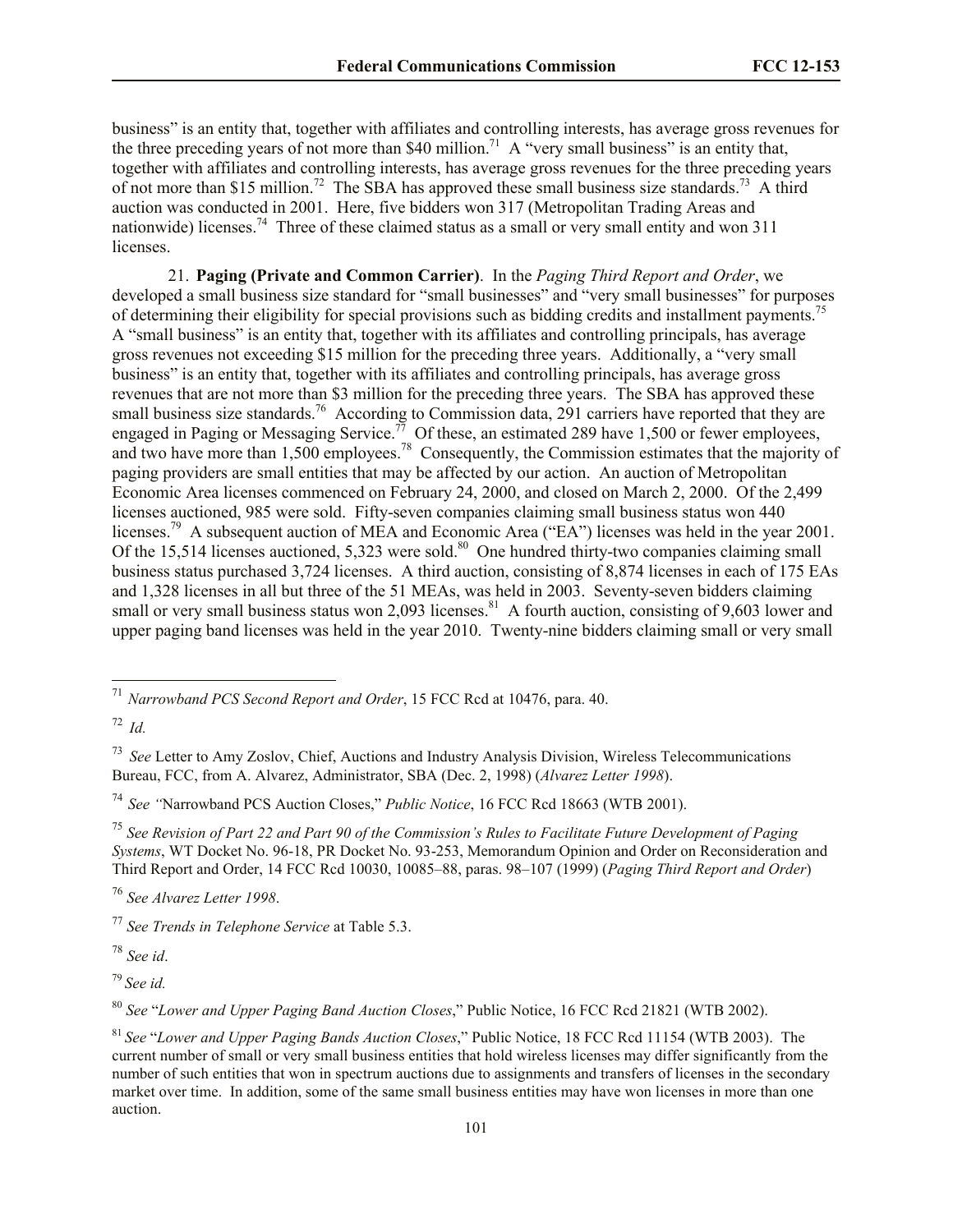business status won  $3.016$  licenses.<sup>82</sup>

22. **220 MHz Radio Service – Phase I Licensees***.* The 220 MHz service has both Phase I and Phase II licenses. Phase I licensing was conducted by lotteries in 1992 and 1993. There are approximately 1,515 such non-nationwide licensees and four nationwide licensees currently authorized to operate in the 220 MHz band. The Commission has not developed a small business size standard for small entities specifically applicable to such incumbent 220 MHz Phase I licensees. To estimate the number of such licensees that are small businesses, we apply the small business size standard under the SBA rules applicable to Wireless Telecommunications Carriers (except Satellite). Under this category, the SBA deems a wireless business to be small if it has 1,500 or fewer employees.<sup>83</sup> The Commission estimates that nearly all such licensees are small businesses under the SBA's small business size standard that may be affected by rules adopted pursuant to the Order.

23. **220 MHz Radio Service – Phase II Licensees***.*The 220 MHz service has both Phase I and Phase II licenses. The Phase II 220 MHz service is subject to spectrum auctions. In the *220 MHz Third Report and Order*, we adopted a small business size standard for "small" and "very small" businesses for purposes of determining their eligibility for special provisions such as bidding credits and installment payments.<sup>84</sup> This small business size standard indicates that a "small business" is an entity that, together with its affiliates and controlling principals, has average gross revenues not exceeding \$15 million for the preceding three years.<sup>85</sup> A "very small business" is an entity that, together with its affiliates and controlling principals, has average gross revenues that do not exceed \$3 million for the preceding three years.<sup>86</sup> The SBA has approved these small business size standards.<sup>87</sup> Auctions of Phase II licenses commenced on September 15, 1998, and closed on October 22, 1998.<sup>88</sup> In the first auction, 908 licenses were auctioned in three different-sized geographic areas: three nationwide licenses, 30 Regional Economic Area Group (EAG) Licenses, and 875 Economic Area (EA) Licenses. Of the 908 licenses auctioned, 693 were sold.Thirty-nine small businesses won licenses in the first 220 MHz auction. The second auction included 225 licenses: 216 EA licenses and 9 EAG licenses. Fourteen companies claiming small business status won  $158$  licenses.<sup>89</sup>

24. **Specialized Mobile Radio**. The Commission awards small business bidding credits in auctions for Specialized Mobile Radio ("SMR") geographic area licenses in the 800 MHz and 900 MHz bands to entities that had revenues of no more than \$15 million in each of the three previous calendar years.<sup>90</sup> The Commission awards very small business bidding credits to entities that had revenues of no

<sup>85</sup> *See id*. at 11068–69, para. 291.

 $\overline{a}$ 

<sup>86</sup> *See id*. at 11068–70, paras. 291–95.

<sup>88</sup> *See "*Phase II 220 MHz Service Auction Closes," *Public Notice*, 14 FCC Rcd 605 (1998).

<sup>89</sup> *See "*Phase II 220 MHz Service Spectrum Auction Closes," *Public Notice*, 14 FCC Rcd 11218 (1999).

 $^{90}$  47 C.F.R.  $$890.810, 90.814(b)$ , 90.912.

<sup>82</sup> *See* "*Auction of Lower and Upper Paging Bands Licenses Closes*," Public Notice, 25 FCC Rcd 18,164 (WTB 2010).

<sup>83</sup> *See* 13 C.F.R. § 121.201, NAICS code 517210.

<sup>84</sup> *See Amendment of Part 90 of the Commission's Rules to Provide for the Use of the 220-222 MHz Band by the Private Land Mobile Radio Service*, PR Docket No. 89-552, GN Docket No. 93-252, PP Docket No. 93-253, Third Report and Order and Fifth Notice of Proposed Rulemaking, 12 FCC Rcd 10943, 11068–70, paras. 291–295 (1997) (*220 MHz Third Report and Order*).

<sup>87</sup> *See* Letter to D. Phythyon, Chief, Wireless Telecommunications Bureau, FCC, from Aida Alvarez, Administrator, SBA (Jan. 6, 1998) (*Alvarez to Phythyon Letter 1998*).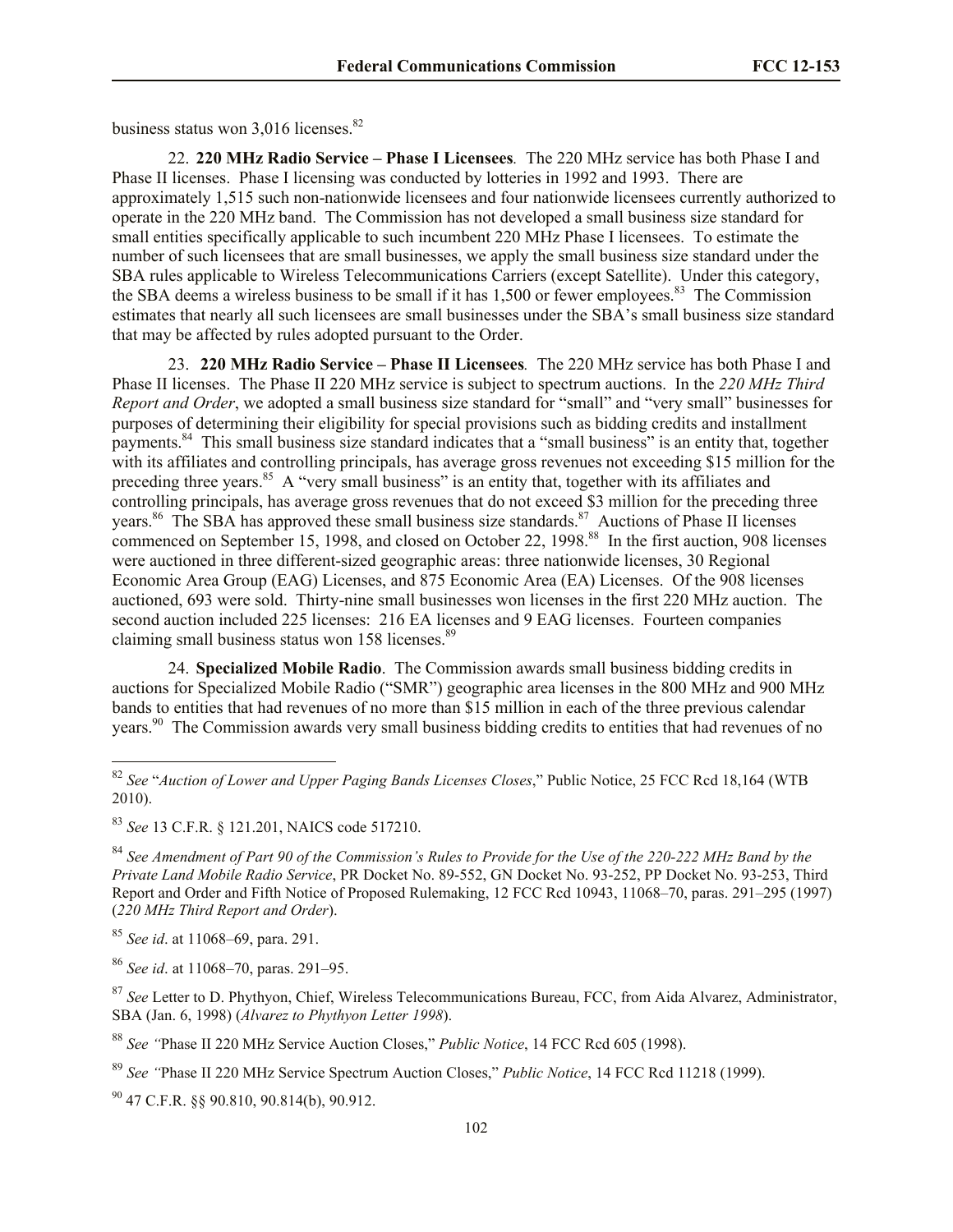more than \$3 million in each of the three previous calendar years.<sup>91</sup> The SBA has approved these small business size standards for the 800 MHz and 900 MHz SMR Services.<sup>92</sup> The Commission has held auctions for geographic area licenses in the 800 MHz and 900 MHz bands. The 900 MHz SMR auction was completed in 1996.<sup>93</sup> Sixty bidders claiming that they qualified as small businesses under the \$15 million size standard won 263 geographic area licenses in the 900 MHz SMR band.<sup>94</sup> The 800 MHz SMR auction for the upper 200 channels was conducted in 1997. Ten bidders claiming that they qualified as small businesses under the \$15 million size standard won 38 geographic area licenses for the upper 200 channels in the 800 MHz SMR band.<sup>95</sup> A second auction for the 800 MHz band was conducted in 2002 and included 23 BEA licenses. One bidder claiming small business status won five licenses.<sup>96</sup>

25. The auction of the 1,053 800 MHz SMR geographic area licenses for the General Category channels was conducted in 2000. Eleven bidders won 108 geographic area licenses for the General Category channels in the 800 MHz SMR band qualified as small businesses under the \$15 million size standard.<sup>97</sup> In an auction completed in 2000, a total of 2,800 Economic Area licenses in the lower 80 channels of the 800 MHz SMR service were awarded.<sup>98</sup> Of the 22 winning bidders, 19 claimed small business status and won 129 licenses. Thus, combining all three auctions, 40 winning bidders for geographic licenses in the 800 MHz SMR band claimed status as small business.

26. In addition, there are numerous incumbent site-by-site SMR licensees and licensees with extended implementation authorizations in the 800 and 900 MHz bands. We do not know how many firms provide 800 MHz or 900 MHz geographic area SMR pursuant to extended implementation authorizations, nor how many of these providers have annual revenues of no more than \$15 million. One firm has over \$15 million in revenues. In addition, we do not know how many of these firms have 1,500 or fewer employees.<sup>99</sup> We assume, for purposes of this analysis, that all of the remaining existing extended implementation authorizations are held by small entities, as that small business size standard is approved by the SBA.

27. **Broadband Radio Service and Educational Broadband Service**. Broadband Radio Service systems, previously referred to as Multipoint Distribution Service ("MDS") and Multichannel Multipoint Distribution Service ("MMDS") systems, and "wireless cable," transmit video programming to subscribers and provide two-way high speed data operations using the microwave frequencies of the Broadband Radio Service ("BRS") and Educational Broadband Service ("EBS") (previously referred to as

 $^{94}$  *Id*.

 $91$  47 C.F.R. §§ 90.810, 90.814(b), 90.912.

<sup>&</sup>lt;sup>92</sup> See Letter from Aida Alvarez, Administrator, SBA, to Thomas Sugrue, Chief, Wireless Telecommunications Bureau, FCC (Aug. 10, 1999) (*Alvarez Letter 1999*).

<sup>&</sup>lt;sup>93</sup> "FCC Announces Winning Bidders in the Auction of 1,020 Licenses to Provide 900 MHz SMR in Major Trading Areas: Down Payments due April 22, 1996, FCC Form 600s due April 29, 1996," *Public Notice*, 11 FCC Rcd 18599 (WTB 1996).

<sup>95</sup> *See* "Correction to Public Notice DA 96-586 'FCC Announces Winning Bidders in the Auction of 1020 Licenses to Provide 900 MHz SMR in Major Trading Areas,'" *Public Notice*, 11 FCC Rcd 18637 (WTB 1996).

<sup>96</sup> *See Multi-Radio Service Auction Closes*, Public Notice, 17 FCC Rcd 1446 (WTB 2002).

<sup>97</sup> *See "800 MHz Specialized Mobile Radio (SMR) Service General Category (851-854 MHz) and Upper Band (861- 865 MHz) Auction Closes; Winning Bidders Announced," Public Notice*, 15 FCC Rcd 17162 (WTB 2000).

<sup>98</sup> *See* "800 MHz SMR Service Lower 80 Channels Auction Closes; Winning Bidders Announced," *Public Notice*, 16 FCC Rcd 1736 (WTB 2000).

<sup>99</sup> *See generally* 13 C.F.R. § 121.201, NAICS code 517210.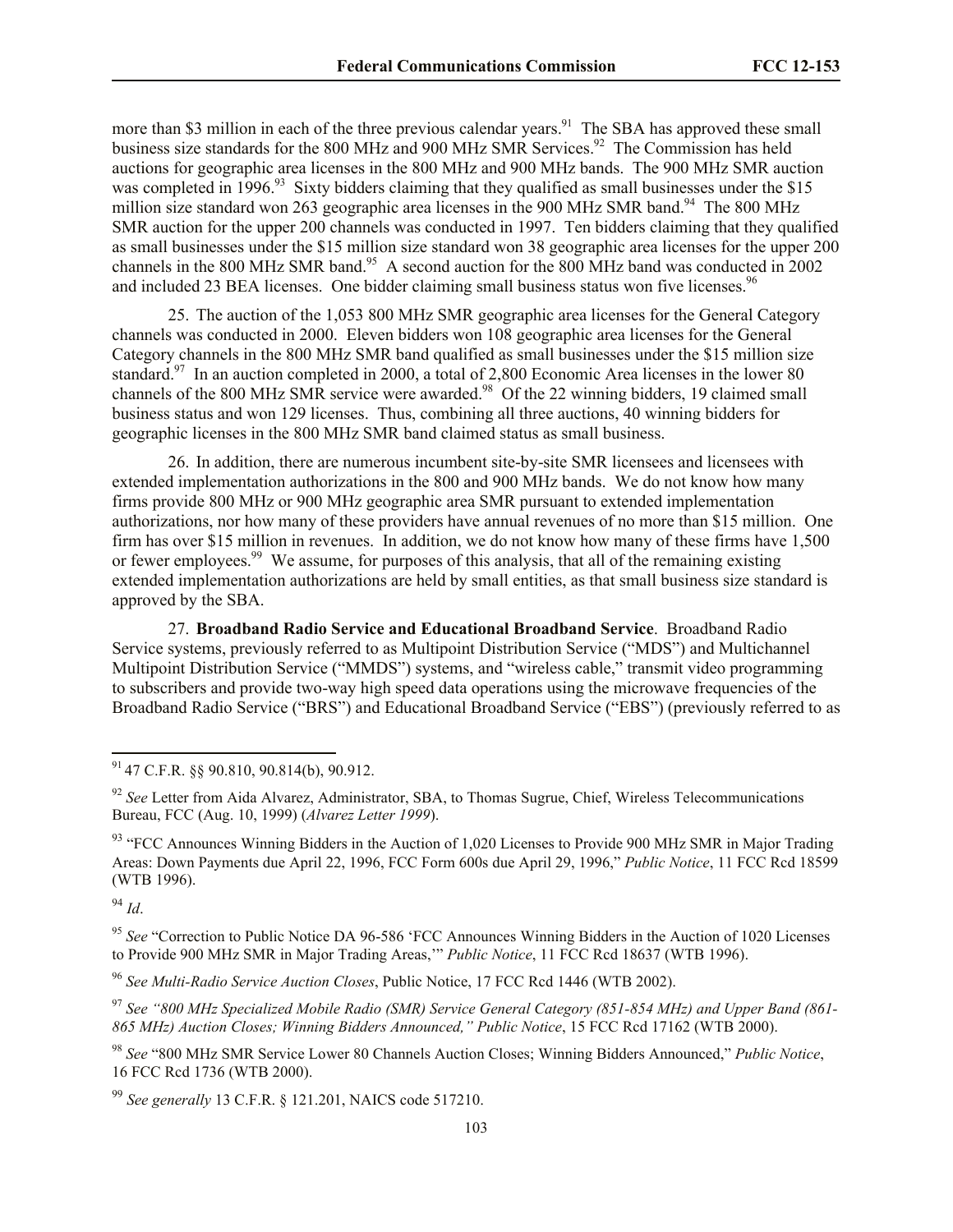the Instructional Television Fixed Service ("ITFS")).<sup>100</sup> In connection with the 1996 BRS auction, the Commission established a small business size standard as an entity that had annual average gross revenues of no more than \$40 million in the previous three calendar years.<sup>101</sup> The BRS auctions resulted in 67 successful bidders obtaining licensing opportunities for 493 Basic Trading Areas ("BTAs"). Of the 67 auction winners, 61 met the definition of a small business. BRS also includes licensees of stations authorized prior to the auction. At this time, we estimate that of the 61 small business BRS auction winners, 48 remain small business licensees. In addition to the 48 small businesses that hold BTA authorizations, there are approximately 392 incumbent BRS licensees that are considered small entities.<sup>102</sup> After adding the number of small business auction licensees to the number of incumbent licensees not already counted, we find that there are currently approximately 440 BRS licensees that are defined as small businesses under either the SBA or the Commission's rules. The Commission has adopted three levels of bidding credits for BRS: (i) a bidder with attributed average annual gross revenues that exceed \$15 million and do not exceed \$40 million for the preceding three years (small business) is eligible to receive a 15 percent discount on its winning bid; (ii) a bidder with attributed average annual gross revenues that exceed \$3 million and do not exceed \$15 million for the preceding three years (very small business) is eligible to receive a 25 percent discount on its winning bid; and (iii) a bidder with attributed average annual gross revenues that do not exceed \$3 million for the preceding three years (entrepreneur) is eligible to receive a 35 percent discount on its winning bid.<sup>103</sup> In 2009, the Commission conducted Auction 86, which offered 78 BRS licenses.<sup>104</sup> Auction 86 concluded with ten bidders winning 61 licenses.<sup>105</sup> Of the ten, two bidders claimed small business status and won 4 licenses; one bidder claimed very small business status and won three licenses; and two bidders claimed entrepreneur status and won six licenses.

28. In addition, the SBA's Cable Television Distribution Services small business size standard is applicable to EBS. There are presently 2,032 EBS licensees. All but 100 of these licenses are held by educational institutions. Educational institutions are included in this analysis as small entities.<sup>106</sup> Thus, we estimate that at least 1,932 licensees are small businesses. Since 2007, Cable Television Distribution Services have been defined within the broad economic census category of Wired Telecommunications Carriers; that category is defined as follows: "This industry comprises establishments primarily engaged in operating and/or providing access to transmission facilities and infrastructure that they own and/or

 $101$  47 C.F.R. § 21.961(b)(1).

l

 $102$  47 U.S.C. § 309(j). Hundreds of stations were licensed to incumbent MDS licensees prior to implementation of Section 309(j) of the Communications Act of 1934, 47 U.S.C. § 309(j). For these pre-auction licenses, the applicable standard is SBA's small business size standard.

<sup>103</sup> 47 C.F.R. § 27.1218. *See also* "Auction of Broadband Radio Service (BRS) Licenses, Scheduled for October 27, 2009, Notice and Filing Requirements, Minimum Opening Bids, Upfront Payments, and Other Procedures for Auction 86," *Public Notice*, 24 FCC Rcd 8277, 8296 (WTB 2009) (*Auction 86 Procedures Public Notice*).

<sup>104</sup> *Auction 86 Procedures Public Notice*, 24 FCC Rcd at 8280.

<sup>105</sup> "Auction of Broadband Radio Service Licenses Closes, Winning Bidders Announced for Auction 86, Down Payments Due November 23, 2009, Final Payments Due December 8, 2009, Ten-Day Petition to Deny Period," *Public Notice*, 24 FCC Rcd 13572 (WTB 2009).

<sup>106</sup> The term "small entity" within SBREFA applies to small organizations (nonprofits) and to small governmental jurisdictions (cities, counties, towns, townships, villages, school districts, and special districts with populations of less than 50,000). 5 U.S.C. §§ 601(4)-(6). We do not collect annual revenue data on EBS licensees.

<sup>100</sup> *Amendment of Parts 21 and 74 of the Commission's Rules with Regard to Filing Procedures in the Multipoint Distribution Service and in the Instructional Television Fixed Service and Implementation of Section 309(j) of the Communications Act – Competitive Bidding*, MM Docket No. 94-131 and PP Docket No. 93-253, Report and Order, 10 FCC Rcd 9589, 9593 para. 7 (1995).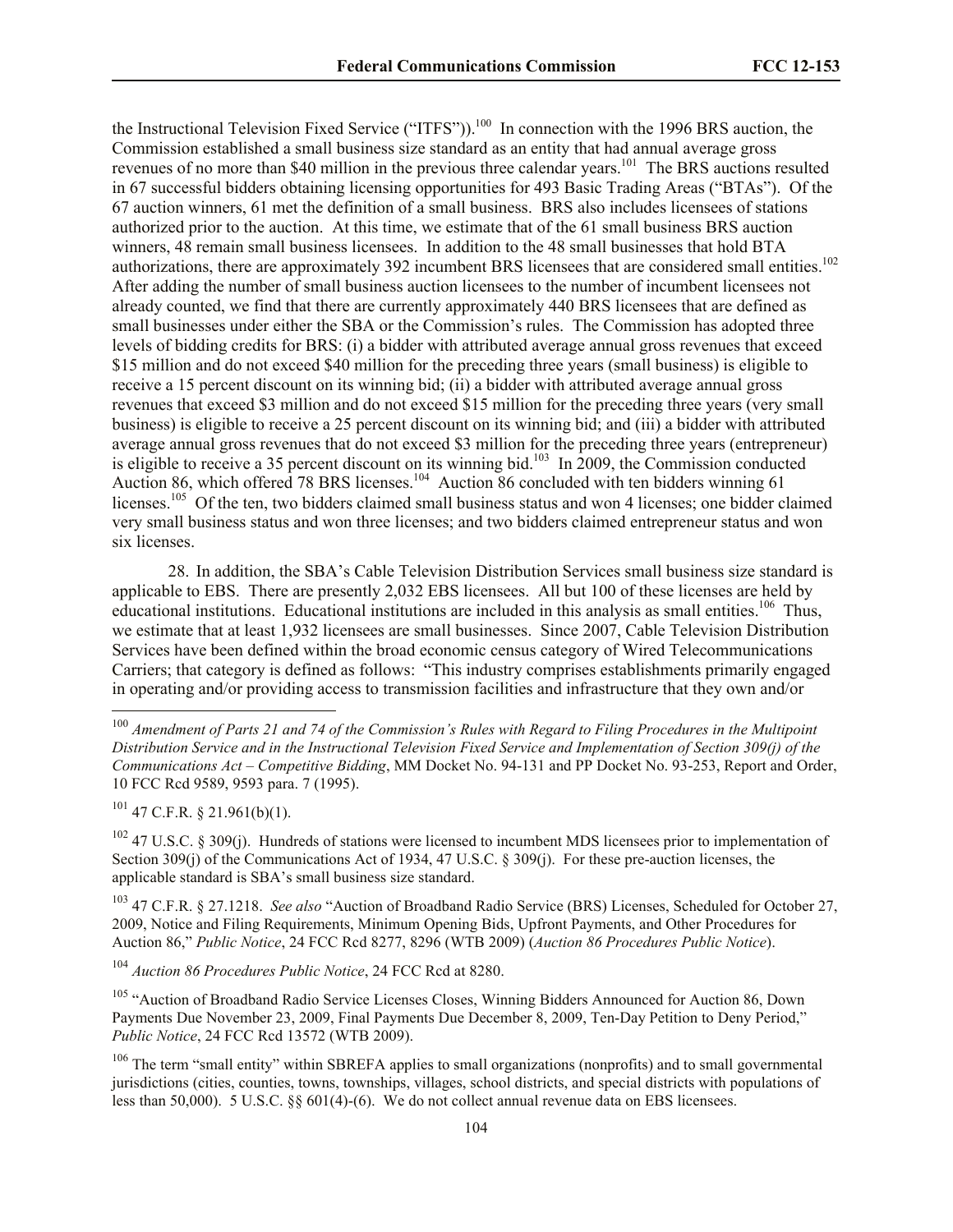lease for the transmission of voice, data, text, sound, and video using wired telecommunications networks. Transmission facilities may be based on a single technology or a combination of technologies."<sup>107</sup> The SBA defines a small business size standard for this category as any such firms having 1,500 or fewer employees. The SBA has developed a small business size standard for this category, which is: all such firms having 1,500 or fewer employees. According to Census Bureau data for 2007, there were a total of 955 firms in this previous category that operated for the entire year.<sup>108</sup> Of this total, 939 firms had employment of 999 or fewer employees, and 16 firms had employment of 1000 employees or more.<sup>109</sup> Thus, under this size standard, the majority of firms can be considered small and may be affected by rules adopted pursuant to the Order.

29. **Lower 700 MHz Band Licenses**. The Commission previously adopted criteria for defining three groups of small businesses for purposes of determining their eligibility for special provisions such as bidding credits.<sup>110</sup> The Commission defined a "small business" as an entity that, together with its affiliates and controlling principals, has average gross revenues not exceeding \$40 million for the preceding three years.<sup>111</sup> A "very small business" is defined as an entity that, together with its affiliates and controlling principals, has average gross revenues that are not more than \$15 million for the preceding three years.<sup>112</sup> Additionally, the Lower 700 MHz Band had a third category of small business status for Metropolitan/Rural Service Area ("MSA/RSA") licenses, identified as "entrepreneur" and defined as an entity that, together with its affiliates and controlling principals, has average gross revenues that are not more than \$3 million for the preceding three years.<sup>113</sup> The SBA approved these small size standards.<sup>114</sup> The Commission conducted an auction in 2002 of 740 Lower 700 MHz Band licenses (one license in each of the 734 MSAs/RSAs and one license in each of the six Economic Area Groupings (EAGs)). Of the 740 licenses available for auction, 484 licenses were sold to 102 winning bidders.<sup>115</sup> Seventy-two of the winning bidders claimed small business, very small business or entrepreneur status and won a total of 329 licenses.<sup>116</sup> The Commission conducted a second Lower 700 MHz Band auction in 2003 that included 256 licenses: 5 EAG licenses and 476 Cellular Market Area licenses.<sup>117</sup> Seventeen winning bidders claimed small or very small business status and won 60 licenses, and nine winning bidders claimed entrepreneur status and won 154 licenses.<sup>118</sup> In 2005, the Commission completed an auction of 5 licenses in the Lower 700 MHz Band, designated Auction 60. There were three winning

l

<sup>112</sup> *See id*.

<sup>118</sup> *See id.*

<sup>&</sup>lt;sup>107</sup> U.S. Census Bureau, 2007 NAICS Definitions, "517110 Wired Telecommunications Carriers" (partial definition), http://www.census.gov/naics/2007/def/ND517110.HTM#N517110 (last visited Nov. 6, 2012).

<sup>108</sup> U.S. Census Bureau, 2007 Economic Census, Subject Series: Information, Table 5, Employment Size of Firms for the United States: 2007, NAICS code 5171102 (issued Nov. 2010).

<sup>109</sup> *See id*.

<sup>110</sup> *See Reallocation and Service Rules for the 698-746 MHz Spectrum Band (Television Channels 52-59),* GN Docket No. 01-74, Report and Order, 17 FCC Rcd 1022 (2002) (*Channels 52-59 Report and Order*).

<sup>111</sup> *See Channels 52-59 Report and Order*, 17 FCC Rcd at 1087-88, para. 172.

<sup>113</sup> *See id*. at 1088 para. 173.

<sup>114</sup> *See Alvarez Letter 1999*.

<sup>115</sup> *See* "Lower 700 MHz Band Auction Closes," *Public Notice*, 17 FCC Rcd 17272 (WTB 2002).

 $^{116}$  *Id*.

<sup>117</sup> *See* "Lower 700 MHz Band Auction Closes," *Public Notice*, 18 FCC Rcd 11873 (WTB 2003).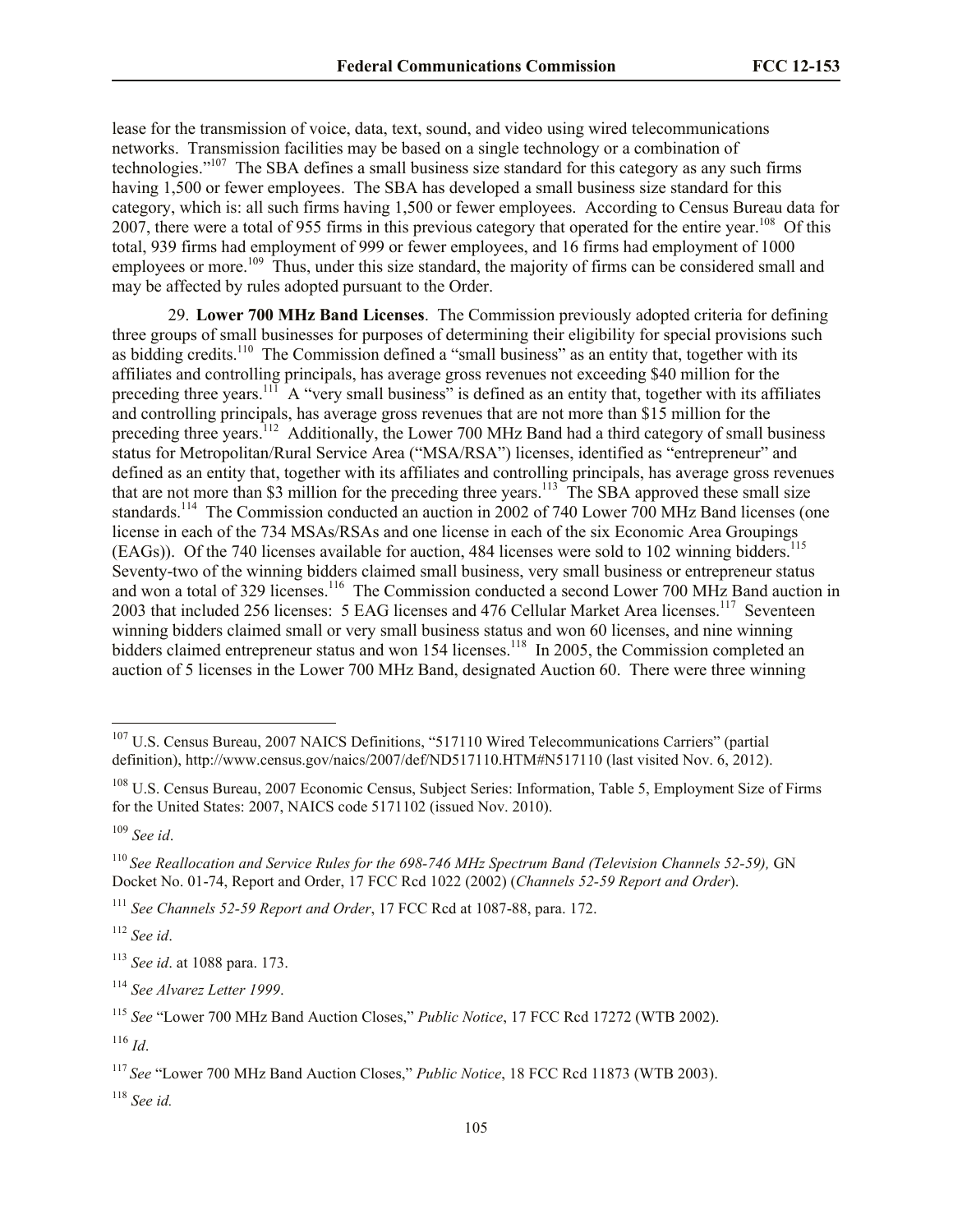bidders for five licenses. All three winning bidders claimed small business status.<sup>119</sup>

30. In 2007, the Commission reexamined its rules governing the 700 MHz band in the *700 MHz*  Second Report and Order.<sup>120</sup> The 700 MHz Second Report and Order revised the band plan for the commercial (including Guard Band) and public safety spectrum, adopted services rules, including stringent build-out requirements, an open platform requirement on the C Block, and a requirement on the D Block licensee to construct and operate a nationwide, interoperable wireless broadband network for public safety users.<sup>121</sup> An auction of A, B and E block licenses in the Lower 700 MHz band was held in 2008.<sup>122</sup> Twenty winning bidders claimed small business status (those with attributable average annual gross revenues that exceed \$15 million and do not exceed \$40 million for the preceding three years). Thirty three winning bidders claimed very small business status (those with attributable average annual gross revenues that do not exceed \$15 million for the preceding three years). In 2011, the Commission conducted Auction 92, which offered 16 Lower 700 MHz band licenses that had been made available in Auction 73 but either remained unsold or were licenses on which a winning bidder defaulted. Two of the seven winning bidders in Auction 92 claimed very small business status, winning a total of four licenses.<sup>123</sup>

31. **Upper 700 MHz Band Licenses.** In the *700 MHz Second Report and Order*, the Commission revised its rules regarding Upper 700 MHz band licenses.<sup>124</sup> In 2008, the Commission conducted Auction 73 in which C and D block licenses in the Upper 700 MHz band were available.<sup>125</sup> Three winning bidders claimed very small business status (those with attributable average annual gross revenues that do not exceed \$15 million for the preceding three years).

32. **700 MHz Guard Band Licensees***.* In the *700 MHz Guard Band Order*, we adopted a small business size standard for "small businesses" and "very small businesses" for purposes of determining their eligibility for special provisions such as bidding credits and installment payments.<sup>126</sup> A "small"

<sup>121</sup> *Id*.

l

<sup>122</sup> *See* Auction of 700 MHz Band Licenses Closes, *Public Notice*, 23 FCC Rcd 4572 (WTB 2008).

<sup>123</sup> *See* "Auction of 700 MHz Band Licenses Closes, Winning Bidders Announced for Auction 92, Down Payments and FCC Forms 601 and 602 Due August 11, 2011, Final Payments Due August 25, 2011, Ten-Day Petition to Deny Period," *Public Notice*, 26 FCC Rcd 10,494 (WTB 2011).

<sup>124</sup> *700 MHz Second Report and Order*, 22 FCC Rcd at 15289.

<sup>&</sup>lt;sup>119</sup> "Auction of Lower 700 MHz Band Licenses Closes, Winning Bidders Announced for Auction No. 60, Down Payments due August 19, 2005, FCC Forms 601 and 602 due August 19, 2005, Final Payment due September 2, 2005, Ten-Day Petition to Deny Period," *Public Notice*, 20 FCC Rcd 13424 (WTB 2005).

<sup>120</sup> *See Service Rules for the 698-746, 747-762 and 777-792 MHz Band, WT Docket No. 06-150, Revision of the Commission's Rules to Ensure Compatibility with Enhanced 911 Emergency Calling Systems, CC Docket No. 94- 102, Section 68.4(a) of the Commission's Rules Governing Hearing Aid-Compatible Telephone*, *Biennial Regulatory Review – Amendment of Parts 1, 22, 24, 27, and 90 to Streamline and Harmonize Various Rules Affecting Wireless Radio Services, Former Nextel Communications, Inc. Upper700 MHz Guard Band Licenses and Revisions to Part 27 of the Commission's Rules*, *Implementing a Nationwide, Broadband Interoperable Public Safety Network in the 700 MHz Band, Development of Operational, Technical and Spectrum Requirements for Meeting Federal, State, and Local Public Safety Communications Requirements Through the Year 2010*, WT Docket Nos. 96-86, 01-309, 03-264, 06-169, PS Docket No. 06-229, *Second Report and Order*, 22 FCC Rcd 15289 (2007) (*700 MHz Second Report and Order*).

<sup>125</sup> *See* Auction of 700 MHz Band Licenses Closes, *Public Notice*, 23 FCC Rcd 4572 (2008).

<sup>126</sup> *See Service Rules for the 746-764 and 776-794 MHz Bands, and Revisions to Part 27 of the Commission's Rules*, WT Docket No. 99-168, Second Report and Order, 15 FCC Rcd 5299 (2000) (*700 MHz Guard Band Order*).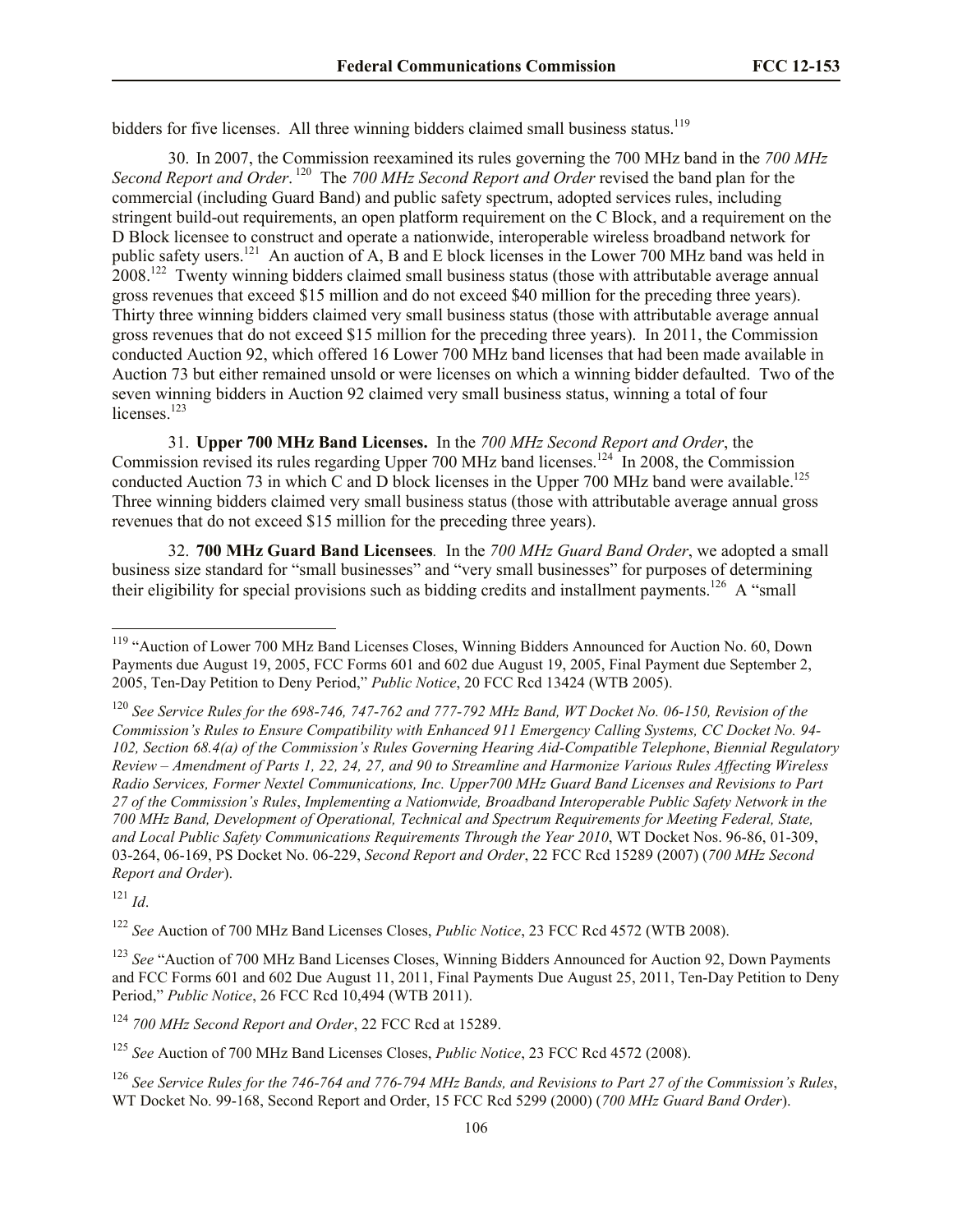business" is an entity that, together with its affiliates and controlling principals, has average gross revenues not exceeding \$40 million for the preceding three years.<sup>127</sup> Additionally, a "very small business" is an entity that, together with its affiliates and controlling principals, has average gross revenues that are not more than \$15 million for the preceding three years.<sup>128</sup> An auction of 52 Major Economic Area (MEA) licenses commenced on September  $6, 2000,$  and closed on September 21,  $2000$ .<sup>129</sup> Of the 104 licenses auctioned, 96 licenses were sold to nine bidders. Five of these bidders were small businesses that won a total of 26 licenses. A second auction of 700 MHz Guard Band licenses commenced on February 13, 2001 and closed on February 21, 2001. All eight of the licenses auctioned were sold to three bidders. One of these bidders was a small business that won a total of two licenses.<sup>130</sup>

33. **Cellular Radiotelephone Service**. Auction 77 was held to resolve one group of mutually exclusive applications for Cellular Radiotelephone Service licenses for unserved areas in New Mexico.<sup>131</sup> Bidding credits for designated entities were not available in Auction 77.<sup>132</sup> In 2008, the Commission completed the closed auction of one unserved service area in the Cellular Radiotelephone Service, designated as Auction 77. Auction 77 concluded with one provisionally winning bid for the unserved area totaling  $$25,002$ <sup>133</sup>

34. **Private Land Mobile Radio ("PLMR")**. PLMR systems serve an essential role in a range of industrial, business, land transportation, and public safety activities. These radios are used by companies of all sizes operating in all U.S. business categories, and are often used in support of the licensee's primary (non-telecommunications) business operations. For the purpose of determining whether a licensee of a PLMR system is a small business as defined by the SBA, we use the broad census category, Wireless Telecommunications Carriers (except Satellite). This definition provides that a small entity is any such entity employing no more than  $1,500$  persons.<sup>134</sup> The Commission does not require PLMR licensees to disclose information about number of employees, so the Commission does not have information that could be used to determine how many PLMR licensees constitute small entities under this definition. We note that PLMR licensees generally use the licensed facilities in support of other business activities, and therefore, it would also be helpful to assess PLMR licensees under the standards applied to the particular industry subsector to which the licensee belongs.<sup>135</sup>

35. As of March 2010, there were 424,162 PLMR licensees operating 921,909 transmitters in the PLMR bands below 512 MHz. We note that any entity engaged in a commercial activity is eligible to hold a PLMR license, and that any revised rules in this context could therefore potentially impact small entities covering a great variety of industries.

36. **Rural Radiotelephone Service**. The Commission has not adopted a size standard for small

l

<sup>129</sup> *See* "700 MHz Guard Band Auction Closes," *Public Notice*, 15 FCC Rcd 18026 (2000).

<sup>130</sup> *See* "700 MHz Guard Band Auction Closes," *Public Notice*, 16 FCC Rcd 4590 (2001).

<sup>131</sup> *See* "Closed Auction of Licenses for Cellular Unserved Service Area Scheduled for June 17, 2008, Notice and Filing Requirements, Minimum Opening Bids, Upfront Payments, and Other Procedures for Auction 77," *Public Notice*, 23 FCC Rcd 6670 (WTB 2008).

<sup>132</sup> *Id*. at 6685.

<sup>133</sup> *See Auction of Cellular Unserved Service Area License Closes, Winning Bidder Announced for Auction 77, Down Payment due July 2, 2008, Final Payment due July 17, 2008*, Public Notice, 23 FCC Rcd 9501 (WTB 2008).

<sup>134</sup> *See* 13 C.F.R. § 121.201, NAICS code 517210.

<sup>135</sup> *See generally* 13 C.F.R. § 121.201.

<sup>127</sup> *See id*. at 5343–45, paras. 106–10.

<sup>128</sup> *See id*.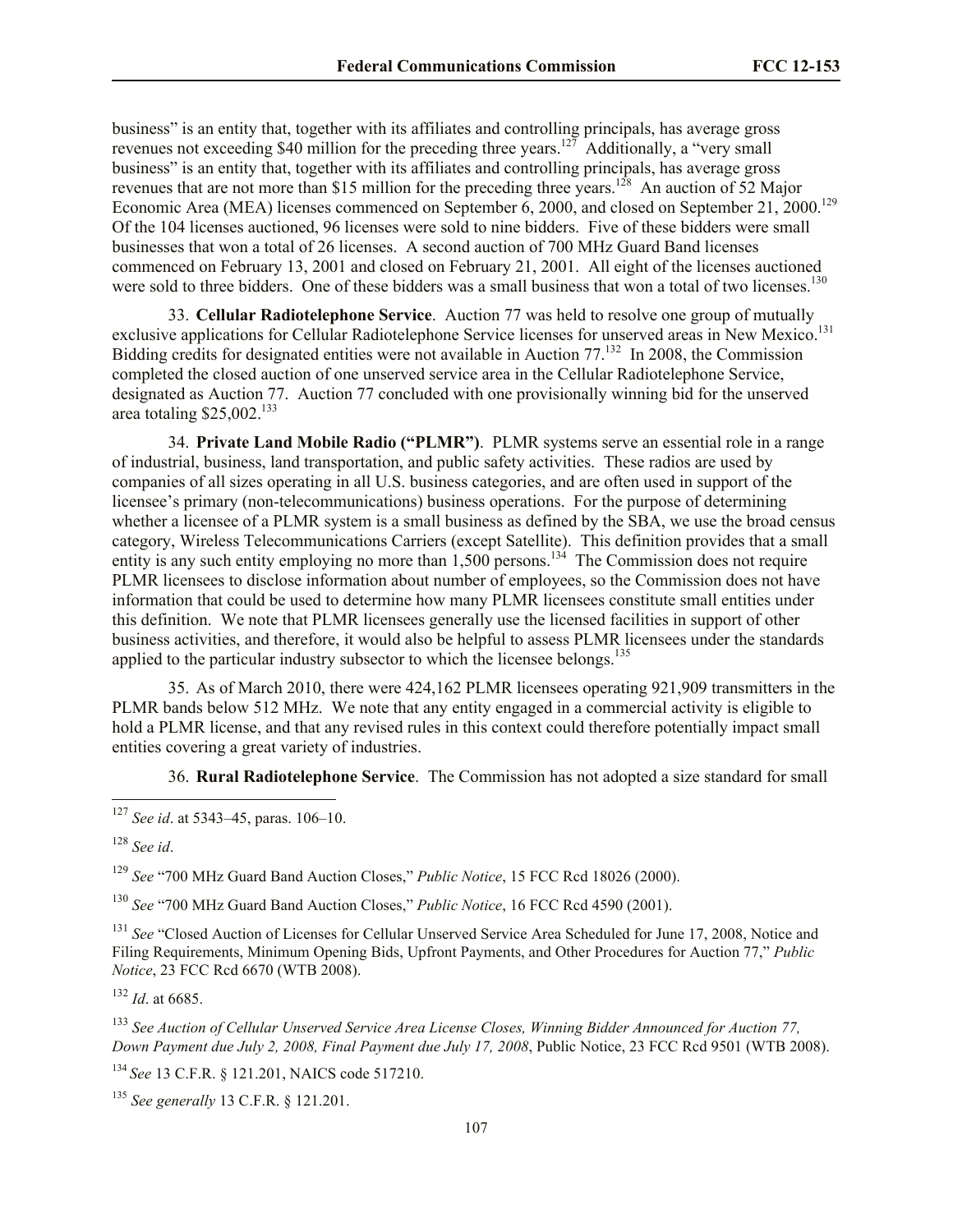businesses specific to the Rural Radiotelephone Service.<sup>136</sup> A significant subset of the Rural Radiotelephone Service is the Basic Exchange Telephone Radio System ("BETRS").<sup>137</sup> In the present context, we will use the SBA's small business size standard applicable to Wireless Telecommunications Carriers (except Satellite), *i.e.*, an entity employing no more than  $1,500$  persons.<sup>138</sup> There are approximately 1,000 licensees in the Rural Radiotelephone Service, and the Commission estimates that there are 1,000 or fewer small entity licensees in the Rural Radiotelephone Service that may be affected by the rules and policies proposed herein.

37. **Air-Ground Radiotelephone Service***.* The Commission has not adopted a small business size standard specific to the Air-Ground Radiotelephone Service.<sup>139</sup> We will use SBA's small business size standard applicable to Wireless Telecommunications Carriers (except Satellite), *i.e.*, an entity employing no more than 1,500 persons.<sup>140</sup> There are approximately 100 licensees in the Air-Ground Radiotelephone Service, and we estimate that almost all of them qualify as small under the SBA small business size standard and may be affected by rules adopted pursuant to the Order.

38. **Aviation and Marine Radio Services***.* Small businesses in the aviation and marine radio services use a very high frequency (VHF) marine or aircraft radio and, as appropriate, an emergency position-indicating radio beacon (and/or radar) or an emergency locator transmitter. The Commission has not developed a small business size standard specifically applicable to these small businesses. For purposes of this analysis, the Commission uses the SBA small business size standard for the category Wireless Telecommunications Carriers (except Satellite), which is  $1,500$  or fewer employees.<sup>141</sup> Census data for 2007, which supersede data contained in the 2002 Census, show that there were 1,383 firms that operated that year.<sup>142</sup> Of those 1,383, 1,368 had fewer than 100 employees, and 15 firms had more than 100 employees. Most applicants for recreational licenses are individuals. Approximately 581,000 ship station licensees and 131,000 aircraft station licensees operate domestically and are not subject to the radio carriage requirements of any statute or treaty. For purposes of our evaluations in this analysis, we estimate that there are up to approximately 712,000 licensees that are small businesses (or individuals) under the SBA standard. In addition, between December 3, 1998 and December 14, 1998, the Commission held an auction of 42 VHF Public Coast licenses in the 157.1875-157.4500 MHz (ship transmit) and 161.775-162.0125 MHz (coast transmit) bands. For purposes of the auction, the Commission defined a "small" business as an entity that, together with controlling interests and affiliates, has average gross revenues for the preceding three years not to exceed \$15 million dollars.<sup>143</sup> In addition, a "very small" business is one that, together with controlling interests and affiliates, has average gross revenues for the preceding three years not to exceed \$3 million dollars.<sup>144</sup> There are approximately

<sup>140</sup> *See* 13 C.F.R. § 121.201, NAICS code 517210.

<sup>141</sup> *See* 13 C.F.R. § 121.201, NAICS code 517210.

<sup>142</sup> U.S. Census Bureau, 2007 Economic Census, Sector 51, 2007 NAICS code 517210 (rel. Oct. 20, 2009), http://factfinder.census.gov/servlet/IBQTable? bm=y&-geo\_id=&-fds\_name=EC0700A1&-\_skip=700&ds\_name=EC0751SSSZ5&-\_lang=en.

<sup>143</sup> *See generally Amendment of the Commission's Rules Concerning Maritime Communications*, PR Docket No. 92- 257, Third Report and Order and Memorandum Opinion and Order, 13 FCC Rcd 19853, 19884–88, paras. 64–73 (1998).

<sup>144</sup> *See id*.

 $\overline{a}$ 

 $136$  The service is defined in 47 C.F.R. § 22.99.

<sup>137</sup> BETRS is defined in 47 C.F.R. §§ 22.757 and 22.759.

<sup>138</sup> 13 C.F.R. § 121.201, NAICS code 517210.

<sup>139</sup> *See* 47 C.F.R. § 22.99.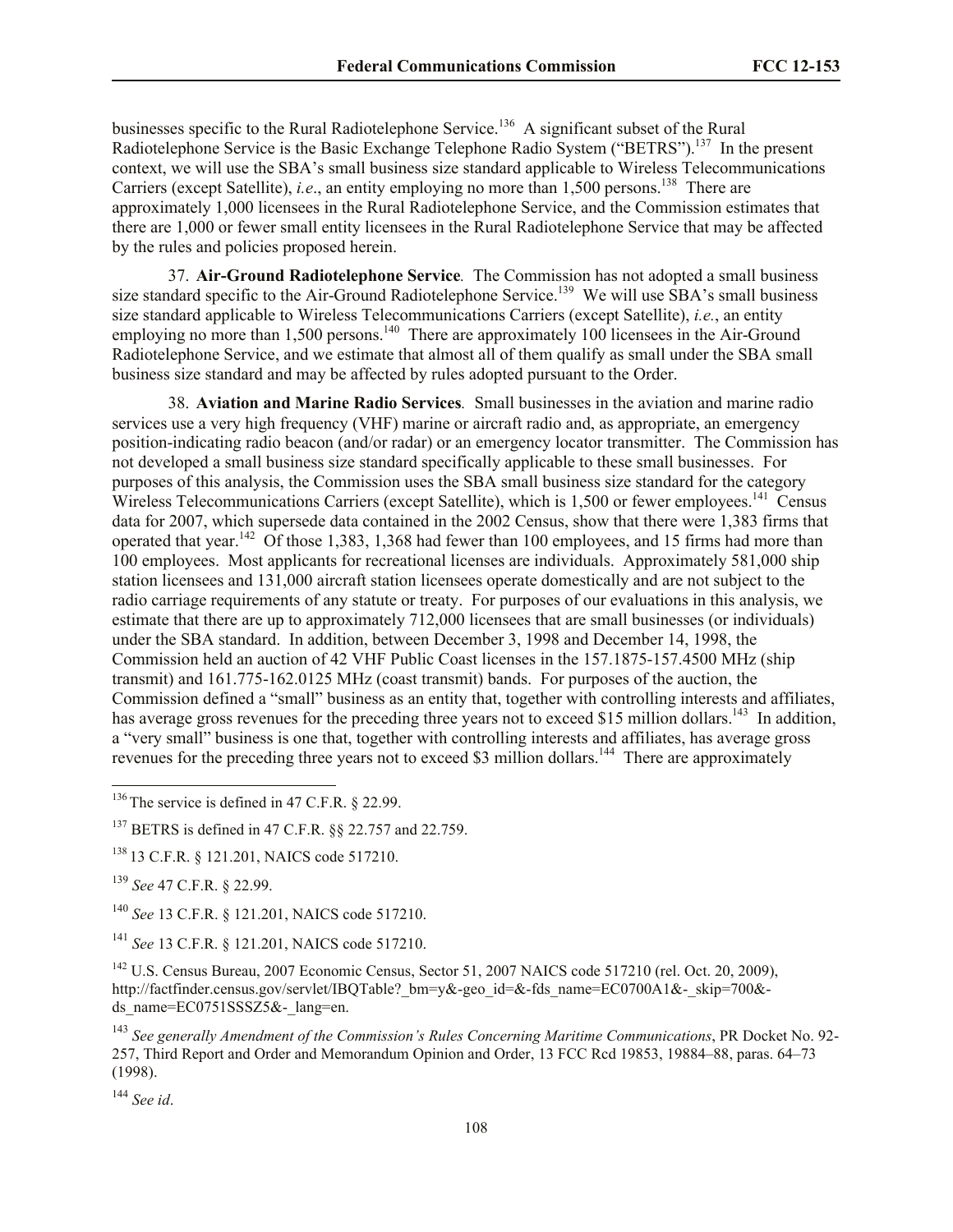10,672 licensees in the Marine Coast Service, and the Commission estimates that almost all of them qualify as "small" businesses under the above special small business size standards and may be affected by rules adopted pursuant to the Order.

39. **Fixed Microwave Services**. Fixed microwave services include common carrier,<sup>145</sup> private operational-fixed,  $146$  and broadcast auxiliary radio services.  $147$  At present, there are approximately 22,015 common carrier fixed licensees and 61,670 private operational-fixed licensees and broadcast auxiliary radio licensees in the microwave services. The Commission has not created a size standard for a small business specifically with respect to fixed microwave services. For purposes of this analysis, the Commission uses the SBA small business size standard for Wireless Telecommunications Carriers (except Satellite), which is  $1,500$  or fewer employees.<sup>148</sup> The Commission does not have data specifying the number of these licensees that have more than 1,500 employees, and thus is unable at this time to estimate with greater precision the number of fixed microwave service licensees that would qualify as small business concerns under the SBA's small business size standard. Consequently, the Commission estimates that there are up to 22,015 common carrier fixed licensees and up to 61,670 private operationalfixed licensees and broadcast auxiliary radio licensees in the microwave services that may be small and may be affected by the rules and policies adopted herein. We note, however, that the common carrier microwave fixed licensee category includes some large entities.

40. **Offshore Radiotelephone Service***.* This service operates on several UHF television broadcast channels that are not used for television broadcasting in the coastal areas of states bordering the Gulf of Mexico.<sup>149</sup> There are presently approximately 55 licensees in this service. The Commission is unable to estimate at this time the number of licensees that would qualify as small under the SBA's small business size standard for the category of Wireless Telecommunications Carriers (except Satellite). Under that SBA small business size standard, a business is small if it has 1,500 or fewer employees.<sup>150</sup> Census data for 2007, which supersede data contained in the 2002 Census, show that there were 1,383 firms that operated that year.<sup>151</sup> Of those 1,383, 1,368 had fewer than 100 employees, and 15 firms had more than 100 employees. Thus, under this category and the associated small business size standard, the majority of firms can be considered small.

41. **39 GHz Service***.* The Commission created a special small business size standard for 39 GHz licenses—an entity that has average gross revenues of \$40 million or less in the three previous calendar

<sup>147</sup> Auxiliary Microwave Service is governed by Part 74 of Title 47 of the Commission's Rules. *See* 47 C.F.R. Part 74. This service is available to licensees of broadcast stations and to broadcast and cable network entities. Broadcast auxiliary microwave stations are used for relaying broadcast television signals from the studio to the transmitter, or between two points such as a main studio and an auxiliary studio. The service also includes mobile television pickups, which relay signals from a remote location back to the studio.

<sup>148</sup> *See* 13 C.F.R. § 121.201, NAICS code 517210.

<sup>149</sup> This service is governed by Subpart I of Part 22 of the Commission's Rules. *See* 47 C.F.R. §§ 22.1001-22.1037.

<sup>150</sup> *Id*.

<sup>145</sup> *See* 47 C.F.R. §§ 101 *et seq*. (formerly, Part 21 of the Commission's Rules) for common carrier fixed microwave services (except Multipoint Distribution Service).

<sup>&</sup>lt;sup>146</sup> Persons eligible under parts 80 and 90 of the Commission's Rules can use Private Operational-Fixed Microwave services. *See* 47 C.F.R. Parts 80 and 90. Stations in this service are called operational-fixed to distinguish them from common carrier and public fixed stations. Only the licensee may use the operational-fixed station, and only for communications related to the licensee's commercial, industrial, or safety operations.

<sup>151</sup> U.S. Census Bureau, 2007 Economic Census, Sector 51, 2007 NAICS code 517210 (rel. Oct. 20, 2009), http://factfinder.census.gov/servlet/IBOTable? bm=y&-geo\_id=&-fds\_name=EC0700A1&-\_skip=700&ds\_name= $EC0751SSSZ5&-$ lang=en.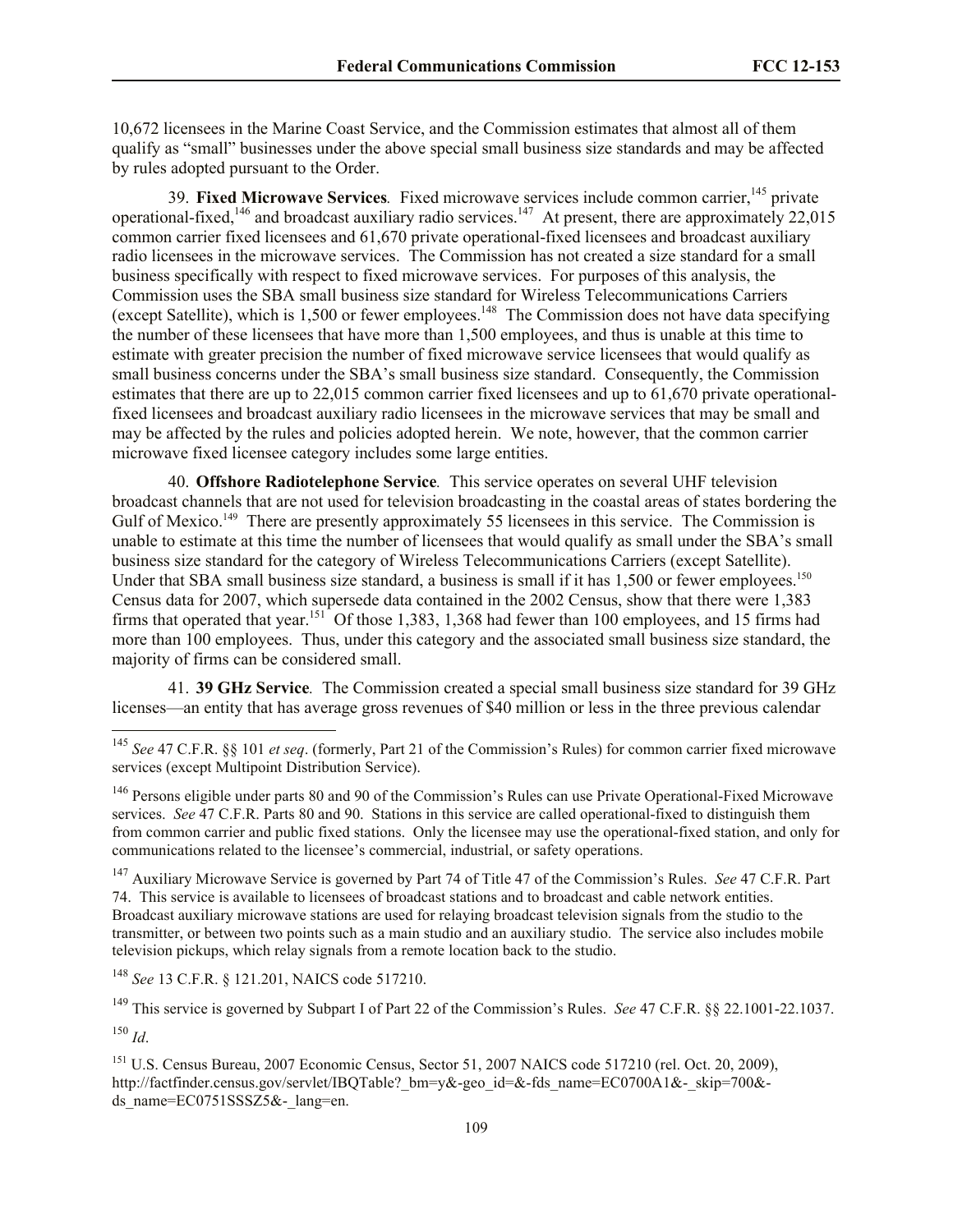years.<sup>152</sup> An additional size standard for "very small business" is: an entity that, together with affiliates, has average gross revenues of not more than \$15 million for the preceding three calendar years.<sup>153</sup> The SBA has approved these small business size standards.<sup>154</sup> The auction of the 2,173 39 GHz licenses began on April 12, 2000 and closed on May 8, 2000. The 18 bidders who claimed small business status won 849 licenses. Consequently, the Commission estimates that 18 or fewer 39 GHz licensees are small entities that may be affected by rules adopted pursuant to the Order.

42. **Local Multipoint Distribution Service**. Local Multipoint Distribution Service ("LMDS") is a fixed broadband point-to-multipoint microwave service that provides for two-way video telecommunications.<sup>155</sup> The auction of the 986 LMDS licenses began and closed in 1998. The Commission established a small business size standard for LMDS licenses as an entity that has average gross revenues of less than \$40 million in the three previous calendar years.<sup>156</sup> An additional small business size standard for "very small business" was added as an entity that, together with its affiliates, has average gross revenues of not more than \$15 million for the preceding three calendar years.<sup>157</sup> The SBA has approved these small business size standards in the context of LMDS auctions.<sup>158</sup> There were 93 winning bidders that qualified as small entities in the LMDS auctions. A total of 93 small and very small business bidders won approximately 277 A Block licenses and 387 B Block licenses. In 1999, the Commission re-auctioned 161 licenses; there were 32 small and very small businesses winning that won 119 licenses.

43. **218-219 MHz Service***.* The first auction of 218-219 MHz spectrum resulted in 170 entities winning licenses for 594 Metropolitan Statistical Area (MSA) licenses. Of the 594 licenses, 557 were won by entities qualifying as a small business. For that auction, the small business size standard was an entity that, together with its affiliates, has no more than a \$6 million net worth and, after federal income taxes (excluding any carry over losses), has no more than \$2 million in annual profits each year for the previous two years.<sup>159</sup> In the 218-219 MHz Report and Order and Memorandum Opinion and Order, we established a small business size standard for a "small business" as an entity that, together with its affiliates and persons or entities that hold interests in such an entity and their affiliates, has average annual gross revenues not to exceed \$15 million for the preceding three years.<sup>160</sup> A "very small business" is

l

<sup>157</sup> *See id.*

158  *See Alvarez to Phythyon Letter 1998*.

<sup>159</sup> *See generally Implementation of Section 309(j) of the Communications Act – Competitive Bidding*, PP Docket No. 93-253, Fourth Report and Order, 9 FCC Rcd 2330 (1994).

<sup>152</sup> *See Amendment of the Commission's Rules Regarding the 37.0-38.6 GHz and 38.6-40.0 GHz Bands*, ET Docket No. 95-183, PP Docket No. 93-253, Report and Order, 12 FCC Rcd 18600, 18661–64, paras. 149–151 (1997).

<sup>153</sup> *See id.*

<sup>154</sup> *See* Letter to Kathleen O'Brien Ham, Chief, Auctions and Industry Analysis Division, Wireless Telecommunications Bureau, FCC, from Aida Alvarez, Administrator, SBA (Feb. 4, 1998).

<sup>155</sup> *See Rulemaking to Amend Parts 1, 2, 21, 25, of the Commission's Rules to Redesignate the 27.5-29.5 GHz Frequency Band, Reallocate the 29.5-30.5 Frequency Band, to Establish Rules and Policies for Local Multipoint Distribution Service and for Fixed Satellite Services*, CC Docket No. 92-297, Second Report and Order, Order on Reconsideration, and Fifth Notice of Proposed Rule Making, 12 FCC Rcd 12545, 12689-90, para. 348 (1997) ("*LMDS Second Report and Order*").

<sup>156</sup> *See LMDS Second Report and Order*, 12 FCC Rcd at 12689-90, para. 348.

<sup>160</sup> *See generally Amendment of Part 95 of the Commission's Rules to Provide Regulatory Flexibility in the 218-219 MHz Service*, WT Docket No. 98-169, Report and Order and Memorandum Opinion and Order, 15 FCC Rcd 1497 (1999).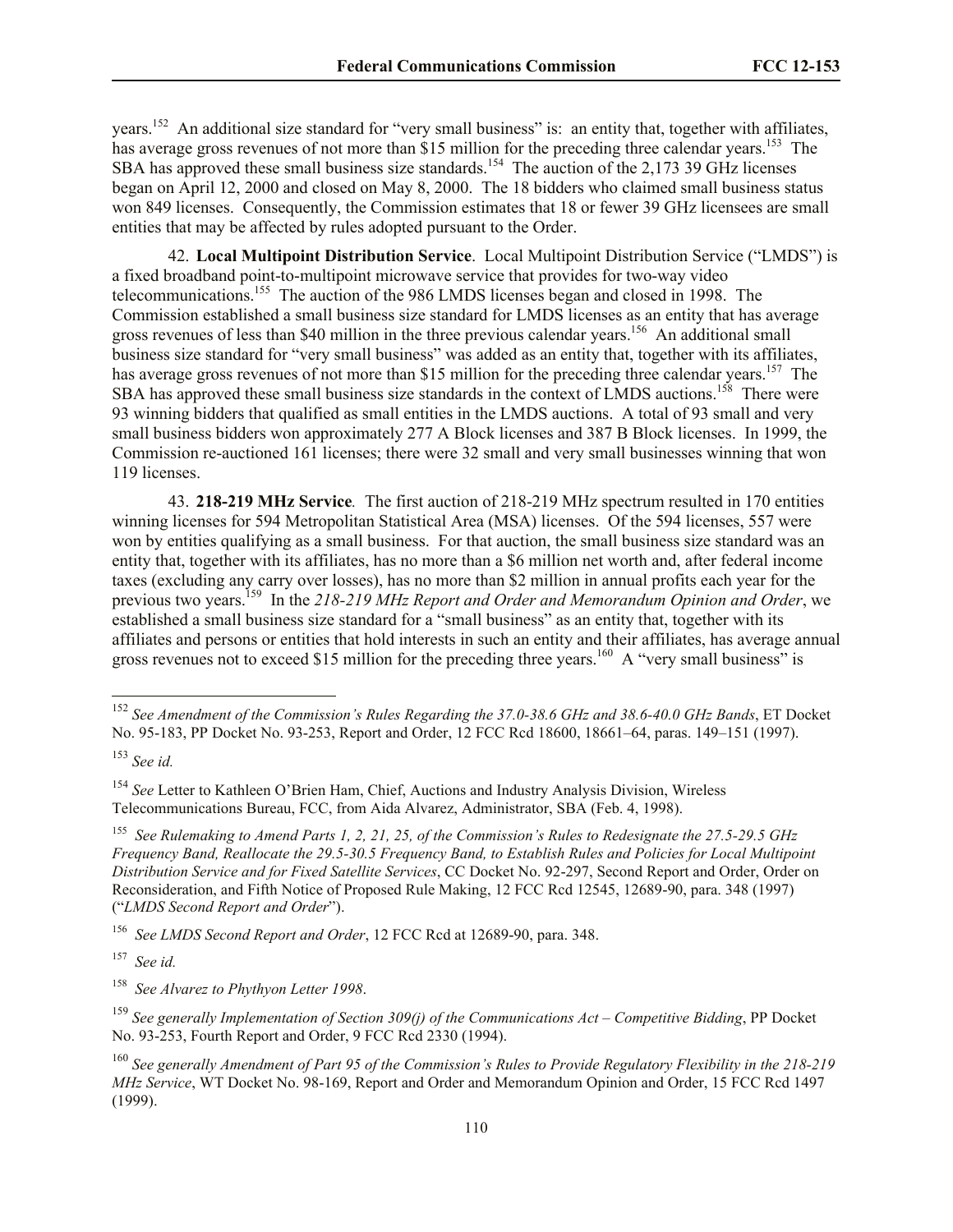defined as an entity that, together with its affiliates and persons or entities that hold interests in such an entity and its affiliates, has average annual gross revenues not to exceed \$3 million for the preceding three years.<sup>161</sup> These size standards will be used in future auctions of 218-219 MHz spectrum.

44. **2.3 GHz Wireless Communications Services**. This service can be used for fixed, mobile, radiolocation, and digital audio broadcasting satellite uses. The Commission defined "small business" for the wireless communications services ("WCS") auction as an entity with average gross revenues of \$40 million for each of the three preceding years, and a "very small business" as an entity with average gross revenues of \$15 million for each of the three preceding years.<sup>162</sup> The SBA has approved these definitions.<sup>163</sup> The Commission auctioned geographic area licenses in the WCS service. In the auction, which was conducted in 1997, there were seven bidders that won 31 licenses that qualified as very small business entities, and one bidder that won one license that qualified as a small business entity.

45. **1670-1675 MHz Band**. An auction for one license in the 1670-1675 MHz band was conducted in 2003. The Commission defined a "small business" as an entity with attributable average annual gross revenues of not more than \$40 million for the preceding three years and thus would be eligible for a 15 percent discount on its winning bid for the 1670-1675 MHz band license. Further, the Commission defined a "very small business" as an entity with attributable average annual gross revenues of not more than \$15 million for the preceding three years and thus would be eligible to receive a 25 percent discount on its winning bid for the 1670-1675 MHz band license. One license was awarded. The winning bidder was not a small entity.

46. **3650–3700 MHz band**. In March 2005, the Commission released a *Report and Order and Memorandum Opinion and Order* that provides for nationwide, non-exclusive licensing of terrestrial operations, utilizing contention-based technologies, in the 3650 MHz band (*i.e.*, 3650–3700 MHz).<sup>164</sup> As of April 2010, more than 1270 licenses have been granted and more than 7433 sites have been registered. The Commission has not developed a definition of small entities applicable to 3650–3700 MHz band nationwide, non-exclusive licensees. However, we estimate that the majority of these licensees are Internet Access Service Providers (ISPs) and that most of those licensees are small businesses.

47. **24 GHz – Incumbent Licensees***.* This analysis may affect incumbent licensees who were relocated to the 24 GHz band from the 18 GHz band, and applicants who wish to provide services in the 24 GHz band. For this service, the Commission uses the SBA small business size standard for the category "Wireless Telecommunications Carriers (except satellite)," which is 1,500 or fewer employees.<sup>165</sup> To gauge small business prevalence for these cable services we must, however, use the most current census data. Census data for 2007, which supersede data contained in the 2002 Census, show that there were 1,383 firms that operated that year.<sup>166</sup> Of those 1,383, 1,368 had fewer than 100 employees, and 15 firms had more than 100 employees. Thus, under this category and the associated small business size standard, the majority of firms can be considered small. The Commission notes that

l

<sup>164</sup> The service is defined in section 90.1301 *et seq*. of the Commission's Rules, 47 C.F.R. § 90.1301 *et seq*.

<sup>161</sup> *See id*.

<sup>162</sup> *Amendment of the Commission's Rules to Establish Part 27, the Wireless Communications Service (WCS)*, GN Docket No. 96-228, Report and Order, 12 FCC Rcd 10785, 10879, para. 194 (1997).

<sup>163</sup> *See* Letter from Aida Alvarez, Administrator, SBA, to Amy Zoslov, Chief, Auctions and Industry Analysis Division, Wireless Telecommunications Bureau, FCC (Dec. 2, 1998) (*Alvarez Letter 1998*).

<sup>165</sup> 13 C.F.R. § 121.201, NAICS code 517210.

<sup>166</sup> U.S. Census Bureau, 2007 Economic Census, Sector 51, 2007 NAICS code 517210 (rel. Oct. 20, 2009), http://factfinder.census.gov/servlet/IBOTable? bm=y&-geo\_id=&-fds\_name=EC0700A1&-\_skip=700&ds\_name= $EC0751SSSZ5& -$ lang=en.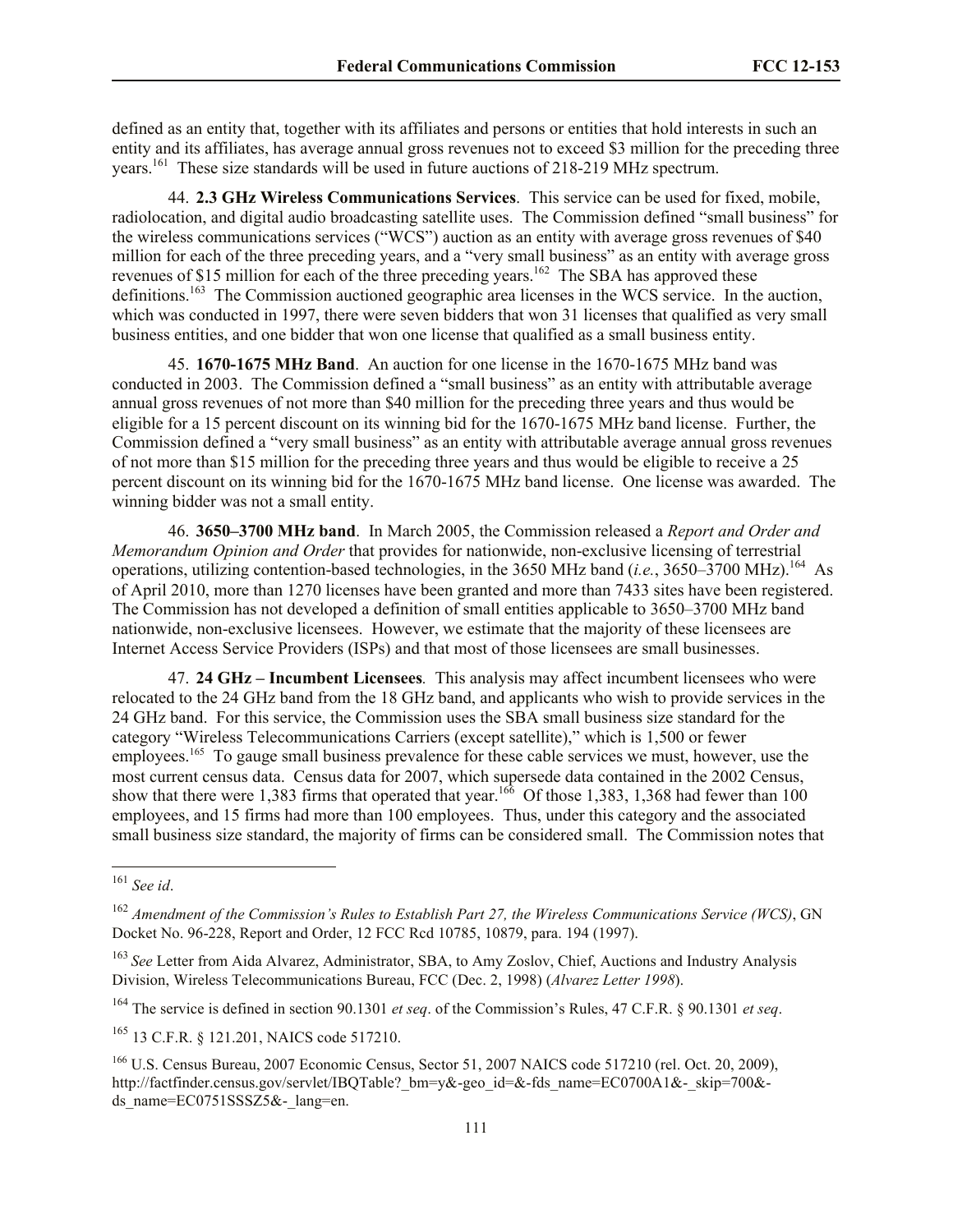the Census' use of the classifications "firms" does not track the number of "licenses." The Commission believes that there are only two licensees in the 24 GHz band that were relocated from the 18 GHz band, Teligent<sup>167</sup> and TRW, Inc. It is our understanding that Teligent and its related companies have less than 1,500 employees, though this may change in the future. TRW is not a small entity. Thus, only one incumbent licensee in the 24 GHz band is a small business entity.

48. **24 GHz – Future Licensees***.*With respect to new applicants in the 24 GHz band, the size standard for "small business" is an entity that, together with controlling interests and affiliates, has average annual gross revenues for the three preceding years not in excess of \$15 million.<sup>168</sup> "Very small business" in the 24 GHz band is an entity that, together with controlling interests and affiliates, has average gross revenues not exceeding \$3 million for the preceding three years.<sup>169</sup> The SBA has approved these small business size standards.<sup>170</sup> These size standards will apply to a future 24 GHz license auction, if held.

49. **Satellite Telecommunications***.* Since 2007, the SBA has recognized satellite firms within this revised category, with a small business size standard of \$15 million.<sup>171</sup> The most current Census Bureau data are from the economic census of 2007, and we will use those figures to gauge the prevalence of small businesses in this category. Those size standards are for the two census categories of "Satellite Telecommunications" and "Other Telecommunications." Under the "Satellite Telecommunications" category, a business is considered small if it had \$15 million or less in average annual receipts.<sup>172</sup> Under the "Other Telecommunications" category, a business is considered small if it had \$25 million or less in average annual receipts.<sup>173</sup>

50. The first category of Satellite Telecommunications "comprises establishments primarily engaged in providing point-to-point telecommunications services to other establishments in the telecommunications and broadcasting industries by forwarding and receiving communications signals via a system of satellites or reselling satellite telecommunications."<sup>174</sup> For this category, Census Bureau data for 2007 show that there were a total of 512 firms that operated for the entire year.<sup>175</sup> Of this total, 464 firms had annual receipts of under \$10 million, and 18 firms had receipts of \$10 million to \$24,999,999.<sup>176</sup> Consequently, we estimate that the majority of Satellite Telecommunications firms are small entities that might be affected by rules adopted pursuant to the Order.

<sup>172</sup> *Id*.

<sup>&</sup>lt;sup>167</sup> Teligent acquired the DEMS licenses of FirstMark, the only licensee other than TRW in the 24 GHz band whose license has been modified to require relocation to the 24 GHz band.

<sup>168</sup> *See Amendments to Parts 1, 2, 87 and 101 of the Commission's Rules to License Fixed Services at 24 GHz*, WT Docket No. 99-327, Report and Order, 15 FCC Rcd 16934, 16967, para. 77 (2000); *see also* 47 C.F.R. § 101.538(a)(2).

<sup>169</sup> *See Amendments to Parts 1, 2, 87 and 101 of the Commission's Rules to License Fixed Services at 24 GHz*, 15 FCC Rcd at 16967, para. 77; *see also* 47 C.F.R. § 101.538(a)(1).

<sup>&</sup>lt;sup>170</sup> *See* Letter to Margaret W. Wiener, Deputy Chief, Auctions and Industry Analysis Division, Wireless Telecommunications Bureau, FCC, from Gary M. Jackson, Assistant Administrator, SBA (July 28, 2000).

<sup>171</sup> *See* 13 C.F.R. § 121.201, NAICS code 517410.

<sup>173</sup> *See* 13 C.F.R. § 121.201, NAICS code 517919.

<sup>&</sup>lt;sup>174</sup> U.S. Census Bureau, 2007 NAICS Definitions, "517410 Satellite Telecommunications".

<sup>175</sup> *See* 13 C.F.R. § 121.201, NAICS code 517410.

<sup>&</sup>lt;sup>176</sup> See id. An additional 38 firms had annual receipts of \$25 million or more.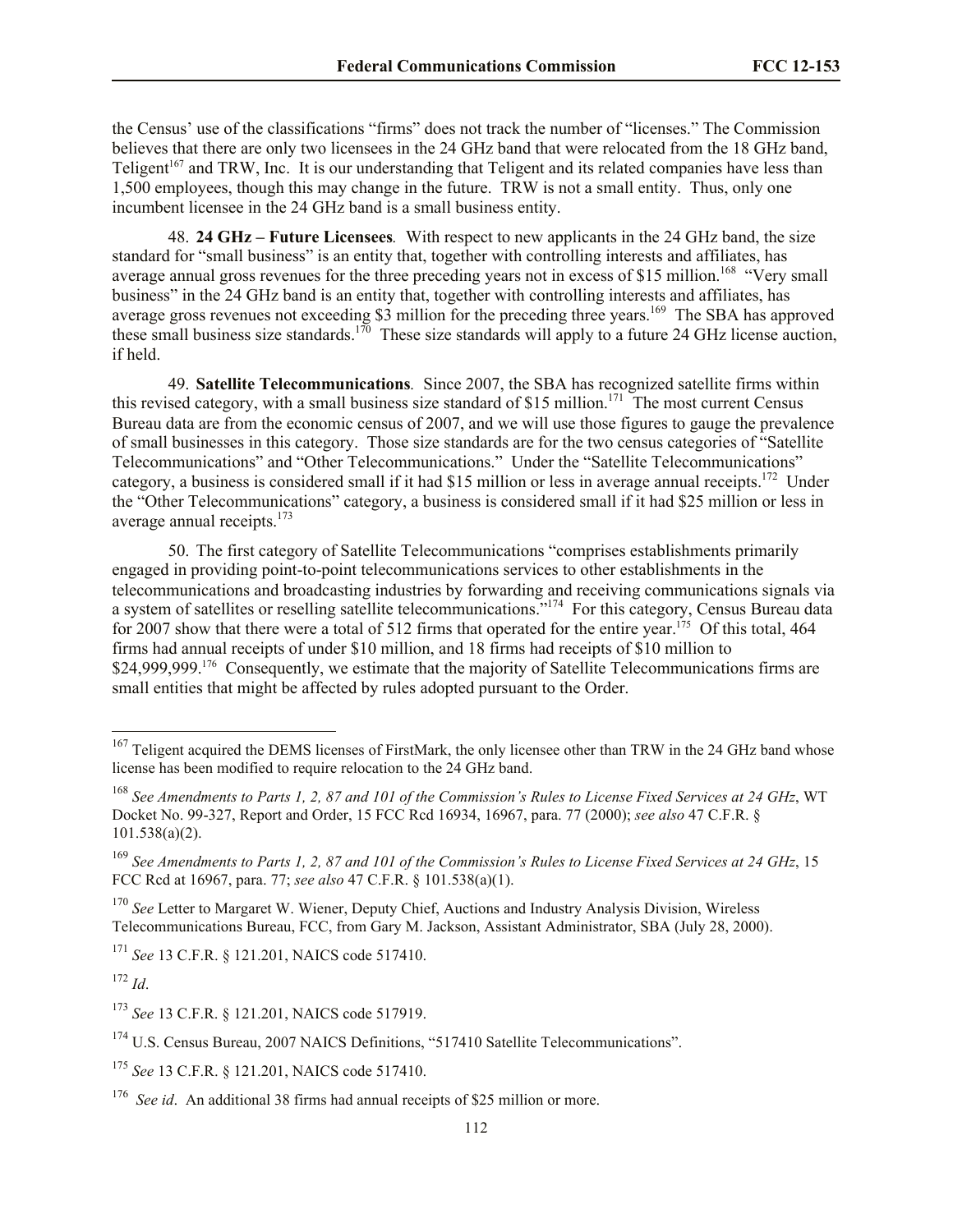51. The second category of Other Telecommunications "primarily engaged in providing specialized telecommunications services, such as satellite tracking, communications telemetry, and radar station operation. This industry also includes establishments primarily engaged in providing satellite terminal stations and associated facilities connected with one or more terrestrial systems and capable of transmitting telecommunications to, and receiving telecommunications from, satellite systems. Establishments providing Internet services or voice over Internet protocol (VoIP) services via clientsupplied telecommunications connections are also included in this industry."<sup>177</sup> For this category, Census Bureau data for 2007 show that there were a total of 2,383 firms that operated for the entire year.<sup>178</sup> Of this total, 2,346 firms had annual receipts of under \$25 million.<sup>179</sup> Consequently, we estimate that the majority of Other Telecommunications firms are small entities that might be affected by our action.

52. **Cable and Other Program Distribution.** Since 2007, these services have been defined within the broad economic census category of Wired Telecommunications Carriers; that category is defined as follows: "This industry comprises establishments primarily engaged in operating and/or providing access to transmission facilities and infrastructure that they own and/or lease for the transmission of voice, data, text, sound, and video using wired telecommunications networks. Transmission facilities may be based on a single technology or a combination of technologies."<sup>180</sup> The SBA has developed a small business size standard for this category, which is: all such firms having 1,500 or fewer employees.<sup>181</sup> According to Census Bureau data for 2007, there were a total of 955 firms in this previous category that operated for the entire year.<sup>182</sup> Of this total, 939 firms had employment of 999 or fewer employees, and 16 firms had employment of 1000 employees or more.<sup>183</sup> Thus, under this size standard, the majority of firms can be considered small and may be affected by rules adopted pursuant to the Order.

53. **Cable Companies and Systems***.* The Commission has developed its own small business size standards, for the purpose of cable rate regulation. Under the Commission's rules, a "small cable company" is one serving  $400,000$  or fewer subscribers, nationwide.<sup>184</sup> Industry data indicate that, of 1,076 cable operators nationwide, all but eleven are small under this size standard.<sup>185</sup> In addition, under

<sup>181</sup> 13 C.F.R. § 121.201, NAICS code 517110.

<sup>182</sup> U.S. Census Bureau, 2007 Economic Census, Subject Series: Information, Table 5, Employment Size of Firms for the United States: 2007, NAICS code 5171102 (issued Nov. 2010).

<sup>183</sup> *See id*.

<sup>&</sup>lt;sup>177</sup> U.S. Census Bureau, 2007 NAICS Definitions, "517919 Other Telecommunications", http://www.census.gov/naics/2007/def/ND517919.HTM (last visited Nov. 6, 2012).

<sup>178</sup> *See* 13 C.F.R. § 121.201, NAICS code 517919.

<sup>&</sup>lt;sup>179</sup> U.S. Census Bureau, 2007 Economic Census, Subject Series: Information, Table 5, "Establishment and Firm Size: Employment Size of Firms for the United States: 2007 NAICS Code 517919" (issued Nov. 2010).

<sup>180</sup> U.S. Census Bureau, 2007 NAICS Definitions, "517110 Wired Telecommunications Carriers" (partial definition), http://www.census.gov/naics/2007/def/ND517110.HTM#N517110 (last visited Nov. 6, 2012).

<sup>&</sup>lt;sup>184</sup> *See* 47 C.F.R. § 76.901(e). The Commission determined that this size standard equates approximately to a size standard of \$100 million or less in annual revenues. *See Implementation of Sections of the 1992 Cable Television Consumer Protection and Competition Act: Rate Regulation*, MM Docket Nos. 92-266, 93-215, Sixth Report and Order and Eleventh Order on Reconsideration, 10 FCC Rcd 7393, 7408 para. 28 (1995).

<sup>&</sup>lt;sup>185</sup> These data are derived from R.R. BOWKER, BROADCASTING & CABLE YEARBOOK 2006 A-8 & C-2 (2005) (Top 25 Cable/Satellite Operators) (data current as of June 30, 2005); WARREN COMMUNICATIONS NEWS, TELEVISION & CABLE FACTBOOK 2006 D-1805 to D-1857 (2005) (Ownership of Cable Systems in the United States).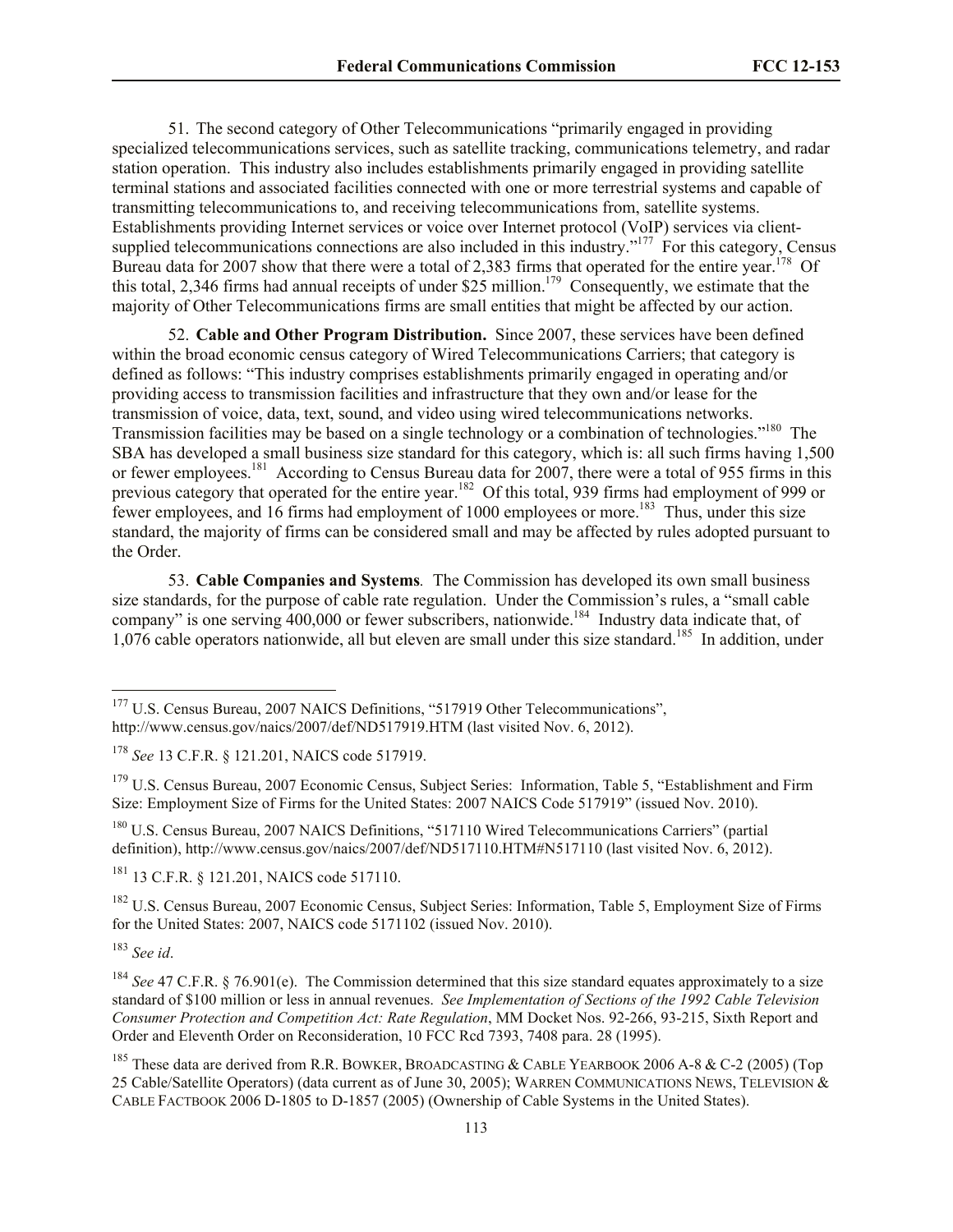the Commission's rules, a "small system" is a cable system serving  $15,000$  or fewer subscribers.<sup>186</sup> Industry data indicate that, of 7,208 systems nationwide, 6,139 systems have fewer than 10,000 subscribers, and an additional 379 systems have  $10,000$ -19,999 subscribers.<sup>187</sup> Thus, under this second size standard, most cable systems are small and may be affected by rules adopted pursuant to the Order.

54. **Cable System Operators**.The Act also contains a size standard for small cable system operators, which is "a cable operator that, directly or through an affiliate, serves in the aggregate less than 1 percent of all subscribers in the United States and is not affiliated with any entity or entities whose gross annual revenues in the aggregate exceed \$250,000,000."<sup>188</sup> The Commission has determined that an operator serving fewer than 677,000 subscribers shall be deemed a small operator, if its annual revenues, when combined with the total annual revenues of all its affiliates, do not exceed \$250 million in the aggregate.<sup>189</sup> Industry data indicate that, of 1,076 cable operators nationwide, all but ten are small under this size standard.<sup>190</sup> We note that the Commission neither requests nor collects information on whether cable system operators are affiliated with entities whose gross annual revenues exceed \$250 million,<sup>191</sup> and therefore we are unable to estimate more accurately the number of cable system operators that would qualify as small under this size standard.

55. **Open Video Services***.* The open video system ("OVS") framework was established in 1996, and is one of four statutorily recognized options for the provision of video programming services by local exchange carriers.<sup>192</sup> The OVS framework provides opportunities for the distribution of video programming other than through cable systems. Because OVS operators provide subscription services.<sup>193</sup> OVS falls within the SBA small business size standard covering cable services, which is "Wired Telecommunications Carriers."<sup>194</sup> The SBA has developed a small business size standard for this category, which is: all such firms having 1,500 or fewer employees. According to Census Bureau data for 2007, there were a total of 955 firms in this previous category that operated for the entire year.<sup>195</sup> Of this total, 939 firms had employment of 999 or fewer employees, and 16 firms had employment of 1000

l

<sup>188</sup> 47 U.S.C. § 543(m)(2); *see also* 47 C.F.R. § 76.901(f) & nn.1–3.

<sup>189</sup> 47 C.F.R. § 76.901(f); *see FCC Announces New Subscriber Count for the Definition of Small Cable Operator*, Public Notice, 16 FCC Rcd 2225 (Cable Services Bureau 2001).

<sup>190</sup> These data are derived from R.R. BOWKER, BROADCASTING & CABLE YEARBOOK 2006 A-8 & C-2 (2005) (Top 25 Cable/Satellite Operators) (data current as of June 30, 2005); WARREN COMMUNICATIONS NEWS, TELEVISION & CABLE FACTBOOK 2006 D-1805 to D-1857 (2005) (Ownership of Cable Systems in the United States).

<sup>191</sup> The Commission does receive such information on a case-by-case basis if a cable operator appeals a local franchise authority's finding that the operator does not qualify as a small cable operator pursuant to  $\S$  76.901(f) of the Commission's rules.

<sup>192</sup> 47 U.S.C. § 571(a)(3)-(4). *See Annual Assessment of the Status of Competition in the Market for the Delivery of Video Programming*, MB Docket No. 06-189, Thirteenth Annual Report, 24 FCC Rcd 542, 606, para. 135 (2009) ("*Thirteenth Annual Cable Competition Report*").

193 *See* 47 U.S.C. § 573.

<sup>194</sup> U.S. Census Bureau, 2007 NAICS Definitions, "517110 Wired Telecommunications Carriers"; http://www.census.gov/naics/2007/def/ND517110.HTM#N517110 (last visited Nov. 6, 2012).

<sup>195</sup> U.S. Census Bureau, 2007 Economic Census, Subject Series: Information, Table 5, Employment Size of Firms for the United States: 2007, NAICS code 5171102 (issued Nov. 2010).

<sup>186</sup> *See* 47 C.F.R. § 76.901(c).

<sup>&</sup>lt;sup>187</sup> WARREN COMMUNICATIONS NEWS, TELEVISION & CABLE FACTBOOK 2006, "U.S. Cable Systems by Subscriber Size," page F-2 (data current as of Oct. 2005). The data do not include 718 systems for which classifying data were not available.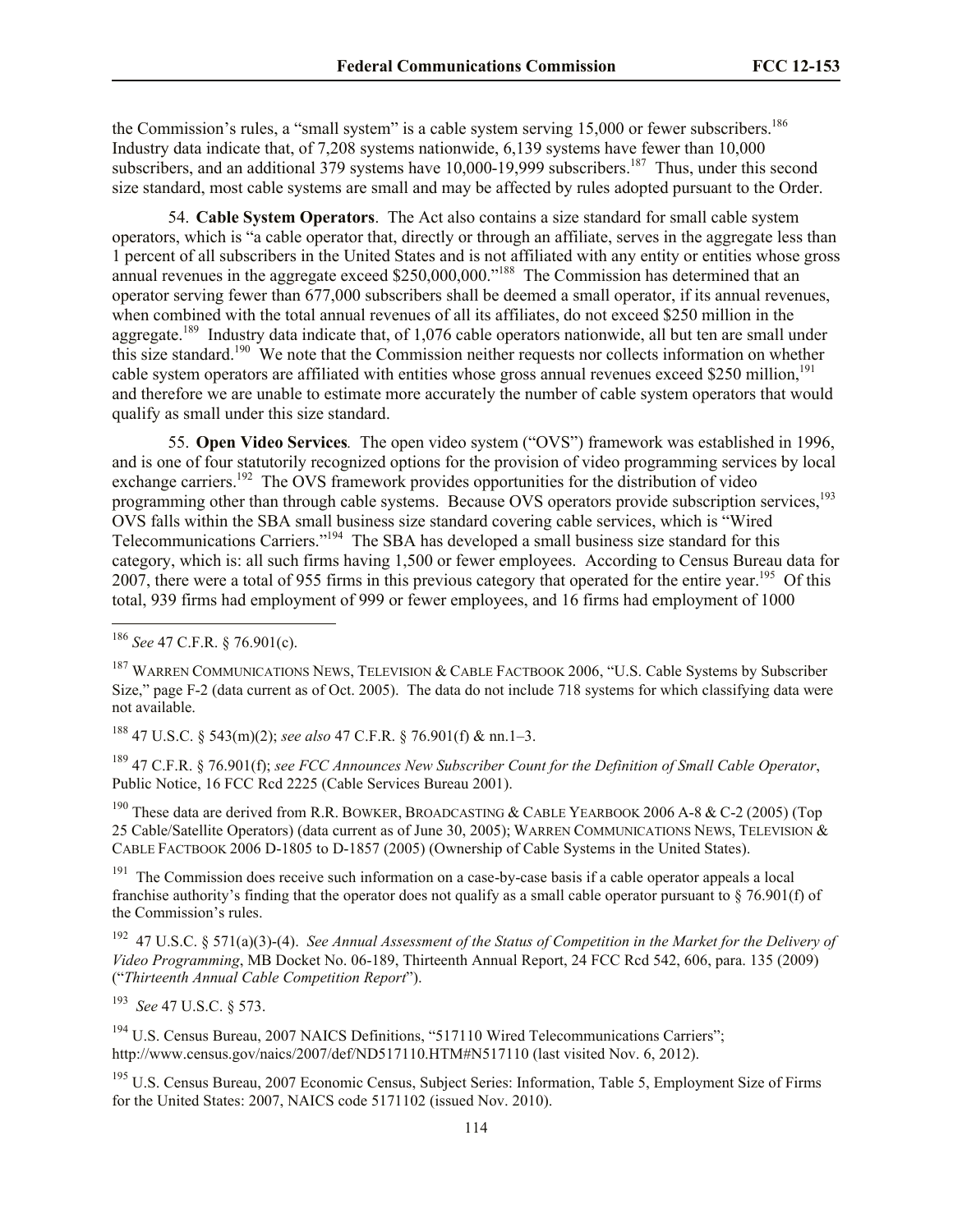employees or more.<sup>196</sup> Thus, under this second size standard, most cable systems are small and may be affected by rules adopted pursuant to the Order. In addition, we note that the Commission has certified some OVS operators, with some now providing service.<sup>197</sup> Broadband service providers ("BSPs") are currently the only significant holders of OVS certifications or local OVS franchises.<sup>198</sup> The Commission does not have financial or employment information regarding the entities authorized to provide OVS, some of which may not yet be operational. Thus, again, at least some of the OVS operators may qualify as small entities.

56. **Internet Service Providers**. Since 2007, these services have been defined within the broad economic census category of Wired Telecommunications Carriers; that category is defined as follows: "This industry comprises establishments primarily engaged in operating and/or providing access to transmission facilities and infrastructure that they own and/or lease for the transmission of voice, data, text, sound, and video using wired telecommunications networks. Transmission facilities may be based on a single technology or a combination of technologies."<sup>199</sup> The SBA has developed a small business size standard for this category, which is: all such firms having 1,500 or fewer employees.<sup>200</sup> According to Census Bureau data for 2007, there were 3,188 firms in this category, total, that operated for the entire year.<sup>201</sup> Of this total, 3144 firms had employment of 999 or fewer employees, and 44 firms had employment of 1000 employees or more.<sup>202</sup> Thus, under this size standard, the majority of firms can be considered small. In addition, according to Census Bureau data for 2007, there were a total of 396 firms in the category Internet Service Providers (broadband) that operated for the entire year.<sup>203</sup> Of this total, 394 firms had employment of 999 or fewer employees, and two firms had employment of 1000 employees or more.<sup>204</sup> Consequently, we estimate that the majority of these firms are small entities that may be affected by rules adopted pursuant to the Order.

57. **Internet Publishing and Broadcasting and Web Search Portals**. Our action may pertain to interconnected VoIP services, which could be provided by entities that provide other services such as email, online gaming, web browsing, video conferencing, instant messaging, and other, similar IP-enabled services. The Commission has not adopted a size standard for entities that create or provide these types of services or applications. However, the Census Bureau has identified firms that "primarily engaged in 1) publishing and/or broadcasting content on the Internet exclusively or 2) operating Web sites that use a search engine to generate and maintain extensive databases of Internet addresses and content in an easily

l

<sup>200</sup> 13 C.F.R. § 121.201, NAICS code 517110.

<sup>201</sup> U.S. Census Bureau, 2007 Economic Census, Subject Series: Information, Table 5, "Establishment and Firm Size: Employment Size of Firms for the United States: 2007 NAICS Code 517110" (issued Nov. 2010).

<sup>202</sup> *See id*.

<sup>204</sup> *See id*.

<sup>196</sup> *See id*.

<sup>&</sup>lt;sup>197</sup> A list of OVS certifications may be found at http://www.fcc.gov/mb/ovs/csovscer.html (last visited Nov. 6, 2012).

<sup>198</sup> *See Thirteenth Annual Cable Competition Report*, 24 FCC Rcd at 606-07, para. 135. BSPs are newer firms that are building state-of-the-art, facilities-based networks to provide video, voice, and data services over a single network.

<sup>199</sup> U.S. Census Bureau, 2007 NAICS Definitions, "517110 Wired Telecommunications Carriers" (partial definition), http://www.census.gov/naics/2007/def/ND517110.HTM#N517110 (last visited Nov. 6, 2012).

<sup>203</sup> U.S. Census Bureau, 2007 Economic Census, Subject Series: Information, Table 5, Employment Size of Firms for the United States: 2007, NAICS code 5171103 (issued Nov. 2010).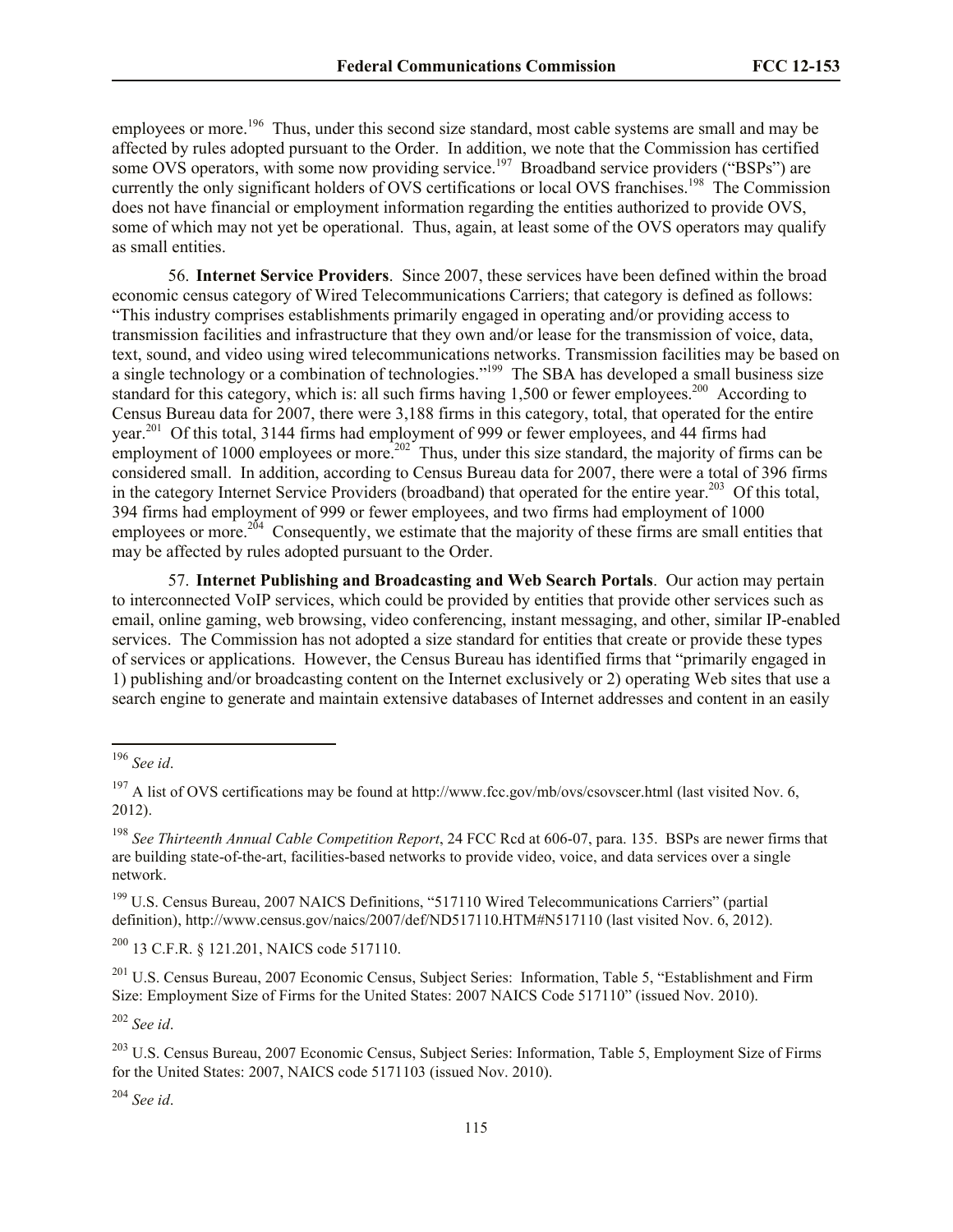searchable format (and known as Web search portals)."<sup>205</sup> The SBA has developed a small business size standard for this category, which is: all such firms having 500 or fewer employees.<sup>206</sup> According to Census Bureau data for 2007, there were 2,705 firms in this category that operated for the entire year.<sup>207</sup> Of this total, 2,682 firms had employment of 499 or fewer employees, and 23 firms had employment of 500 employees or more.<sup>208</sup> Consequently, we estimate that the majority of these firms are small entities that may be affected by rules adopted pursuant to the Order.

58. **Data Processing, Hosting, and Related Services***.* Entities in this category "primarily … provid<sup>[e]</sup> infrastructure for hosting or data processing services."<sup>209</sup> The SBA has developed a small business size standard for this category; that size standard is \$25 million or less in average annual receipts.<sup>210</sup> According to Census Bureau data for 2007, there were 8,060 firms in this category that operated for the entire year.<sup>211</sup> Of these, 7,744 had annual receipts of under \$\$24,999,999.<sup>212</sup> Consequently, we estimate that the majority of these firms are small entities that may be affected by rules adopted pursuant to the Order.

59. **All Other Information Services**. The Census Bureau defines this industry as including "establishments primarily engaged in providing other information services (except news syndicates, libraries, archives, Internet publishing and broadcasting, and Web search portals)."<sup>213</sup> Our action pertains to interconnected VoIP services, which could be provided by entities that provide other services such as email, online gaming, web browsing, video conferencing, instant messaging, and other, similar IP-enabled services. The SBA has developed a small business size standard for this category; that size standard is \$7.0 million or less in average annual receipts.<sup>214</sup> According to Census Bureau data for 2007, there were 367 firms in this category that operated for the entire year.<sup>215</sup> Of these, 334 had annual receipts of under \$5.0 million, and an additional 11 firms had receipts of between \$5 million and \$9,999,999. Consequently, we estimate that the majority of these firms are small entities that may be affected by our action.

l

<sup>210</sup> *See* 13 C.F.R. § 121.201, NAICS code 518210.

<sup>211</sup> U.S. Census Bureau, 2007 Economic Census, Subject Series: Information, Table 4, "Establishment and Firm Size: Receipts Size of Firms for the United States: 2007 NAICS Code 518210" (issued Nov. 2010).

 $^{212}$  *Id*.

<sup>214</sup> *See* 13 C.F.R. § 121.201, NAICS code 519190.

<sup>&</sup>lt;sup>205</sup> U.S. Census Bureau, "2007 NAICS Definitions: 519130 Internet Publishing and Broadcasting and Web Search Portals," http://www.naics.com/censusfiles/ND519130.HTM (last visited Nov. 6, 2012).

<sup>206</sup> *See* 13 C.F.R. § 121.201, NAICS code 519130.

<sup>&</sup>lt;sup>207</sup> U.S. Census Bureau, 2007 Economic Census, Subject Series: Information, Table 5, "Establishment and Firm Size: Employment Size of Firms for the United States: 2007 NAICS Code 519130" (issued Nov. 2010). <sup>208</sup> *Id*.

<sup>209</sup> U.S. Census Bureau, "2007 NAICS Definitions: 518210 Data Processing, Hosting, and Related Services", http://www.census.gov/naics/2007/def/NDEF518.HTM (last visited Nov. 6, 2012).

<sup>213</sup> U.S. Census Bureau, "2007 NAICS Definitions: 519190 All Other Information Services", http://www.census.gov/naics/2007/def/ND519190.HTM (last visited Nov. 6, 2012).

<sup>215</sup> U.S. Census Bureau, 2007 Economic Census, Subject Series: Information, Table 4, "Establishment and Firm Size: Receipts Size of Firms for the United States: 2007 NAICS Code 519190" (issued Nov. 2010).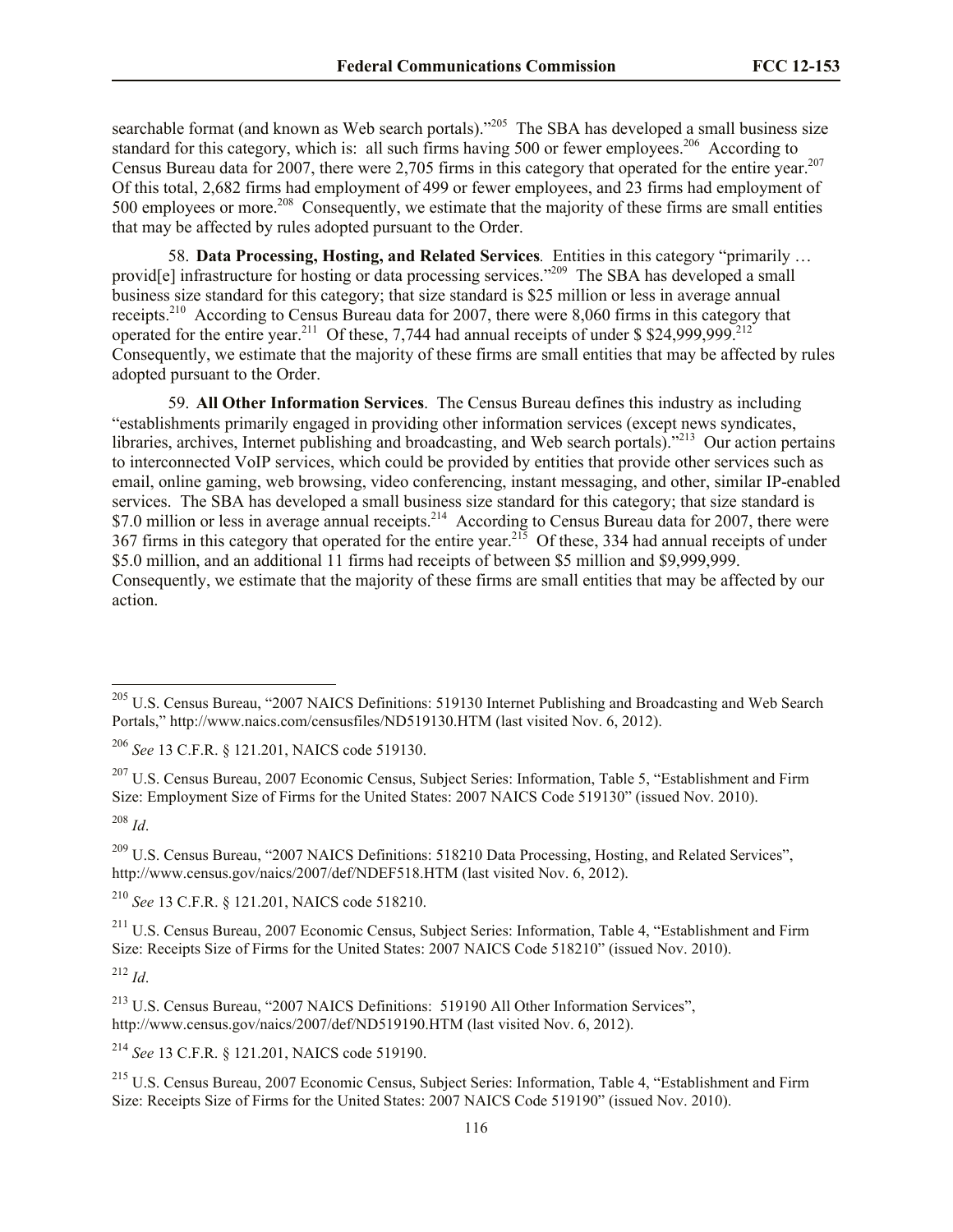# **D. Description of Projected Reporting, Recordkeeping, and Other Compliance Requirements**

60. The analysis addressed in this Initial Regulatory Flexibility Analysis will be performed on data collected as described in the Report and Order section of this document. There are no reporting requirements associated with the proposals in this Further Notice of Proposed Rulemaking. A Final Regulatory Flexibility Analysis of that data collection is addressed in Appendix B.

# **E. Steps Taken To Minimize Significant Economic Impact on Small Entities, and Significant Alternatives Considered**

61. The RFA requires an agency to describe any significant alternatives that it has considered in reaching its approach, which may include the following four alternatives, among others: (1) the establishment of differing compliance or reporting requirements or timetables that take into account the resources available to small entities; (2) the clarification, consolidation, or simplification of compliance or reporting requirements under the rule for small entities; (3) the use of performance, rather than design, standards; and (4) an exemption from coverage of the rule, or any part thereof, for small entities.  $216$ 

62. The proposals in this Further Notice of Proposed Rulemaking address the analysis of data. It does not address the collection of that data. The data collection is addressed in the Report and Order and the Final Regulatory Flexibility Analysis at Appendix B. Therefore, there are no reporting requirements considered in this Further Notice of Proposed Rulemaking and no burdens imposed on small entities.

63. Section IV.B of the Further Notice of Proposed Rulemaking seek comment on possible changes to the Commission's pricing flexibility rules after it conducts the one-time, multi-faceted market analysis discussed in Section IV.A of the Further Notice of Proposed Rulemaking. Section IV.C seeks comment on the reasonableness of terms and conditions offered by incumbent LECs in the special access market. As SBA observed, changes in special access prices may have an impact on small carriers, including small competitive carriers.<sup>217</sup> Once the data described in the Report and Order is collected and analyzed, we may modify the existing pricing flexibility rules or adopt a new set of rules that will apply to requests for special access pricing flexibility, and/or adopt remedies when we identify areas where market power exists, and determine whether a particular term or condition is unreasonable in a given area or that anticompetitive tying between competitive and non-competitive areas is occurring. Any such actions will accrue to the benefit of all carriers, including small competitive carriers, as it they will ensure the availability of special access services at just and reasonable rates.

# **F. Federal Rules That May Duplicate, Overlap, or Conflict With the Proposed Rules**

64. None.

l  $216$  5 U.S.C. § 603.

 $217$  SBA 2005 NPRM IRFA Reply at 1, 3-4.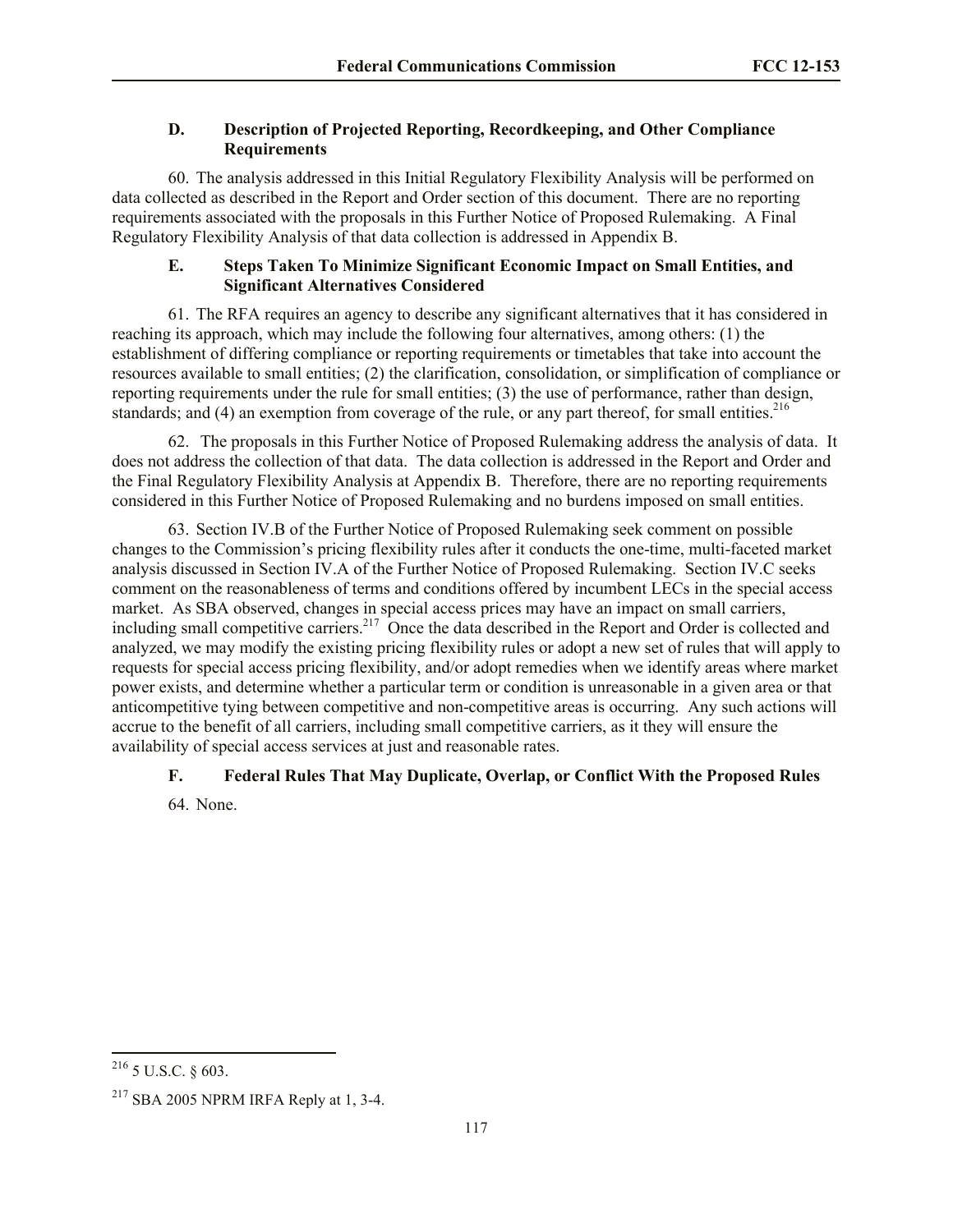#### **STATEMENT OF CHAIRMAN JULIUS GENACHOWSKI**

# Re: *Special Access for Price Cap Local Exchange Carriers*, WC Docket No. 05-25; *AT&T Corporation Petition for Rulemaking to Reform Regulation of Incumbent Local Exchange Carrier Rates for Interstate Special Access Services*, RM-10593

Competition is the lifeblood of our free market economy, driving private investment, innovation, and benefits to consumers. Today the Commission acts to promote competition in communications services by taking the next important step in the process of modernizing policies for access to dedicated business communications lines, known as "special access." We issue a comprehensive data collection to assess today's market, and lay the foundation for acting on this data expeditiously once it comes in, quickly removing regulation where it is no longer needed, and efficiently addressing anticompetitive practices where our analysis shows that targeted intervention is needed to ensure a robust competitive market.

Special access services – services that provide dedicated, high-quality data connections – are a vital input to our broadband economy. Mobile providers use these connections to link cell towers to wireline backbone networks. Banks, credit card companies, technology companies, insurance providers, and other large enterprises all use special access links to communicate among their branch offices. Small businesses rely on these services for Internet access and have made clear that promoting competition in the market for special access is essential to helping them grow and create new jobs. And our nation's schools, libraries, and government institutions use special access connections every day to provide services to their constituents. Altogether, these services constitute a \$12-\$18 billion market annually.

As one group of businesses, including representatives from the financial services, automotive, manufacturing, insurance, aerospace, package delivery, information technology, and transportation industries, has told us, "special access services [are] the building blocks of their corporate networks."

Yet, as we recognized this summer, the rules that have governed these services – rules that were adopted in good faith over a decade ago, but were based on the predictive judgment of the agency at the time – have not been working as intended and fail to reflect today's market realities. Confirming the virtual unanimity among industry on this point, our staff conducted a thorough and careful analysis of the last decade of history and two voluntary data collections and found that our rules measure competition poorly. Based on this analysis, we temporarily suspended new grants of pricing flexibility under the current rules and launched a process to update the rules based on today's market.

Today, we take the next step in that process, launching a detailed data collection to get a comprehensive nationwide picture of the competitive landscape for special access services, and I'm pleased that we're able to move ahead unanimously. The core of today's Order, a carefully crafted nationwide collection of facilities, pricing, and demand information, will give us an exceptionally robust data set to analyze the market for special access services.

The data collection will also allow us to test the question of whether "best efforts" services are significant participants in this market. Although this issue was raised quite late, I believe we've found a way to address it that provides us high quality data without dramatically increasing the burden on respondents, as some other proposed approaches could have done. I thank my colleagues of both parties for their work on this solution.

In addition, while providing appropriate Commission-level guidance about the categories of data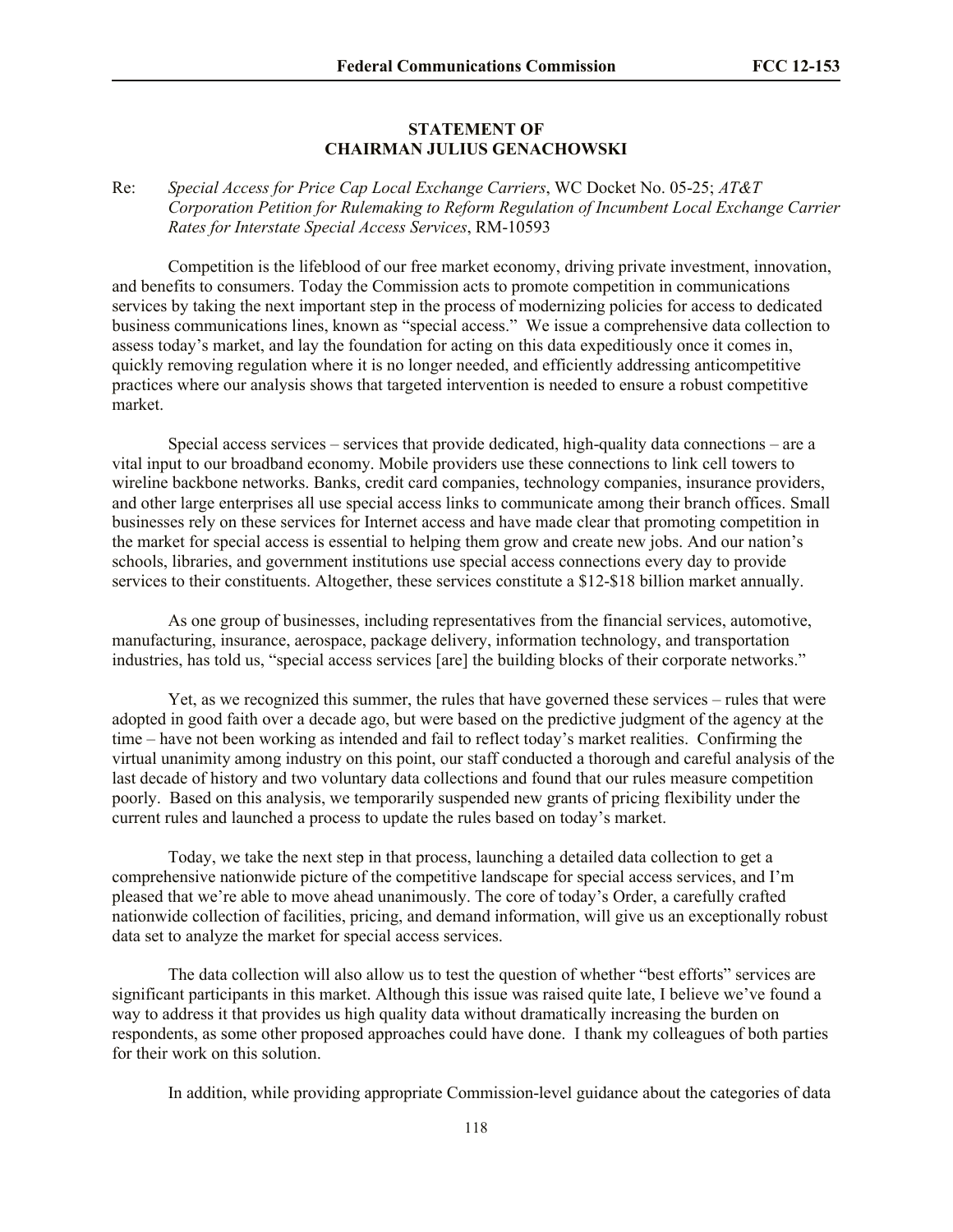to be collected, today's Order preserves the critical flexibility for the Wireline Bureau to bring this process to an efficient conclusion. Specifically, we provide an initial version of the specific data collection with today's Order, while delegating to our expert staff the authority to adjust it as needed. And we ensure that if a part of the collection doesn't receive OMB approval, the remainder can go ahead. This approach ensures we can finish our work without unnecessary delay.

To the same end, today's Further Notice of Proposed Rulemaking initiates an open process to gather input on the comprehensive market analysis we'll undertake once the data come in, and the rules we should adopt based on that analysis. Here too, we are largely unanimous.

Two of my colleagues dissent, however, from a part of this notice and ask that it be delayed to a greater or lesser degree. I disagree. Just a few months ago, Commissioner McDowell lamented that the Commission "measure[s] the frequency of its actions on special access matters in geologic time" and asked that the Commission "act with alacrity" in this proceeding. And Commissioner Pai said, "We should bring this decade-old proceeding to a close soon so that special-access providers and purchasers will have the regulatory certainty they need to carry out their businesses and invest in high-capacity infrastructure."

They're right. Which is why waiting months to issue the full NPRM is the wrong approach. It would be a decision for delay, not alacrity, and it is completely unnecessary. The options before us are clearly defined and well known. We will run an open and data driven process over the coming months; parties will have ample opportunity to debate the specifics; we have not prejudged adoption of any rules, and final decisions will be made on the record that is developed. On behalf of the thousands of businesses and tens of millions of consumers whose access to broadband is affected by competition in special access, we should minimize the procedural steps, and not delay getting the process fully underway.

Finally, a particular thank you to the fantastic team in the Wireline Competition Bureau for their work on this item. Crafting this data collection was an exceptionally complicated task even by the standard of Commission work, requiring detailed economic and market analysis over many months, and an intense attention to detail. You have laid a strong and careful foundation for our action on this vital issue.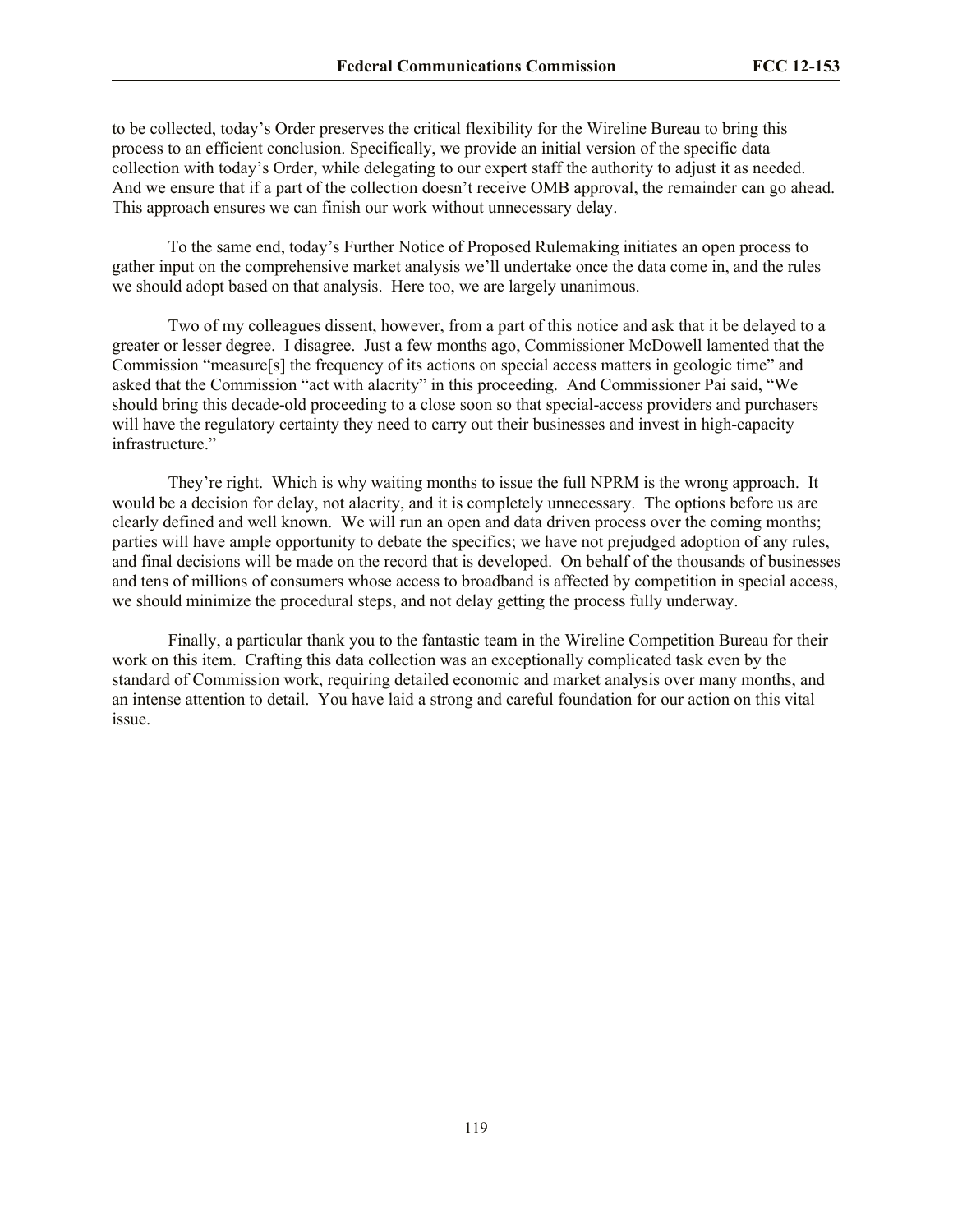#### **STATEMENT OF COMMISSIONER ROBERT M. McDOWELL APPROVING IN PART AND DISSENTING IN PART**

## Re: *Special Access for Price Cap Local Exchange Carriers*, WC Docket No. 05-25; *AT&T Corporation Petition for Rulemaking to Reform Regulation of Incumbent Local Exchange Carrier Rates for Interstate Special Access Services*, RM-10593

During my career in the private sector and my six and a half years at the Commission, I have spent an immeasurable amount of time working on the complex public policy questions surrounding "special access" services and facilities. I have reviewed competing, and often conflicting arguments, hypotheses and scenarios. To analyze this issue, in pursuit of a final resolution to the byzantine questions raised, the Commission conducted several data collections on a voluntary basis, but the collections only focused on a limited number of markets. Although those exercises were instructive, they did not produce an adequate record for this proceeding. Having to rely on a persistent lack of relevant information is why I have consistently called upon the FCC to seek detailed and up-to-date special access market data on a nationwide basis. Any potential changes to the special access rules must be transparent and legallysustainable.<sup>218</sup> Accordingly, I am encouraged that the Commission is now taking the necessary step of conducting this comprehensive data collection, on a mandatory and largely nationwide<sup>219</sup> basis. This is a necessary step prior to the Commission attempting to approve any additional changes to the special access rules.<sup>220</sup> Also, I am pleased that this order seeks data that will specifically shine a light on market participants' future plans to offer special access services.

Furthermore, I am encouraged that my colleagues have agreed to collect and analyze data regarding "best efforts" business broadband Internet access service. A thorough examination of "best efforts" services is a crucial part of the analysis. Technology has changed considerably since 1999 when the special access rules were adopted by the FCC. Today, many enterprise customers may not perceive the functional difference between services that have been traditionally defined as special access services and high speed Internet access services that are offered on a best efforts basis. I would have preferred that this critical information be gathered at the same granular level as the other data covered in this order. Nevertheless, the inclusion of this information, even at a less granular level, is probative. The Commission's analysis should rely on a complete picture of all substitutable products and services as seen through the eyes of affected consumers.

Additionally, I support seeking comment regarding the analytical framework to be used upon receiving this data. The FCC's analysis of the data received in response to this massive data request is equally important to the comprehensive nature of this collection.

<sup>&</sup>lt;sup>218</sup> While such a comprehensive data collection may seem daunting, the Department of Justice was able to gather such valuable information during its review of the SBC/AT&T and Verizon/MCI mergers in the last decade.

<sup>&</sup>lt;sup>219</sup> While I am pleased that most of the data will be collected on a nationwide basis for most aspects of this order, I would have preferred that the data regarding the historical evolution of competitive provider networks also be collected on a nationwide basis. If the Commission decides to change course from the reasoned deregulatory path paved under the leadership of then-FCC Chairman Bill Kennard, it should only do so with a full record of all of the competitive choices available to consumers.

 $220$  I note that any historical reference to the Commission's decision to suspend the pricing flexibility rules this past August should not be construed as my endorsement of such decision. I dissented from that order because that decision was made without a complete record or adequate analysis. It is my hope that this mandatory data collection will lead to a full and complete record of which any future changes to the regulatory framework will be legally sustainable.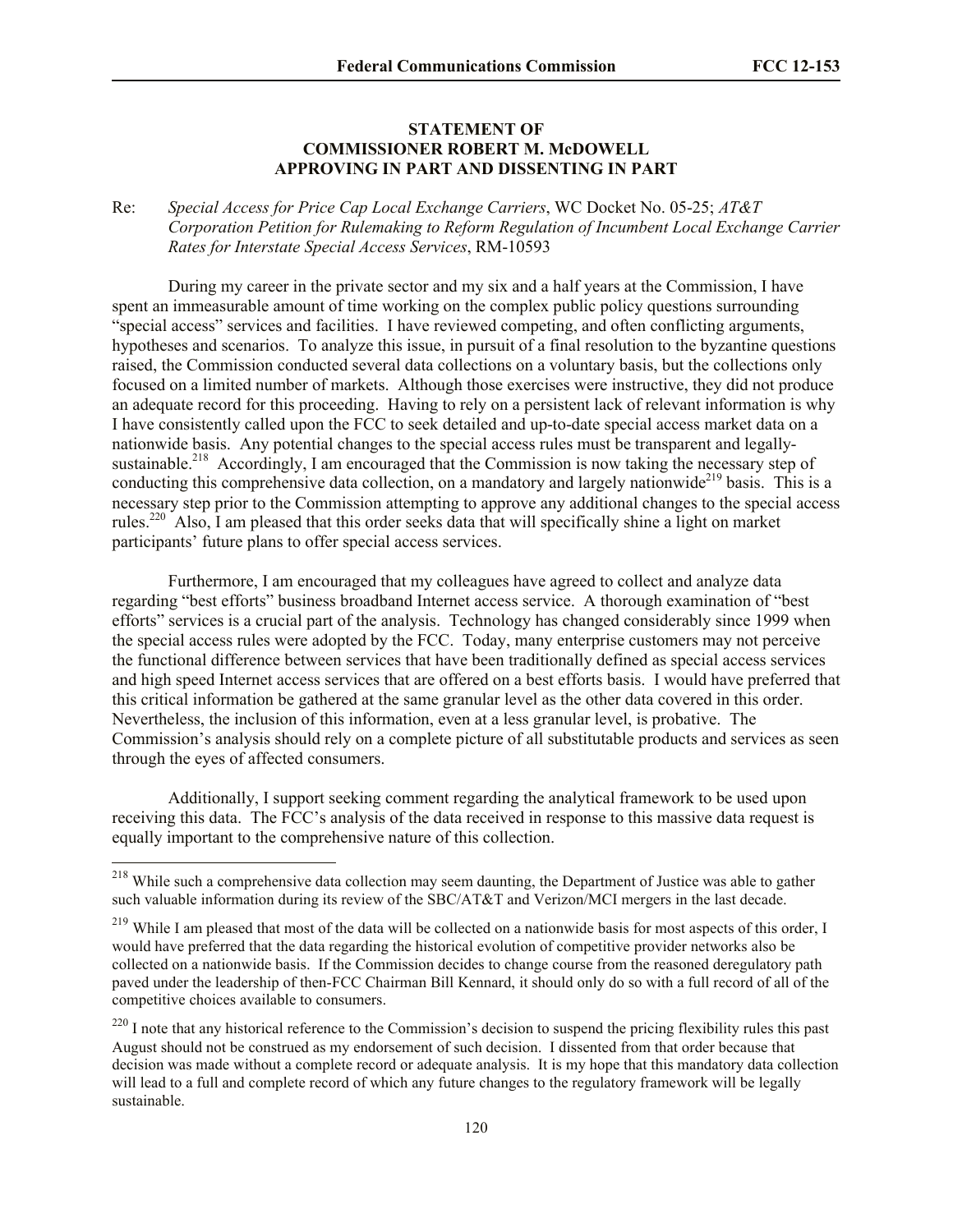I dissent, however, from the sections<sup>221</sup> of the further notice that seek additional comment on proposed rules. Among other defects, finalizing a further notice before the record is filled with new evidence is premature. Instead, the Commission should collect the data, analyze it and *then* issue a further notice. I am concerned about the precedential value of this backwards arrangement. It has all the markings of an outcome-based proceeding.

I thank the Chairman for his leadership and patience throughout this process. I also thank each of my colleagues for accommodating many of my priorities. Additionally, I acknowledge the critical part the dedicated expert staff members have played in this process. They have toiled on these issues for many years and will continue to be vital to this process. As we move to the next step, I look forward to working with all of my colleagues and the legions of stakeholders to ensure that we leave no stone unturned in this process so that we have the necessary evidence to make a sound decision.

For all of the reasons set forth above, I respectfully approve, in part, and dissent, in part.

 $221$  Sections IV B and IV C.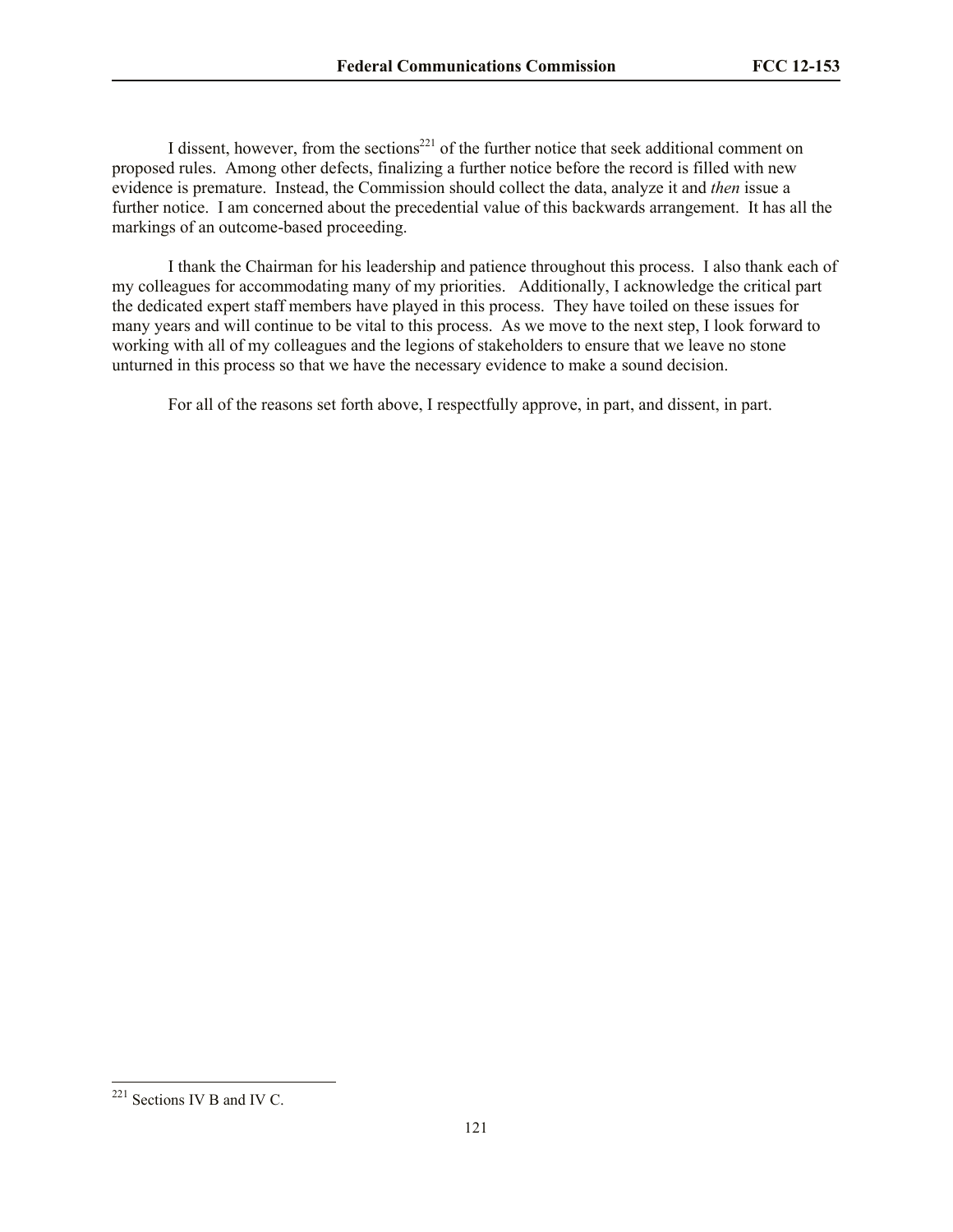#### **STATEMENT OF COMMISSIONER MIGNON L. CLYBURN**

# Re: *Special Access for Price Cap Local Exchange Carriers*, WC Docket No. 05-25; *AT&T Corporation Petition for Rulemaking to Reform Regulation of Incumbent Local Exchange Carrier Rates for Interstate Special Access Services*, RM-10593

Today's Order and FNPRM are important next steps for analyzing the state of the marketplace for special access services. Based on the record to date, here is what we know so far from the record, including a voluntary data submission for a limited number of geographic markets: (1) the pricing flexibility rules we froze this summer were not good indicators for predicting where competition would materialize, thus we were unable to ensure that the rates would remain just and reasonable once they are deregulated; (2) we lack the data to properly assess when flexibility should be granted in the future and when we should reassert regulation where flexibility was granted prematurely; and (3) serious questions have been raised regarding whether the terms and conditions for special access services are harming the development of competitive alternatives.

This Commission has worked diligently to be data-driven under Chairman Genachowski, and such is the case with this proceeding. While this particular action has been under consideration for a number of months, I believe the finished product properly reflects the types of data each Commissioner believes is necessary to complete the agency's review of the special access services marketplace. There should be no doubt that this collection of data is sufficient for us to proceed to final analysis and conclusions. Industry and the consumers impacted have waited long enough. The agency has carefully balanced the request for information with the burden on industry to submit that data, and where possible, we are relying upon information the Commission already possesses.

The proposed analysis in the Further Notice observes the value of the antitrust agencies' horizontal merger guidelines, as well as our recent precedent using those guidelines and relying upon a market power analysis, that was upheld by the U.S. Court of Appeals for the 10th Circuit. I believe it is important that we fully consider and follow those guidelines, as we perform our analysis of the data we obtain in this Order. The proposal in the Further Notice is consistent with this. By obtaining the data we seek today, and performing the proposed regression analyses with such data, we will be able to observe what factors in the marketplace impact prices, terms, and conditions, entry and exit in the marketplace, as well as what services users of special access view as substitutes, among other issues. I believe these factors will be useful in our analysis of the special access marketplace, and I look forward to reviewing the comments in the Further Notice concerning our proposed analytical approach in this proceeding.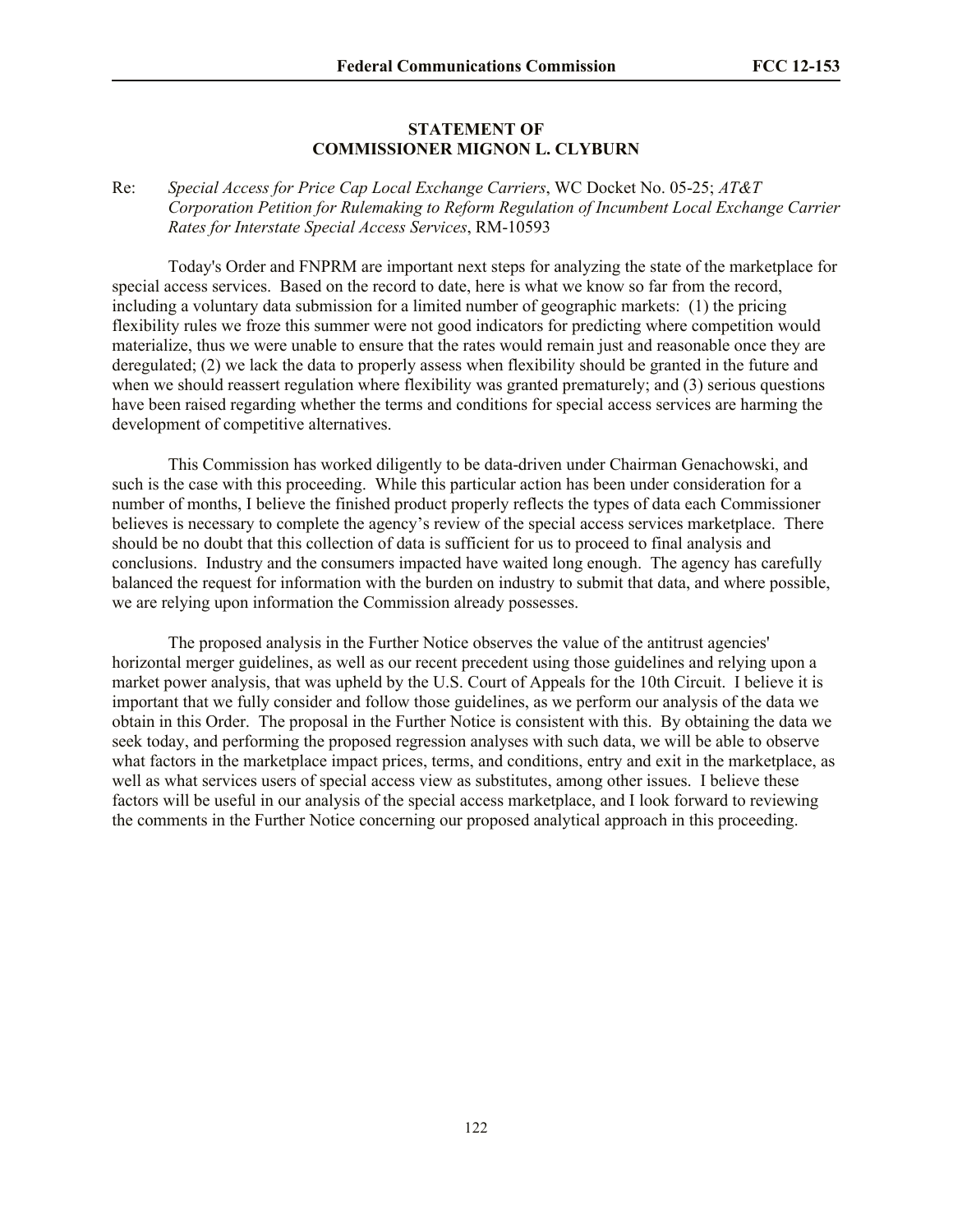#### **STATEMENT OF COMMISSIONER JESSICA ROSENWORCEL**

Re: *Special Access for Price Cap Local Exchange Carriers*, WC Docket No. 05-25; *AT&T Corporation Petition for Rulemaking to Reform Regulation of Incumbent Local Exchange Carrier Rates for Interstate Special Access Services*, RM-10593

I am pleased that today we begin the long-overdue process of collecting the data we need to reform our special access rules.

As I said in August when I supported suspending our pricing flexibility triggers, our special access rules would benefit from a fresh look. Large and small businesses and institutions rely on these highcapacity dedicated services to meet their voice and communications needs. But the pricing flexibility triggers we had in place for more than a decade were a poor proxy for competitive conditions in a geographic market. In some circumstances they were overinclusive, while in others they were underinclusive. This led a wide variety of interests, including the Small Business Administration, the Government Accountability Office, the American Petroleum Institute, and wireline and wireless carriers to call for reform of our special access rules.

Through the data collection and rulemaking we initiate today, it is my hope that we can lay the foundation for a new system that promotes competition, investment, and deployment of high-capacity services across the country.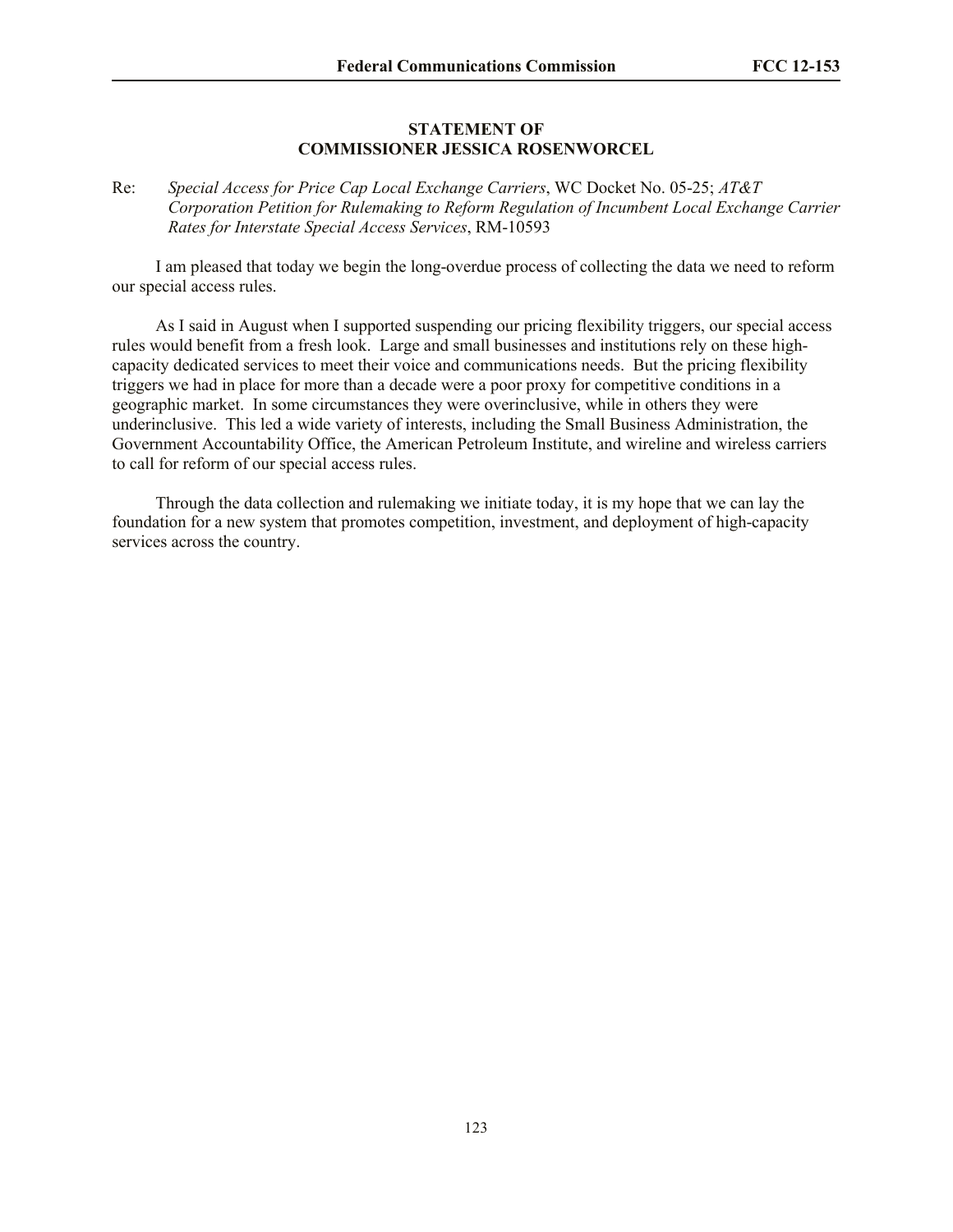#### **STATEMENT OF COMMISSIONER AJIT PAI APPROVING IN PART AND DISSENTING IN PART**

## Re: *Special Access for Price Cap Local Exchange Carriers*, WC Docket No. 05-25; *AT&T Corporation Petition for Rulemaking to Reform Regulation of Incumbent Local Exchange Carrier Rates for Interstate Special Access Services*, RM-10593

The marketplace for enterprise data services—high-capacity data services targeted at businesses small and large—is vast and varied. Coffee shops and barbershops that accept credit cards, office parks, schools, retail outlets, high-rise buildings, online businesses, and factories are all likely to have some high-capacity data connection. Today, these enterprise customers have more options than ever before to meet their needs. Traditional time-division-multiplexing-based dedicated services (DS1s and DS3s) are one option. For a higher-capacity dedicated service, they can try Frame Relay service, Asynchronous Transfer Mode service, Multi-Protocol Label Switching service, or Ethernet service. A gas station in the middle of the desert can connect using a satellite-based solution. Companies willing to trade off dedicated service for lower costs and higher capacity can obtain broadband Internet access services (usually marketed as "business class" variants on residential service). Companies that need the security of a private line on that Internet access service can consider software-based virtual private networking solutions that rely on encryption rather than physically separated signals to provide security and privacy. Those seeking to do business on the go can rely on over-the-top providers like Square to turn a tablet or smartphone into a portable credit card reader.

It is not surprising that the majority of enterprise data services are left untouched by federal regulation. After all, incumbent local exchange carriers (LECs), competitive LECs, cable operators, and wireless providers—terrestrial or satellite-based, fixed or mobile—are all competing for a limited number of business opportunities. Many of these providers have deployed fiber, the gold standard, to particular enterprise customers and to downtown office districts, providing competitive alternatives to older infrastructure. And competitive alternatives abound even where there is no fiber: Ethernet over copper is now viable,<sup>1</sup> and dedicated services may be delivered over networks where coaxial cable is the last leg.<sup>2</sup> Indeed, we recognized earlier this year that "cable operators have expansive—and in some areas, ubiquitous—network facilities that can be upgraded to compete in telecommunications services markets at relatively low incremental cost."<sup>3</sup>

What is surprising is that the Commission continues to regulate one small corner of this market: the traditional special access services offered by incumbent LECs. And this is not light-touch regulation, but an invasive structuring of the marketplace. Incumbent LECs must offer traditional special access services throughout their study areas at the same prices. They must construct new copper facilities upon demand by an enterprise customer or a competitor. In many areas, the rates they may charge for such services are set by regulation, and they may not offer term or volume discounts to attract or retain

<sup>&</sup>lt;sup>1</sup> See, e.g., Letter from Jeff Reedy, Co-founder and Chief Strategy Officer, Overture Networks, Inc., to Marlene H. Dortch, Secretary, FCC, GN Docket Nos. 09-47, 09-51, 09-137, RM-11358 (filed Dec. 7, 2012); Letter from Tamar E. Finn, Counsel for MegaPath Corporation, to Marlene H. Dortch, Secretary, FCC, WC Docket No. 10-188, Attach. at 5 (filed Aug. 15, 2012).

<sup>&</sup>lt;sup>2</sup> See Letter from Glenn T. Reynolds, USTA, to Marlene H. Dortch, Secretary, FCC, WC Docket No. 05-25 (filed Dec. 3, 2012).

<sup>&</sup>lt;sup>3</sup> Petition for Declaratory Ruling to Clarify 47 U.S.C. § 572 in the Context of Transactions Between Competitive *Local Exchange Carriers and Cable Operators; Conditional Petition for Forbearance from Section 652 of the Communications Act for Transactions Between Competitive Local Exchange Carriers and Cable Operators*, WC Docket No. 11-118, Order, 27 FCC Rcd 11532, 11545, para. 28 (2012) (footnote omitted).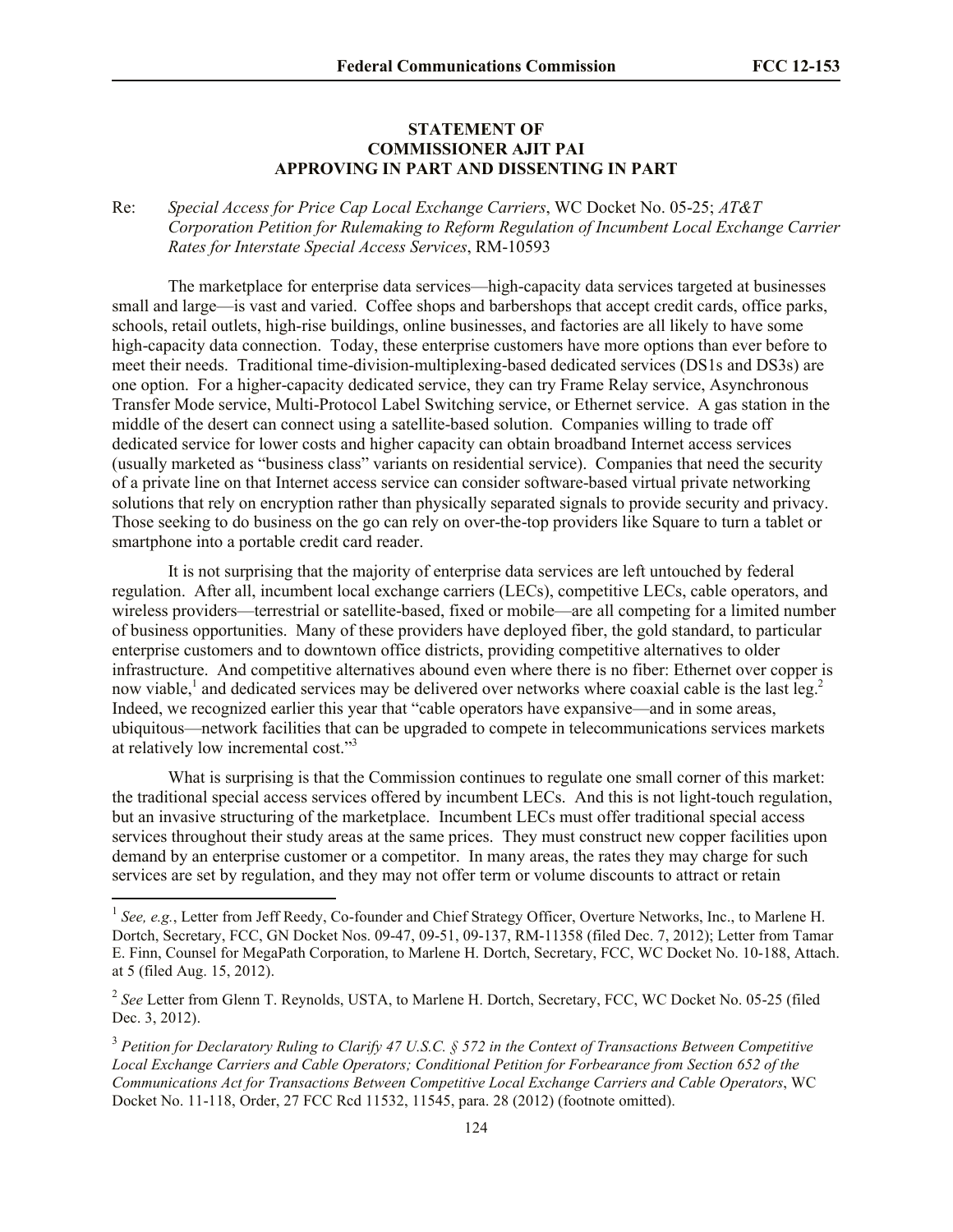customers. In other areas, incumbent LECs have more flexibility. But they must still tariff their contracts, offering the terms of each deal to all comers; individually negotiated arrangements between an incumbent and an enterprise customer are not even a possibility. And all this is just one part of the relevant regulations: Among other rules, incumbents must also offer their facilities up for competitor use on an unbundled basis.

It is against this background that I join today's order adopting a data collection on special access services and their economic substitutes and proposing a one-time, multi-faceted market analysis. The negotiations that led to this item were long and hard, and I thank Chairman Genachowski for his willingness to work with Commissioner McDowell and me to find common ground. Although the Chairman certainly could have moved forward with his original proposal on a party-line vote, he instead was willing to make substantial changes in order to secure unanimous support for this data collection. This may not have been the easy decision, but it was the right one. The collaboration among our offices produced a much better item.

The data collection incorporates many of my suggestions to ensure that we capture a fuller picture of the market for enterprise data services. For example, the data collection recognizes that we must incorporate not just existing competition but also potential competition into our analysis. It thus seeks information about facilities capable of providing dedicated service<sup>4</sup> as well as competitive offerings regardless of the facilities used.<sup>5</sup> The data collection recognizes that dedicated services are only one portion of the enterprise data services market. It thus seeks information about "best efforts" business broadband Internet access services, an increasingly important alternative for small- and medium-sized businesses.<sup>6</sup> And the data collection recognizes the need to ensure that all dedicated services are included. It thus specifically includes special access services offered via state-level contracts or tariffs within its scope.<sup>7</sup> Although we will not capture every enterprise data service in this collection (for example, best-efforts services offering point-to-point connection are excluded), I hope that the data we collect will be sufficient to analyze the marketplace fully and complete this proceeding.

I am also pleased that today's order rejects the call to conduct a simple market share analysis<sup>8</sup> and goes beyond even the traditional market-power analysis used to determine whether a carrier is dominant in a market.<sup>9</sup> Instead, we propose a one-time, multi-faceted market analysis that will take into account actual and potential competition, the effect of regulation on investment as well as prices, and the substitution by enterprise customers of one service for another.<sup>10</sup> This analysis, in line with the antitrust principle that regulation should focus on anticompetitive conduct, not mere dominance, should inform us of the "efficacy of various forms of regulations, including their effects on both prices and investment"<sup>11</sup> as well as the "steps the Commission could take to remove such barriers to promote a robust competitive market and permit the competitive determination of price levels."<sup>12</sup>

l

<sup>10</sup> *See supra* para. 67.

<sup>4</sup> *See supra* note 38.

<sup>5</sup> *See supra* para. 42.

<sup>6</sup> *See supra* para. 18.

<sup>7</sup> *See supra* para. 19.

<sup>8</sup> *See supra* para. 67.

<sup>9</sup> *See supra* note 162.

<sup>11</sup> *See supra* note 162.

<sup>12</sup> *See supra* para. 67.